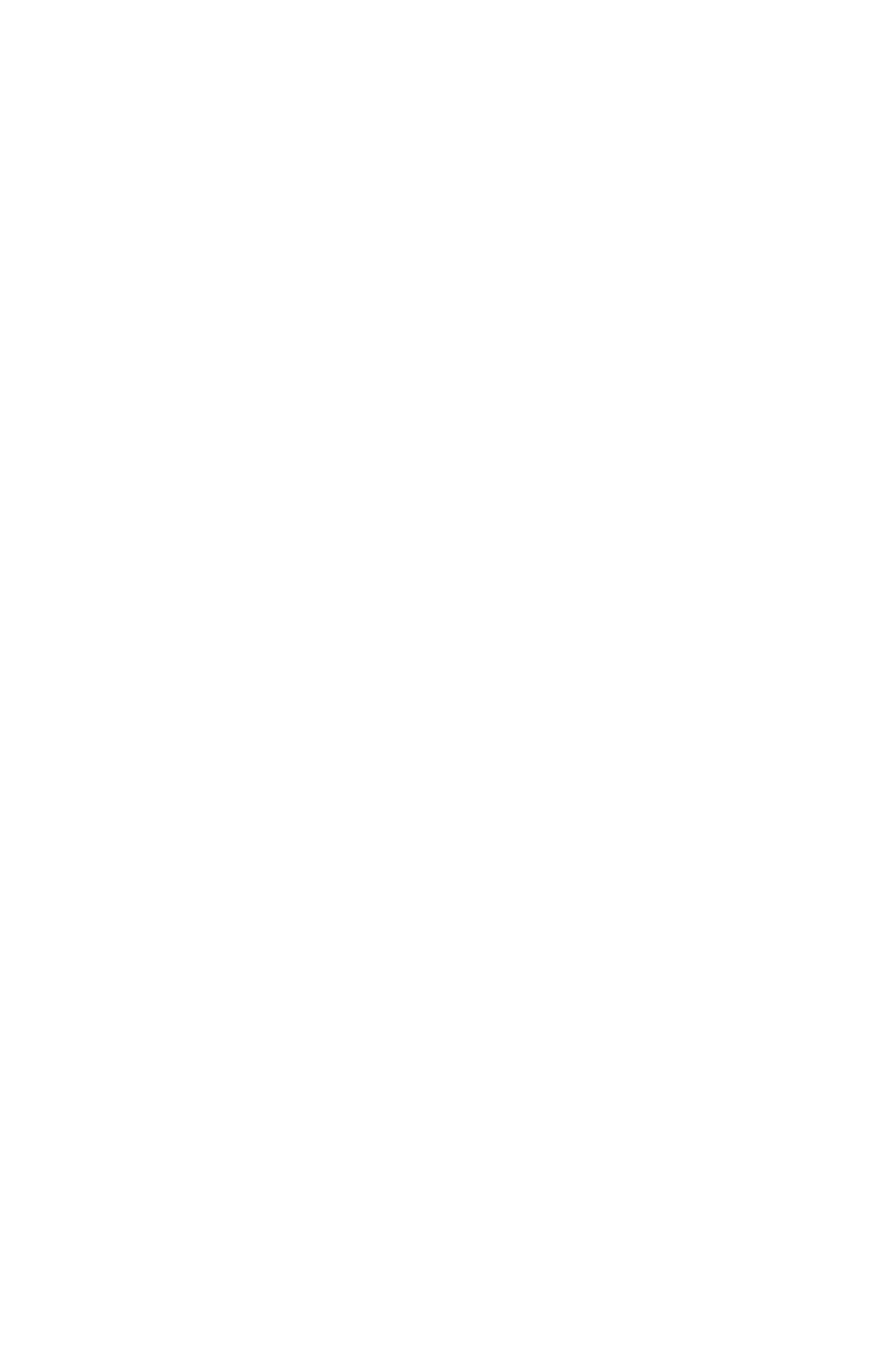# **TABLE OF CONTENTS**

| ARTICLE 1. PARTIES TO THE AGREEMENT 1             |  |
|---------------------------------------------------|--|
|                                                   |  |
|                                                   |  |
| Section 3. Transfer of Company Title or Interest2 |  |
|                                                   |  |
|                                                   |  |
| Section 2. Supplements to Master Agreement 3      |  |
|                                                   |  |
|                                                   |  |
|                                                   |  |
| ARTICLE 3. RECOGNITION, UNION SHOP AND            |  |
|                                                   |  |
|                                                   |  |
| Section 2. Probationary and Casual Employees 11   |  |
|                                                   |  |
|                                                   |  |
|                                                   |  |
|                                                   |  |
|                                                   |  |
|                                                   |  |
|                                                   |  |
|                                                   |  |
|                                                   |  |
|                                                   |  |
| Combining of Terminals or Operations as a Result  |  |
|                                                   |  |
|                                                   |  |
|                                                   |  |
|                                                   |  |
|                                                   |  |
|                                                   |  |
|                                                   |  |
|                                                   |  |
|                                                   |  |
|                                                   |  |
|                                                   |  |
|                                                   |  |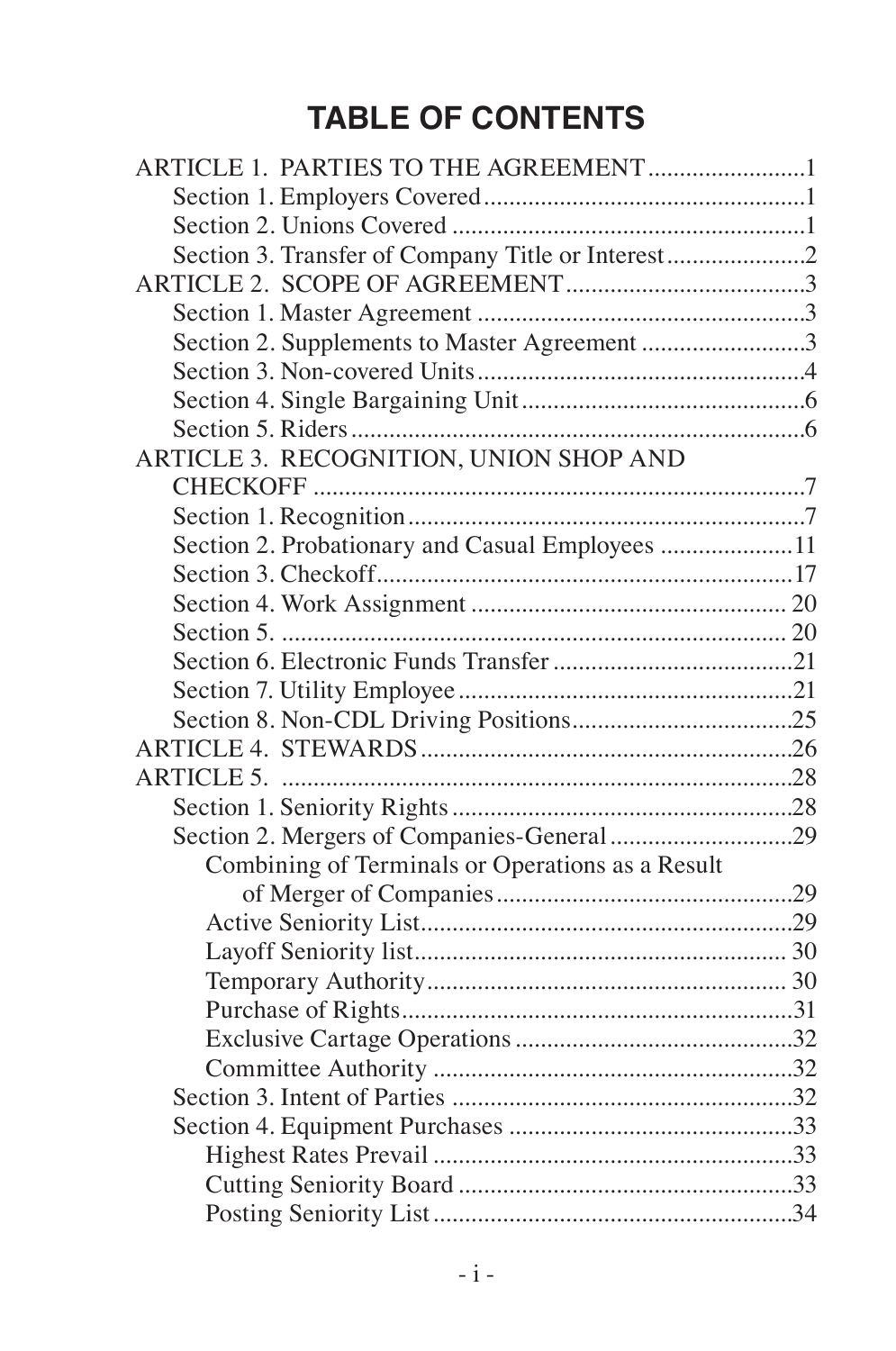| ARTICLE 7. LOCAL AND AREA GRIEVANCE                      |  |
|----------------------------------------------------------|--|
|                                                          |  |
|                                                          |  |
|                                                          |  |
|                                                          |  |
|                                                          |  |
| Section 5. Timely Payment of Grievances 42               |  |
|                                                          |  |
| ARTICLE 8. NATIONAL GRIEVANCE PROCEDURE43                |  |
|                                                          |  |
|                                                          |  |
|                                                          |  |
|                                                          |  |
|                                                          |  |
|                                                          |  |
|                                                          |  |
| Change of Operations Committee Procedure55               |  |
|                                                          |  |
|                                                          |  |
| Closing, Partial Closing of Terminals-Transfer of Work57 |  |
|                                                          |  |
|                                                          |  |
| Merger of Terminals by Commonly-Owned                    |  |
| Separate Employers Covered by this Agreement62           |  |
|                                                          |  |
|                                                          |  |
|                                                          |  |
|                                                          |  |
|                                                          |  |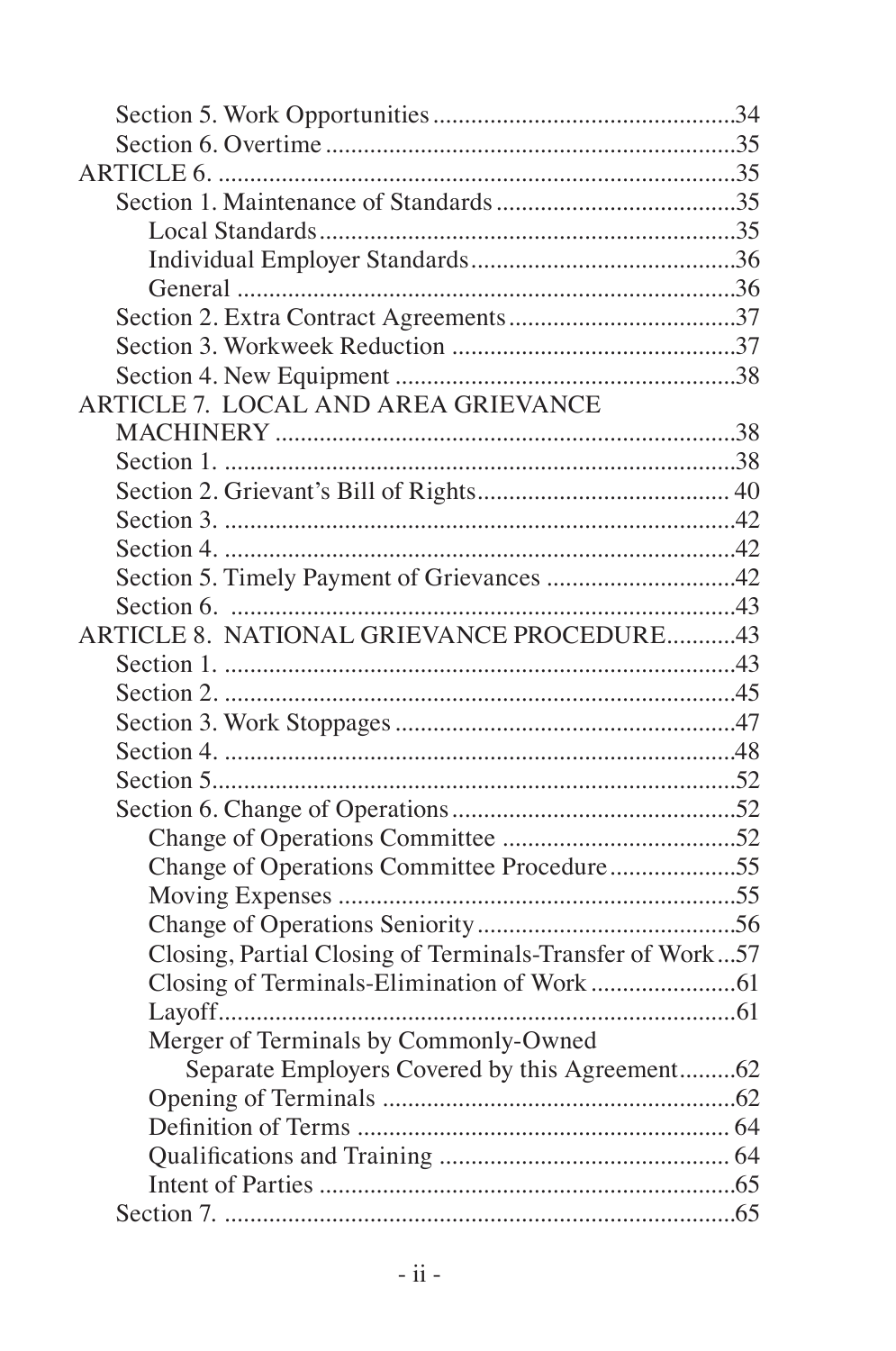| F. Mark-Off Procedure for Non-Scheduled         |  |
|-------------------------------------------------|--|
|                                                 |  |
|                                                 |  |
|                                                 |  |
|                                                 |  |
| J. Method of Dispatch at Foreign Domiciles 71   |  |
|                                                 |  |
| L. National Sleeper Cab Grievance Committee 72  |  |
|                                                 |  |
| Section 1. Picket Lines: Sympathetic Action 72  |  |
|                                                 |  |
|                                                 |  |
|                                                 |  |
|                                                 |  |
|                                                 |  |
|                                                 |  |
|                                                 |  |
|                                                 |  |
|                                                 |  |
|                                                 |  |
|                                                 |  |
|                                                 |  |
|                                                 |  |
|                                                 |  |
| Section 3. Workers Compensation Pay Dispute  84 |  |
|                                                 |  |
|                                                 |  |
| ARTICLE 16. EQUIPMENT, SAFETY AND HEALTH86      |  |
|                                                 |  |
|                                                 |  |
|                                                 |  |
|                                                 |  |
|                                                 |  |
|                                                 |  |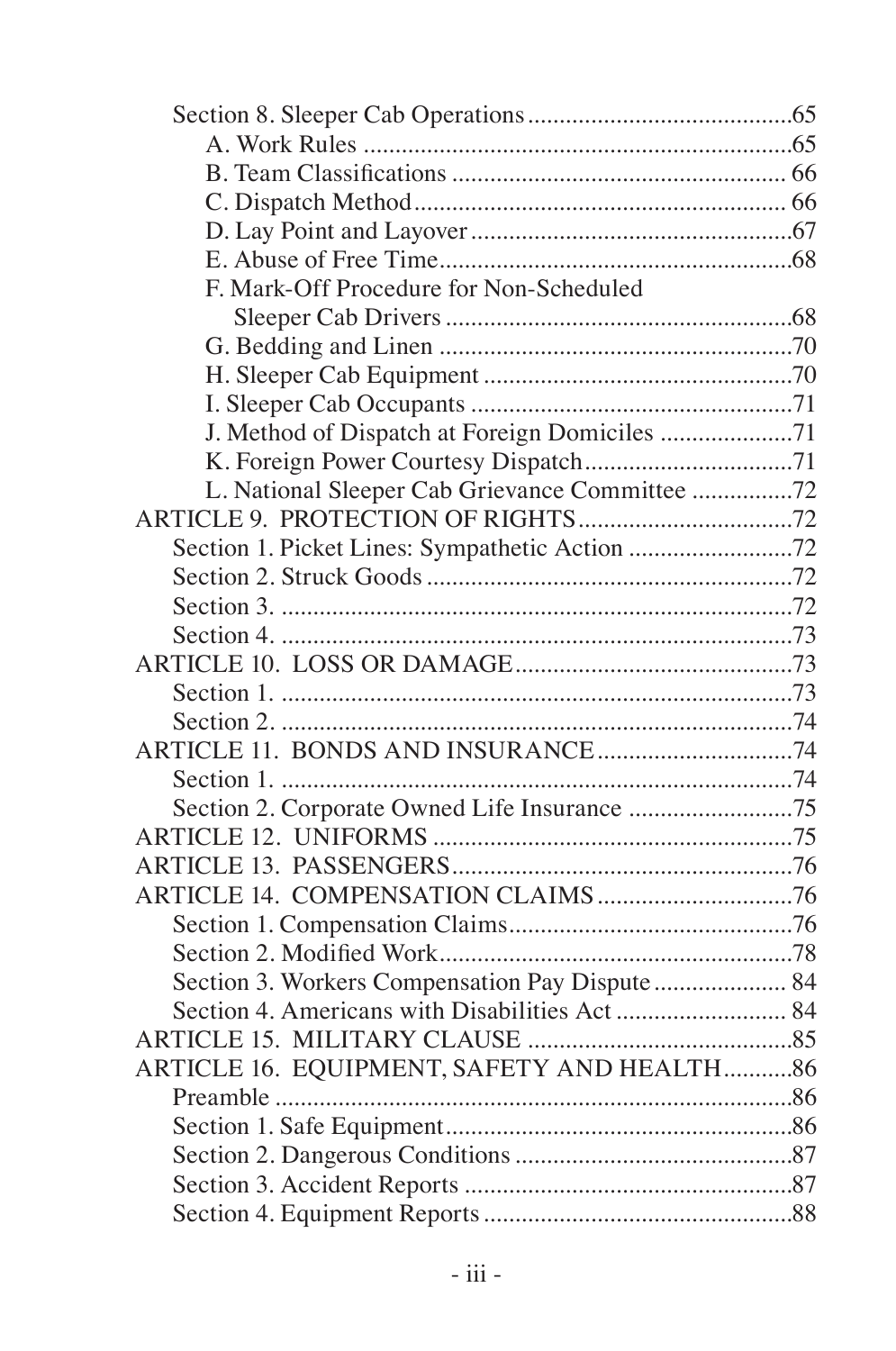| Section 7. National Safety, Health & Equipment Committee  98 |  |
|--------------------------------------------------------------|--|
|                                                              |  |
|                                                              |  |
| Section 10. Government Required Safety & Health Reports  99  |  |
|                                                              |  |
|                                                              |  |
|                                                              |  |
|                                                              |  |
|                                                              |  |
|                                                              |  |
| ARTICLE 20. UNION AND EMPLOYER COOPERATION101                |  |
| Section 1. Fair Day's Work for Fair Day's Pay 101            |  |
| Section 2. Joint Industry Development Committee  101         |  |
|                                                              |  |
| Section 4. New Business/Job Creation Opportunities 103       |  |
|                                                              |  |
|                                                              |  |
| ARTICLE 23. SEPARATION OF EMPLOYMENT 104                     |  |
| <b>ARTICLE 24. INSPECTION PRIVILEGES AND</b>                 |  |
| <b>EMPLOYER AND EMPLOYEE IDENTIFICATION 104</b>              |  |
| ARTICLE 25. SEPARABILITY AND SAVINGS CLAUSE 105              |  |
| ARTICLE 26. TIME SHEETS, TIME CLOCKS, VIDEO                  |  |
| CAMERAS, AND COMPUTER TRACKING DEVICES  106                  |  |
| Section 1. Time Sheets and Time Clocks106                    |  |
| Section 2. Use of Video Cameras for Discipline               |  |
|                                                              |  |
| Section 3. Computer Tracking Devices107                      |  |
| ARTICLE 27. EMERGENCY REOPENING 107                          |  |
|                                                              |  |
|                                                              |  |
|                                                              |  |
|                                                              |  |
|                                                              |  |
| Section 4. National Intermodal Committee  118                |  |
|                                                              |  |
| Section 6. YRC Freight Purchased Transportation Service  119 |  |
| Section 7. USF Holland Purchased Transportation Service123   |  |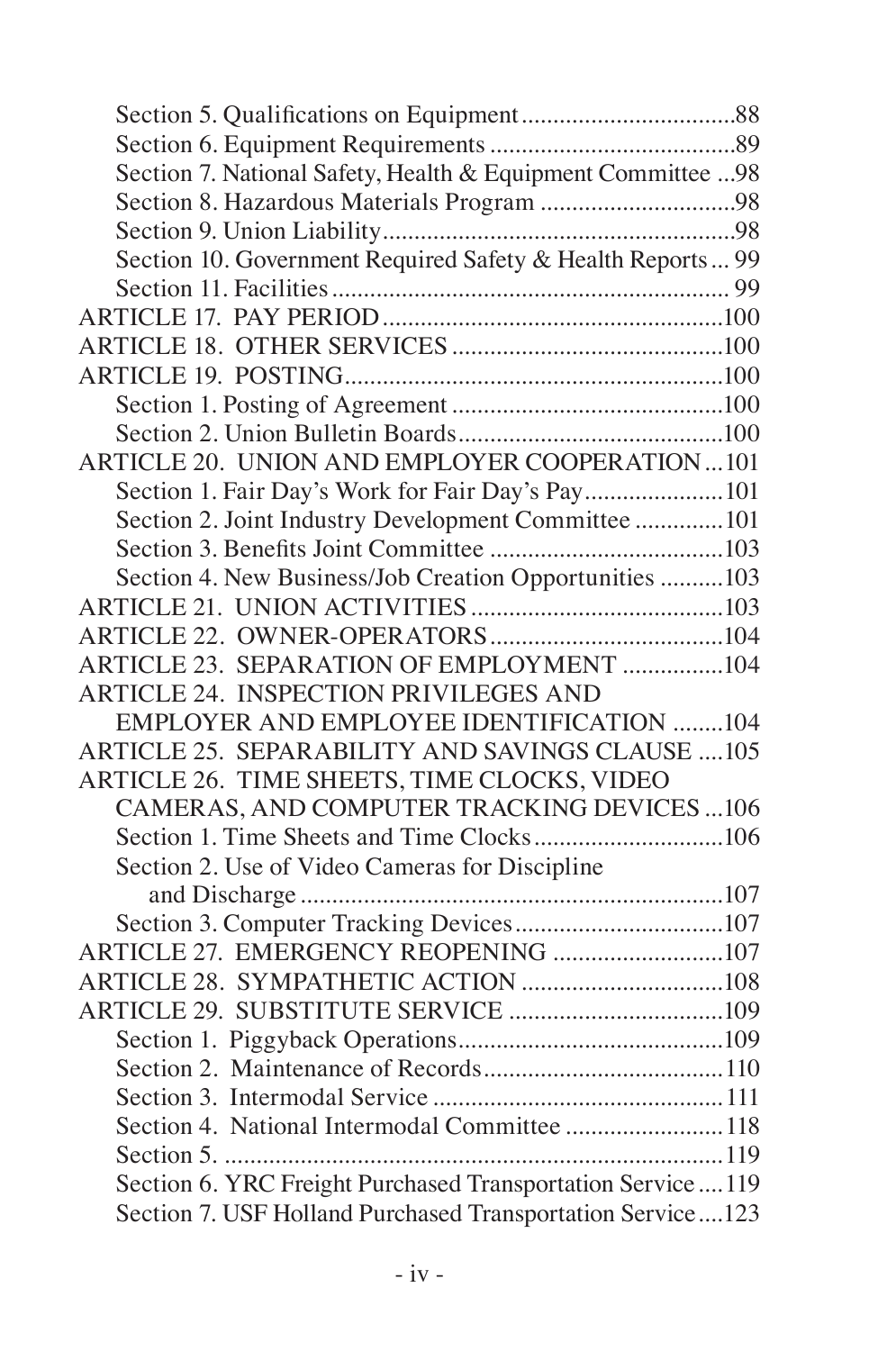| ARTICLE 31. MULTI-EMPLOYER, MULTI-UNION UNIT126              |
|--------------------------------------------------------------|
|                                                              |
|                                                              |
| Section 2. Diversion of Work-Parent or                       |
|                                                              |
|                                                              |
|                                                              |
|                                                              |
|                                                              |
| Section 7. National Subcontracting Review Committee 131      |
|                                                              |
| ARTICLE 33. WAGES, CASUAL RATES, PREMIUMS                    |
|                                                              |
|                                                              |
|                                                              |
| 3. Utility Employee, Sleeper Team, and Triples Premiums  132 |
|                                                              |
|                                                              |
|                                                              |
| ARTICLE 34. MISCELLANEOUS NATIONAL PROVISIONS 136            |
| Section 1. Equal Sacrifice of Non-Bargaining Unit            |
|                                                              |
|                                                              |
|                                                              |
| Section 4. Hours of Service & 34-Hour Restart 136            |
|                                                              |
| (a) YRC Freight & New Penn Motor Express138                  |
|                                                              |
|                                                              |
|                                                              |
|                                                              |
| Section 2. Suspension or Revocation of License 141           |
|                                                              |
|                                                              |
| NMFA UNIFORM TESTING PROCEDURE142                            |
|                                                              |
|                                                              |
| C. Non-Suspicion-Based Post-Accident Testing  144            |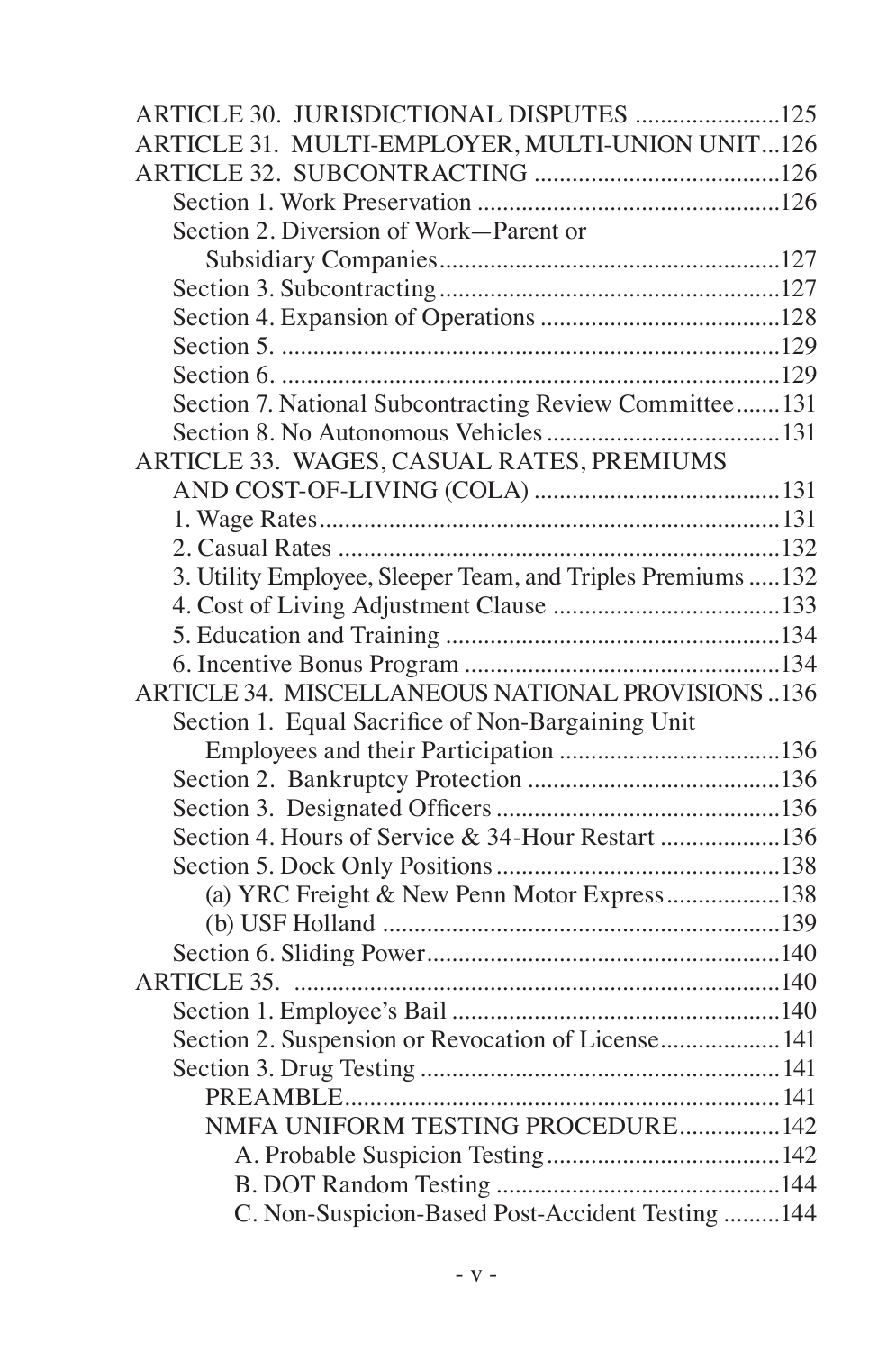| E. Urine Collection Kits and Forms 147                   |  |
|----------------------------------------------------------|--|
|                                                          |  |
| G. Laboratory Testing Methodology 150                    |  |
| H. Leave of Absence Prior to Testing152                  |  |
| I. Disciplinary Action Based on Positive                 |  |
| Adulterated, or Substituted Test Results 153             |  |
| J. Return to Employment After a Positive                 |  |
|                                                          |  |
| K. Special Grievance Procedure 155                       |  |
|                                                          |  |
|                                                          |  |
| A. Employees Who Must be Tested157                       |  |
|                                                          |  |
|                                                          |  |
| D. Pre-Qualification Testing for Non-DOT Personnel 160   |  |
|                                                          |  |
| F. Non-Suspicion-Based Post-Accident Testing 161         |  |
| G. Substance Abuse Professional (SAP) 162                |  |
|                                                          |  |
|                                                          |  |
|                                                          |  |
| K. Leave of Absence Prior to Testing165                  |  |
| L. Disciplinary Action Based on Positive Test Results166 |  |
| M. Return to Duty After a Positive (Greater than         |  |
| .04 to the State Limit) Alcohol Test 167                 |  |
|                                                          |  |
|                                                          |  |
|                                                          |  |
| ARTICLE 36. NEW ENTRY (NEW HIRE) RATES 170               |  |
|                                                          |  |
|                                                          |  |
|                                                          |  |
|                                                          |  |
| Section 3. Family and Medical Leave Act 174              |  |
|                                                          |  |
|                                                          |  |
|                                                          |  |
|                                                          |  |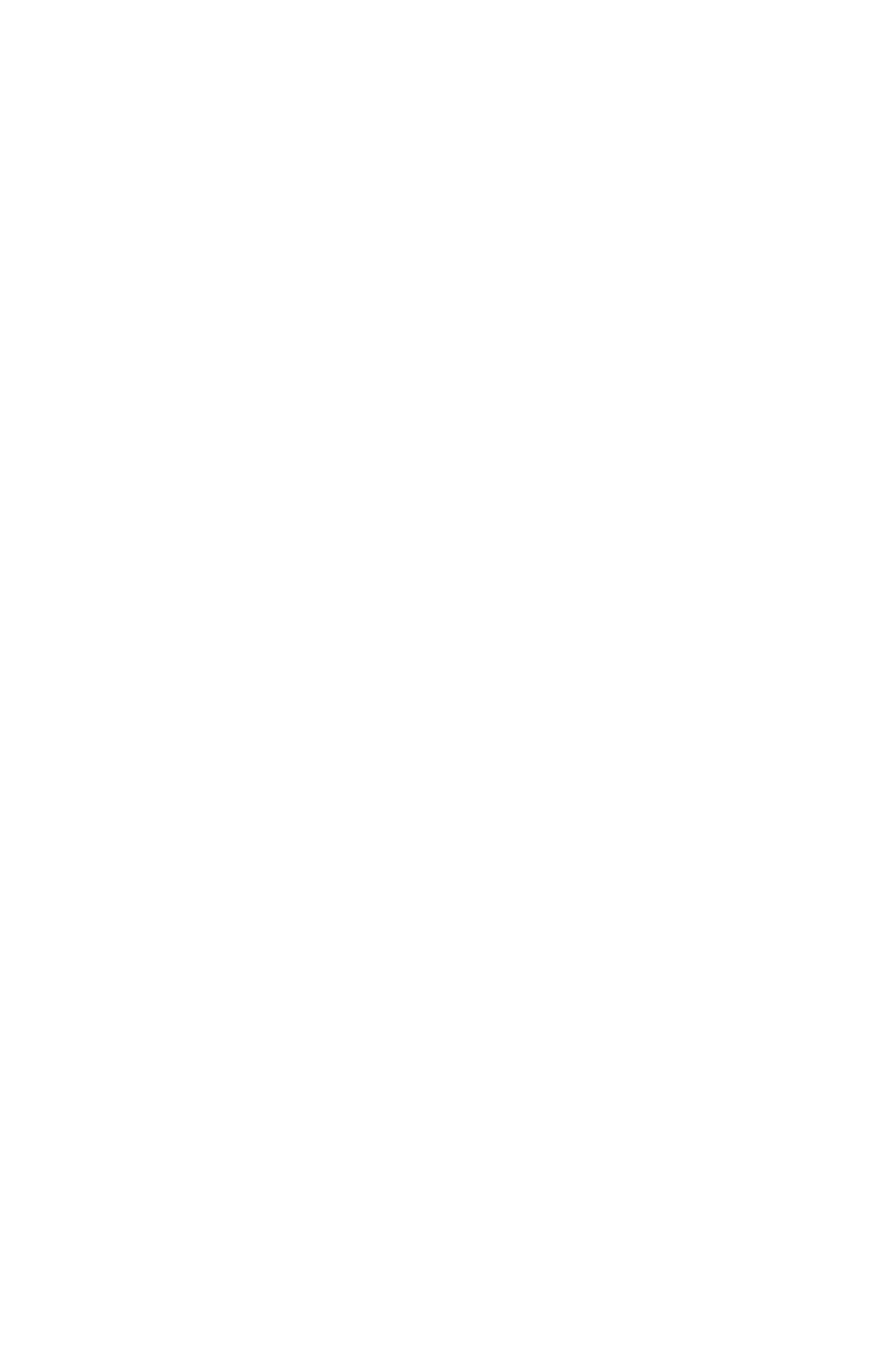# **YRCW NATIONAL MASTER FREIGHT AGREEMENT**

# **For the Period of April 1, 2019 through March 31, 2024**

covering:

Operations in, between and over all of the states, territories and possessions of the United States, and operations into and out of all contiguous territory.

YRC Inc. (d/b/a YRC Freight), USF Holland LLC, and New Penn Motor Express LLC, each hereinafter individually referred to as the EMPLOYER and the TEAMSTERS NATIONAL FREIGHT IN-DUSTRY NEGOTIATING COMMITTEE representing Local Unions affiliated with the INTERNATIONAL BROTHERHOOD<br>OF TEAMSTERS, and Local Union No. which Local Union OF TEAMSTERS, and Local Union No. is an affiliate of the INTERNATIONAL BROTHERHOOD OF TEAMSTERS, agree to be bound by the terms and conditions of this Agreement.

# **ARTICLE 1. PARTIES TO THE AGREEMENT**

# **Section 1. Employers Covered**

The Employers covered are YRC Inc. (d/b/a YRC Freight), USF Holland LLC, and New Penn Motor Express LLC, each herein individually referred to as the Employer. The Employers represent that they are duly authorized to enter into this Agreement and Supplemental Agreements.

## **Section 2. Unions Covered**

The Union consists of any Local Union which may become a party to this Agreement and any Supplemental Agreement as hereinafter set forth. Such Local Unions are hereinafter designated as "Local Union." In addition to such Local Unions, the Teamsters National Freight Industry Negotiating Committee representing Local Unions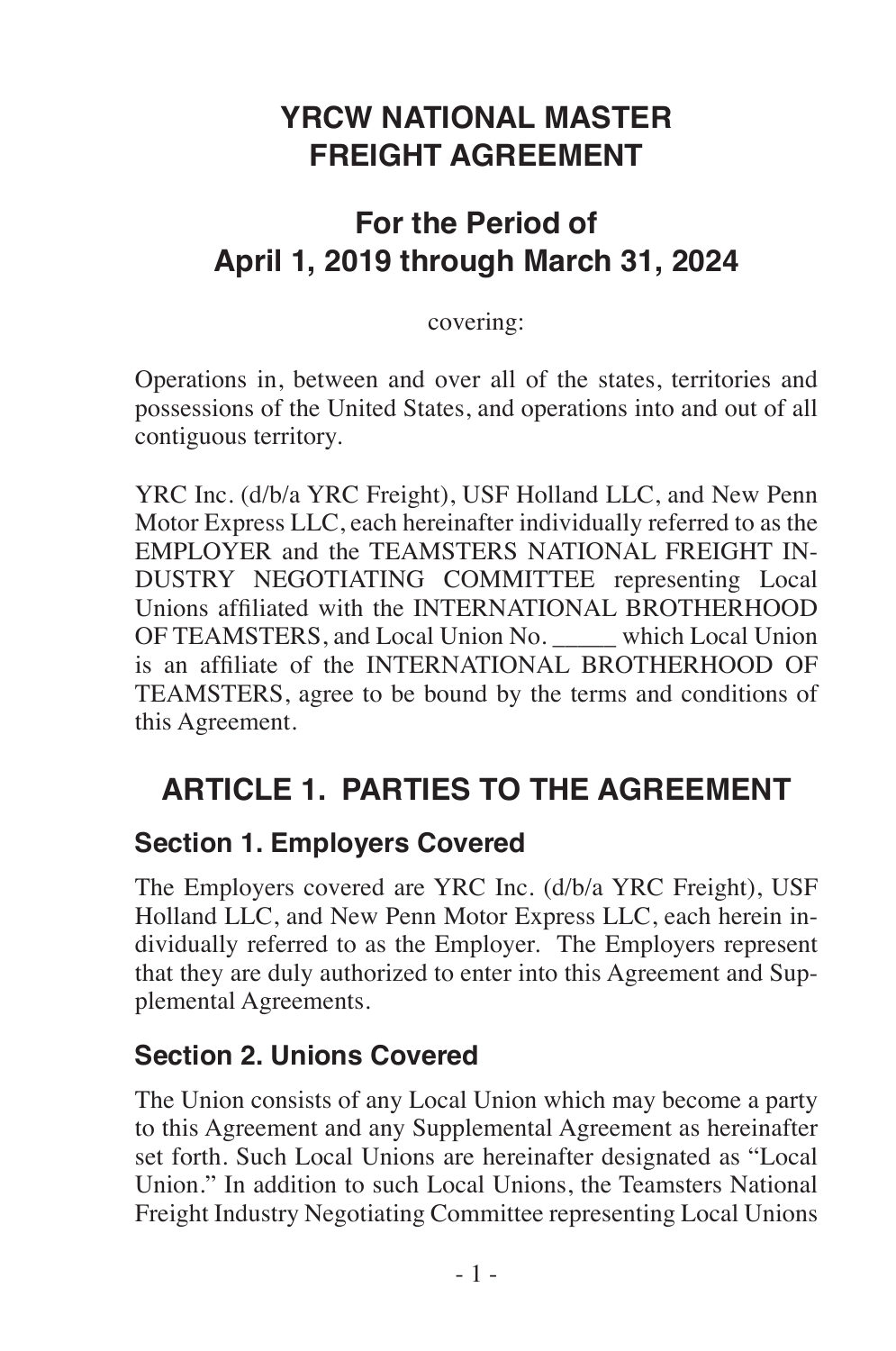affiliated with the International Brotherhood of Teamsters, hereinafter referred to as the "National Union Committee," is also a party to this Agreement and the agreements supplemental hereto.

#### **Section 3. Transfer of Company Title or Interest**

The Employer's obligations under this Agreement including Supplements shall be binding upon its successors, administrators, executors and assigns. The Employer agrees that the obligations of this Agreement shall be included in the agreement of sale, transfer or assignment of the business or any covered operation or portion thereof. In the event an entire active or inactive operation, or a portion thereof, or rights only, are sold, leased, transferred or taken over by sale, transfer, lease, assignment, receivership or bankruptcy proceedings, such operation or use of rights shall continue to be subject to the terms and conditions of this Agreement for the life thereof. Transactions covered by this provision include stock sales or exchanges, mergers, consolidations, spin-offs or any other method by which a business is transferred.

It is understood by this Section that the signator Employer shall not sell, lease or transfer such run or runs or rights to a third party to evade this Agreement. In the event the Employer fails to require the purchaser, transferee, or lessee to assume the obligations of this Agreement, as set forth above, the Employer (including partners thereof) shall be liable to the Local Union(s) and to the employees covered for all damages sustained as a result of such failure to require the assumption of the terms of this Agreement until its expiration date, but shall not be liable after the purchaser, the transferee or lessee has agreed to assume the obligations of this Agreement. Corporate reorganizations by a signatory Employer, occurring during the term of this Agreement, shall not relieve the signatory Employer or the re-organized Employer of the obligations of this Agreement during its term.

The Employer shall give notice of the existence of this Agreement to any purchaser, transferee, lessee, assignee, or other entity involved in the sale, merger, consolidation, acquisition, transfer, spin-off, lease or other transaction by which any operation covered by this Agreement or any part thereof, including rights only, may be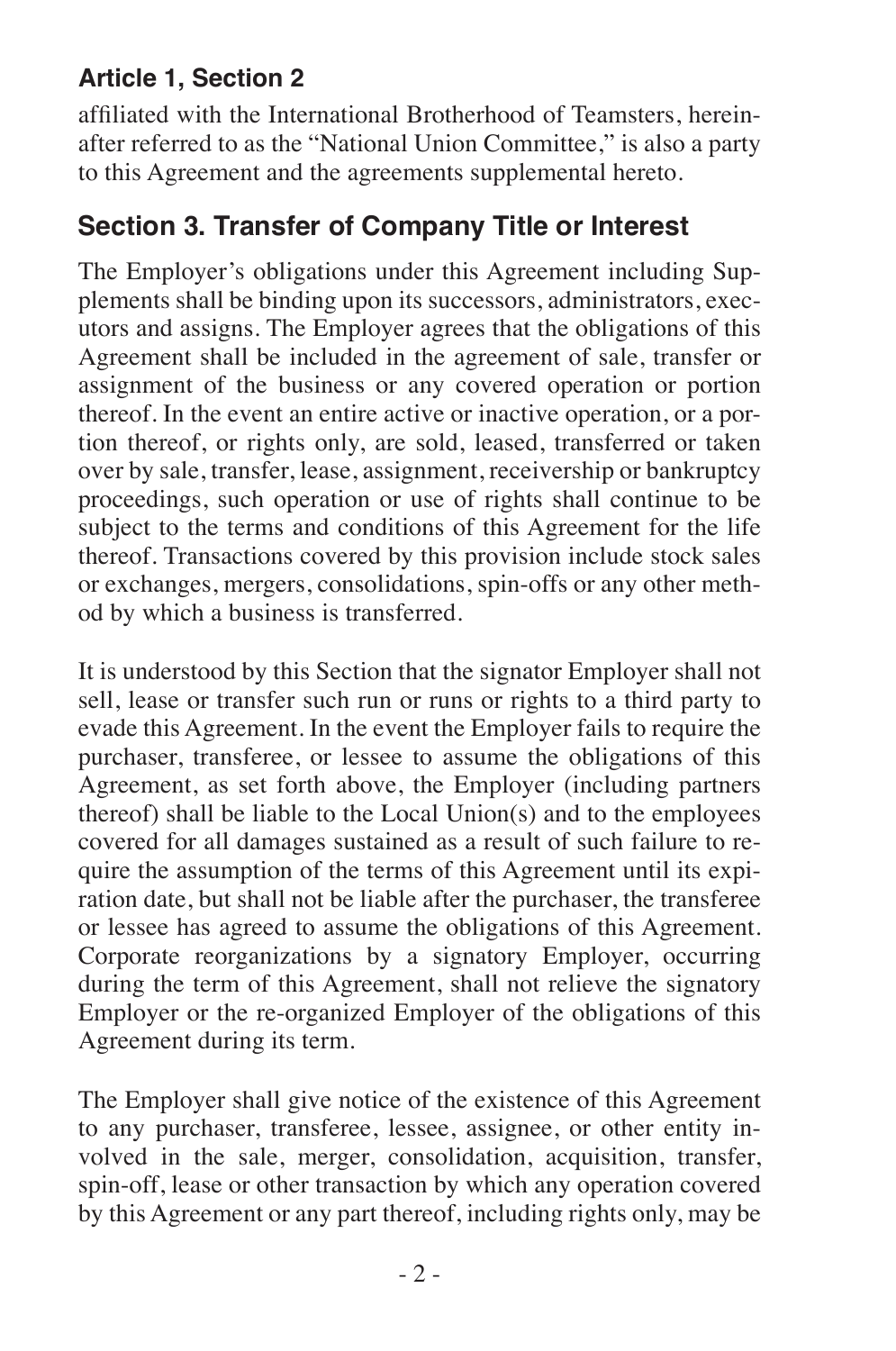transferred. Such notice shall be in writing, with a copy to the Local Union, at the time the seller, transferor or lessor makes the purchase and sale negotiation known to the public or executes a contract or transaction as herein described, whichever first occurs. The Local Union shall also be advised of the exact nature of the transaction, not including financial details.

The term rights shall include routes and runs. For the avoidance of doubt, this Section shall not apply to the lease, sale, transfer, or other disposition of real estate or other assets of an Employer in the ordinary course of business.

# **ARTICLE 2. SCOPE OF AGREEMENT**

#### **Section 1. Master Agreement**

The execution of this National Master Freight Agreement on the part of the Employer shall apply to all operations of the Employer which are covered by this Agreement and shall have application to the work performed within the classifications defined and set forth in the Agreements supplemental hereto.

## **Section 2. Supplements to Master Agreement**

(a) There are several segments of the trucking industry covered by this Agreement and for this reason Supplemental Agreements are provided for each of the specific types of work performed by the various classifications of employees controlled by this Master Agreement.

All such Supplemental Agreements are subject to and controlled by the terms of this Master Agreement and are sometimes referred to herein as "Supplemental Agreements."

All such Supplemental Agreements are to be clearly limited to the specific classifications of work as enumerated or described in each individual Supplement.

In all cases involving the transfer of work and/or the merger of operations subject to the provisions of Article 8, Section 6 or Arti-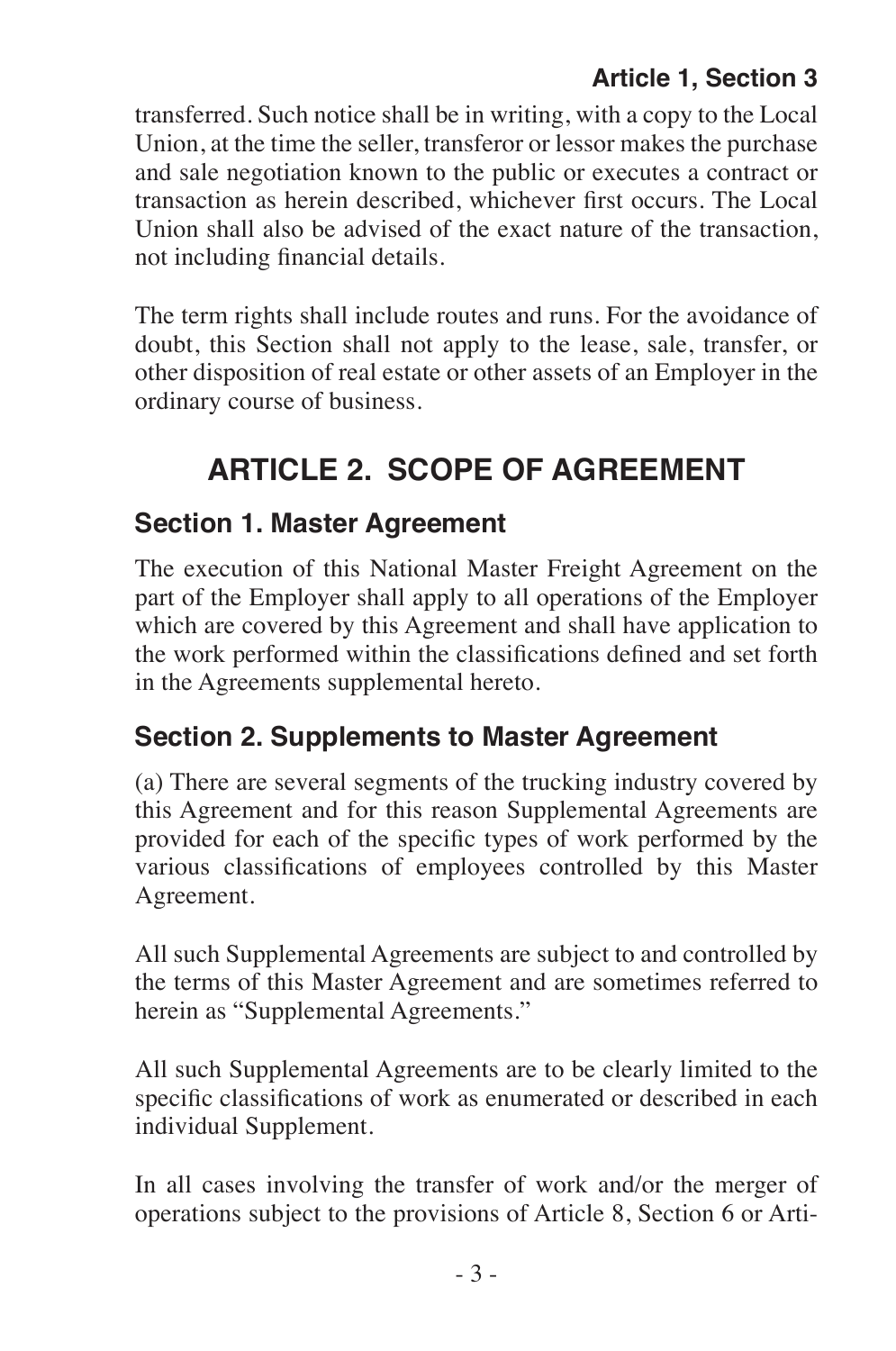cle 5, Section 2, where more than one Supplemental Agreement is involved and one or more of them contains provisions contrary to those set forth in Article 8, Section 6 or Article 5, Sections 2, the applicable terms and conditions of the NMFA shall supersede those of the contrary Supplemental Agreements, including the resolution of any seniority related grievances that may arise following approval of the involved transfer of work and/or merger of operations.

(b) The parties shall establish four (4) Regional Area Iron and Steel and/or Truckload Supplements to the National Master Freight Agreement.

The Employer and the Local Union, parties to this Agreement, may enter into an agreement whereby road drivers working under an Over-The-Road Supplemental Agreement have the opportunity to perform work covered by and subject to the above Regional Area Supplements, under conditions agreed upon. Such Supplement shall be submitted to the appropriate Regional Joint Area Committee.

(c) The jurisdiction covered by the National Master Freight Agreement and its various Supplements thereto includes, without limitation, stuffing, stripping, loading and discharging of cargo or containers. This does not include loading or discharging of cargo or containers to or from vessels except in those instances where such work is presently being performed. Existing practices, rules and understandings, between the Employer and the Union, with respect to this work shall continue except to the extent modified by mutual agreement.

# **Section 3. Non-covered Units**

This Agreement shall not be applicable to those operations of the Employer where the employees are covered by a collective bargaining agreement with a Union not signatory to this Agreement, or to those employees who have not designated a signatory Union as their collective bargaining agent.

# **Card Check**

(a) When a majority of the eligible employees performing work covered by an Agreement designated by the National Negotiating Com-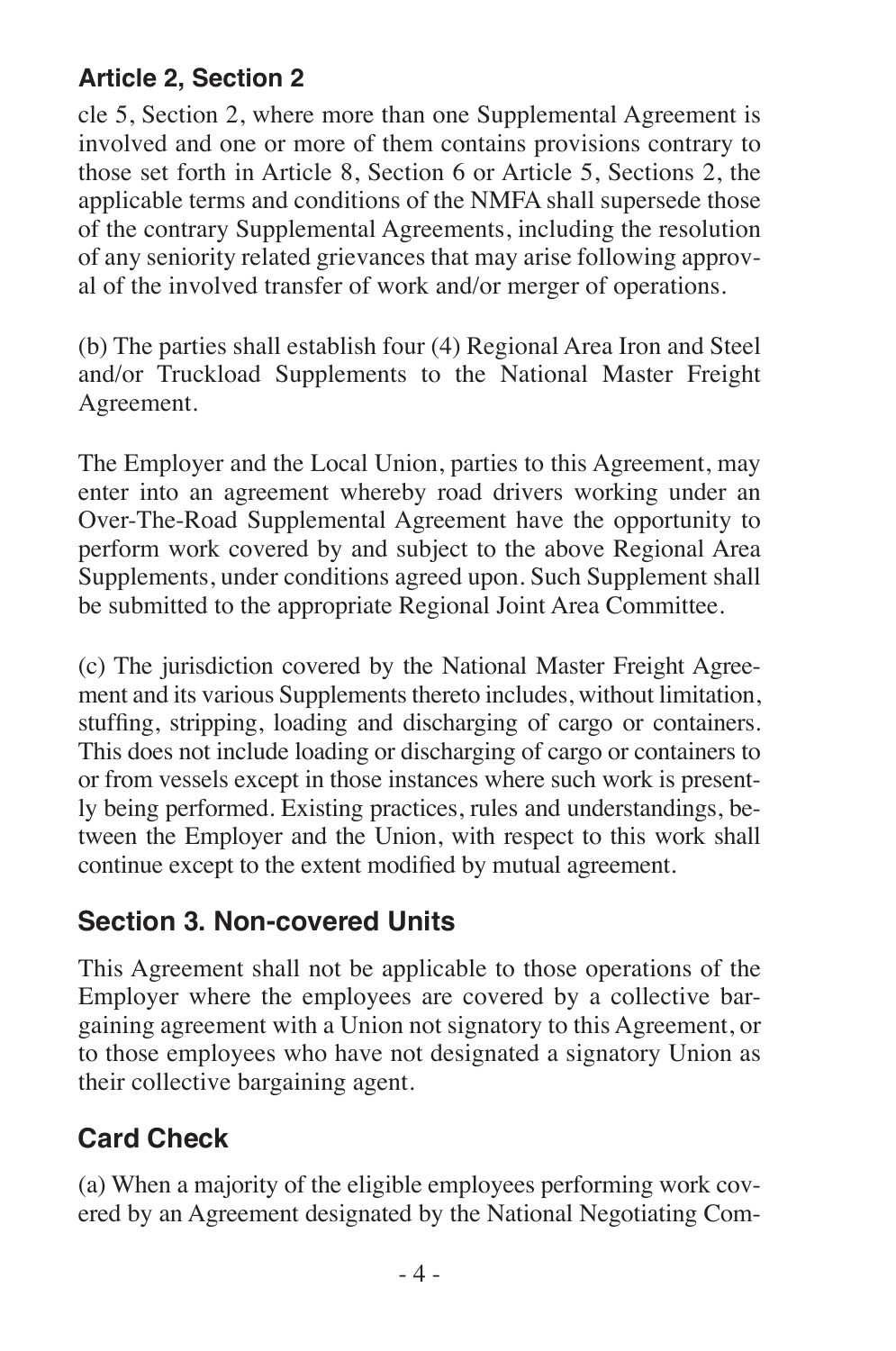mittee to be Supplemental to the National Master Freight Agreement execute a card authorizing a signatory Local Union to represent them as their collective bargaining agent at the terminal location, then, such employees shall automatically be covered by this Agreement and the applicable Supplemental Agreements. All benefits of this Agreement and applicable Supplements shall be retroactive to the date of demand for recognition if demanded by the Union. In such cases the parties may also by mutual agreement negotiate wages and conditions, subject to Regional Joint Area Committee approval.

If a majority of employees at any appropriate bargaining unit at a separate company acquired or controlled by a signatory Employer sign authorization cards to be represented by the IBT or any of its affiliates, the Employer shall immediately recognize and bargain with TNFINC (and/or a TNFINC designated Local Union) for an agreement covering those employees.

The parties agree that a constructive bargaining relationship is essential to efficient operations and sound employee relations. The parties recognize that the right whether to organize is the right of employees. Therefore, the Employer agrees that it will remain strictly neutral in any organizational campaigns and shall not make any statements or take any positions in opposition to employee organizing. In addition, the parties will not engage in any personal attacks against Union or Company representatives or attacks against the Union or Company as an institution during the course of any such campaign.

#### **Additions to Operations: Over-The-Road and Local Cartage Supplemental Agreements**

(b) Notwithstanding the foregoing paragraph, the provisions of the National Master Freight Agreement and the applicable Over-the-Road and Local Cartage Supplemental Agreements shall be applied without evidence of union representation of the employees involved, to all subsequent additions to, and extensions of, current operations which adjoin and are controlled and utilized as a part of such current operation, and newly established terminals and consolidations of terminals which are controlled and utilized as a part of such current operation.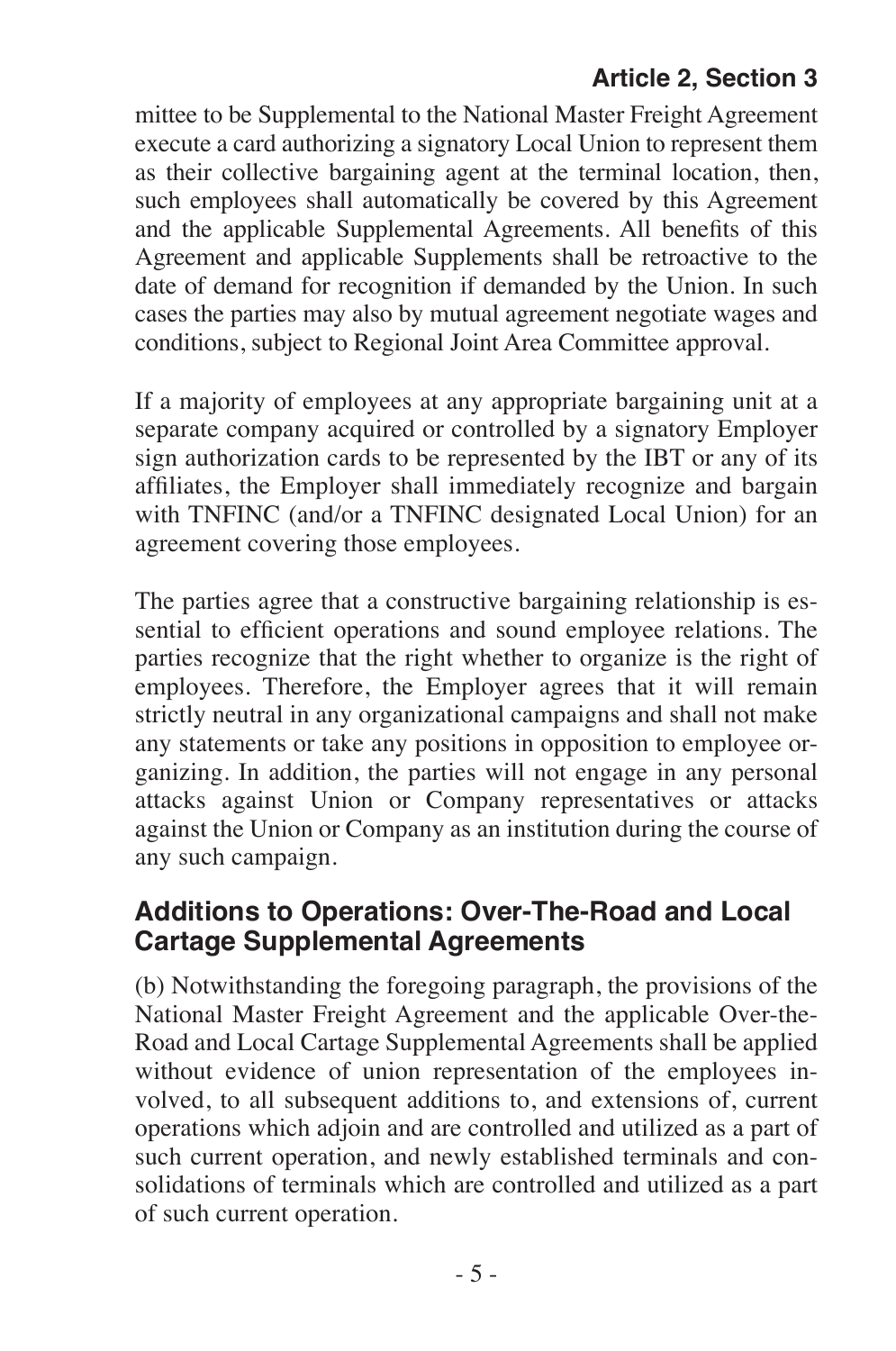If an Employer refuses to recognize the Union as above set forth and the matter is submitted to the National Labor Relations Board or any mutually agreed-upon process for determination, and such determination results in certification or recognition of the Union, all benefits of this Agreement and applicable Supplements shall be retroactive to the date of demand for recognition.

The provisions of Article 32—Subcontracting, shall apply to this paragraph. Extensions or additions to current operations, etc., which adjoin and are controlled and utilized as part of such current operation shall be subject to the jurisdiction of the appropriate Change of Operations Committee for the purpose of determining whether the provisions of Article 8, Section 6—Change of Operations, apply and, if so, to what extent.

# **Section 4. Single Bargaining Unit**

The employees, Unions, and Employers covered under this Master Agreement and the various Supplements thereto shall constitute one (1) bargaining unit and contract. It is understood that the printing of this Master Agreement and the aforesaid Supplements in separate Agreements is for convenience only and is not intended to create separate bargaining units.

This National Master Freight Agreement applies to city and road operations, and other classifications of employment authorized by the signatory Employers to be represented. The common problems and interest, with respect to basic terms and conditions of employment, have resulted in the creation of the National Master Freight Agreement and the respective Supplemental Agreements. Accordingly, the Employers, parties to this Agreement, acknowledge that they constitute a single national multi-employer collective bargaining unit, composed of the Employers .

# **Section 5. Riders**

Upon the effective date of this Agreement, all existing or previously adopted Riders which provide less than the wages, hours, and working conditions specifically established by this Agreement and Supplemental Agreements shall become null and void. Thereafter,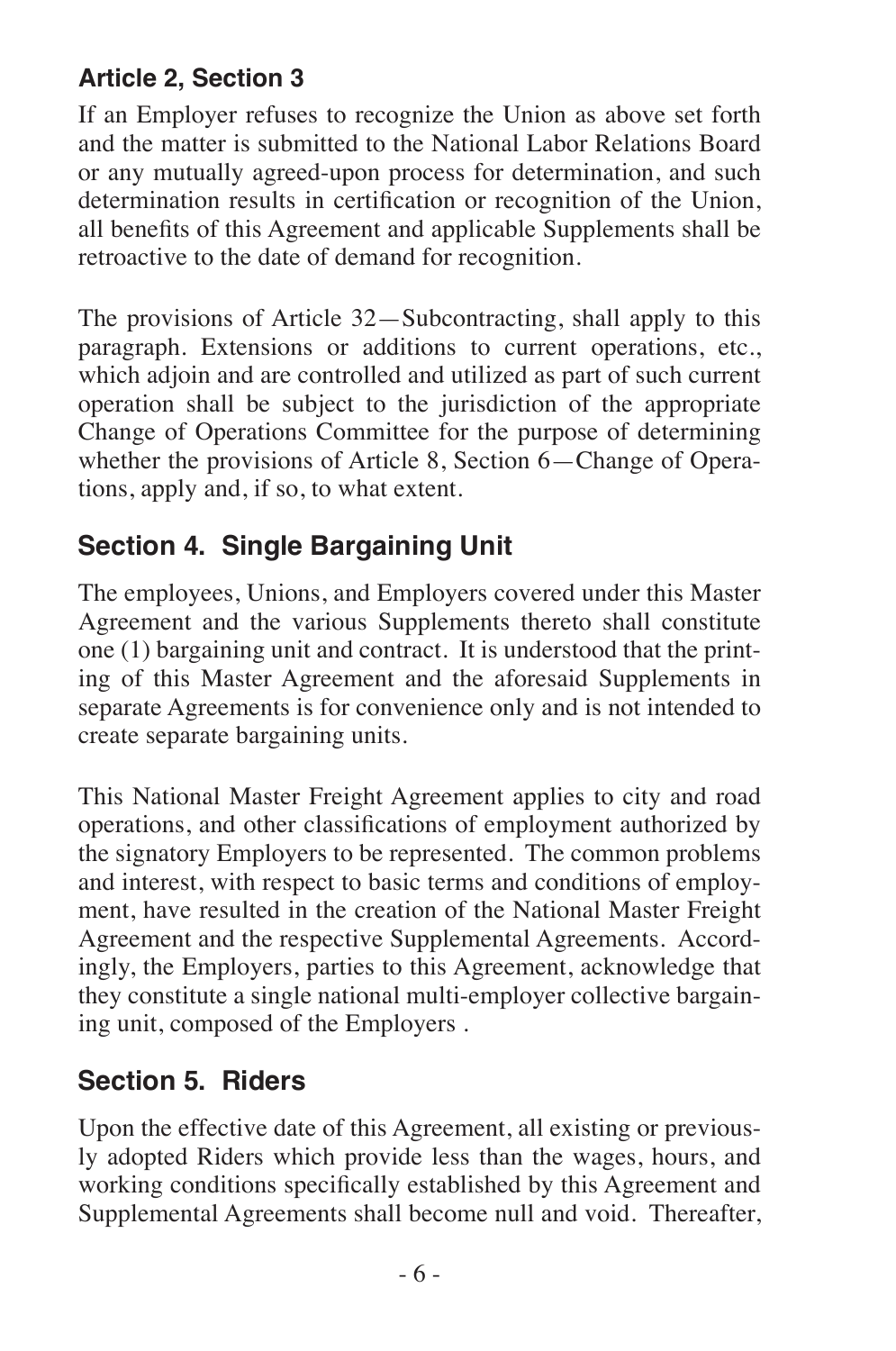the specific provisions of this Agreement and applicable Supplemental Agreements shall apply without being subject to variance by Riders. This Section shall not be applied or interpreted to eliminate operational, dispatch, or working rules not specifically set forth in this Agreement and Supplemental Agreements.

# **ARTICLE 3. RECOGNITION, UNION SHOP AND CHECKOFF**

## **Section 1. Recognition**

(a) The Employer recognizes and acknowledges that the Teamsters National Freight Industry Negotiating Committee and Local Unions affiliated with the International Brotherhood of Teamsters are the exclusive representatives of all employees in the classifications of work covered by this National Master Freight Agreement, and those Supplements thereto approved by the Joint National Negotiating Committees for the purpose of collective bargaining as provided by the National Labor Relations Act.

Subject to Article 2, Section 3—Non-covered Units, this provision shall apply to all present and subsequently acquired over-the-road and local cartage operations and terminals of the Employer.

This provision shall not apply to wholly-owned and wholly independently operated subsidiaries which are not under contract with local IBT unions. "Wholly independently operated" means, among other things, that there shall be no interchange of freight, equipment or personnel, or common use, in whole or in part, of equipment, terminals, property, personnel or rights.

# **Union Shop**

(b) All present employees who are members of the Local Union on the effective date of this subsection or on the date of execution of this Agreement, whichever is the later, shall remain members of the Local Union as a condition of employment. Union membership for purposes of this Agreement, is required only to the extent that employees must pay either (i) the Union's initiation fees and periodic dues or (ii) service fees which in the case of a regular service fee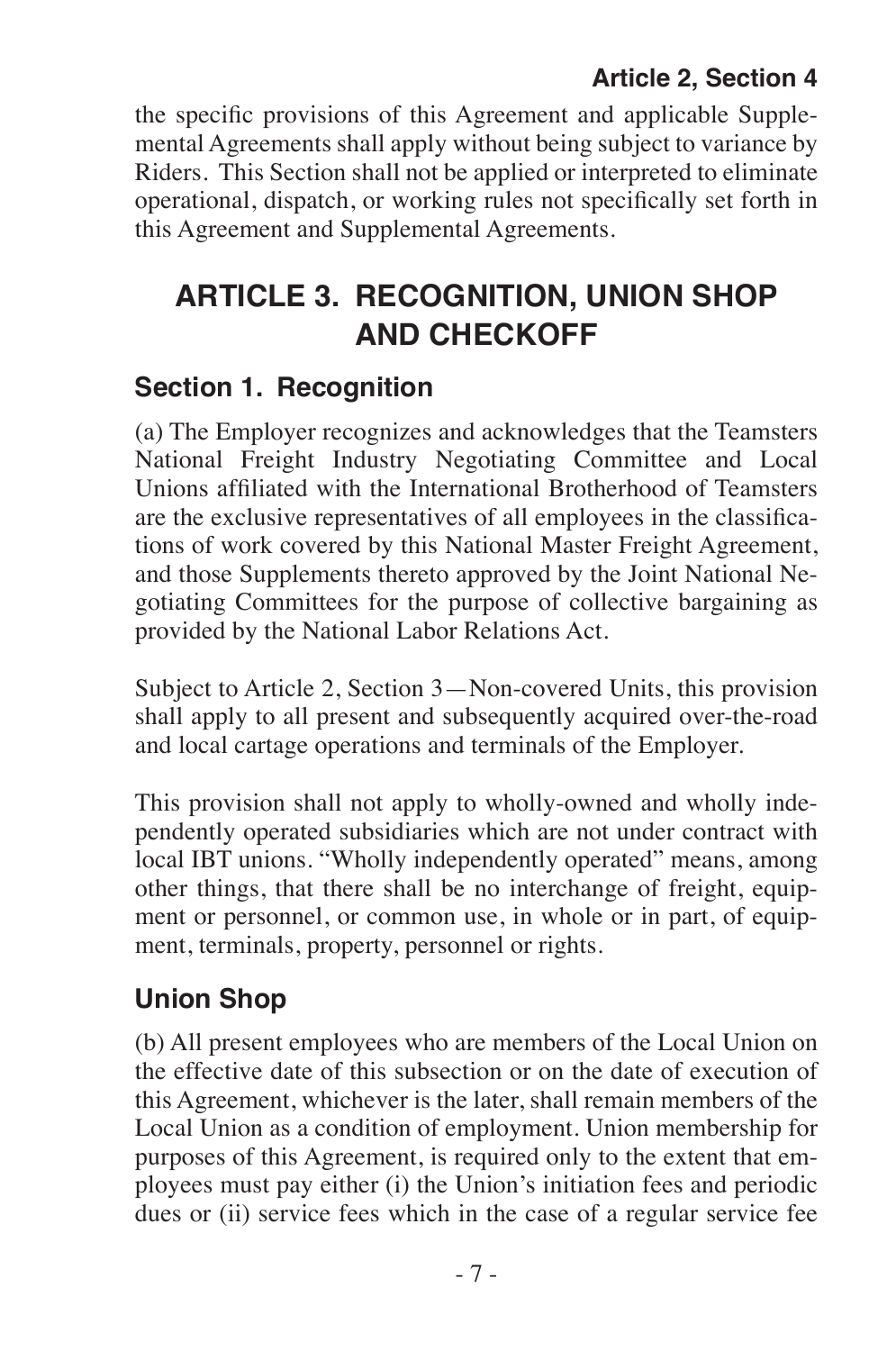payer shall be equal to the Union's initiation fees and periodic dues, and in the case of an objecting service fee payer shall be the proportion of the initiation fees and dues corresponding to the portion of the Union's total expenditures that support representational activities. All present employees who are not members of the Local Union and all employees who are hired hereafter shall become and remain members of the Local Union as a condition of employment on and after the thirty-first (31st) calendar day following the beginning of their employment or on and after the thirty-first (31st) calendar day following the effective date of this subsection or the date of this Agreement, whichever is the later. An employee who has failed to acquire, or thereafter maintain, membership in the Union as herein provided, shall be terminated seventy-two  $(72)$  hours after his/her Employer has received written notice from an authorized representative of the Local Union, certifying that membership has been, and is continuing to be, offered to such employee on the same basis as all other members and, further, that the employee has had notice and opportunity to make all dues or initiation fee payments. This provision shall be made and become effective as of such time as it may be made and become effective under the provisions of the National Labor Relations Act, but not retroactively.

For purposes of this Article, "present employees" and "employees who are hired hereafter" shall include "casual employees" as defined in Article 3, Section 2 of this Agreement. Such "casual employees" will be required to join the Union prior to their employment on or after the thirty-first (31st) calendar day following their first (1st) day of employment for any Employer signatory to this Agreement.

# **Hiring**

(c) When the Employer needs additional employees covered by this Agreement, it shall give the Local Union equal opportunity with all other sources to provide suitable applicants, but the Employer shall not be required to hire those referred by the Local Union. Upon a written request from the referring Local Union, the Employer shall inform the Local Union of whether an applicant is being hired or not hired, or whether no decision has been made. Violations of this subsection shall be subject to the Grievance Committee. It is recognized that the Employer legally is not permitted to share with the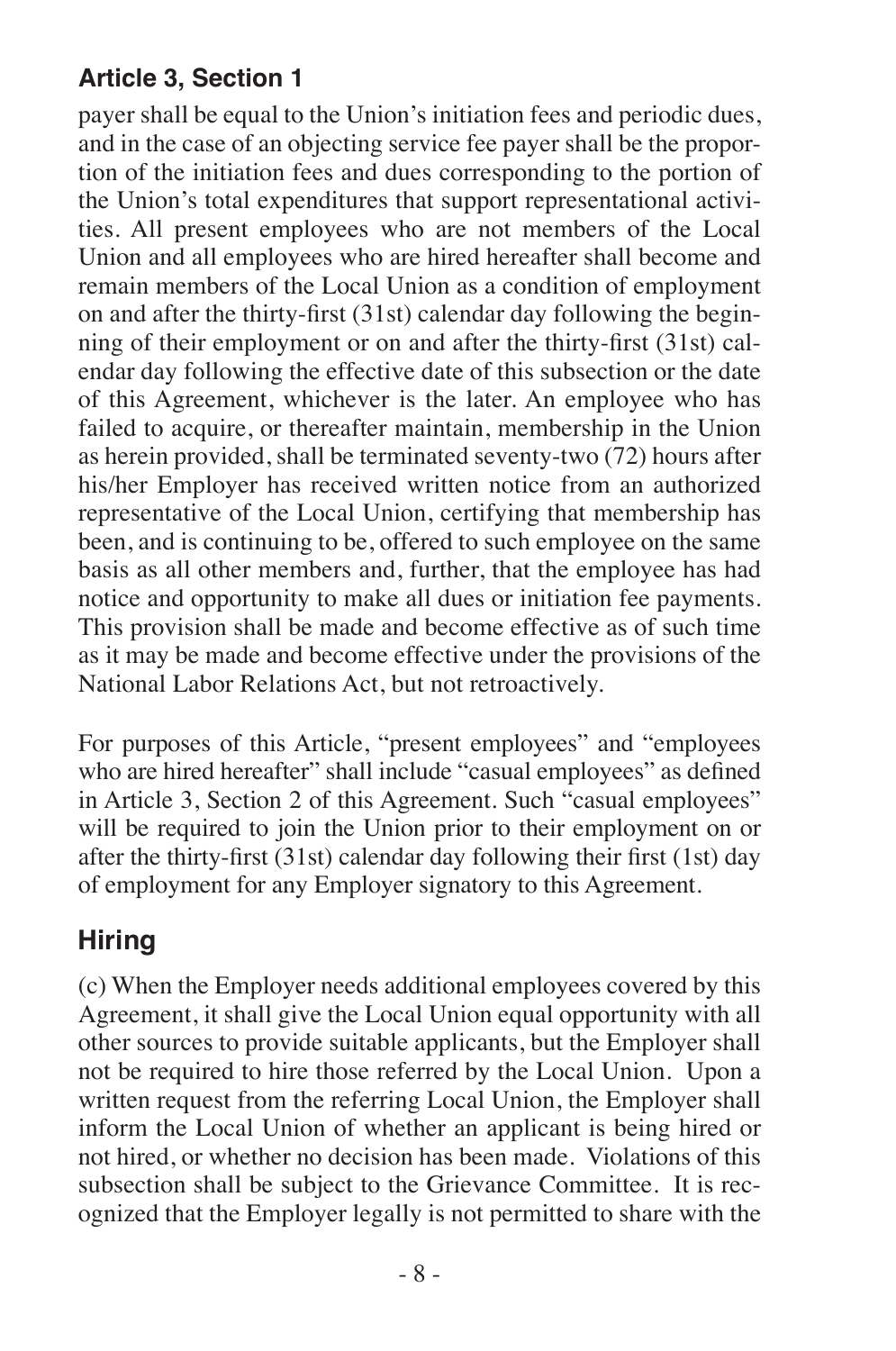Local Union information regarding the reasons for a refusal to hire an applicant.

Any employment examination for applicants must test skills or physical abilities necessary for performance of the work in the job classification in which the applicant will be employed. Violations of this subsection shall be subject to the Grievance Committee.

# **State Law**

(d) No provision of this Article shall apply in any state to the extent that it may be prohibited by state law. If under applicable state law additional requirements must be met before any such provisions may become effective, such additional requirements shall be first met.

# **Agency Shop**

(e) If any agency shop clause is permissible in any state where the provisions of this Article relating to the Union Shop cannot apply, the following Agency Clause shall prevail:

(1) Membership in the Local Union is not compulsory. Employees have the right to join, not join, maintain, or drop their membership in the Local Union, as they see fit. Neither party shall exert any pressure on, or discriminate against, an employee as regards such matters.

(2) Membership in the Local Union is separate, apart and distinct from the assumption by one of his/her equal obligation to the extent that he/she receives equal benefits. The Local Union is required under this Agreement to represent all of the employees in the bargaining unit fairly and equally without regard to whether or not an employee is a member of the Local Union. The terms of this Agreement have been made for all employees in the bargaining unit and not only for members in the Local Union, and this Agreement has been executed by the Employer after it has satisfied itself that the Local Union is the choice of a majority of the employees in the bargaining unit. Accordingly, it is fair that each employee in the bargaining unit pays his/her own way and assume his/her fair share of the obligations along with the grant of equal benefits contained in this Agreement.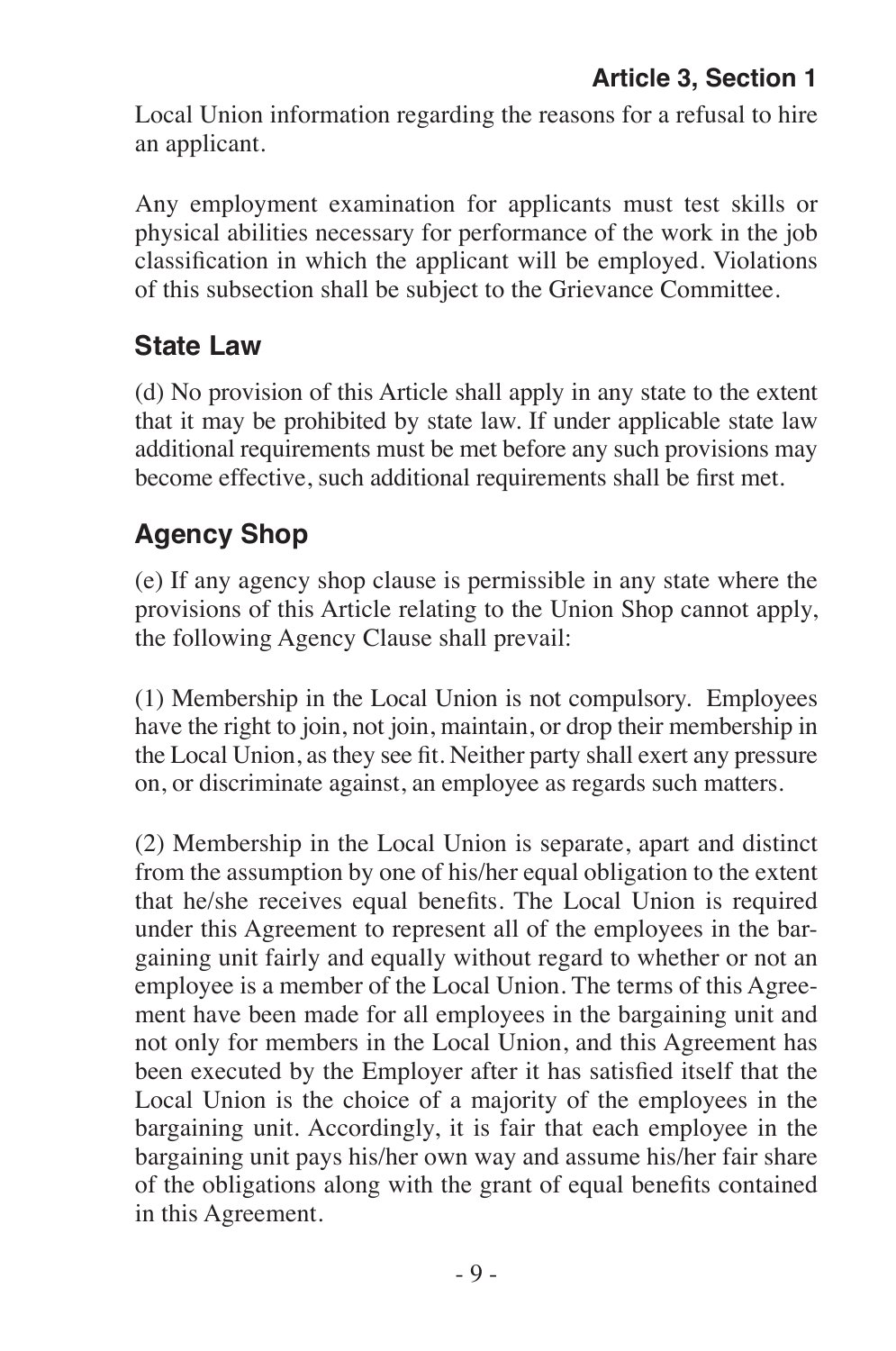(3) In accordance with the policy set forth under subparagraphs (1) and (2) of this Section, all employees shall, as a condition of continued employment, pay to the Local Union, the employee's exclusive collective bargaining representative, an amount of money equal to that paid by other employees in the bargaining unit who are members of the Local Union, which shall be limited to an amount of money equal to the Local Union's regular and usual initiation fees, and its regular and usual dues. For present employees, such payments shall commence thirty-one (31) days following the effective date or on the date of execution of this Agreement, whichever is the later, and for new employees, the payment shall start thirty-one (31) days following the date of employment.

# **Savings Clause**

(f) If any provision of this Article is invalid under applicable law, such provision shall be modified to comply with the requirements of applicable law or shall be renegotiated for the purpose of adequate replacement. If such negotiations shall not result in mutually satisfactory agreement, either party shall be permitted all legal or economic recourse.

# **Employer Recommendation**

(g) In those instances where subsection (b) hereof may not be validly applied, the Employer agrees to recommend to all employees that they become members of the Local Union and maintain such membership during the life of this Agreement, to refer new employees to the Local Union representative, and to recommend to delinquent members that they pay their dues since they are receiving the benefits of this Agreement.

Business agents shall be permitted to attend new employee orientations in right-to-work states. The sole purpose of the business agent's attendance is to encourage employees to join the Union.

## **Future Law**

(h) To the extent such amendment may become permissible under applicable federal and state law during the life of this Agreement as a result of legislative, administrative or judicial determination, all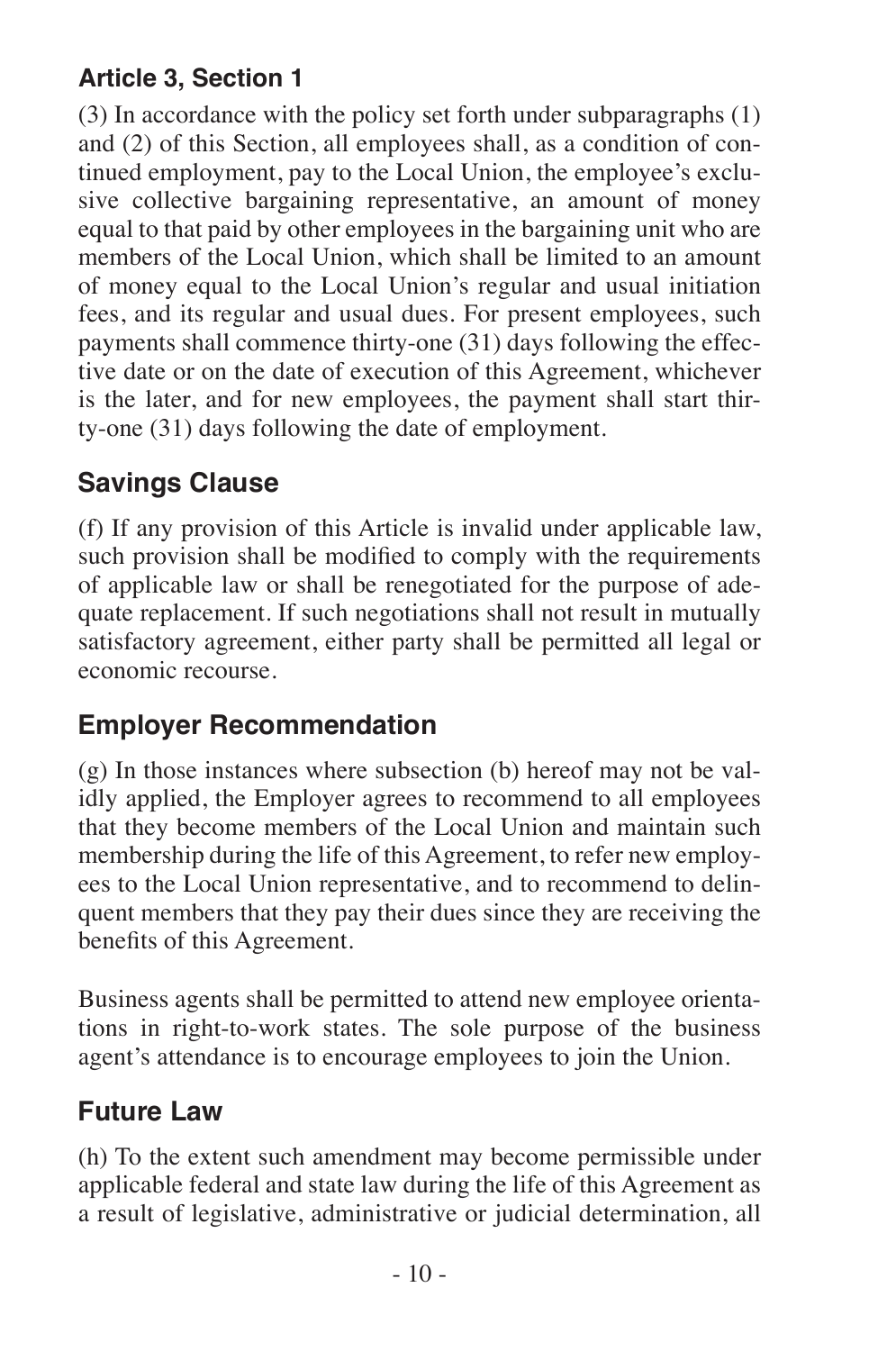of the provisions of this Article shall be automatically amended to embody the greater Union security provisions contained in the 1947-1949 Central States Area Over-The-Road Motor Freight Agreement, or to apply or become effective in situations not now permitted by law.

# **No Violation of Law**

(i) Nothing contained in this Section shall be construed so as to require the Employer to violate any applicable law.

# **Section 2. Probationary and Casual Employees (a) Probationary Employees**

(1) A probationary employee shall work under the provisions of this Agreement, but shall be employed on a trial basis as provided for in each Supplement.

(2) During the probationary period, the employee may be terminated without further recourse; provided, however, that the Employer may not terminate the employee for the purpose of evading this Agreement or discriminating against Union members. A probationary employee who is terminated by the Employer during the probationary period and is then worked again at any time during the next full twelve (12) months at any of that Employer's locations within the jurisdiction of the Local Union covering the terminal where he/ she first worked, except in those jurisdictions where the Local Union maintains a hiring hall or referral system, shall be added to the regular seniority list with a seniority date as of the date that person is subsequently worked. The rules contained in subsection (a) (2) are subject to provisions in the Supplements to the contrary.

(3) Probationary employees shall be paid at the new hire rate of pay during the probationary period; however, if the employee is terminated by the Employer during such period, he/she shall be compensated at the full contract rate of pay for all hours worked retroactive to the first (1st) day worked in such period.

Effective April 1, 2019, CDL-qualified employees hired into driving positions who are not currently on the seniority list at a carrier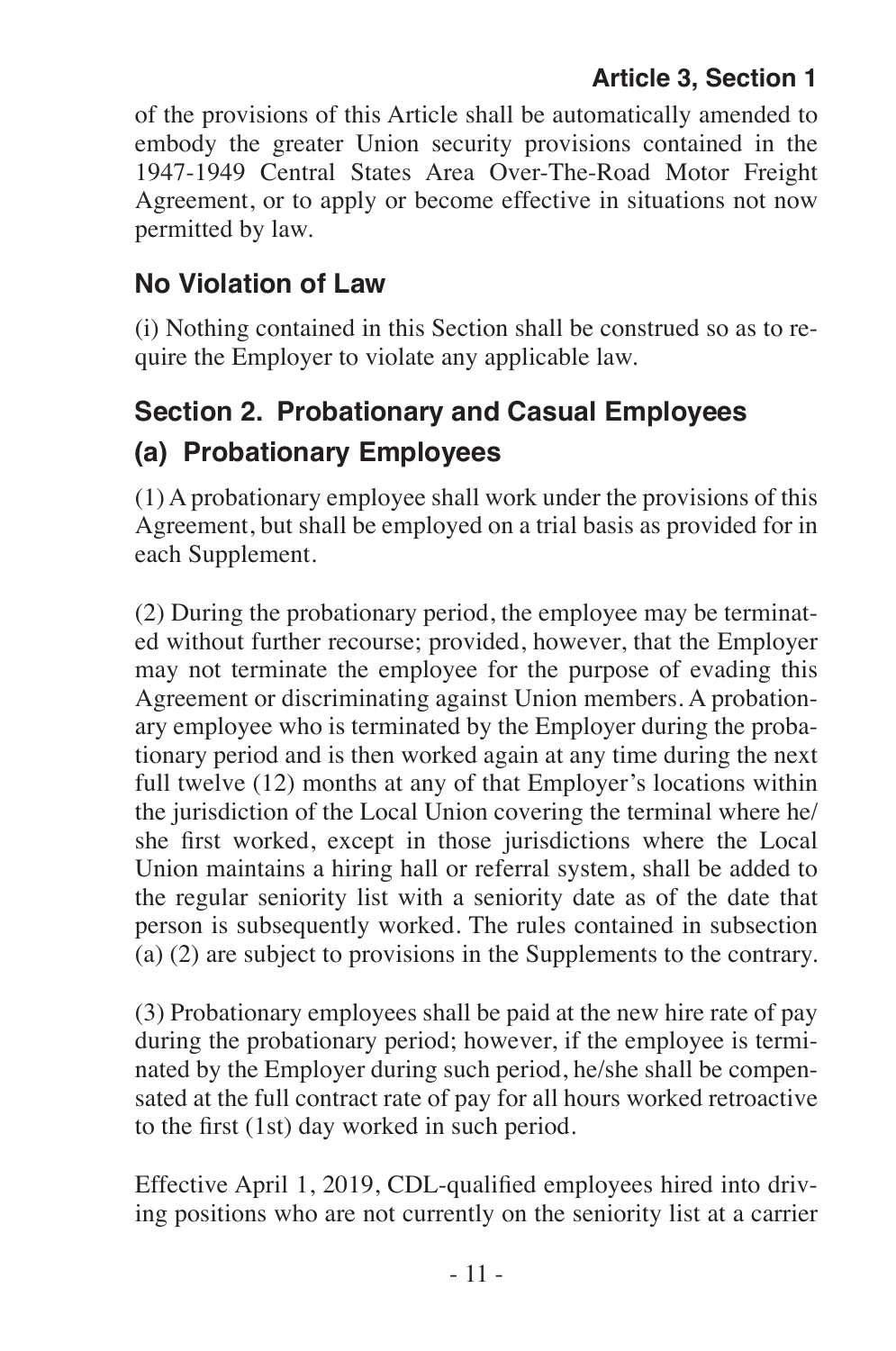covered by this Agreement, but who for two (2) or more years regularly performed CDL-required driving work for a carrier covered by this Agreement, shall be compensated at one hundred percent (100%) of the full contract rate of pay provided they have not had a break in service in excess of three (3) years.

(4) The Union and the Employer may agree to extend the probationary period for no more than thirty (30) days, but the probationary employee must agree to such extension in writing.

# **(b) Casual Employees**

(1) A casual employee is an individual who is not on the regular seniority list and who is not serving a probationary period. A casual may be either a replacement casual or a supplemental casual as hereinafter provided. Casuals shall not have seniority status. Casuals shall not be discriminated against for future employment.

(2) a. Replacement casuals may be utilized by an Employer to replace regular employees when such regular employees are off due to illness, vacation or other absence, except when an absence of a regular employee continues beyond three (3) consecutive months, a replacement casual shall not thereafter be used to fill such absence, unless the Employer and the Local Union mutually agree to the continued use of a replacement casual. If a CDL-qualified casual filling a position has been regularly employed for a period of six (6) months or more, he will not be required to go through a probationary period if hired into a full-time position.

b. Where the Company is using casuals as vacation replacements for regular employees, and the Area Supplemental Agreement does not provide a method to add regular employees based on the use of casuals to replace vacation absence, the vacation schedules shall be broken into yearly quarters beginning January 1st, and subsequent vacation quarters shall begin on April 1st, July 1st, and October 1st thereafter.

Starting with the quarter beginning April, 1991, and continuing each quarter thereafter, the Employer shall add one (1) additional employee to the regular seniority list for each sixty-five (65) vaca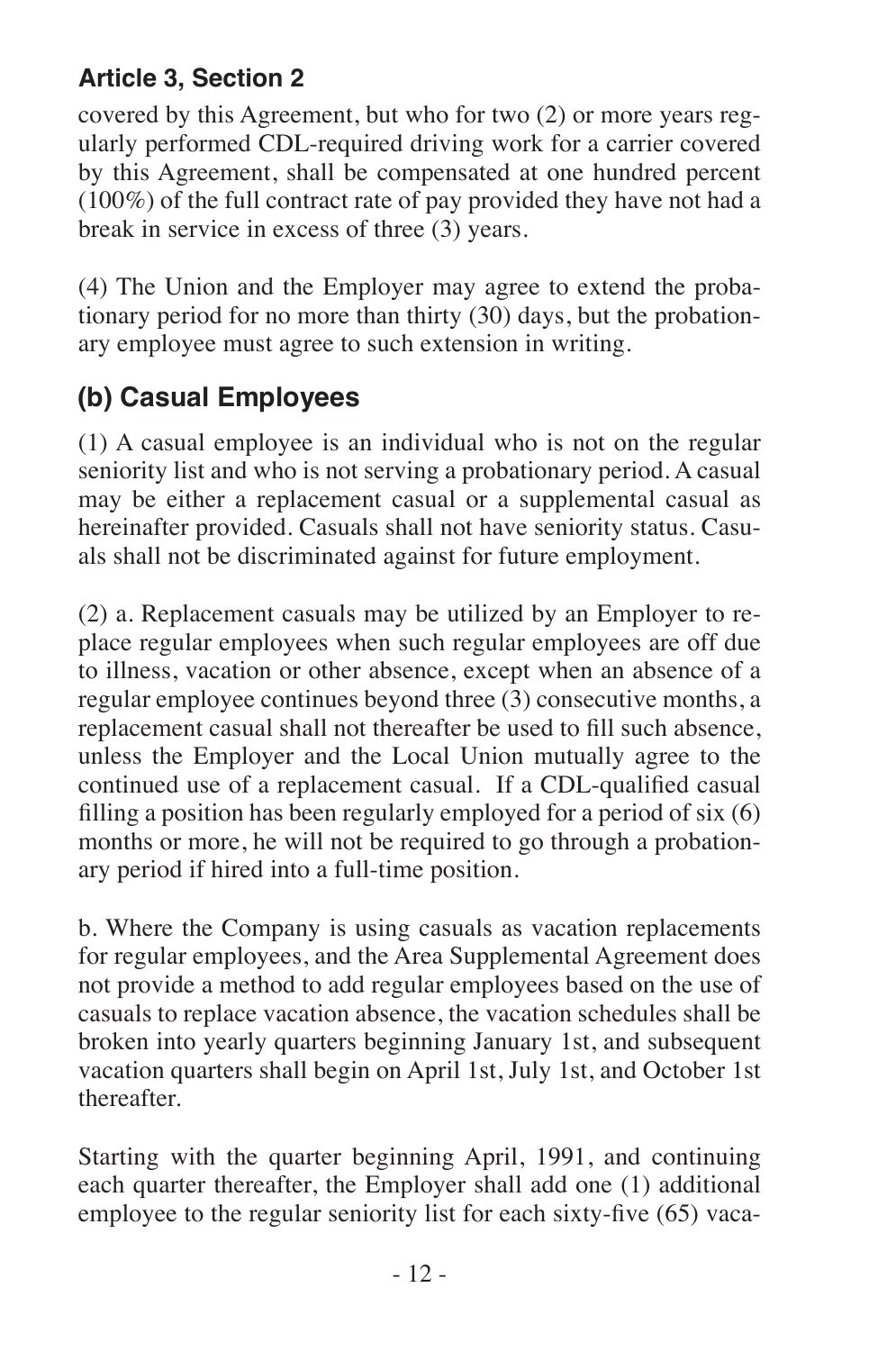tion replacement days worked by a casual during each vacation quarter.

The application of this formula shall not result in pyramiding.

New employees shall be placed on the respective seniority lists on the first (1st) day of the following quarter unless there are employees in layoff status, in which case such new employees shall be placed on the respective seniority list at the time the laid-off employees are recalled from layoff status.

Employees shall first be added to the regular seniority list from the preferential list, if applicable. Thereafter, employees to be added to the regular seniority list shall be determined by the respective Supplement and shall be subject to the probationary provisions of that Supplement.

In the application of this formula, employees specifically designated under an appropriate reporting procedure to replace absence other than vacations shall not be included as vacation replacements. It is the intent of the parties, in the application of this formula, to add regular employees to the seniority list to replace employees on vacation where there is regular work opportunity for such additional employees.

The implementation of this provision may raise issues particular to a respective Supplemental Agreement. Failure to resolve the issues, such Supplemental Negotiating Committee may agree to waive this provision, or submit the disputed issues to the National Grievance Committee.

(3) Supplemental casuals may be used to supplement the regular work force as provided for in each respective Supplement. Once the number of new employees to be added as required in the Supplement is determined, the Employer must initiate the processing of the new probationary employees immediately, and complete such processing as provided for in the Supplements.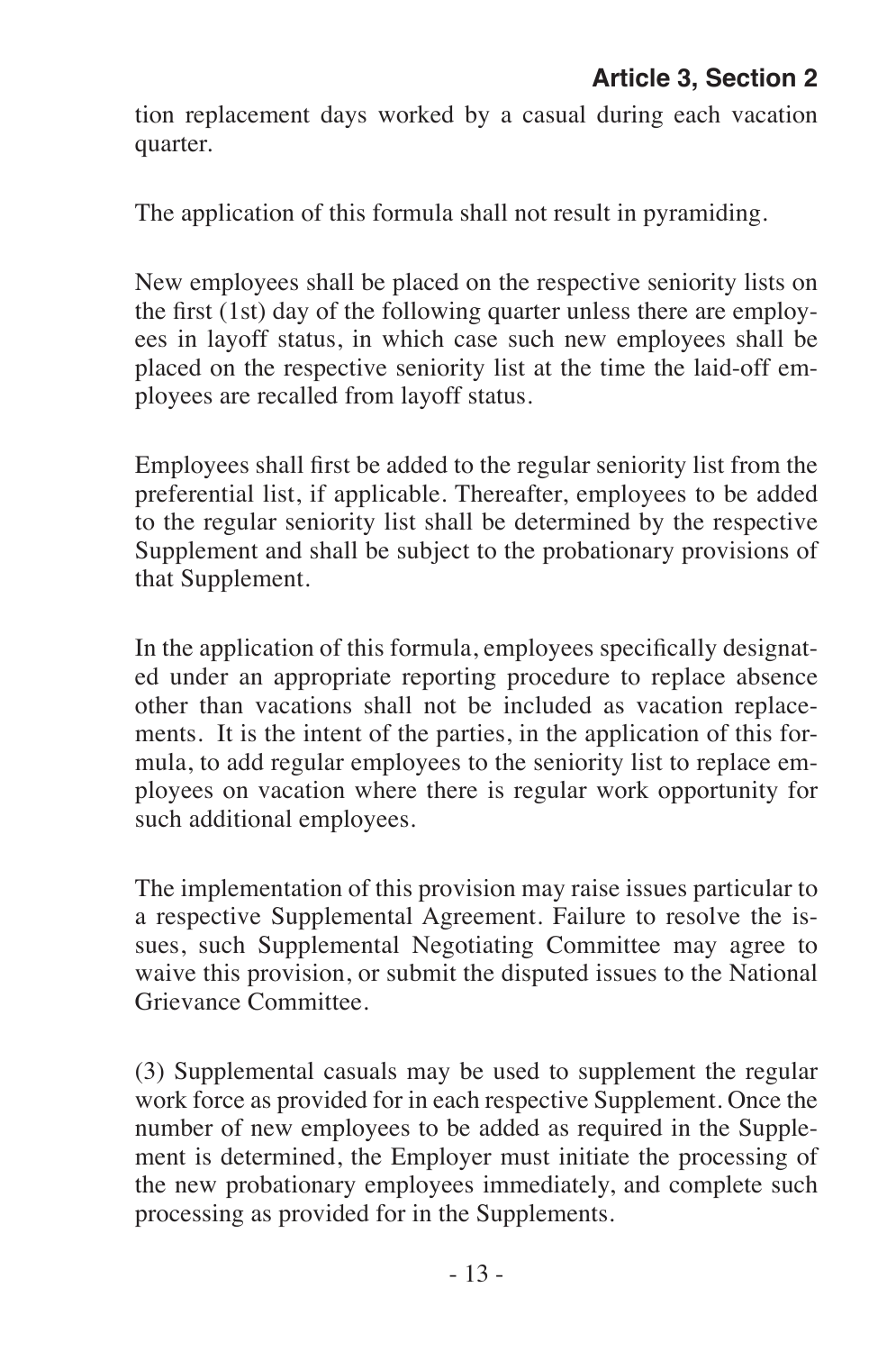(4) Unless waived in writing by any Joint Supplemental Negotiating Committee, all Supplements shall provide for a preferential casual hiring list and shall provide the qualifications for placement on such list. Casuals on the preferential hiring list shall be offered available extra work and future regular employment in seniority order by classification as among themselves. A preferential casual employee's seniority date shall be the date he/she becomes a regular employee; and such employee shall not be subject to any probationary period.

Casual employees on the preferential hiring list shall have full access to the grievance procedure.

The provisions of Article 3, Section 3, shall apply to casual employees on the preferential hiring list who are paid on the regular payroll.

Local Unions employing an exclusive hiring hall under the terms of the Supplemental Agreement may petition the respective Joint Area Supplemental Negotiating Committee for approval to waive this subparagraph (4).

(5) Casual road employees, where permitted by Supplemental Agreement, may only be used within the jurisdiction of their respective Regional Area and shall gain preferential status and/or regular seniority status as provided in the respective Supplement, except on approved two-man operations when the extra boards are exhausted.

(6) Any casual employee who declines regular employment shall be terminated without recourse and will not be used by the Employer for any further work.

#### **(7) a. Casual Employment**

The Employer agrees to give first opportunity for work as a casual employee to those CDL-qualified employees on layoff at a commonly-owned NMFA carrier. This obligation shall apply only at terminals located within the jurisdiction of the employee's Local Union. The Local Union will furnish Employer with the names, addresses, and telephone numbers of those laid off employees inter-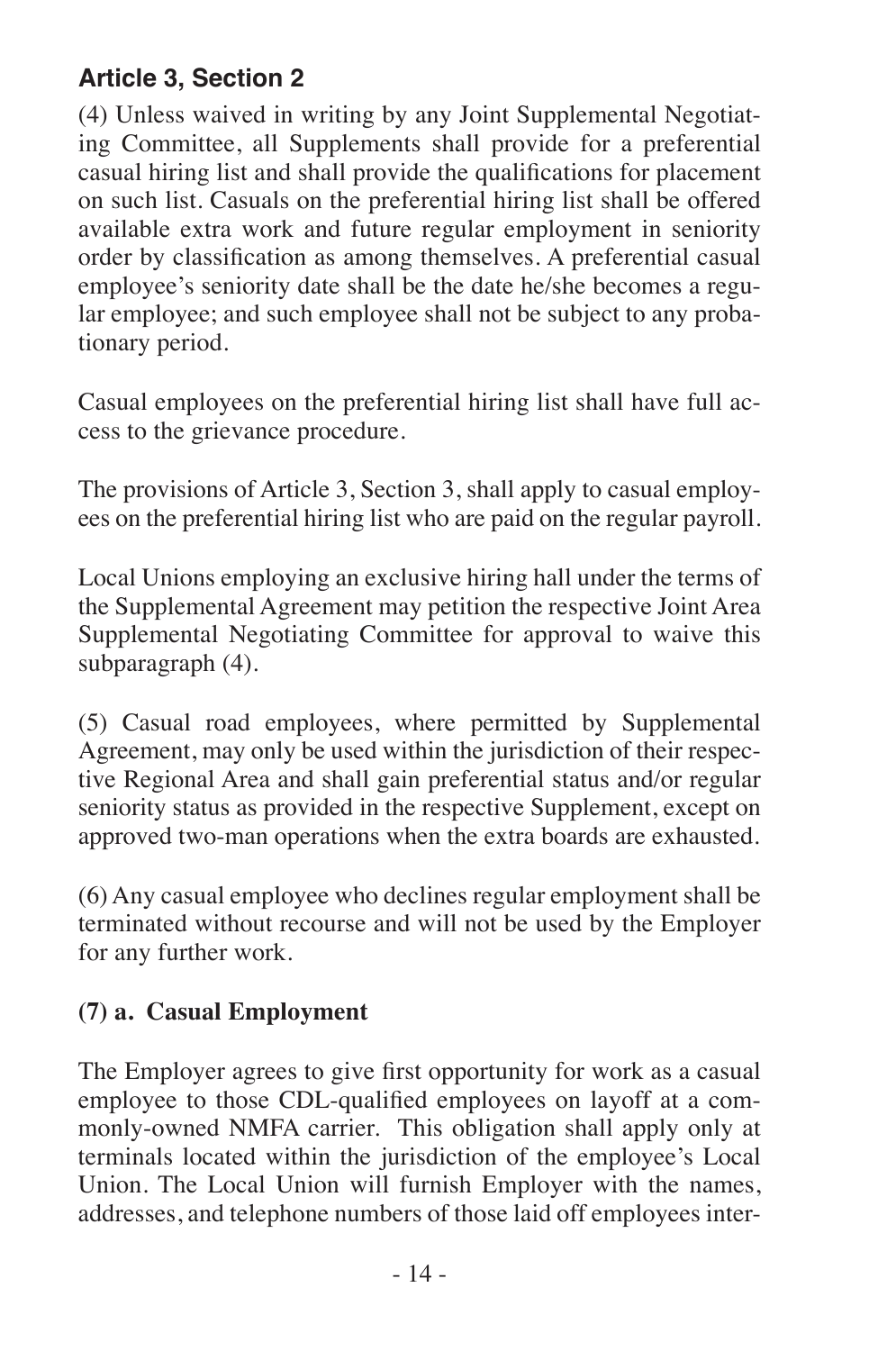ested in casual work opportunity and the job each employee is qualified to perform. Where applicable, casual employment may not be offered to laid off employees under this provision ahead of preferential casuals, nor shall this provision supersede an established order of call in a supplemental agreement.

#### **(7) b. Regular Employment**

The Employer agrees to offer regular employment to those employees on letter of layoff from a commonly-owned NMFA carrier at other terminals located within the jurisdiction of the employee's Local Union who have made application for regular employment at the terminal offering regular employment. Employment shall be offered in accordance with the following order, unless the Supplemental Agreement or an agreed to practice provides a different order of call, in which case such other order of call shall prevail:

1. Preferential casuals, where applicable.

2. Employees of the Employer, on a seniority basis.

3. Employees of a commonly-owned NMFA carrier based on the date such employees made application.

Effective April 1, 2019, CDL-qualified employees hired into driving positions who are not currently on the seniority list at a carrier covered by this Agreement, but who for two (2) or more years regularly performed CDL-required driving work for a carrier covered by this Agreement, shall be compensated one hundred percent (100%) of the full contract rate, provided they have not had a break in service in excess of three (3) years.

Other employees hired into regular employment shall be paid in accordance with the new hire rate set forth in Article 36, herein and shall establish seniority in accordance with the applicable Supplemental Agreement. Employees who accrue seniority under this provision who are on layoff from another Employer shall retain seniority rights at the terminal they are laid off from until such time as they are recalled to that terminal. Employees who accrue senior-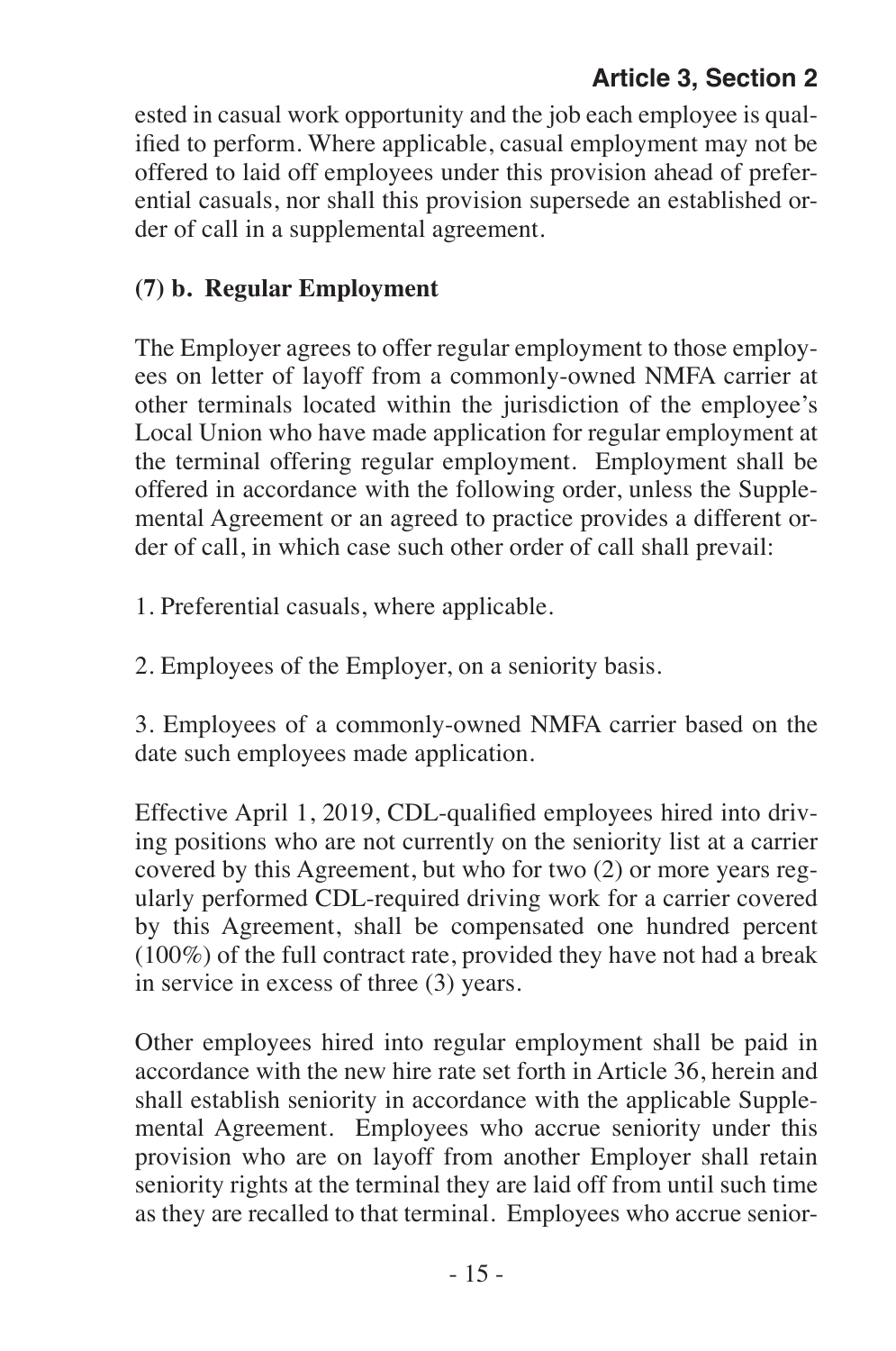ity under this provision who are on layoff from another terminal of the same Employer shall retain their seniority at the terminal they are laid off from until such time as recalled to that terminal. At that time, the employee must either accept recall and forfeit seniority at the new terminal or refuse recall and forfeit seniority at the terminal he/she is being recalled to.

In order to be eligible for either casual or regular employment opportunity under this provision, the laid off employee must meet the minimum hiring standards established by the Employer and be otherwise qualified to perform the work available and must be able to report for work in compliance with the Employer's established calltime procedures. The Employer's hiring standards and examinations shall be applied uniformly to all applicants for employment. The Employer shall provide the hiring standards and examinations upon written request of the Local Union. Employees who are offered work opportunity under this provision must be able to furnish proof of their qualification to perform the work available.

Any employment examination for applicants must test skills or physical abilities necessary for performance of the work in the job classification in which the applicant will be employed. Violation of this subsection shall be subject to the grievance procedure.

(8) Fringe benefits will be paid on casuals in accordance with the terms of the Supplemental Agreement. Minimum daily guarantees will be governed by the respective Supplemental Agreement.

(9) A monthly list of all casual and/or probationary employees used during that month shall be submitted to the Local Unions by the tenth (10th) day of the following month. Such list shall show:

a. the employee's name, address, and social security number;

b. the date worked;

c. the classification of work performed each date, and the hours worked; and,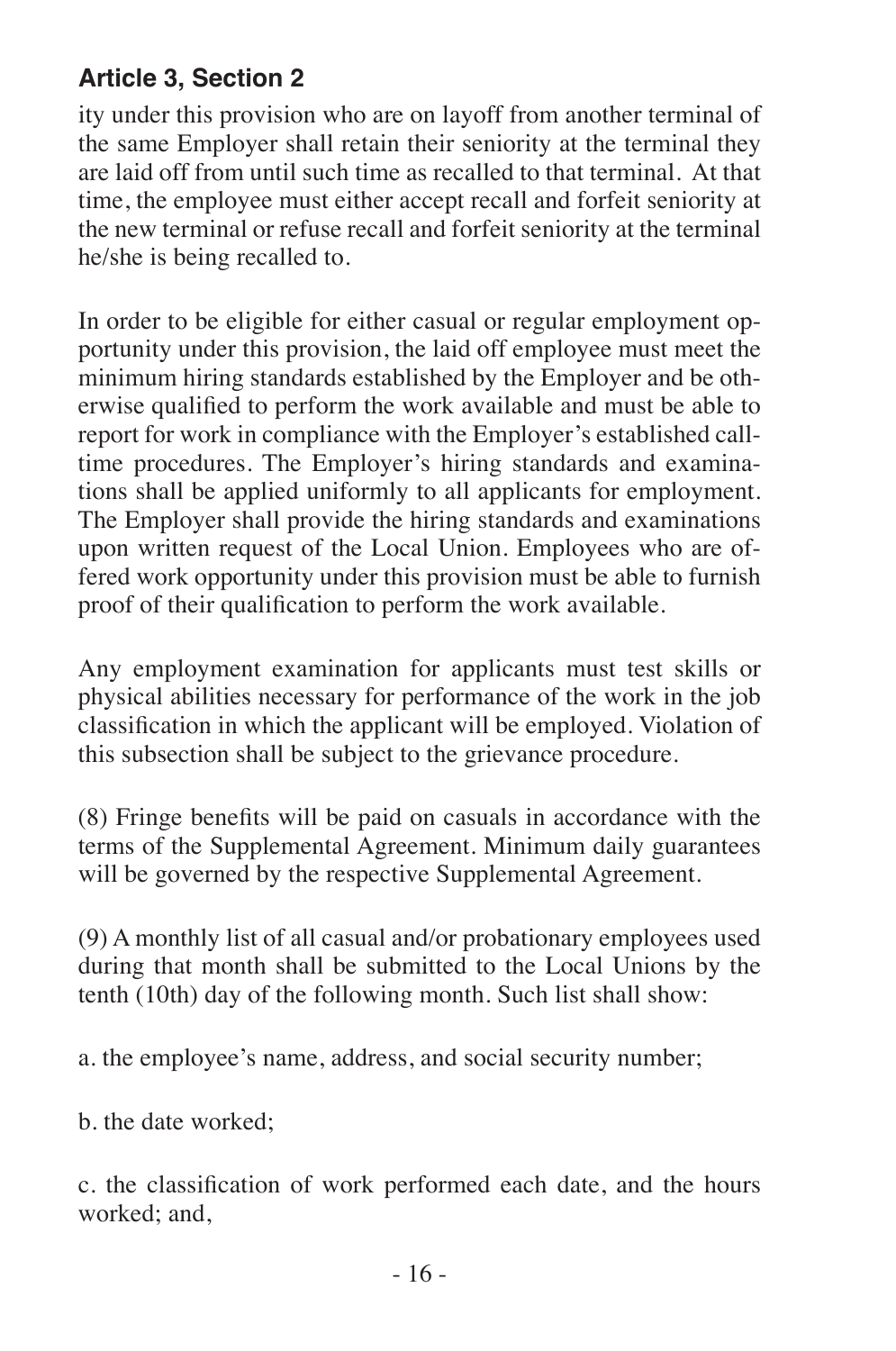d. the name, if applicable, of the employee replaced.

This list shall be compiled on a daily basis and shall be available for inspection by a Union representative and/or job shop steward.

(10) Unless otherwise agreed to in any Supplemental Agreement, the following will apply:

Supplemental casuals may be used to supplement the regular work force (dock only) and shall be subject to a four (4) hour guarantee when called to work. Four (4) hour casuals shall be started on an established starting time; or when called to work at a time other than an established starting time, must end his/her shift at the conclusion of that established starting time shift. Four (4) hour casuals shall be eligible for pension and/or health and welfare contributions in accordance with the applicable Supplemental Agreement.

For the purpose of adding regular employees in accordance with the Supplemental Agreement casuals who work six (6) hours or more or back to back on a shift shall be considered as having worked a supplemental day towards seniority. Once regular employees are required to be added in accordance with the applicable Supplement the employer must initiate the processing of the new probationary employees immediately and complete such processing as provided for in the applicable Supplement.

(c) Employment Agency Fees

If employees are hired through an employment agency, the Employer is to pay the employment agency fee. However, if the Local Union was given equal opportunity to furnish employees under Article 3, Section (1) (c), and if the employee is retained through the probationary period, the fee need not be paid until the thirty-first (31st) day of employment.

## **Section 3. Checkoff**

The Employer agrees to deduct from the pay of all employees covered by this Agreement the dues, initiation fees and/or uniform assessments of the Local Union having jurisdiction over such em-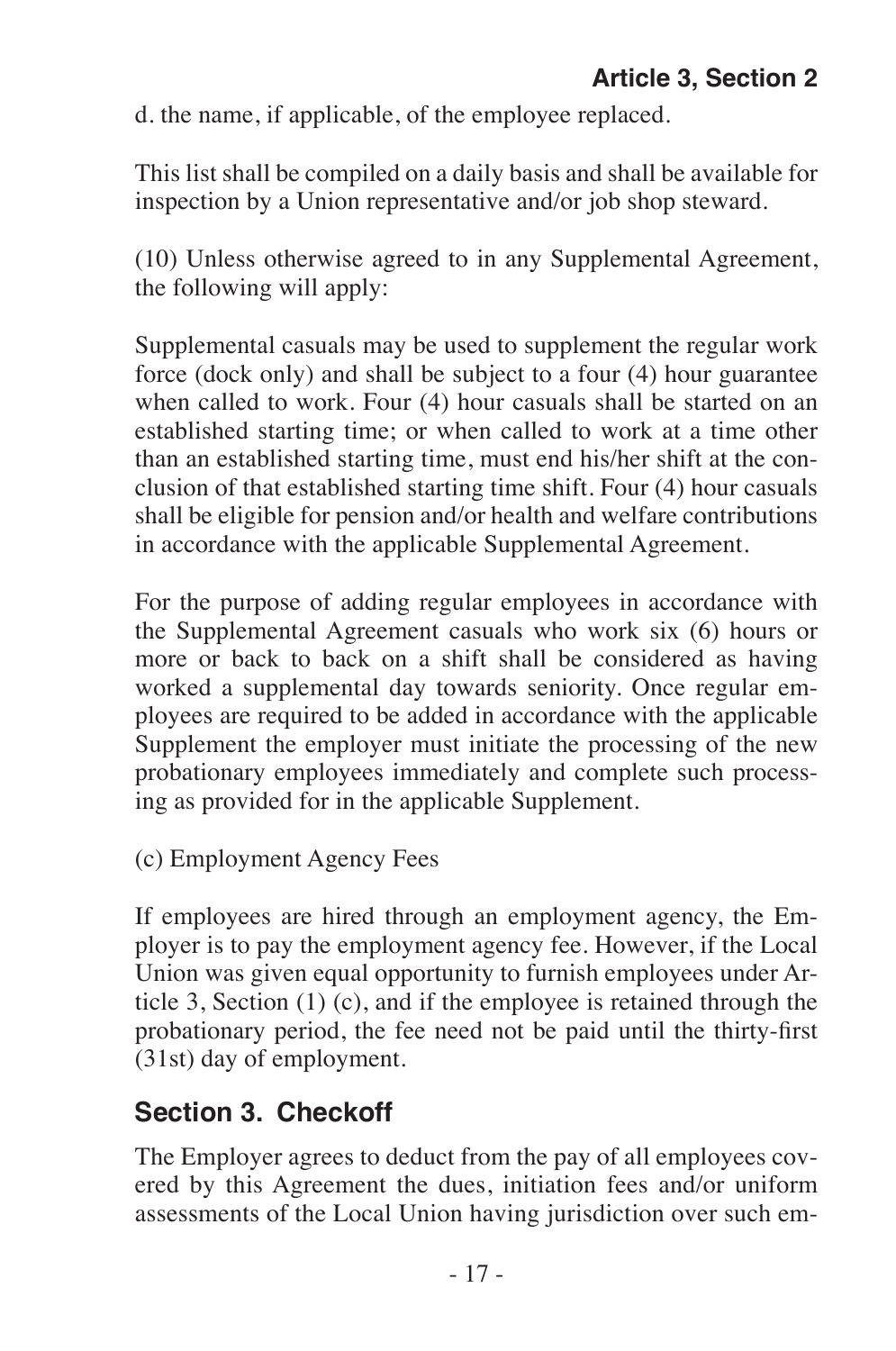ployees and agrees to remit to said Local Union all such deductions. Where laws require written authorization by the employee, the same is to be furnished in the form required. The Local Union shall certify to the Employer in writing each month a list of its members working for the Employer who have furnished to the Employer the required authorization, together with an itemized statement of dues, initiation fees (full or installment), or uniform assessments owed and to be deducted for such month from the pay of such member. The Employer shall deduct such amount within two (2) weeks following receipt of the statement of certification of the member and remit to the Local Union in one (1) lump sum within three (3) weeks following receipt of the statement of certification. The Employer shall add to the list submitted by the Local Union the names and Social Security numbers of all regular new employees hired since the last list was submitted and delete the names of employees who are no longer employed. Checkoff shall be on a monthly or quarterly basis at the option of the Union. The Local Union and Employer may agree to an alternative option to deduct Union dues bi-monthly.

When an Employer actually makes a deduction for dues, initiation fees and assessments, in accordance with the statement of certification received from an appropriate Local Union, the Employer shall remit same no later than three (3) weeks following receipt of the statement of certification and in the event the Employer fails to do so, the Employer shall be assessed ten percent  $(10\%)$  liquidated damages. All monies required to be checked off shall become the property of the entities for which it was intended at the time that such checkoff is required to be made. All monies required to be checked off and paid over to other entities under this Agreement shall become the property of those entities for which it was intended at the time that such payment or checkoff is required to be made.

Where an employee who is on checkoff is not on the payroll during the week in which the deduction is to be made, or has no earnings or insufficient earnings during that week, or is on leave of absence, the employee must make arrangements with the Local Union and/ or the Employer to pay such dues in advance.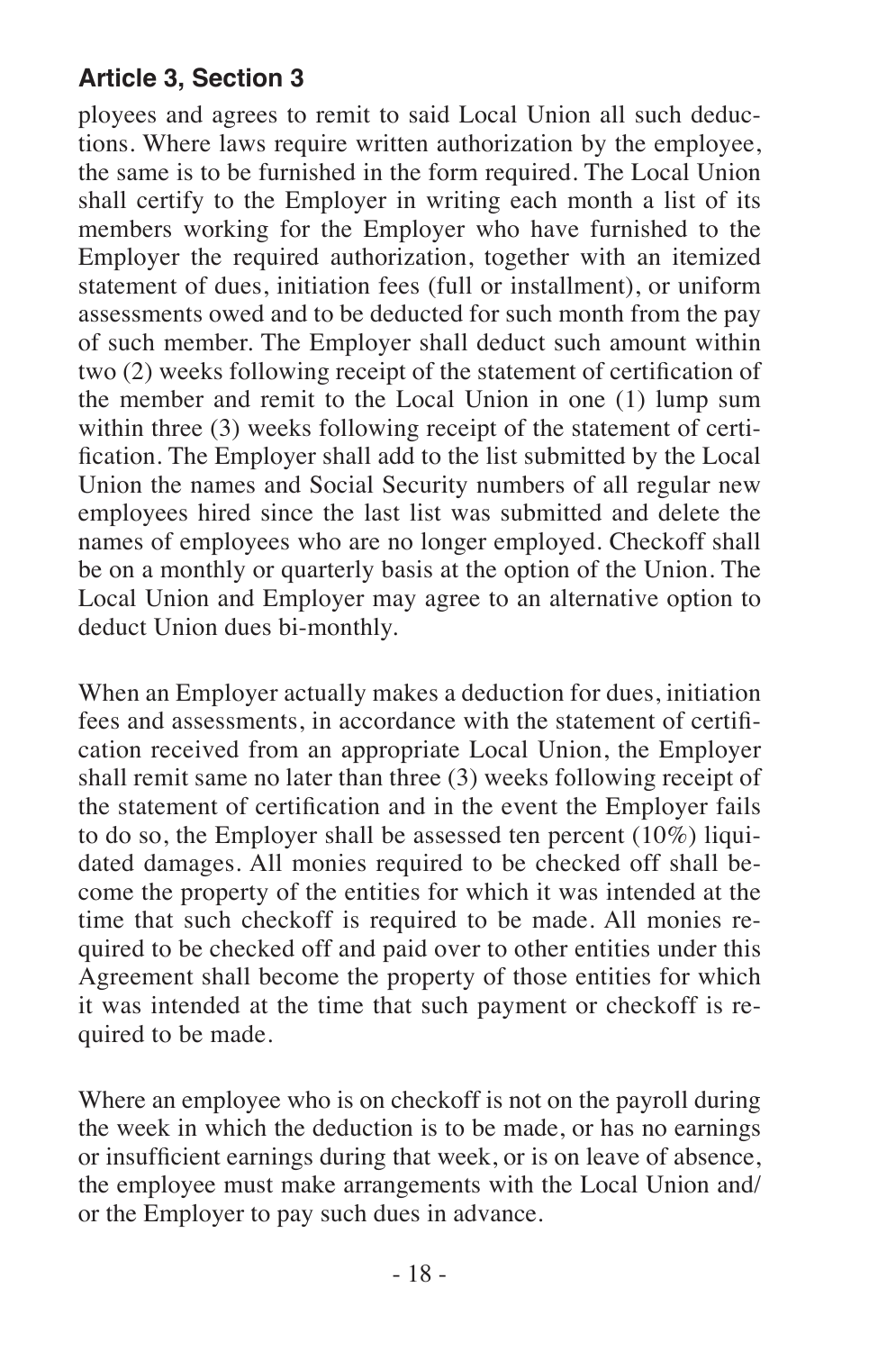The Employer agrees to deduct from the paycheck of all employees covered by this Agreement voluntary contributions to DRIVE. DRIVE shall notify the Employer of the amounts designated by each contributing employee that are to be deducted from his/her paycheck on a weekly basis for all week worked. The phrase "weeks worked" excludes any week other than a week in which the employee earned a wage. The Employer shall transmit to DRIVE National Headquarters on a monthly basis, in one (1) check, the total amount deducted along with the name of each employee on whose behalf a deduction is made, the employee's social security number and the amount deducted from that employee's paycheck. The International Brotherhood of Teamsters shall reimburse the Employer annually for the Employer's actual cost for the expenses incurred in administering the weekly payroll deduction plan.

The Employer will recognize authorization for deductions from wages, if in compliance with state law, to be transmitted to Local Union or to such other organizations as the Union may request if mutually agreed to. No such authorization shall be recognized if in violation of state or federal law. No deduction shall be made which is prohibited by applicable law.

In the event that an Employer has been determined to be in violation of this Article by the decision of an appropriate grievance committee, and if such Employer subsequently is in violation thereof after receipt of seventy-two (72) hours' written notice of specific delinquencies, the Local Union may strike to enforce this Article. However, such strike shall be terminated upon the delivery thereof. Errors or inadvertent omissions relating to individual employees shall not constitute a violation.

Upon written request of an employee, the Employer shall make payroll deductions for the purchasing of U. S. Savings Bonds.

The Employer hereby agrees to participate in the Teamsters National  $401(k)$  Savings Plan (the "Plan") on behalf of all employees represented for purposes of collective bargaining under this agreement, and shall authorize the Plan to allow for participating employee, upon his request, to take loans on his contributions to the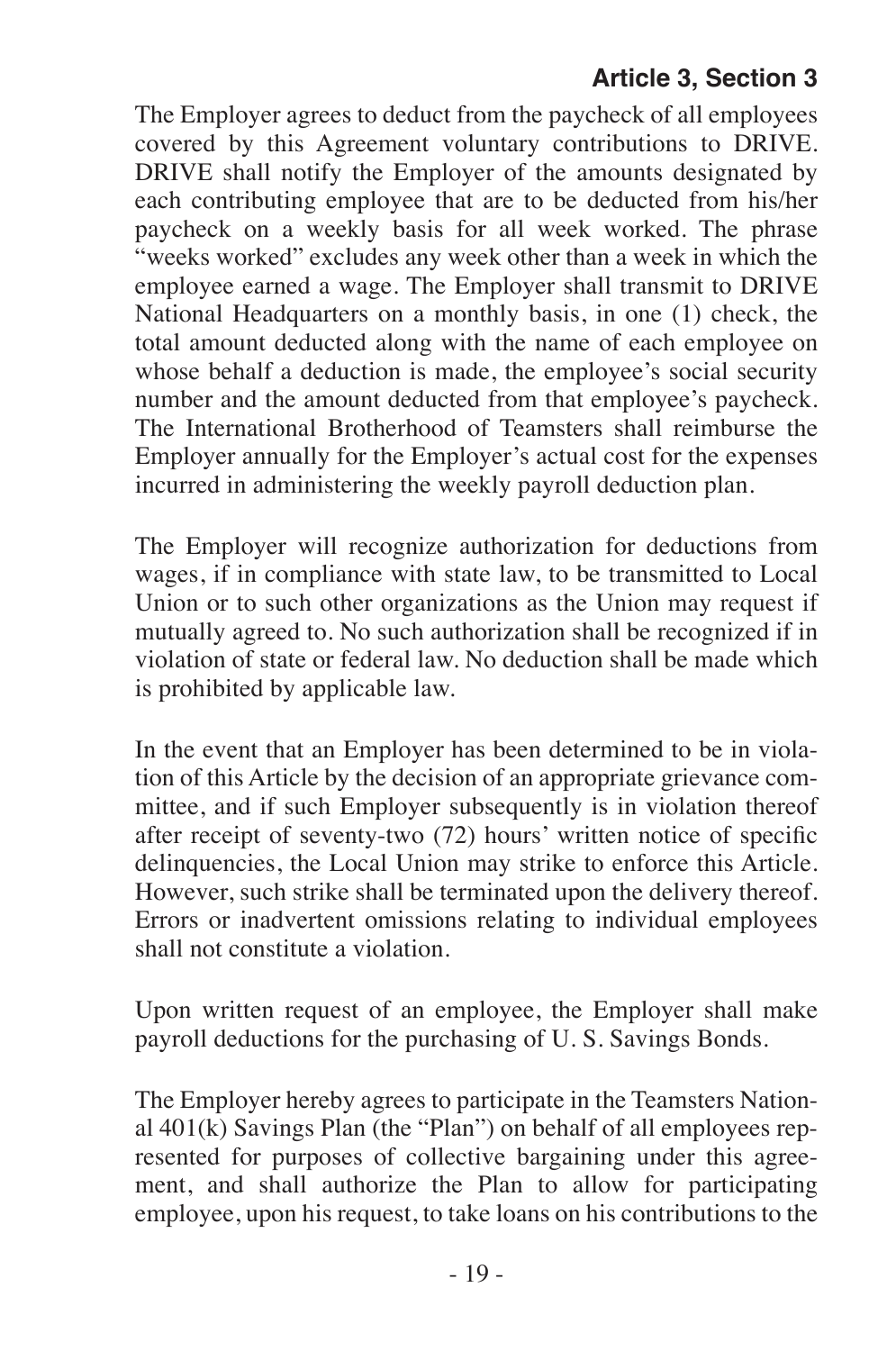Plan. The Employer is not required to participate in the Teamsters National 401(k) if Teamsters employees were eligible to participate in an Employer sponsored 401(k) as of January 1, 1998.

The Employer will make or cause to be made payroll deductions from participating employee's wages, in accordance with each employee's salary deferral election subject to compliance with ERISA and the relevant tax code provisions. The Employer will forward withheld sum to State Street Bank or its successor at such time, in such form and manner as required pursuant to the Plan and Declaration of Trust (the "Trust").

The Employer will execute a Participation Agreement with TN-FINC and the Trustees of the Plan evidencing Employer participation in the Plan effective prior to any employee deferral being received by the Plan.

# **Section 4. Work Assignment**

The Employers agree to respect the jurisdictional rules of the Union and shall not direct or require their employees or persons other than the employees in the bargaining units here involved, to perform work which is recognized as the work of the employees in said units. This is not to interfere with bona fide contracts with bona fide unions.

## **Section 5.**

The term "Local Union" as used herein refers to the IBT Local Union which represents the employees of the particular Employer for the purpose of collective bargaining at the particular place or places of business to which this Agreement and the Supplements thereto are applicable, unless by agreement of the Local Union involved, or a Change of Operations Committee, or a jurisdictional award under Article 30 herein, jurisdiction over such employees, or any number of them, has been transferred to some other Local Union, in which case the term Local Union as used herein shall refer to such other Local Unions. Nothing herein contained shall be construed to alter the multi-employer, multi-union unit or single contract status of this Agreement.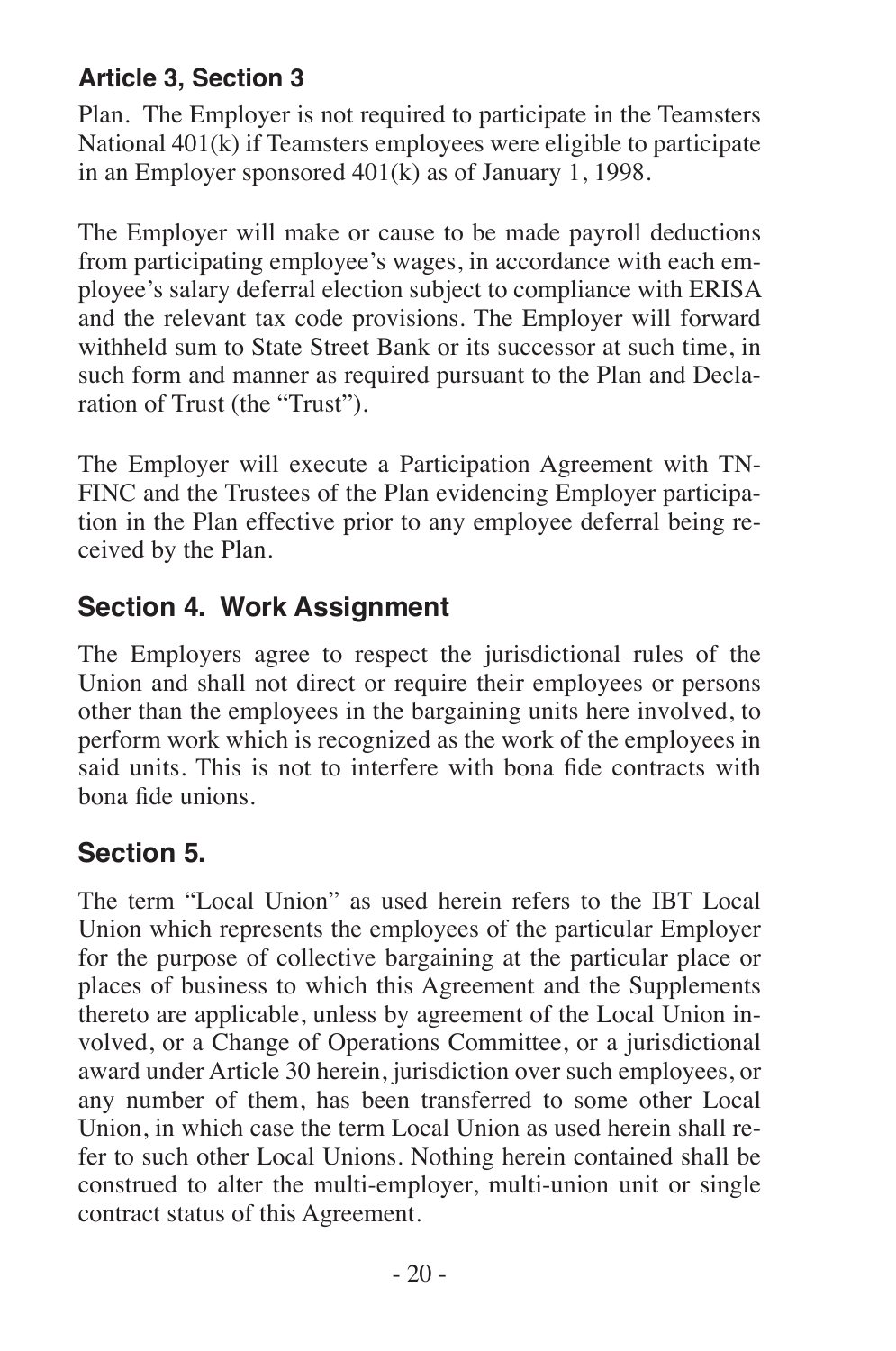## **Section 6. Electronic Funds Transfer**

Where not prohibited by State Law, all employees are required to use electronic deposit of their paychecks. If the employee is enrolled on Direct Deposit and the employee's pay is not deposited to their bank accounts on payday due to Employer error, the employee's pay will be deposited to the employee's account by means of Electronic Funds Transfer or the employee will be paid by station draft that same day. If an employee is unable to obtain a bank account, he/she will be paid electronically using a pay card/debit card. If for reasons beyond the Employer's control, such as weather delays, express mail failure, etc. an employee's "paycheck" or debit card does not arrive at the employee's facility by payday, a replacement check will be issued and mailed to the employee's facility by the end of the business day.

# **Section 7. Utility Employee**

The parties recognize the need for the Employers to compete effectively in a changing environment. To this end, there shall be established a new position on the local cartage seniority list called a Utility Employee. The intent of the parties' creation of the Utility Employee position is to generate additional job opportunities and enhance employee earnings, by enhancing the Employer's ability to compete and grow.

Subject to the approval of the National Utility Employee Review Committee, the Employer may establish Utility Employee positions at any facility at its discretion as-needed, and CDL-qualified road or local cartage employees may bid for Utility Employee positions in accordance with established terminal bidding procedures. All CDL-qualified drivers with the required endorsements shall have the opportunity to transfer to the local cartage operation, if necessary, and bid for open Utility Employee positions with full seniority rights. There shall be no retreat rights for employees who transfer to the local cartage operation to bid an open Utility Employee position. For example, if a road driver bids into the Utility Employee position, he relinquishes his road seniority for bidding purposes and cannot return to the road driver classification, unless through a change of operations, or bid back rights consistent with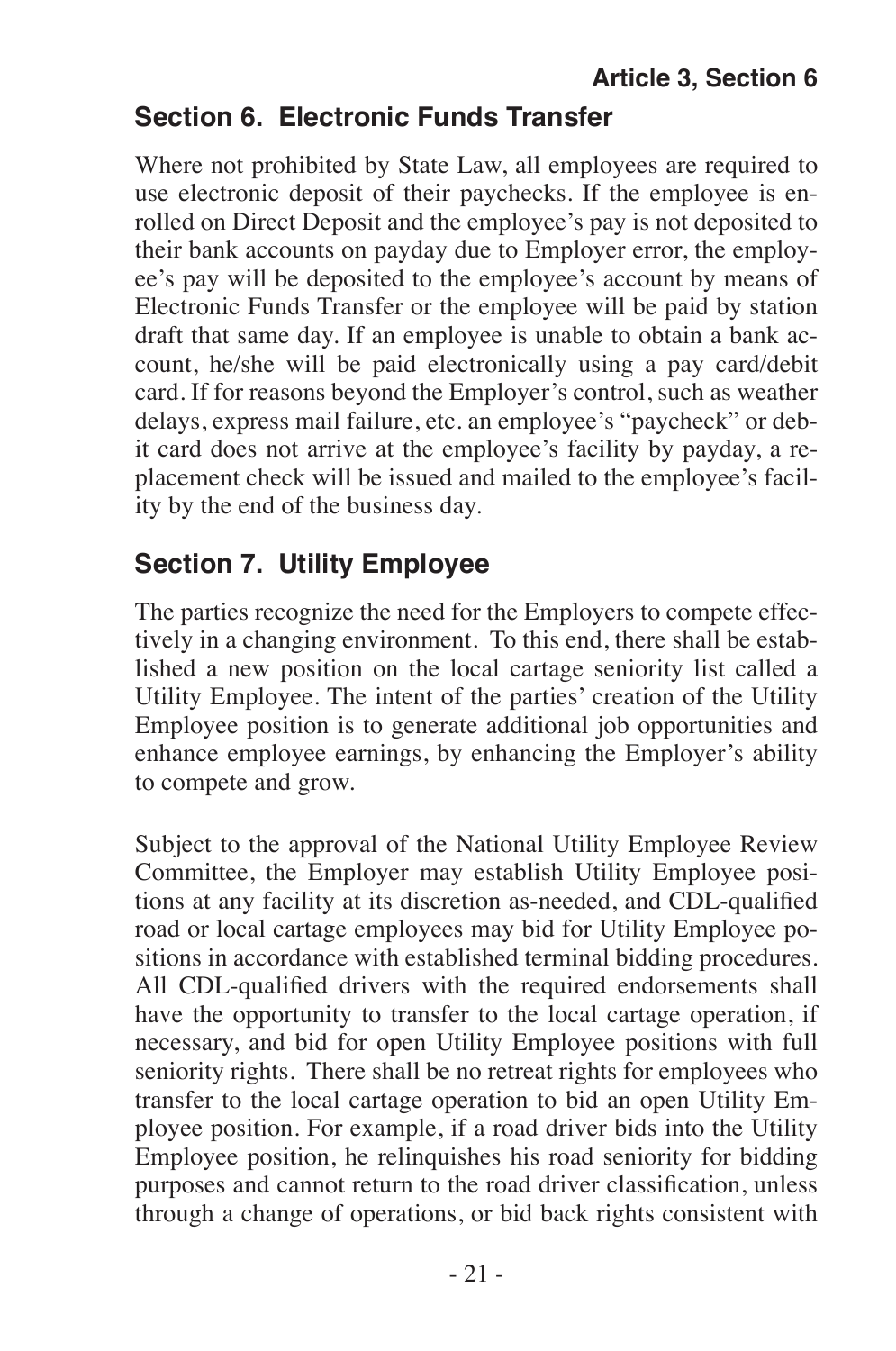the applicable Supplement. The Employer shall be permitted to assign a qualified local cartage employee to a Utility Employee position on a temporary basis when necessary to pursue business opportunities that become available, as long as the temporary assignment is made in seniority order and if senior employees do not accept the temporary positions, less senior employees are forced from the bottom of the seniority list. Temporary vacancies in the Utility Employee position, for things such as sickness, vacations, leaves of absences, will be filled consistent with practices under the applicable Supplemental Agreement.

The Utility Employee shall work across all classifications as assigned and as necessary to meet business needs, and there shall be no restrictions on the type of freight or work handled. A Utility Employee's duties during a tour of duty may, at his/her home terminal, include performing Utility-related dock work, P&D (local cartage) work, hostling/yard work (drop & hooks), and any driving work. At larger facilities where the Employer utilizes Utility Employees and there is more than Utility work performed, the Employer will designate a specific area on the dock where freight to be handled by Utility Employees will be staged. Non-utility freight will be staged at a designated area and the employees at the destination terminal will handle the non-utility freight.

A Utility Employee shall perform all local cartage functions at his home terminal. Notwithstanding anything in this Agreement or any Supplemental Agreement to the contrary, Utility Employees also may be required to work across Local Union jurisdictional lines. It is not the intent to use Utility Employees to perform local peddle runs or P&D work outside their Local Union's jurisdiction. At away terminals, a Utility Employee may perform Utility-related dock work, hostling and drop and hooks on his/her own equipment. A Utility Employee shall fuel his/her own equipment at away terminals, if there are no fuelers available. All Utility Employees shall be returned to his home domicile at the end of his shift, absent bona fide extenuating circumstances, in which case they shall be paid on all hours.

The Employer shall pay each Utility Employee an hourly premium of \$1.00 per hour over the highest rate the Employer pays to local cart-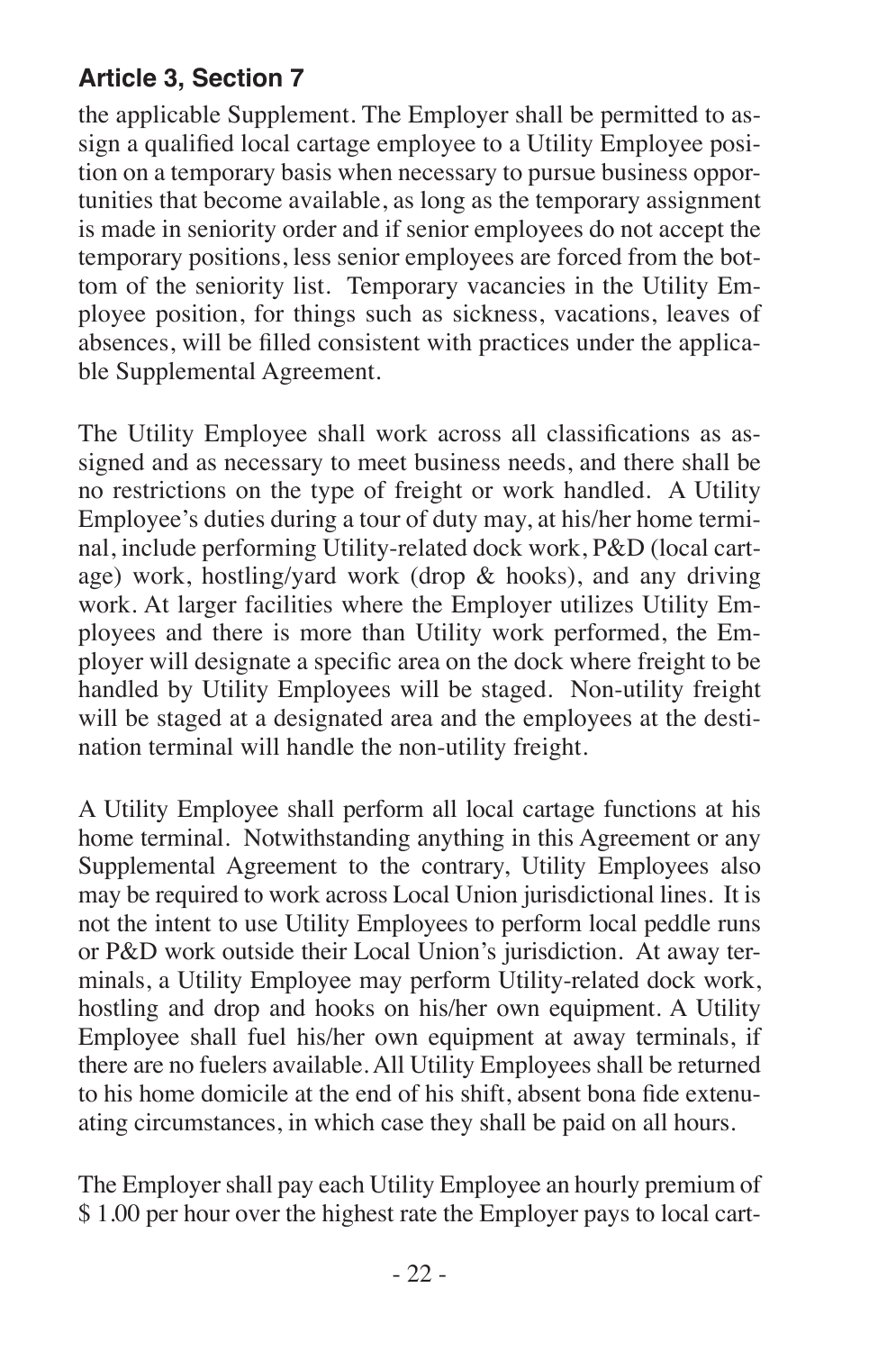age drivers under the Supplemental Agreement covering the Utility Employee's home domicile. Employees in progression who bid into Utility Employee positions or individuals the Employer hires into Utility Employee positions shall complete the progression for local cartage drivers outlined in the applicable Supplemental Agreement. A Utility Employee in progression shall receive the hourly premium in addition to the Utility Employee's progression rate.

A Utility Employee's work week shall consist of any four (4) ten (10) hour or five (5) eight (8) hour consecutive days starting Sunday, Monday, or Tuesday, subject to a forty (40) hour guarantee during that period. With four (4) ten (10) hour days, the Utility Employee shall have three (3) consecutive days off and with five (5) eight (8) hour days the Utility Employee shall have two (2) consecutive days off. The Employer may establish multiple start times bid by Utility Employees and may slide such start times on a daily basis by either thirty (30) minutes before or thirty (30) minutes after the bid start times.

The parties recognize that most, if not all locations will have Utility Employees regardless of facility size, geographic and/or service area. Subject to the approval of the National Utility Employee Review Committee or the Committee Chairman or their designees, the Employer may establish and modify Utility Employee positions and bids without the approval of a change of operations or other Union approval. All bids shall be offered in seniority order, and, if senior employees do not bid open positions, less senior employees shall be forced from the bottom of the seniority list.

In the event the Employer's proposed use of a Utility Employee position causes a transfer, change or modification of any driver's present terminal, breaking point or domicile, the proposed change shall be submitted to a National Utility Employee Review Committee comprised of three representatives designated by the President of TMI and three representatives designated by the Chairman of TNFINC. The President of TMI or his designee and the Chairman of TNFINC or his designee shall be the TMI and the TNFINC Chairmen of the National Utility Employee Review Committee. The National Utility Employee Review Com-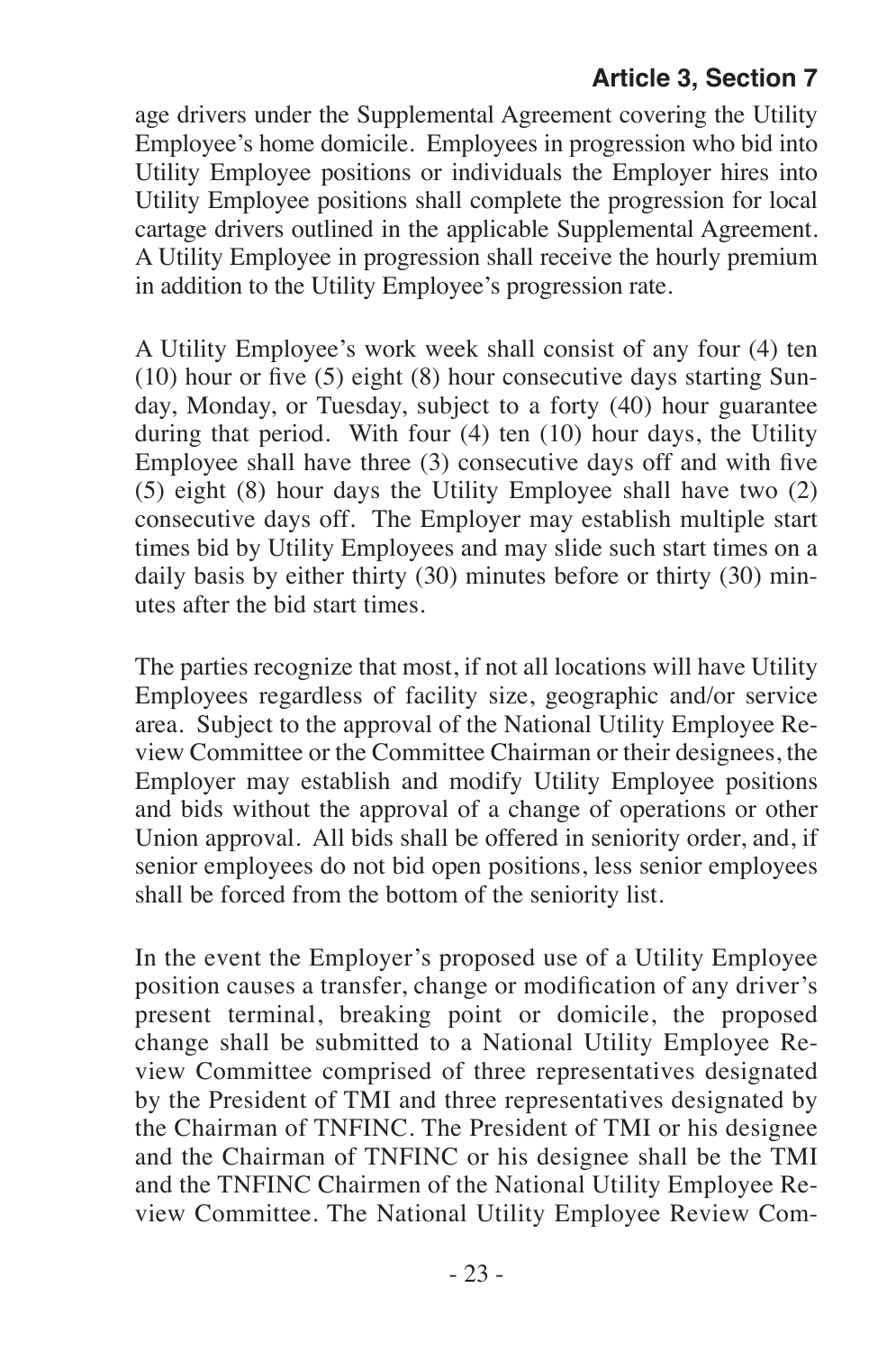mittee shall establish rules of procedure to govern the manner in which proposed Utility Employee operational changes are to be heard.

The National Utility Employee Review Committee shall have the authority to determine the seniority application of employees affected by the operational change and such determination shall be final and binding. No proposed operational change will be approved which violates this Agreement. In the event the National Utility Employee Review Committee is unable to resolve a matter, the case shall be submitted to the National Review Committee on an expedited basis. Neither the Union nor the Employer shall unreasonably delay the scheduling or completion of any requested meeting, or the submission of any dispute to the National Review Committee. In no event shall a Utility Employee operational change hearing be held more than fifteen (15) business days after the Employer meets with the affected Local Unions to discuss the written operational change proposal.

Any grievance concerning the application or interpretation of Article 3, Section 7 shall be first referred to the National Utility Employee Review Committee for resolution. If the National Utility Employee Review Committee is unable to reach a decision on an interpretation or grievance, the issue will be referred to the National Grievance Committee. The National Utility Employee Review Committee shall have jurisdiction over alleged violations of seniority rights in the bidding of the Utility Employee positions, issues regarding the utilization of the Utility Employee position consistent with this Section, and issues regarding the seniority rights of employees bidding into the Utility Employee position.

Subject to the approval of the National Utility Employee Review Committee, the Employer may establish the number of Utility Employee positions at any location.

The parties agree that nothing in this Article 3, Section 7 shall alter the Employer's ability to engage in layoffs in accordance with the layoff provisions of the applicable Supplemental Agreement. In the event a Utility Employee is laid off, the Employer may re-bid that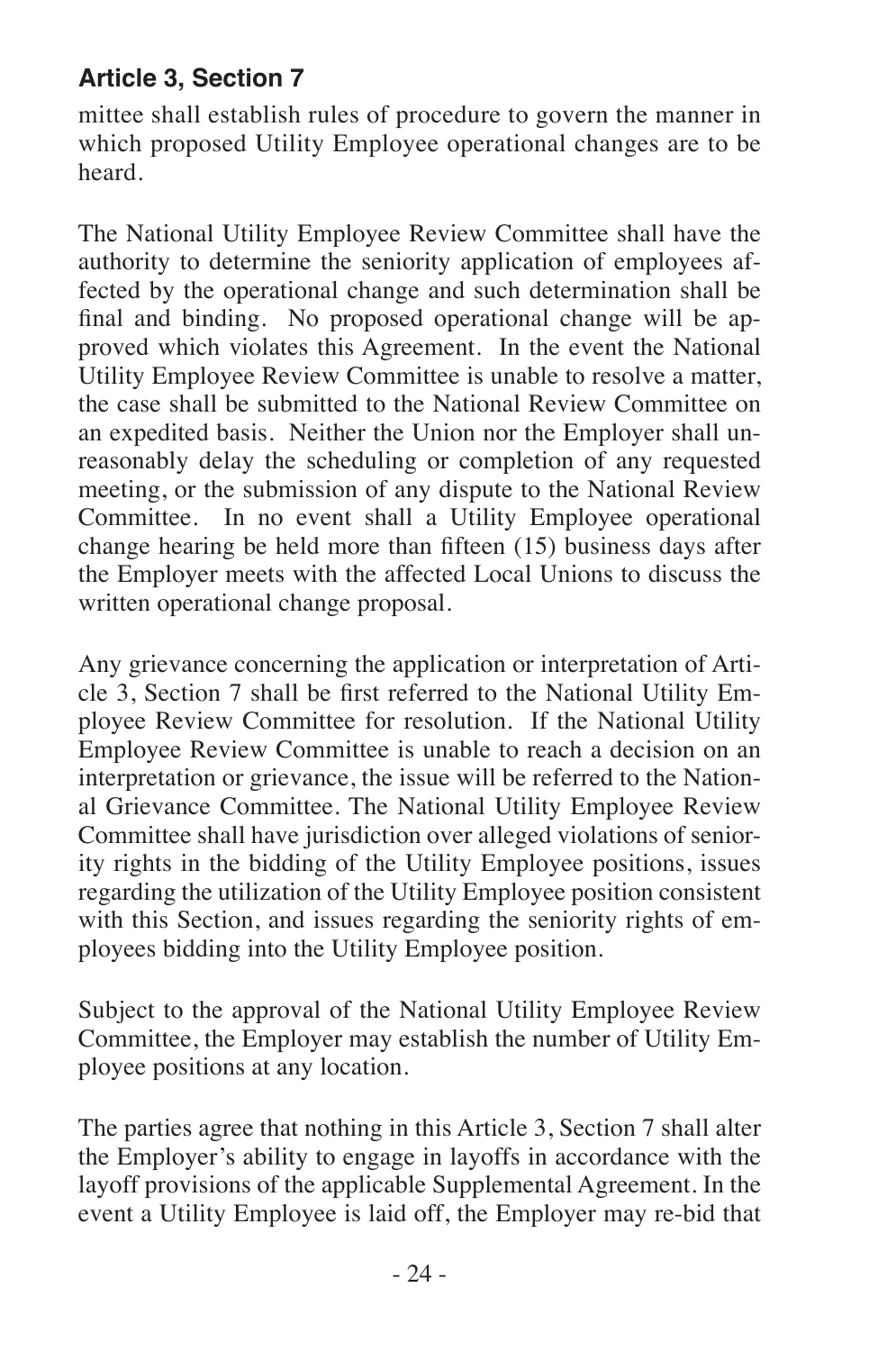position in accordance with seniority provisions of the applicable Supplemental Agreement.

# **Section 8. Non-CDL Driving Positions**

The parties recognize that the recruitment and retention of CDL-qualified drivers continues to be challenging, even with recent pay rate increases and ongoing recruitment efforts. As a result, the Employers in connection with their local pick-upand-delivery operations frequently must rely on local cartage companies and other third parties to pick up and deliver freight. This is the case even though the use of Employer employees to perform this work is strongly preferred.

Moreover, the non-union local cartage companies and other non-union third party carriers do not even use CDL-A drivers to perform portions of this work. The Employers and TNFINC realize that this is core bargaining unit work that if possible should be performed by bargaining unit personnel.

In recognition of these challenges and in an effort to recapture local pick-up-and-delivery work that currently is being performed by non-union third parties, the parties agree as follows:

1. The Employers may establish Non-CDL Driver bids. Non-CDL Drivers may be assigned to operate box trucks (or straight trucks, vans, etc.) in the city operation that do not require the possession of a CDL license, as well as to work the dock and perform other duties as assigned.

2. Non-CDL Drivers shall be paid a straight time hourly rate of \$2.00 per hour less than the highest applicable CDL rate at the employee's domicile.

3. To the extent any non-CDL qualified employee bidding into a Non-CDL Driver position is at a rate that is higher than the current Non-CDL Driver rate, he or she shall maintain that higher rate. Existing CDL-qualified employees shall not be eligible to bid on Non CDL Driver positions, except as otherwise provided in this Section or as otherwise mutually agreed.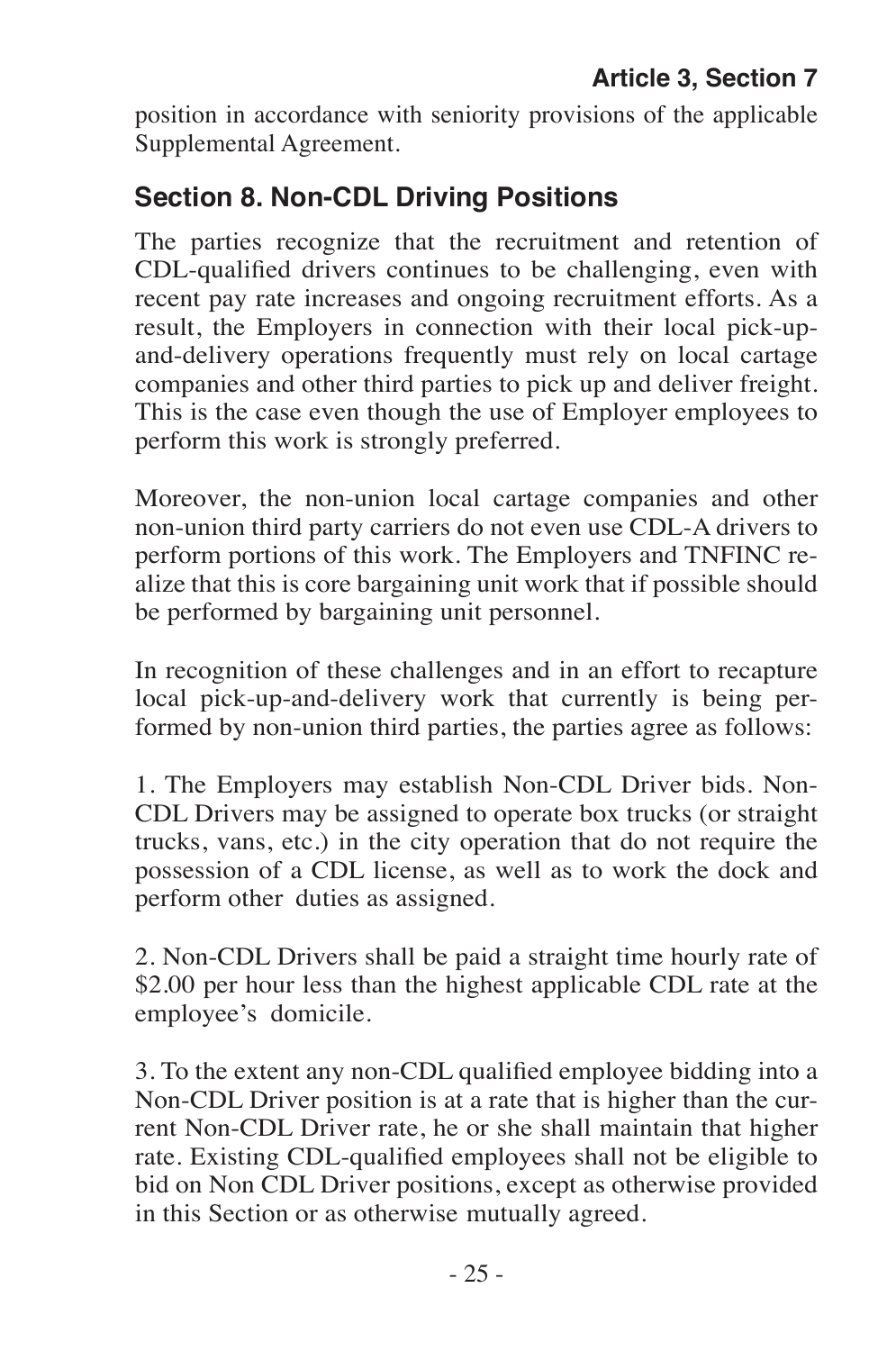4. Employees in or seeking to obtain a Non-CDL Driver position shall be subject to the same motor vehicle record requirements as CDL-qualified drivers.

5. Non-CDL Drivers may not be used to substitute for or otherwise replace available CDL qualified City or P&D Drivers in the following manner:

a. The Employers may not utilize Non-CDL Drivers at any location where there are CDL-qualified City or P&D Drivers on layoff, including daily layoff.

b. The Employers may not deny an available CDL-qualified City or P&D Driver work on a given day without first offering him or her the opportunity to perform work normally handled by Non-CDL Drivers, including through the operation of equipment that does not require a CDL license. In the event this occurs, the CDL qualified City or P&D driver shall receive his or her normal rate of pay for the shift.

c. The Employers may not use Non-CDL Drivers to avoid filling vacant CDLqualified positions or to avoid utilizing CDL-qualified drivers in the city or P&D operations.

6. Employees in Non-CDL driving positions shall not be subject to random drug/alcohol testing unless required by applicable law.

# **ARTICLE 4. STEWARDS**

The Employer shall give one (1) job steward, during his regular working hours or if outside his regular working hours his/her designated alternate, an opportunity to participate in the Employer's orientation of new employees, or the right to meet with new employees during their workday to inform them of the benefits of Union representation without loss of time or pay.

The Employer shall have the sole right to schedule the time and place for such participation so as not to interfere with the Employer's operation.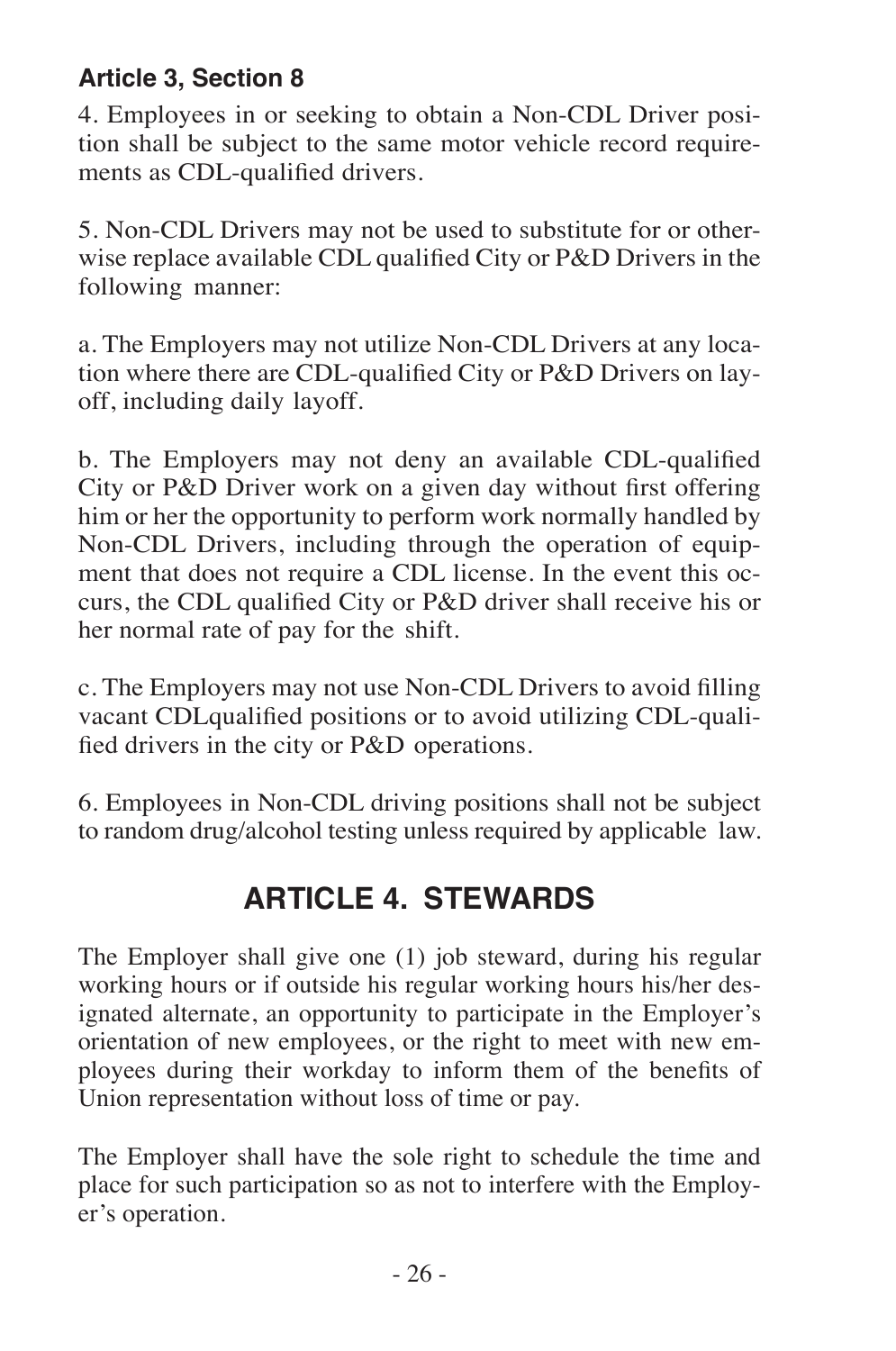## **Article 4**

The Employer recognizes the right of the Local Union to designate job stewards and alternates from the Employer's seniority list. The authority of job stewards and alternates so designated by the Local Union shall be limited to, and shall not exceed, the following duties and activities:

(a) The investigation and presentation of grievances with his/her Employer or the designated company representative in accordance with the provisions of the collective bargaining agreement;

(b) The collection of dues when authorized by appropriate Local Union action;

(c) The transmission of such messages and information, which shall originate with and are authorized by the Local Union or its officers, provided such message and information;

(1) have been reduced to writing; or,

(2) if not reduced to writing, are of a routine nature and do not involve work stoppages, slowdowns, refusal to handle goods, or any other interference with the Employer's business.

Unless waived in writing, there shall be a steward or available bargaining unit member of the employee's choice present whenever the Employer meets with the employee about grievances or discipline or to conduct investigatory interviews. If a steward is unavailable, the employee may designate a bargaining unit member who is available at the terminal at the time of the meeting to represent him/her. Meetings or interviews shall not begin until the steward or designated bargaining unit member is present. An employee who does not want a Union steward or available bargaining unit member present at any meeting or interview where the employee has a right to Union representation must waive Union representation in writing. If the Union requests a copy of the waiver, the Employer shall promptly furnish it.

Job stewards and alternates have no authority to take strike action, or any other action interrupting the Employer's business, except as authorized by official action of the Local Union. The Employer rec-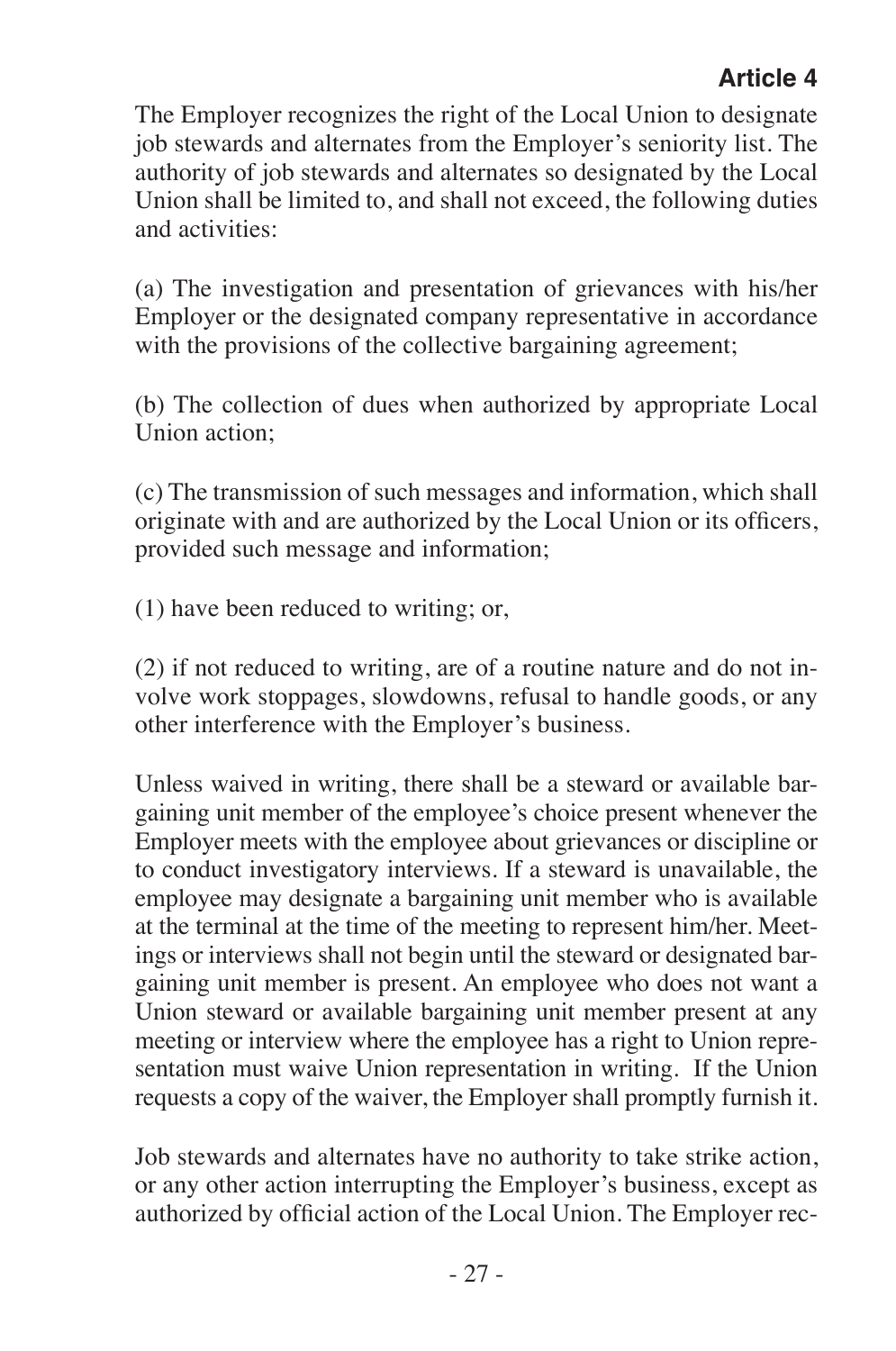### **Article 4**

ognizes these limitations upon the authority of job stewards and their alternates, and shall not hold the Local Union liable for any unauthorized acts. The Employer in so recognizing such limitations shall have the authority to impose proper discipline, including discharge, in the event the job steward or his/her designated alternate has taken unauthorized strike action, slowdown or work stoppage in violation of this Agreement.

The job steward, or his/her designated alternate, shall be permitted reasonable time to investigate, present and process grievances on the company property without loss of time or pay during his/her regular working hours without interruption of the Employer's operation by calling group meetings; and where mutually agreed to by the Local Union and the Employer, off the property or other than during his/her regular schedule without loss of time or pay. Such time spent in handling grievances during the job steward's or his/ her designated alternate's regular working hours shall be considered working hours in computing daily and/or weekly overtime if within the regular schedule of the "job steward." The applicable road steward shall be paid his/her hourly rate for time spent in grievance hearings/meetings attended by the Employer and the Union before or after his/her run.

The job steward, or his/her designated alternate, shall be permitted reasonable time off without pay to attend Union meetings called by the Local Union. The Employer shall be given twenty-four (24) hours' prior notice by the Local Union.

# **ARTICLE 5.**

# **Section 1. Seniority Rights**

(a) The application of seniority which has been accrued herein shall be established in the Supplemental Agreements.

(b) Seniority shall be broken only by discharge, voluntary quit, retirement, or more than a five (5) - year layoff.

(c) This Section shall apply to all Supplemental Agreements.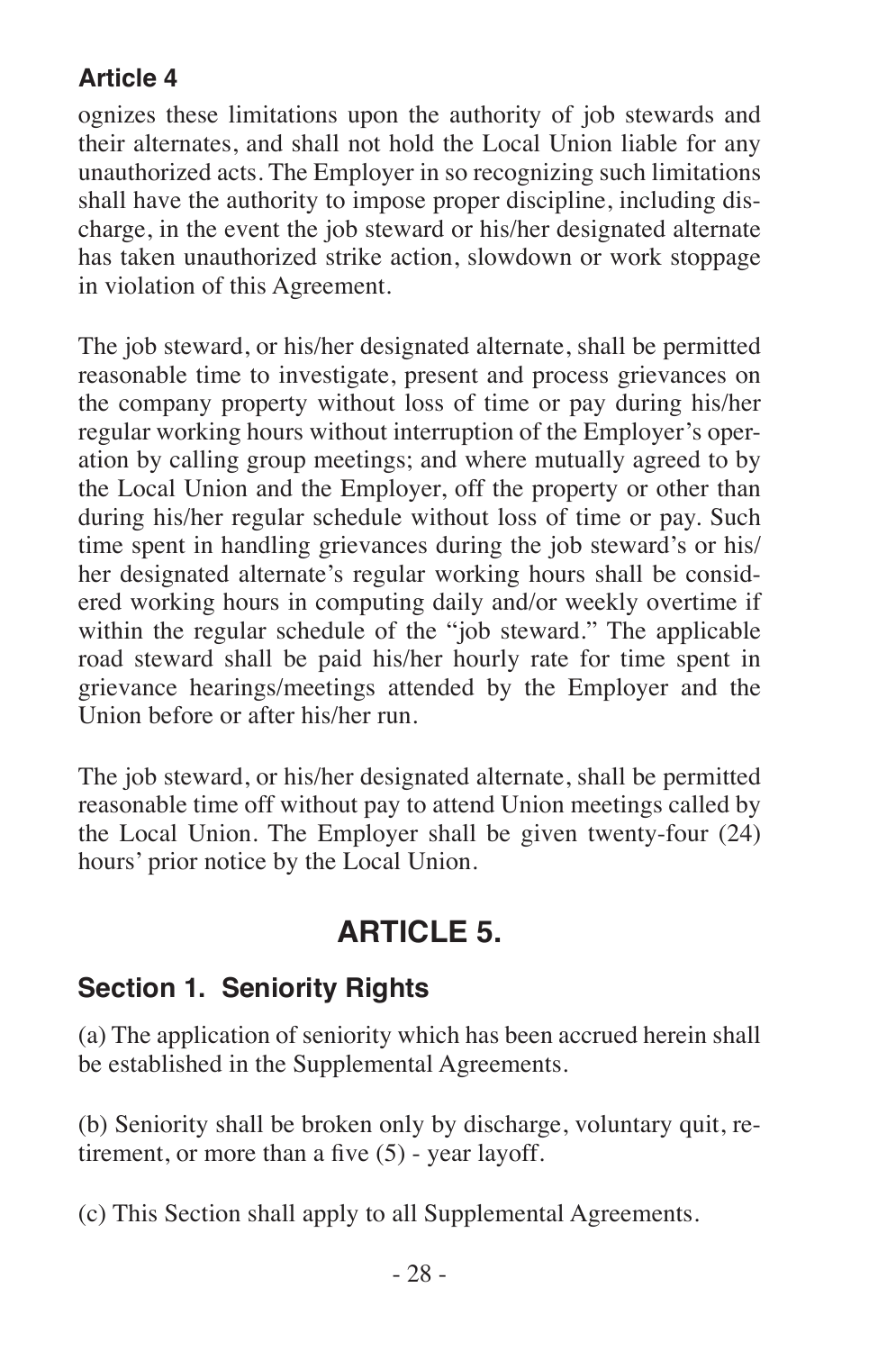## **Section 2. Mergers of Companies-General**

(a) In the event the Employer is a party to a merger of lines, seniority of the employees who are affected thereby shall be determined by mutual agreement between the Employer and the Local Unions involved.

In the application of this Section, it is immaterial whether the transaction is called a merger, purchase, acquisition, sale, etc. Further, it is also immaterial whether the transaction involves merely the purchase of stock of one (1) corporation by another, with two (2) separate corporations continuing in existence.

(b) If such merger of companies results in the combination of terminals or over-the-road operations, a change of operations shall be submitted to the Co-Chairmen of the National Grievance Committee for assignment to an appropriate Change of Operations Committee established pursuant to Article 8, Section 6. The Change of Operations Committee shall retain jurisdiction for one (1) year after the effective date of the Committee decision and shall have the authority to amend its decision in the event of a substantial change in the amount of work to be performed at the terminals or over-theroad operations which were combined.

### **Combining of Terminals or Operations as a Result of Merger of Companies**

(c) In the application of this Section, when terminals or operations of two (2) or more companies are combined, as referred to above, the following general rules shall be applied by the Employer and the Local Unions, which general rules are subject to modification pursuant to the provisions of Section 4 of this Article:

# **Active Seniority List**

(1) The active employee seniority rosters (excluding those employees on letter of layoff) shall be "dovetailed" by appropriate classification (i.e., road or city) in the order of each employee's full continuous classification (road or city) seniority date that the employee is currently exercising. (The term "continuous classification seniority" as used herein is defined as that seniority which the employee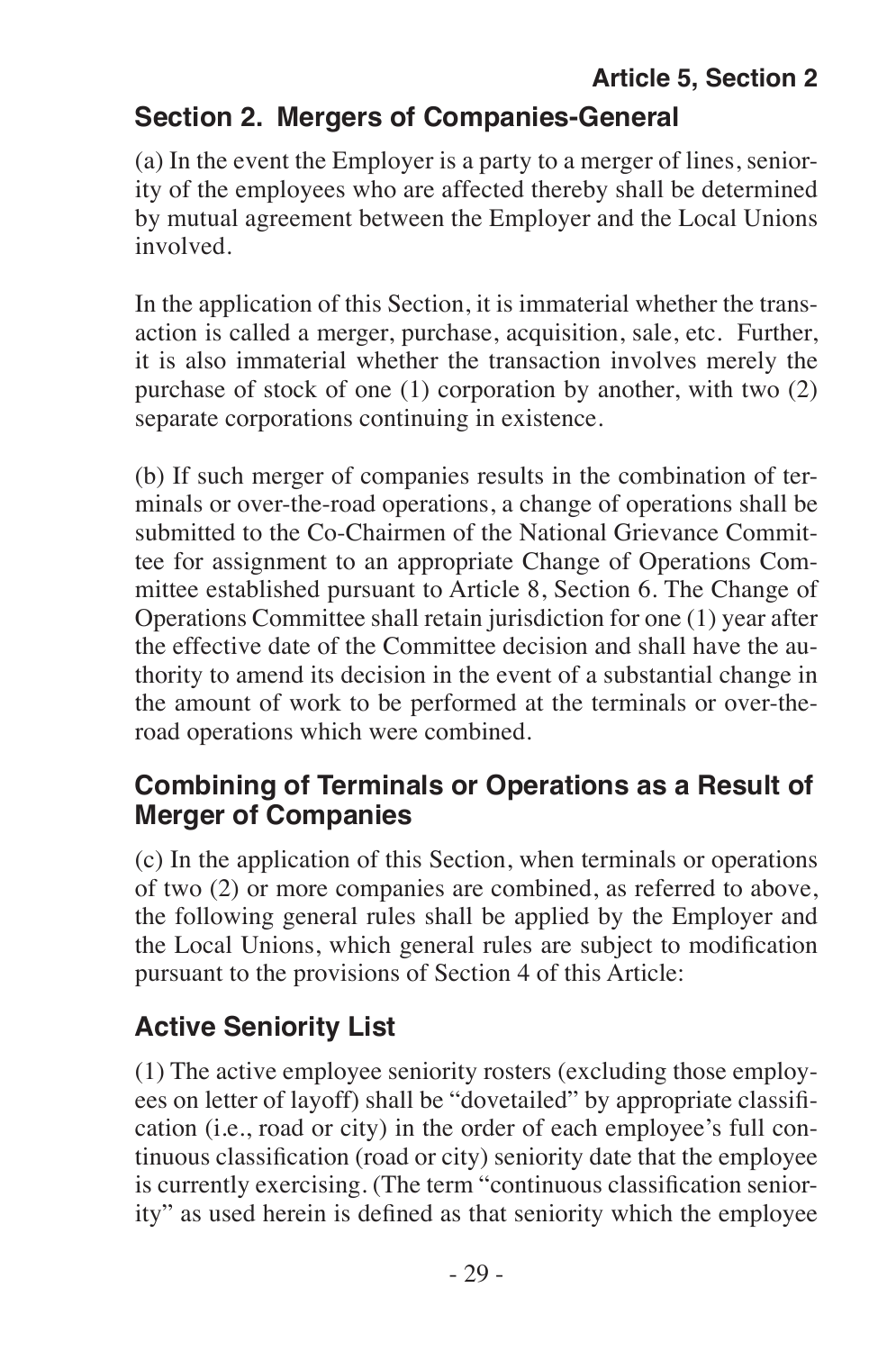is currently exercising and has not been broken in the manner provided in Section 1 of this Article or by voluntary changes in domicile not directed, approved or ordered by a Change of Operations Committee.) The active "dovetailed" seniority roster shall be utilized first and until exhausted to provide employment at such combined terminal or operational location.

# **Layoff Seniority list**

(2) In addition, the inactive seniority rosters (employees who are on letter of layoff) shall be similarly "dovetailed" by appropriate classification. If additional employees are required after the active list is exhausted, they shall be recalled from such inactive seniority roster and after recall such employees shall be "dovetailed" into the active seniority roster with their continuous classification (road or city) seniority dates they are currently exercising which shall then be exercised for all purposes. Seniority rosters previously combining job classifications shall be continued unless otherwise agreed.

# **Temporary Authority**

(d) Where only temporary authority is granted in connection with any of the transactions described above, then separate seniority lists shall continue only when terminals or operations are not merged, unless otherwise agreed. The Employer which is to survive will assume the obligations of both collective bargaining agreements during the period of the temporary authority.

In the event of temporary merger of operations which are contingent upon approval by regulatory agencies or on other stated conditions, the seniority of the involved employees shall continue to accrue with their original Employer during the period of temporary merger, so that if there is no final consummation of the merger, the seniority of such employees shall be continued with their respective employers. However, if, on the failure of final consummation and dissolution of the merger, one of the parties to the proposed merger discontinues the operations which were subject to such merger, the employees of such Employer shall be granted seniority rights for all purposes with the other Employer only for the period of time they were employed in such temporary merged operations.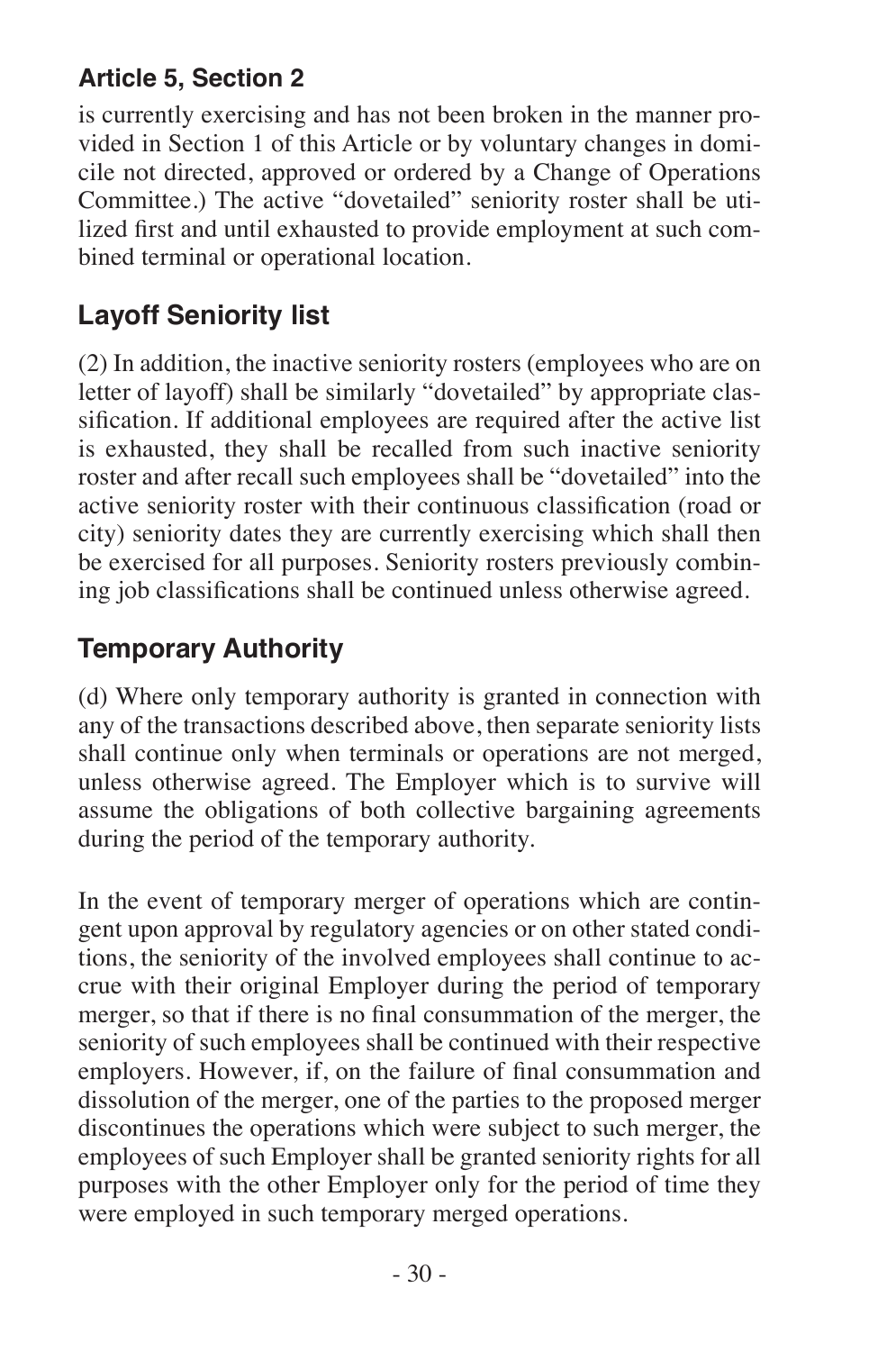## **Purchase of Rights**

(e) If a merger, purchase, acquisition, sale, etc., constitutes merely the acquisition of permits or rights, without the purchase or acquisition of equipment or terminals, and/or without the consolidation of terminals or operations, or in the event of the purchase of rights during bankruptcy proceedings, the following shall apply:

Where the purchasing company has a terminal operation at the domicile of the employees of the seller, the employees of the selling company shall be placed on a master seniority list, and the purchasing company or companies shall hire, after recall of the purchasing company's employees from layoff, such employees as needed for regular employment within the first twelve (12) calendar months after purchase or acquisition of permits and/or rights, and they shall be dovetailed with full seniority. If an employee refuses a bona fide offer of regular work opportunity with any of the purchasing companies, his/her name shall be removed from the list. No employee hired under this provision shall be required to serve a probationary period. After the expiration of the aforementioned twelve (12) calendar month period, the purchaser shall have no further obligation to the employees of the seller.

However, if the purchasing or acquiring company does not have and/or continue a terminal or operation at the domicile of the employees of the seller, resulting in their layoff, such Employer shall place the laid-off employees on a master seniority list and such Employer shall, if and when additional regular employees are required, within a twelve (12) - calendar month period after purchase or acquisition, and providing its employees on layoff have been recalled, offer employment to such laid-off employees at the terminal locations or operations to which the work has been transferred. Any such laid-off employees accepting transfer shall be dovetailed in accordance with their terminal seniority for work purposes, including layoff, and holding company seniority for all fringes. If an employee refuses a bona fide offer of regular work opportunity with any of the purchasing companies, his/her name shall be removed from the list. No employee hired under this provision shall be required to serve a probationary period. After the expiration date of the aforementioned twelve  $(12)$  - calendar month period, the pur-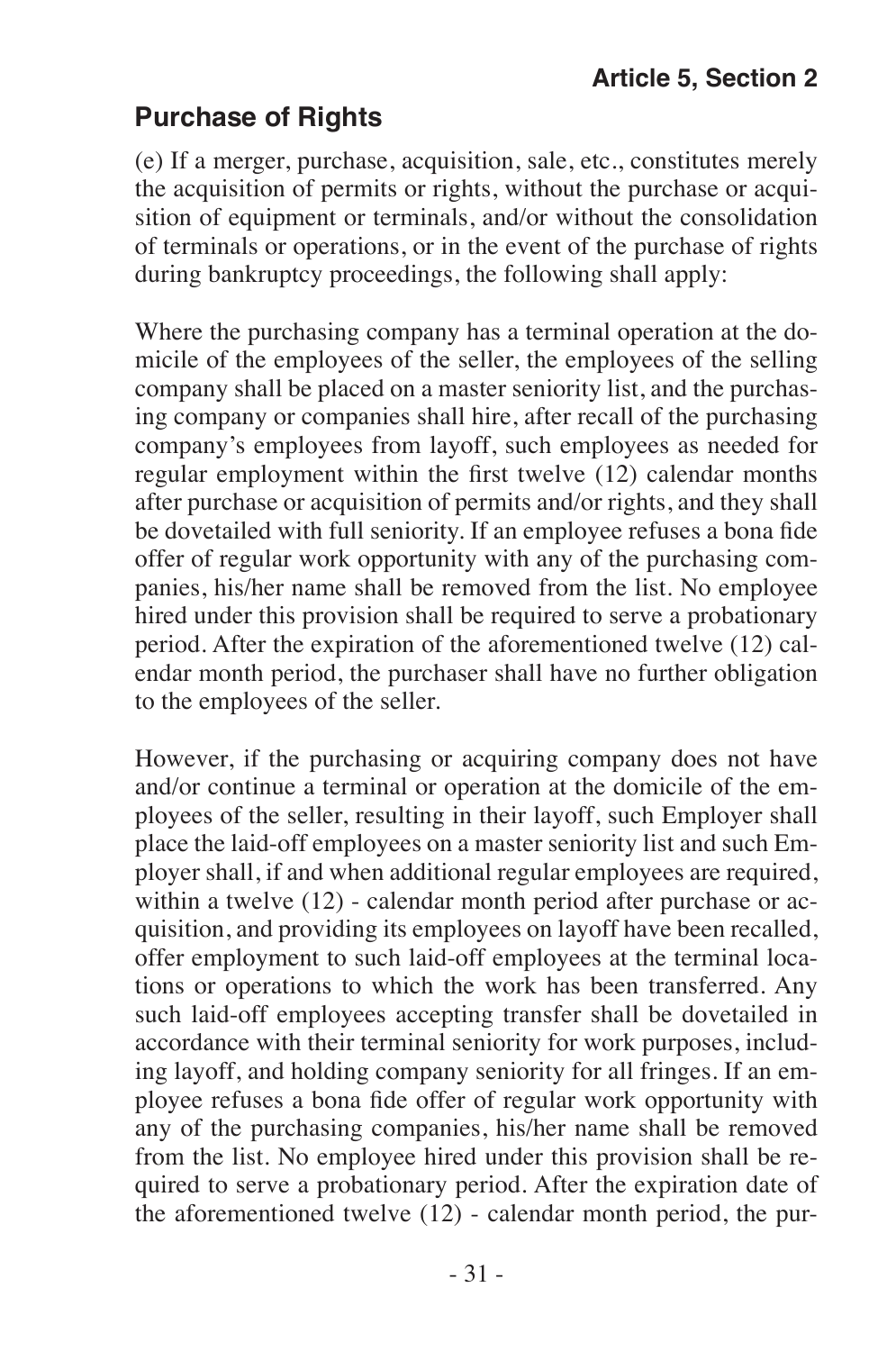chaser shall have no further obligation to the employees of the seller. The transferring employee shall be responsible for lodging and moving expenses.

# **Exclusive Cartage Operations**

(f) If in connection with the transactions described in these rules the successor Employer determines to discontinue the use of a local cartage company, the employees of that local cartage company who have worked exclusively on the pickup and delivery service which is retained by the successor Employer shall be given the opportunity to continue to perform such service as an employee of such successor Employer, and shall have their seniority "dovetailed" as described in the above rules.

# **Committee Authority**

(g) Area and/or State Committees created pursuant to Local Supplements which have previously established rules of seniority, not contrary to the provisions of such Supplements, and approved by the Joint Area Committee, may continue to apply such rules if such rules are reduced to writing.

# **Section 3. Intent of Parties**

(a) The parties acknowledge that the above rules are intended solely as general standards and further that many factual situations will be presented which necessitate different application, modification or amendment. Accordingly, the parties acknowledge that questions of the application of seniority rights may arise which require different treatment and it is anticipated and understood that the Employers and Unions jointly involved and/or the respective grievance committees may mutually agree to such disposition of questions of seniority which in their judgment is appropriate under the circumstances.

(b) In all instances, the disposition of questions involving the application of seniority rights made by the parties pursuant to this Section may be presented to the appropriate grievance committees provided herein whose decisions shall be final and binding.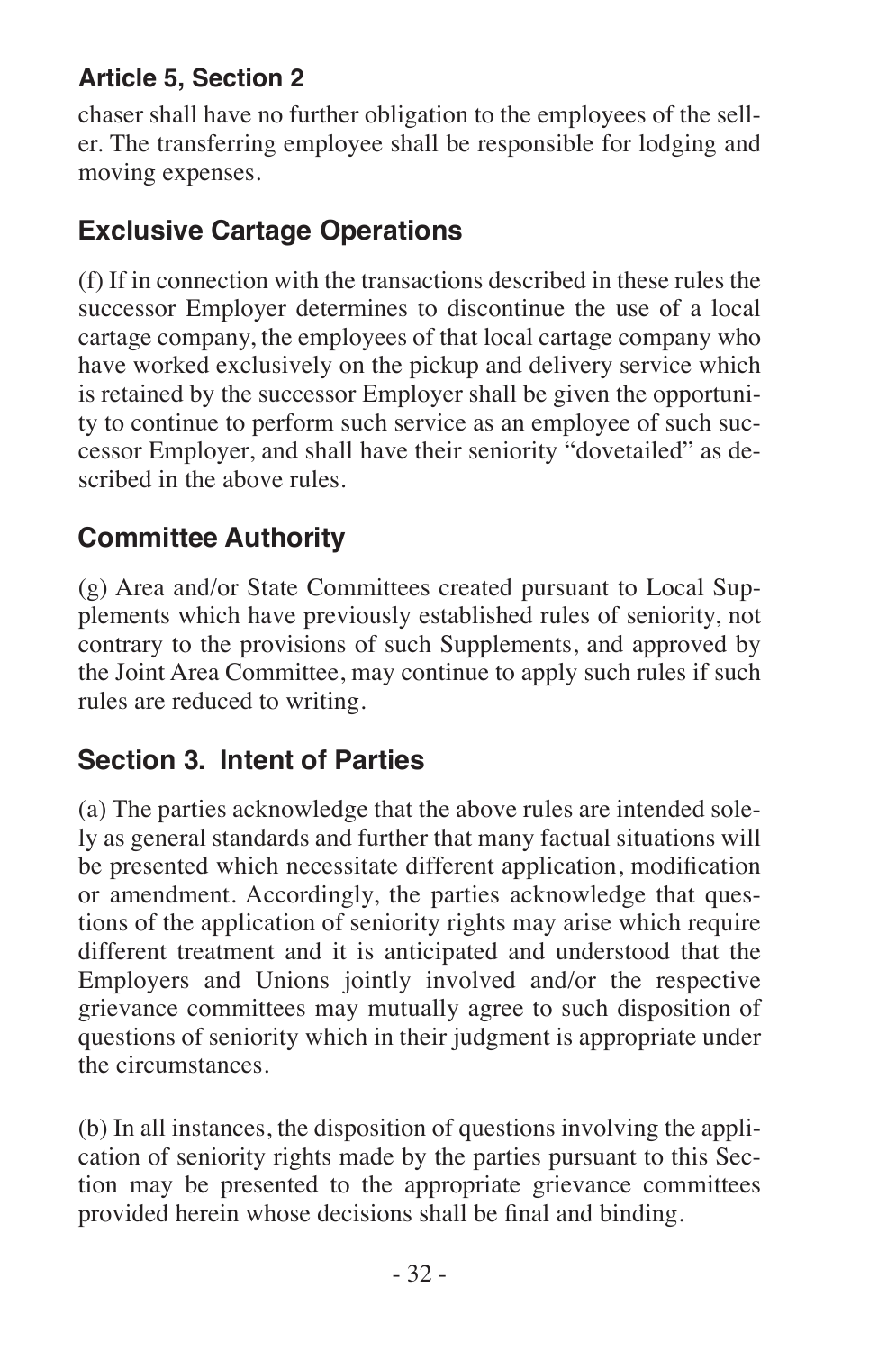### **Section 4. Equipment Purchases**

(a) The Employer shall not require as a condition of continued employment, that an employee purchase truck, tractor and/or tractor and trailer or other vehicular equipment, or that any employees purchase or assume any proprietary interest or other obligation in the business, except as referred to in Article 6, Section 2. The requirements of this provision shall be maintained during the renegotiation of this Agreement unless either party has terminated the Agreement in the manner provided.

## **Highest Rates Prevail**

(b) If the minimum wage, hours and working conditions in the Company absorbed differ from those minimums set forth in this Agreement and Supplements thereto, the higher of the two shall remain in effect for the employees so absorbed.

# **Cutting Seniority Board**

(c) The Union reserves the right to cut the road seniority board when the average weekly earnings fall to eight hundred twenty-five dollars (\$825.00) or less. This is not to be construed as imposing a limitation on earnings. After the Union notifies the Employer to cut the board and in the event that Employer refuses, the Union shall immediately submit the matter to the grievance procedure. In determining whether average weekly earnings will fall to eight hundred twenty-five dollars (\$825.00) or less, only the earnings of the lower twenty-five percent (25%) of the drivers on the seniority board, counting from the bottom up, shall be considered. The average shall be calculated for the thirty (30) day period preceding the Union's original request. After such calculation is made, the average earnings of the drivers for the top seventy-five percent  $(75\%)$  of the seniority board must also average more than eight hundred twenty-five dollars (\$825.00) per week, or layoff shall be made in accordance with seniority. The above provisions shall also apply to extra board for sleeper drivers exclusively.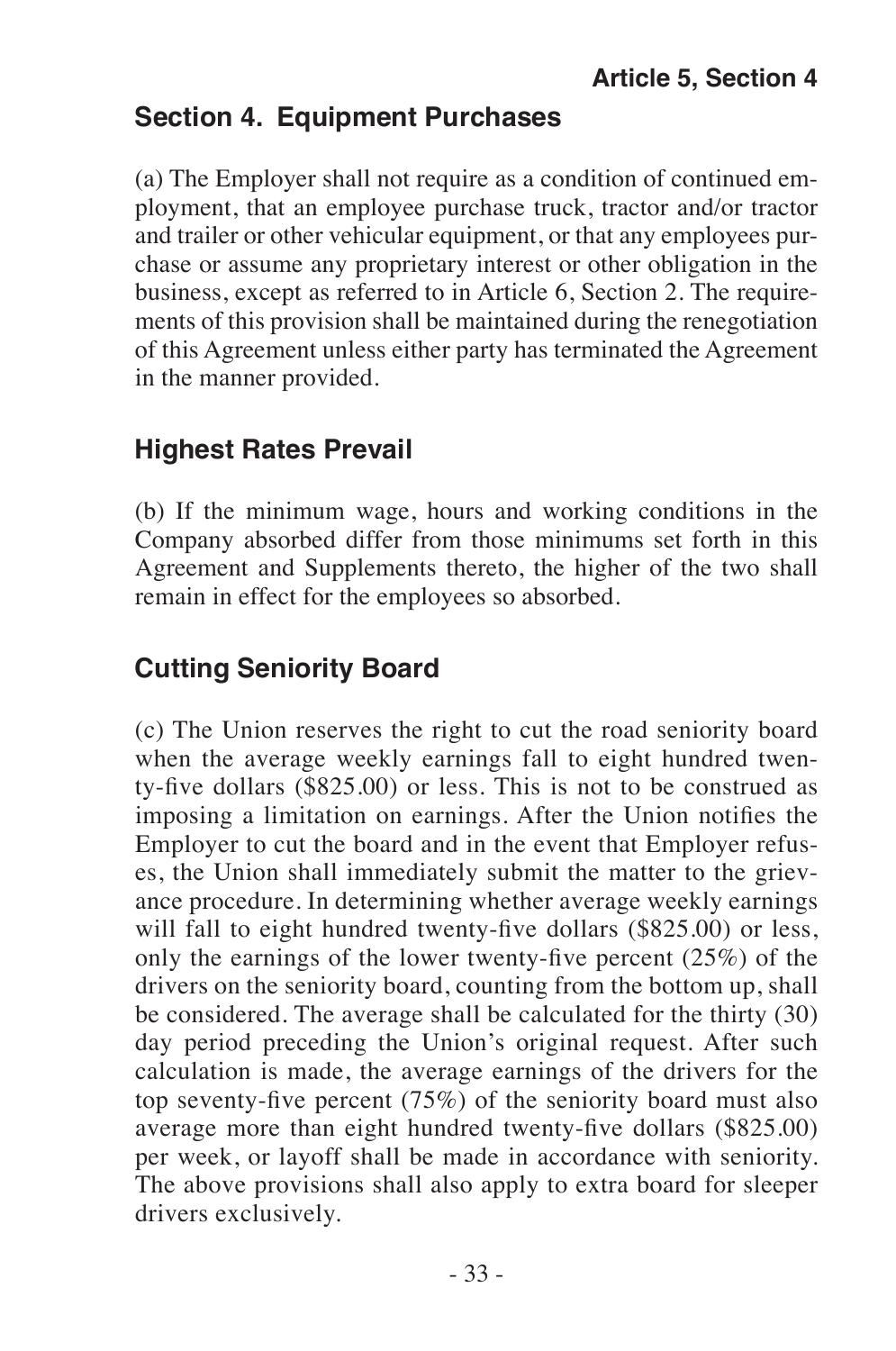# **Article 5, Section 4 Posting Seniority List**

(d) The Employer shall give the Local Union a seniority list at least every six  $(6)$  months. The Employer shall also post a seniority list at least once every six (6) months and shall maintain a current seniority roster at the terminal. Protest of any employee's seniority date or position on such list must be made in writing to the Employer within thirty (30) days after such seniority date or position first appears, and if no protests are timely made, the dates and positions posted shall be deemed correct. Any such protest which is timely made may be submitted to the grievance procedure.

## **Section 5. Work Opportunities**

Over-the-road and CDL-qualified local cartage employees who have been on letter of layoff, for more than thirty (30) days shall be given an opportunity to relocate to permanent employment (prior to the employment of new hires) occurring at other domiciles of the Employer provided they notify the Employer and Local Union in writing of their interest in a relocation opportunity. The offer of relocation will be made in the order of applicable seniority of the laid-off employees domiciled within the Regional area. The Employer shall be required to make additional offers of relocation to an employee who has previously rejected a relocation opportunity provided the employee again notifies the Employer in writing of his/her continued interest in additional relocation opportunities. However, the Employer will only be required to make one relocation offer in any six (6) calendar month period. Any employee accepting such offer shall be paid at the employee's applicable rate of pay and shall be placed at the bottom of the seniority board for bidding and layoff purposes, but shall retain company seniority for fringe benefits only. Moving expenses shall be paid in accordance with Article 8, Section 6. Additionally, rights under this section shall apply across the three Employers covered by this Agreement regardless of the Employer at which the employee previously worked. Upon reporting to such new domicile, a relocating employee shall be deemed to have relinquished his/her right to return with seniority to the domicile from which he/she relocated. The provisions of this Section shall not supersede an established order of call/hiring in the Supplemental Agreement.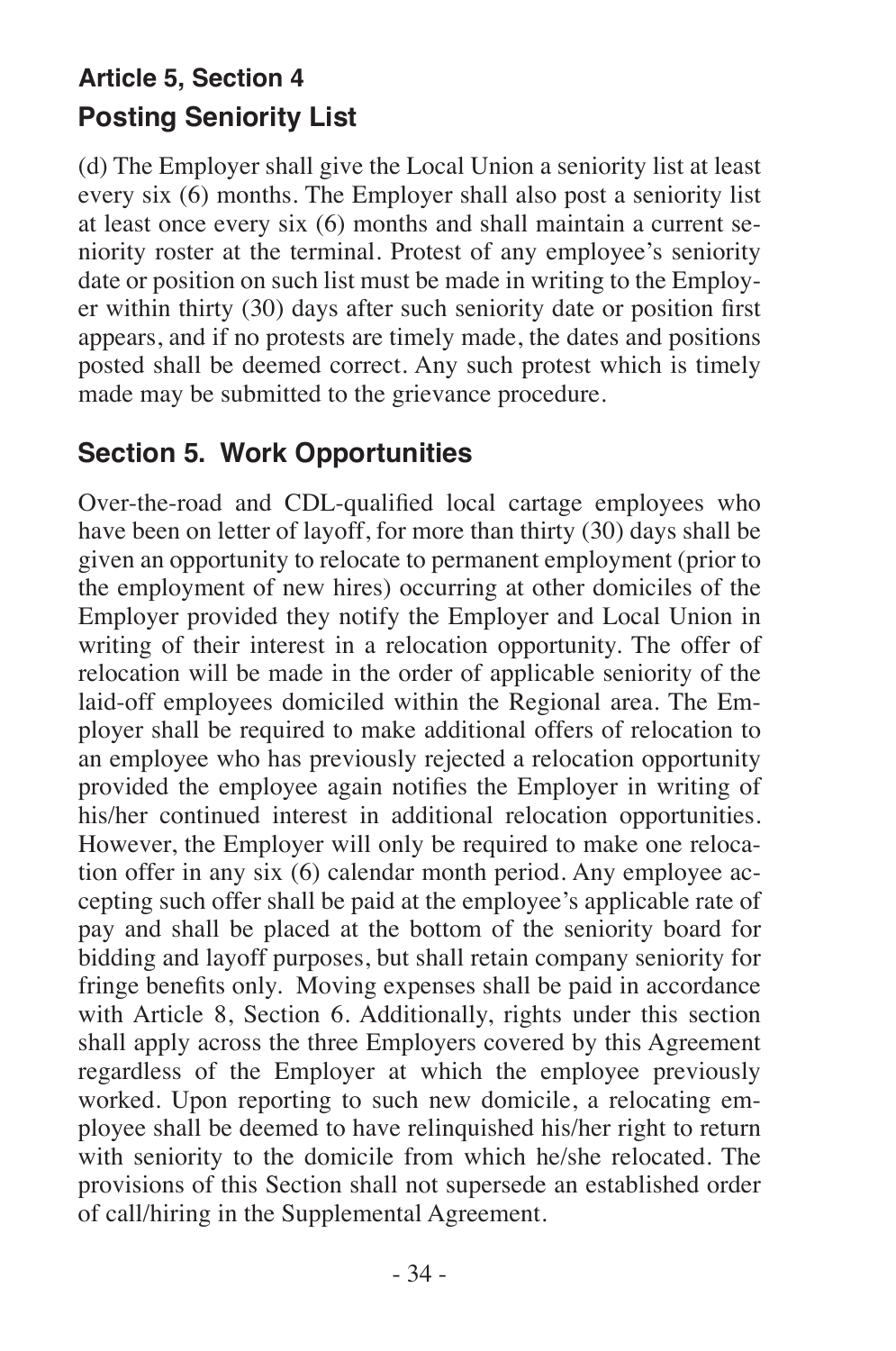### **Section 6. Overtime**

On a weekly basis, the Employer shall be permitted to work the active seniority board 25% of the straight time hours in overtime. In the event the Employer exceeds the 25% overtime allowance, the number of overtime hours in excess of the allowance will be applied in the next following week for determining the number of employees to recall from lay-off.

For example, if the Employer has 120 employees on the seniority board with 100 actively working and 20 laid-off, the Employer shall be permitted 4000 hours straight time hours plus 1000 hours overtime (25% of 4000) for a total of 5000 hours to be worked that week by the active seniority board. If during that week, the Employer actually worked the 100 active employees a total of 5600 hours, there would be 600 hours in excess of the 25% overtime allowance. The 600 hours would be divided by 50 (40 straight time hours plus 25% of 40 or 10) which equals 12 employees to be recalled from lay-off in the week following the violation of the 25% overtime allowance.

# **ARTICLE 6.**

## **Section 1. Maintenance of Standards**

The Employer agrees, subject to the following provisions, that all conditions of employment in his/her individual operation relating to wages, hours of work, overtime differentials and general working conditions shall be maintained at not less than the highest standards in effect at the time of the signing of this Agreement, and the conditions of employment shall be improved whenever specific provisions for improvement are made elsewhere in this Agreement.

## **Local Standards**

(a) The Local Unions and the Employer shall, within one hundred eighty (180) days following ratification of this Agreement, identify and reduce to writing, and submit to the appropriate Regional Joint Area Committee, those local standards and conditions practiced under this Article. Such standards and conditions when submitted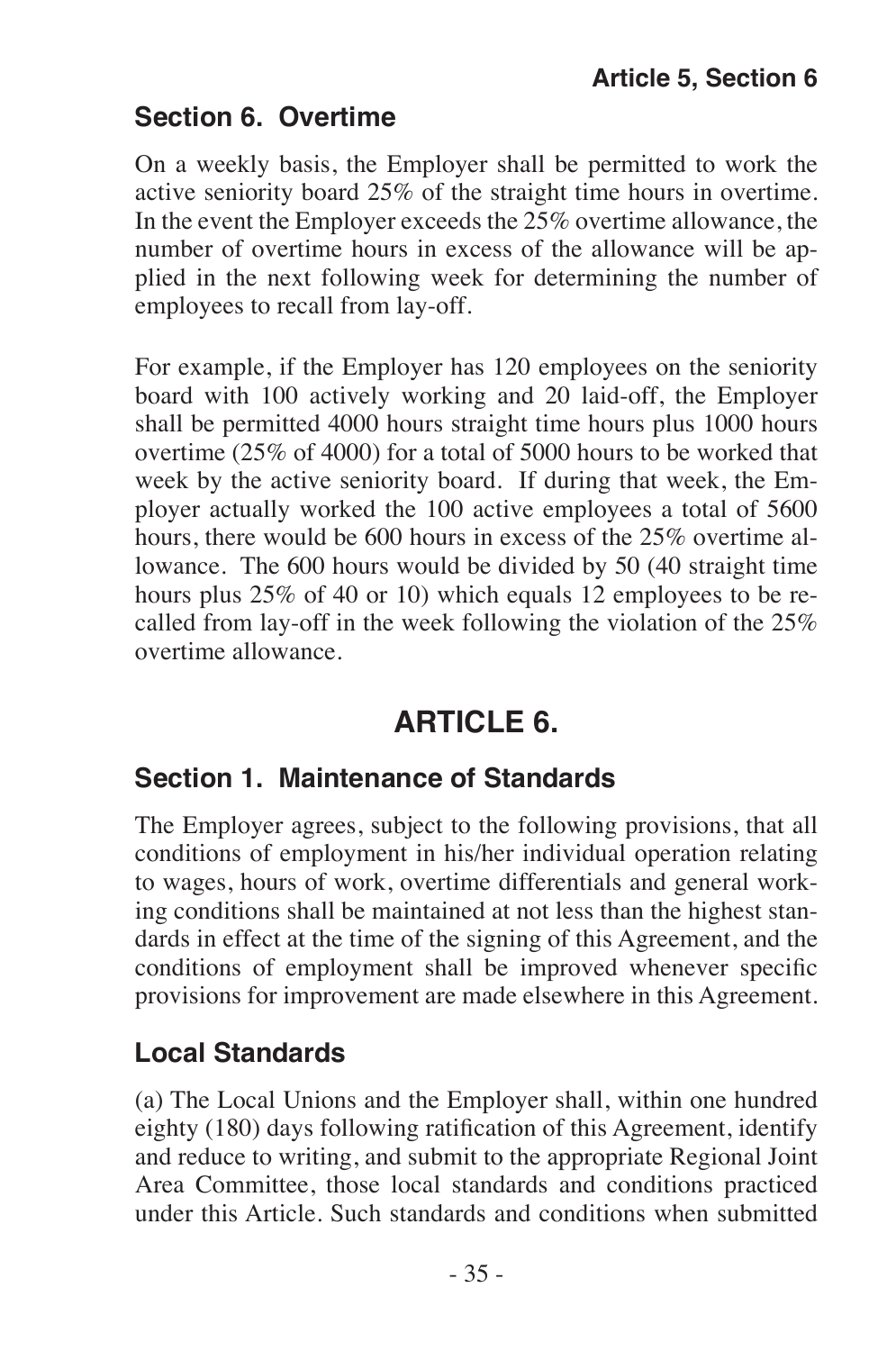in accordance with this Section shall be currently dated. Those local standards and conditions previously practiced hereunder which are not so submitted shall be deemed to have expired.

The appropriate Regional Joint Area Committee shall, not later than ninety (90) days following ratification, adopt a procedure to consider the disposition of the local standards and conditions submitted including the right to appoint a subcommittee to make recommendations. The Regional Joint Area Committee shall provide to the parties the opportunity to present their views. The Regional Joint Area Committee shall have the sole discretion to determine the disposition of the submitted local standards and conditions which determination shall be final and binding.

# **Individual Employer Standards**

(b) Individual Employers may during the life of this Agreement file with the appropriate Regional Joint Area Committee and request review of those individual standards and conditions claimed or practiced under this Article which exceed the provisions of this Agreement and Supplemental Agreements.

The Regional Joint Area Committee shall develop a procedure to review the filing including the right to appoint a subcommittee to make recommendations. The Committee shall make every effort to adjust the matter. If the Committee reaches agreement concerning the disposition of the individual standards or conditions, the decision of the Committee shall be final and binding. In the event of deadlock, the submitted standards and/or conditions shall continue as practiced.

# **General**

(c) It is agreed that the provisions of this Article shall not apply to inadvertent or bona fide errors made by the Employer or the Union in applying the terms and conditions of this Agreement. Such bona fide errors may be corrected at any time.

In the event a Local Union and/or employee notifies the manager at the applicable Employer facility in writing by certified mail that an employee's wages are being overpaid and the Employer does not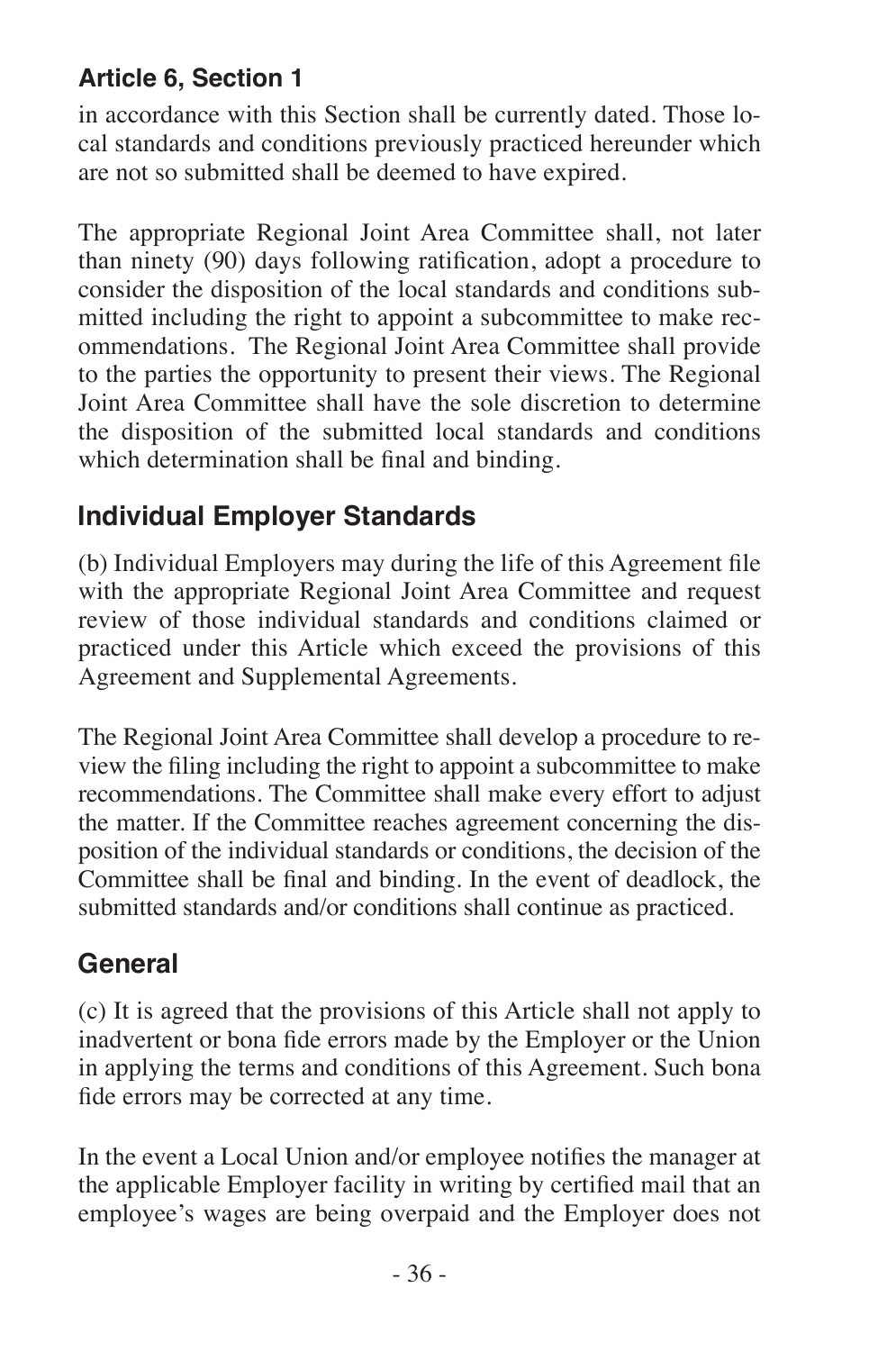correct the overpayment within thirty (30) calendar days following receipt of such notice, the Employer shall not be permitted to recoup such overpayment. The Employer shall, however, be permitted to correct the wage error by paying employees the appropriate contractual wage prospectively from the date of notice by the Local Union and/or employee, provided the correction is made prior to the expiration of this Agreement.

No other Employer shall be bound by the voluntary acts of another Employer when he/she may exceed the terms of this Agreement.

Any disagreement between the Local Union and the Employer with respect to this matter shall be subject to the grievance procedure.

This provision does not give the Employer the right to impose or continue wages, hours and working conditions less than those contained in this Agreement.

### **Section 2. Extra Contract Agreements**

(a) The Employer agrees not to enter into any agreement or contract with its employees, individually or collectively, which in any way conflicts with the terms and provisions of this Agreement. Any such agreement shall be null and void.

(b) Every profit-sharing plan, condition, or incentive plan of any type, whether or not it alters or amends the economic conditions contained in this Agreement, must be negotiated and agreed to by TNFINC prior to implementation. Nothing in this Section shall be construed to apply to existing safety programs or other prizes or bonus items the receipt of which do not alter the economic terms of this Agreement.

#### **Section 3. Workweek Reduction**

If either the Fair Labor Standards Act or the Hours of Service Regulations are subsequently amended so as to result in substantial penalties to either the employees or the Employer, a written notice shall be sent by either party requesting negotiations to amend those provisions which are affected.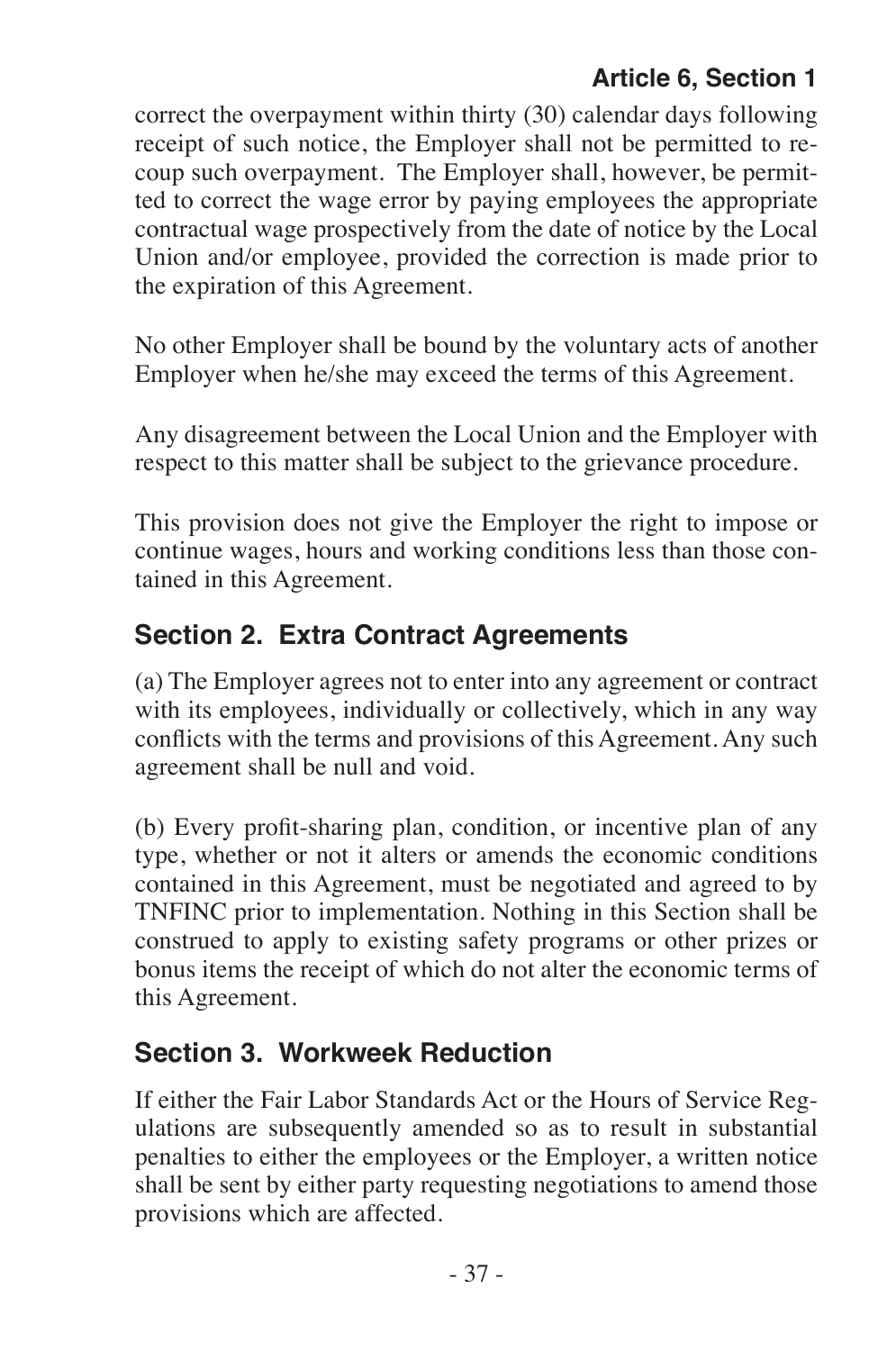Thereafter, the parties shall enter into immediate negotiations for the purpose of arriving at a mutually satisfactory solution. In the event the parties cannot agree on a solution within sixty (60) days, or mutually agreed extensions thereof, after receipt of the stated written notice, either party shall be allowed economic recourse.

#### **Section 4. New Equipment**

Where new types of equipment and/or operations for which rates of pay are not established by this Agreement are put into use after April 1, 2019, within operations covered by this Agreement, rates governing such operations shall be subject to negotiations between the parties.

In the event agreement cannot be reached within sixty (60) days after date such equipment is put into use, the matter may be submitted to the National Grievance Committee for final disposition. Rates agreed upon or awarded shall be effective as of the date equipment is put into use.

The above provisions shall also apply in the event the law (state or federal) is changed to permit longer combination vehicles or aggregate weight increases of 8,000 pounds or more in the weight limits that are currently provided in the Surface Transportation Assistance Act of 1982.

Employees expected to use computers or other new electronic technology will be trained to use them and will be paid for all training time. Employees expected to use computers or other electronic technology will be given sufficient time to learn to use them.

# **ARTICLE 7. LOCAL AND AREA GRIEVANCE MACHINERY**

#### **Section 1.**

(a) Provisions relating to local, state and area grievance machinery are set forth in the applicable Supplements to this Agreement.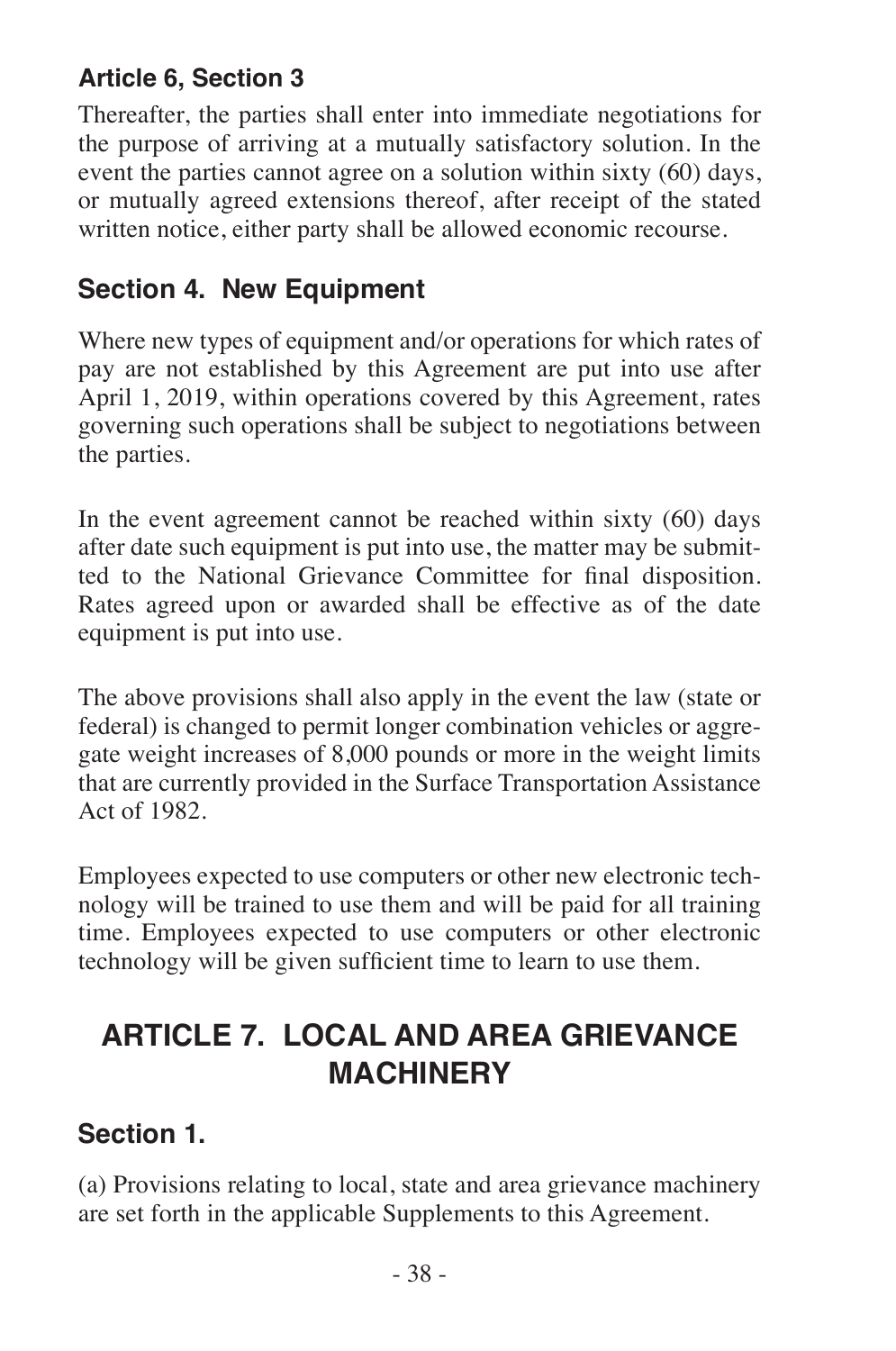Each Supplemental Agreement shall provide for a Regional Joint Area Review Committee. The Committee shall review and consider any case deadlocked by the Regional Joint Area Committee. The Regional Joint Area Review Committee shall consist of the Freight Coordinator from the applicable Region or a designee of the TN-FINC Chairman and a designee of the Executive Director of TMI. The Committee shall have the authority to resolve any such deadlocked case either by review of the evidence presented to the Regional Joint Area Committee or by rehearing the case. The decisions of the Committee shall be final and binding. In the event the Committee is unable to resolve the deadlock, the case shall be referred to the National Grievance Committee.

Unless otherwise indicated in writing to TMI and TNFINC by a Supplemental Negotiating Committee prior to ratification of this Agreement, there shall be no arbitration of discharge and suspensions.

(b) All grievances arising under the provisions of the Master Agreement (Articles 1-39) shall be filed directly with the appropriate Regional Joint Area Committee. The Regional Joint Area Committee shall have the authority to render a final and binding decision or direct the grievance to the appropriate lower level committee for hearing if the grievance is not properly claimed under the provisions of the Master Agreement. The Regional Joint Area Committee must hear and decide such cases within ninety (90) days of the filing of the grievance. Grievances arising under Article 9—Protection of Rights, Article 29, Sections 1 or 2(a) and (b)—Substitute Service and Article 32, Subcontracting shall be expeditiously processed and may be heard at either regularly scheduled or specially called hearings. A grievance may be filed by any Region whose members are adversely affected by an alleged violation of Article 32, Section 4(b) occurring within its jurisdiction.

(c) It is mutually agreed that the procedures for processing complaints concerning matters of highway and equipment safety shall be incorporated in the applicable Supplemental Agreement, in accordance with the guidelines established by the National Master Freight Safety, Health and Equipment Committee provided for in Article 16.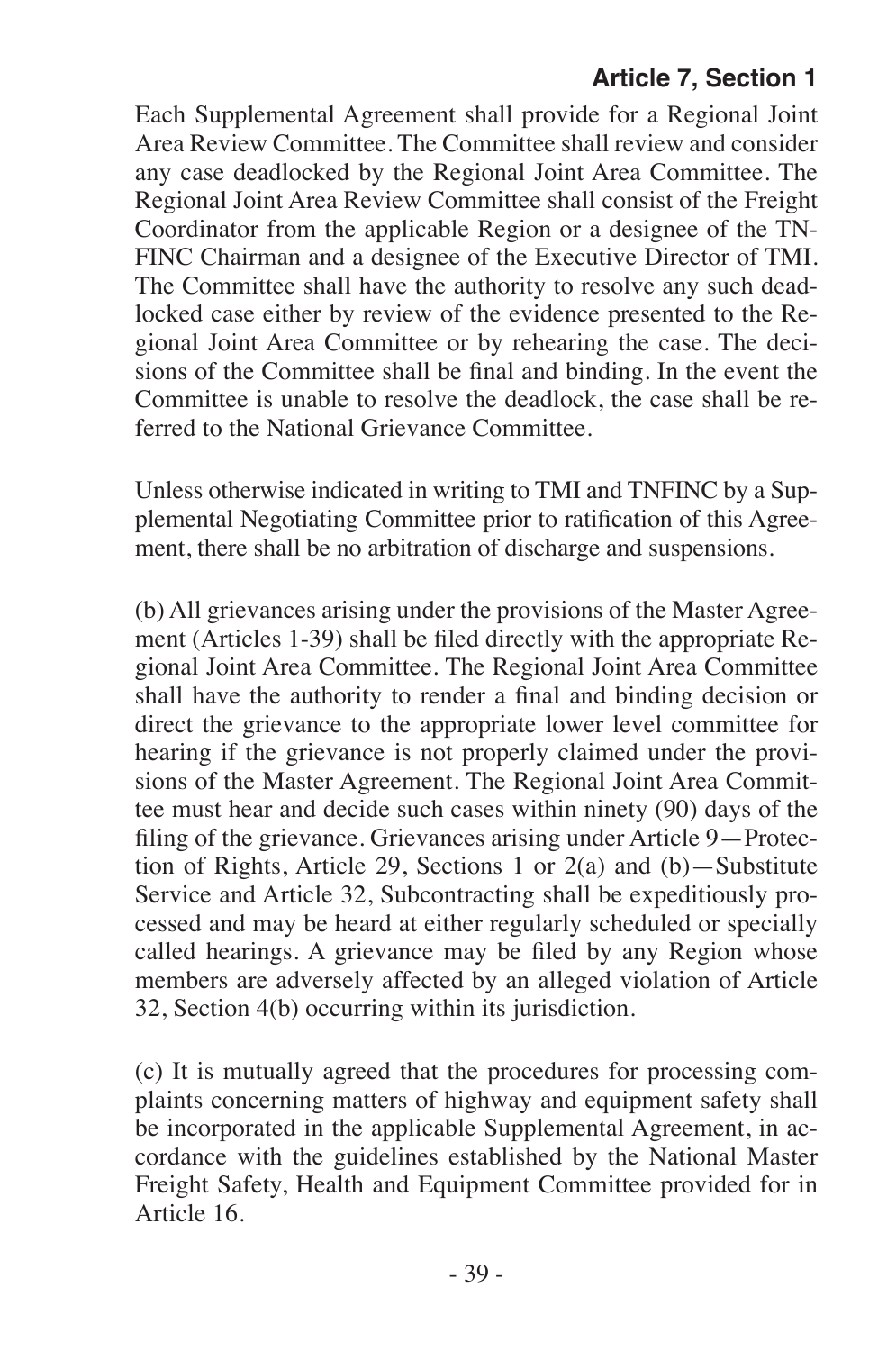Special Joint Area Committees shall also be created in compliance with the provisions of Article 35, Sections 3 and 4.

The procedure set forth in the local, state and area grievance machinery and in the national grievance procedure may be invoked only by the authorized Union representative or the Employer representative. Authorized representatives of the Union and/or Employer may file grievances alleging violation of this Agreement, under local grievance procedure, or as provided herein, unless provided to the contrary or otherwise mutually agreed in the Supplemental Agreement and/or respective committee rules of procedure. Time limitations regarding the filing of grievances, if not set forth in the respective Supplemental Agreements, must appear in the Rules of Procedure of the various grievance committees and shall apply equally to Employers and employees.

The Rules of Procedure of the various committees established under the Agreement shall be subject to the review and approval of the National Grievance Committee.

# **Section 2. Grievant's Bill of Rights**

All employees who file grievances under this Agreement and its Supplemental Agreements are entitled to have their cases decided fairly and promptly. In order to satisfy these objectives and promote confidence in the integrity of the grievance procedures, all employees who file grievances are entitled to the following Rights:

1. Grievants and stewards shall be informed by their Local Union of the time and place of the hearing.

2. Grievants and stewards are permitted to attend, at their own expense, the hearing in cases in which they are involved.

3. The Employer must provide any information relevant to a grievance containing specific factual allegations within fifteen (15) days of receipt of a written request by the Local Union, steward or grievant. The Local Union or grievant must provide information relevant to such a grievance within fifteen  $(15)$  days of receipt of a written request by the Employer. Information requested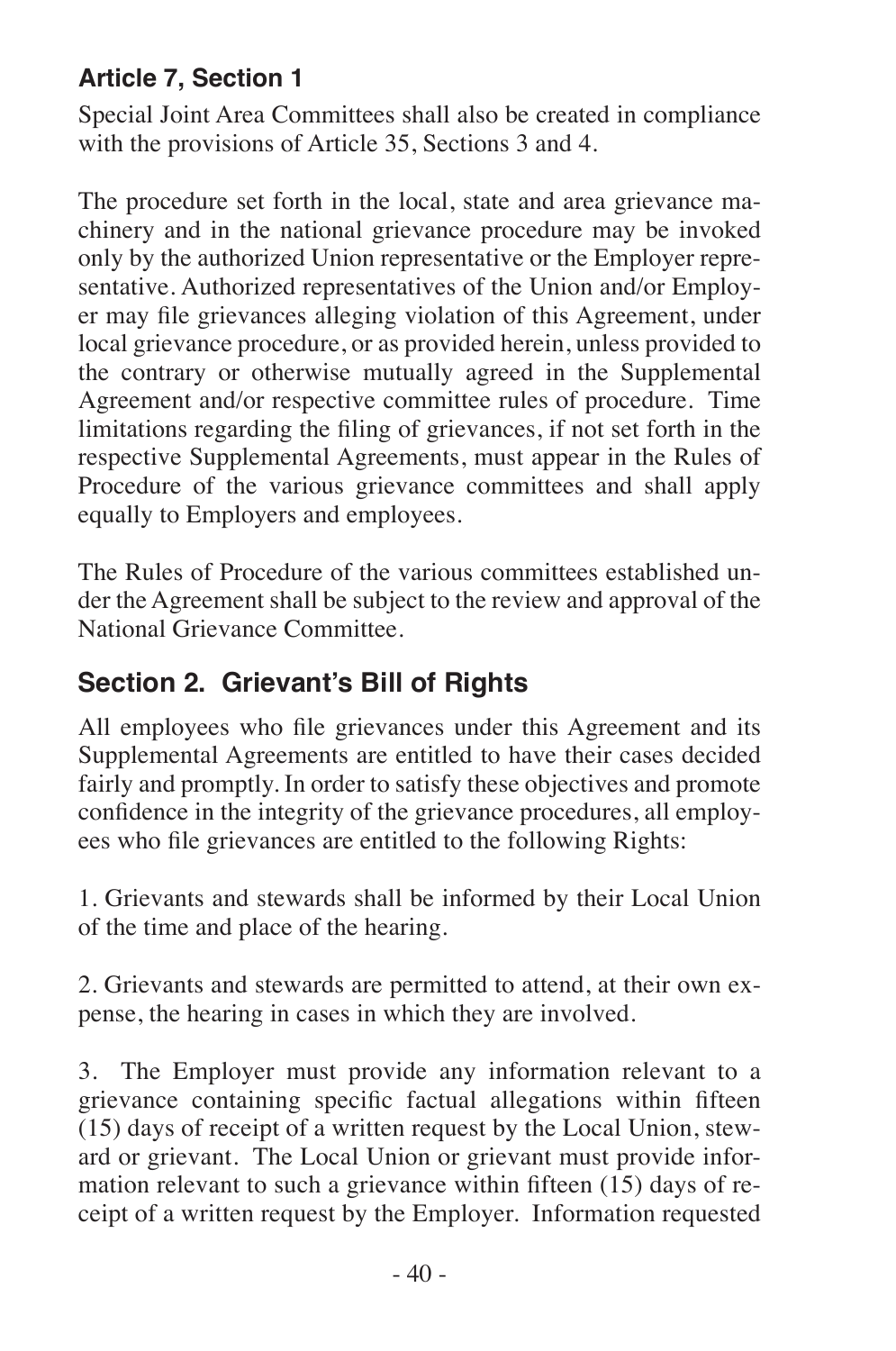must relate to the specific issues and general time periods involved in the grievance. In the event a party fails to provide available information that was specifically requested on a timely basis and the applicable grievance committee agrees that the information is relevant to the case, the claim of the party requesting the information shall be upheld.

4. All cases involving a discharge or suspension shall be recorded, except for executive sessions. Transcriptions of these proceedings shall be prepared in response to written requests by the Local Union at the reasonable cost of transcription. No recording devices shall be used in any grievance committee proceeding except as specifically authorized under the Rules of Procedure or by mutual consent of the co-chairpersons.

5. All Employer and Union panel members for each case shall be identified prior to the hearing. No Employer or Union representative who is directly involved in a case may serve as a panel member except at a local level committee where there is only one Local Union subject to the jurisdiction of the committee.

6. A grievant or steward may request permission to present evidence or argument in support of the case in addition to the evidence or argument presented by the Local Union.

7. All grievance committees shall, upon request, issue a copy of the grievance decision or transcript pages containing the hearing proceedings and the decision to the grievant and/or a Local Union.

8. The Local Union and the Employer may postpone a case once each, and any further postponements must be approved by the co-chairpersons of the grievance committee. In those areas where there are presently local grievance committees, each party shall be entitled to one additional postponement at the local grievance committee level only.

9. Unless mutually agreed by the Local Union and the Company, Local Unions shall file all approved grievances with the appropriate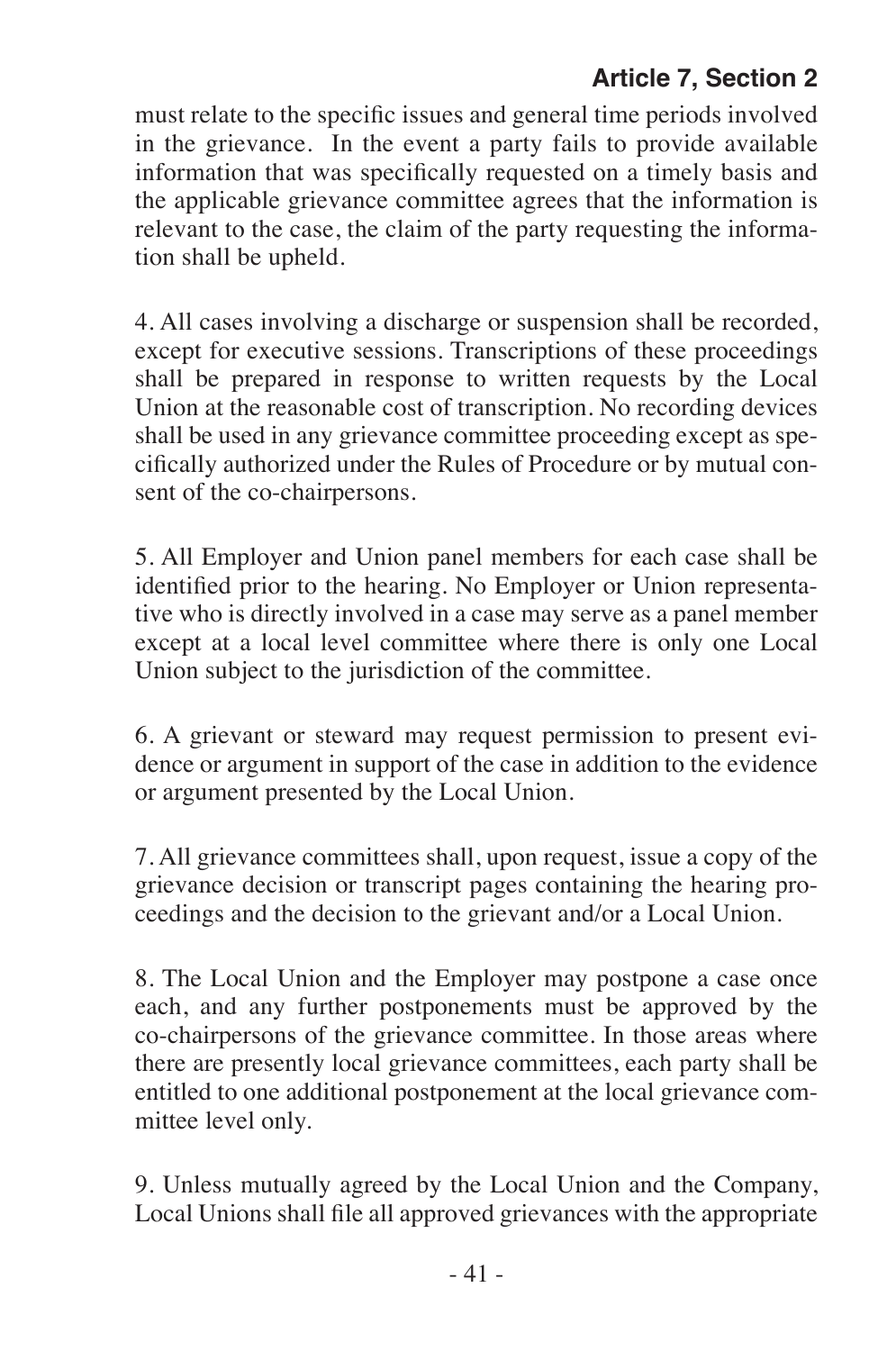grievance committee or association for decision no later than thirty (30) days after the date the Local Union receives the grievance.

10. A copy of the grievance committee Rules of Procedure, including the Grievant's Bill of Rights, must be provided, upon request, to the grievant prior to the commencement of the grievance hearing.

# **Section 3.**

All Local, State and Area Grievance Committees established under Supplemental Agreements shall revise their Rules of Procedure to include the "Grievant's Bill of Rights" set forth in Section 2 above and shall submit their revised Rules of Procedure to the National Grievance Committee for approval no more than ninety (90) days after the effective date of this Agreement. The National Grievance Committee may revise, delete or add to the Rules of Procedure for a Supplemental Grievance Committee in any manner necessary to ensure conformity with the purposes and objectives of the Grievant's Bill of Rights. The decisions of the National Grievance Committee in this regard shall be final and binding.

# **Section 4.**

Discharge cases shall be docketed and scheduled to be heard at the next regularly scheduled City/Joint State/Supplemental Committee meeting.

# **Section 5. Timely Payment of Grievances**

All monetary grievances that have been resolved either by decision or through a signed, dated written settlement agreement shall be paid within fourteen (14) calendar days of formal notification of the decision or the date of the settlement agreement. If an Employer fails to pay a monetary grievance in accordance with this Section, the Employer shall pay as liquidated damages to each affected grievant eight (8) hours straight time pay for each day the Employer delays payment, commencing the date the grievant(s) notified the Employer of such non-payment.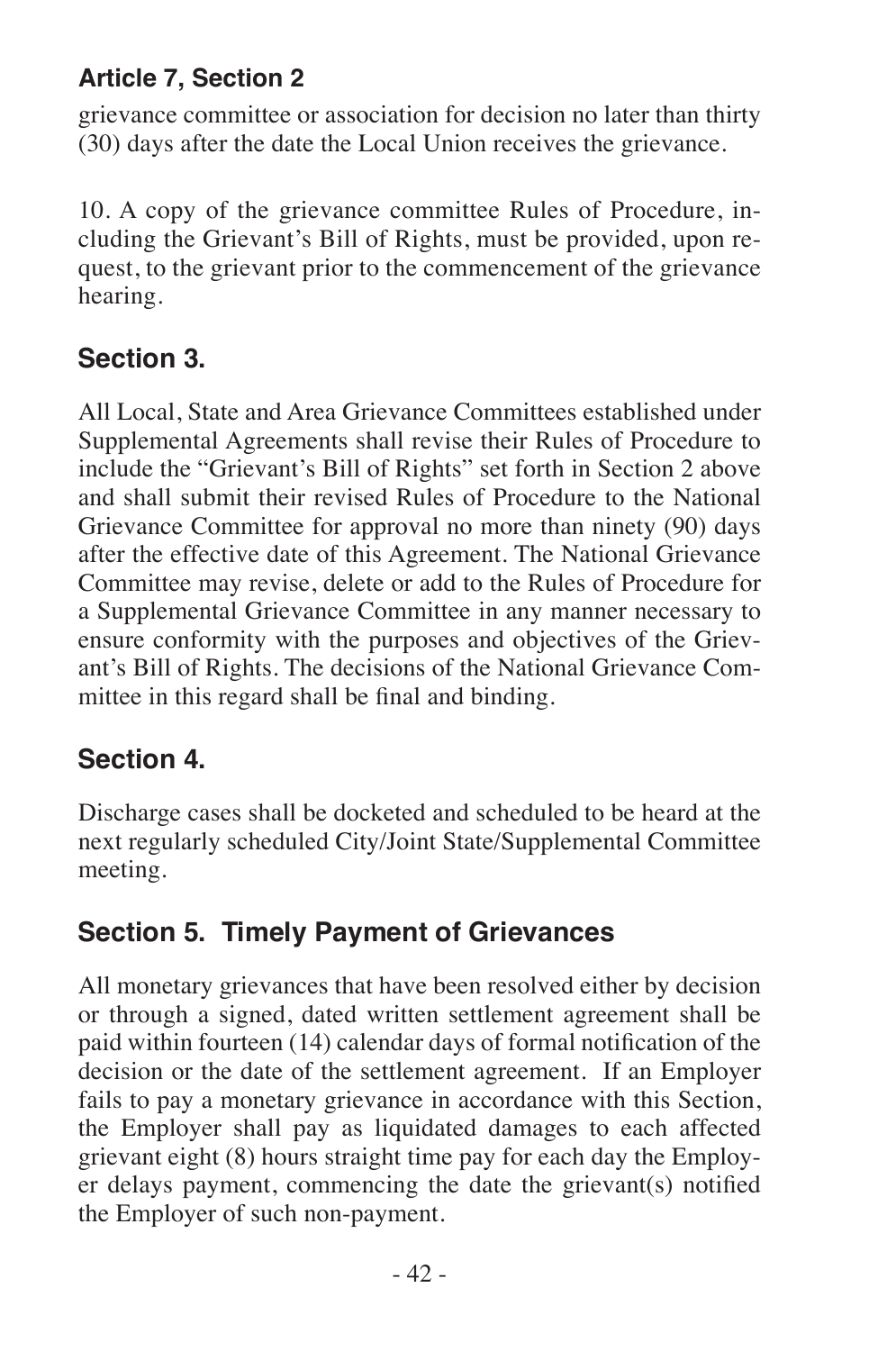# **Section 6.**

In view of the new Federal Regulations (383.51) pertaining to a driver's overall record, when presenting a case involving discharge and/or suspension for an accident(s), the Employer may request on the record at the Regional Joint Area Committee that the driver's accident record for the past three (3) years be considered. The respective Chairmen of the Regional Joint Area Committee may consider the employee's accident record within the past three (3) years when assessing disciplinary action if the Employer can present evidence showing that:

The driver who is subject to discharge or suspension was convicted of any of the following within the past three (3) years:

A. being at fault in an accident involving a fatality or serious bodily injury;

B. being at fault in an accident resulting in property damage in excess of \$50,000.00;

C. leaving the scene of any accident of which the driver is aware; or

D. using the Employer's commercial motor vehicle to commit a felony.

# **ARTICLE 8. NATIONAL GRIEVANCE PROCEDURE**

## **Section 1.**

All grievances or questions of interpretations arising under this National Master Freight Agreement or Supplemental Agreements thereto shall be processed as set forth below.

(a) All factual grievances or questions of interpretation arising under the provisions of the Supplemental Agreement (or factual grievances arising under the National Master Freight Agreement), shall be processed in accordance with the grievance procedure of the applicable Supplemental Agreement.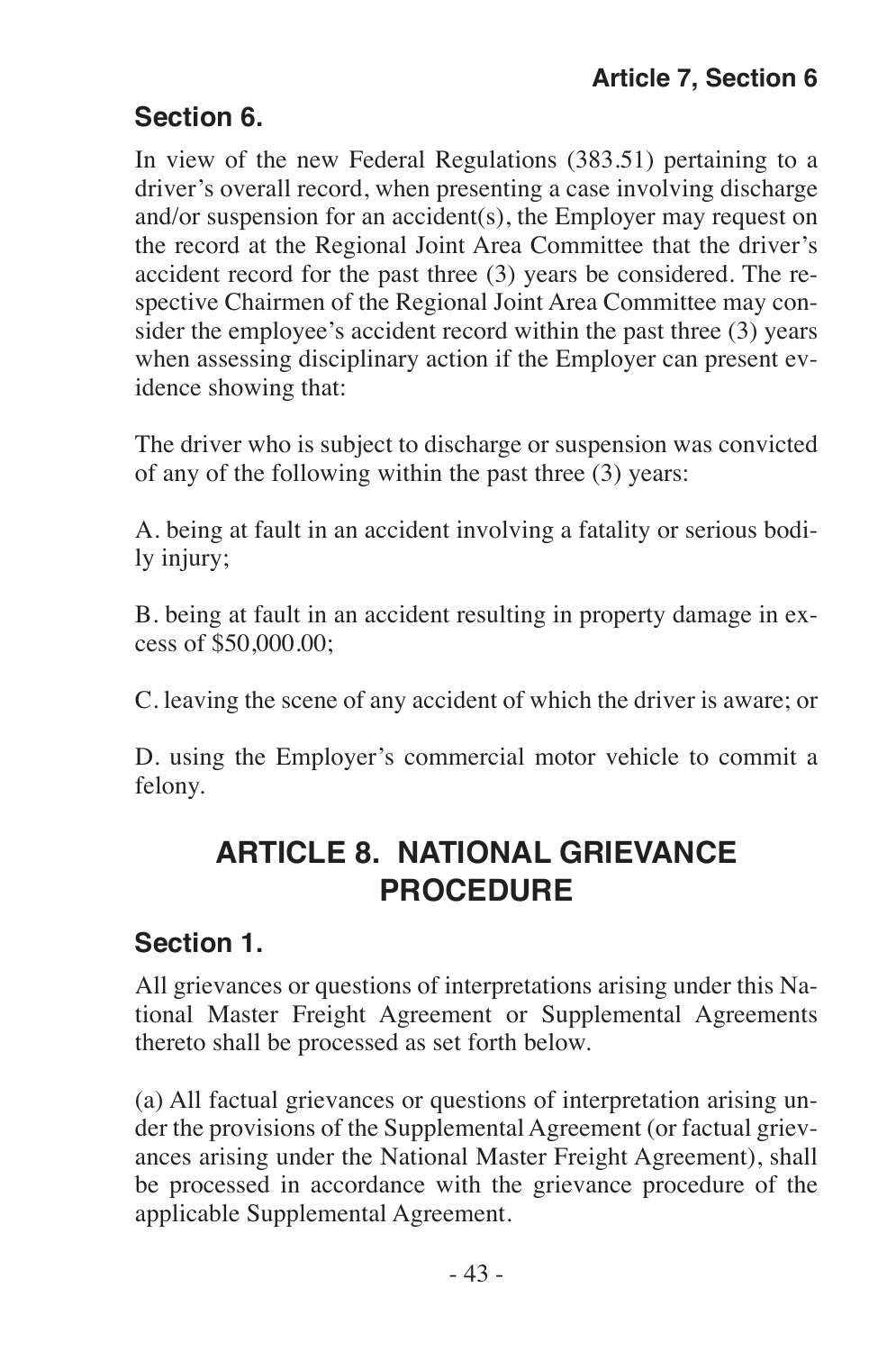If upon the completion of the grievance procedure of the Supplemental Agreement the matter is deadlocked, the case shall be immediately forwarded to both the Employer and Union secretaries of the National Grievance Committee, together with all pertinent files, evidence, records and committee transcripts.

Any request for interpretation of the National Master Freight Agreement shall be submitted directly to the Regional Joint Area Committee for the making of a record on the matter, after which it shall be immediately referred to the National Grievance Committee. Such request shall be filed with both the Union and Employer secretaries of the National Grievance Committee with a complete statement of the matter.

(b) Any matter which has been referred pursuant to Section 1(a) above, or any question concerning the interpretation of the provisions contained in the National Master Freight Agreement, shall be submitted to a permanent National Grievance Committee which shall be composed of an equal number of employer and union representatives. The National Grievance Committee shall meet on a regular basis, for the disposition of grievances referred to it, or may meet at more frequent intervals, upon call of the chairman of either the Employer or Union representatives on the National Grievance Committee. The National Grievance Committee shall adopt rules of procedure which may include the reference of disputed matters to subcommittees for investigation and report, with the final decision or approval, however, to be made by the National Grievance Committee. If the National Grievance Committee resolves the dispute by a majority vote of those present and voting, such decisions shall be final and binding upon all parties.

Cases deadlocked by the National Grievance Committee shall be referred as provided in Section 2(b) below. Procedures relating to such referrals shall be included in the Rules of Procedure of the National Grievance Committee.

The Employer may request the co-chairmen of the National Grievance Committee to appoint and convene a joint Employer and Union Committee which shall have the authority to approve uni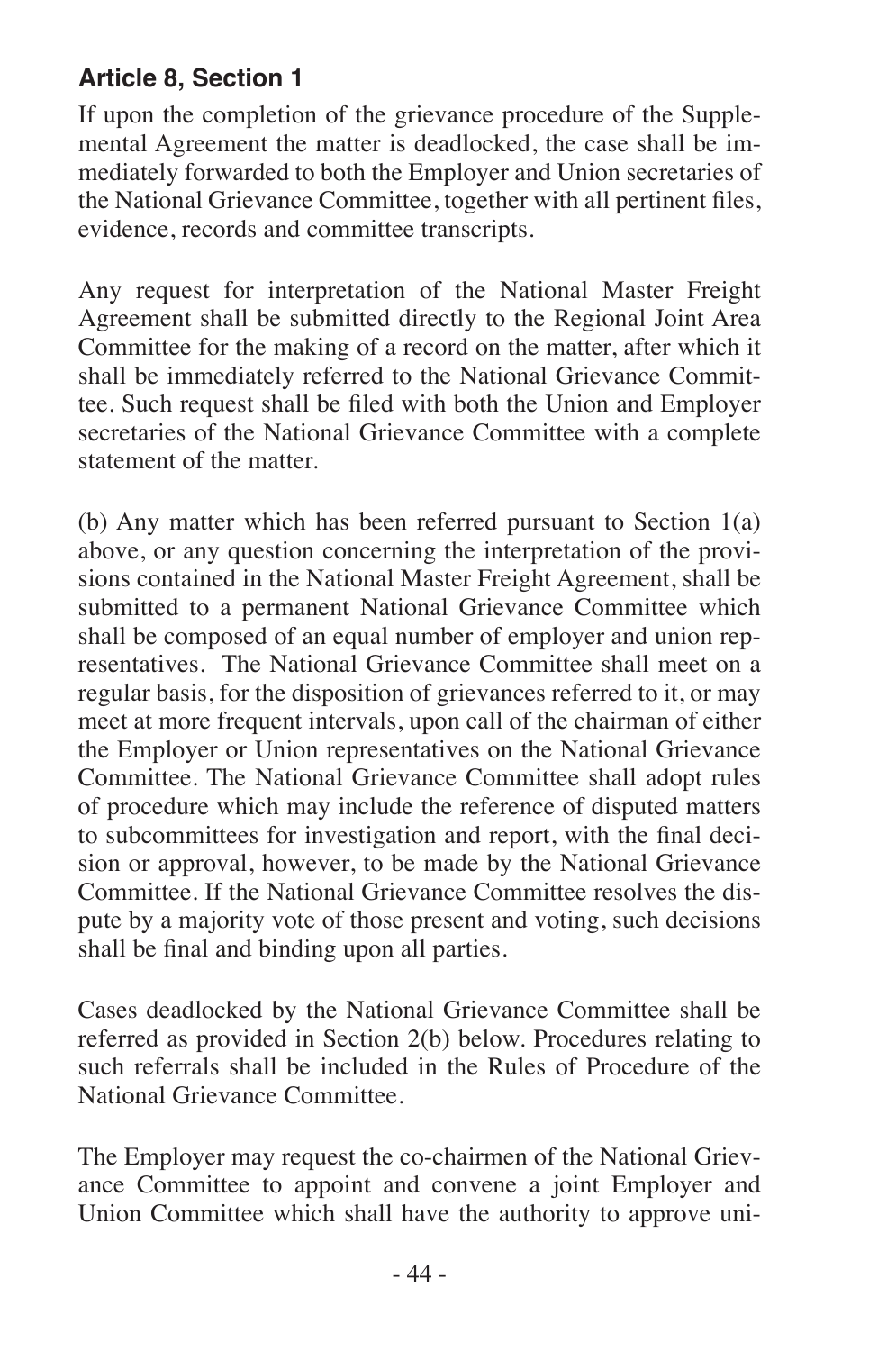form dispatch procedures and rules which shall apply to the individual company's over-the-road operations.

No Employer signatory to this Agreement shall be permitted to have its own grievance procedure.

### **Section 2.**

(a) The National Grievance Committee by majority vote may consider and review all questions of interpretation which may arise under the provisions contained in the National Master Freight Agreement which are submitted by either the Chairman of TN-FINC or the Executive Director of TMI. The National Grievance Committee by majority vote shall have the authority to reverse and set aside all resolutions of grievances by any lower level grievance committee or review committee involving or affecting the interpretation(s) of Articles 1-39 of the National Master Freight Agreement, in which case the decision of the National Grievance Committee shall be final and binding. A failure by the National Grievance Committee to reach a majority decision on a question concerning interpretation or on a review of a decision by a lower level grievance committee or review committee shall not be considered a deadlock and will not be referred to the National Review Committee. In case of a failure to reach a majority decision in reviewing the decision of a lower level grievance committee or review committee, the decision of the lower level grievance committee or review committee shall stand as final and binding.

(b) All grievances deadlocked at the National Grievance Committee shall be processed as set forth below.

1. All such deadlocked grievances shall be automatically referred to the National Review Committee, which shall consist of the Chairman of TNFINC, or his/her designee and the Executive Director of TMI, or his/her designee. The National Review Committee shall have the authority to resolve any such deadlocked case by review of the record presented to the National Grievance Committee or by rehearing the case, or by referring the case to a subcommittee of either the Joint National Negotiating Committee or the appropriate Supplemental Negotiating Committee to negotiate a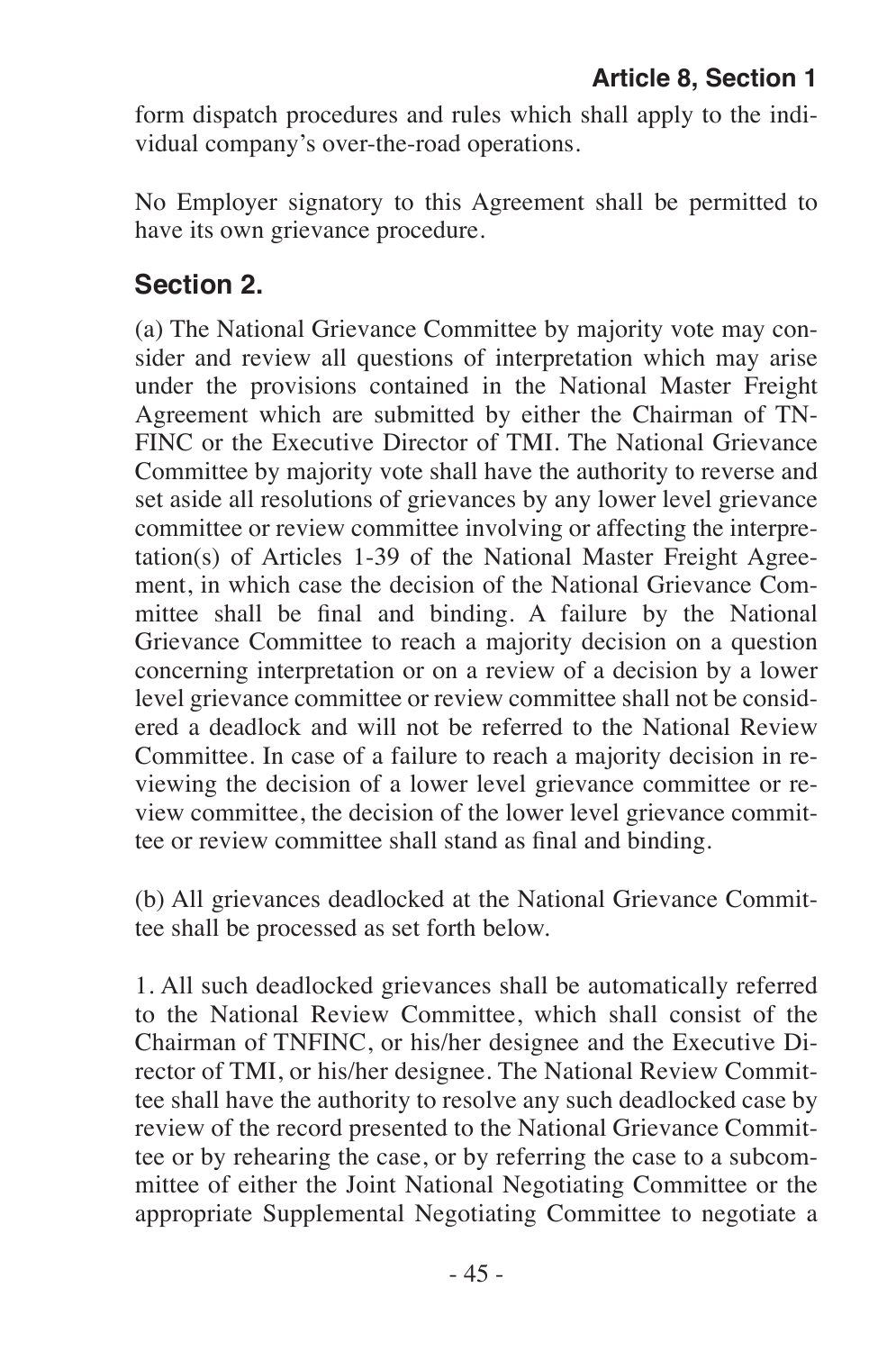recommended resolution of the case. The subcommittee of the Negotiating Committee to which the case was referred must report its recommendation or deadlock to the National Review Committee for resolution. Unless the National Review Committee in writing mutually agrees otherwise, said Committee shall have a period of 15 days (excluding Saturdays, Sundays and holidays) from the date of the National Grievance Committee deadlock to resolve the case. The decision of the National Review Committee shall be final and binding.

2. In the event the National Review Committee is unable to resolve the deadlock, the President of the Employer involved and the Chairman of TNFINC shall have 30 additional days (excluding Saturdays, Sundays and holidays), from the final day of consideration by the National Review Committee to attempt to resolve the case. The TMI and TNFINC representatives on the National Review Committee shall be responsible for notifying the President of the Employer involved and the Chairman of TNFINC of the final day of consideration by the Committee of the deadlocked grievance. In considering factual disputes that are deadlocked or deadlocked questions of interpretation arising out of Supplemental Agreements, the decision of either the National Grievance Committee or the National Review Committee shall be based on the provisions of the applicable Supplemental Agreement.

3. No lawyers will be permitted to present cases at any step of the grievance procedure.

4. The decision of any grievance committee or panel shall be specifically limited to the matters submitted to it and the grievance committee or panel shall have no authority in any manner to amend, alter or change any provision of the Agreement.

5. If the Employer or Union challenges in court a decision issued by any dispute resolution panel provided for under this Agreement, the cost of the challenge, including the court costs and attorney's fees, shall be paid by the losing party.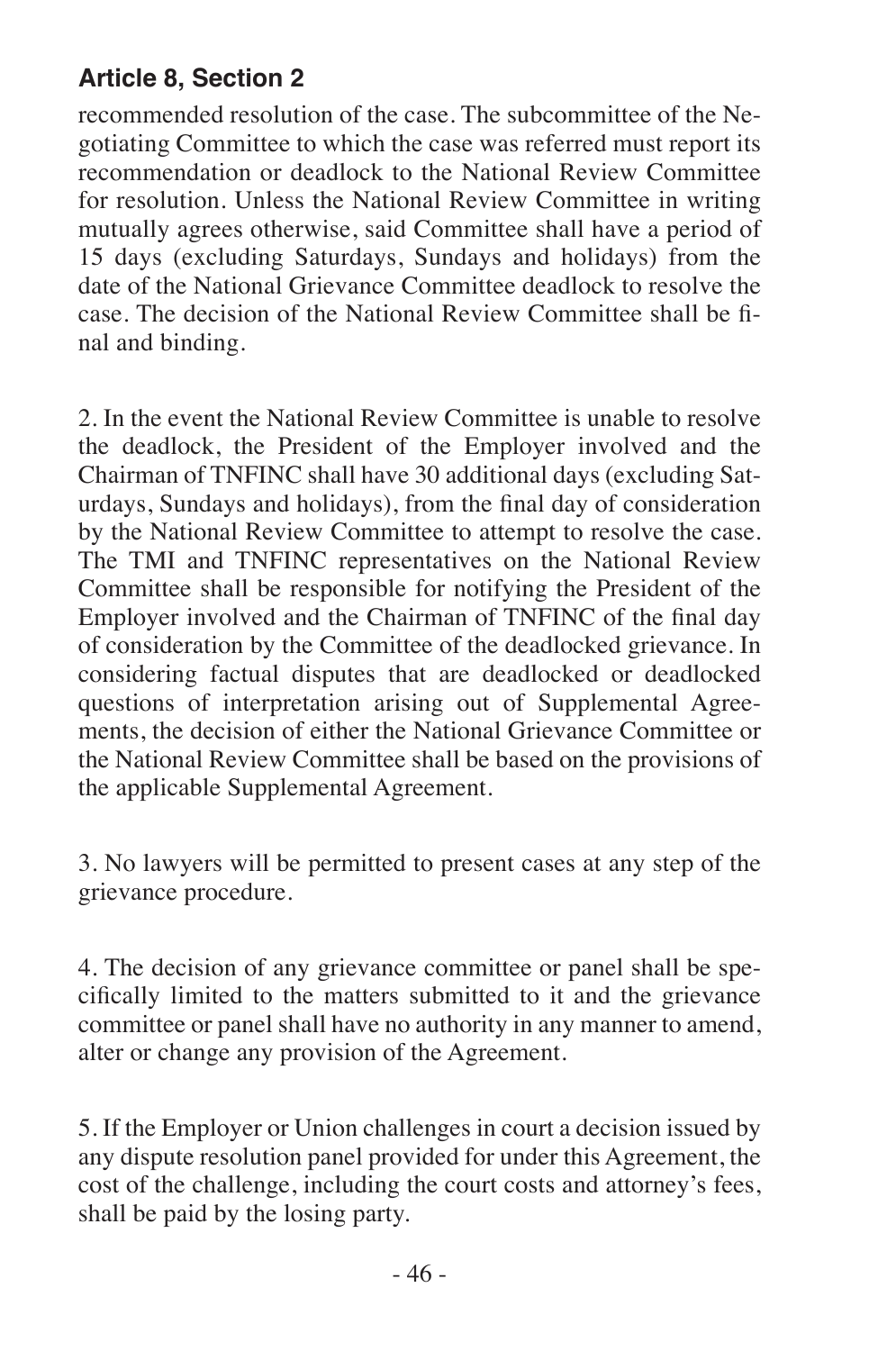### **Section 3. Work Stoppages**

(a) The parties agree that all grievances and questions of interpretation arising from the provisions of this Agreement shall be submitted to the grievance procedure for determination. Accordingly, except as authorized by law, as provided below or as specifically provided in other Articles of the National Master Freight Agreement, no work stoppage, slowdown, walkout or lockout shall be deemed to be permitted or authorized by this Agreement.

A "representation dispute" in circumstances under which the Employer is not required to recognize the Union under this Agreement is not subject to the grievance procedure herein and the provisions of this Article do not apply to such dispute.

(b) In the event an Employer is delinquent in its health & welfare or pension payments in the manner required by the applicable Supplemental Agreement, the Local Union shall have the right to take whatever action it deems necessary until such delinquent payments are made. The Local Union shall give the Employer a seventy-two (72) hour, (excluding Saturdays, Sundays, and holidays), prior written notice of the Local Union's authorization of strike action which notice shall specify the failure to make health & welfare or pension payments providing the basis for such strike authorization. In no event shall the Union have the right to strike over a dispute concerning the eligibility and/or payment of health & welfare or pension contributions by an Employer on behalf of specific individuals and such disputes shall be subject to the grievance procedure.

(c) In the event the Employer fails to comply with a decision rendered by a grievance committee or a grievance settlement, provided a settlement has been reduced to writing, dated and signed by both the Local Union and the Employer the Local Union shall give the Employer a seventy-two (72) hour (excluding Saturday, Sunday and holidays) prior written notice of the Local Union's authorization of strike action, which notice shall specify the basis for the compliance failure. If the Employer believes that it is in compliance or that there is a clarification needed in order to comply, the matter of compliance and/or clarification shall be submitted to the grievance committee that decided the case. The question of compli-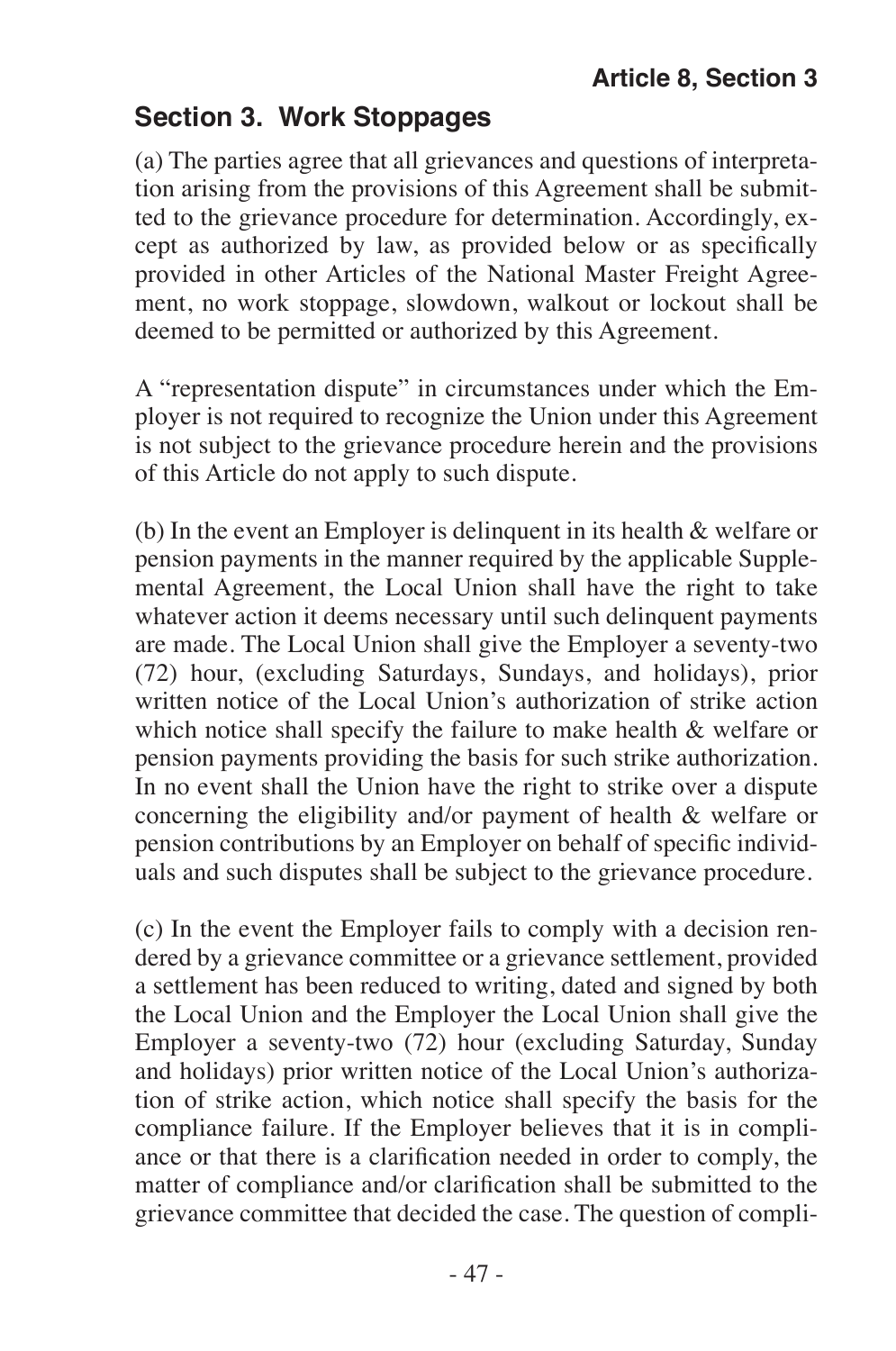ance or clarification shall be determined by the grievance committee within forty-eight (48) hours after receipt of the Employer request. The forty-eight (48) hour period for the grievance committee to determine the question of compliance or clarification shall run concurrently with the seventy-two  $(72)$  hour notice prior to a strike. The grievance committee may meet telephonically to consider and decide questions of compliance or clarification.

## **Section 4.**

(a) It is mutually agreed that the Local Union will, within two (2) weeks of the date of the signing of this Agreement, serve upon the Employer a written notice listing the Union's authorized representatives who will deal with the Employer, make commitments for the Local Union generally and, in particular, those individuals having the sole authority to act for the Local Union in calling or instituting strikes or any stoppages of work which are not in violation of this Agreement. The Local Union may from time to time amend its listing of authorized representatives by certified mail. The Local Union shall not authorize any work stoppages, slowdown, walkout, or cessation of work in violation of this Agreement. It is further agreed that in all cases of an unauthorized strike, slowdown, walkout, or any unauthorized cessation of work which is in violation of this Agreement the Union shall not be liable for damages resulting from such unauthorized acts of its members.

In the event of a work stoppage, slowdown, walkout or cessation of work, not permitted by the provisions of Article 8, Section 3(a), (b), or (c) alleged to be in violation of this Agreement, the Employer shall immediately send a wire or fax to the Freight Coordinator in the appropriate Regional Area and to the Chairman of TNFINC to determine if such strike, etc., is authorized.

No strike, slowdown, walkout or cessation of work alleged to be in violation of this Agreement shall be deemed to be authorized unless notification thereof by telegram has been received by the Employer and the Local Union from such Regional Area. If no response is received by the Employer within twenty-four (24) hours after request, excluding Saturdays, Sundays, and holidays, such strike, etc., shall be deemed to be unauthorized for the purpose of this Agreement.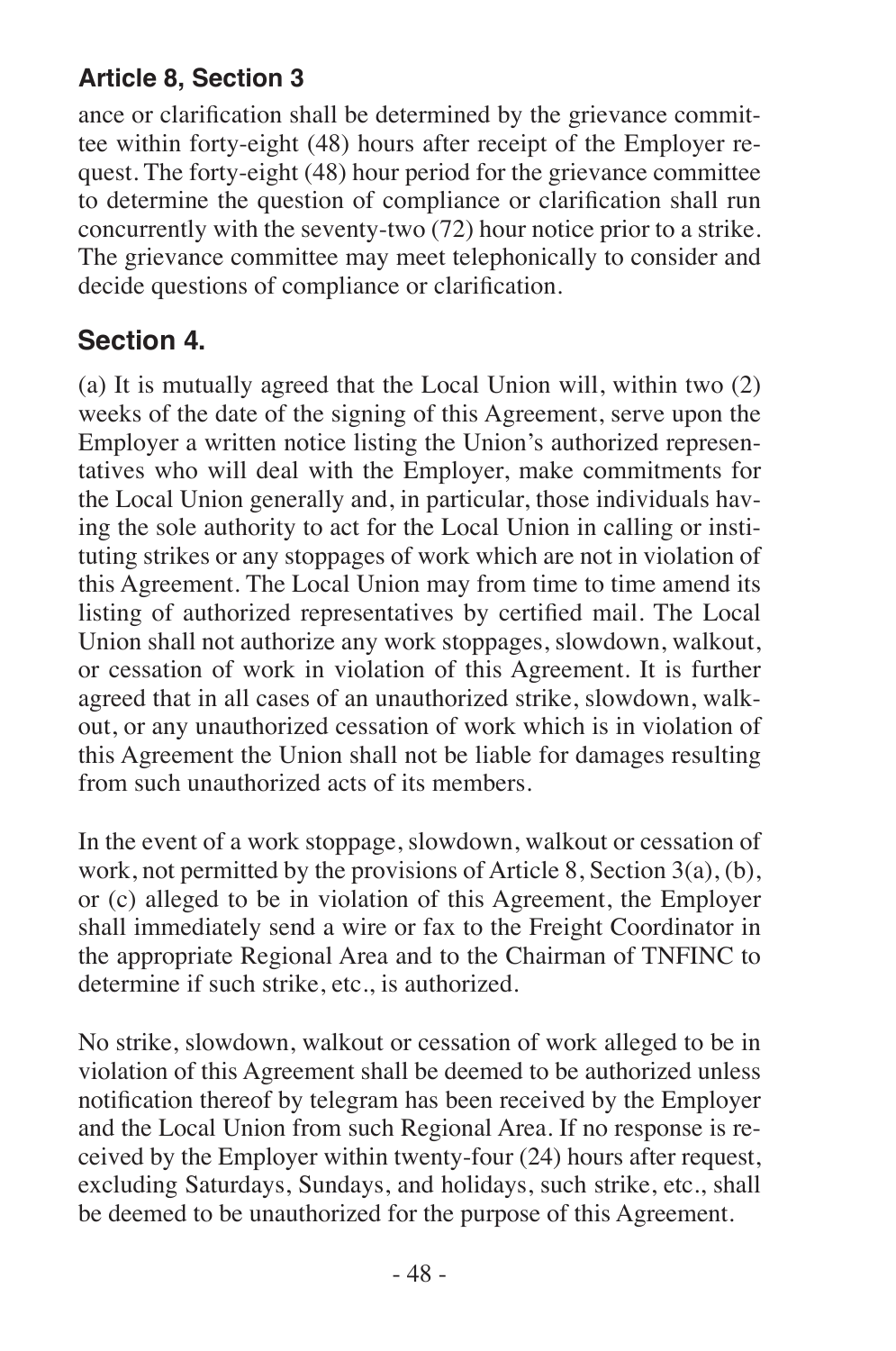In the event of such unauthorized work stoppage or picket line, etc., in violation of this Agreement, the Local Union shall immediately make every effort to persuade the employees to commence the full performance of their duties and shall immediately inform the employees that the work stoppage and/or picket line is unauthorized and in violation of this Agreement. The question of whether employees who refuse to work during such unauthorized work stoppages, in violation of this Agreement, or who fail to cross unauthorized picket lines at their Employer's premises, shall be considered as participating in an unauthorized work stoppage in violation of this Agreement may be submitted to the grievance procedure, but not the amount of suspension herein referred to.

It is specifically understood and agreed that the Employer during the first twenty-four (24) - hour period of such unauthorized work stoppage in violation of this Agreement, shall have the sole and complete right of reasonable discipline, including suspension from employment, up to and including thirty (30) days, but short of discharge, and such employees shall not be entitled to or have any recourse to the grievance procedure. In addition, it is agreed between the parties that if any employee repeats any such unauthorized strike, etc., in violation of this Agreement, during the term of this Agreement, the Employer shall have the right to further discipline or discharge such employee without recourse for such repetition. After the first twenty-four (24) - hour period of an unauthorized stoppage in violation of this Agreement, and if such stoppage continues, the Employer shall have the sole and complete right to immediately further discipline or discharge any employee participating in any unauthorized strike, slowdown, walkout, or any other cessation of work in violation of this Agreement, and such employees shall not be entitled to or have any recourse to the grievance procedure. The suspension or discharge herein referred to shall be uniformly applied to all employees participating in such unauthorized activity. The Employer shall have the sole right to schedule the employee's period of suspension.

The International Brotherhood of Teamsters, the Teamsters National Freight Industry Negotiating Committee, Joint Councils and Local Unions shall make immediate efforts to terminate any strike or stoppage of work as aforesaid which is not authorized by such organiza-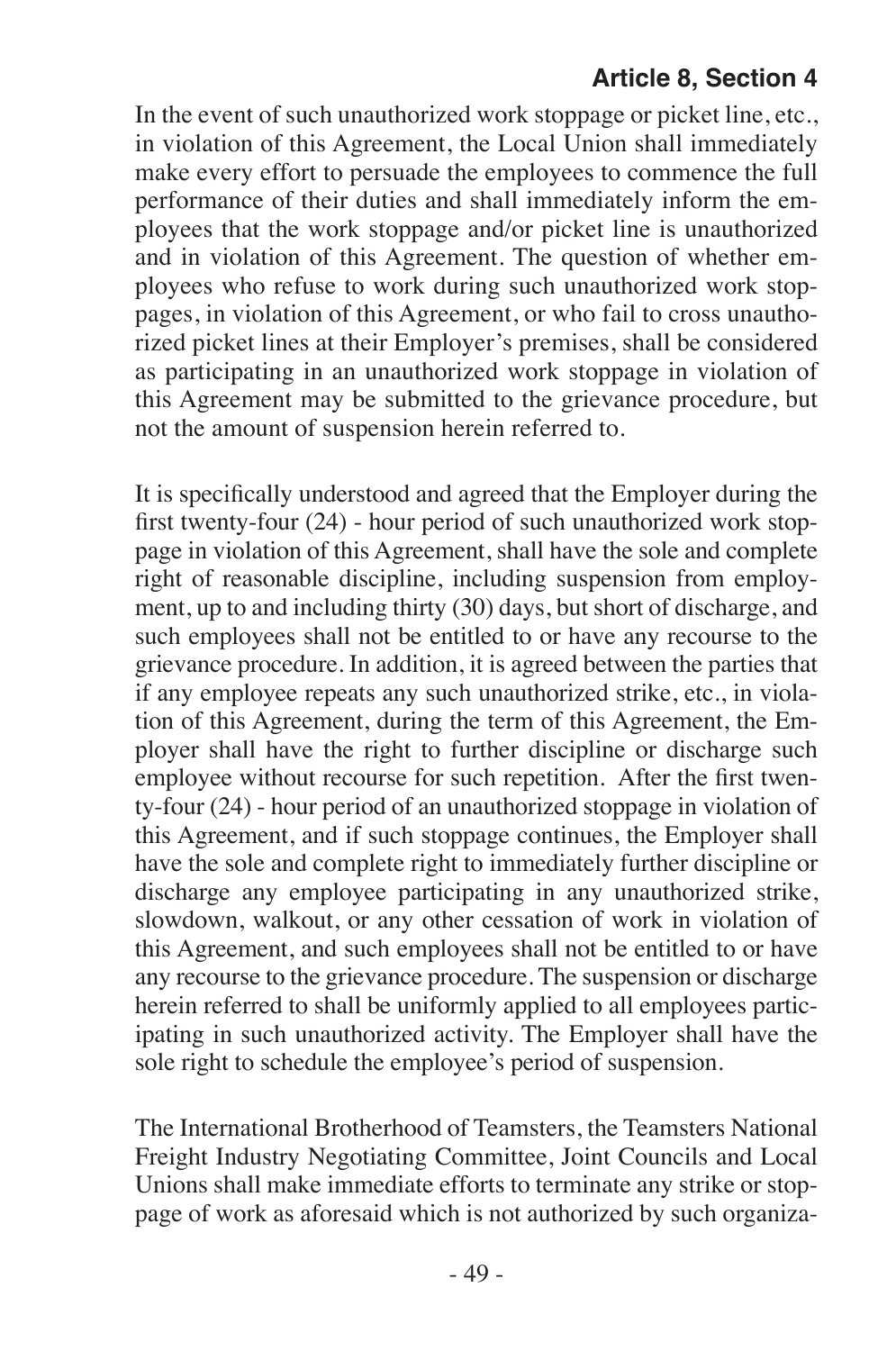tions, without assuming liability therefore. For and in consideration of the agreement of the International Brotherhood of Teamsters, Teamsters National Freight Industry Negotiating Committee, Joint Councils and Local Unions affiliated with the International Brotherhood of Teamsters to make the aforesaid efforts to require Local Unions and their members to comply with the law or the provisions of this Agreement, including the provisions limiting strikes or work stoppages, as aforesaid, the Employers who are parties hereto agree that they will not hold the International Brotherhood of Teamsters, the Teamsters National Freight Industry Negotiating Committee, Joint Councils and Local Unions liable or sue them in any court or before any administrative tribunal for undertaking such efforts to terminate unauthorized strikes or stoppages of work as aforesaid or for undertaking such efforts to require Local Unions and their members to comply with the law or the provisions of this Agreement, or for taking no further steps to require them to do so. It is further agreed that the Employers will not hold the International Brotherhood of Teamsters, Teamsters National Freight Industry Negotiating Committee, Joint Councils or Local Unions liable or sue them in any court or before any administrative tribunal for such unauthorized work stoppages alleging condonation, ratification or assumption of liability for undertaking such efforts to terminate strikes or stoppages of work, or requiring Local Unions and their members to comply with the law or the provisions of this Agreement.

The provisions of this Article shall continue to apply during that period of time between the expiration of this Agreement and the conclusion of the negotiations or the effective date of the successor Agreement, whichever occurs later, except as provided in Article 39. It is understood and agreed that failure by the International Brotherhood of Teamsters, Teamsters National Freight Industry Negotiating Committee, and/or Joint Councils to authorize a strike by a Local Union shall not relieve such Local Union of liability for a strike authorized by it and which is in violation of this Agreement.

(b) The question of whether the International Union, Teamsters National Freight Industry Negotiating Committee, Joint Council or Local Union have met its obligation set forth in the immediately preceding paragraphs, or the question of whether the International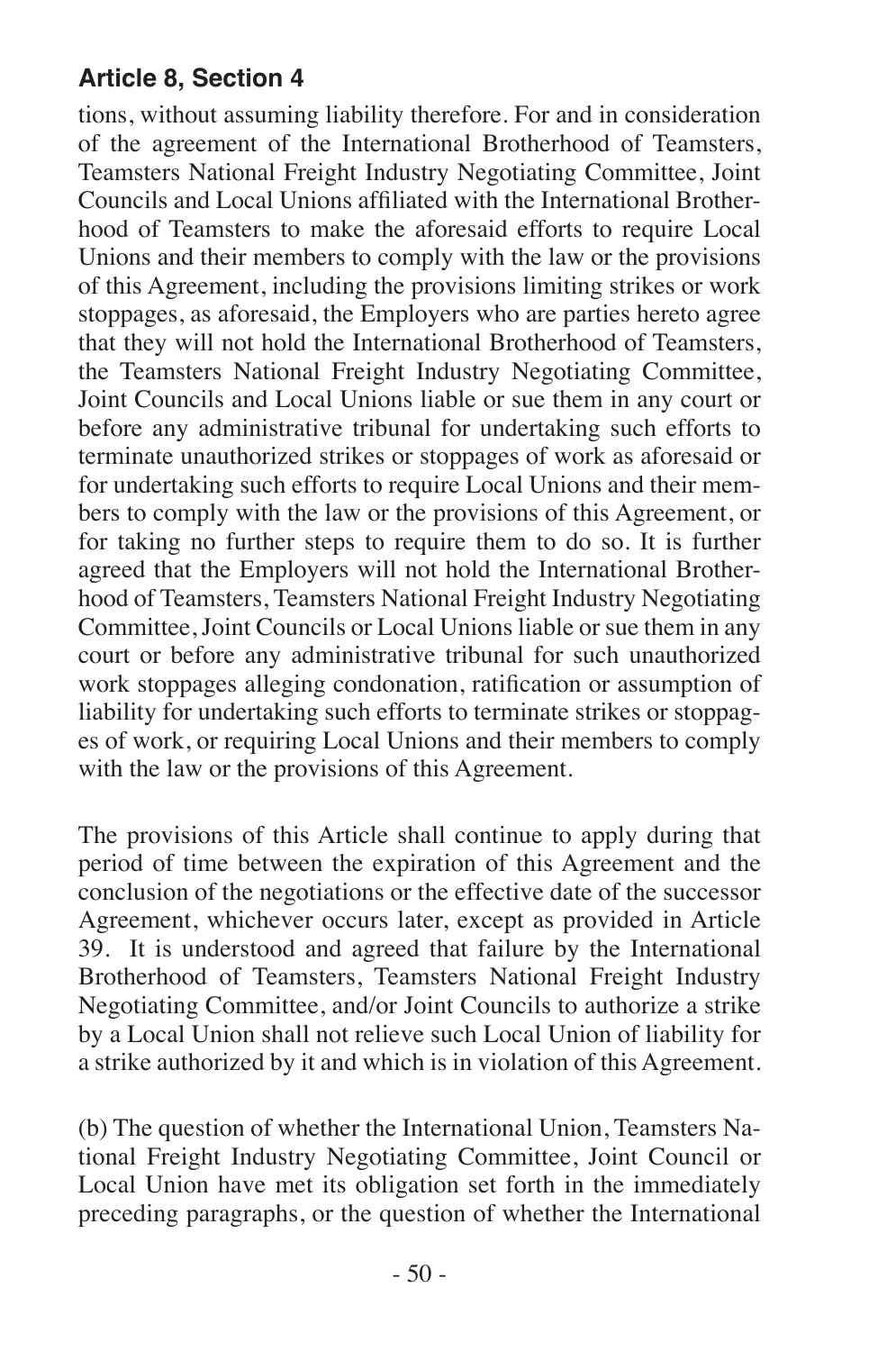Union, Teamsters National Freight Industry Negotiating Committee, and Joint Council or the Local Union, separately or jointly, participated in an unauthorized work stoppage, slowdown, walkout or cessation of work in violation of this Agreement by calling, encouraging, assisting or aiding such work stoppage, etc., in violation of this Agreement, or the question of whether an authorized strike provided by Article 8, Section 3(a), (b) or (c) is in violation of this Agreement, or whether an Employer engaged in a lockout in violation of this Agreement, shall be submitted to the grievance procedure at the national level, prior to the institution of any damage suit action. When requested, the co-chairmen of the National Grievance Committee shall immediately appoint a subcommittee to develop a record by collecting evidence and hearing testimony, if any, on the questions of whether the International Union, Teamsters National Freight Industry Negotiating Committee, Joint Council or Local Union have met its obligations as aforesaid, or of Union Participation or Employer lockout in violation of this Agreement. The record shall be immediately forwarded to the National Grievance Committee for decision. If a decision is not rendered within thirty (30) days after the co-chairmen have convened the National Grievance Committee, the matter shall be considered deadlocked.

A majority decision of the National Grievance Committee on the questions presented as aforesaid shall be final and binding on all parties. If such majority decision is rendered in favor of one (1) or more of the Union entities, or the Employer, in the case of lockout, no damage suit proceedings on the issues set forth in this Article shall be instituted against such Union entity or such Employer. If, however, the National Grievance Committee is deadlocked on the issues referred to in this subsection 4(b), the issues must be referred to the National Review Committee for resolution prior to either party instituting damage suit proceedings. If the National Review Committee decides that a strike was unlawful, it shall not have the authority to assess damages. Except as provided in this subsection 4(b), agreement to utilize this procedure shall not thereafter in any way limit or constitute a waiver of the right of the Employer or Union to commence damage suit action. However, the use of evidence in this procedure shall not waive the right of the Employer or Union to use such evidence in any litigation relating to the strike or lockout, etc., in violation of this Agreement. There shall not be any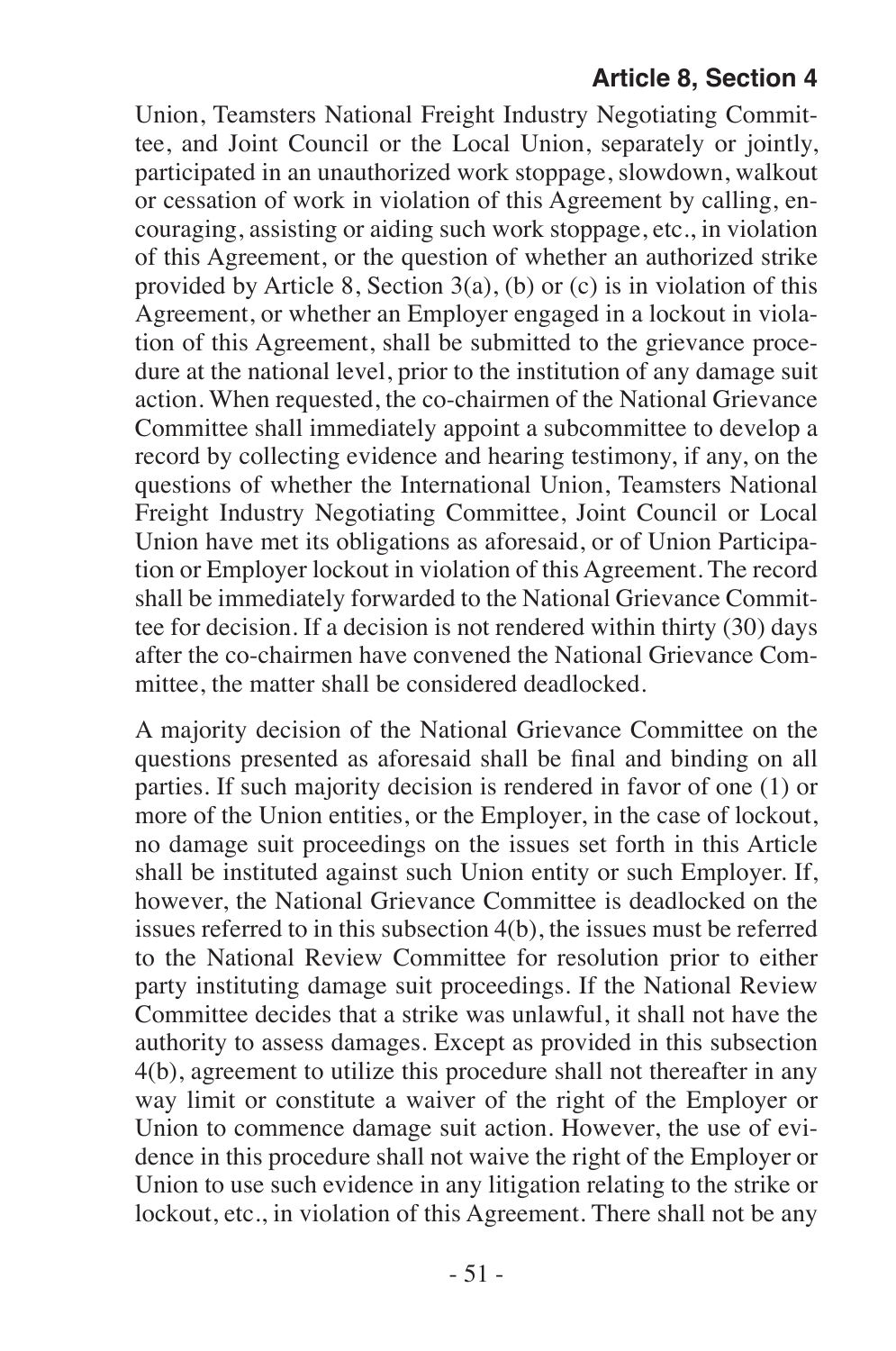strike, slowdown, walkout, cessation of work or lockout as a result of a deadlock of the National Grievance Committee on the questions referred to under this subsection 4(b) and any such activity shall be considered a violation of this Agreement.

(c) In the event that an Employer, party to this Agreement, commences legal proceedings against the Union after the Union's compliance with the provisions of Article 8, Section 3(a), (b) or (c), the Employer will cooperate in the presentation to the court of the applicable majority grievance committee decision.

(d) Nothing herein shall prevent the Employer or Union from securing remedies granted by law except as specifically set forth in subsection 4(b).

# **Section 5.**

(a) In the event of strikes, work stoppages, or other activities authorized by Article 8, Section 3(a), (b) or (c) of this Agreement, no interpretation of this Agreement or any Supplement thereto relating to the Employer's obligation to make health & welfare and /or pension contributions by any tribunal shall be binding upon the Union or affect the legality or lawfulness of the strikes unless the Union stipulates to be bound by such interpretation, it being the intention of the parties to resolve all questions of interpretation by mutual agreement.

(b) It is the intention of the parties to resolve all grievances and requests for interpretation arising under this Agreement through the grievance procedure. However, it is understood and agreed that nothing herein shall prevent the Employer or Union from securing remedies in those circumstances where the application of this Agreement is contrary to law.

# **Section 6. Change of Operations**

# **Change of Operations Committee**

(a) Present terminals, breaking points or domiciles shall not be transferred, changed or modified without the approval of an appropriate Change of Operations Committee. Such Committee shall be appointed in each of the Regional Areas, equally composed of Em-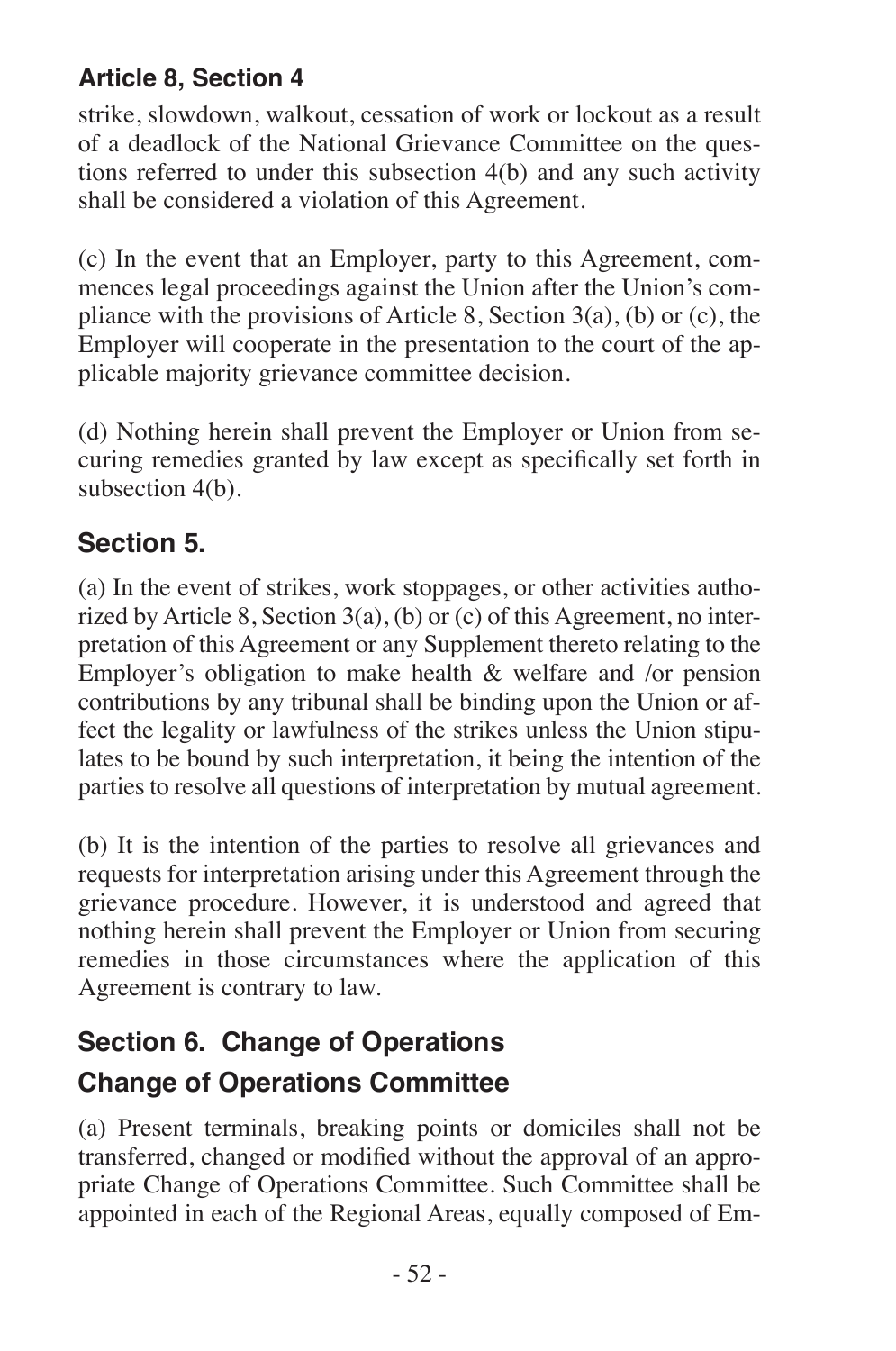ployer and Union representatives. The Change of Operations Committee shall have the authority to determine the seniority of the employees affected and such determination shall be final and binding.

In the event a proposed change of operations includes the establishment of either a new or satellite terminal as a "combination" facility with a common city driver and dock seniority roster, when such change of operations results in the relocation or movement of city drivers and dock employees from an existing terminal recognizing separate (split) seniority rosters for city drivers and dock employees, the Change of Operations Committee shall have the authority to determine the conditions under which such a combination facility may be established, including but not limited to, the number of city drivers and dock employees who qualify, be allowed to follow the work to the new or satellite combination terminal, the implementation of training programs to qualify dock employees as city drivers and the seniority right of affected employees to either return to the "mother" terminal and/or claim additional driving positions at the satellite terminal within reasonable time periods following the establishment of such combination terminal, as determined by the Committee. Existing terminals that recognize separate city driver and dock seniority rosters (split terminals) shall not be converted to "combination" terminals unless and until such time as a majority of those affected employees agree to such conversion, in which case the Change of Operations Committee shall have the authority to determine the conditions under which such conversion shall be implemented.

Such Committee, however, shall observe the Employer's right to designate domiciles and the operational requirements of the business. Where the Union raises the question as to whether or not certain proposed runs of excessive length can be made, the Employer must be prepared to submit objective evidence including DOT certification or logs and tapes that such runs have been tested and were made within the DOT hours of service regulations. Individual employees shall not be redomiciled more than once during the term of this Agreement as the result of an approved change of operations unless a merger, purchase, sale, acquisition or consolidation of employers is involved, or unless there is proven economic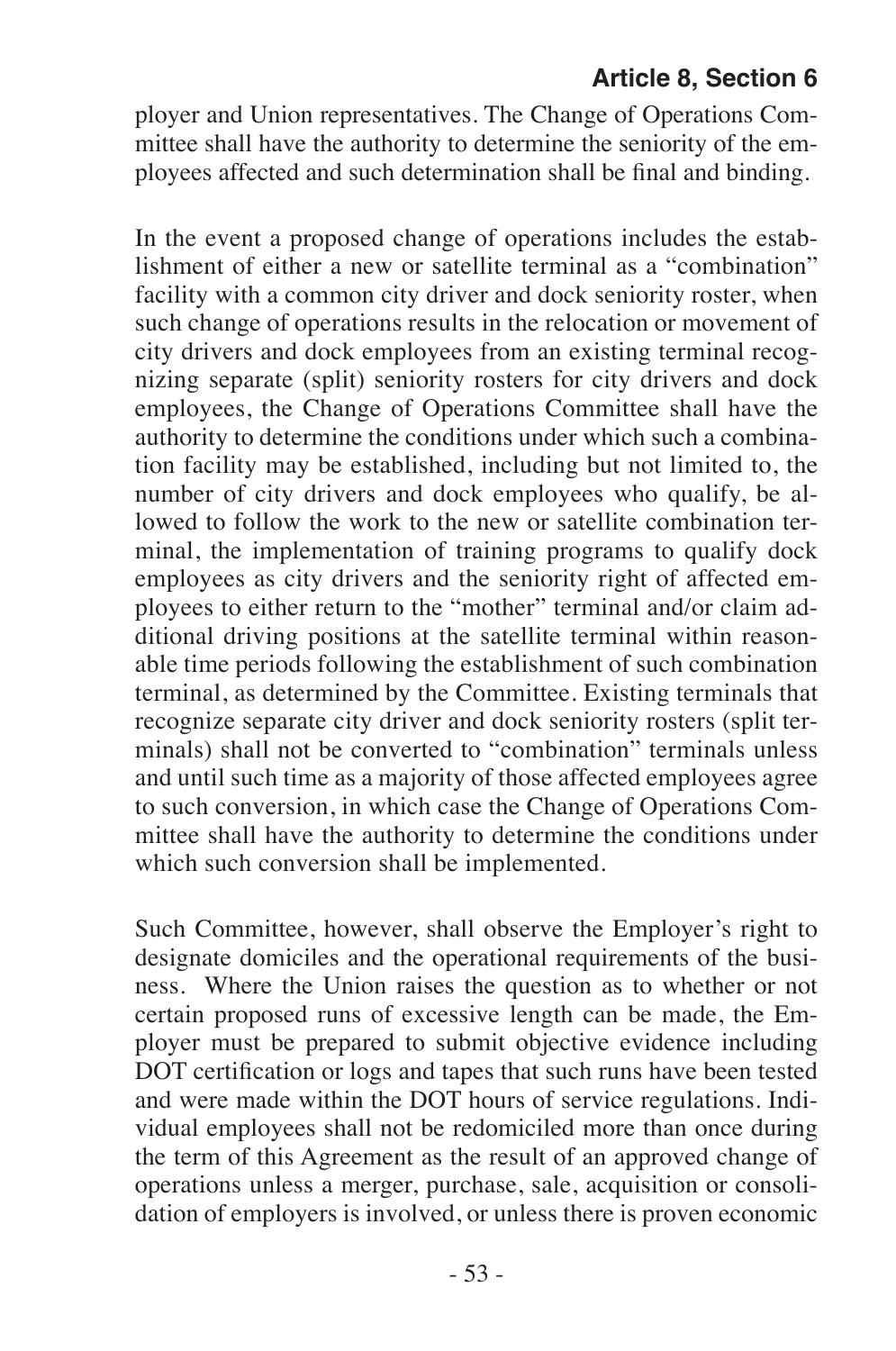need as determined by the Change of Operations Committee based on factual evidence presented.

Pension and health & welfare contributions paid on behalf of a redomiciled employee shall be paid to the Funds to which the contributions were made prior to the employee's change of domicile, and the decisions of the Change of Operations Committee shall so specify. This Section does not apply to employees who voluntarily transfer to new domiciles, unless such transfer is a result of a Change of Operations Committee decision. Any dispute concerning the appropriate fund for an Employer's contribution on behalf of a redomiciled employee, pursuant to a Change of Operations Committee decision, shall be referred to the National Grievance Committee. The decision of the National Grievance Committee shall to the extent permitted by law, be final and binding on all affected parties, including the Trust Funds.

The Change of Operations Committee shall also have jurisdiction for a period of twelve (12) months following the opening of a new terminal to consider the redomicile of employees who are laid off as a direct result of such opening of a terminal. The Committee shall also have jurisdiction over the closing of a terminal in regard to seniority, as well as to determine the conditions under which freight may or may not be interlined into the area of a vacated operations when necessary to retain major customers, including mandating the use of union carriers where available. In no event will the Employer be granted the authority to vacate a facility and interline the freight on a non-union subsidiary of the parent company.

The above shall not apply within a twenty-five (25)-mile radius.

The Change of Operations Committee shall have the authority to require a definition of primary and shared lanes, where applicable.

The Change of Operations Committee shall not grant the Employer authority to relocate U.S. operations, work, or terminals to Mexico.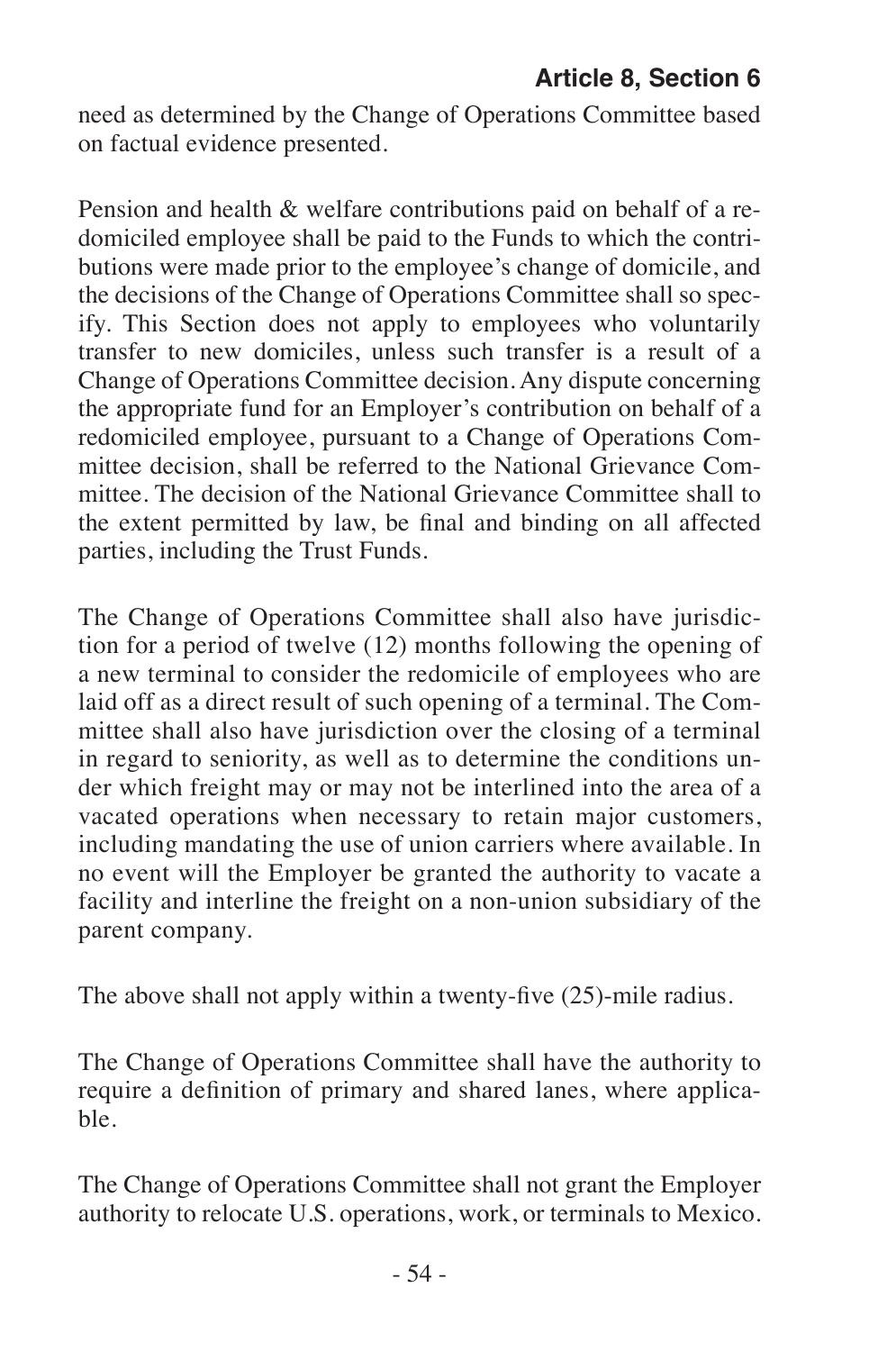# **Article 8, Section 6 Change of Operations Committee Procedure**

b) The National Grievance Committee shall adopt Rules of Procedure concerning the application and administration of this Article.

The Employer shall notify all affected Local Unions of the proposed change of operations at least thirty (30) calendar days prior to the hearing at the Regional Joint Area Committee, and the Employer and the Local Unions involved shall have a mutual responsibility to inform the employees subject to redomicile prior to such hearing in accordance with the practice and procedures agreed to in the respective Area Committee. Any exception or waiver of the aforesaid thirty (30) day period shall be mutually agreed to between the Employer and the Local Unions involved and approved by the Regional Area Change of Operations Committee.

Where there is no objection from the involved Local Unions to a proposed change of operations (as evidenced in a letter or e-mail from the involved Local Unions) and the matter is approved by both the Union's Regional Coordinator and the Union's National Freight Director, the Employer may implement the change prior to a formal hearing. The Change of Operations Committee would maintain jurisdiction for a period of twelve (12) months following the implementation to address any disputes concerning the implementation.

## **Moving Expenses**

(c) The Employer shall pay reasonable expenses to demount and remount an employee's mobile home, if used as his/her residence and in such instance shall pay normal expenses to move such mobile home, including the use of other modes of transportation where required by law. However, it is mutually understood that the cost of such move shall not exceed twelve thousand, five hundred dollars (\$12,500.00) per move. Commencing April 1, 2020 and every April 1st thereafter under this agreement, this amount will be increased by the prior year's average annual increase in the CPI-W, U.S. city average, Housing, Household Operations expenditure category titled "Moving, storage, freight expense". A decrease in the percent change in the Index will not result in a decrease of the mobile home moving allowance once established. In the event the index is no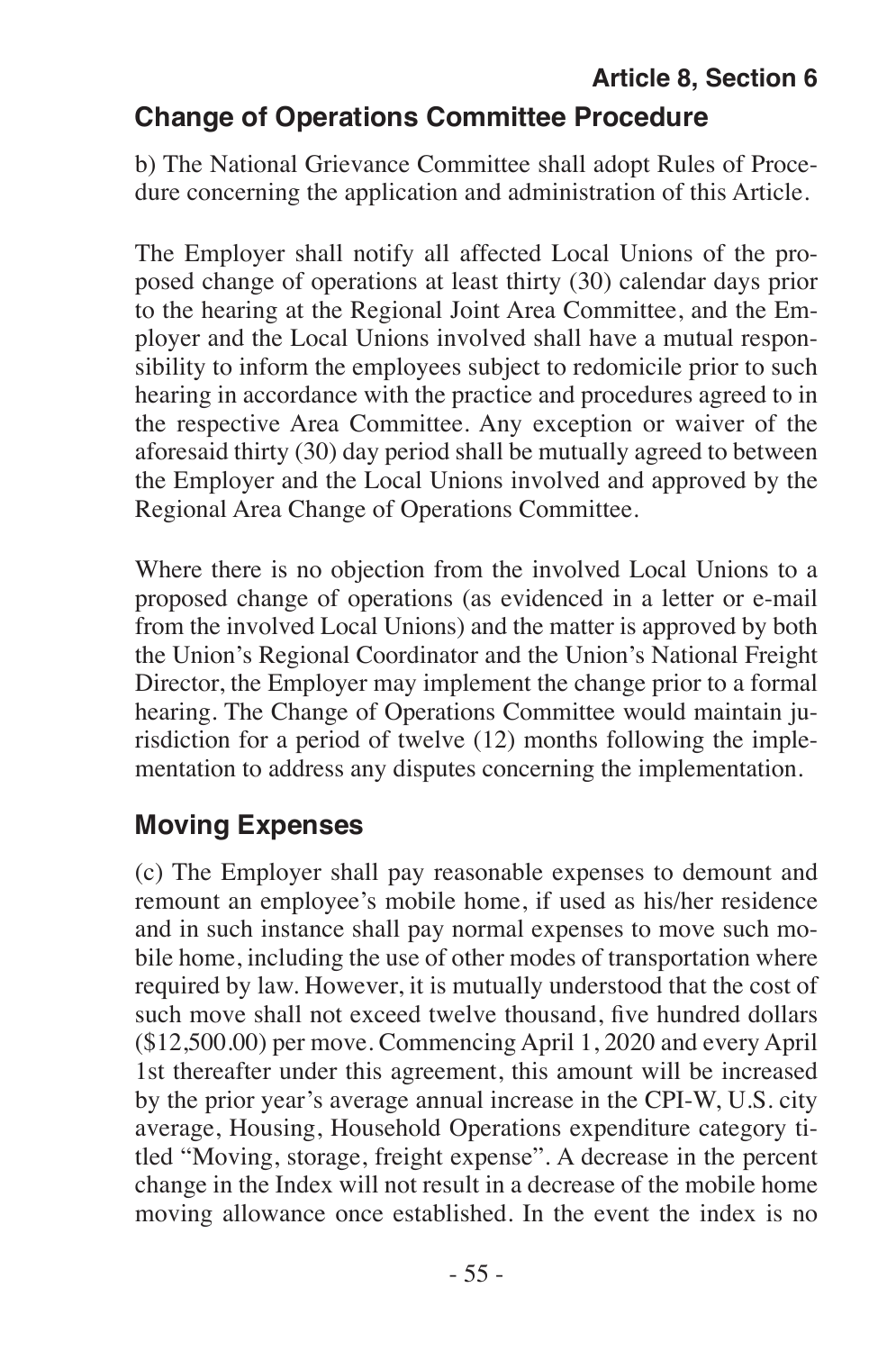longer published by BLS, the parties will agree to meet and find a substitute Index as an escalator.

Where an employee is required to transfer to another domicile in order to follow employment as a result of a change of operations, the Employer shall move the employee and assume the responsibility for proven loss or damage to household goods due to such move, including insurance against loss or damage. Should any employee possess household items of unusual or extraordinary value which will be included in the move, such items shall be declared and an appraised value determined prior to the move. The Employer shall provide packing materials for the employee's household goods when requested or at the employee's request pay all costs and expenses of moving such household goods, including packing.

An employee shall have a maximum of one (1) year to move in accordance with the provisions of an approved change of operations unless, prior to the expiration of such year, he/she requests, in writing, an extension for a reasonable period of time due to an unusual or special problem. The Employer shall provide lodging for the employee at the point of redomicile, not to exceed ninety (90) calendar days, and in addition, shall reimburse the employee sixty-one cents  $(61¢)$  per mile to transport two (2) personal automobiles to the new location.

The Employer shall not be responsible for moving expenses if the employee changes his/her residence as a result of voluntary transfer.

None of the Employer obligations set forth in this Subsection  $(c)$  — Moving Expenses shall apply to transfers of domiciles within a fifty (50) - mile radius.

## **Change of Operations Seniority**

(d) The Change of Operations Committee established herein hall have the sole authority to determine questions of the application of seniority in those situations presented to it and in connection therewith the following general rules shall apply, subject, however, to modification as provided by Section 6(g) below: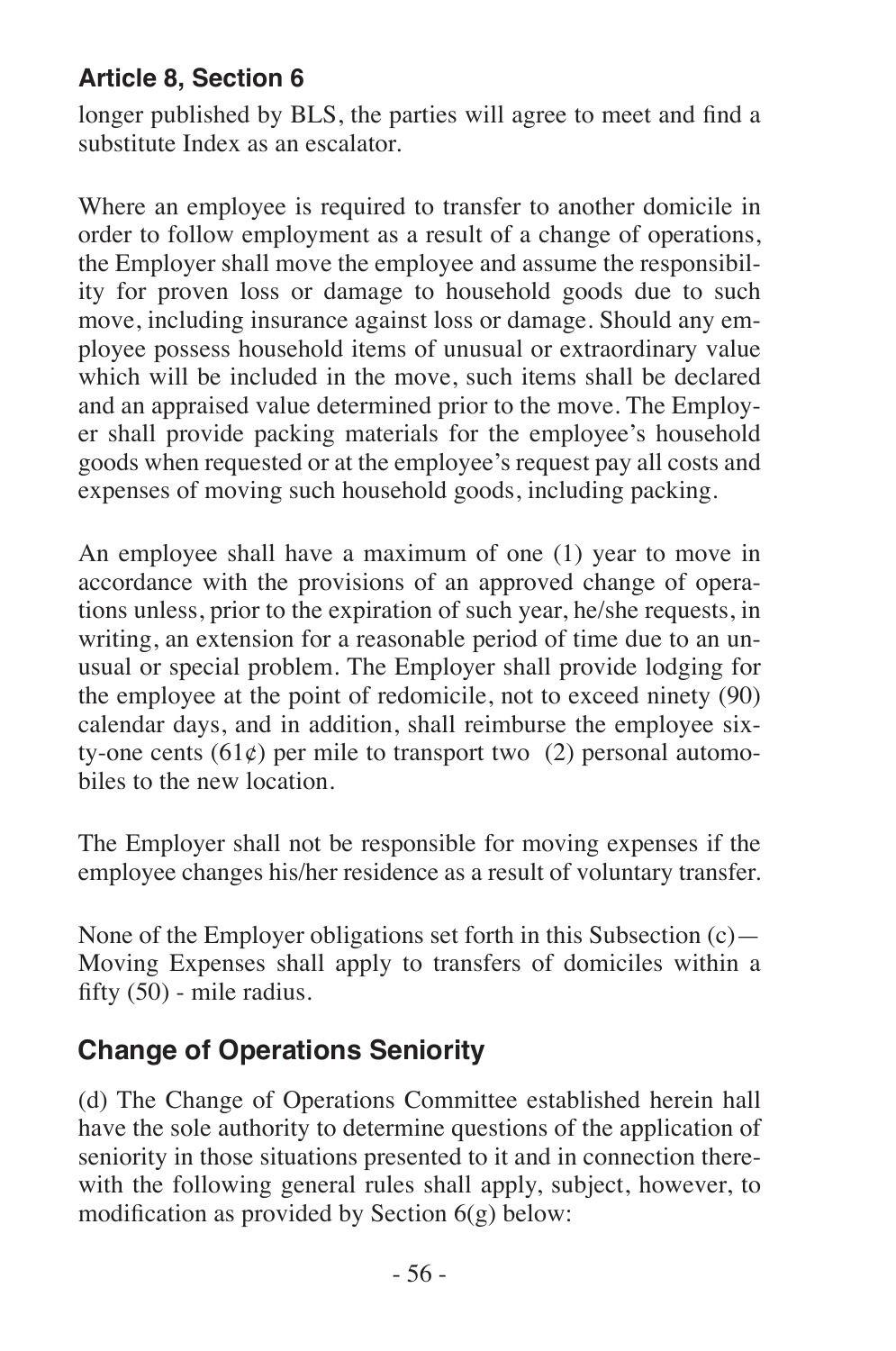### **Closing, Partial Closing of Terminals— Transfer of Work**

(1) a. When branches, terminals, divisions or operations (hereinafter "terminal(s)") are closed or partially closed and the work of such terminal(s) is transferred, in whole or in part, to another terminal(s), the active employees (excluding those employees on letter of layoff) at the closed or partially closed terminal(s) shall have the right to bid into a master seniority roster (road or city) comprised of bidders from the active seniority rosters of closed or partially closed terminal(s) in the order of their continuous classification (road or city) seniority. Continuous classification seniority shall be defined as that seniority which the employee is currently exercising and has not been broken in the manner provided by Article 5, Section 1, or by voluntary changes in domicile not directed, approved or ordered by a Change of Operations Committee. Employees shall bid from the combined master seniority roster into openings at the terminal(s) into which work is being transferred. Employees so transferring shall be "dovetailed" into the appropriate active seniority roster at the new terminal(s) in the order of their continuous classification seniority. Such transfers shall be permitted prior to the recall of laidoff employees at such gaining terminal(s). If and when additional employees are required in excess of those who formed the combined active roster at the point of redomicile, employees on letter of layoff at that location shall be recalled. If recalled, such employees shall be "dovetailed" with their continuous classification seniority.

In addition, the inactive seniority rosters (employees who are on letter of layoff) at the terminal(s) from which employees are being redomiciled shall be "dovetailed" into a master "laid off" seniority roster and such employees shall have the same opportunities to transfer to terminal(s) within the area of the Supplemental Agreement which are afforded to employees covered by the provisions of subparagraph 2(b) below. These inactive employees at the losing terminal(s) shall also be offered first work opportunity, in seniority order, at terminals into which work was transferred within the regional area where such employees were employed. Such inactive employees shall gain active seniority in accordance with the provisions of the applicable supplemental agreement. The use of such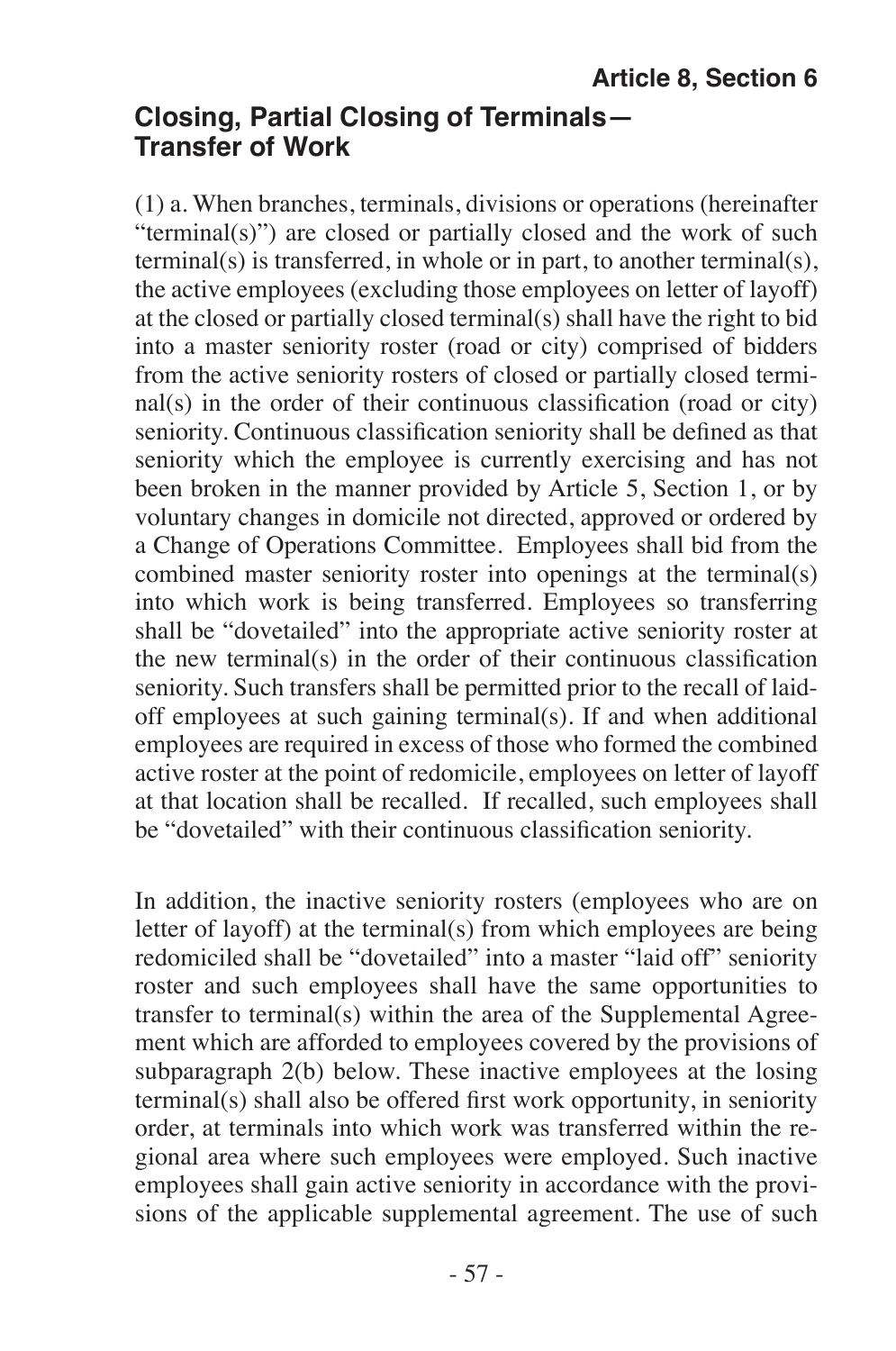employees shall be subject to the order of call of the supplement. The employee's seniority date for bidding and layoff purposes shall be the date which they gain active status. The employee shall retain company seniority for fringe benefits only as of that date.

The senior driver voluntarily laid off at a losing domicile will be restored to the active board each time foreign drivers or casuals (where applicable) make ten (10) trips (tours of duty) within any thirty (30) calendar day period on a primary run of such domicile, not affected by a Change of Operations.

b. The following seniority bidding procedures are to be applied in all change of operations cases that involve master pool bidding:

1. The Change of Operations Committee shall have the authority to establish a date for purposes of determining active and inactive (on letter of layoff or the equivalent thereof) employees at both gaining and losing locations.

2. Affected employees at losing locations shall be allowed to bid onto an active master pool seniority list on a dovetailed seniority basis.

3. At the time of the original bid, an employee on the active master pool seniority list shall be afforded the opportunity to bid any available position for which he/she is qualified at a gaining location in accordance with his/her seniority on the master pool seniority list. In the event the active employees at any given location elect not to bid the number of positions being lost at that particular location, inactive employees at that location, in accordance with their seniority, shall then be afforded the opportunity to bid as an active employee until the number of positions being lost at that particular location are filled. An employee who elects to "hold" as set forth in paragraph 4 below shall not be considered as filling a losing position. A successful bidder shall be dovetailed on the seniority list at the location he/she bids into. The number of successful bidders from any losing location shall not exceed, at the time of the original bid, the number of positions lost at that location as approved by the Change of Operations Committee.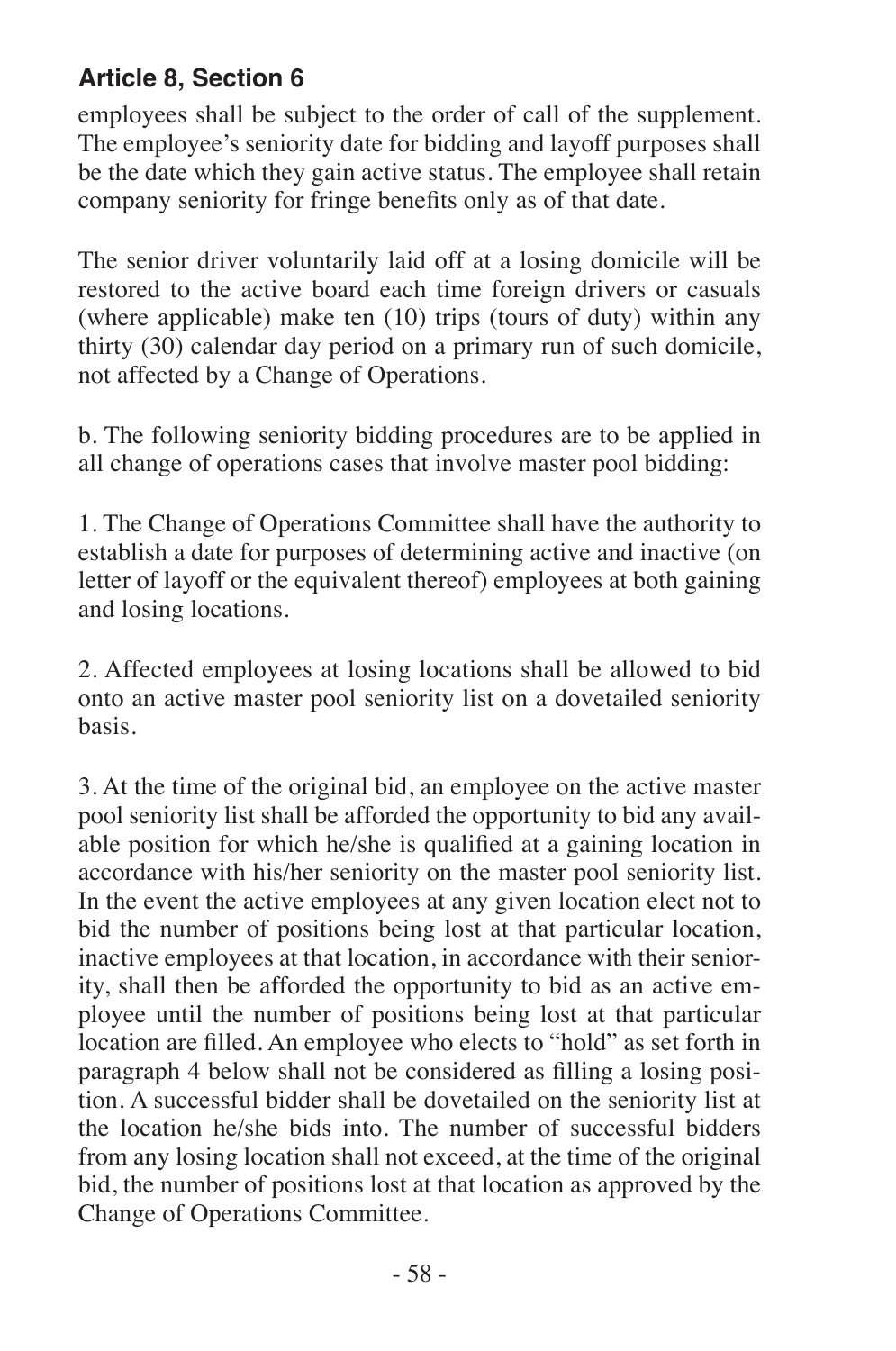4. An employee on the active master pool seniority list who does not have seniority to bid the location he/she desires in the initial bid may hold for such desired location and remain at his/her present domicile in such status as his/her bidding seniority will allow. Should an opening occur during the window period as set forth in the Change of Operations decision at the location to which he/she desired to transfer, he/she shall be afforded transfer opportunity in line with his/her bidding seniority. A successful bidder under this provision shall be dovetailed on the applicable seniority list at the location into which he/she bids and his/her moving expenses shall be paid in accordance with other transferring employees. The transfer provisions of this Section shall apply only during the window period as set forth in the Change of Operations decision.

5. An employee who elects to hold as set forth in Paragraph 4 above may hold for only one (1) location and must designate that location at the time of the original bid and may hold only for a position within the classification the employee has seniority to bid. If an employee refuses to accept an opportunity to claim a position he/ she is holding for, the employee shall have no further claim to a position that may become available during the window period.

6. An employee who elects to hold, shall also be entitled to exercise seniority to claim a voluntary move under the provisions of Article 5, Section 5 herein, and in the event the employee accepts such a voluntary move, he/she shall retain his/her hold position at his/her home domicile during the remainder of the window period but shall forfeit any other seniority rights at his/her home domicile. Should a position become available at the location such employee is holding for and which the employee has seniority to successfully claim, moving expenses set forth in Article 8, Section 6(c) shall be computed from the employee's original home domicile.

7. There shall be a maximum one hundred twenty (120) calendar day window period from the date of implementation in all Changes of Operations only when the number of positions offered at gaining terminals do not equal the number of positions lost at the losing terminals.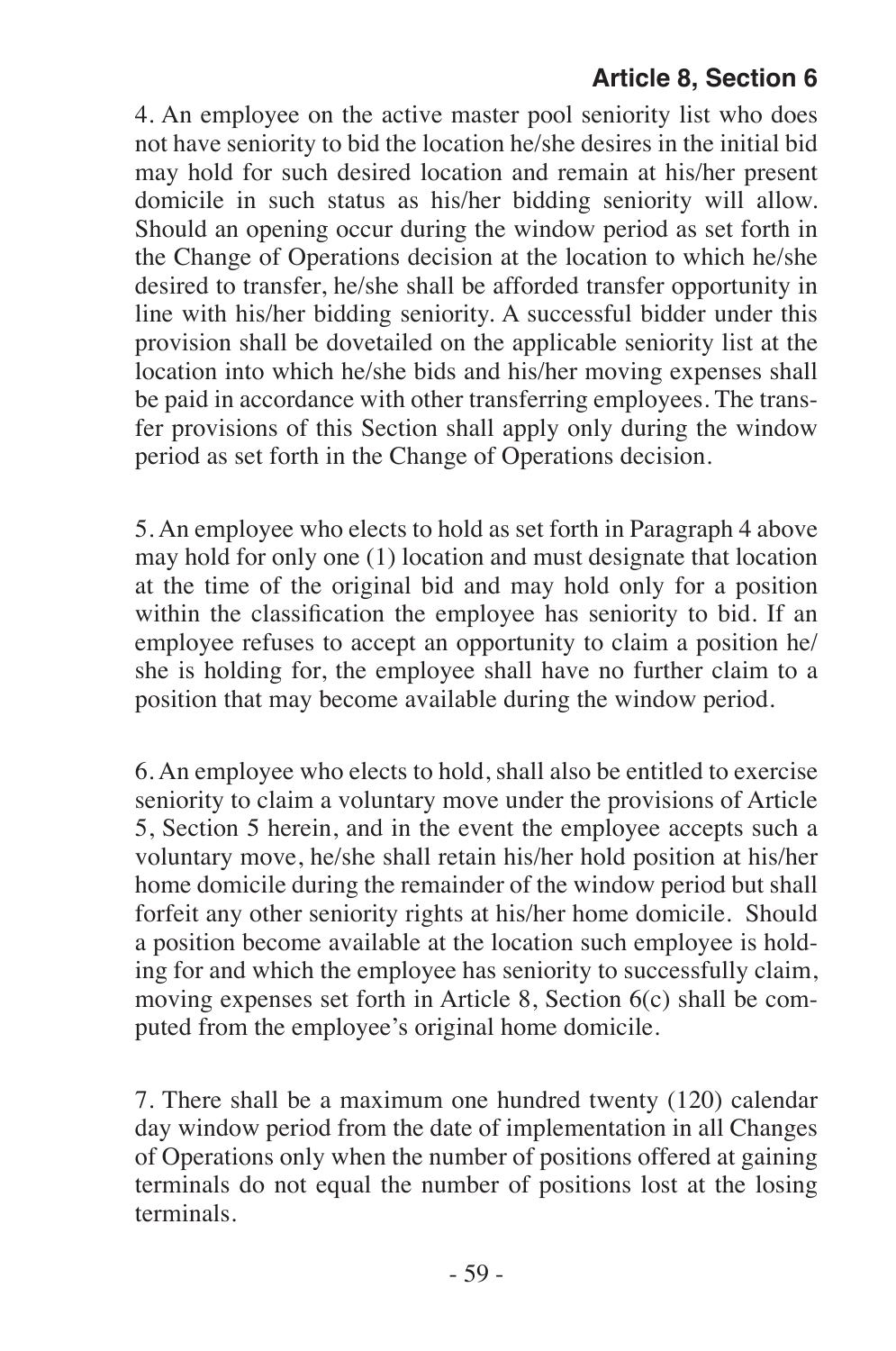(a) Any openings which may occur at a gaining terminal during the window period shall be offered to those employees on the Master Pool Seniority list who have not been offered transfer opportunity under the provisions of Article 8, Section 6 before they are offered to employees who may have elected to "hold" as set forth in paragraph 4 above.

(b) The window period established by the Change of Operations decision shall close if either of the following conditions is met: (a) the number of days and/or months of the window period as set forth in the Change of Operations decision has expired; or (b) all employees on the Master Pool Seniority list have been offered work opportunities pursuant to Article 8, Section 6.

(c) However, with respect to those who bid to "hold", it is understood that such bids must remain open and any job opportunities that are clearly identifiable as a direct result of the Change of Operations must be offered, by seniority, to those qualified employees who bid to hold for that specific location for the length of the window period(s) (road/cartage) set forth in the Change of Operations decision even if the window period is closed as set forth in paragraph (b) above.

(d) The Company shall determine whether an additional job opportunity is the direct result of the Change of Operations at the specific gaining domicile for which the employee is "holding". The Company shall so notify the employee's current Local Union and the gaining Local Union. The Company shall have the burden of proof in establishing whether or not an additional job opportunity is clearly the direct result of the Change of Operations at the specific gaining domicile for which the employee is "holding". Any grievance filed regarding the Company's decision to permit or deny a "hold" transfer shall be filed with the appropriate Regional Joint Area Committee to be heard by the Multi-Region Change of Operations Committee that held jurisdiction.

8. Employees who are qualified bidders on Long-Term Disability (LTD) at the time of bid shall be allowed to bid. If successful LTD bidders are unable to claim their bid on the date of implementation,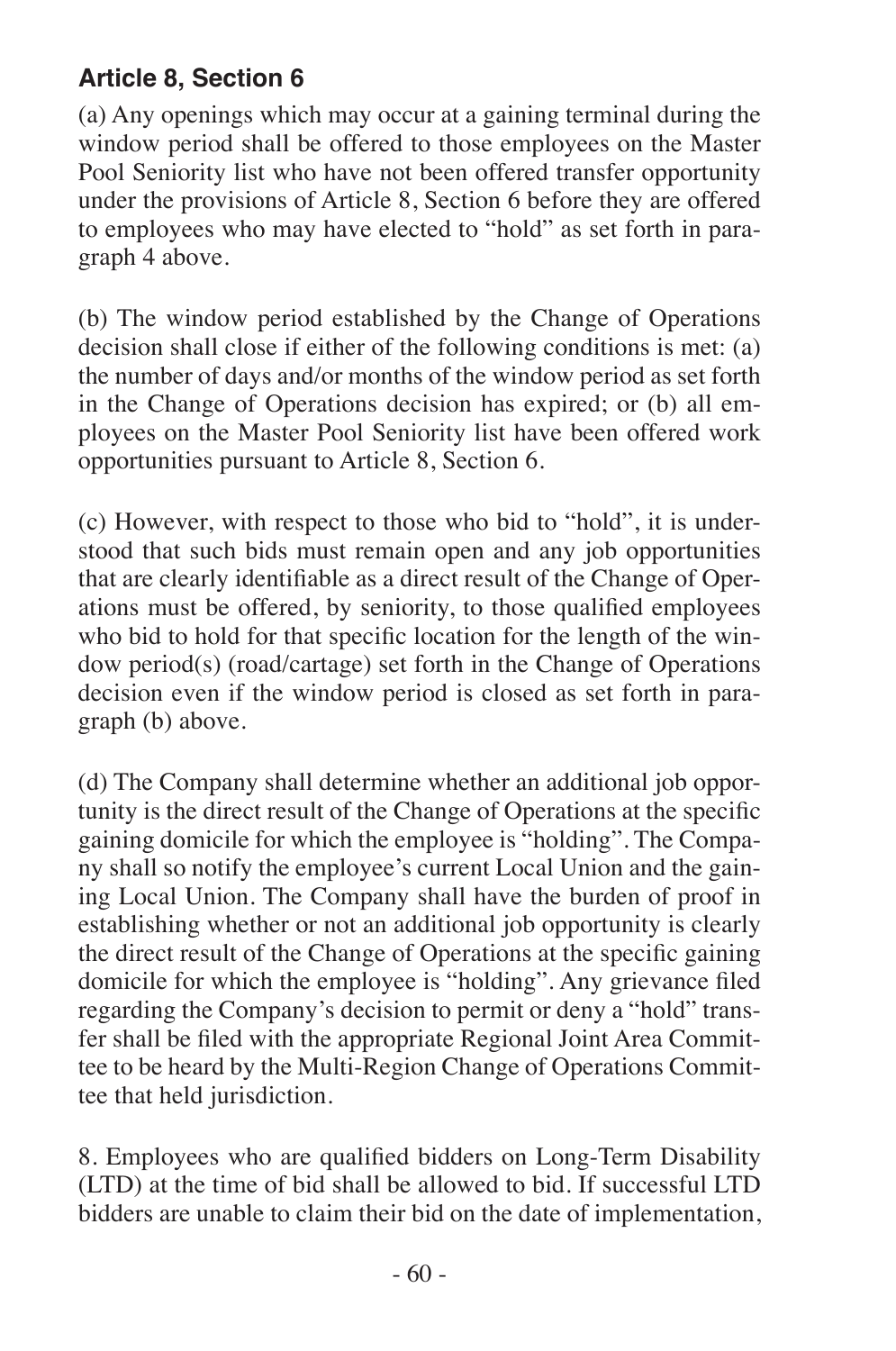a hold-down bid will be allowed. This hold-down bid will be offered to those remaining active employees at the LTD's current location, by classification, who have not been offered transfer opportunity under the Change of Operations. The successful hold-down bidder shall be dovetailed. When the LTD employee returns to work and claims his/her bid, the hold-down employee may either remain at the hold-down location with a bidding seniority date consistent with the date of transfer under the Change of Operations or return to his/her original location with his/her original bidding seniority date. The hold-down employee may not return to a location where the classification from which he/she bid has been eliminated. The Company shall not be responsible for the moving expense of the employee filling the hold-down bid, unless and until such time as it is determined that the employee on LTD will never be able to claim his bid and the hold-down bidder becomes a regular permanent employee at the hold-down location.

## **Closing of Terminals-Elimination of Work**

(2) a. When a terminal(s) is closed and the work of such terminal(s) is eliminated, an employee who was formerly employed at another terminal shall have the right to return to such former terminal and exercise his/her continuous classification (road or city) seniority, provided he/she has not been away from such former terminal for more than a five (5)-year period.

# **Layoff**

b. When a terminal(s) is closed and the work of such terminal(s) is eliminated, employees who are laid-off thereby shall be given first (1st) opportunity for available regular employment in the classification in which they are employed at the time of such layoff (prior to the employment of new hires but subject to the order of call/hiring of the Supplemental Agreement) occurring at any other terminal(s) of the Employer within the area of the Supplemental Agreement where such employee was employed provided they notify the Employer in writing of their interest in a transfer opportunity. The offer of transfer will be made in the order of continuous classification seniority of the laid off employees within the area of the Supplemental Agreement. The Employer shall be required to make ad-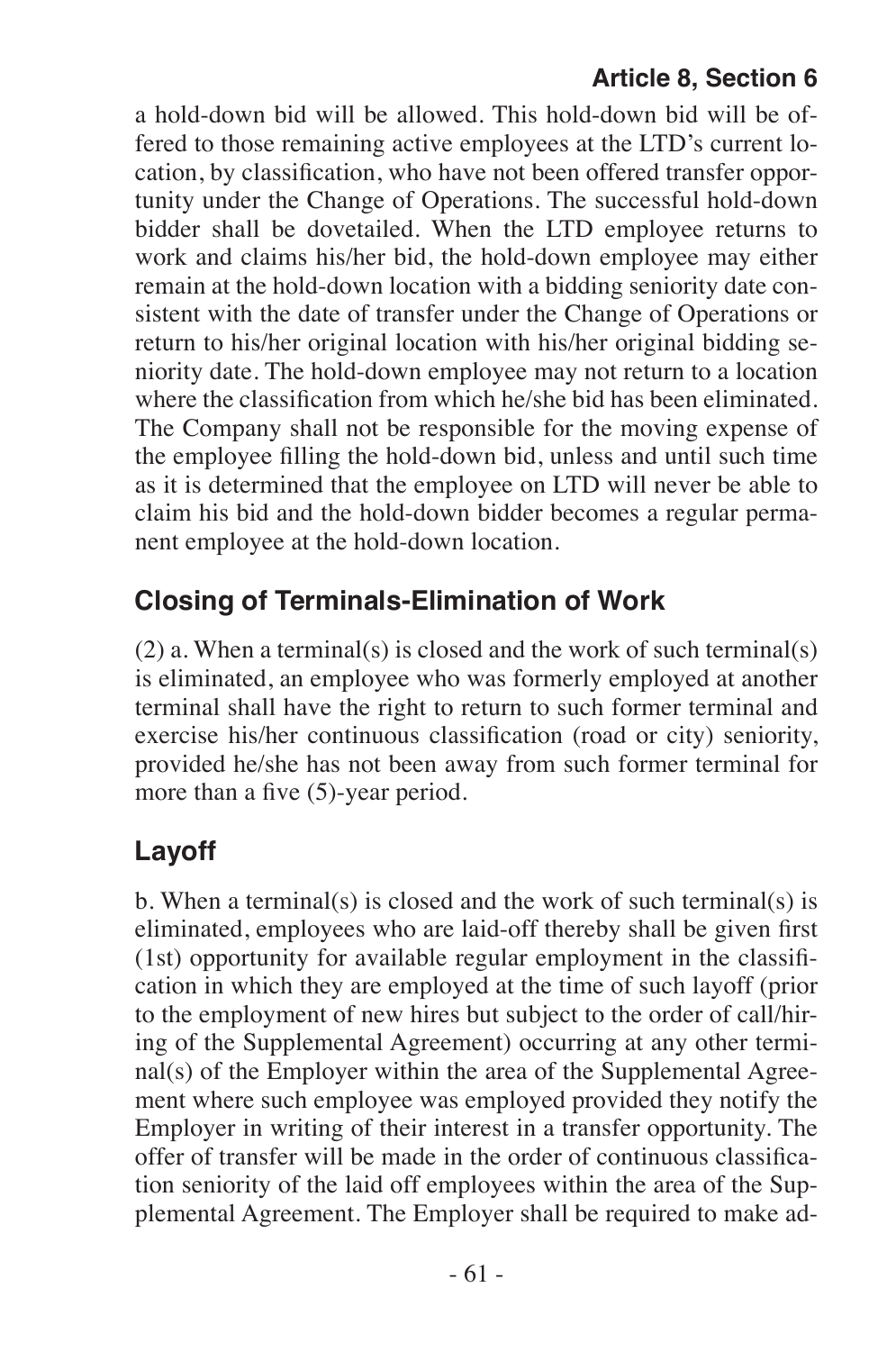ditional offers of transfer to an employee who has previously rejected a transfer opportunity provided the employee again notifies the Employer in writing of his/her continued interest in additional transfer opportunities. However, the Employer will only be required to make one transfer offer in any six  $(6)$  calendar month period. The obligation to offer such employment shall continue for a period of five (5) years from the date of closing. Any employee accepting such offer shall be employed at his/her applicable rate of pay and shall be placed at the bottom of the seniority board for bidding and layoff purposes, but shall retain company seniority for fringe benefits only. A transferring employee shall pay his/her own moving expenses.

#### **Merger of Terminals by Commonly-Owned Separate Employers Covered by this Agreement**

Seniority shall be dovetailed when commonly owned separate employers covered by this agreement merge (in a shutdown or partial shutdown) two  $(2)$  or more terminals. If, after the dovetail, there is insufficient work at the remaining location(s), the remaining affected employees shall be entitled to all contractual rights including Article 5, Section 5 rights but shall have moving expenses paid as set forth in Article 8, Section 6. For purposes of this entire section, employees shall remain in their previous health and welfare and pension funds. The Employer at the remaining location(s) shall use all efforts to find work opportunity for all displaced employees. All items under this provision shall be contained in an approved Change of Operations Committee decision. All other issues shall be addressed by the Change of Operations Committee consistent with the language of the Agreement.

# **Opening of Terminals**

(3) When a new terminal(s) is opened (except as a replacement for existing operations or a new division in a locality where there are existing operations), the Employer shall offer to those employees, if any, affected thereby the opportunity to transfer to regular positions in the new terminal(s) in the order of such employee's continuous classification (road or city) seniority date as defined herein. Upon arrival at such new location, such employees shall be "dove-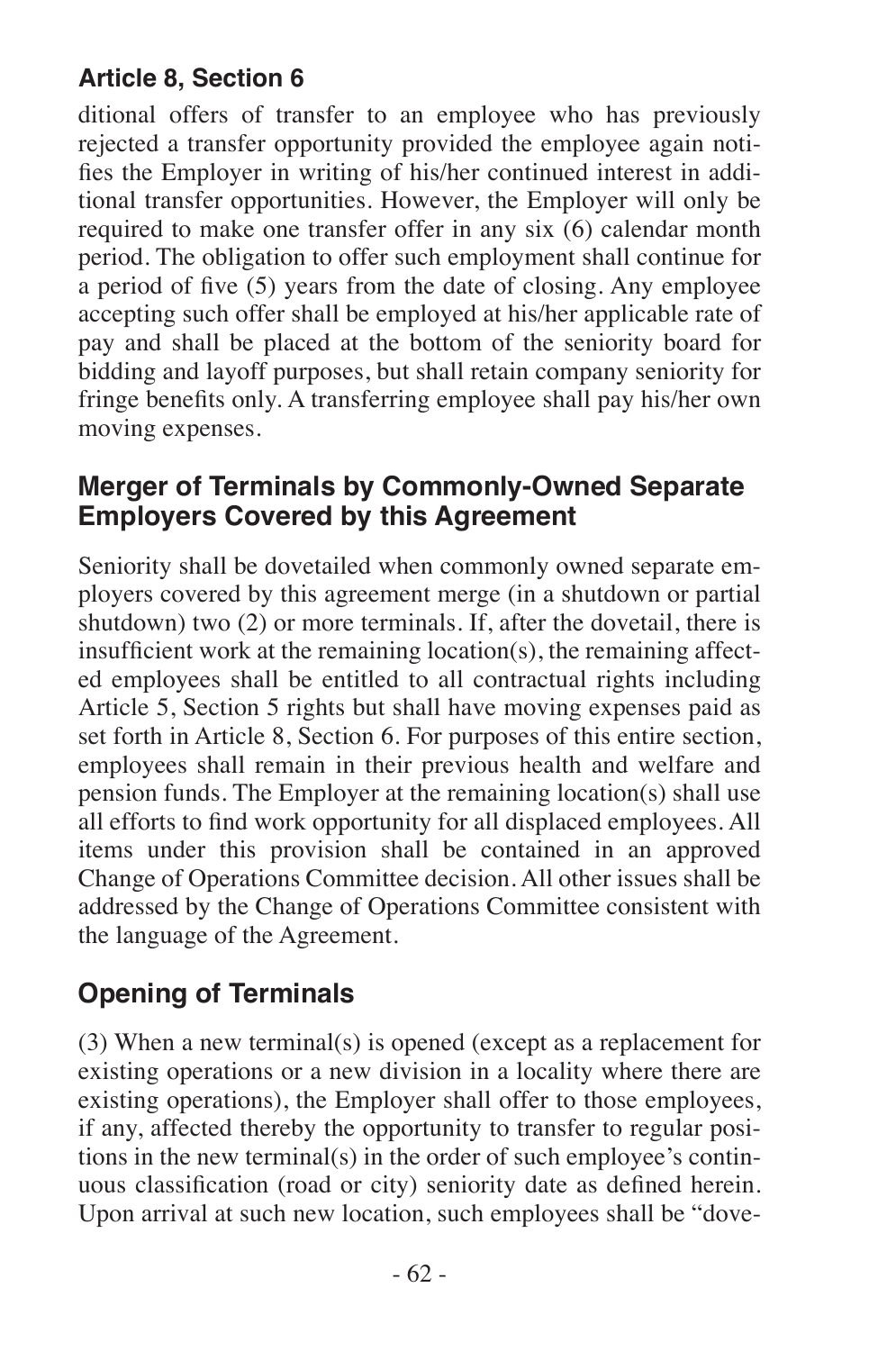tailed" with their continuous classification (road or city) seniority date together with other employees so transferring.

This provision is not intended to cover situations where there is replacement of an existing operation or where a new division is opened in a locality where there is an existing terminal. In these latter situations, those employees laid off at the existing facilities shall have first (1st) opportunity for employment at the new operation in accordance with their continuous classification (road or city) seniority date, and upon arrival shall be similarly "dovetailed." If all regular full-time positions are not filled in this manner, then the provisions of the preceding paragraph shall apply.

(4) When a Company which has an established Local Cartage Operation, which has been cleared by system OTR drivers, seeks to establish a new OTR domicile there, the Company shall first file for a Change of Operations giving transfer opportunity, with regard to the initial complement, to OTR drivers from those system OTR domiciles that previously serviced such Local Cartage Operation with reasonable regularity. Such transfer opportunity shall remain in effect for any additions to the initial complement for a period of not less than 120 calendar days, after which further additions to such complement shall be hired at the locality where such new OTR domicile was established.

(5) Any employee redomiciled by an approved change of operations to another domicile shall upon reporting to such new domicile be deemed to have relinquished his/her right to return, with seniority, to the domicile from which he/she was transferred, except under another approved change of operations. Employees who avail themselves of the transfer privileges because they are on layoff at their original terminal may exercise their seniority rights if work becomes available at their original terminal during the five (5) year layoff period allowed them at their original terminal.

(6) When an Employer's proposed Change of Operations offers a specific number of road positions at a gaining domicile, the Employer shall be required to make every good faith effort and use all practical means to hire qualified applicants to fill such offered posi-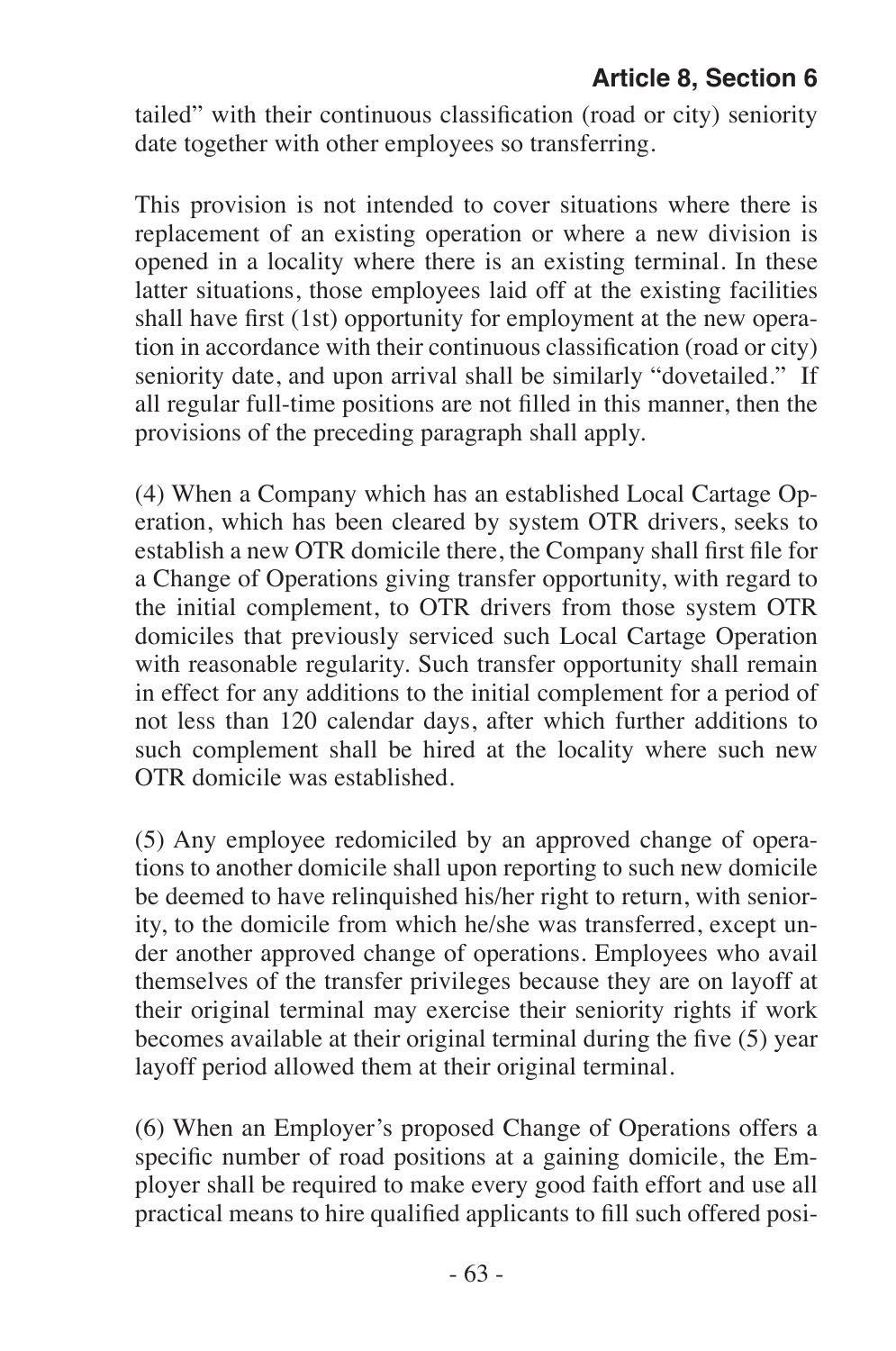tions that are left vacant because other employees affected by the Change have elected not to bid into that gaining domicile. The Employer's duty to hire under this provision is to use every reasonable means to advertise for qualified applicants and to meet with the affected Local Union(s) to seek qualified applicants. Nothing in this provision shall be construed to create an obligation that the Employer maintain or otherwise guarantee a specific number of employees at a gaining domicile. Any grievance concerning any issue which may arise under this provision shall be filed directly with the Multi-Region Change of Operations Committee.

In the event it is determined by the Multi-Region Change of Operations Committee that the Employer has not made every good faith effort and used all practical means to hire qualified applicants for road positions as required under this provision, the Committee may require the Employer to hire qualified applicant(s) as outlined above.

## **Definition of Terms**

(e) The term "continuous classification seniority" as used in this Agreement is defined as that seniority which the employee is currently exercising and has not been broken in the manner provided in Article 5, Section 1, or by voluntary changes in domicile not directed, approved or ordered by a Change of Operations Committee.

### **Qualifications and Training**

(f) Employees, who are presently non-CDL qualified and elect to bid to transfer to a gaining terminal that requires CDL qualified employees, shall be provided a sixty (60) day training period in order to become CDL qualified. The training period shall commence from the date the employee becomes a successful bidder and the Company shall furnish training personnel and equipment at the location where the employee is currently domiciled or otherwise as mutually agreed to. If the employee fails to qualify during such sixty (60) day period, the employee shall forfeit his/her right to fill the bid and shall remain on the seniority list of the current domicile.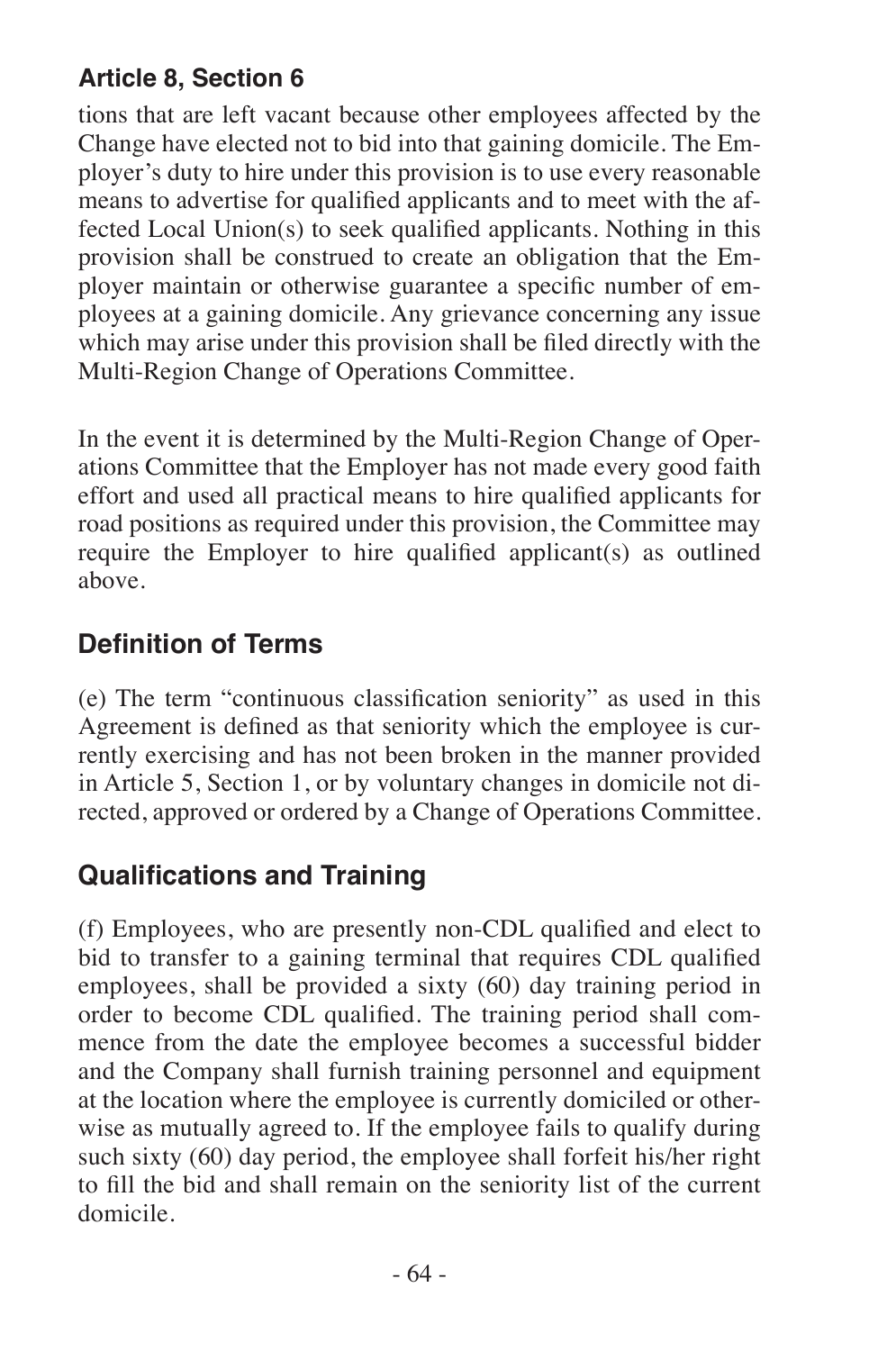#### **Intent of Parties**

(g) The parties acknowledge that the above rules are intended solely as general standards and further that many factual situations will be presented which necessitate different application, modification or amendment. Accordingly, the parties acknowledge that questions of the application of seniority rights may arise which require different treatment and it is anticipated and understood that the Employers and Unions jointly involved and/or the respective grievance committees may mutually agree to such disposition of questions of seniority which in their judgment is appropriate under the circumstances.

The Change of Operations Committees, as provided herein or in the Supplemental Agreements, shall have the authority to determine the application of seniority in those situations presented to them. In all cases, the seniority decisions of the Joint Committees, including the Change of Operations Committees and subcommittees established by the National Master Freight Agreement and the respective Supplemental Agreements, shall be final and binding.

## **Section 7.**

Any grievance committee or panel, as constituted under this Agreement, shall have the jurisdiction and power to decide grievances which arose under the preceding agreements and supplements thereto. In doing so, the committees or panels shall follow the grievance procedure set forth in the 2003-2008 Agreement, but apply the contract under which the grievance arose.

# **Section 8. Sleeper Cab Operations**

Unless specifically addressed in this section the provisions of the applicable supplemental agreement relating to sleeper cab operations remain in full force and effect.

## **A. Work Rules**

The Local Union and the Company shall meet and negotiate dispatch and/or work rules. If no agreement is reached disputes shall be subject to the grievance machinery.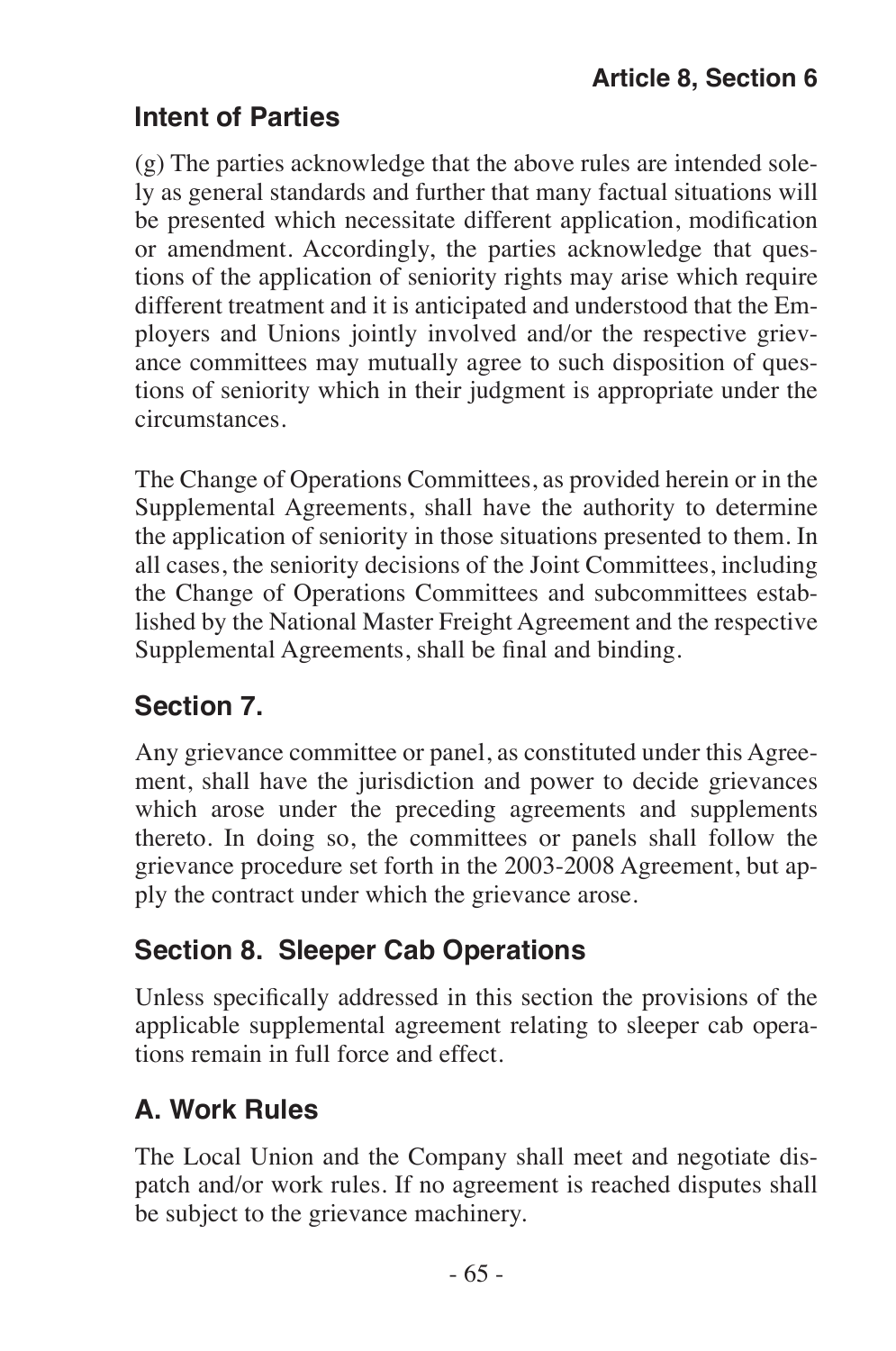# **Article 8, Section 8 B. Team Classifications**

1. "Bid Team Drivers" and "Bid Team Extra Board Drivers"

Team Drivers who are classified as bid destination drivers or bid team extra board drivers will be guaranteed a minimum of thirteen hundred (1300) miles round trip when dispatched. If the dispatch of a bid sleeper team is broken between A & B (1st dispatch the drivers will be paid no less than their original dispatch). If the broken dispatch results in more miles the drivers shall be paid their actual miles driven and work performed. There will be no free time at any point reached.

2. "Extra Board Team Drivers"

Teams who are classified as extra board drivers will receive a minimum of thirteen hundred (1300) miles round trip when dispatched.

3. Turning In The Yard Home Terminal (Non-Scheduled Teams)

When mutually agreed between the sleeper team and the Employer, sleeper teams may be allowed to turn in the yard at their home domicile provided the dispatch wheel is exhausted and/or there are no other teams rested and available for dispatch. When the Employer turns a sleeper team at their home domicile any delay in excess of one (1) hour shall be compensable.

The above referenced mileage guarantees are in addition to any other earnings after dispatch.

### **C. Dispatch Method**

Sleeper cab operations shall be between the designated home terminal and a designated area and/or a destination terminal unless otherwise agreed. The A, B, C, dispatch principle shall apply.

All regular sleeper runs shall be posted for bid once each six (6) months unless otherwise agreed. The number of regular runs or teams in designated areas shall be determined by taking fifty percent (50%) of the average number of runs operated by sleeper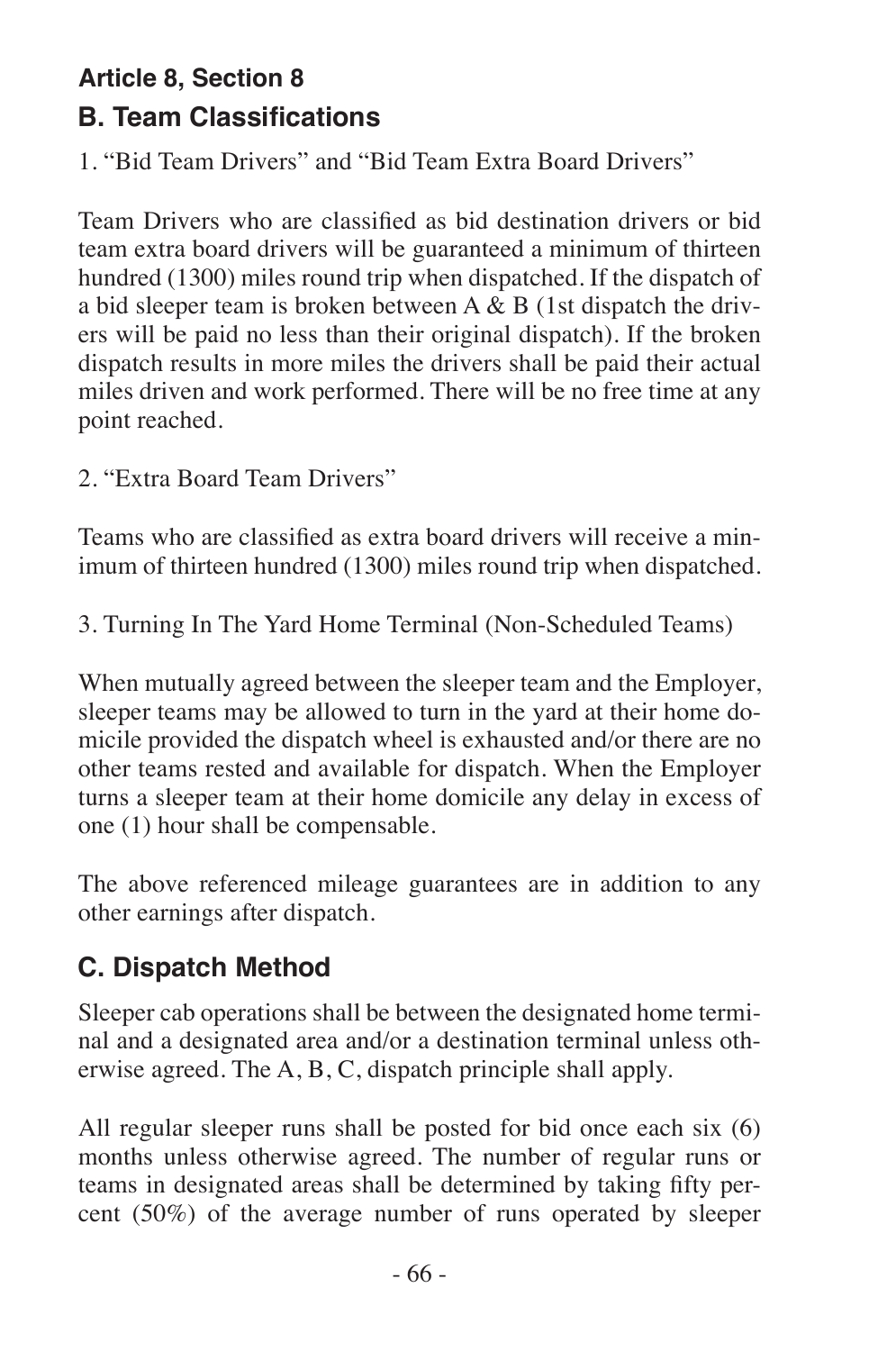teams between two (2) or more designated points for a period of six (6) months. Disputes over bids will be referred to the Sleeper Resolution Committee.

The sleeper trip must equal a minimum of thirteen hundred (1300) paid miles.

All sleeper trips are limited to one via on the return home dispatch, (B-A), (C-A), unless otherwise mutually agreed or as approved by the appropriate committee.

All sleeper teams must be sent to their home terminal on the third dispatch unless otherwise mutually agreed.

### **D. Lay Point and Layover**

The layover provision of this section shall apply at only one away from home terminal, and all time spent at all other points touched on a round trip from the home terminal exclusive of meal time shall be paid for at the full hourly rate for each driver.

The layover point shall be the destination of the A-B dispatch and shall be designated on the driver's original orders prior to the dispatch from the point of origin and shall remain the same whether or not the drivers reached that point. If the team does not reach the original dispatch point there shall be no free time.

Upon arrival at a team's designated lay point, the Employer shall advise as soon as possible, but not later than thirty (30) minutes after the team signs-in, whether the team will be turned or put to bed.

In the event the team is put to bed, they shall be compensated at the straight-time hourly rate of pay from the time they signed in until the time they were so notified.

However, in the event of unforeseen circumstances (e.g., road closures; equipment breakdown; government declared emergency), the Employer may cancel a previously assigned dispatch prior to the expiration of the one hour free time and put the team to bed. In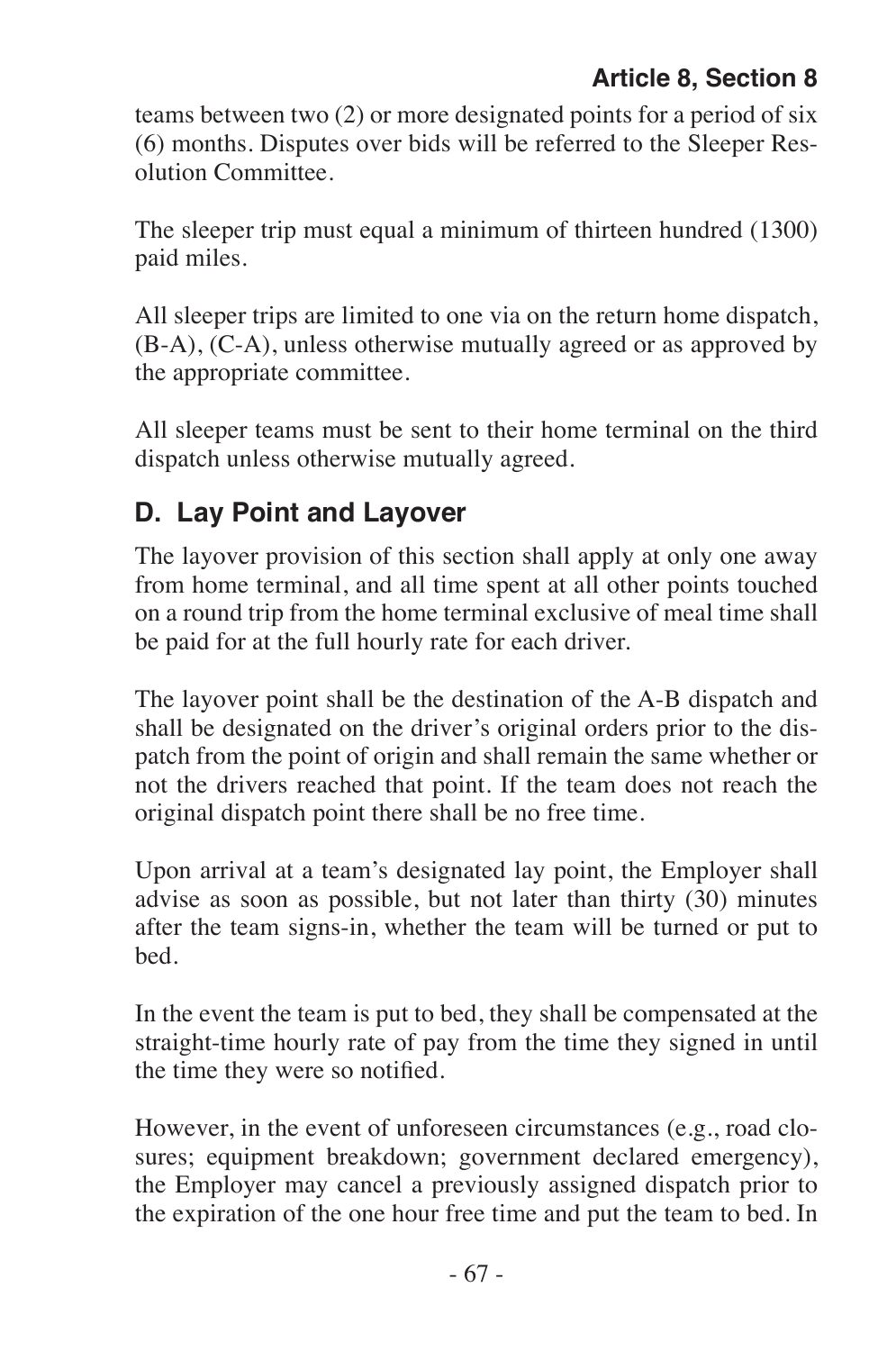this circumstance, the team will be compensated at the straight time hourly rate of pay from the time they signed in until the time they were so notified. Failure by the Employer to make a load shall not be considered an unforeseen circumstance.

If the drivers are advised they are turning, the Company will have one*-*half (1/2) free hour at the lay point and one (1) free hour at the home domicile in which to turn the drivers provided there are safe and sanitary shower facilities equipped with hot and cold water for showering. If the drivers are not dispatched within the above-mentioned one*-*half (1/2) or one (1) hour free time period after arrival they shall be paid for all time spent in excess at the applicable rate.

If the team is relieved of duty on arrival and signs for eight (8) hours off and then is recalled within four (4) hours, they shall be paid for all time spent.

Where sleeper teams are required to layover away from their home terminal, layover paid shall commence following the tenth (10th) hour after the end of the run. If the driver is held over the tenth (10th) hour the driver shall be guaranteed two (2) hours pay in any event for the layover time. If the driver is held over more than two (2) hours the driver shall receive layover pay for each hour up to eight (8) hours in the first eighteen (18) hours of layover period, commencing after the run ends. The same principle shall apply to each succeeding eighteen (18) hours, and layover pay shall commence after the tenth (10th) hour.

# **E. Abuse of Free Time**

Whenever any employer arbitrarily abuses the free time allowed in this section, then this shall be considered a dispute and the same shall be subject to the grievance machinery.

#### **F. Mark-Off Procedure for Non-Scheduled Sleeper Cab Drivers**

In the event the Company and the Local Union are unable to agree to a mark-off procedure, the following shall apply unless the supplement provides otherwise.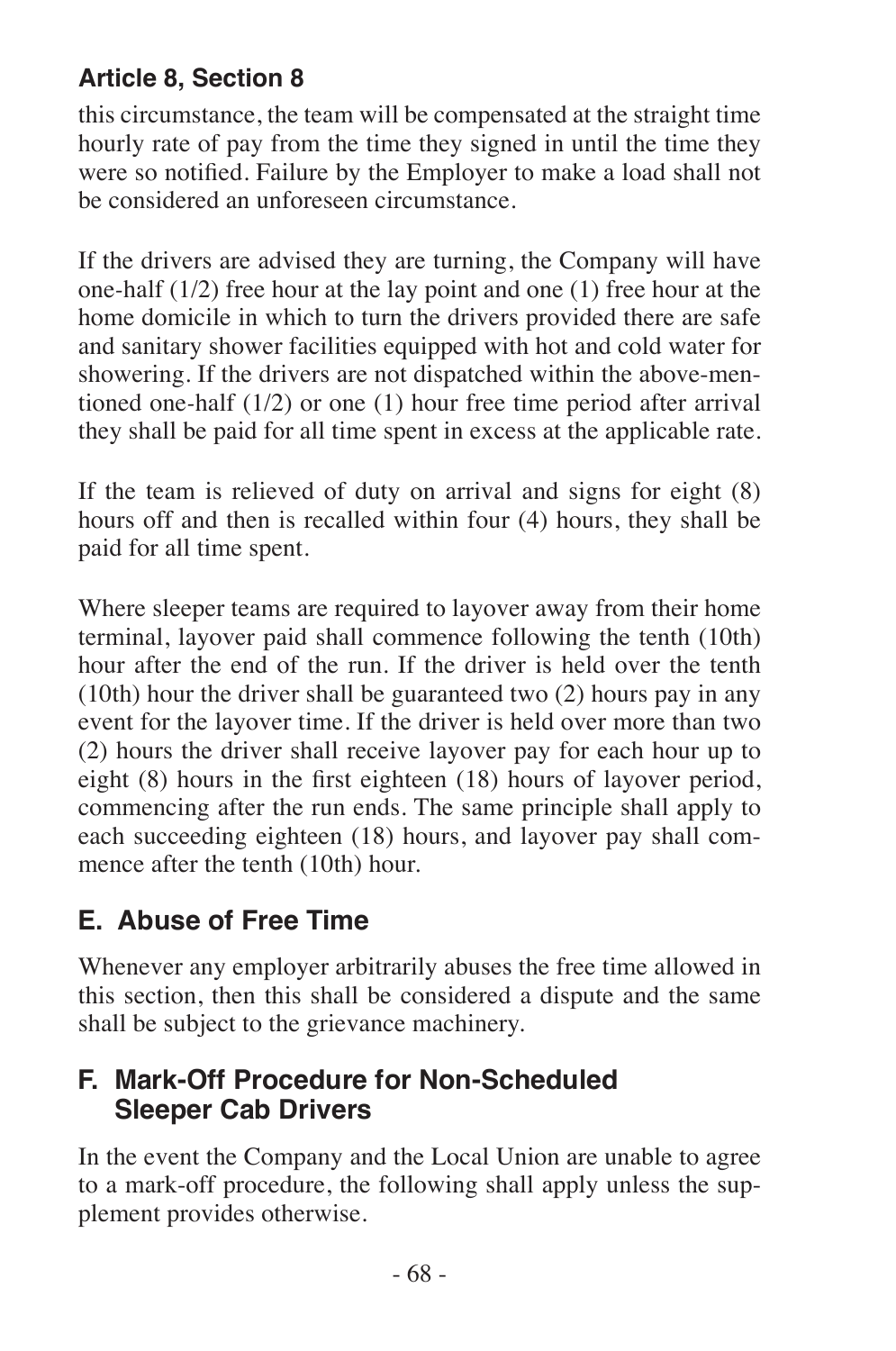1. For the purposes of time off, one thousand (1000) tractor miles equals one (1) sleeper trip. (for each driver)

2. After the completion of four (4) consecutive trips, the drivers will be entitled to forty-eight (48) hours off, plus an additional eight (8) hours rest. The drivers may waive the forty-eight (48) hours off.

3. After the completion of six (6) consecutive trips the drivers will be entitled to seventy-two (72) hours off, plus an additional eight (8) hours rest. Drivers entitled to such time off privileges may at their option, exercise time off privilege at the completion of either the sixth (6th), eighth (8th), or tenth (10th) trips. An extra board team that exercises their maximum time off after the eighth (8th) or tenth (10th) trip is subject to no more than fifteen percent (15%) of the active board off at one time.

4. Where drivers fail to exercise time off privilege after the tenth (10th) trip, they shall forfeit such time off and the cycle will revert back to subsection 2.

5. Time off privileges may be exercised only at the completion of the fourth (4th), sixth (6th), eighth (8th) or tenth (10th) trips upon the drivers returning home. An extra board team that exercises their maximum time off after the eighth (8th) or tenth (10th) trip is subject to no more than fifteen percent  $(15%)$  of the active board off at one time. A driver shall not be denied the time off in accordance with the fifteen percent (15%) rule more than once prior to receiving such time off.

6. The only exception to the above is that the Employer shall provide in the dispatch rules and/or procedures for thirty-six (36) consecutive hours off duty at the home terminal at least once a week unless otherwise agreed to, provided the driver has been on the board and required to be available.

7. Where only one driver of an established team marks off for any reason, other than "9" below, he shall remain off until his partner returns to the home terminal, except as mutually agreed.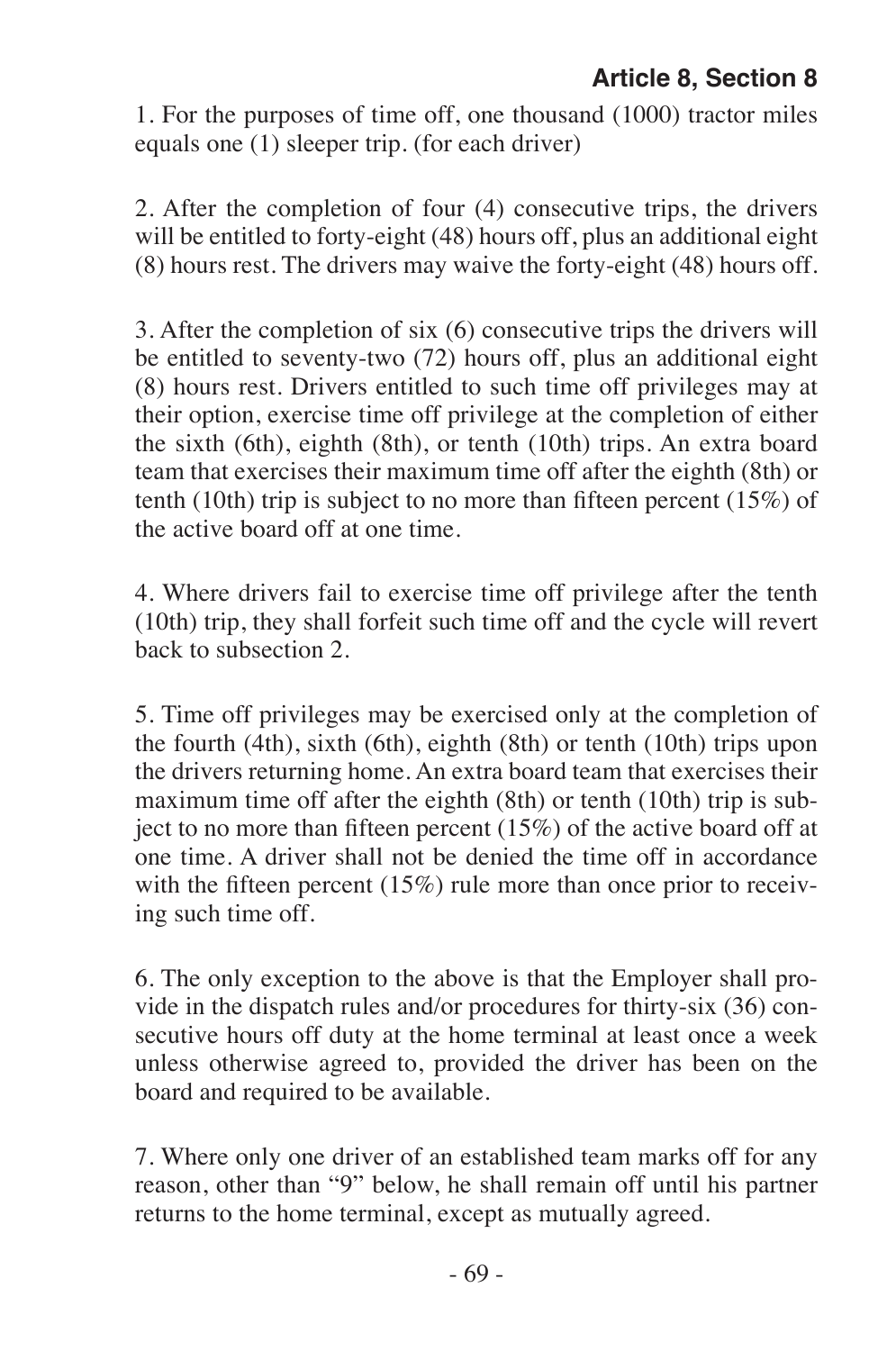8. In those instances where an extra board driver makes a combination of single operation and sleeper operation trips each driver will earn one tour for each one thousand (1000) tractor miles while on a sleeper trip.

9. Bid team drivers must take their earned time off at the same time as outlined above.

10. Sleeper drivers are entitled to ten (10) hours off duty at their home domicile upon the completion of each round trip exclusive of the two (2) hour call.

## **G. Bedding and Linen**

Bedding and fresh linen, excluding pillows, for sleeper cabs shall be furnished and maintained by the Employer in a clean and sanitary condition. Upon expiration of current linen provider contracts, the drivers will be compensated seven dollars (\$7.00) each per trip to furnish and maintain their linens. A trip is defined as beginning and ending at home domicile. Complaints with respect to width, depth, and condition of mattresses shall be subject to the grievance procedure.

# **H. Sleeper Cab Equipment**

All sleeper cab equipment must be provided with air conditioning and heating appliances in accordance with Article 16, Section 6 of this Agreement. In the event of mechanical failure of such air conditioning and heating appliances, repairs shall be made at the first point of repair enroute where qualified, certified service and parts are available. Drivers shall be paid for all time waiting for repairs to be made to heating appliances. In the event an air conditioning appliance becomes inoperable, the time necessary to complete the repairs cannot cause an unreasonable delay in the movement of freight and therefore will be limited to four (4) hours, for which drivers will be paid. In the event parts and/or qualified, certified service are not available, necessary repairs shall be completed prior to the equipment being dispatched from the next scheduled point of dispatch.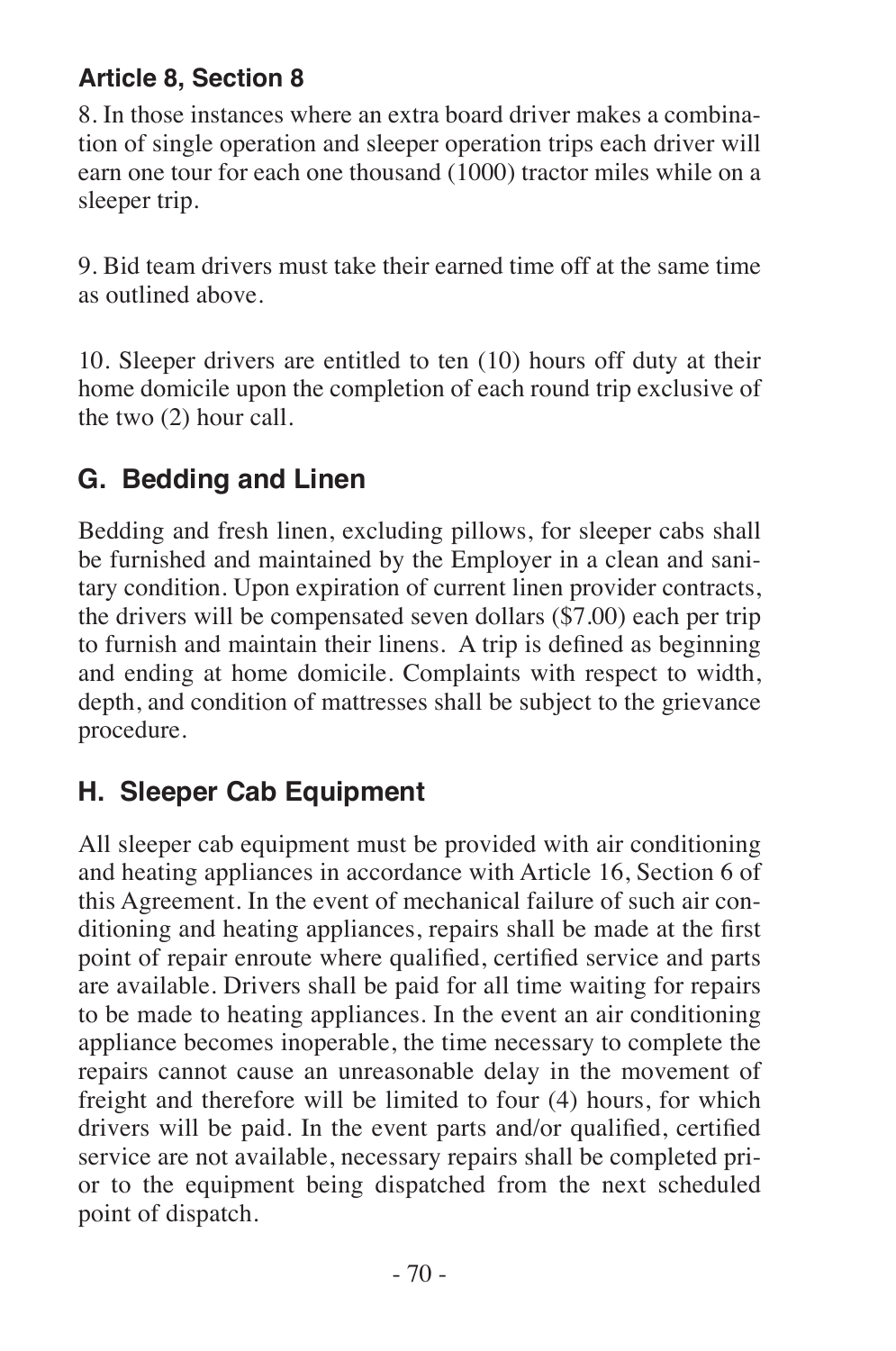#### **I. Sleeper Cab Occupants**

Only two (2) drivers shall be permitted in the sleeper cab equipment at any one time except in the case of emergency, an act of God, or where new type equipment is put into operation. In no event shall a master driver be in the cab in addition to the two (2) regular drivers for more than 300 miles or ten (10) hours.

#### **J. Method of Dispatch at Foreign Domiciles**

Foreign domiciled sleeper teams shall be placed on a common rotating wheel at the time they arrive at a foreign domicile and shall be dispatched off that wheel on a first-in first-out basis; provided however, a team may be dispatched out of rotation when receiving a direct dispatch back to their home domicile. Such direct dispatch may include a drop and pick enroute. When more than one team from a common home domicile is on the foreign wheel, the first team in shall be the team dispatched out of rotation.

Sleeper teams who are put to bed at a foreign domicile shall be dispatched in accordance with the procedure herein; provided however, it shall not be a violation or the basis of a runaround claim, when a foreign team, whose home domicile is common to that of another team who is in bed at the foreign domicile, has been pre-dispatched on a via through the foreign domicile enroute to their home domicile. A foreign team may not however, be dispatched from a home domicile to a foreign domicile and then back to their home domicile (A-B-A) when another team from the same home domicile is in bed at the foreign domicile.

#### **K. Foreign Power Courtesy Dispatch**

It shall not be a violation or the basis for a runaround when a sleeper team is dispatched on a via through a foreign domicile where other sleeper teams or single drivers are domiciled when continuing in motion over their designated sleeper lane, or being dispatched to their home domicile.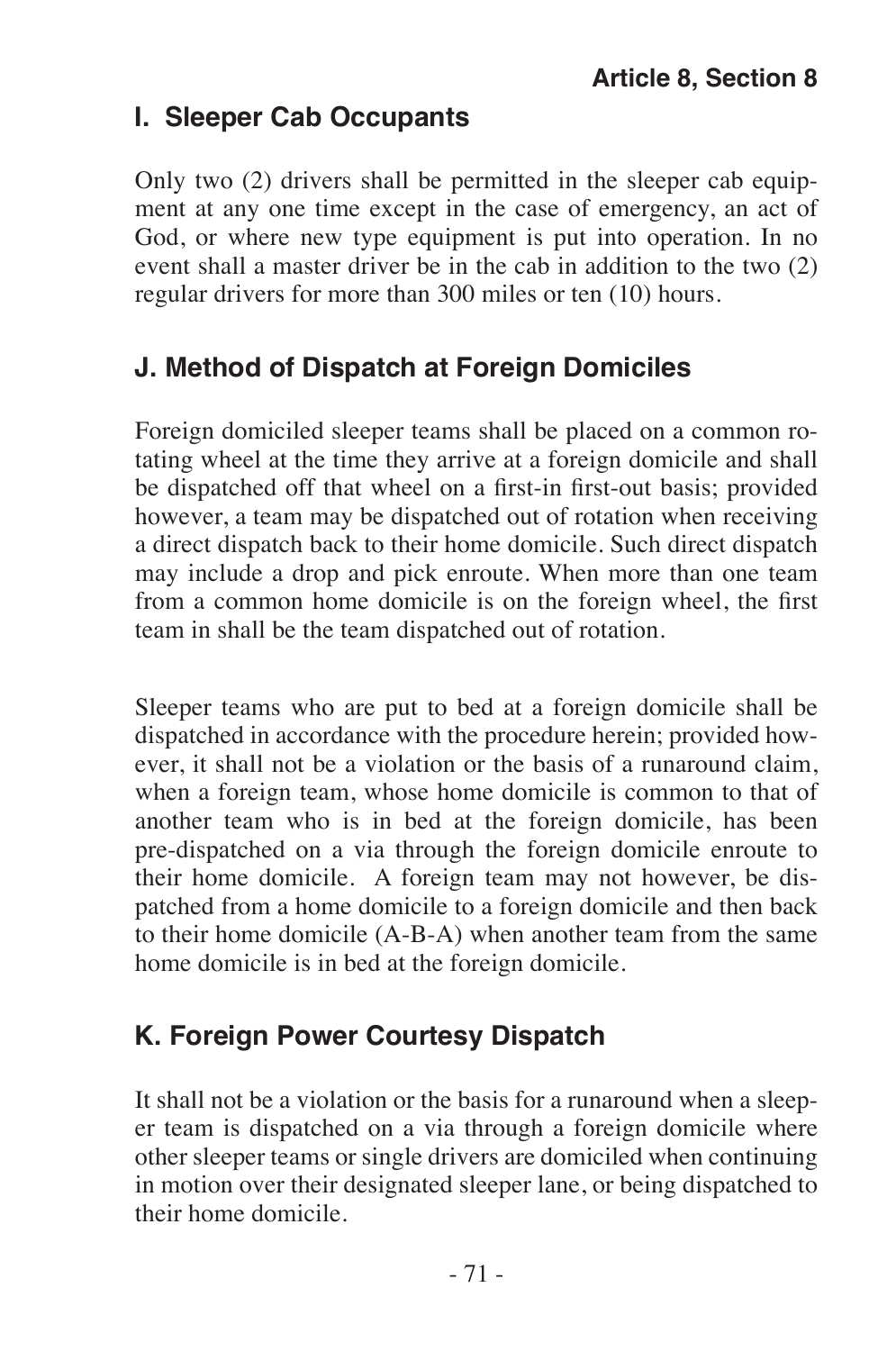## **Article 8, Section 8 L. National Sleeper Cab Grievance Committee**

The parties shall establish a National Sleeper Committee composed of four (4) union representatives appointed by the Chairman of TN-FINC and four (4) Employer representatives appointed by the Employer Chairman of the National Grievance Committee. The National Sleeper Committee shall establish rules of procedure to govern the manner in which proposed sleeper operations are to be heard, procedures for resolving sleeper issues and procedures for establishing prehearing guidelines. Any grievance concerning the application or interpretation of this section shall be referred to the National Sleeper Committee for resolution. If the National Sleeper Committee is unable to reach a decision on an interpretation or grievance, the issue will be referred to the National Grievance Committee.

# **ARTICLE 9. PROTECTION OF RIGHTS**

## **Section 1. Picket Lines: Sympathetic Action**

It shall not be a violation of this Agreement, and it shall not be cause for discharge, disciplinary action or permanent replacement in the event an employee refuses to enter upon any property involved in a primary labor dispute, or refuses to go through or work behind any primary picket line, including the primary picket line of Unions party to this Agreement, and including primary picket lines at the Employer's places of business.

## **Section 2. Struck Goods**

It shall not be a violation of this Agreement and it shall not be cause for discharge, disciplinary action or permanent replacement if any employee refuses to perform any service which his/her Employer undertakes to perform as an ally of an Employer or person whose employees are on strike and which service, but for such strikes, would be performed by the employees of the Employer or person on strike.

## **Section 3.**

Subject to Article 32—Subcontracting, hereof, the Employer agrees that it will not cease or refrain from handling, using, transporting, or otherwise dealing in any of the products of any other Employer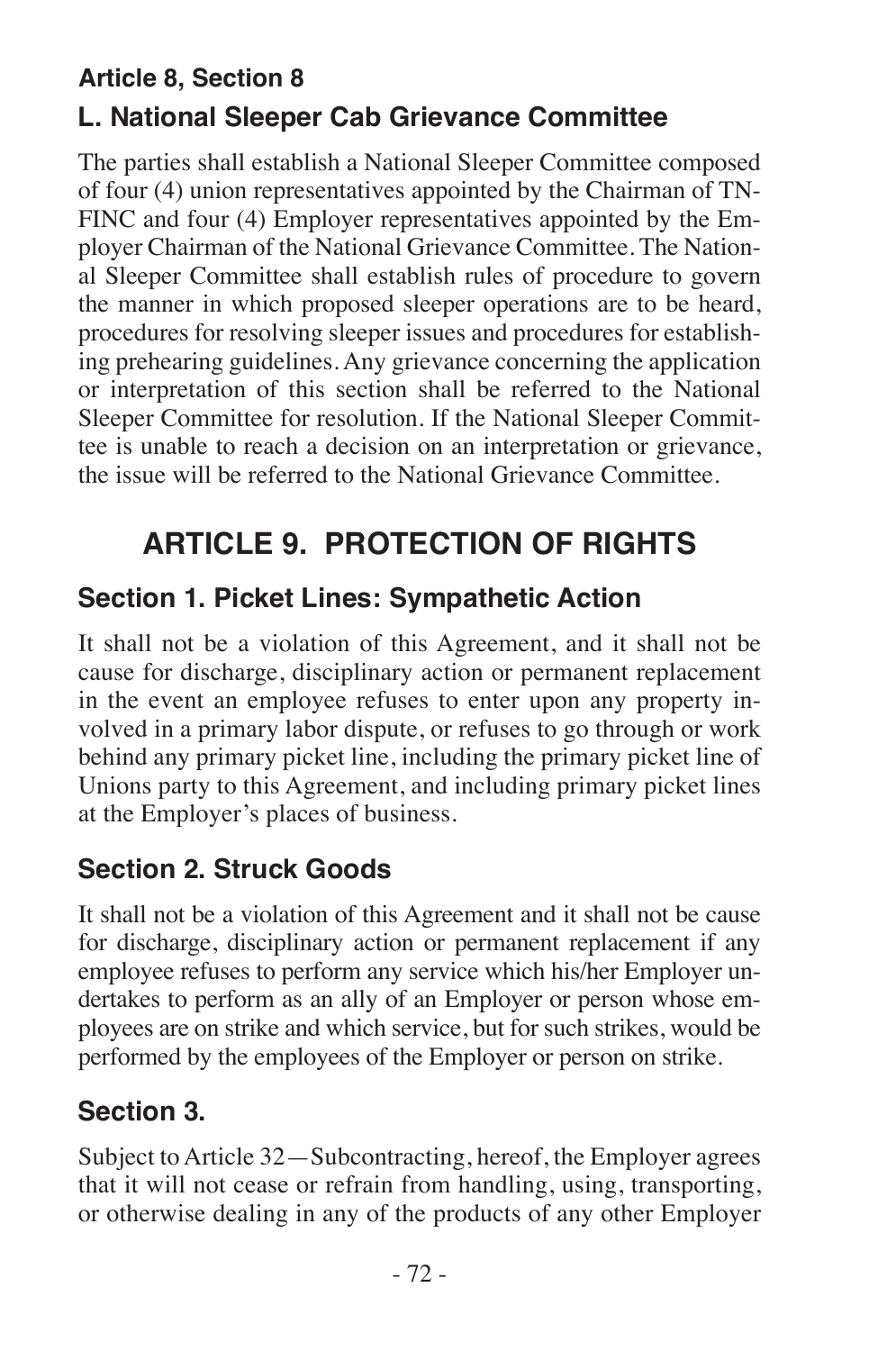or cease doing business with any other person, or fail in any obligation imposed by the Motor Carriers Act or other applicable law, as a result of individual employees exercising their rights under this Agreement or under law, but the Employer shall, notwithstanding any other provision in this Agreement, when necessary, continue doing such business, including pickup or delivery to or from the Employer's terminal and to or from the premises of a shipper or consignee.

### **Section 4.**

The layover provision of the applicable Supplemental Agreement shall apply when the Employer knowingly dispatches a road driver to a terminal at which a primary picket line has been posted as a result of the exhaustion of the grievance procedure, or after proper notification of a picket line permitted by the collective bargaining agreement, or economic strikes occurring after the expiration of collective bargaining agreements, or to achieve a collective bargaining agreement. In such event and upon his/her request, a driver shall be provided first class public transportation to his/her home terminal, plus be paid a minimum of eight (8) hours or actual time spent while returning, whichever is greater. The Employer shall determine the mode of transportation to be utilized.

# **ARTICLE 10. LOSS OR DAMAGE**

## **Section 1.**

In the event loss, damage or theft of freight, equipment, materials, or supplies is incurred as a direct result of a proven willful gross negligent act by an employee in the performance of assigned work, when such act knowingly may result in such loss, damage or theft, the employee may be held responsible for such acts and may be required to assume liability for any such loss, damage or theft, in whole or in part. The term "willful, gross negligent acts" is intended to describe independent actions of any employee who knowingly violates established rules or policies that, when adhered to, clearly prevent loss, damage or theft described herein. Employees shall not be held responsible or required to assume liability for loss or damage or theft unless clear proof of willful, gross negligence is shown.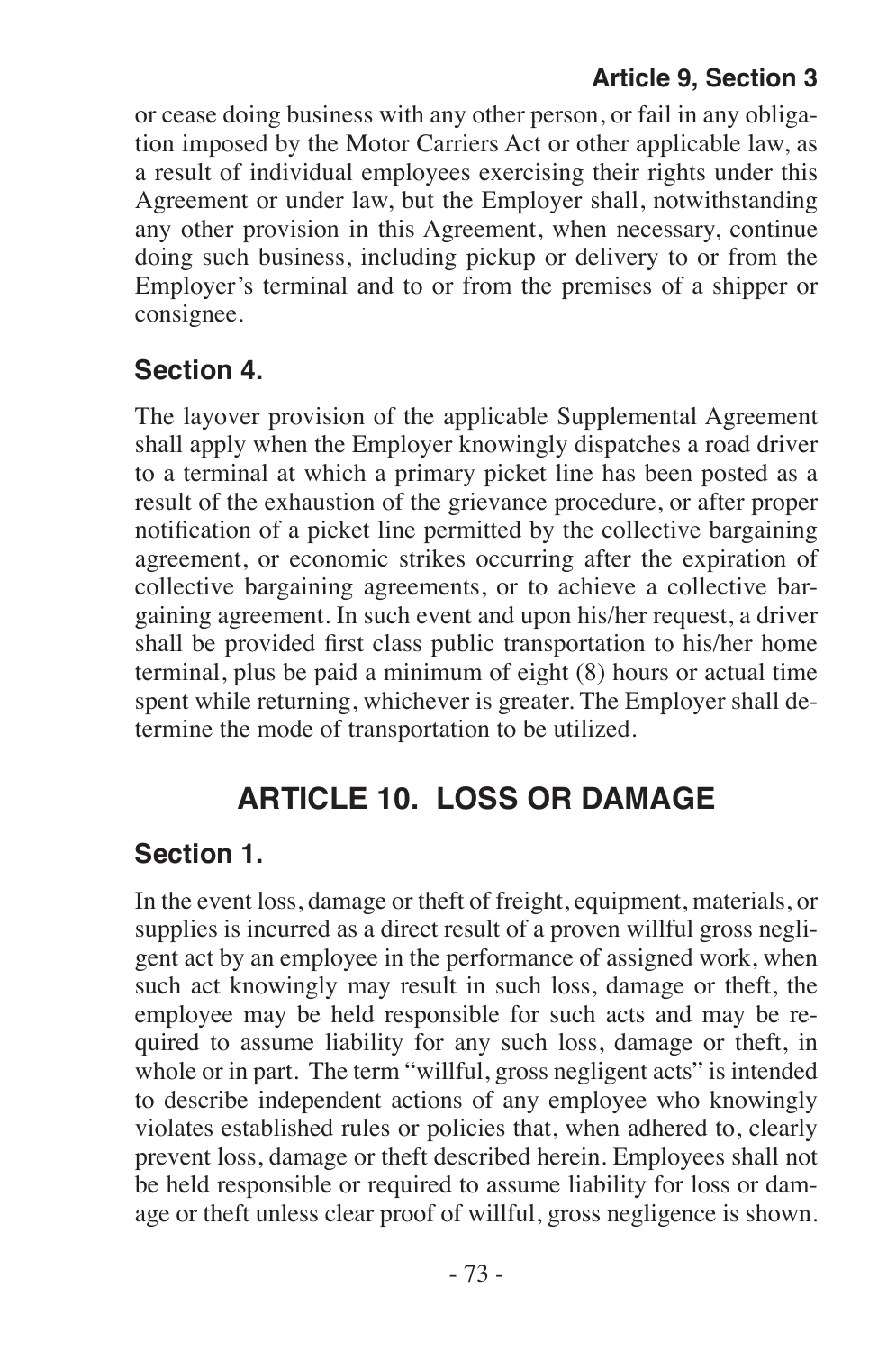In no event will an employee be held responsible for, or required to assume any liability for any loss, damage or theft when performing assigned work in a manner as specifically instructed by a supervisor. This Article shall not be utilized in any manner to hold an employee liable for any loss or damage of equipment under any conditions or for any damage to cargo as a result of a vehicular accident.

#### **Section 2.**

Prior to an employee being charged with the responsibility and liability for any loss, damage or theft because of willful gross negligent acts on the part of the employee, a hearing shall be held with the Local Union, the employee and the Employer. Employees who are found to be liable and required to make restitution for such liability, shall not then be subject to any further disciplinary action. Any disputes between the parties may be referred to the grievance procedure of the applicable Area Supplemental Agreement and the National Master Freight Agreement.

# **ARTICLE 11. BONDS AND INSURANCE**

#### **Section 1.**

Should the Employer require any employee to give bond, cash bond shall not be compulsory, and any premium involved shall be paid by the Employer. The primary obligation to procure the bonds shall be on the Employer. If the Employer cannot arrange for a bond within ninety (90) days, it must so notify the employee in writing. Failure to so notify shall relieve the employee of the bonding requirement. If proper notice is given, the employee shall be allowed thirty (30) days from the date of such notice to make his/her own bonding requirements, standard premiums only on said bond to be paid by the Employer. A standard premium shall be that premium paid by the Employer for bonds applicable to all other of its employees in similar classifications. Any excess premium is to be paid by the employee. Cancellation of a bond after once issued shall not be cause for discharge unless the bond is cancelled for cause which occurs during working hours, or due to the employee having given a fraudulent statement in obtaining said bond.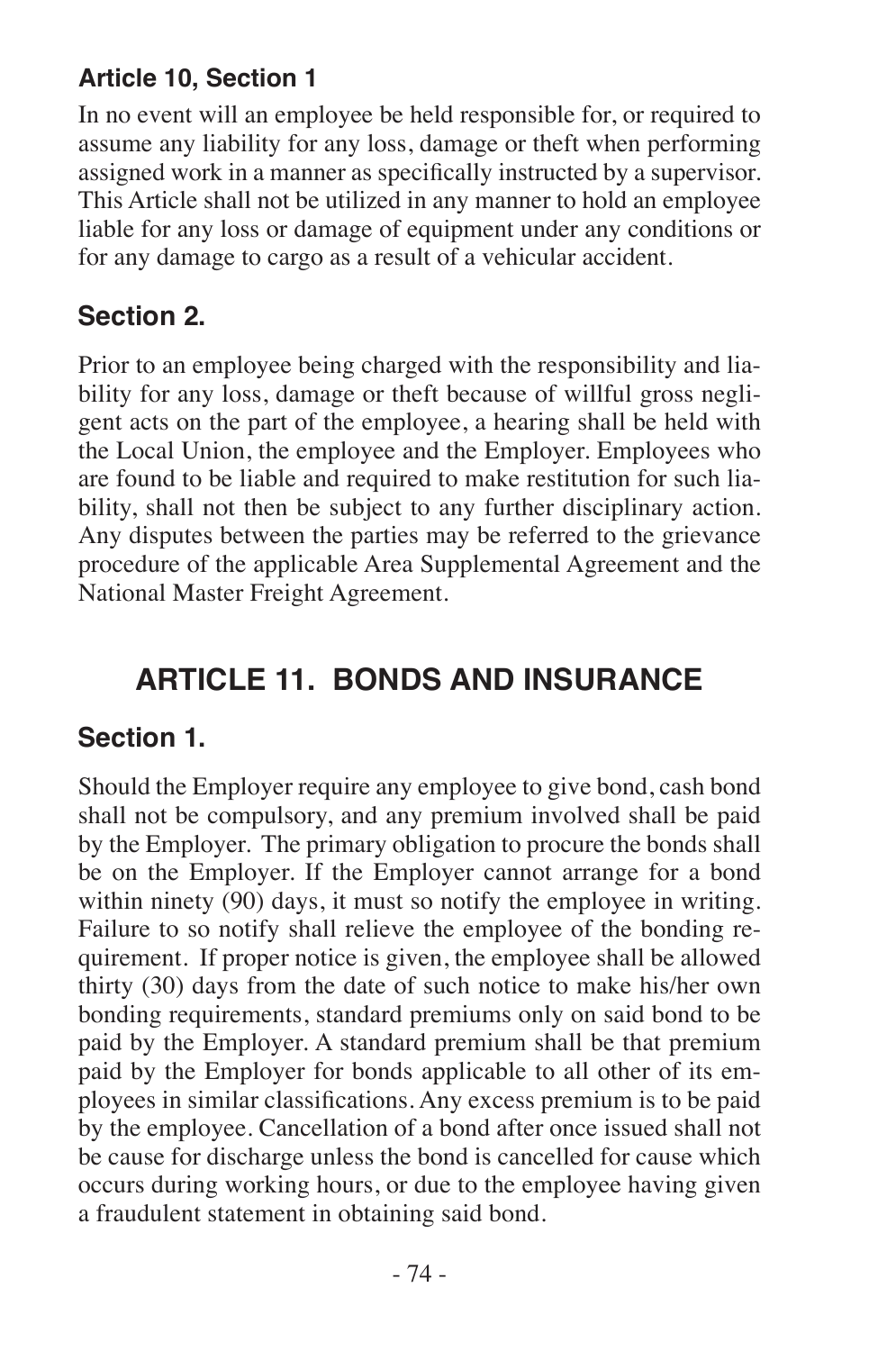Every driver must maintain a valid commercial driver's license and be covered by insurance. If an Employer cannot cover a driver under an existing fleet policy, the Employer will promptly apply to the state assigned risk-pool to provide any comparable coverage. During the pendency of the application and until insurance is obtained, the driver will not be terminated, but will be taken out of driving service. When any comparable insurance is obtained, the employee will be responsible for paying any excess over the standard charges.

## **Section 2. Corporate Owned Life Insurance**

The Employer will not own and/or be the beneficiary of any life insurance policy on the life or lives of any members of the bargaining unit without obtaining the explicit authorization of the Teamsters National Master Freight Negotiating Committee and the individual affected employees.

# **ARTICLE 12. UNIFORMS**

Before the Employer purchases uniforms, it must present a sample of the material for the uniforms to the Union for approval. If the sample material type is not used in the finished uniforms, the Union employees are under no obligation to wear the uniforms. The Union's approval shall not be unreasonably withheld. The Employer agrees that if any employee is required to wear any kind of uniform as a condition of his/her continued employment, such uniform shall be furnished and maintained by the Employer, free of charge, at the standard required by the Employer. Said uniforms shall be made in the United States by union vendors, if possible, and will have the Teamster emblem appropriately applied.

The Employer shall replace all clothing, glasses, hearing aids and/ or dentures not covered by company insurance or worker's compensation which are destroyed or damaged in a wreck or fire with company equipment.

The Employer has the right to establish and maintain reasonable standards for wearing apparel and personal grooming.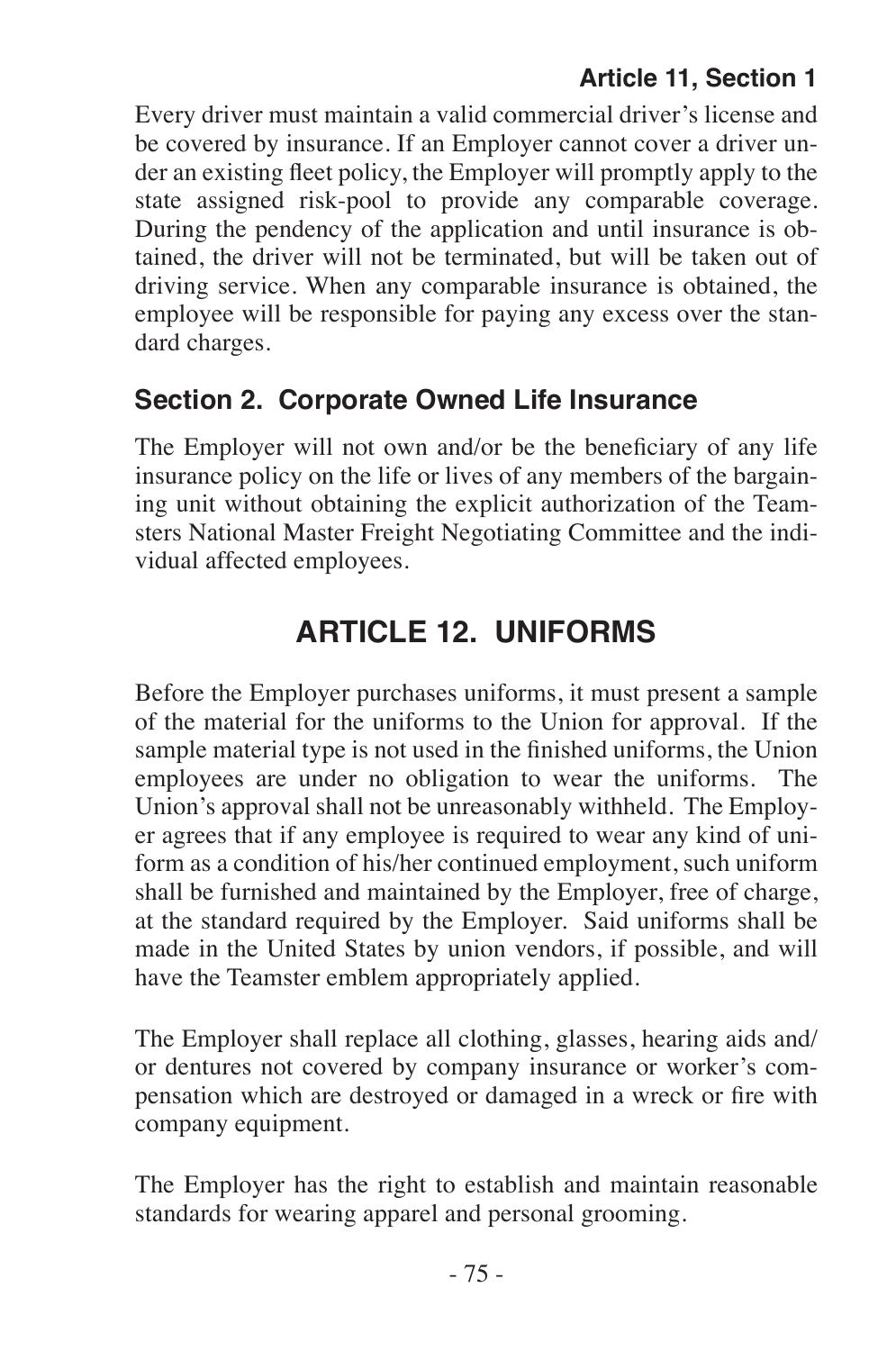#### **Article 12**

The following provisions shall govern the wearing of shorts, unless the Employer and Local Union has a prior existing practice:

During the period May 1, through September 30, employees shall be allowed to wear appropriate shorts, subject to the guidelines set forth herein. Appropriate shorts shall be defined as walking or Bermuda style shorts with at least two (2) pockets and belt loops and which cannot be shorter than two (2) inches above the knee, properly hemmed at the bottom and of a conservative basic solid color, (black, blue, brown or green). Socks and appropriate foot wear must be worn at all times.

Short shorts, cut offs, unhemmed, athletic, gym, biking, spandex and calf length shorts shall not be allowed.

# **ARTICLE 13. PASSENGERS**

No driver shall allow anyone, other than employees of the Employer who are on duty, to ride on his truck except by written authorization of the Employer, or except in cases of emergency arising out of disabled commercial equipment or an Act of God. No more than two (2) people shall ride in the cab of a tractor unless required by government agencies or the necessity of checking of equipment. This shall not prohibit drivers from picking up other drivers, helpers or others in wrecked or broken down motor equipment and transporting them to the first (1st) available point of communication, repair, lodging or available medical attention. Nor shall this prohibit the transportation of other drivers from the driver's own company at a delivery point or terminal to a restaurant for meals.

# **ARTICLE 14. COMPENSATION CLAIMS**

#### **Section 1. Compensation Claims**

(a) The Employer agrees to cooperate toward the prompt disposition of employee on-the-job injury claims. The Employer shall provide worker's compensation protection for all employees even though not required by state law, or the equivalent thereof, if the injury arose out of or in the course of employment. No employee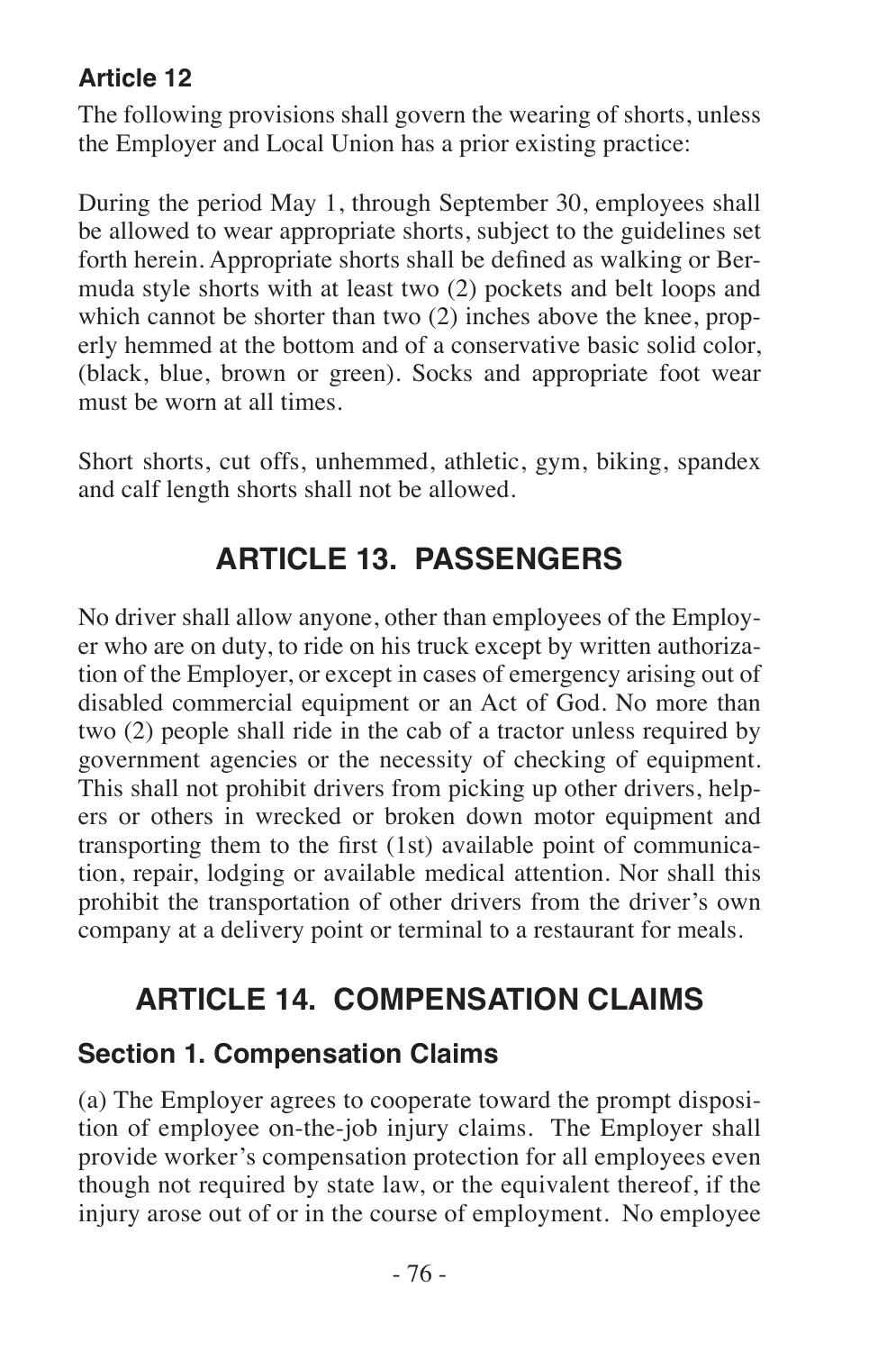will be disciplined or threatened with discipline as a result of filing an on-the-job injury report. The Employer or its designee shall not visit an injured worker at his/her home, at a hospital or any location outside the employee's home terminal without his/ her consent.

(b) At the time an injury report is turned in, the Employer shall provide the injured employee with an information sheet briefly outlining the procedure for submitting a worker's compensation claim to include the name, address and phone number of the company's worker's compensation representative and other pertinent information relative to claim payment.

(c) An employee who is injured on the job, and is sent home, or to a hospital, or who must obtain medical attention, shall receive pay at the applicable hourly rate for the balance of his/her regular shift on that day. An employee who has returned to his/her regular duties after sustaining a compensable injury who is required by the worker's compensation doctor to receive additional medical treatment during his/her regularly scheduled working hours shall receive his/her regular hourly rate of pay for such time. Where not prohibited by state law, employees who sustain occupational injury or illness shall be allowed to select a physician of their own choice and shall notify the Employer in writing of such physician.

(d) Road drivers sustaining an injury while being transported in company-provided transportation for Company purposes at a layover terminal shall be considered as having been injured on the job.

(e) In the event that an employee sustains an occupational illness or injury while on a run away from his/her home terminal, the Employer shall provide transportation by bus, train, plane, or automobile to his/her home terminal if and when directed by a doctor.

(f) The Employer agrees to provide any employee injured locally transportation at the time of injury, from the job to the medical facility and return to the job, or to his/her home if required.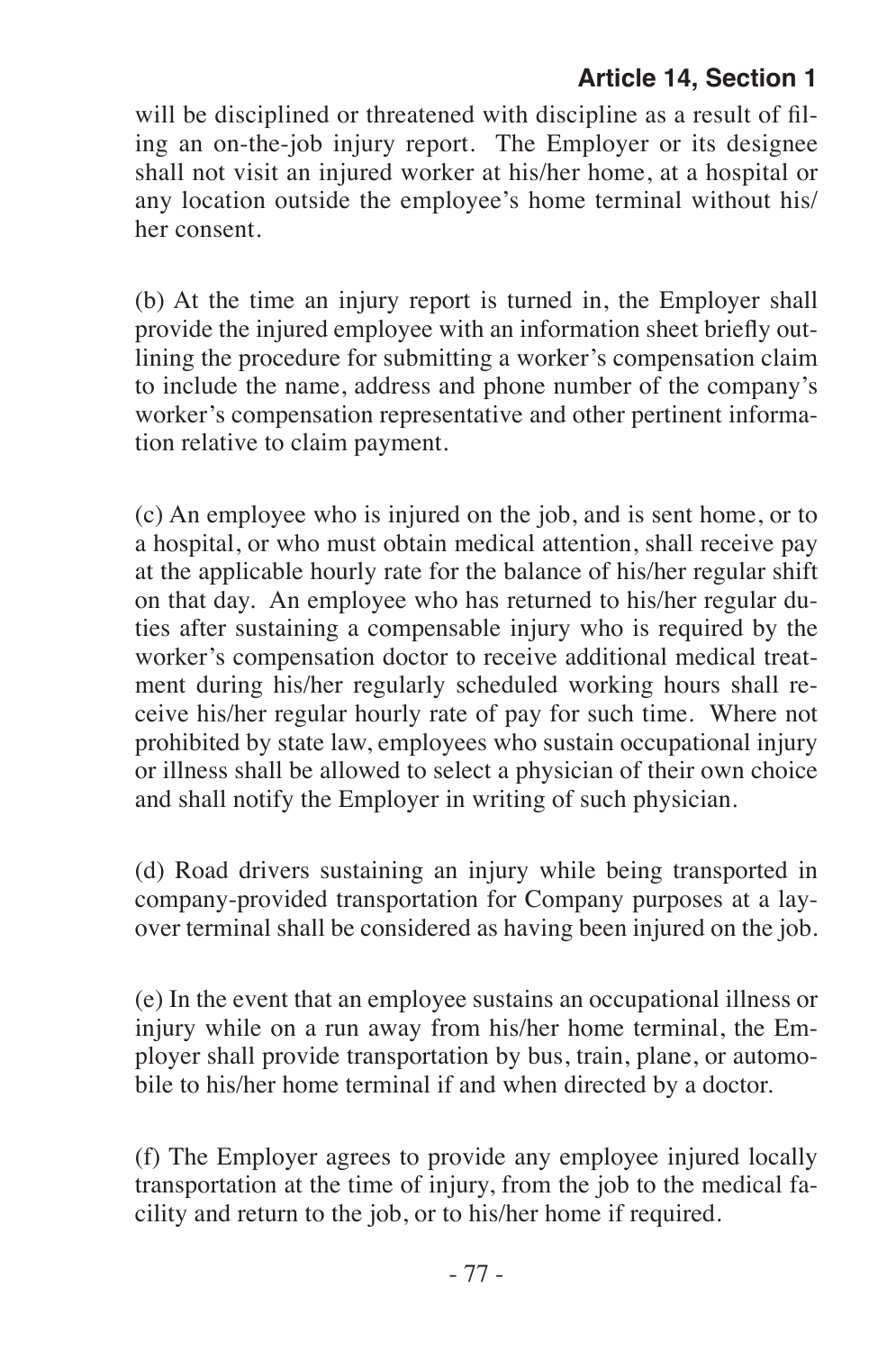(g) In the event of a fatality arising in the course of employment, while away from the home terminal, the Employer shall return the deceased to his/her home at the point of domicile.

(h) The Employer may publish reasonable safety rules and procedures and provide the Local Union with a copy. Failure to observe such reasonable rules and/or procedures shall subject the employee to disciplinary action in accordance with the disciplinary procedures in the applicable Supplemental Agreement. However, the time limitation relative to prior offenses shall be waived to permit consideration of the employee's entire record of failure to observe reasonable safety rules and/or procedures resulting in lost time personal injuries. This provision does not apply to vehicular accidents.

When issuing progressive discipline under the terms and conditions of Article 14 Section 1(h), it is understood that the time limitation relative to prior offenses of failure to observe reasonable safety rules and/or procedures resulting in lost time injuries is waived and may be included in the disciplinary process.

However it is also understood that when an employer issues progressive discipline, the employer shall not utilize prior discipline that is in excess of three (3) years old when issuing additional progressive discipline, unless the employee has shown a pattern of failure to observe reasonable safety rules and/or procedures resulting in lost time injuries.

### **Section 2. Modified Work**

(a) The Employer may establish a modified work program designed to provide temporary opportunity to those employees who are unable to perform their normal work assignments due to a disabling on-the-job injury. Recognizing that a transitional return-to work program offering both physical and mental therapeutic benefits will accelerate the rehabilitative process of an injured employee, modified work programs are intended to enhance worker's compensation benefits and are not to be utilized as a method to take advantage of an employee who has sustained an industrial injury, nor are they intended to be a permanent replacement for regular employment.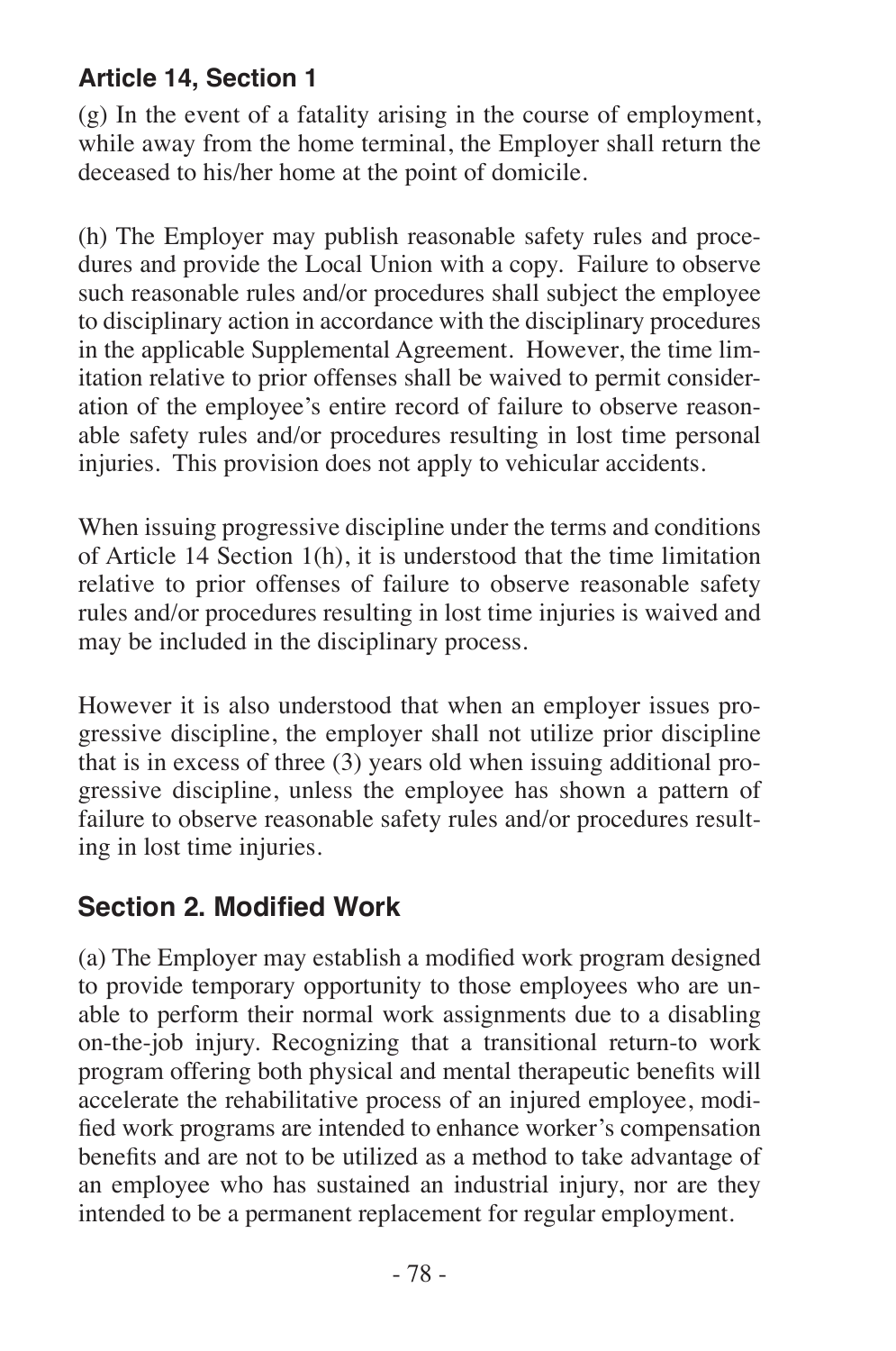An active employee, who is injured on the job, qualifies for workers' compensation benefits and is subsequently laid off, will continue to receive compensation payments and benefits for the period provided by his/her supplement.

(b) Implementation of a modified work program shall be at the Employer's option and shall be in strict compliance with applicable federal and state worker's compensation statutes. Acceptance of modified work shall be on a voluntary basis at the option of the injured employee. However, refusal to accept modified work by an employee, otherwise entitled to worker's compensation benefits, may result in a loss or reduction of such benefits as specifically provided by the provisions of applicable federal or state worker's compensation statutes. Employees who accept modified work shall continue to be eligible to receive "temporary partial" worker's compensation benefits as well as all other entitlements as provided by applicable federal or state worker's compensation statutes.

Employees who have been prescribed medications by a doctor where such medications prevent them from driving to and from work or where the treating physician certifies that the injury itself prevents the employee from driving to and from work, shall not be scheduled for modified duty.

Employees who need additional medical and/or physical therapy may go for such treatments during scheduled hours for modified work whenever practical and reasonable.

(c) At facilities where the Employer has a modified work program in place, temporary modified assignments shall be offered in seniority order to those regular full time employees who are temporarily disabled due to a compensable worker's compensation injury and who have received a detailed medical release from the attending physician clearly setting forth the limitations under which the employee may perform such modified assignments. Once a modified work assignment is made and another person is injured, the second person must wait until a modified work opening occurs, regardless of seniority. All modified work assignments must be made in strict compliance with the physical restrictions as outlined by the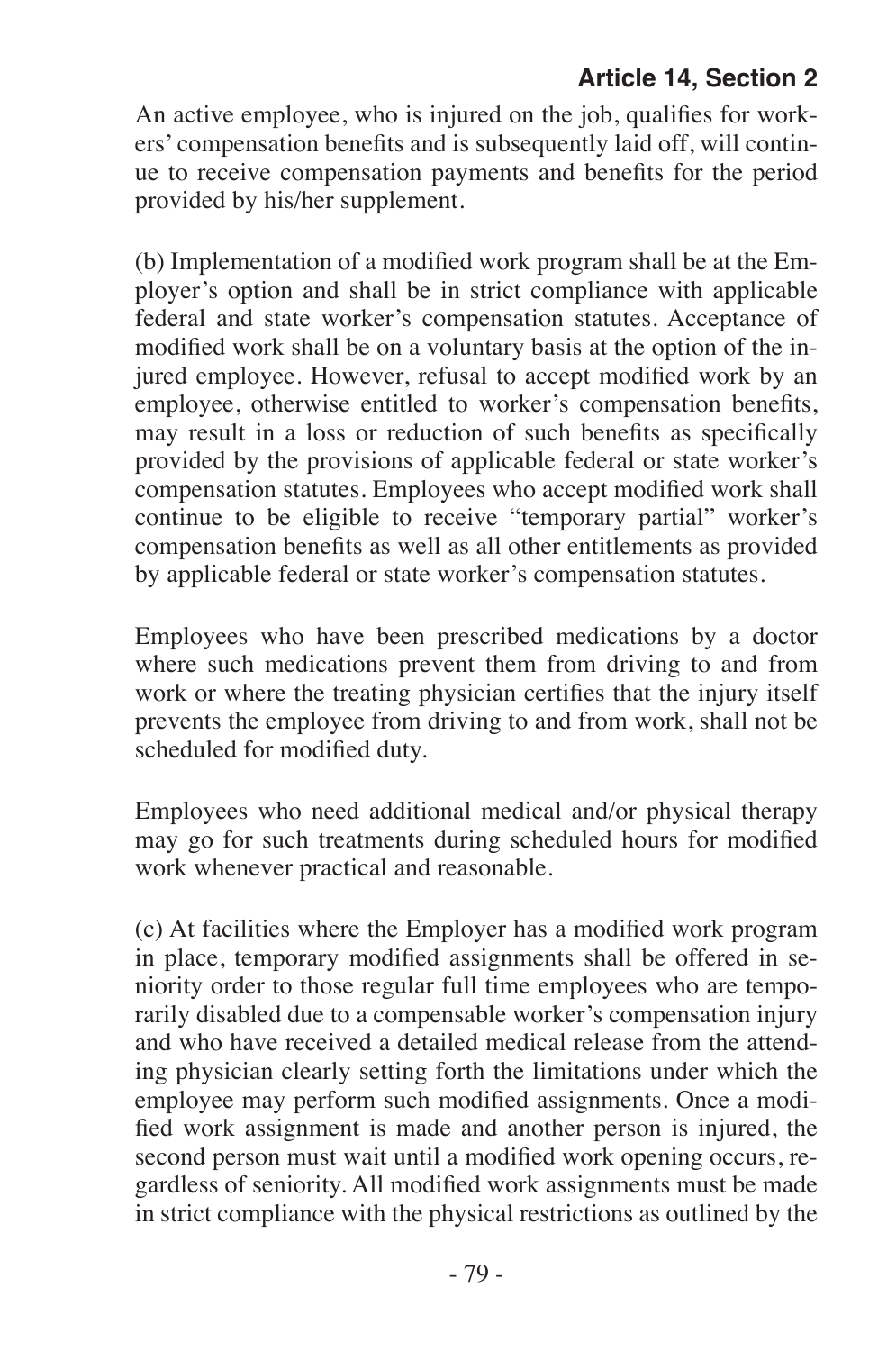attending physician. All modified work program candidates must be released for eight  $(8)$  hours per day, five  $(5)$  days per week. The Employer, at its option, may make a modified work offer of less than eight (8) hours per day where such work is expected to accelerate the rehabilitative process and the attending physician recommends that the employee works back to regular status or up to eight (8) hours per day by progressively increasing daily hours. A copy of any release for modified work must be given to the employee before the modified work assignment begins.

It is understood and agreed that those employees who, consistent with professional medical evaluations and opinion, may not be expected to receive an unrestricted medical release, or whose injury has been medically determined to be permanent and stationary, shall not be eligible to participate in a modified work program.

In the event of a dispute related to conflicting medical opinion, such dispute shall be resolved pursuant to established worker's compensation law and/or the method of resolving such matters as outlined in the applicable Supplemental Agreement. In the absence of a provision in the Supplemental Agreement, the following shall apply:

When there is a dispute between two (2) physicians concerning the release of an employee for modified work, such two (2) physicians shall immediately select a third (3rd) neutral physician within seven (7) days, who shall possess the same qualifications as the most qualified of the two selecting physicians, whose opinion shall be final and binding on the Employer, the Union and the employee. In the event the availability of a qualified physician is in question, the Local Union and the Company shall resolve such matter by selecting the third (3rd) physician whose opinion shall be final and binding. The expense of the third (3rd) physician shall be equally divided between the Employer and the Union. Disputes concerning the selection of the neutral physician or back wages shall be subject to the grievance procedure.

For locations where the Employer intends to implement a modified work program or has a modified work program in place, the Local Union shall be provided with a copy of the current form(s) being used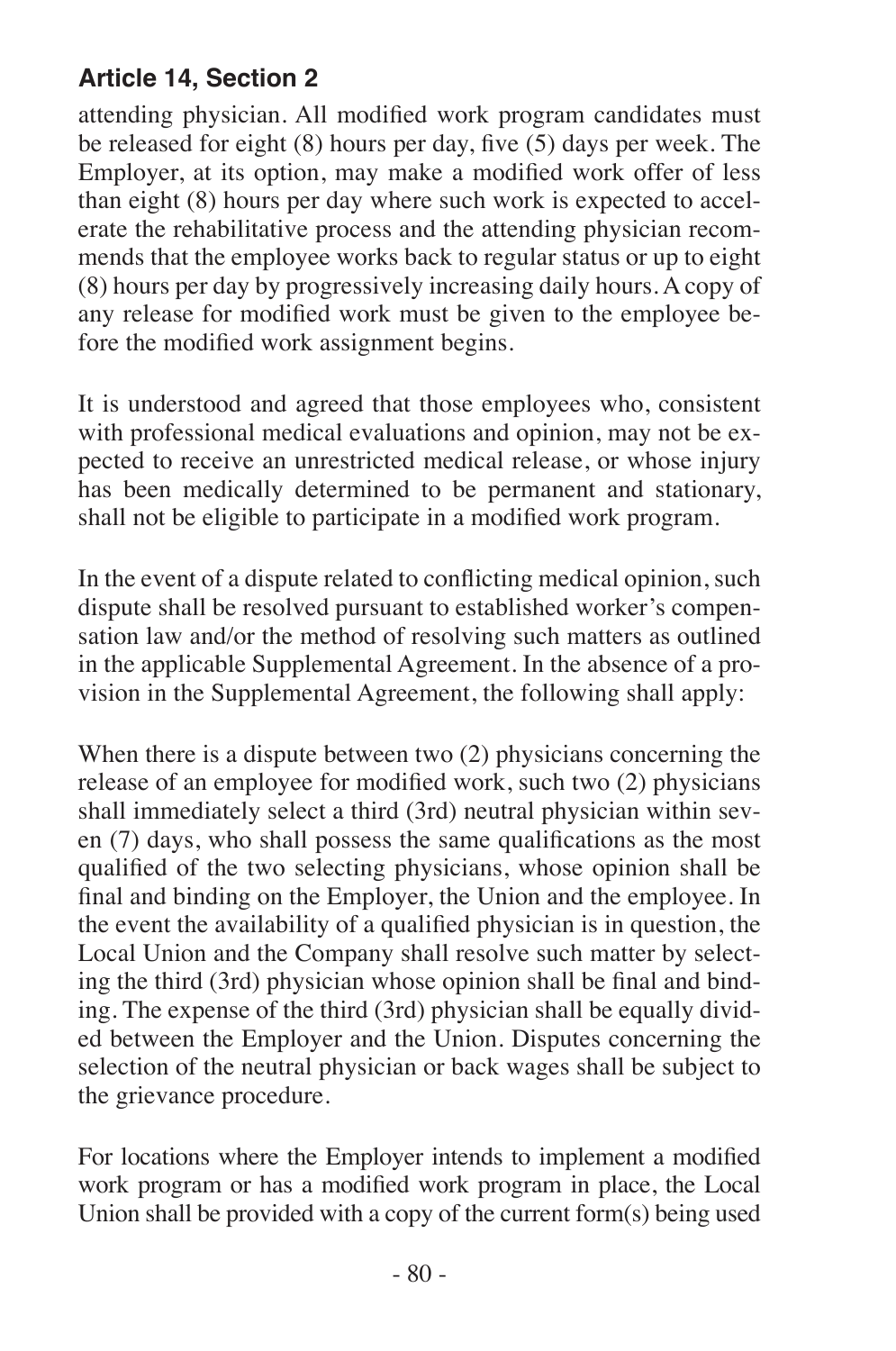for employee evaluation for release and general job descriptions. This information shall be general in nature, not employee specific.

When a modified work assignment is made, the employee shall be provided with the hours and days he/she is scheduled to work as well as the nature of the work to be performed in writing. A copy of this notice shall also be submitted to the Local Union.

An employee who is placed in a modified work position may be subject to medical evaluation(s) by a physician selected by the Employer to determine if the modified work being performed is accelerating the rehabilitative process as anticipated by Section 2 above. In the event such medical evaluation(s) determine that the rehabilitative process is not being accelerated, the employee shall have the right to seek a second opinion from a physician of his choosing. Any disputes regarding conflicting medical claims shall be resolved in accordance with the provisions outlined above. The employee may be removed from the modified work program based upon final medical findings under this procedure. Employees so removed shall not have their worker's compensation benefits affected because of such removal. In the event the employee's temporary disability worker's compensation benefit is subject to reduction by virtue of an applicable Federal or State statute, the Employer shall pay the difference between the amount of the reduced temporary worker's compensation benefit to which the employee would be entitled.

(d) Modified work shall be restricted to the type of work that is not expected to result in a re-injury and which can be performed within the medical limitations set forth by the attending physician. In the event the employee, in his/her judgment, is physically unable to perform the modified work assigned, he/she shall be either reassigned modified work within his/her physical capabilities or returned to full "temporary total" worker's compensation benefits. In the event a third (3rd) party insurance carrier refuses to reinstate such employee to full temporary total disability benefits, the Employer shall be required to pay the difference between the amount of the benefit paid by such third (3rd) party insurer and full total temporary disability benefits. Determination of physical capabilities shall be based on the attending physician's medical evaluation.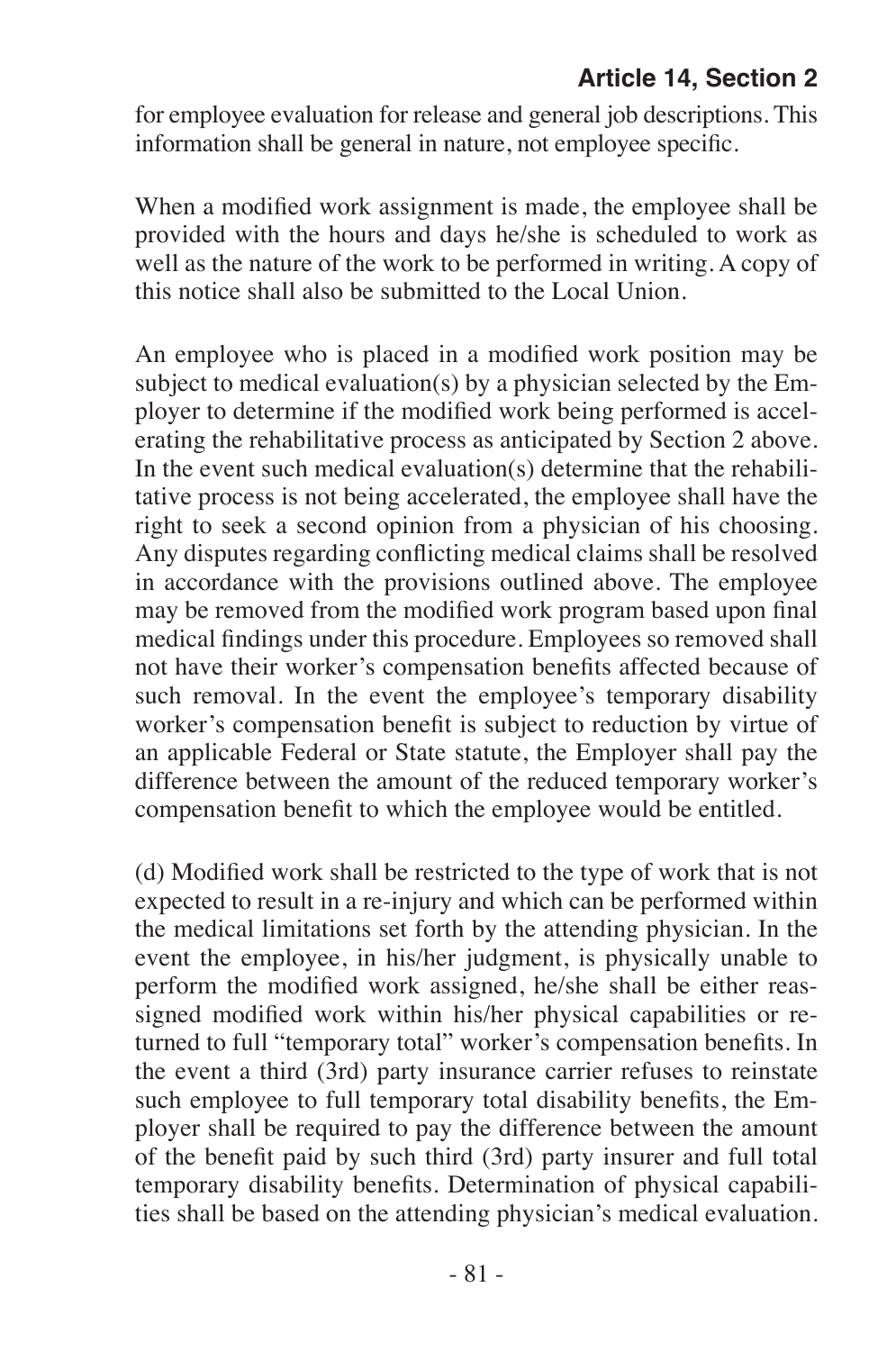Under no conditions will the injured employee be required to perform work at that location subject to the terms and conditions of the National Master Freight Agreement or its Area Supplemental Agreements. Prior to acceptance of modified work, the affected employee shall be furnished a written job description of the type of work to be performed.

(e) The modified workday and workweek shall be established by the Employer within the limitations set forth by the attending physician. However, the workday shall not exceed eight (8) hours, inclusive of coffee breaks where applicable and exclusive of a onehalf (1/2) hour meal period and the workweek shall not exceed forty (40) hours, Monday through Friday, or Tuesday through Saturday, unless the nature of the modified work assignment requires a scheduled workweek to include Sunday. Whenever possible, the Employer will schedule modified work during daylight hours, Monday through Friday, or during the same general working hours and on the same workweek that the employee enjoyed before he/ she became injured. In the case of an employee whose workdays and/or hours routinely varied, the Employer will schedule the employee based on the availability of the modified assignment being offered. Any alleged abuse of the assignment of workdays and work hours shall be subject to the grievance procedure.

(f) Modified work time shall be considered as time worked when necessary to satisfy vacation and sick leave eligibility requirements as set forth in the National Master Freight Agreement and/or its applicable Area Supplemental Agreements. In addition to earned vacation pay as set forth in the applicable Area Supplemental Agreements, employees accepting modified work shall receive prorated vacation pay for modified work performed based on the weekly average modified work pay. The only time modified work is used in prorating vacation is when the employee did not qualify under the applicable Supplemental Agreement.

Holiday pay shall first be paid in accordance with the provisions of the applicable Supplemental Agreement as it relates to on-the-job injuries. Once such contractual provisions have been satisfied, hol-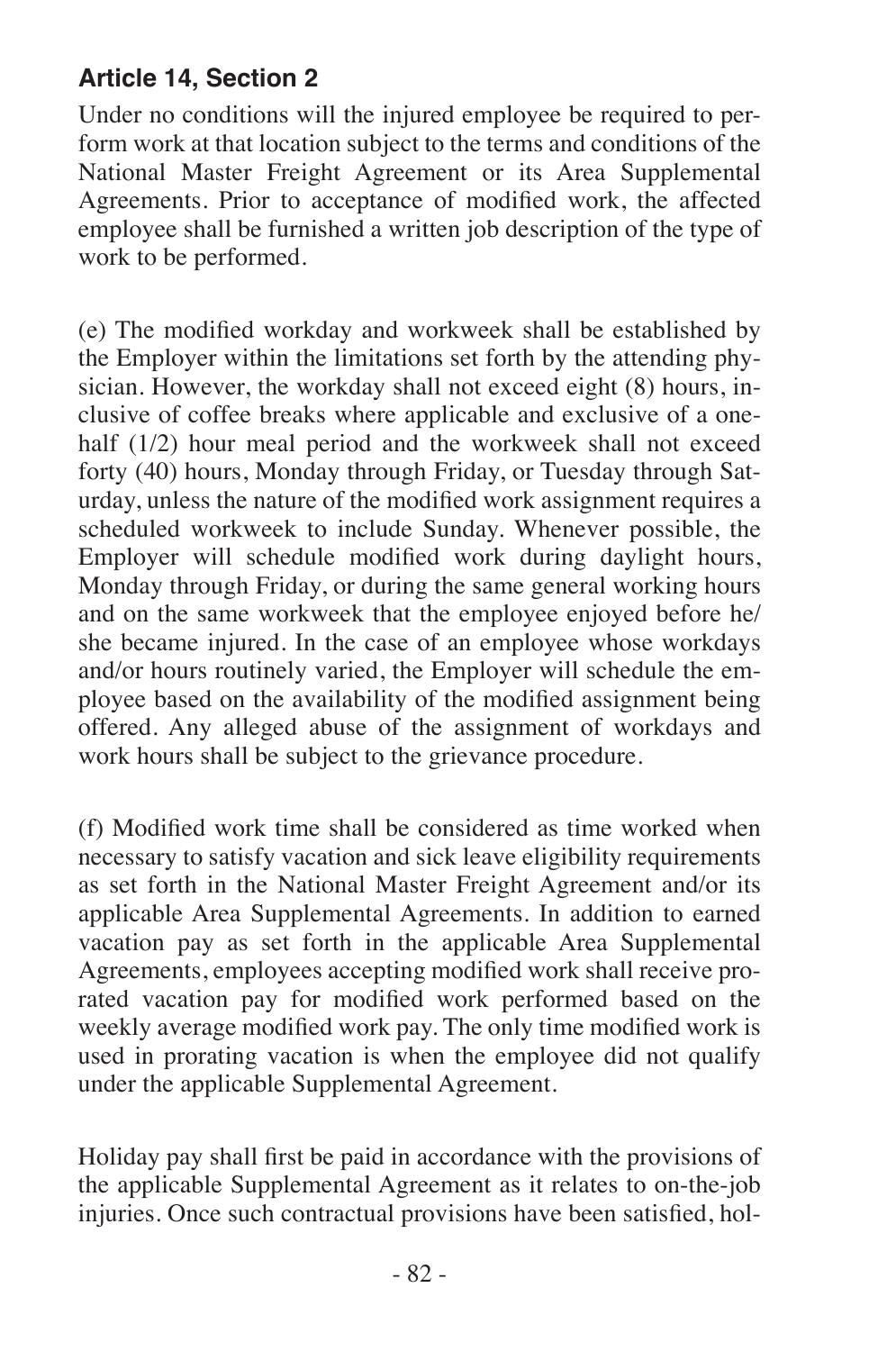idays will be paid at the modified work rate which is the modified work wage plus the temporary partial disability benefit.

Sick leave and funeral leave taken while an employee is performing modified work will be paid at the modified work rate, which is the modified work wage plus the temporary partial disability benefit. Unused sick leave will be paid at the applicable contract rate where the employee performed modified work and qualified for the sick leave during the contract year.

(g) The Employer shall continue to remit contributions to the appropriate health & welfare and pension trusts during the entire time period employees are performing modified work. The payment of health & welfare and pension contributions while the employee is on modified work is not included in the health & welfare and pension contributions required by the Supplement when an employee is off work on worker's compensation. Continuation of such contributions beyond the period of time specified in the Supplemental Agreement for on-the-job injury shall be required. Provisions of this Section shall not be utilized as a reason to disqualify or remove an employee from the modified work program.

(h) Employees accepting modified work shall receive temporary partial benefits as determined by each respective state worker's compensation law, plus a modified work wage when added to such temporary partial benefit, shall equal not less than eighty-five percent (85%) of forty (40) hours' pay he/she would otherwise be entitled to under the provisions of the applicable Area Supplemental Agreement for the first six (6) months from the date the modified work assignment commences. After this initial six (6) month period, the percentage shall increase to ninety percent (90%) for the duration of each individual modified work assignment. The Employer shall not refuse to assign modified work to employees based solely on such employees reaching the ninety percent (90%) wage level. Such refusal shall be considered an abuse of the program and shall be subject to the grievance procedure. Modified work assignments beginning or ending within a workweek shall be paid on a prorated basis; one (1) day equals one-fifth (1/5th).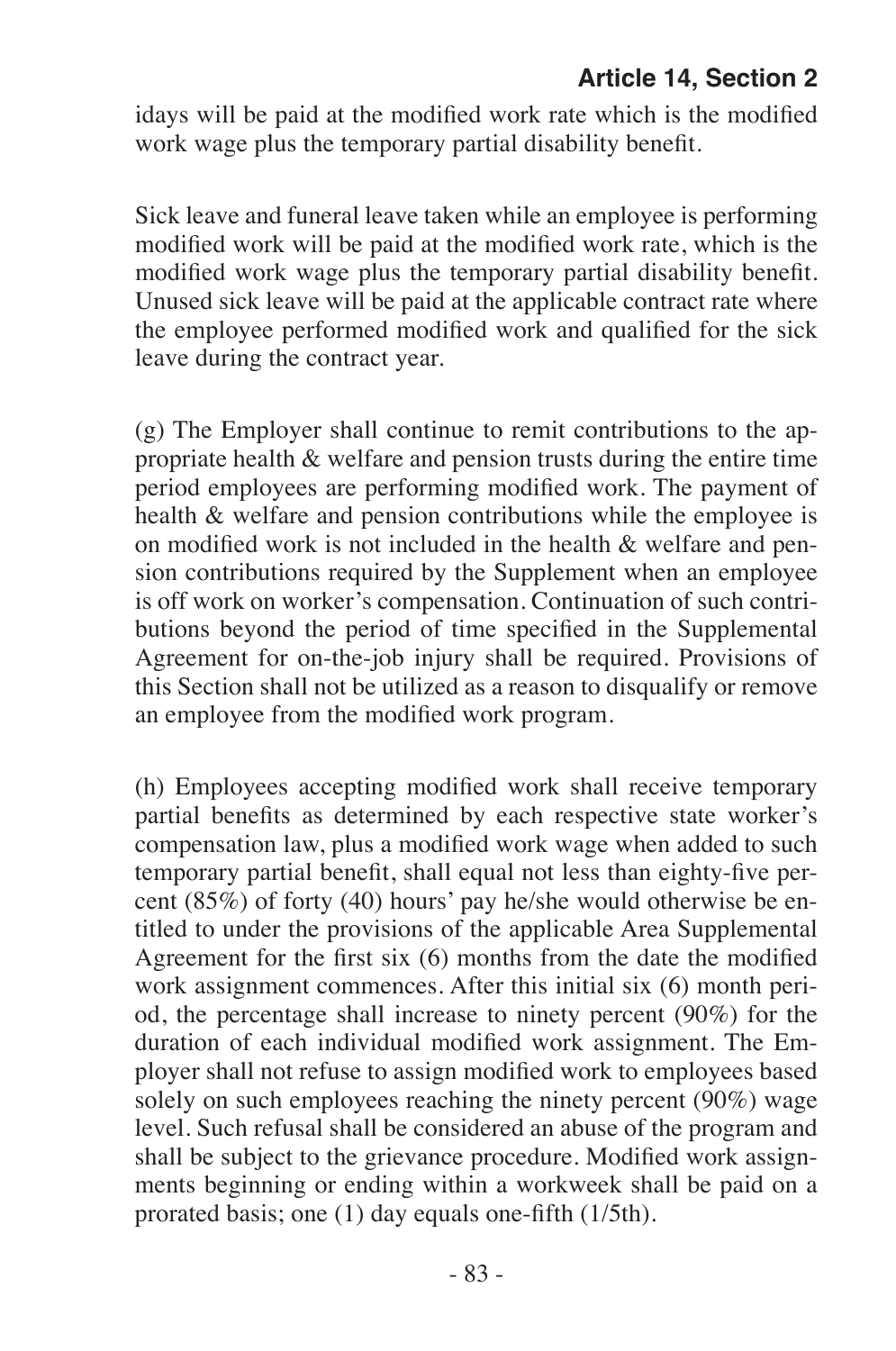(i) Employees accepting modified work shall not be subject to disciplinary action provisions of the Supplemental Agreements unless such violation involves an offense for which no prior warning notice is required under the applicable Supplemental Agreement (Cardinal Sins). Additionally, the provisions of Article 35, Section 3(a), shall apply.

(j) Alleged abuses of the modified work program by the Employer and any factual grievance or request for interpretation concerning this Article shall be submitted directly to the Regional Joint Area Committee. Proven abuses may result in a determination by the National Grievance Committee that would withdraw the benefits of this Article from that Employer, in whole or in part, in which case affected employees shall immediately revert to full worker's compensation benefits.

## **Section 3. Workers Compensation Pay Dispute**

Should an employee have a undisputed pay claim concerning the established state worker compensation amount required by Law, the Employer will provide each individual an emergency dispute phone number which will be operational twenty-four (24) hours, seven (7) days a week. The Employer's Workers Compensation Manager will have authority to make immediate payment. The pay shortage will be reconciled by direct deposit or check delivered by express overnight mail within twenty-four (24) hours of the call. If the disputed pay is not received within the twenty-four hour period, an eight (8) hour penalty will be paid the employee for every day until the pay is received. Where not prohibited by law, all employees shall be required to use direct deposit for workers' compensation payments.

## **Section 4. Americans with Disabilities Act**

The Union and the Employer recognize their obligations under the Americans with Disabilities Act. It is agreed that the Employer shall determine whether an employee is a qualified individual with a disability under the ADA and, if so, what reasonable accommodations, if any, should be provided. In the event that the Employer determines that a reasonable accommodation is necessary, the Em-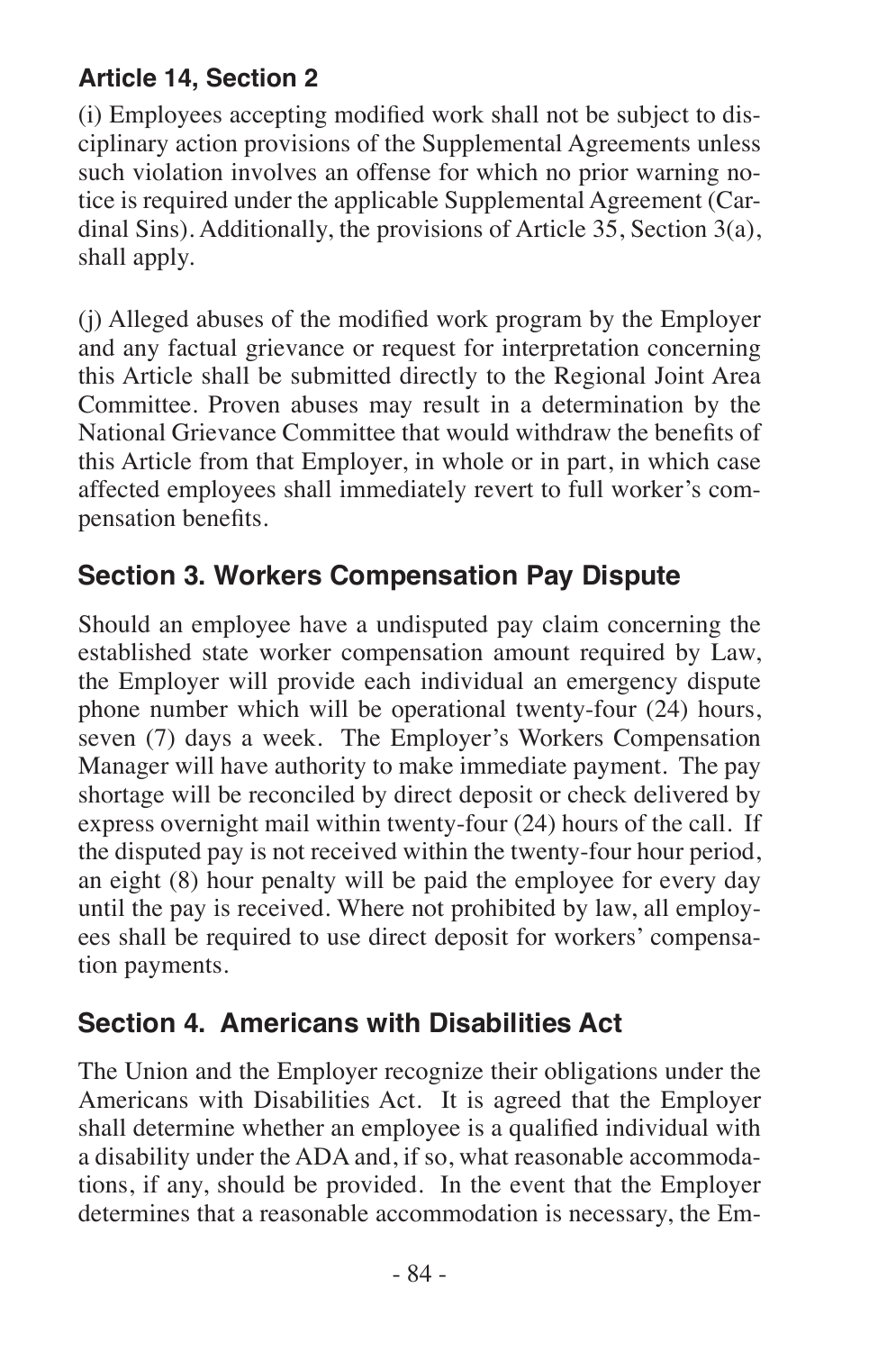ployer shall notify the Local Union before providing the reasonable accommodation to a qualified bargaining unit employee to ensure that the reasonable accommodation selected by the Employer does not impact another employee's seniority or other contract rights.

Any dispute over whether the Employer complied with its duty to notify the Local Union before implementing a proposed reasonable accommodation or whether providing the reasonable accommodation violates any employee's rights under any other provision of the NMFA shall be subject to the grievance procedure. Disputes over whether the Employer has complied with its legal requirements under the ADA, including the ADA requirements to provide a reasonable accommodation, however, shall not be subject to the grievance procedure.

# **ARTICLE 15. MILITARY CLAUSE**

Employees in service in the uniformed services of the United States, as defined by the provisions of the Uniform Services Employment and Reemployment Rights Act (USERRA), Title 38, U.S. Code Chapter 43, shall be granted all rights and privileges provided by USERRA and/or other applicable state and federal laws. This shall include continuation of health coverage to the extent required by USERRA, and continuation of pension contributions for the employee's period of service as provided by USERRA. Employee shall be subject to all obligations contained in USERRA which must be satisfied for the employees to be covered by the statute.

In addition to any contribution required under USERRA, the Employer shall continue to pay health & welfare contributions for regular active employees involuntarily called to active duty status from the military reserves or the National Guard for military-related service, excluding civil domestic disturbances or emergencies. Such contributions shall only be paid for a maximum period of eighteen (18) months. Furthermore, the employee shall continue to accrue vacation time (at the normal rate he would otherwise have accrued it had he been actively working) and be able to cash out vacation in full week increments while deployed. Amounts shall be paid in accordance with the applicable supplement but in no event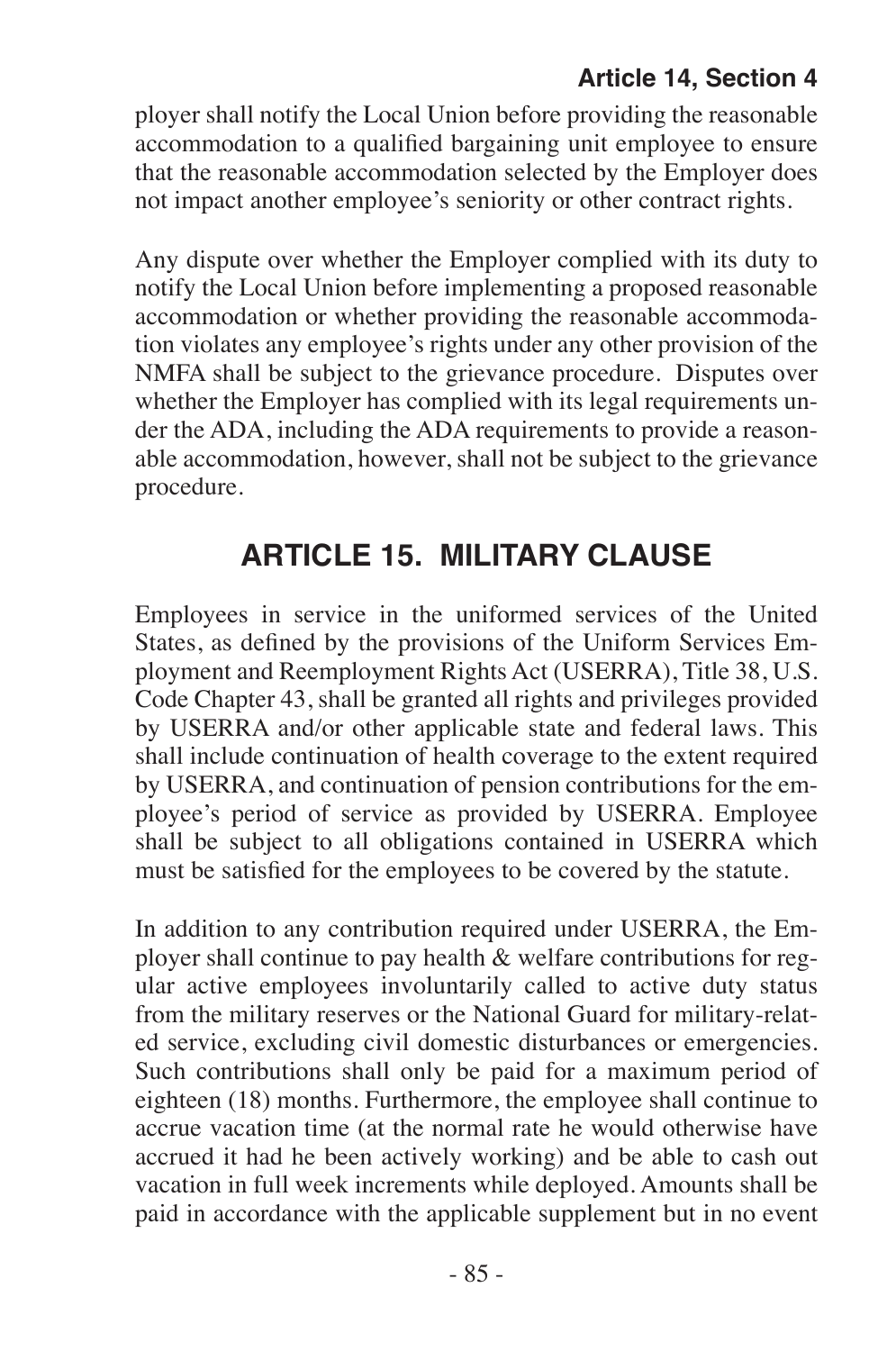#### **Article 15**

shall it be less than forty-five (45) hours per week at the current rate. Vacation cash-out requests must be submitted in writing or by e-mail and shall be processed within fourteen (14) days. Accrued vacation that has not been used or paid out by the conclusion of the employee's vacation year shall be paid out within thirty (30) days.

# **ARTICLE 16. EQUIPMENT, SAFETY AND HEALTH**

## **Preamble**

It is agreed that all parties covered by this Agreement shall comply with all applicable federal, state and local regulations pertaining to worker safety and health and subjects covered by Article 16. Failure to do so shall be subject to the grievance procedure, in accordance with Articles 7 and 8 of the NMFA, and any other remedies prescribed by law after the procedures contained in this Agreement are exhausted. Class A casual mechanics will not be allowed to sign off safety related write ups.

## **Section 1. Safe Equipment**

The Employer shall not require employees to take out on the streets or highways any vehicle that is not in a safe operating condition, including, but not limited to, equipment which is acknowledged as overweight or not equipped with the safety appliances prescribed by law. It shall not be a violation of this Agreement or basis for discipline where employees refuse to operate such equipment unless such refusal is unjustified.

It shall also not be a violation of this Agreement or considered an unjustified refusal where employees refuse to operate a vehicle when such operation constitutes a violation of any federal rules, regulations, standards, or orders applicable to commercial motor vehicle safety or health, or because of the employee's reasonable apprehension of serious injury to himself/herself or the public due to the unsafe condition of such equipment. The unsafe conditions causing the employee's apprehension of injury must be of such nature that a reasonable person, under the circumstances then confronting the employee, would conclude that there is a bona fide danger of an ac-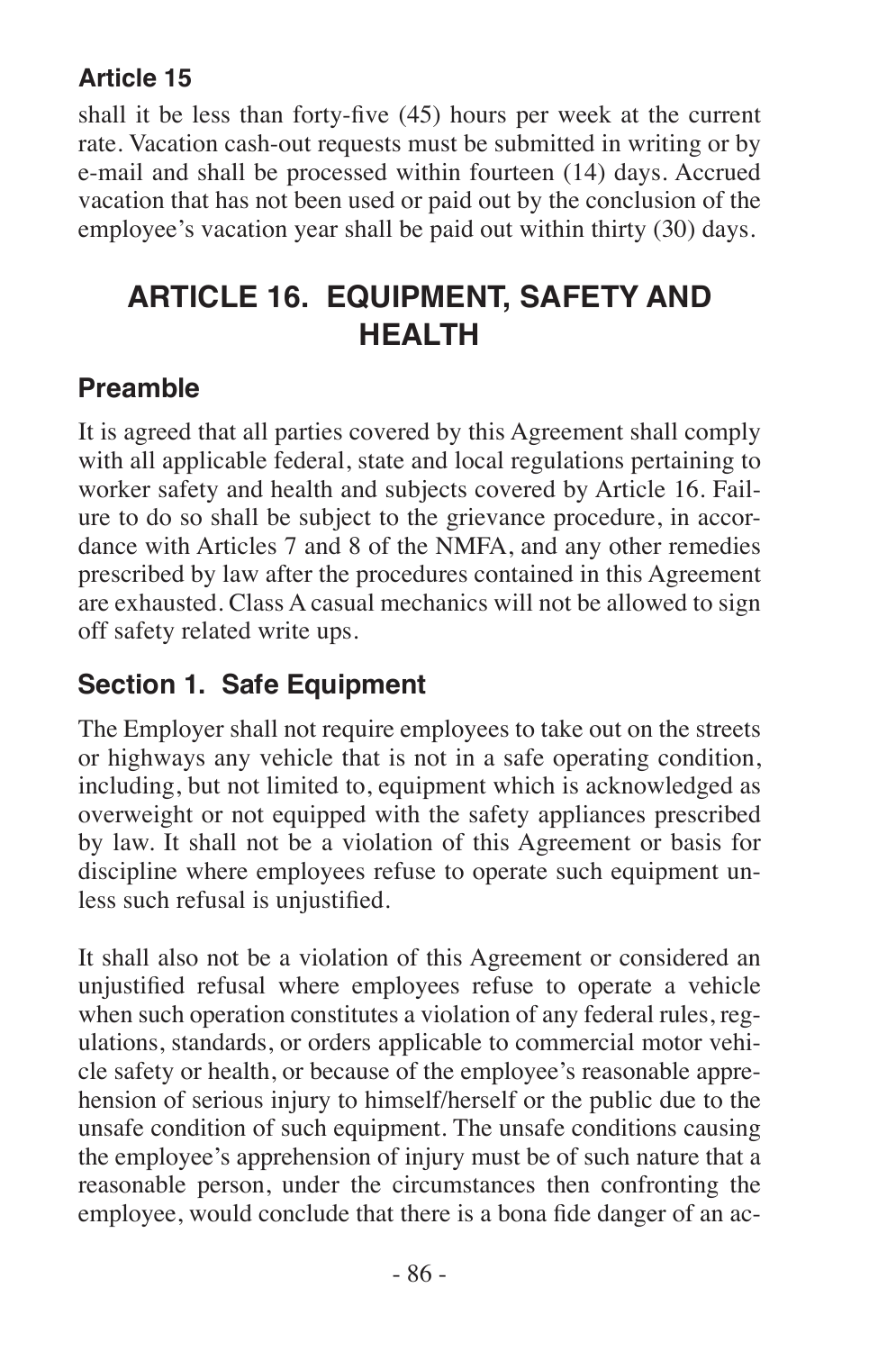cident, injury, or serious impairment of health, resulting from the unsafe condition. In order to qualify for protection under this provision, the employee must have sought from the Employer, and have been unable to obtain, correction of the unsafe condition.

All equipment which is refused because it is not mechanically sound or properly equipped shall be appropriately tagged so that it cannot be used by other employees until the maintenance department has adjusted the complaint. After such equipment is repaired, the Employer shall place on such equipment an "ok" in a conspicuous place so the employee can see the same.

## **Section 2. Dangerous Conditions**

Under no circumstances will an employee be required or assigned to engage in any activity involving dangerous conditions of work, or danger to person or property or in violation of any applicable statute or court order, or in violation of a government regulation relating to safety of person or equipment.

The term "dangerous conditions of work" does not relate to the type of cargo which is hauled or handled.

If the "ABS" warning indicator is activated prior to dispatch at a shop location, the tractor will be repaired or switched out. If it occurs "on-route" it shall be remedied at the next shop location.

### **Section 3. Accident Reports**

Any employee involved in any accident or cargo spill incident, involving any hazardous or potentially polluting product, shall immediately report said accident or spill incident and any physical injury sustained. When required by his/her Employer, the employee, before starting his/her next shift, shall make out an accident or incident report in writing on forms furnished by the Employer and shall turn in all available names and addresses of witnesses to the accident or incident. The employee shall receive a copy of the accident or incident report that he/she submits to his/her Employer. Failure to comply with this provision shall subject such employee to disciplinary action by the Employer.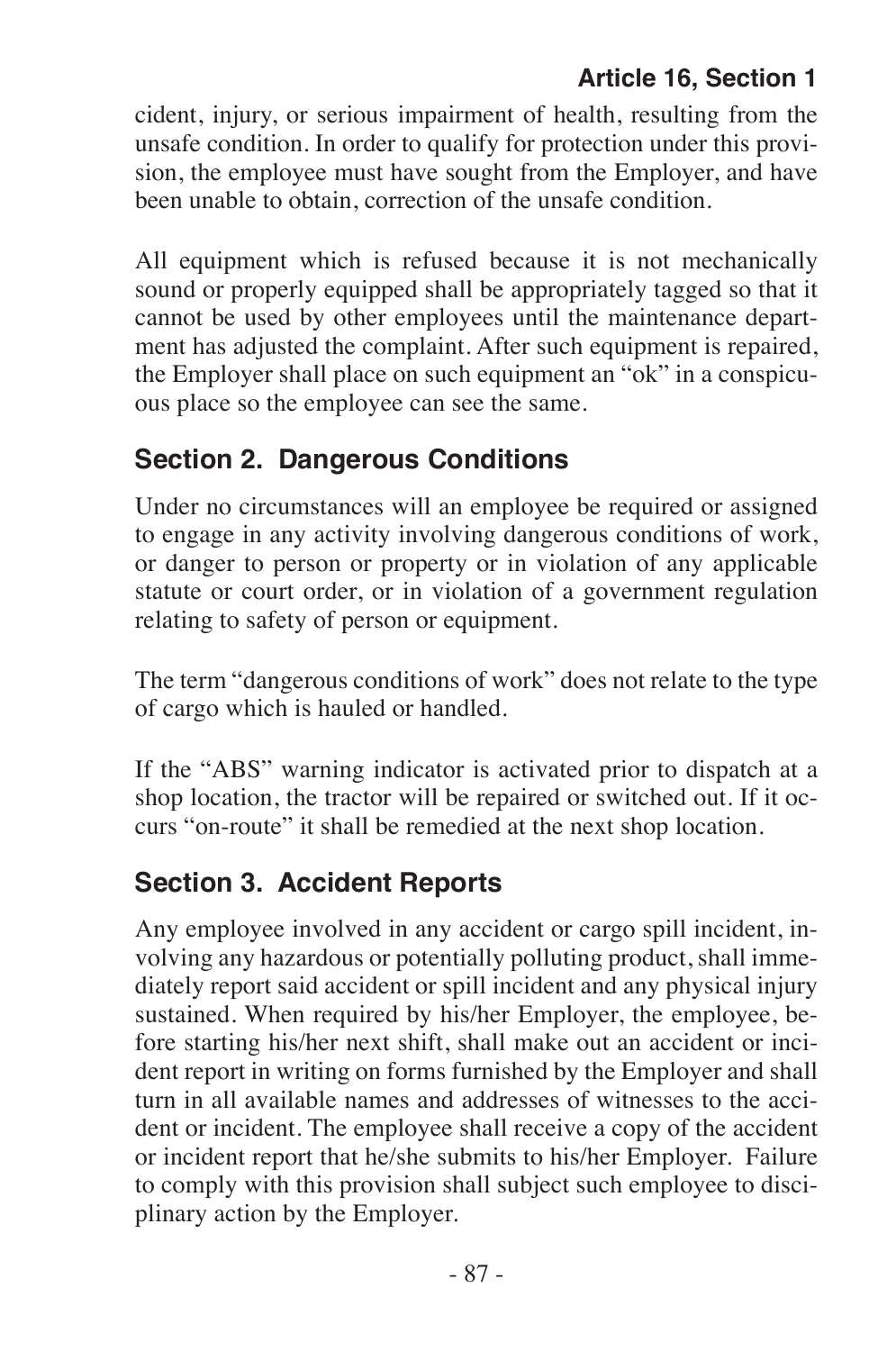# **Article 16, Section 3 Section 4. Equipment Reports**

Employees shall immediately, or at the end of their shift, report all defects of equipment.

(a) Such reports shall be made on a suitable form furnished by the Employer and shall be made in multiple copies, one (1) copy to be retained by the employee and one (1) copy to be made available for inspection by the next driver operating the unit. Such copy will remain in the truck. Any alleged violation of the above shall not be cause for refusal of the equipment, but shall be subject to the grievance procedure. The Employer shall not ask or require any employee to take out equipment that has been reported by any other employee as being in an unsafe operating condition until the same has been repaired or is certified by a mechanical department that no repairs are needed and the unit is safe to drive.

(b) When the occasion arises where an employee gives written report on forms in use by the Employer of a vehicle being in an unsafe working or operating condition and receives no consideration from the Employer, he/she shall take the matter up with the officers of the Union who will take the matter up with the Employer. However, in no event shall an employee be required to take out on the streets or highways a vehicle that is not in a safe operating condition or in violation of any federal rules, regulations, standards, or orders applicable to commercial motor vehicle safety as provided in Section 1 of this Article.

### **Section 5. Qualifications on Equipment**

If the Employer or government agency requests a regular employee to qualify on equipment requiring a classified or special license, or in the event an employee is required to qualify (recognizing seniority) on such equipment in order to obtain a better job opportunity with his/her Employer, the Employer shall allow such regular employee the use of the equipment so required in order to take the examination on the employee's own time.

Costs of such license required by a government agency will be paid for by the employee.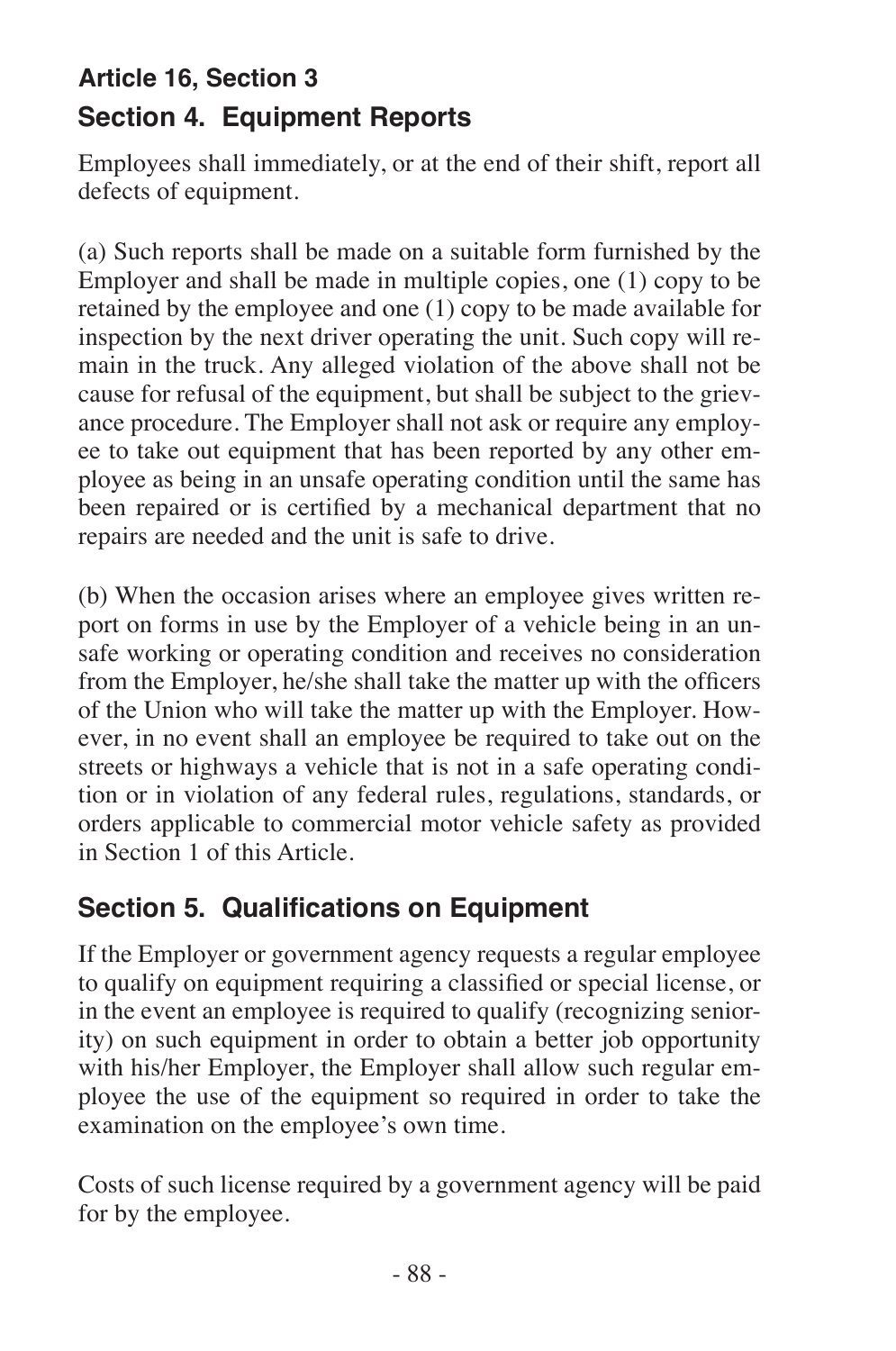An employee unable to successfully pass the DOT Commercial Driver's License (CDL) examination will be allowed to take a leave of absence for a period not to exceed two (2) years without loss of seniority provided the employee makes a bona fide effort to pass the test each time the opportunity presents itself. The employee will be given work opportunities ahead of casuals to perform non-CDL required job functions. Such employee shall be allowed to claim any open non-CDL bid his/her seniority will allow. This bidding provision shall not apply to road drivers in a separate seniority classification or combination facilities with the exception of locations that have an established practice or agreement providing for disqualified employees to bid on non-CDL positions.

Once obtained an employee must maintain his/her commercial driver's license with required endorsements unless disqualified by regulatory mandate or documented medical disability.

## **Section 6. Equipment Requirements**

(a) All tractors must be equipped as necessary to allow the driver to safely enter and exit the cab, and hook and unhook the air hoses. All equipment used as city peddle trucks, and equipment regularly assigned to peddle runs, must have steps or other similar device to enable drivers to get in and out of the body. All twin trailers used in LTL pick-up and delivery operation with roll up doors purchased after April 1, 1985 shall be equipped with a hand hold and a DOT bumper which may serve as a step.

All equipment purchased, ordered, and/or introduced to the Pickup and Delivery operations after April 1, 2003 will be equipped with air-conditioning and will be maintained in proper operating condition during the period of May 31st through September 30th. The Company will not exceed two weeks in making necessary air conditioning repairs during this period. It shall not be a violation of this section to operate any unit while waiting for repairs.

(b) The Employer shall install heaters and defrosters on all trucks and tractors.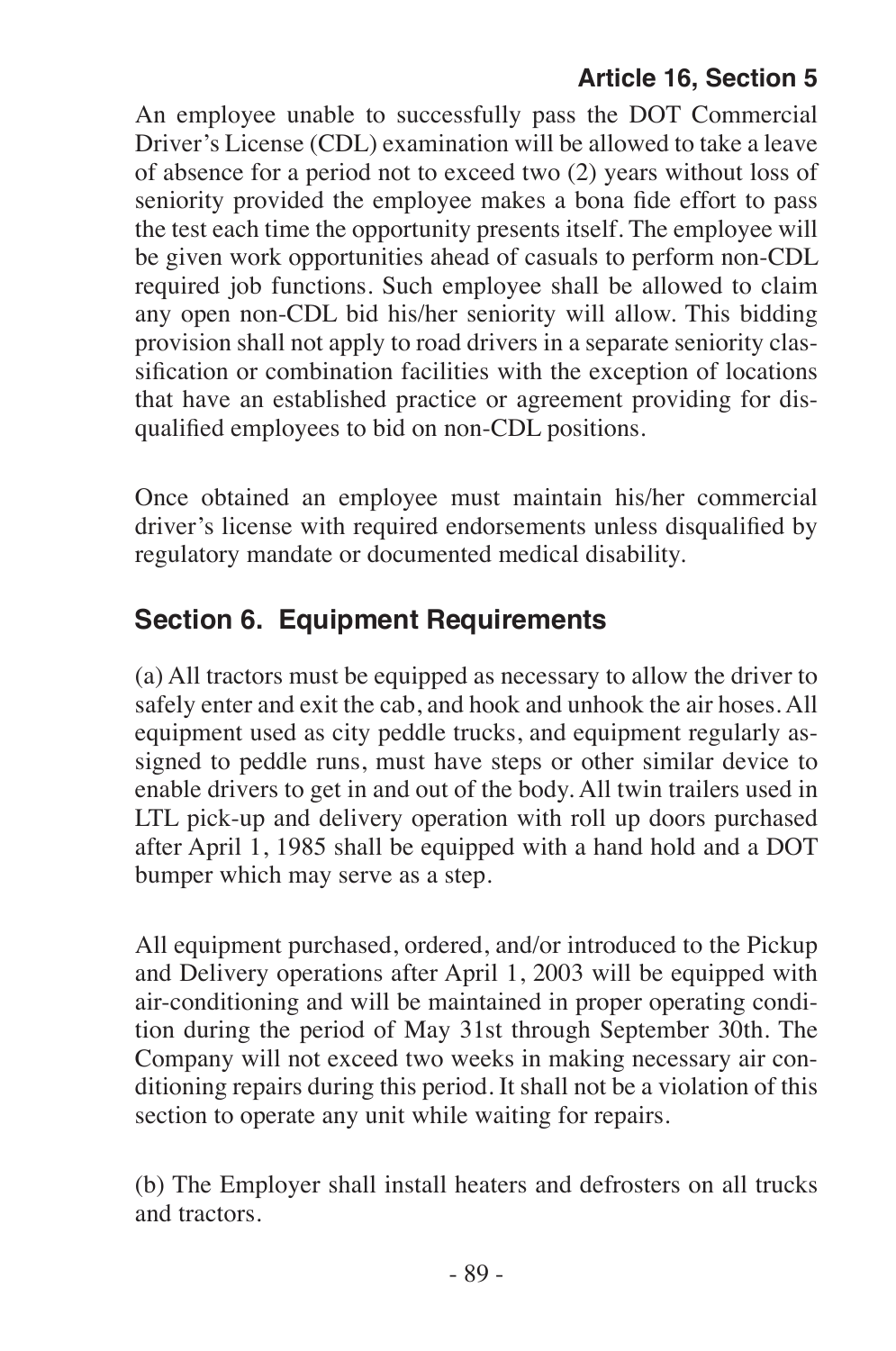(c) There shall be first-line tires on the steering axle of all road and local pick-up and delivery power units.

(d) All road equipment regularly assigned to the fleet shall be equipped with an air-ride seat on the driver's side. Such equipment shall be maintained in reasonable operating condition. All new air ride seats shall oscillate and have an adjustable lumbar support, height, backrest and seat tilt.

(e) Tractors added to the road fleet and assigned to road operations on a regular basis, whether newly manufactured or not newly manufactured, shall be air conditioned.

(f) When the Employer weighs a trailer, the over-the-road driver shall be furnished the resulting weight information along with his/ her driver's orders.

(g) All company trailers shall be marked for height.

(h) No driver shall be required to drive a tractor designed with the cab under the trailer.

(i) All road and city equipment shall have a speedometer operating with reasonable accuracy.

(j) The following minimum measurements for fuel tank placement shall apply to tractors added to the fleet after March 1, 1981, with the understanding that there shall be no retrofit of equipment currently in use: (1) front of fuel tank to rear of front tire-not less than 4 inches; (2) rear of fuel tank to front of duals-not less than 4 inches; (3) bottom of fuel tank to ground-provide clearance not less than 7.5 inches, measured on a flat surface; and (4) all fuel tank measurements as stated herein include brackets, return lines, etc. in determining clearance.

Any alleged violation of the above requirements shall not be cause for refusal of the equipment, but shall be subject to the grievance procedure as a safety and health issue.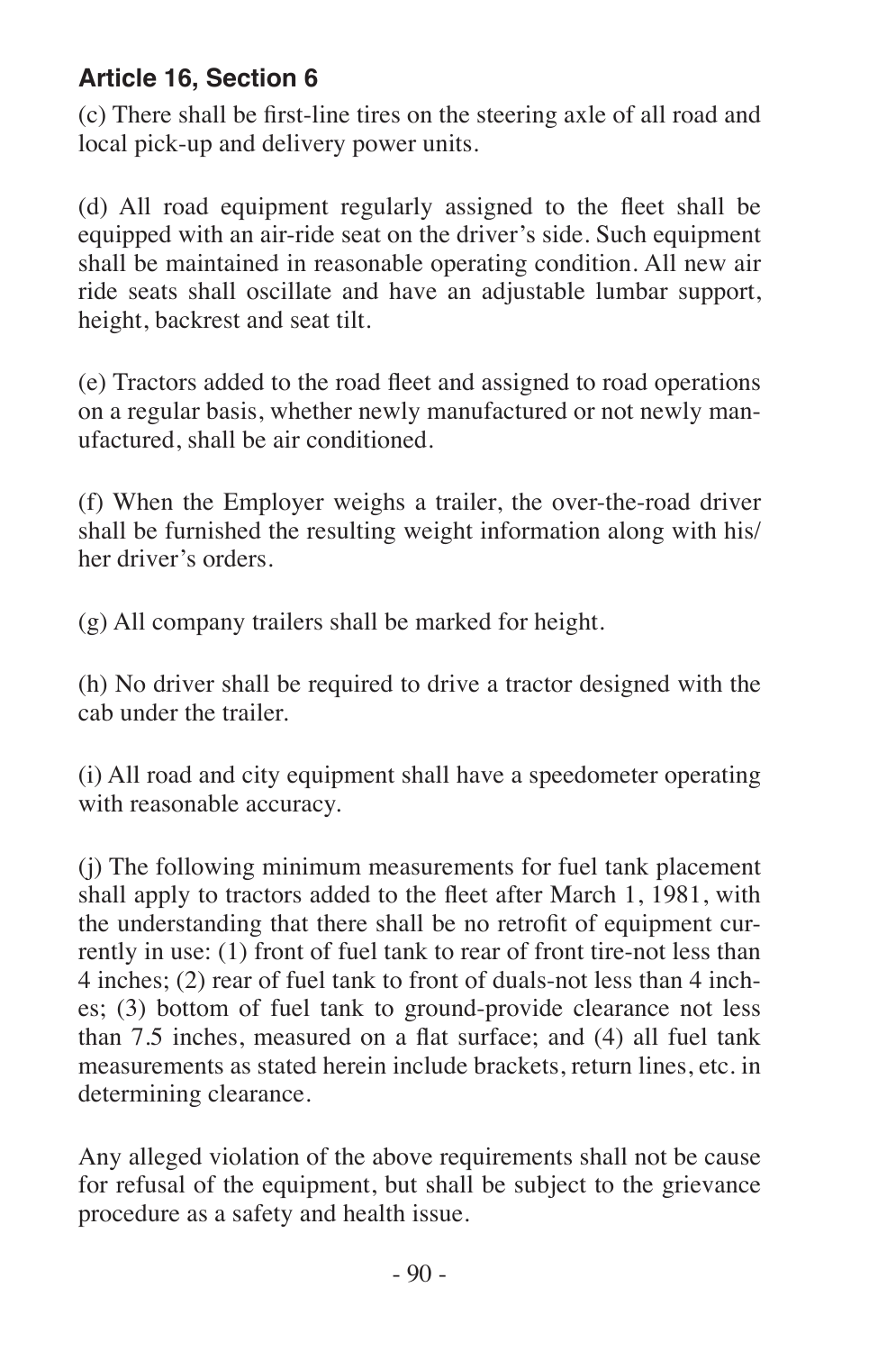(k) The following shall apply to shock absorbers on tractor front axles with the purchase of newly manufactured tractors which are placed in service after March 1, 1981, and with the understanding that there shall be no retrofit of equipment currently in use: Where the manufacturer recommends and provides shock absorbers as standard equipment with the tractor front suspension assembly, properly maintained shocks on such new equipment shall be considered as a necessary and integral part of that assembly.

Where the manufacturer does not recommend and provide shock absorbers as standard equipment with the tractor front suspension assembly, shocks shall not be considered as a necessary or integral part of that suspension system.

Any alleged violation of the above, including maintenance of existing equipment, shall not be cause for refusal of equipment but shall be subject to the grievance procedure as a safety and health issue.

 $(l)(1)$  The following shall apply for the minimum interior dimensions of the sleeper berths on newly manufactured over-the-road tractors purchased and placed in service after January 1, 1987.

a. Length—80 inches; b. Width—34 inches; and, c. Height – 24 inches.

It is understood that a "manufacturing tolerance of error" of one inch (1") is permissible, provided the original specifications were in conformity with the above recommended dimensions. It is understood that there shall be no retrofit of equipment currently in service.

(2) Interior cab dimensions. Effective January 1, 1988, the Employer, in placing orders for newly manufactured over-the-road tractors, shall request of the manufacturer in writing that there will be compliance with as many of the following October, 1985 SAE recommended practices as possible: J941-E, J1052, J1521, J1522, J1517, J1516, and J1100. The carrier, upon request, will furnish proof to the National Safety and Health Committee that a request was made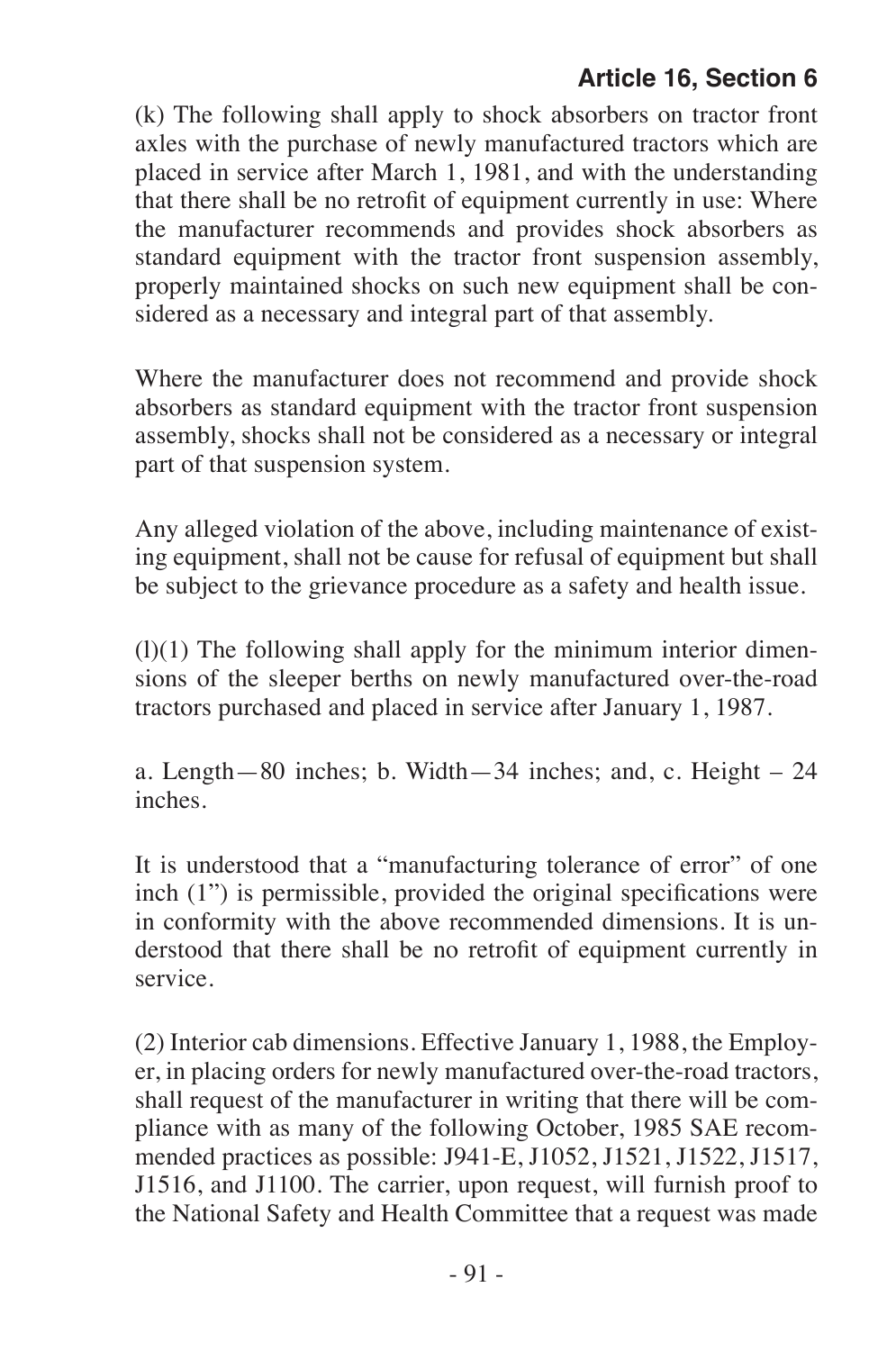to the manufacturer for compliance with the aforementioned SAE recommended practices.

(m) The Employer and the Union recognize the need for safe and efficient twin-trailer operations. Accordingly, the parties agree to the following:

(1) The Employer shall make available to all drivers involved in the twin-trailer operations training in the proper procedures for the safe hooking and unhooking of dollies and jiff-lox. Upon request, the Company will furnish to the Union a copy of their training program.

(2) Dollies and jiff-lox shall be counter-balanced or equipped with a crank-down wheel to support the weight of the dolly tongue or jiff-lox. A handle will also be provided on the tongue of the dolly or jiff-lox and shall be maintained.

(3) A tractor equipped with a pintle hook will be made available to drivers required to drop and hook twin trailers or triples at closed terminals.

The Employer shall make a bona fide attempt to make a telephone available for the driver at closed terminals during the trailer switch.

(4) Whenever possible, the Company will hook up the heaviest trailer in front in twin-trailer operations. In those instances where it is not possible because of an intermediate drop of less than one hundred and fifty (150) miles or scaling of the drive axle, the driver after driving the unit at any point on the trip, determines, at his/her sole discretion, the unit does not handle properly, may have the Company switch the unit or authorize the driver to switch the unit and be paid for such time.

(n)(1) There will be a moratorium on the purchase of diesel-powered forklifts and sweepers.

(2) It shall be standard work practice that every diesel-powered sweeper shall be shut off whenever the operator leaves the seat.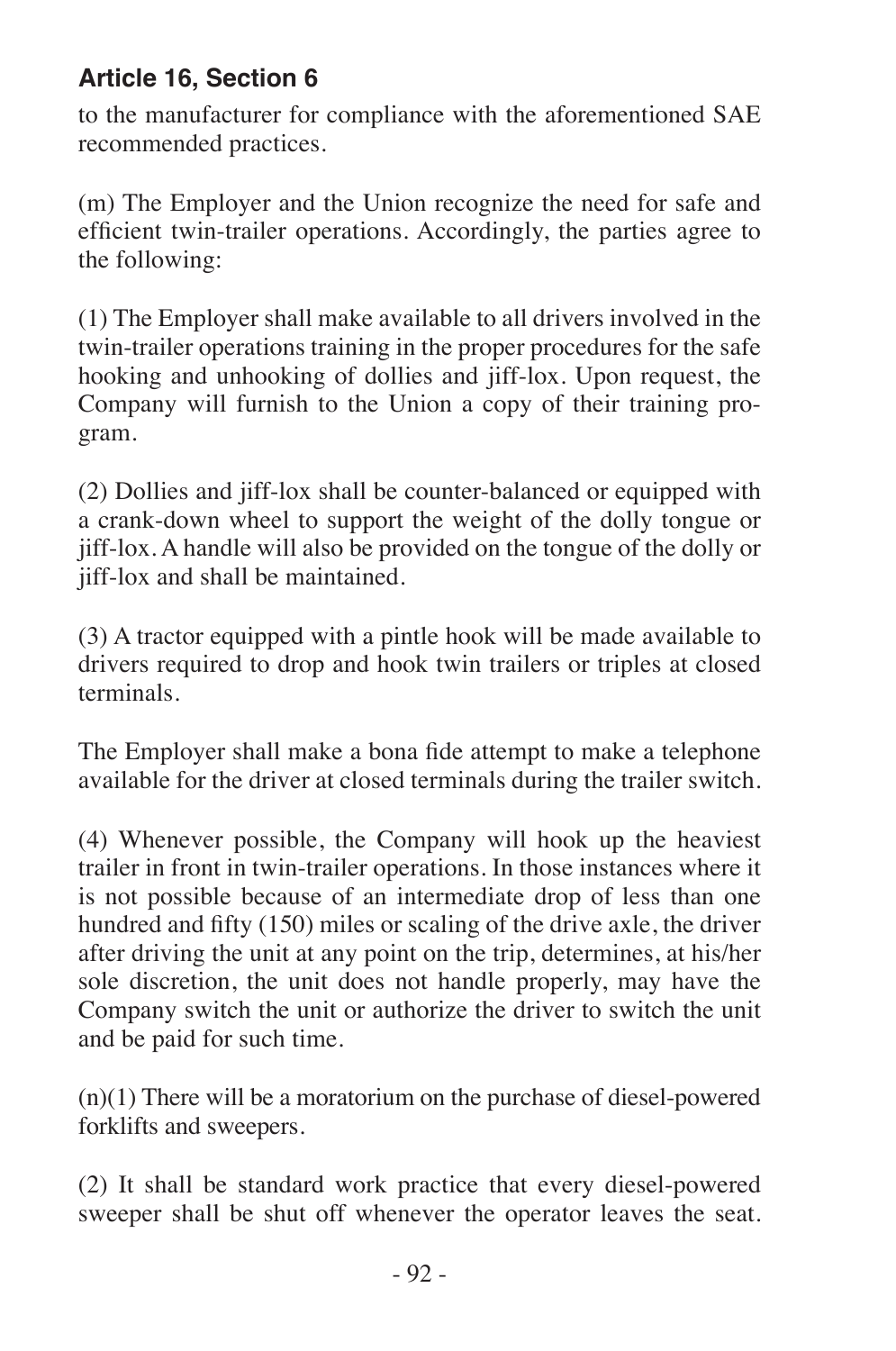Under no circumstances shall diesel-powered sweepers be allowed to idle when not attended.

(3) Diesel-powered sweepers shall be tuned and maintained in accordance with schedules recommended by their manufacturers. The Employer shall provide copies of such recommendations to the Union upon request.

(4) Improperly maintained diesel-powered sweepers may produce visible emissions after start-up. Therefore, any such diesel-powered sweeper that is found to be smoking shall be taken out of service as soon as possible until repairs are made and that condition corrected.

(5) The Employer agrees to cooperate with those government and/ or mutually agreed private agencies in such surveys or studies designed to analyze the use and operation of diesel-powered sweepers and diesel-powered sweeper emissions.

(o) As of July 1, 1988, as new equipment is ordered or existing equipment requires brake lining replacement, all brake linings shall be of non-asbestos material where available and certifiable.

(p) Slack adjuster equipment (snubbers) used in multiple trailer operations, whether on the trailers or on the converters, shall be maintained in proper working order. However, it shall not be a violation of this provision for the unit to be pulled to the next point of repair if the snubber is inoperative.

(q) Converter dollies may be pulled on public roads by bobtail tractors if all of the following conditions are met:

(1) Tractors used in this type of operation shall have a pintle hook installed which has the proper weight capacity and is designed for highway use;

(2) Neither supply nor control air lines are to be connected to the converter dolly when being pulled by a bobtail tractor, and the tractor protection valve shall be set in the normal bobtail position;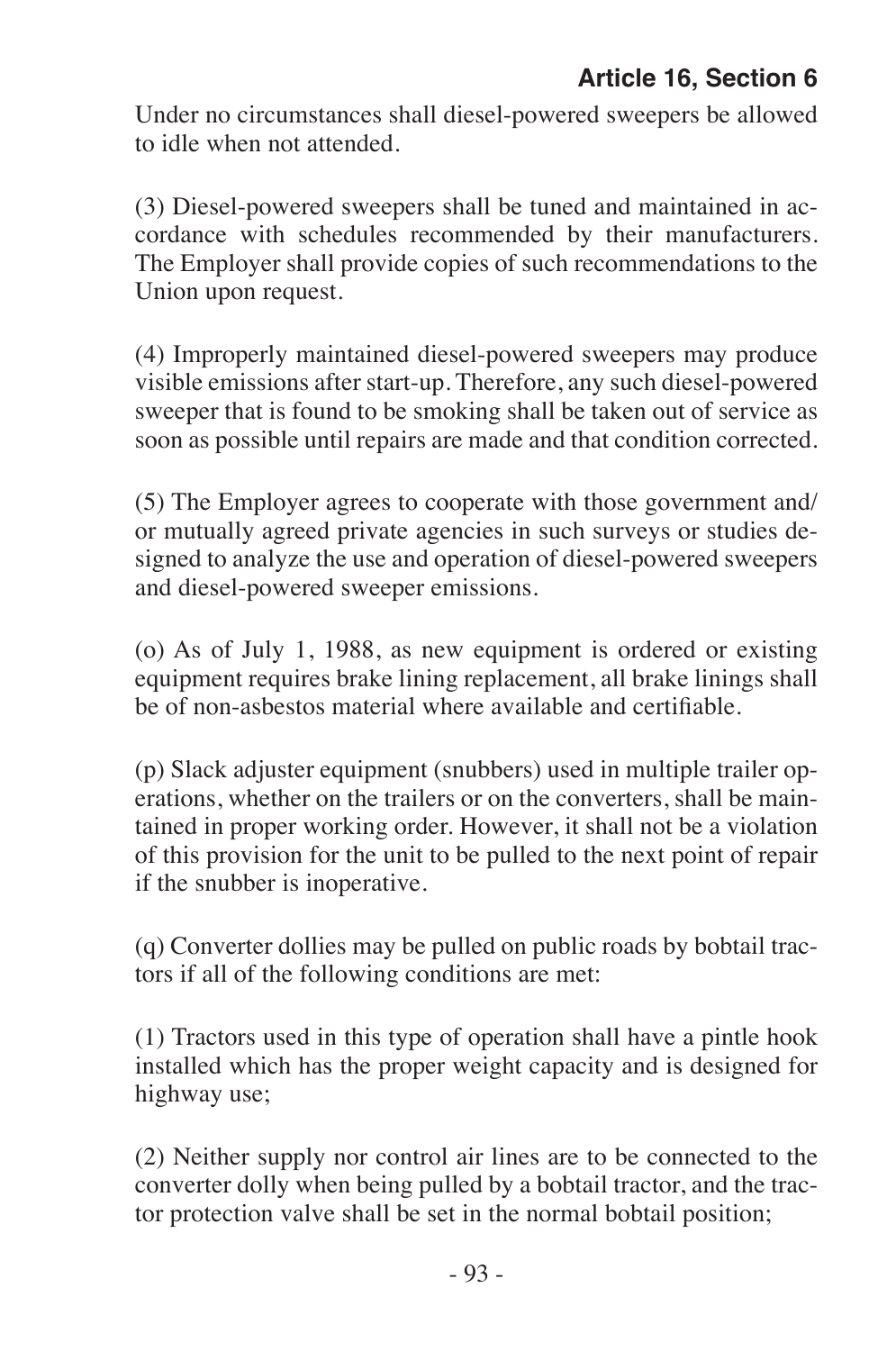(3) After October 1, 1991, tractors used to pull converter dollies bobtail must be equipped with a type of bobtail proportioning valve (BPV) in the tractor braking system, unless equipped with ABS;

(4) It is further agreed such configuration must comply with state and federal law.

(r) All newly manufactured road tractors regularly assigned to the fleet after July 1, 1991, shall be equipped with heated mirrors. All road tractors ordered after April 1, 2003 shall be equipped with a power mirror on the curbside. However, it shall not be a violation of this provision for the tractor to be dispatched to the next Company point of repair if the heated and/or power mirror is inoperative.

(1) All new yard equipment shall be equipped with vertical exhaust stacks.

(2) All road and city tractors shall be equipped with large spot mirrors (6" minimum) on both sides of the tractor by January 1, 1995.

(3) All road tractors and switching equipment shall be equipped with an operable light of sufficient wattage on the back of the cab.

(4) All new road and city equipment shall have operable sun visors.

(5) Seats on forklifts and sweepers shall be maintained in good repair.

(6) On all road and city tractors, the cab door locks shall remain operable and be properly maintained. Both parties agree that the Employer will have reasonable time to repair the locks.

(7) The Employer shall repair inoperable door locks on linehaul tractors that are reported on a driver vehicle inspection report. The Employer shall perform such repairs at the first Employer maintenance location.

(s) All newly manufactured city tractors regularly assigned to the city pickup and delivery operation after July 1, 1991, shall be equipped with power steering and an air-ride seat on the driver's side.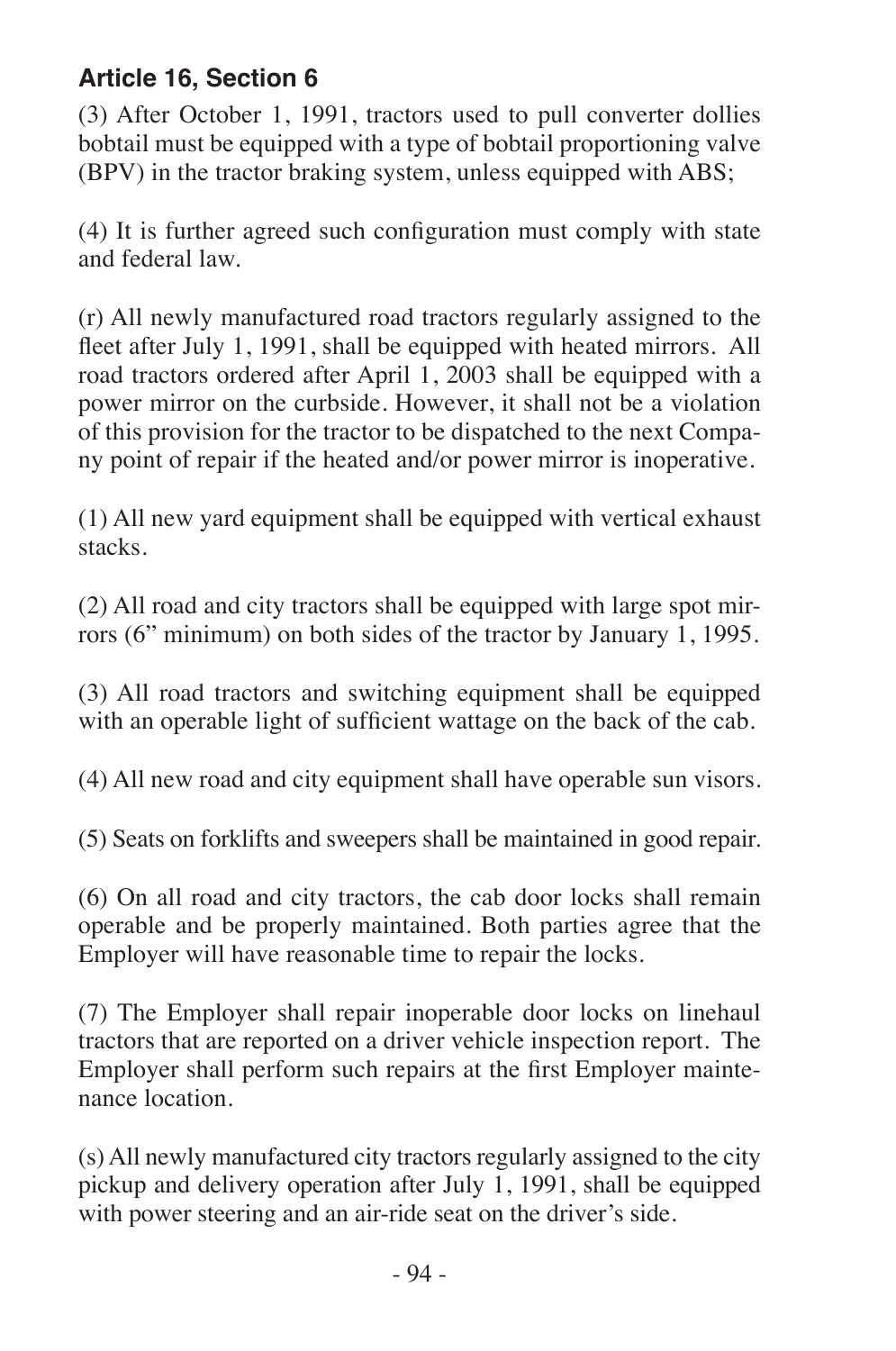(1) All new road and yard equipment shall have power steering.

(2) All new forklifts and sweepers shall be equipped with power steering.

(t) All hand trucks and pallet jacks shall be maintained in good repair.

(u) All portable and mechanical dock plates shall be maintained in good working condition.

(v) The parties will maintain a safe and healthy working environment in sleeper operations. The parties agree to establish a committee composed of four (4) members each to review the comfort and/ or safety aspects of sleeper berths pertaining to ride. Such committee shall meet by mutual agreement of the Co-chairmen as to time and place. The committee shall confer with appropriate representatives of equipment manufacturers and/or other experts on this subject as may be available. The intent of the committee is to identify any problems with the comfort and/or safety aspects of sleeper berths pertaining to ride that may exist, and through its deliberations with the manufacturers and/or other experts, develop ways and means to correct such situations. The committee shall report its findings and make recommendations to the National Grievance Committee.

(1) All new sleeper tractors purchased or leased after February 8, 1998, shall, at a minimum, be equipped with the manufacturer's original equipment standard dual heat/air conditioning systems. This is not intended to preclude the Company from purchasing newer technology on future purchases, should such become available prior to the expiration of this Agreement.

(2) Bunk restraint strap/net buckles on sleeper equipment shall be mounted on the entrance side of the sleeper berth by April 1, 1995.

(3) New sleeper equipment purchased on or after April 1, 1995, shall be equipped with a power window on the passenger's side of the cab that is operable from the driver's side of the cab.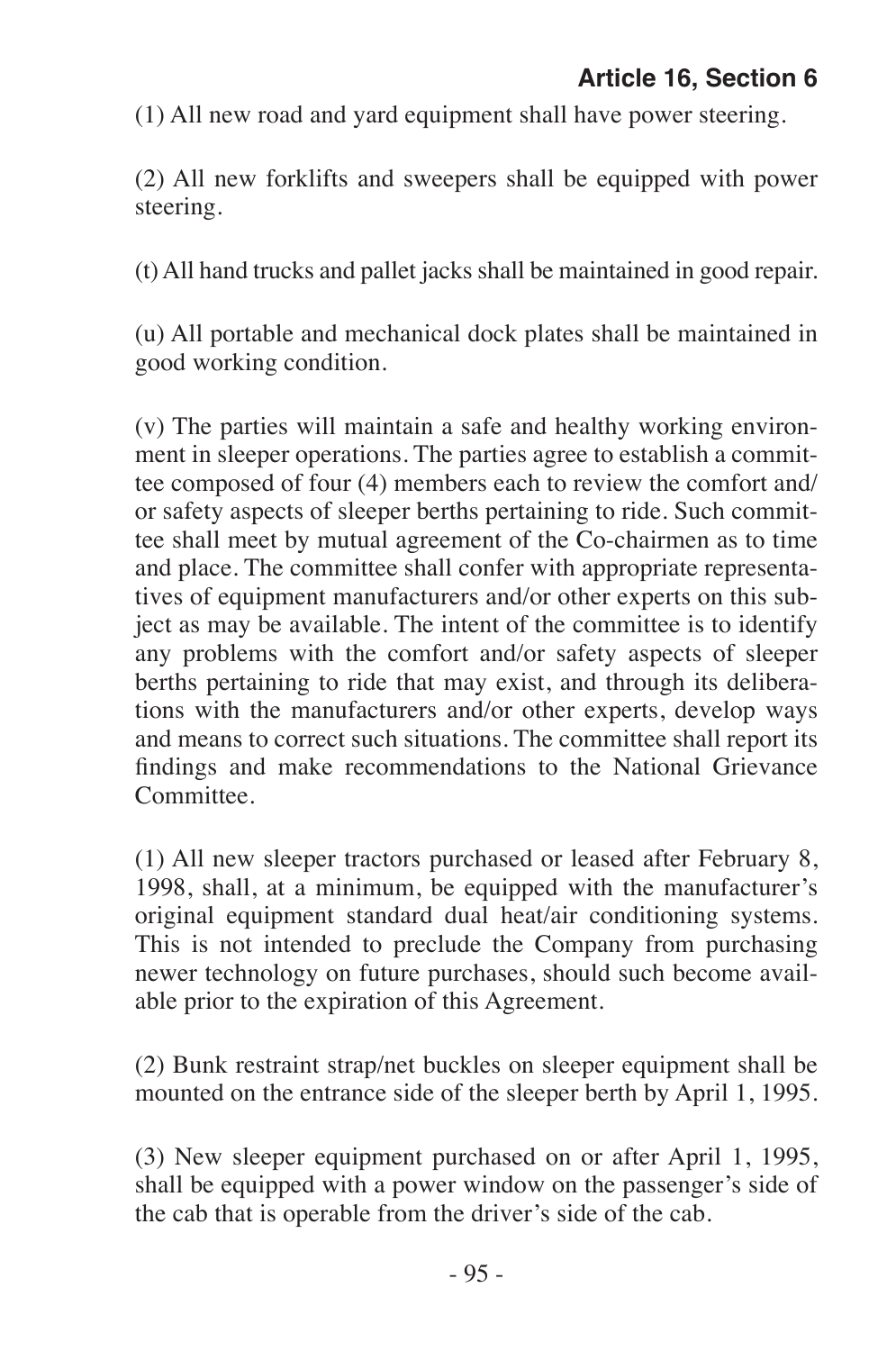(4) All sleeper cabs added to the Employer's fleet after April 1, 2008 will be walk-in sleeper berths with at least the following dimensions:

The measurement of 15-3/4 inches from the front of the mattress to the closed sleeper curtain, at any point across the cab, shall apply for the minimum interior walk-in dimension on newly manufactured over-the-road sleeper tractors ordered after April 1, 2008. It is understood that the contractual width of a sleeper mattress is 34 inches when determining the 15-3/4 inches from the front of the mattress to the sleeper curtain.

 All walk-in sleeper units introduced into operation after April 1, 2008 will have a minimum sleeper berth height of 65 inches from the floor to interior ceiling of the sleeper berth. It is also understood that the entrance opening into the sleeper berth area will be a minimum of 64 inches.

This will not apply to triple runs as the length now prohibits. However, if and when it becomes legal to run walk-in sleepers on triple lanes, all new equipment ordered after that effective date will be equipped with walk-in sleeper berths.

(5) All sleeper tractors introduced into Employer linehaul operations after April 1, 2008 will be equipped with an engine and/or exhaust brake. The parties understand that a unit with an inoperable engine brake system will not be considered out of service. Repairs will be performed at the team's home terminal at the end of that team's tour.

(6) All sleeper tractors will be set so that the unit will continue to idle, except if (a) federal, state, or local laws or regulations require the Employer to limit or eliminate tractor idle time or (b) the unit is equipped with an auxiliary power pack that provides heat and air conditioning to the sleeper berth area.

(w) Employee will not be required to climb on unguarded trailer roofs for snow removal.

(x) At least one vent on the sleeper to open front or back.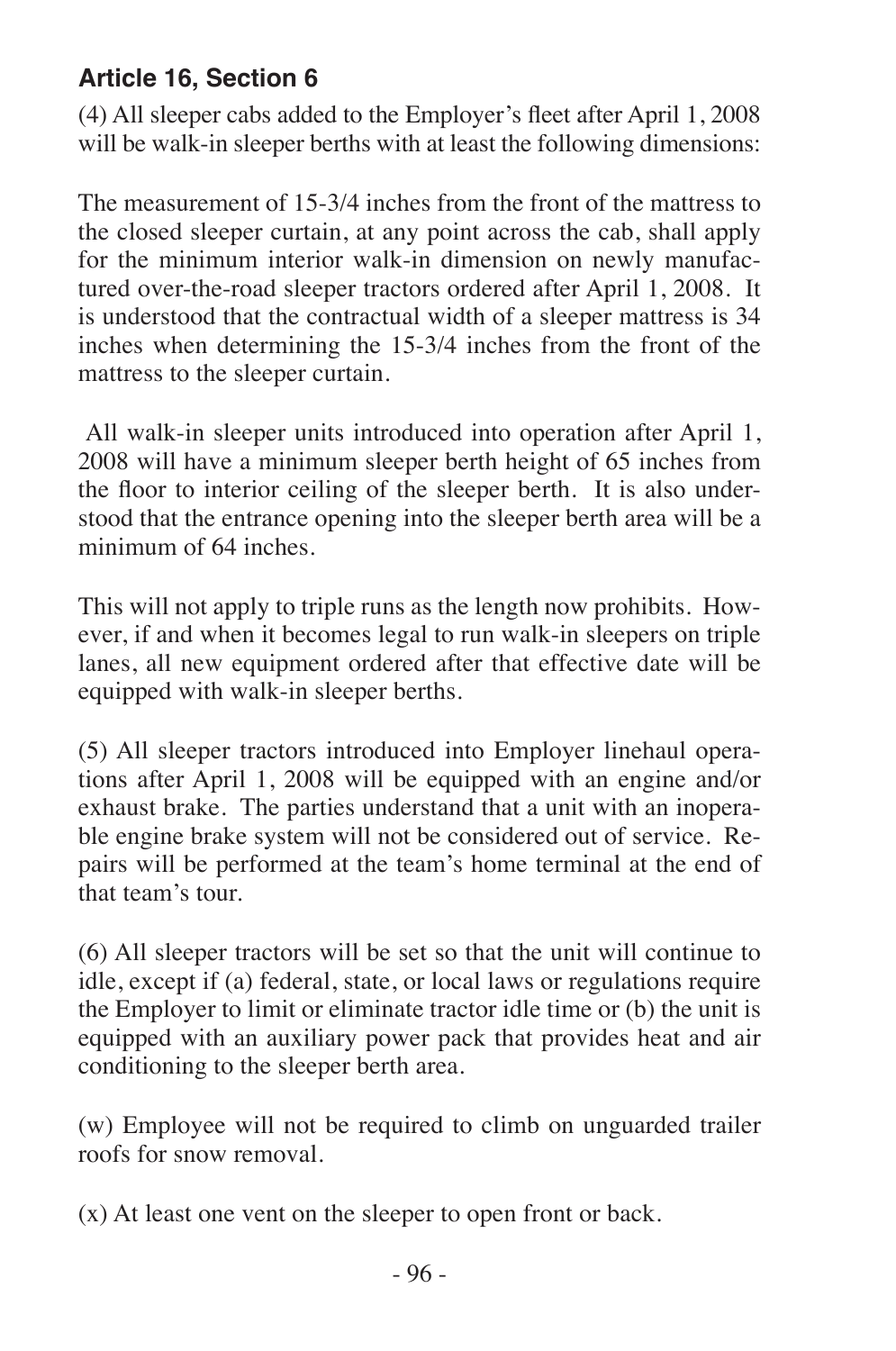(y) The Employer shall repair inoperable air conditioning systems on Employer city tractors throughout the year. The Employer shall perform such repairs within fourteen (14) days of written notification from an employee or the Local Union that the air conditioning system on a particular city tractor is inoperable. It shall not be a violation of this Section to operate any unit while waiting for repairs.

(z) All linehaul tractors introduced into Employer linehaul operations after April 1, 2008 will be equipped with a cab filter system that is designed and available from the tractor's manufacturer.

(aa) The Employer understands tractor interiors should be maintained in a clean condition so units are safe to operate. Concerns about the cleanliness of tractor interiors must first be raised and reviewed at the local level. In the event the parties are unable to resolve the issue locally, the parties shall refer the issue to the Employer's V.P. of Equipment Services for resolution.

(bb) All trailer jockeys ordered following the ratification of this Agreement shall have electric power mirrors on the right-hand side. Any trailer jockeys or hostling tractors ordered in the states listed below following the ratification of this Agreement will be equipped with air conditioning and will be maintained in proper operating condition throughout the year. The Employer shall perform such repairs within fourteen (14) days of written notification from an employee or the Local Union that the air conditioning system on a particular trailer jockey or hostling tractor is inoperable. It shall not be a violation of this Section to operate any unit while waiting for repairs.

States: Alabama, Arkansas, Arizona, California, Florida, Georgia, Kentucky, Louisiana, Mississippi, North Carolina, New Mexico, Nevada, Oklahoma, South Carolina, Tennessee, and Texas.

The Employer and the Union shall meet periodically to discuss the feasibility of additional locations.

(cc) Forklift seats shall have sufficient seat cushion as well as spring suspension system under the seat. Forklift seats also shall have incline and decline capability. Forklift seats should also be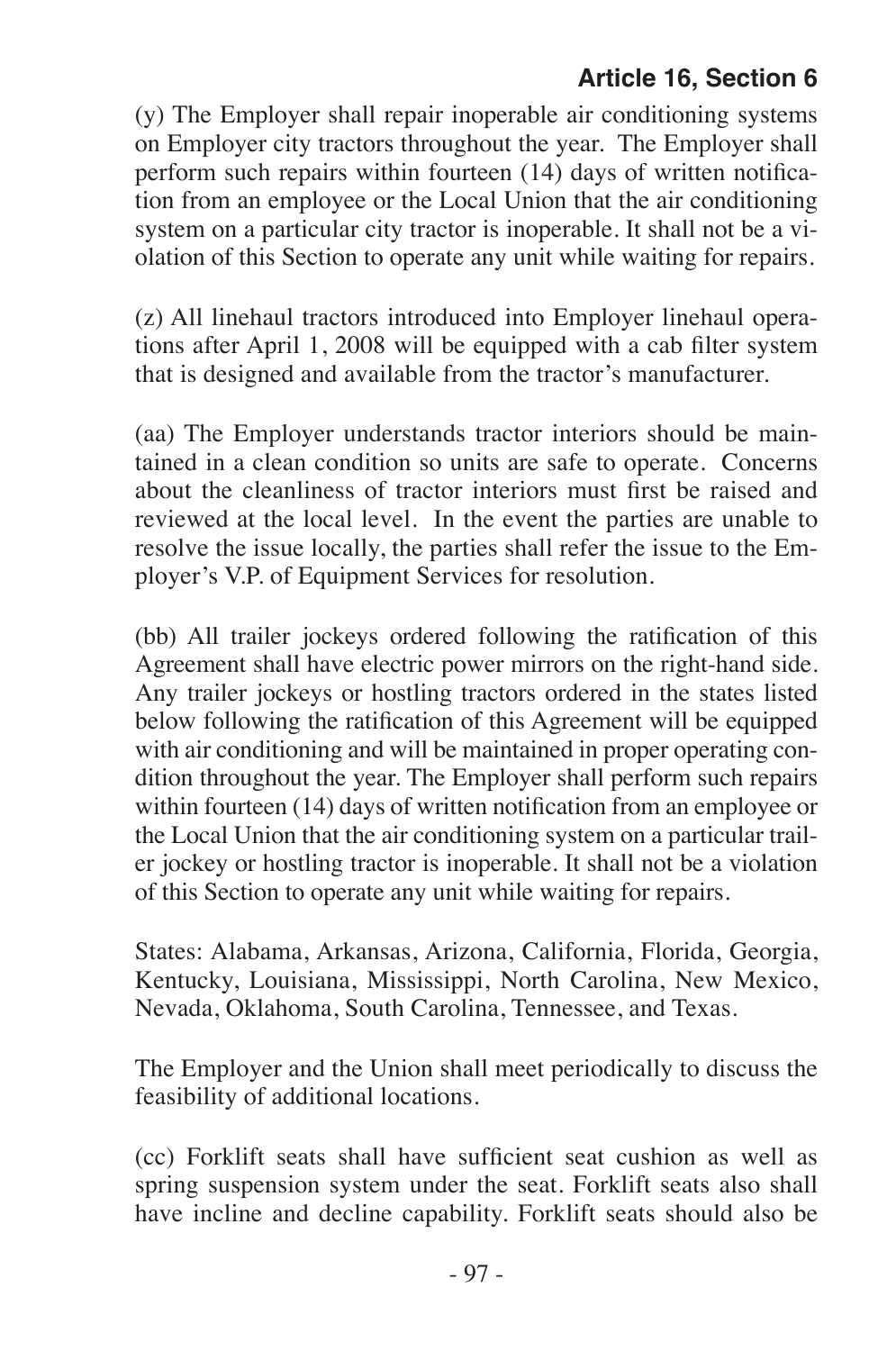adjustable and able to slide back and forth. This Section shall apply to forklifts ordered after ratification of this Agreement.

(dd) Forklifts must have tires that are in good working order with no sizeable chunks of missing tire. Forklifts shall also be equipped with mirrors and lights and have longer blades (no less than 36in.).

#### **Section 7. National Safety, Health & Equipment Committee**

The Employer and the Union shall continue the National Safety, Health & Equipment Committee. Such Committee shall be comprised of qualified representatives to consider safety, health and equipment issues. The Committee shall consult among themselves and/or with appropriate government agencies, state and federal, on matters involving all aspects of trucking operations safety and health and issues related to equipment safety. Such Committee shall convene on a regular basis, with an agenda to be agreed to by the respective chairmen.

Any grievance arising under this Article shall be processed through the Regional Joint Area level in accordance with rules and procedures agreed to by the National Safety, Health &Equipment Committee and approved by the National Grievance Committee.

### **Section 8. Hazardous Materials Program**

Parties must update the Hazardous Materials Program guidelines with the understanding that the Union and the Employer will revise the hazardous materials program and address only the mandated requirements.

# **Section 9. Union Liability**

Nothing in this Agreement or its Supplements relating to health, safety or training rules or standards shall create any liability or responsibility on behalf of the Union for any job-related injury or accident to any employee or any other person. Further, the Employer will not commence legal action against the Union as a result of the Union's negotiation of safety standards contained in this Agree-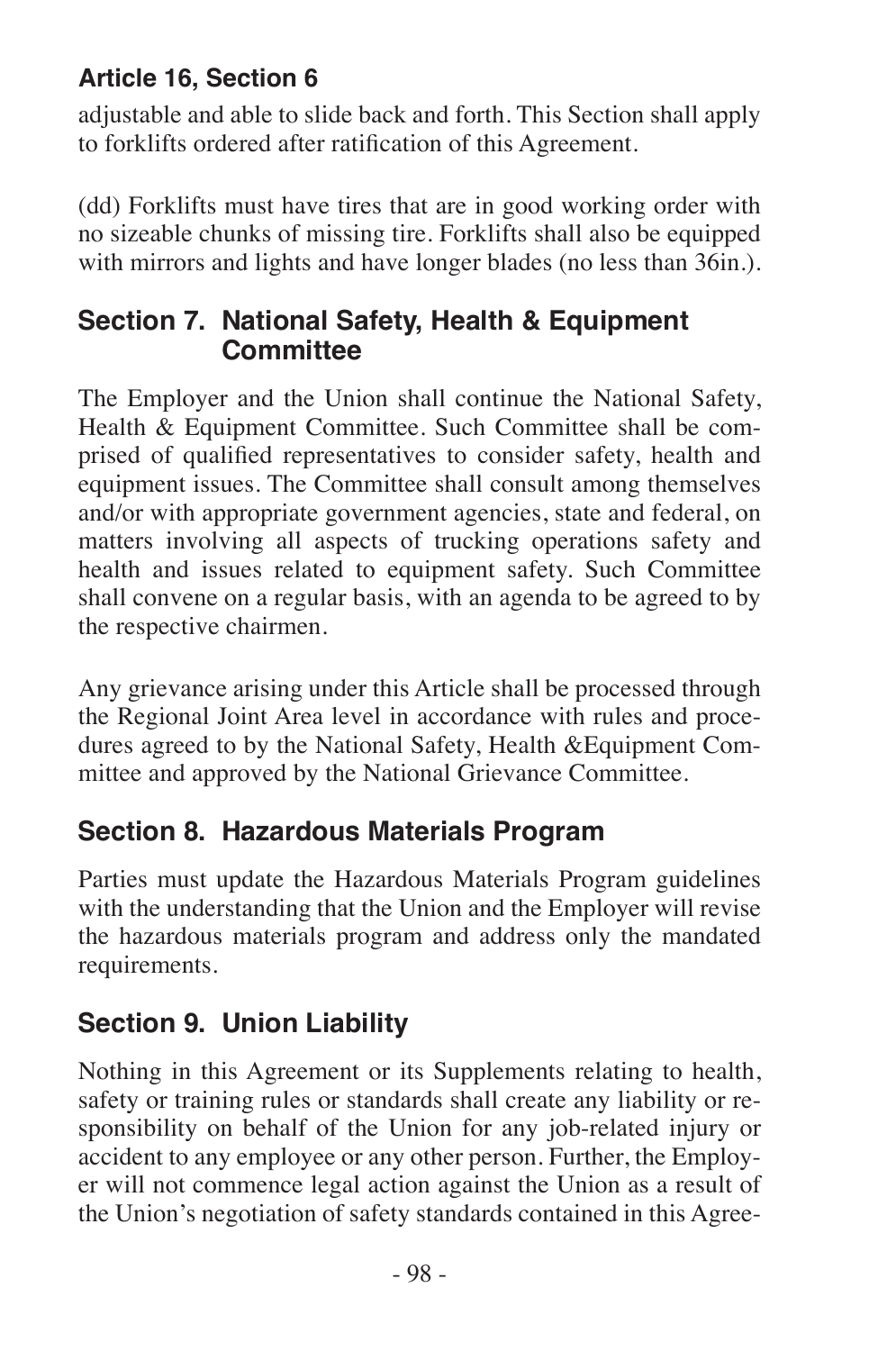ment or failure to properly investigate or follow-up Employer compliance with those safety standards.

#### **Section 10. Government Required Safety & Health Reports**

The Employer shall provide, upon written request by the Local Union, a copy of any occupational incident report that is required to be filed with a federal government agency on safety and health subjects addressed by Article 16 only. Such reports shall be free of charge for one (1) copy.

Employees and authorized Union representatives shall have access to written occupational safety and health programs. Upon request, the Employer shall provide one (1) copy of the programs to the authorized Union representative free of charge.

## **Section 11. Facilities**

Dock floors shall be maintained in good repair and reasonably free from potholes.

Yards shall be maintained reasonably free from potholes and reasonably effective dust control measures shall be implemented as necessary.

Breakrooms and storage areas for linens, mattresses and individual towels shall be maintained in a sanitary condition.

Restrooms and showers shall be maintained in a sanitary condition. Showers, where provided, shall have body soap or other appropriate cleansing agents and clean individual towels. The requirement to provide a shower which is maintained in a sanitary condition is not satisfied by the availability of a Hazmat shower.

The Employer agrees to maintain clean restrooms and breakrooms on a regular basis throughout the day. All restrooms and breakroom facilities shall be maintained and kept in proper working order.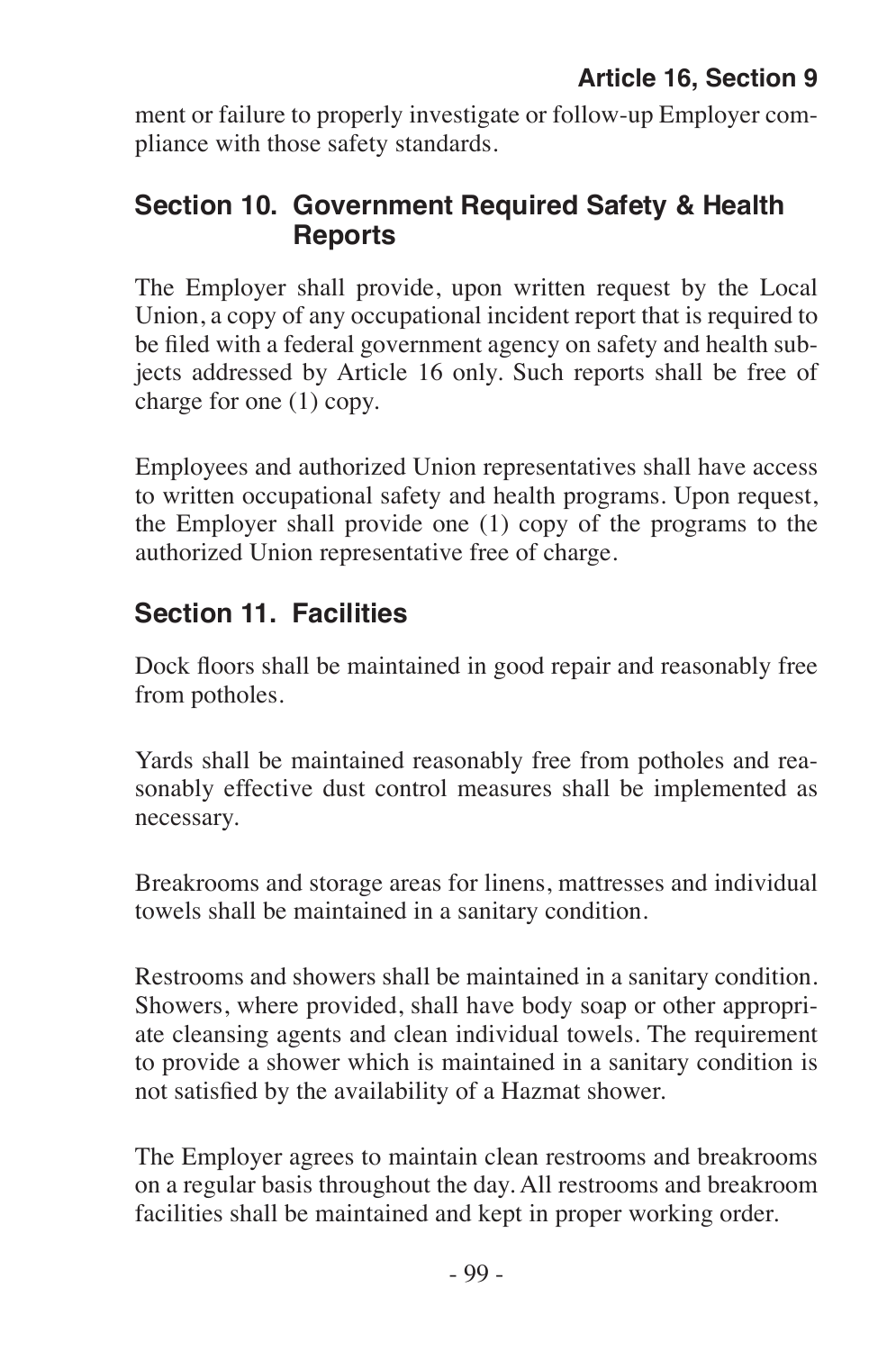#### **Article 16, Section 11**

Suitable windshield/window cleaning materials shall be available to include a long-handled brush/squeegee.

# **ARTICLE 17. PAY PERIOD**

The Joint Area Committee or the National Grievance Committee and the Employer may, by mutual agreement, waive the provisions of Local Supplements dealing with pay periods upon a satisfactory showing of necessity by the Employer, provided such waiver is not a violation of a state or federal law or regulation.

## **Timely Pay for Drivers**

The Employer will make every effort to accommodate drivers, who are away from their home terminal at the conclusion of a pay period, to ensure that those drivers are paid on a timely basis.

# **ARTICLE 18. OTHER SERVICES**

In the event an Employer, party to this Agreement, may require the services of employees coming under the jurisdiction of this Agreement in a manner and under conditions not provided for in this Agreement, then and in such instances the Local Union and the Employer concerned may negotiate such matters for such specific purposes, subject to the approval of the Multi-Region Change of Operations Committee.

# **ARTICLE 19. POSTING**

### **Section 1. Posting of Agreement**

A copy of this Agreement shall be posted in a conspicuous place in each garage and terminal.

## **Section 2. Union Bulletin Boards**

The Employer agrees to provide suitable space for the union bulletin board in each garage, terminal or place of work. Postings by the Union on such boards are to be confined to official business of the Union.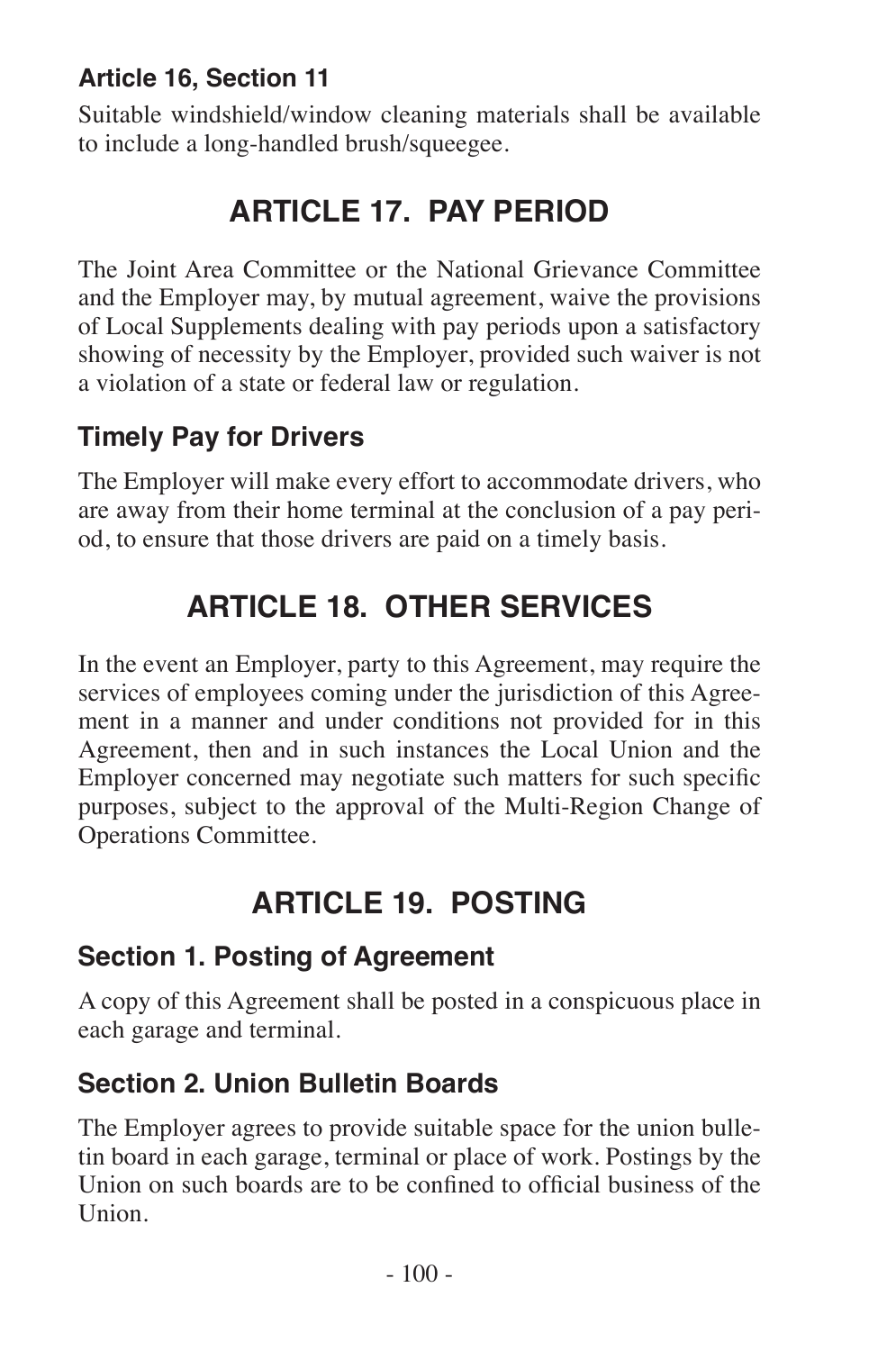All Union bulletin boards must be glass encased and the steward and Business Agent given a key. The Employer shall have 90 days to comply.

# **ARTICLE 20. UNION AND EMPLOYER COOPERATION**

## **Section 1. Fair Day's Work for Fair Day's Pay**

The parties agree at all times as fully as it may be within their power to cooperate so as to protect the long-range interests of the employees, the Employers signatory to this Agreement, the Union and the general public served by the members of the trucking industry party to this Agreement.

The Union and the Employer recognize the principle of a fair days work for a fair days pay; that jobs and job security of employees working under this Agreement are best protected through efficient and productive operations of the Employer and the trucking industry; and that this principle shall be recognized in the administration of this Agreement and its Supplements and the resolution of all grievances thereunder.

## **Section 2. Joint Industry Development Committee**

The parties recognize that the unionized LTL industry is losing market share and jobs to competitors. The parties recognize that it is in the interest of the Union and the Employers to return the LTL industry to health and to foster its growth. Only if the industry prospers and grows will the industry's employees, whom the Union represents, achieve true job and economic security. Only if the industry prospers and grows will the industry have access to the resources it needs to capitalize and be competitive.

Recognizing that returning the industry to health should be a cooperative, long-term effort, the Teamsters National Freight Industry Negotiating Committee ("TNFINC") and the Employer agree to establish a Joint Industry Development Committee to serve as a vehicle for this effort. The purpose of the Committee will be to perform the following tasks: address the principles of an intermod-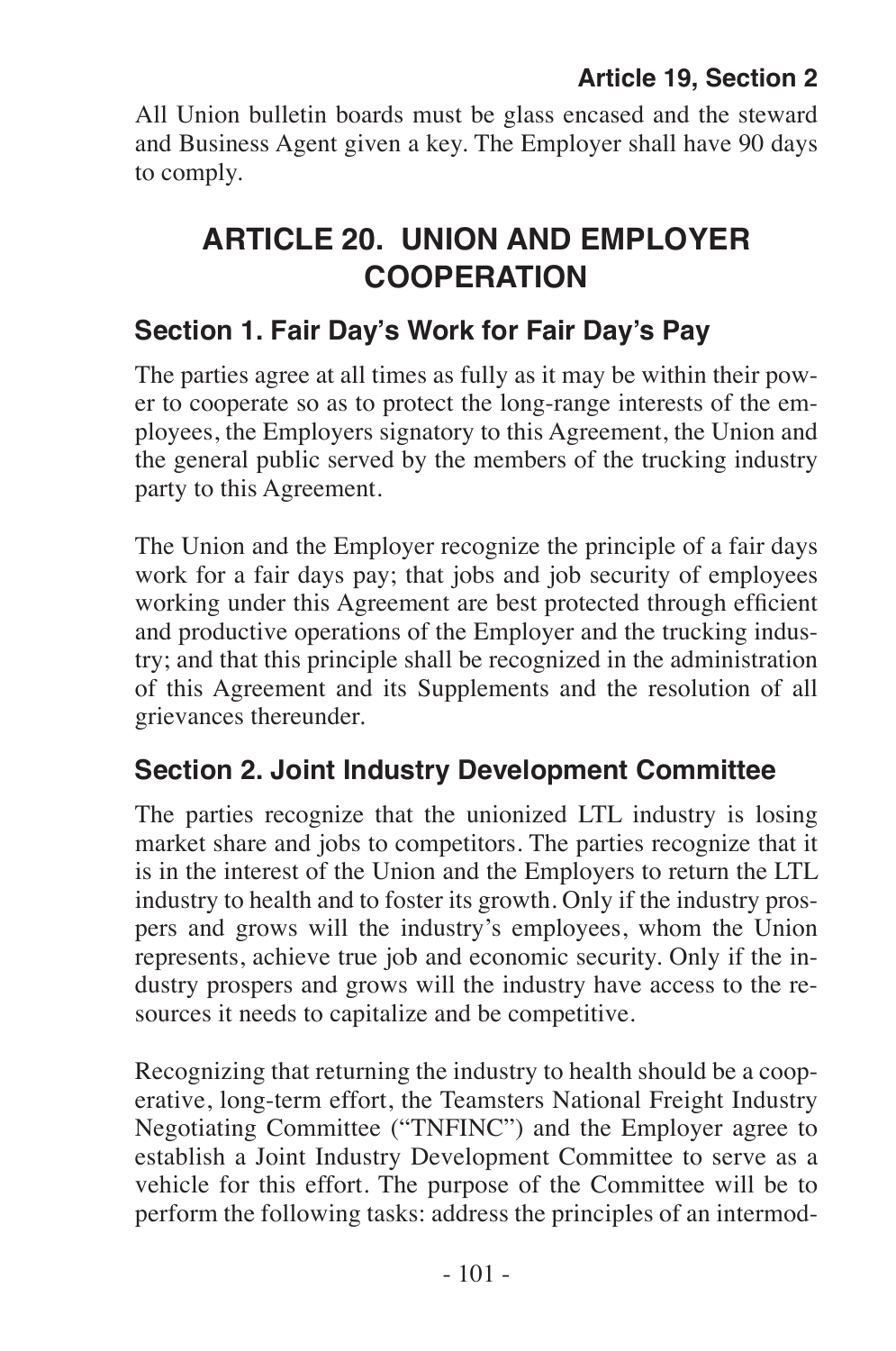al truckload agreement as a means of capturing new market and creating additional city/P&D jobs; develop data to evaluate and monitor industry and competitor productivity, costs and operations; catalogue, compare and evaluate work rules, practices and procedures among the various NMFA supplements and the Employers; make joint recommendations to the parties about any changes in the NMFA and its supplements that the Committee believes should be considered in the next round of negotiations for the new NMFA; solicit grants for joint activities that benefit the industry and its bargaining unit employees, such as driver training schools; and monitor pending legislation and executive action on the national, state and local level that may affect the welfare of the industry and, where appropriate, jointly recommend actions that further the interests of the industry and its bargaining unit employees and jointly present the views of the Joint Committee to legislative and executive bodies.

The Committee shall operate as a labor-management committee within the meaning of Section  $302(c)(9)$  of the LMRA, as amended, established and functioning so as to fulfill one or more of the purposes set forth in Section  $6(c)(2)$  of the Labor Management Cooperation Act of 1978. The Committee shall have the full support of both the International Brotherhood of Teamsters and the Employer in the Committee's efforts to identify problems, formulate plans to solve those problems and, where appropriate, conduct joint activities designed to implement the plans.

The Chairman of TNFINC will appoint five (5) Union representatives to the Joint Committee. The Employer will appoint five (5) Employer representatives to the Joint Committee. Appointments to the Joint Committee will be made in a manner to assure that there are persons serving who are familiar with the full range of operations undertaken by Employer under all supplemental agreements. The Joint Committee shall meet at least quarterly and may appoint continuing subcommittees to carry out specific tasks. The Union and Employer representatives to the Joint Committee will establish procedures for the operation of this Committee.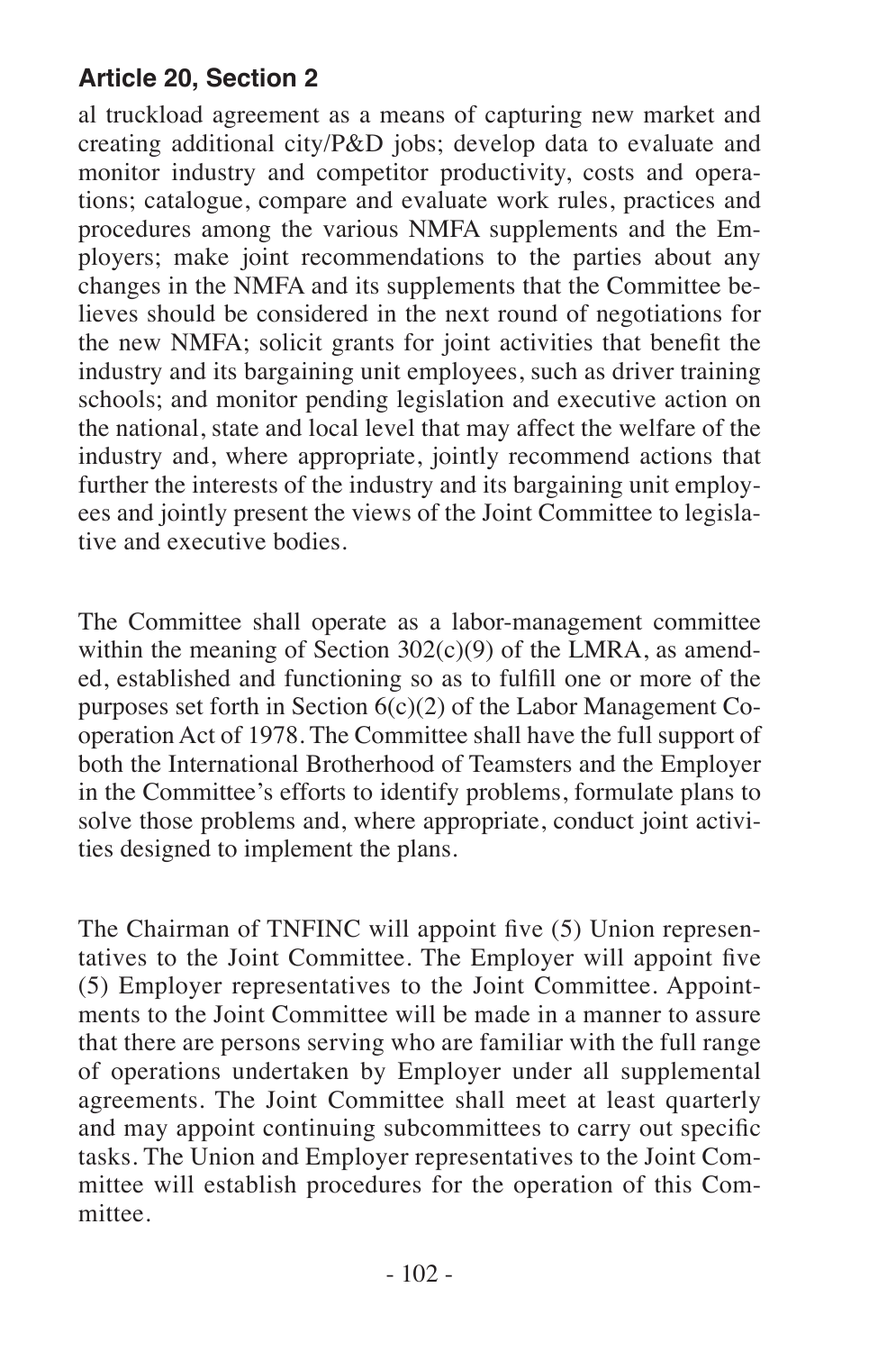## **Section 3. Benefits Joint Committee**

The Union and the Employers will establish a Benefits Joint Committee to review the provision of health & welfare and pension benefits to employees covered by this Agreement. This Committee is charged with the critical responsibility of ensuring that employee health  $\&$ welfare and pension benefits are made available to employees covered by the terms of the NMFA in a secure and cost-efficient manner. It is anticipated that this Committee shall serve as a source of continuing study regarding the most efficient manner of providing benefits to covered employees. The Union and the Employers will establish procedures for the operation of this Committee. The Committee will make periodic reports and recommendations to TNFINC and TMI.

## **Section 4. New Business/Job Creation Opportunities**

The parties recognize that there may be new job opportunities in markets and/or services not currently performed under the Agreement. During the term of the Agreement, the Employer may propose to TNFINC a new business opportunity which would increase Teamster jobs. The Employer's proposal to TNFINC must contain a detailed description of the proposed new business opportunity and the specific protections to ensure that the proposal will not impact bargaining unit employees. In no event shall the Employer's new business opportunity proposal have an adverse impact on existing bargaining unit employees, the work performed by the bargaining unit, or violate any of the bargaining unit employees' contract rights. The Employer's proposal must be approved by TNFINC and by the Union Supplemental Negotiating Committees and Local Unions in the Supplemental Areas where the proposed new business opportunities exist.

# **ARTICLE 21. UNION ACTIVITIES**

Any employee, member of the Union, acting in any official capacity whatsoever shall not be discriminated against for his/her acts as such officer of the Union so long as such acts do not interfere with the conduct of the Employer's business, nor shall there be any discrimination against any employee because of Union membership or activities.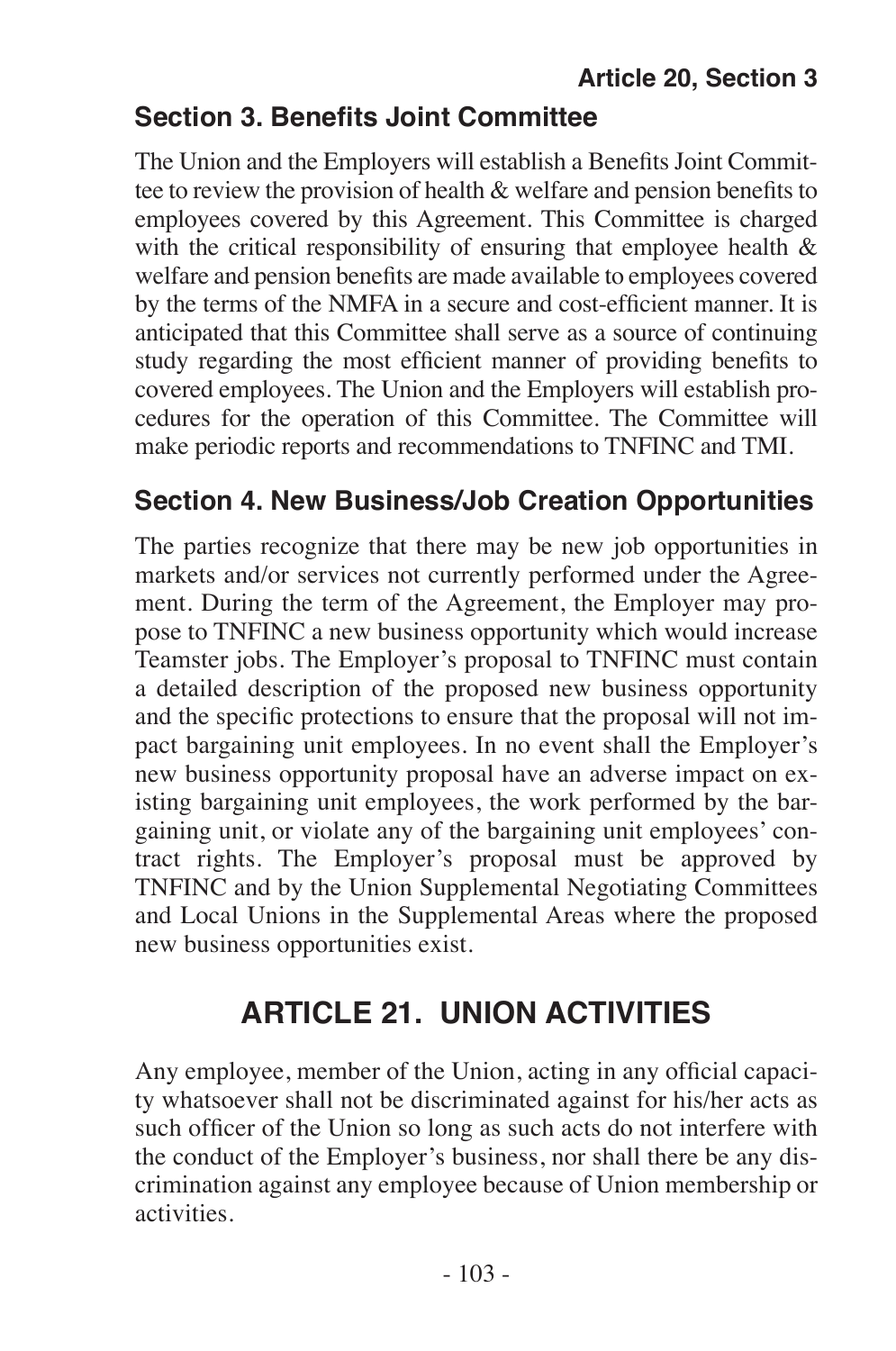A Union member elected or appointed to serve as a Union official shall be granted a leave of absence during the period of such employment, without discrimination or loss of seniority rights, and without pay.

## **ARTICLE 22. OWNER-OPERATORS**

In the event the Employer employs employee owner-operators, the Employer will negotiate the wages, benefits and working conditions for these owner-operators with TNFINC.

# **ARTICLE 23. SEPARATION OF EMPLOYMENT**

The Employer must mail earnings to discharged employees by certified mail the next business day, unless the employee is paid by direct deposit. The foregoing shall not apply to unused vacation, unless required otherwise by law. Vacation pay for which the discharged employee is qualified shall be paid no later than the first (1st) day following final determination of the discharge.

Upon a permanent terminal closing and/or cessation of operations, the Employer shall pay all money due to the employee during the first (1st) payroll department working day following the date of the terminal closing and/or cessation of operations.

Failure to comply shall subject the Employer to pay liquidated damages in the amount of eight (8) hour's pay for each day of delay. Upon quitting, the Employer shall pay all money due to the employee on the next regular payday for the week in which the resignation occurs.

# **ARTICLE 24. INSPECTION PRIVILEGES AND EMPLOYER AND EMPLOYEE IDENTIFICATION**

Should the Employer find it necessary to require employees to carry or record full personal identification, such requirement shall be complied with by the employees. The cost of such personal identification shall be borne by the Employer.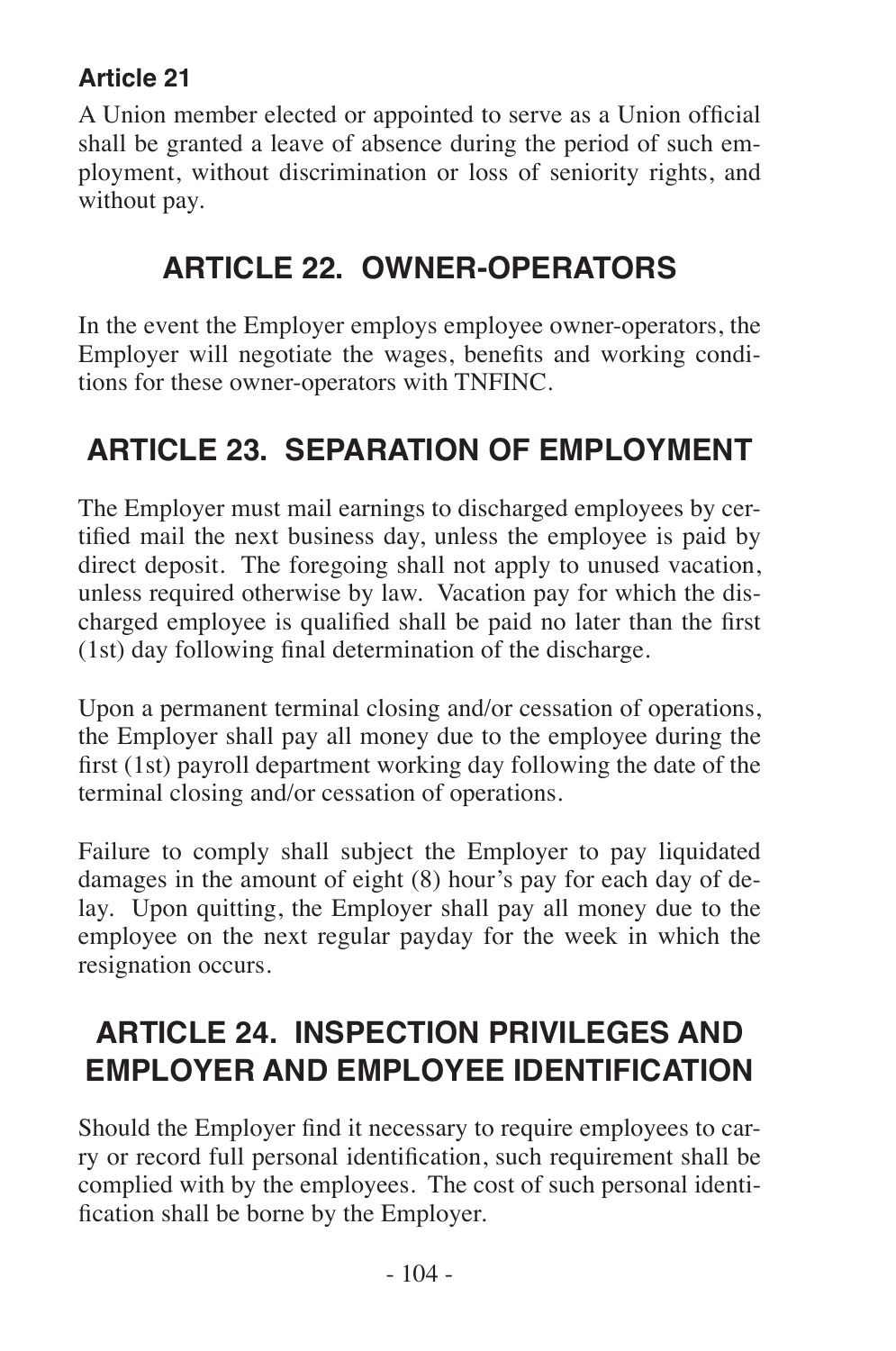No employee will be required to have their driver's license reproduced in any manner except by their employer, law enforcement agencies, government facilities and facilities operating under government contracts that require such identification to enter the facility.

Authorized agents of the Union shall have access to the Employer's establishment during working hours for the purpose of adjusting disputes, investigating working conditions, collection of dues, and ascertaining that the Agreement is being adhered to; provided, however, there is no interruption of the firm's working schedule.

Company representatives, if not known to the employee, shall identify themselves to employees prior to taking disciplinary action.

Safety or other company vehicles shall be identified when stopping company equipment.

The Employer agrees to supply company identification to minimize the problem of having to use their personal identification. It is agreed that new ID's will be made within a twelve (12) month period of the new contract.

## **ARTICLE 25. SEPARABILITY AND SAVINGS CLAUSE**

If any article or section of this Agreement or of any Supplements thereto should be held invalid by operation of law or by any tribunal of competent jurisdiction, or if compliance with or enforcement of any article or section should be restrained by such tribunal pending a final determination as to its validity, the remainder of this Agreement and of any Supplements thereto, or the application of such article or section to persons or circumstances other than those as to which it has been held invalid or as to which compliance with or enforcement of has been restrained, shall not be affected thereby.

In the event that any article or section is held invalid or enforcement of or compliance with which has been restrained, as above set forth, the parties affected thereby shall enter into immediate collective bargaining negotiations after receipt of written notice of the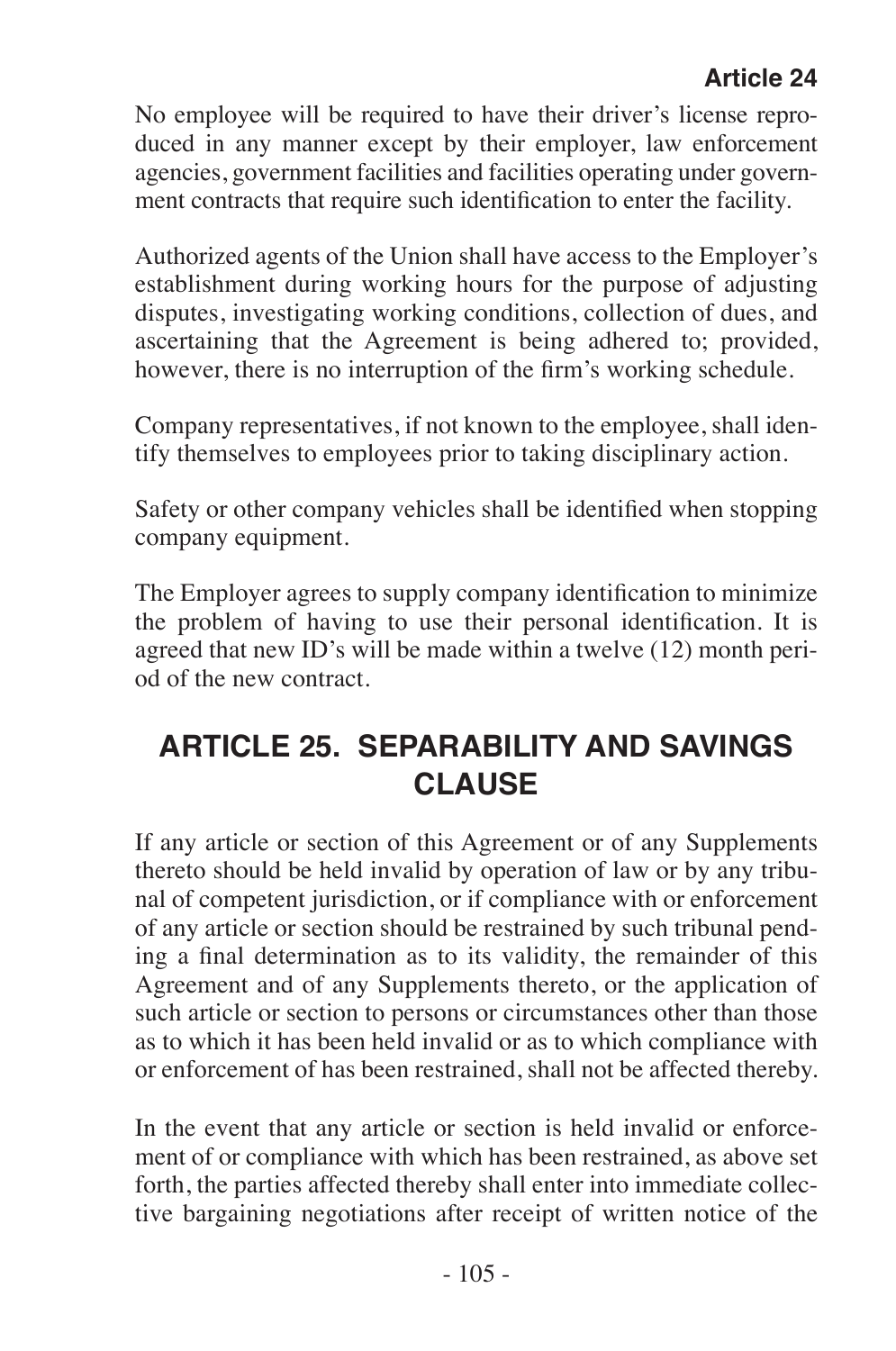desired amendments by either Employer or Union for the purpose of arriving at a mutually satisfactory replacement for such article or section during the period of invalidity or restraint. There shall be no limitation of time for such written notice. If the parties do not agree on a mutually satisfactory replacement within sixty (60) days after receipt of the stated written notice, either party shall be permitted all legal or economic recourse in support of its demands notwithstanding any provisions of this Agreement to the contrary.

# **ARTICLE 26. TIME SHEETS, TIME CLOCKS, VIDEO CAMERAS, AND COMPUTER TRACKING DEVICES**

### **Section 1. Time Sheets and Time Clocks**

In over-the-road or line operations, the Employer shall provide and require the employee to keep a time sheet or trip card showing the arrival and departure at terminal and intermediate stops and cause and duration of all delays, time spent loading and unloading, and same shall be turned in at the end of each trip. In local cartage operations, a daily time record shall be maintained by the Employer at its place of business. All Employers who employ five (5) or more people at any terminal shall have time clocks at such terminals.

Employees shall punch their own time cards.

The Employer shall maintain sign-in and sign-out records at terminals. All road drivers must record their name, home domicile, origin, destination and arrival and/or departure times. The Employer shall make available upon the written request of a Local Union information regarding the destination of loads and/or where loads were loaded within the time limits set forth in the grievance procedure.

The Employer may substitute updated time recording equipment for time cards and time sheets. However, a paper trail shall be maintained.

The Employer may computerize the sign-in and sign-out records. However, at all times, the Union shall have reasonable access to a paper record of the sign-in and sign-out records.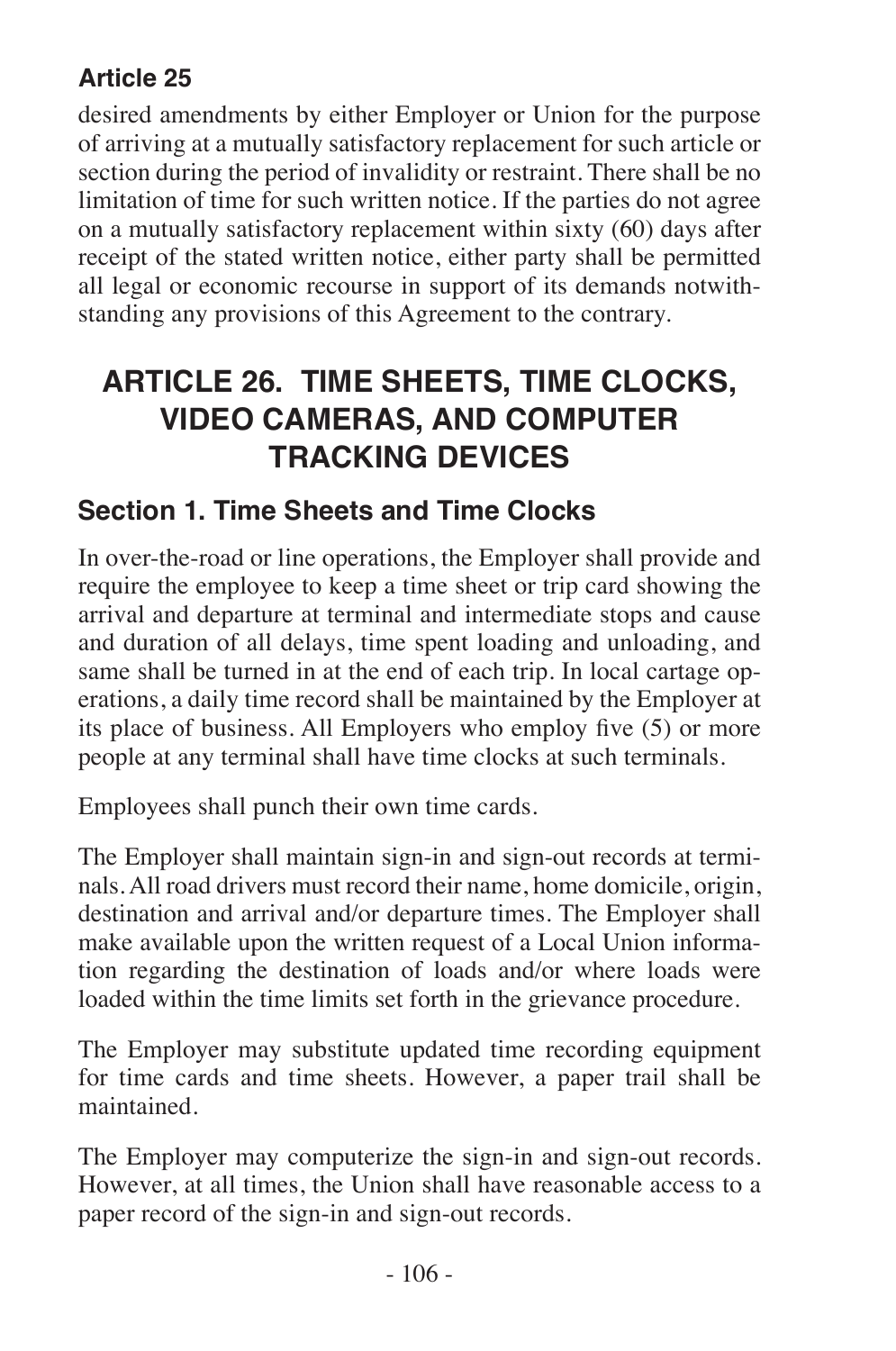#### **Article 26, Section 1 Section 2. Use of Video Cameras for Discipline and Discharge**

The Employer may not use video cameras to discipline or discharge an employee for reasons other than theft of property, violence, or falsification of documents. If the information on the video tape is to be used to discipline or discharge an employee, the Employer must provide the Local Union, prior to the hearing, an opportunity to review the video tape used by the Employer to support the discipline or discharge. Where a Supplement imposes more restrictive conditions upon use of video cameras for discipline or discharge, such restrictions shall prevail.

The Employer shall not install or use video cameras in areas of the Employer's premises that violate the employee's right to privacy such as in bathrooms or places where employees change clothing or provide drug or alcohol testing specimens.

The Employer shall not install any inward facing video cameras/ recorders in any vehicles. "Onboard" cameras may not be used for disciplinary purposes under any circumstances.

### **Section 3. Computer Tracking Devices**

Computer tracking devices, commonly known as "Black Boxes", GPS, or other tracking technologies mandated by regulations shall not be used for disciplinary purposes, except in those incidents of violations of Federal Mandated Regulations or when an employee has intentionally committed malicious damage to the Employer's equipment or when an employee has unsafely operated the Employer's commercial motor vehicles. Nor shall cameras, ELDs or other technology be used to harass or excessively monitor employees.

# **ARTICLE 27. EMERGENCY REOPENING**

In the event of war, declaration of emergency, imposition of mandatory economic controls, the adoption of national health care or any congressional or federal agency action which has a significant-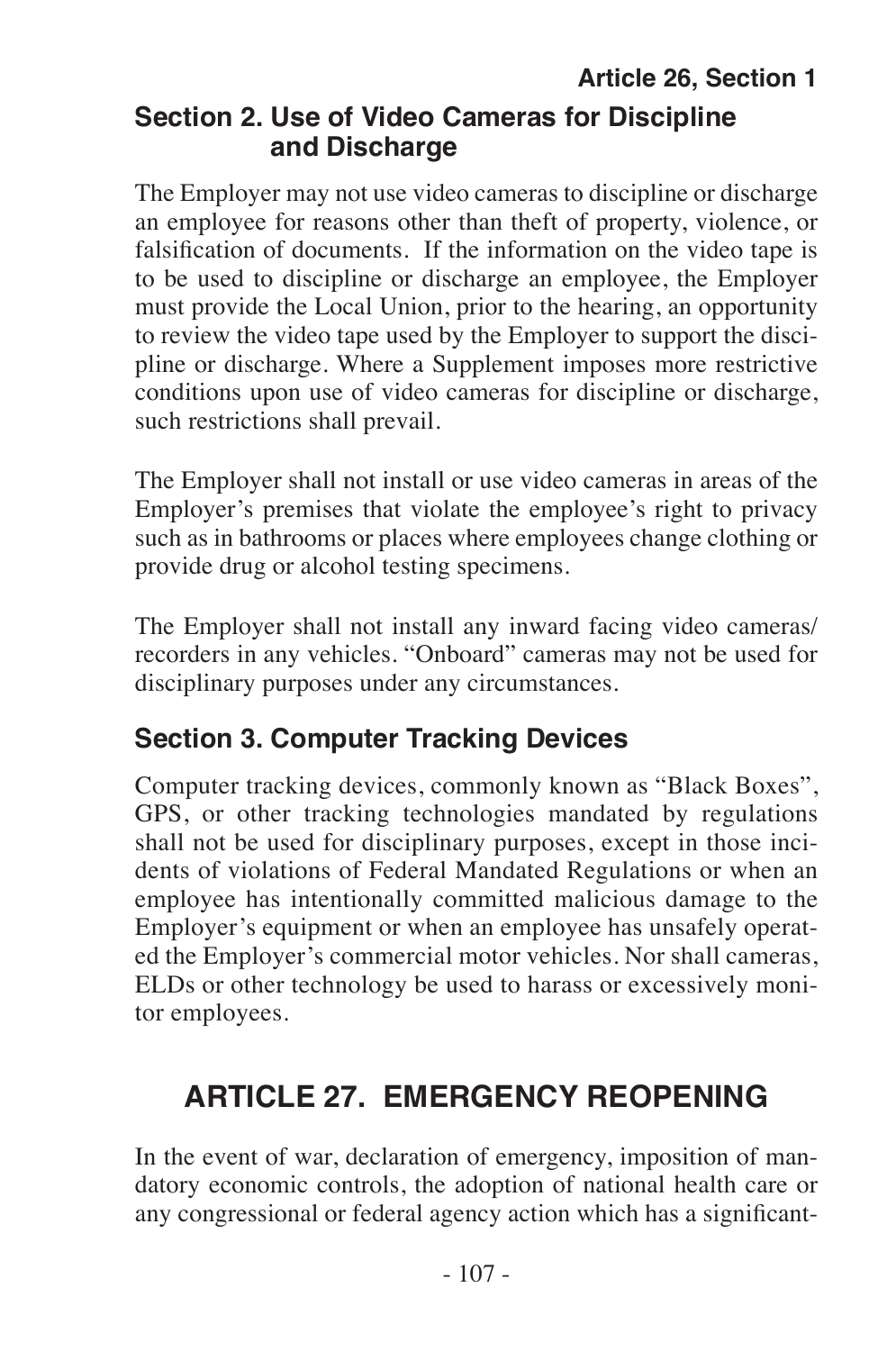ly adverse effect on the financial structure of the trucking industry or adverse impact on the wages, benefits or job security of the employees, during the life of this Agreement, either party may reopen the same upon sixty (60) day's prior written notice and request renegotiation of the provisions of this Agreement directly affected by such action.

Upon the failure of the parties to agree in such negotiations within the subsequent sixty (60)-day period, thereafter, either party shall be permitted all lawful economic recourse to support its request for revisions. If governmental approval of revisions should become necessary, all parties will cooperate to the utmost to attain such approval. The parties agree that the notice provided herein shall be accepted by all parties as compliance with the notice requirements of applicable law, so as to permit economic action at the expiration thereof.

In the event pension legislation is enacted that directly impacts the Employer's contribution obligations, results in the reduction of employees' benefits or accruals, or requires employees to contribute to their pensions, the provisions of this Article  $27$  shall apply – including the right to take economic action.

# **ARTICLE 28. SYMPATHETIC ACTION**

In the event of a labor dispute between any Employer, party to this Agreement, and any International Brotherhood of Teamsters Union, parties to this or any other International Brotherhood of Teamsters' Agreement, during the course of which dispute such Union engages in lawful economic activities which are not in violation of this or such other Agreement, then any other affiliate of the International Brotherhood of Teamsters, having an agreement with such Employer shall have the right to engage in lawful economic activity against such Employer in support of the above first-mentioned Union notwithstanding anything to the contrary in this Agreement or the International Brotherhood of Teamsters' Agreement between such Employer and such other affiliate, with all of the protection provided in Article 9.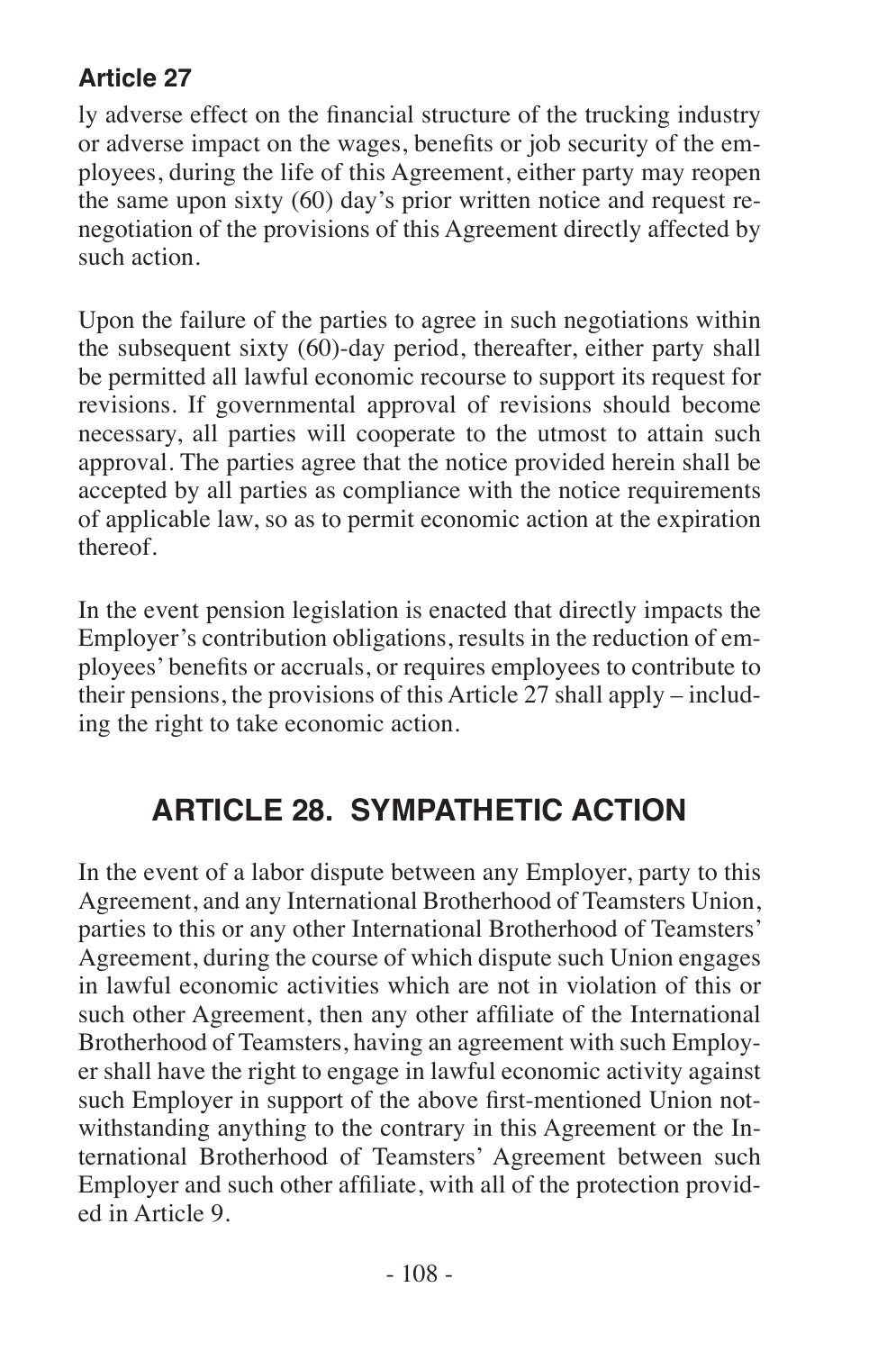# **Article 29, Section 1 ARTICLE 29. SUBSTITUTE SERVICE**

## **Section 1. Piggyback Operations**

(a) An Employer shall not use piggyback over the same route where the Employer has established relay runs or through runs except to move overflow freight or as otherwise provided in Section 3 herein.

(b) It is recognized and agreed that there were two distinct and separate types of rail operations in effect on April 1, 1994: (1) the use of rail to move overflow freight; and (2) approved and/or agreed to rail operations. Accordingly, the provisions of this Section 1 shall apply in its entirety to the overflow rail operations. This Section 1 shall only apply to the approved and/or agreed to rail operations to the extent it has been historically applied prior to April 1, 1994.

If a driver is available (which includes the two (2)-hour period of time prior to end of his/her rest period) at point of origin when a trailer leaves the yard for the piggyback ramp, such driver's runaround compensation shall start from the time the trailer leaves the yard. Available regular drivers at relay points shall be protected against runarounds if a violation occurred at the point of origin.

If the Employer does not have an over-the-road domicile at the point of origin, the Employer shall protect against runaround the available drivers at the first relay point over which the freight would normally move had it not been placed on the rail. Available regular drivers at relay points shall be protected against runaround if a violation occurred at the first relay point.

The Employer shall not reduce or fail to increase the road driver complement, including the addition of equipment, at the point of origin for the purpose of creating an overflow of freight to avoid the application of this Section.

(c) When an Employer utilizes Piggyback operations as a substitute service to deliver overflow loads and such substitute service is matched in both directions (East to West and West to East or North to South and South to North), it is understood and agreed by the parties that the Employer will be required to add a sufficient num-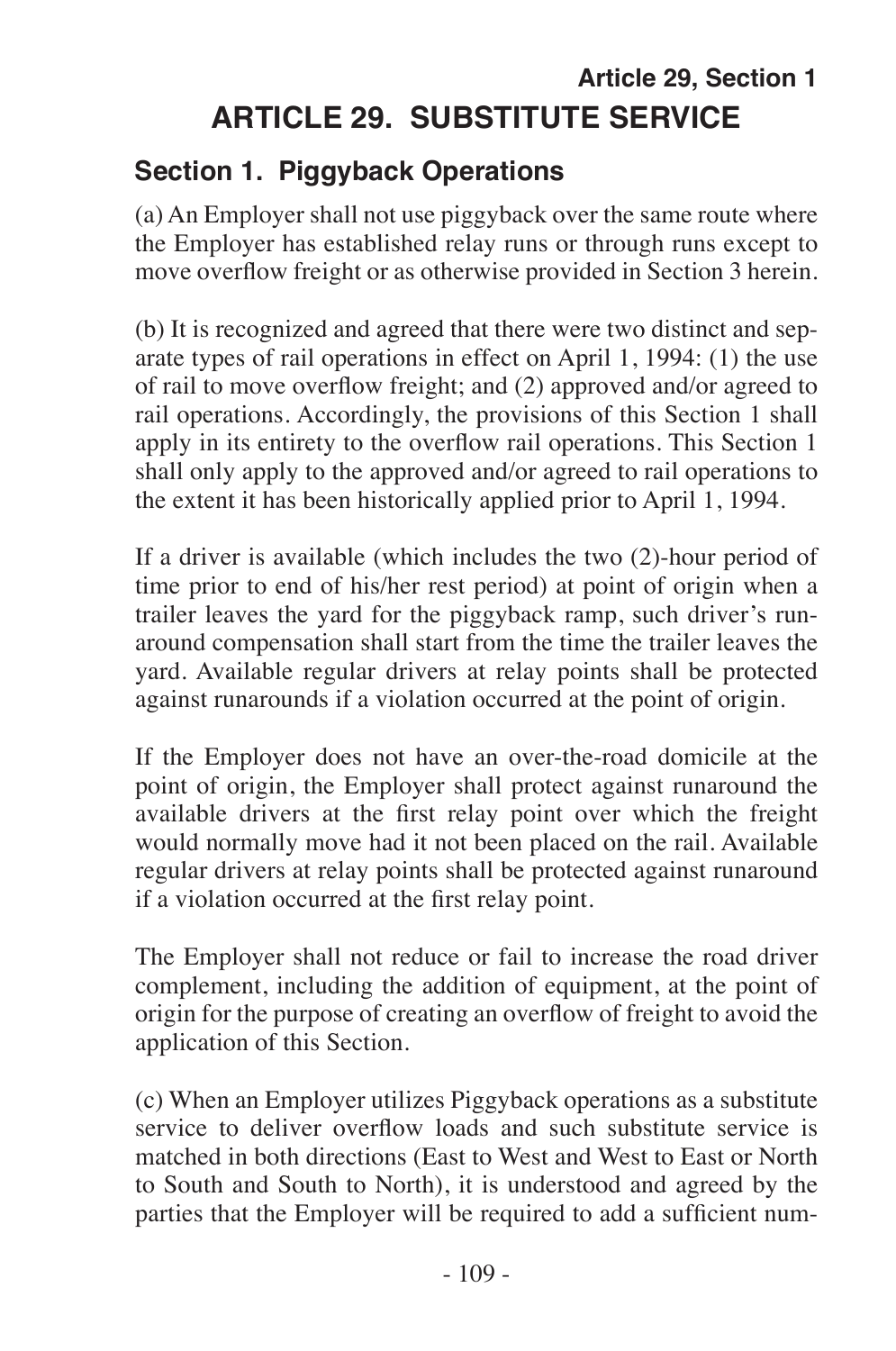ber of employees and the necessary amount of equipment to move trailers over the road when the volume of matched loads reaches a level to insure efficient utilization of equipment and regular work opportunity for the added employees.

It is the intent of the parties in this Section 1 to maximize the movement of freight over the Employer's established relay runs, thereby minimizing the use of substitute service.

The record keeping requirement set out in Section 2 below will provide the Union with the basis of monitoring the use of such piggyback operation.

(d) The Employer agrees the non-employee owner-operators, birdy-back, fishy-back and barge operations will not be used over the same routes where the Employer has established relay runs during the term of this Agreement.

## **Section 2. Maintenance of Records**

(a) Trailers piggybacked as a substitute service as provided in Section 1 are to be signed in and signed out on the regular dispatch sheet in road operations, and where there are no road operations sign-in and sign-out sheets shall be maintained at an appropriate location, including trailers taken to and from the rail yard by city employees. These sheets will be made available, upon request, to the drivers for a period of thirty (30) days. The Employer shall report in writing on a monthly basis to the Local Union at the rail origin point, or in cases where there are no drivers domiciled at the rail origin point to the Local Union at the first driver relay point affected, the number of trailers put on the rail at the rail origin point. The Employer shall also report the origin, destination, trailer/ load number, trailer weight and the time the trailer/load leaves the Employer's yard for the rail yard. The time limits set forth in the Supplemental Agreement for filing claims based upon the monthly report shall commence to run upon the receipt of the report by the Local Union.

(b) With regard to use of substitute service as provided in Section 1, full and complete records of handling, dispatch and movement of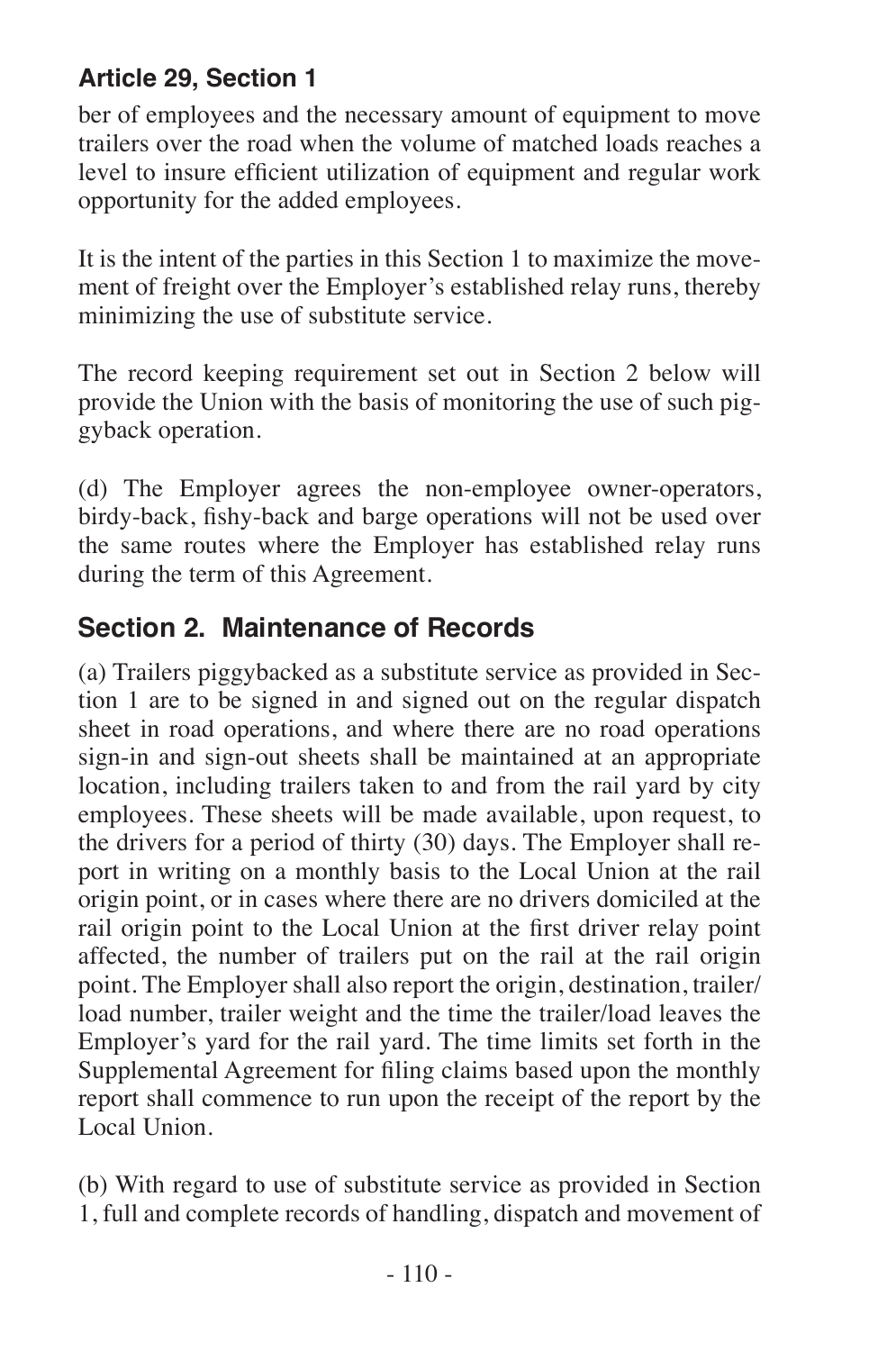such units system-wide shall be kept by the Employer and a report, which will include the date of all outbound rail movement, all points of origin and destination, all trailer numbers and the name of each railroad/routing, shall be sent on a quarterly basis to the office of the National Freight Director and the affected Area Regional Freight Director.

Where inspection of the records indicates that piggyback is being used as a substitute for road operations, as defined in Section 1 of this Article, over an established relay, rather than handling overflow traffic, the grievance procedure may be invoked at the appropriate Regional Joint Area Committee by the Regional Freight Coordinator or the office of the National Freight Director to provide a reasonable remedy for the improper usage of piggyback, including the revocation of the use of substitute service, for repeated violations over such relay.

(c) With regard to trailers moved on rail as an approved intermodal operation set forth in Section 3, the Employer shall report in writing on a monthly basis to each Local Union affected, the number of trailers put on the rail at the rail origin points of the approved intermodal operations. The Employer shall also report the origin, destination, trailer/load number, trailer weight and the time the trailer/ load leaves the Employer's yard for the rail yard.

In addition, the Employer shall, on a monthly basis, send to the office of the National Freight Director a report containing the total intermodal rail miles as reported on line  $6$  of the Bureau of Transportation Statistics (BTS) Schedule 600 annual report and the total miles as reported on line 7 of the BTS Schedule 600 annual report.

#### **Section 3. Intermodal Service**

(a) The parties recognize that in 1991, Congress passed the Intermodal Surface Transportation Efficiency Act of 1991 and declared the policy of the United States to be one of promoting the development of a national intermodal transportation system consisting of all forms of transportation in a unified, interconnected manner. The parties have, therefore, entered into this Agreement to enhance the Employer's opportunities to secure the benefits which flow from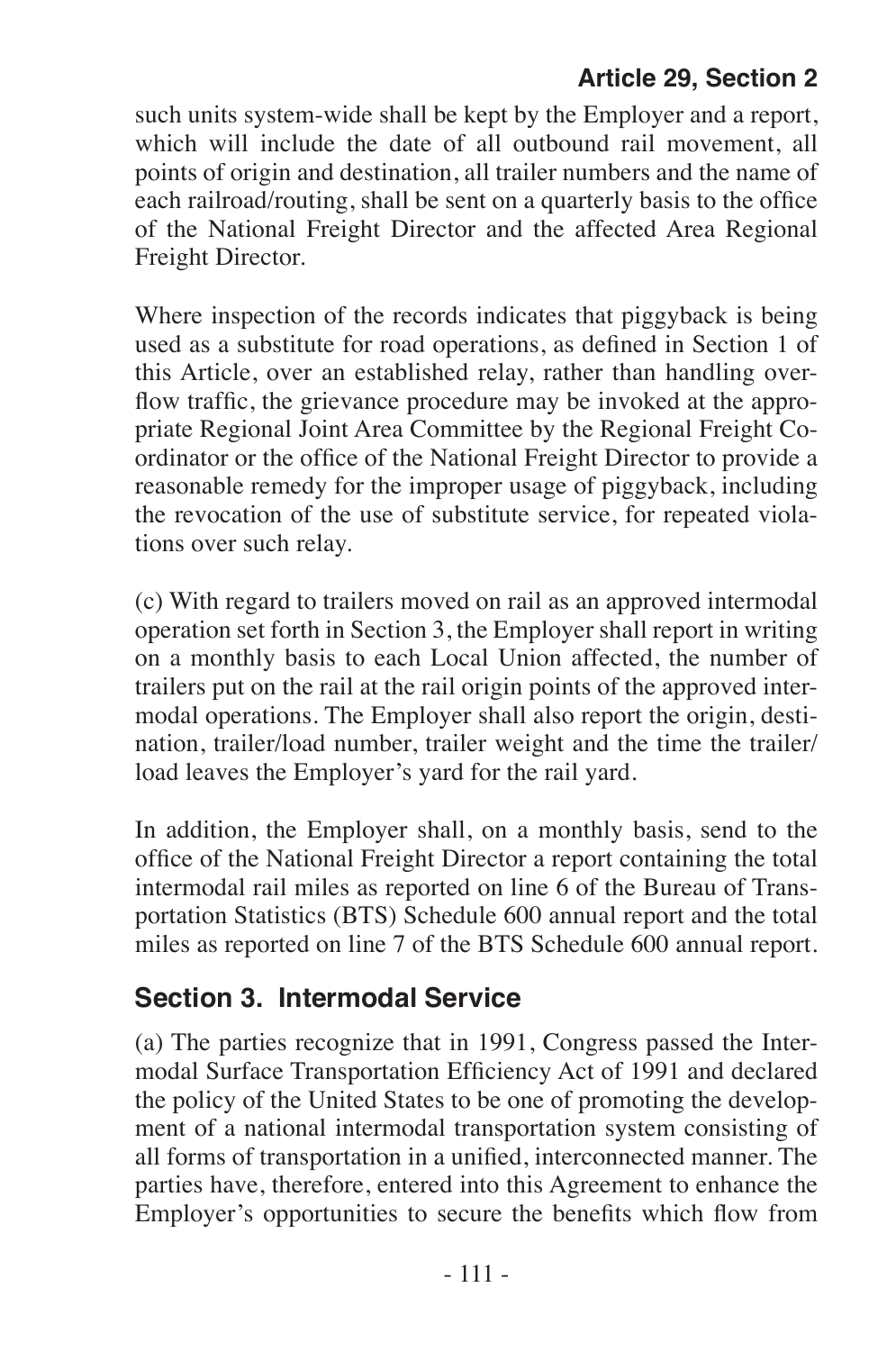this national policy of encouraging intermodal transportation, including long-term stable and secure employment. At the same time, the parties recognize the need to minimize and provide for the impact which intermodal operations may have on certain employees covered by this Agreement.

(b) Use of Intermodal Service

1. Subject to the conditions set forth hereinafter, an Employer may establish a new intermodal service over the same route where the Employer has established relay runs or through runs.

Present relay or through operations may not be reduced, modified or changed in any other manner as the result of the implementation of a new intermodal service until such time as the proposed intermodal operation has been approved by the National Intermodal Committee. The Employer shall submit to the National Intermodal Committee an application for approval which shall identify the road operation(s) the intended intermodal service will reduce and/ or eliminate; a list identifying the name and seniority date of each driver affected by the intended intermodal service(s); and a list by domicile of each of the road drivers openings available.

In the event the National Intermodal Committee is unable to agree on whether or not the Employer's proposed intermodal operations meet the criteria set forth below, the proposed operation shall not be approved until such time as those issues are resolved. This provision shall not be utilized as a method to delay and/or deny a proposed intermodal operation when the criteria set forth below have been clearly satisfied.

(a) There shall be no more than two (2) intermodal changes approved during the term of this Agreement; and

(b) No more than ten (10) percent of the Employer's total active road driver seniority list as of April 1, 2019 shall be affected by the intermodal changes approved during the term of this Agreement.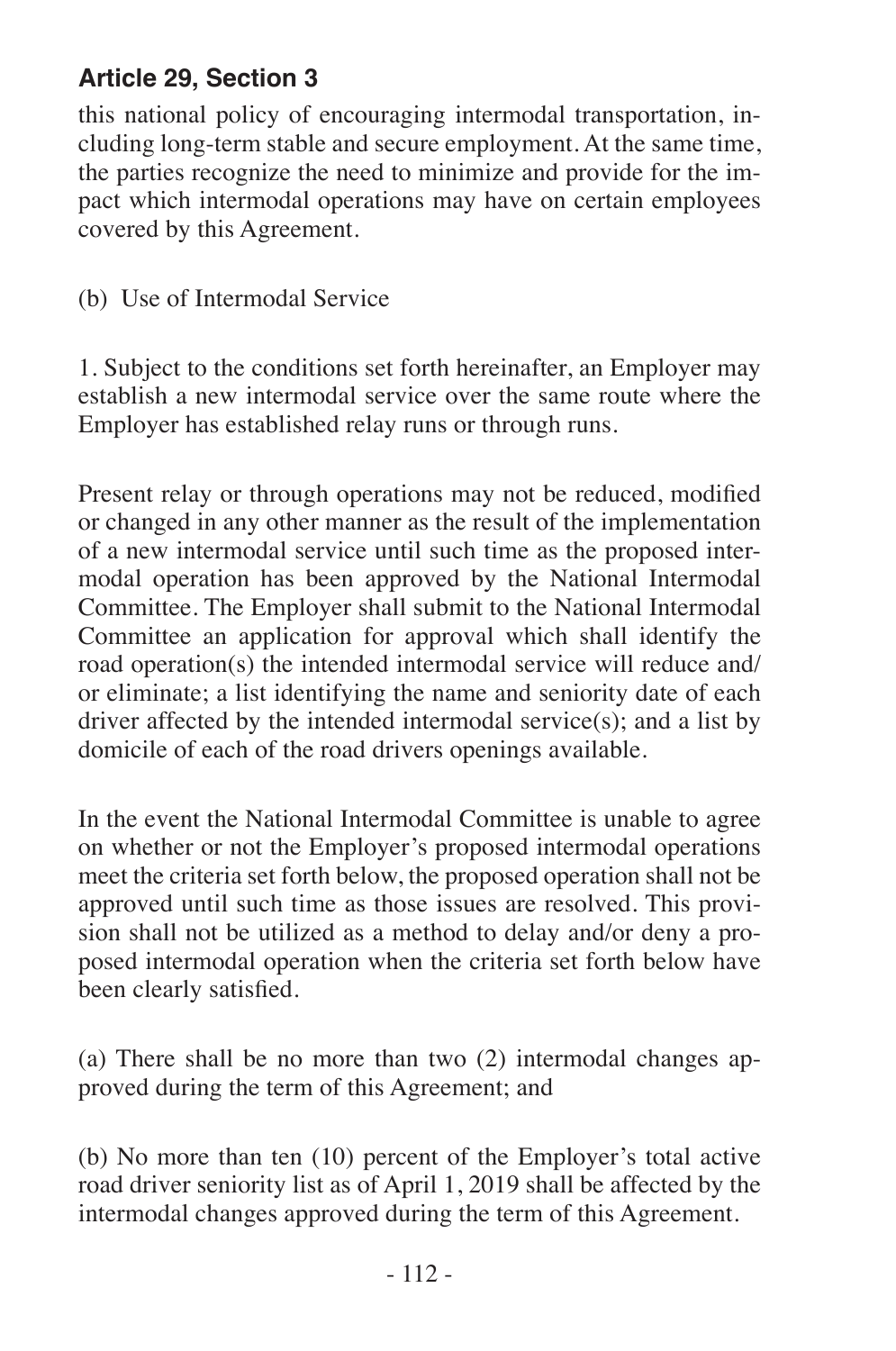In the event a proposed intermodal operation also includes the transfer of work that is subject to the provisions of Article 8, Section 6, the proposed intermodal operations and the transfer of work subject to Article 8, Section 6, may be heard by a combined National Intermodal/Change of Operations Committee on a joint record, and the seniority rights of all affected employees shall be determined by such Committee, which shall have the authority granted in Article 8, Section 6(g).

2. An approved intermodal operation that provides service over established relay and/or through operations shall include protection for all bid drivers during each dispatch day and all extra board drivers during each dispatch week at each of the affected domiciles.

For purposes of determining the weekly protection for extra board drivers, the affected driver's average weekly earnings during the previous four (4) week period in which the driver had normal earnings shall be considered the weekly protection when violations occur.

3. When transporting any shipment by intermodal service within the Employer's terminal network, the Employer shall utilize its drivers subject to the applicable respective area supplemental agreements to pickup such shipments from the shipper at point of origin and/or the Employer's terminal and deliver them to the applicable intermodal exchange point. The Employer also shall use its drivers to deliver intermodal shipments to the consignee or the Employer's terminal. A driver may be required to drive through other terminal service areas to the intermodal exchange point to pickup and deliver intermodal shipments without penalty.

4. Total intermodal rail miles included on line 303 of Schedule 300 of the BTS Annual Report shall not exceed 29 percent of the Employer's total miles as reported on line 301 of Schedule 300 of the BTS Annual Report during any calendar year. In the event intermodal rail miles exceed this 29 percent maximum, the Employer shall be required to remove an appropriate amount of freight from the rail and add a corresponding number of drivers at each affected domicile.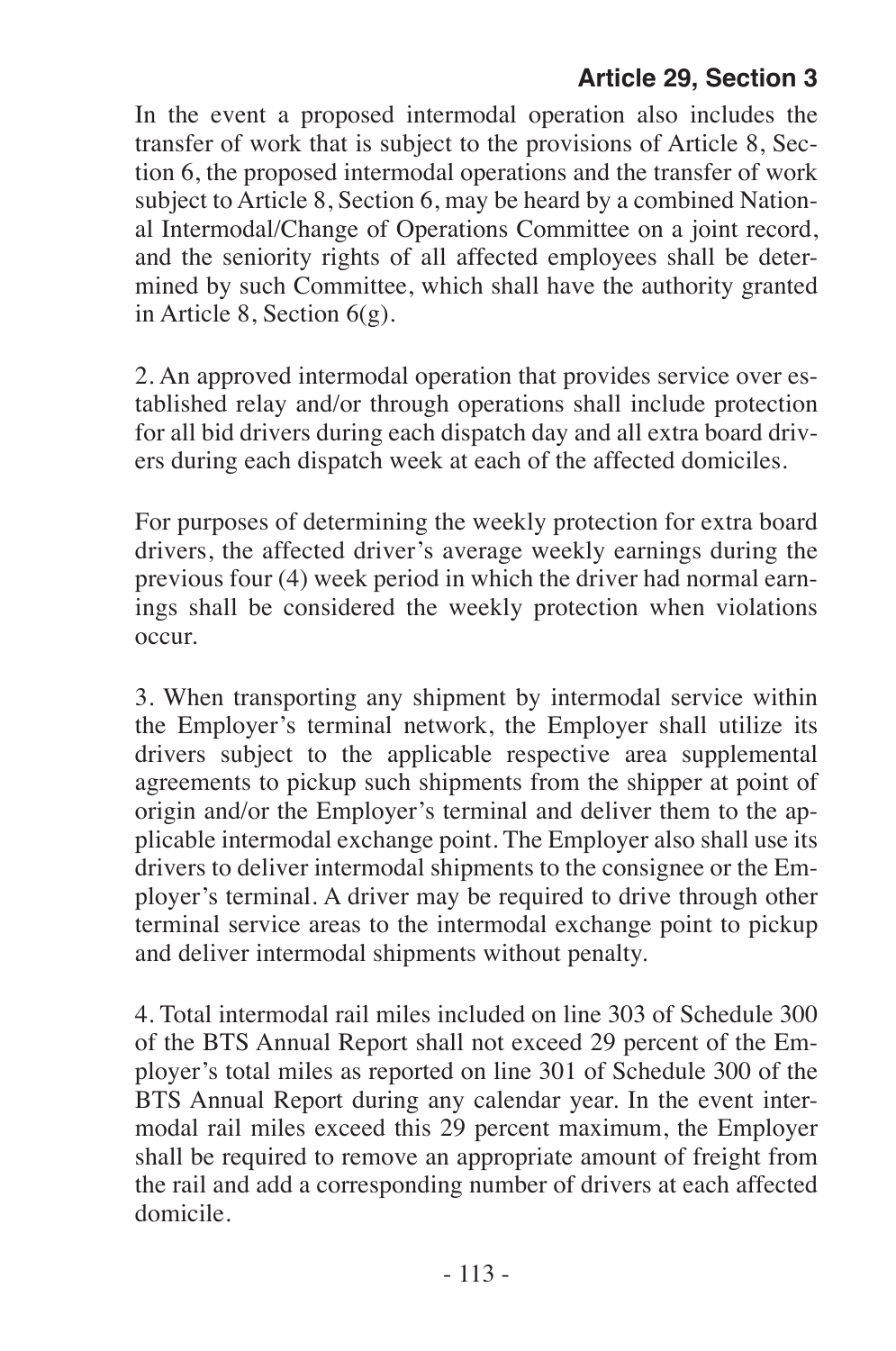The parties recognize that the current shipping markets demand expedited delivery of freight in a manner that may not be accomplished by hauling certain freight by rail. These market demands create a need to reduce the amount of freight hauled by rail and to use alternative methods of substitute service. As contemplated by Article 20, Section 4, new business opportunities may be pursued that promote new Teamster job opportunities while protecting existing Teamster jobs, benefits, and working conditions.

The National Intermodal Committee shall establish rules and guidelines that will allow the Union the opportunity to verify and audit the Employer's BTS rail reports. In the event the Union establishes through the grievance procedure that an Employer has falsified the BTS reports in order to increase the maximum amount of intermodal rail miles permitted under this Article, the remedy for such a violation shall include a cessation of the Employer's affected intermodal service until such time as the issue has been resolved to the satisfaction of the Union.

In the event the BTS rail and/or line haul miles reporting requirements are modified and/or eliminated, the parties will meet to develop a substitute reporting procedure consistent with those of the BTS.

(c) Job Protection for Current Road Drivers

1. Rail operations that are subject to the provisions of Section 1(b) above shall not result in the layoff or involuntary transfer of any driver at any affected road driver domicile.

2. During the term of this Agreement, an Employer shall be permitted no more than two (2) Intermodal Changes whereby the Employer may reduce and/or eliminate existing road operation(s) through the use of intermodal service. It is specifically agreed that a total of no more than ten (10) percent of the Employer's total active road driver seniority list as of April 1, 2019 , shall be affected by the Intermodal Changes during the term of this Agreement.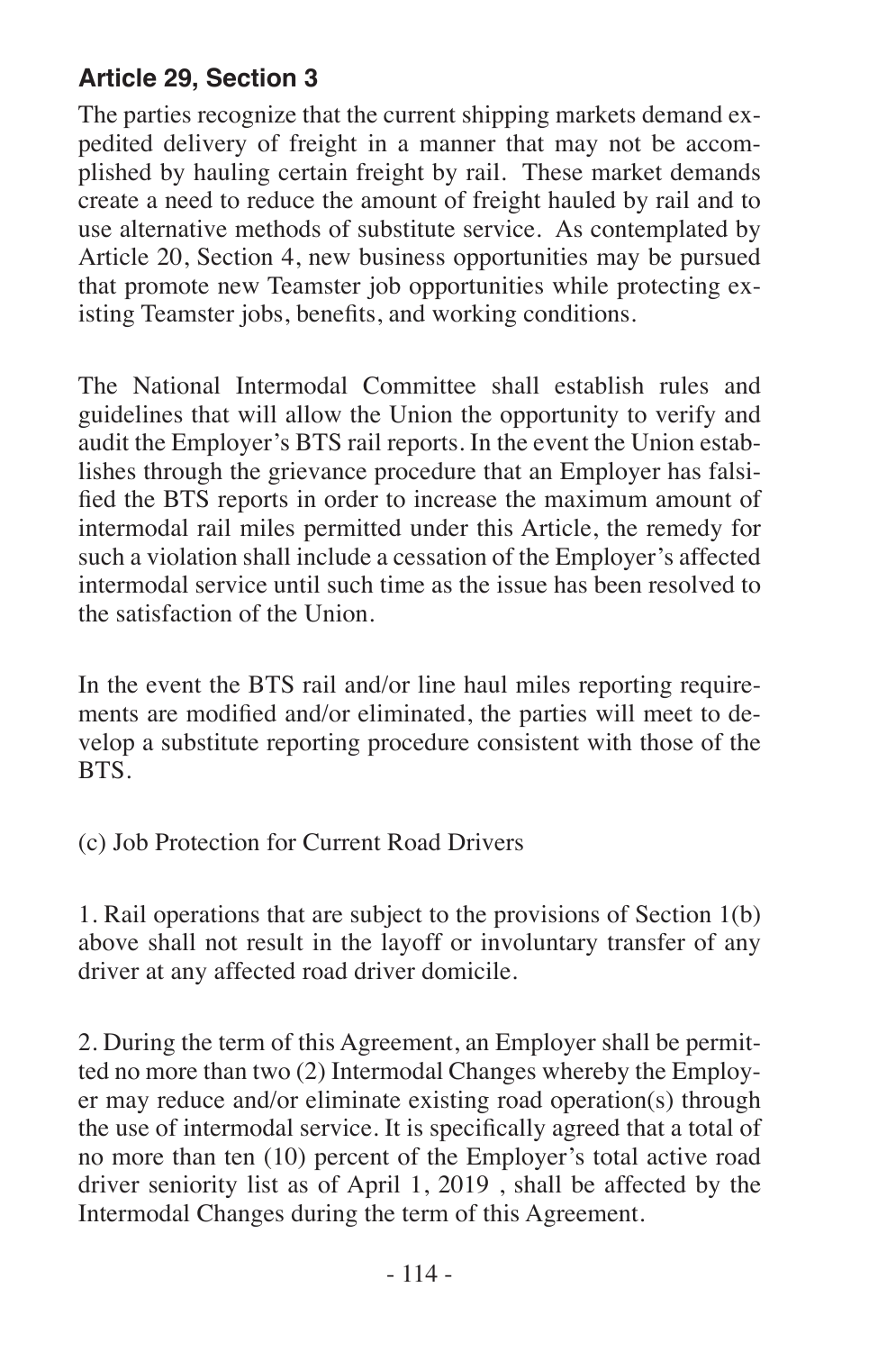Any road driver who is adversely affected by an approved Intermodal Operation and would thereby be subject to layoff, or who is on layoff at an affected domicile at the time an Intermodal Operation is approved, shall be offered work opportunity at other road driver domiciles within the Employer's system. The Employer shall include in its proposed Intermodal Operations specific facts that adequately support the Employer's claims that there will be sufficient freight to support the work opportunities the Employer proposes at each gaining domicile. In the event there is more than one (1) domicile involved, the drivers adversely affected shall be dovetailed on a master seniority list and an opportunity to relocate shall be offered on a seniority basis, subject to the provisions of Article 8, Section 6. The "hold" procedures set forth in Article 8, Section 6 of the NMFA shall be applicable. Where the source of the proposed work opportunity is presently being performed by bargaining unit employees over the road, the Employer shall be required to make reasonable efforts to fill the offered positions as set forth in Article 8, Section  $6(d)(6)$ .

Drivers who relocate under this provision shall be dovetailed on the applicable seniority list at the domicile they bid into. Health & welfare and pension contributions shall be remitted in accordance with the provisions of Article 8, Section 6(a) and moving and lodging shall be paid in accordance with Article 8, Section 6(c) of the NMFA.

It is understood and agreed that the intent of this provision is to provide the maximum job security possible to those drivers affected by the use of intermodal service. Therefore, the number of drivers on the affected seniority lists at rail origin points at the time an intermodal change becomes effective shall not be reduced during the term of this Agreement other than as may be provided in subsequent changes of operations. Drivers on the affected seniority lists at gaining domiciles at the time an intermodal change becomes effective, shall not be permanently laid off during the term of this Agreement.

The senior driver voluntarily laid off at an intermodal losing domicile will be restored to the active board each time foreign drivers or casuals (where applicable) make ten (10) trips (tours of duty) within any thirty (30) calendar day period on a primary run of such domicile, not affected by a Change of Operations.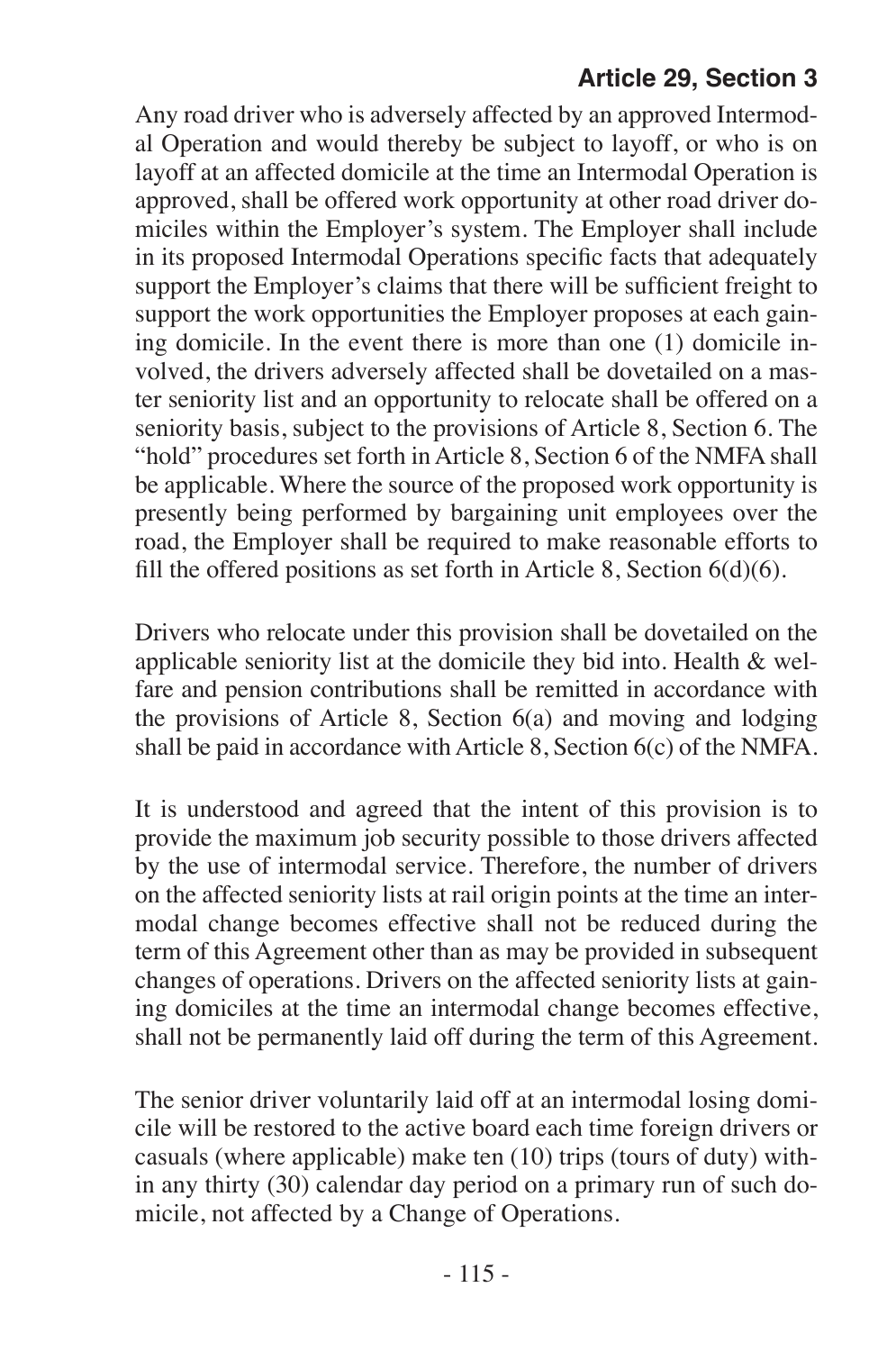For the purposes of this Section, short-term layoffs (1) that coincide with normal seasonal freight flow reductions that are experienced on a regional basis and that include a reduction in rail freight that corresponds to the reduction in truck traffic, or (2) that are incidental dayto-day layoffs due to reasons such as adverse weather conditions and holiday scheduling, shall not be considered as a permanent layoff. Layoffs created by a documented loss of a customer shall not exceed thirty (30) days. Any layoff for reasons other than as described above shall be considered as a permanent layoff. The Employer shall have the burden of proving that a layoff is not permanent.

In order to ensure that the work opportunities of the drivers at the gaining domiciles are not adversely affected by the redomiciling of drivers, the bottom twenty-five percent (25%) of the drivers at a gaining domicile shall not have their earnings reduced below an average weekly earnings of eight hundred fifty dollars (\$850). This eight hundred fifty dollar (\$850) average wage guarantee shall not start until the fourth (4th) week following the implementation of the approved Intermodal Change of Operation.

It is not the intent of this provision to establish an eight hundred fifty dollar (\$850) per week as an artificial base wage but rather a minimum guarantee. This provision shall not preclude the short-term layoffs as defined above. The Employer shall have the burden of proving that drivers at the gaining domiciles have not had their work opportunities adversely affected by the redomiciling of drivers.

The eight hundred fifty dollar (\$850) average wage guarantee shall be determined based on the average four (4) weeks earnings of each active protected driver on the bottom twenty-five percent (25%) of the seniority roster. When the earnings of any active protected driver in the bottom twenty-five percent (25%) of the seniority roster totals less than three thousand, four hundred dollars (\$3,400) during each four (4) week period, the driver shall be compensated for the difference between actual earnings and three thousand, four hundred dollars (\$3,400).

The four (4) week average shall be calculated each week on a "rolling" basis. A "rolling" four (4) week period is defined as a base week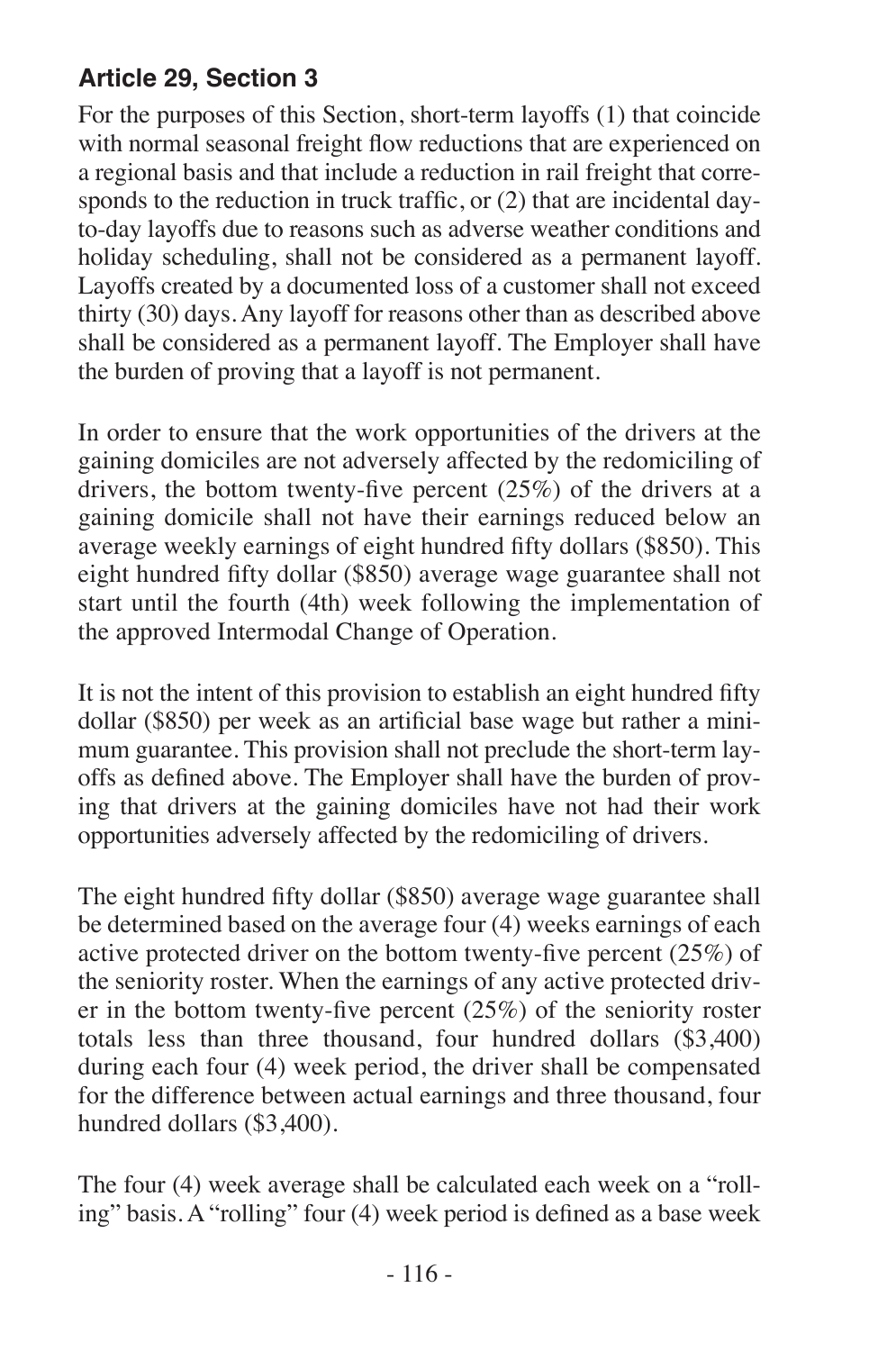and the previous three consecutive weeks. Where an Employer makes a payment to an employee to fulfill the guarantee, the amount paid shall be added to the employee's earnings for the base week of the applicable four (4) week period and shall be included in the calculations for subsequent four (4) week "rolling" periods to determine whether any further guarantee payments to the employee are due.

Time not worked shall be credited to drivers for purposes of computing earnings in the following instances:

a. Where a driver is offered a work opportunity that the driver has a contractual obligation to accept, and the driver elects not to accept such work, the driver shall have an amount equal to the amount of the wages such work would have generated credited to such driver for purposes of determining the eight hundred fifty dollar (\$850) average wage guarantee.

No driver shall be penalized by having contractual earned time off credited for purposes of determining the eight hundred fifty dollar (\$850) average wage guarantee. However, where a driver takes earned time off in excess of forty-eight (48) hours during any work week, that work week shall be excluded from the rolling four (4) week period used to determine the eight hundred fifty dollar (\$850) average wage guarantee.

b. Where a driver uses a contractual provision to refuse or defer work so as to knowingly avoid legitimate work opportunity and therefore abuse the eight hundred fifty dollar (\$850) average wage guarantee, the driver shall have an amount equal to the amount of the wages such work would have generated credited to such driver for purposes of determining the eight hundred fifty dollar (\$850) average wage guarantee.

Nothing in this subsection applies to or shall be construed to limit claims by any driver on the seniority roster at a gaining domicile alleging that the driver's work opportunity was adversely affected following the implementation of the Intermodal Change of Operations because of the Employer's failure to provide adequate work opportunities for existing and redomiciled drivers. However, after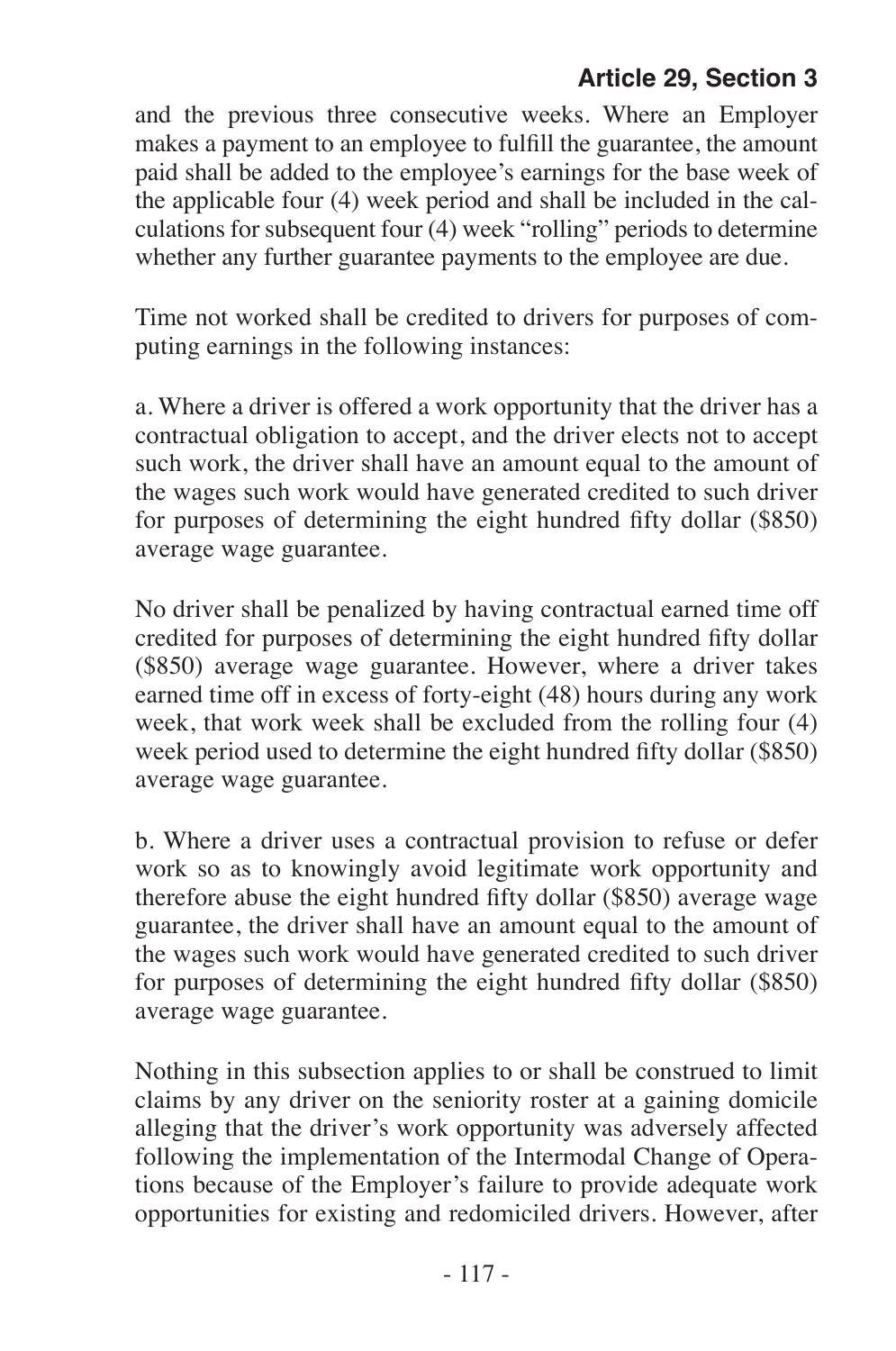the point that the Employer has provided adequate work opportunities for protected drivers (existing and redomiciled), the wage protection for active drivers in the bottom twenty-five percent  $(25%)$ of the seniority roster shall be limited to the eight hundred fifty dollar (\$850) guarantee.

As soon as a factual determination has been made that a driver in the bottom twenty-five percent (25%) of the seniority roster is entitled to the eight hundred fifty dollar (\$850) average wage guarantee, the driver's claim shall be paid. All other types of claims that the driver's work opportunities have been adversely affected shall be held in abeyance until determined through the intermodal grievance procedure.

## **Section 4. National Intermodal Committee**

The parties shall establish a National Intermodal Committee composed of four (4) Union representatives appointed by the Union Chairman of the National Grievance Committee and four (4) Employer representatives appointed by the Employer Chairman of the National Grievance Committee. In the event a proposed intermodal operation includes the transfer of work subject to the provisions of Article 8, Section 6, the National Intermodal Committee shall then be considered as a combined National Intermodal/Multi- Region Change of Operations Committee with the authority to resolve all seniority issues in accordance with the authority granted by Article 8, Section  $6(g)$ .

The National Intermodal Committee shall establish rules of procedure to govern the manner in which proposed intermodal operations are to be heard, procedures for resolving intermodal issues and procedures for establishing pre-hearing guidelines.

Any grievance concerning the application or interpretation of Article 29, Section 2(c) or concerning any issues that may arise from an approved intermodal operation provided for in this Section 3, shall be first referred to the National Intermodal Committee. If the National Intermodal Committee is unable to reach a decision on an interpretation or grievance, the issue will be referred to the National Grievance Committee.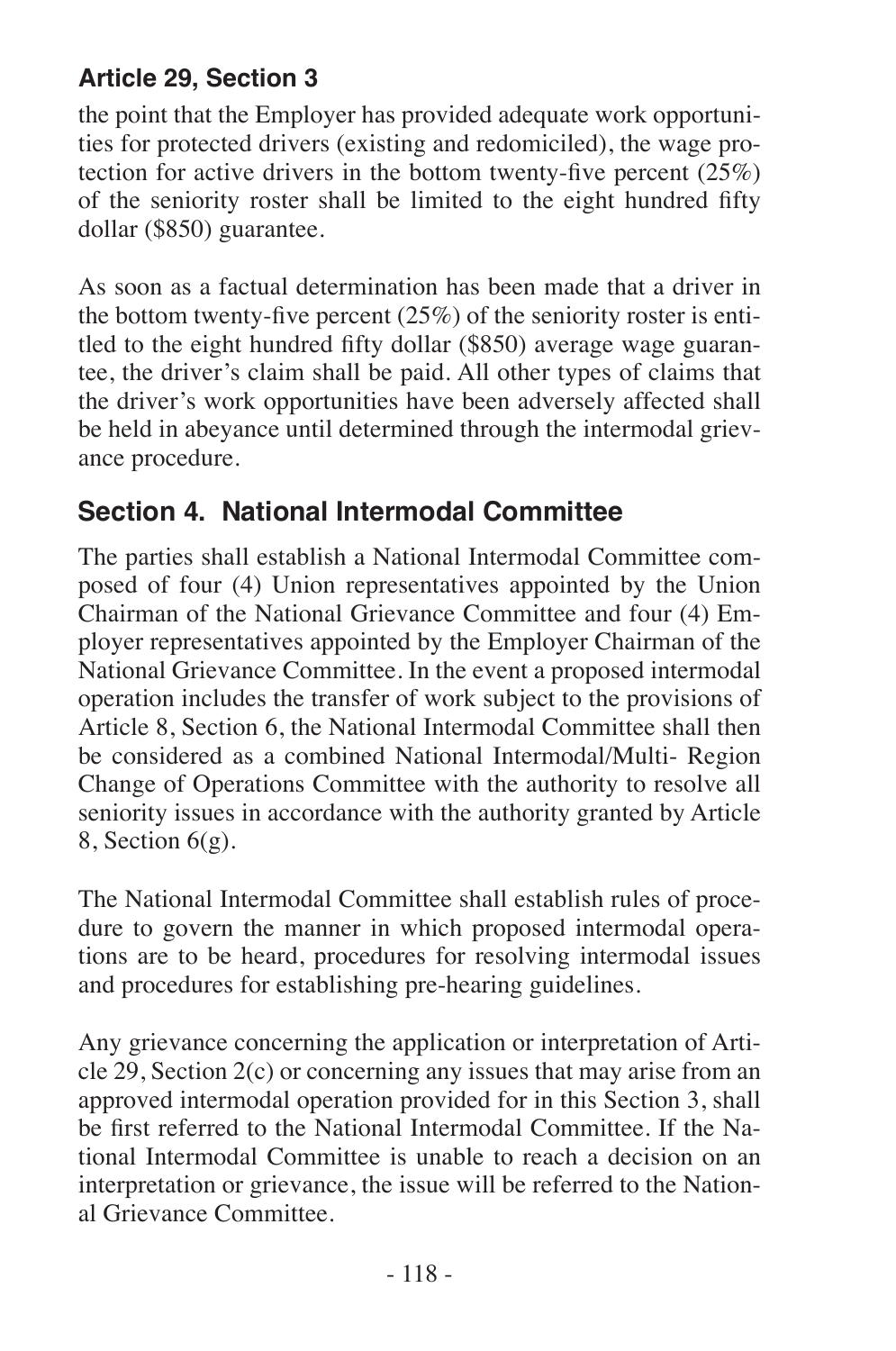### **Section 5.**

The Employer is prohibited from using rail as a subterfuge to transport freight by truck, driven by those outside of the bargaining unit. To this end, all loads tendered to the railroad shall be tendered by the Employer using bargaining unit employees at the point where the load is to be placed on the rail. Once tendered to the railroad, a load may not be transferred to non-bargaining unit personnel for transport by truck except in bona fide emergencies beyond the control of the Employer and/or the railroad. Such emergencies shall not include the Employer tendering loads to the railroad when the Employer knows or should know the load will not meet the scheduled departure time of the train and the railroad then transports the load by truck. The parties agree that this Subsection shall not apply to the Employer's existing rail operations, that have otherwise been permitted prior to February 8, 1998, by written agreement of the parties, or through a grievance decision. The parties further agree that nothing in this Subsection shall be construed to limit or otherwise affect the railroads movements of loads within the metropolitan area between railroads or between tracks. This provision shall apply to all rail activities permitted under this Article.

#### **Section 6. YRC Freight Purchased Transportation Service**

The parties recognize the competitive nature of the LTL trucking industry and the importance of customer service. To that end, YRC Freight shall be permitted to use Purchased Transportation Service (PTS) in certain circumstances. The intention of the parties with the use of PTS is to generate growth and additional job opportunities for bargaining unit personnel by enhancing YRC Freight's ability to compete in the marketplace. Prior to using PTS at any location, YRC Freight will send a certified letter to the affected Local Union and TNFINC.

The following shall cover YRC Freight's use of PTS and outline employee protections in connection with PTS. This provision shall not apply to Holland or New Penn. YRC Freight shall be permitted to use a limited amount of PTS for over-the-road transportation only and in connection with the movement of freight between dis-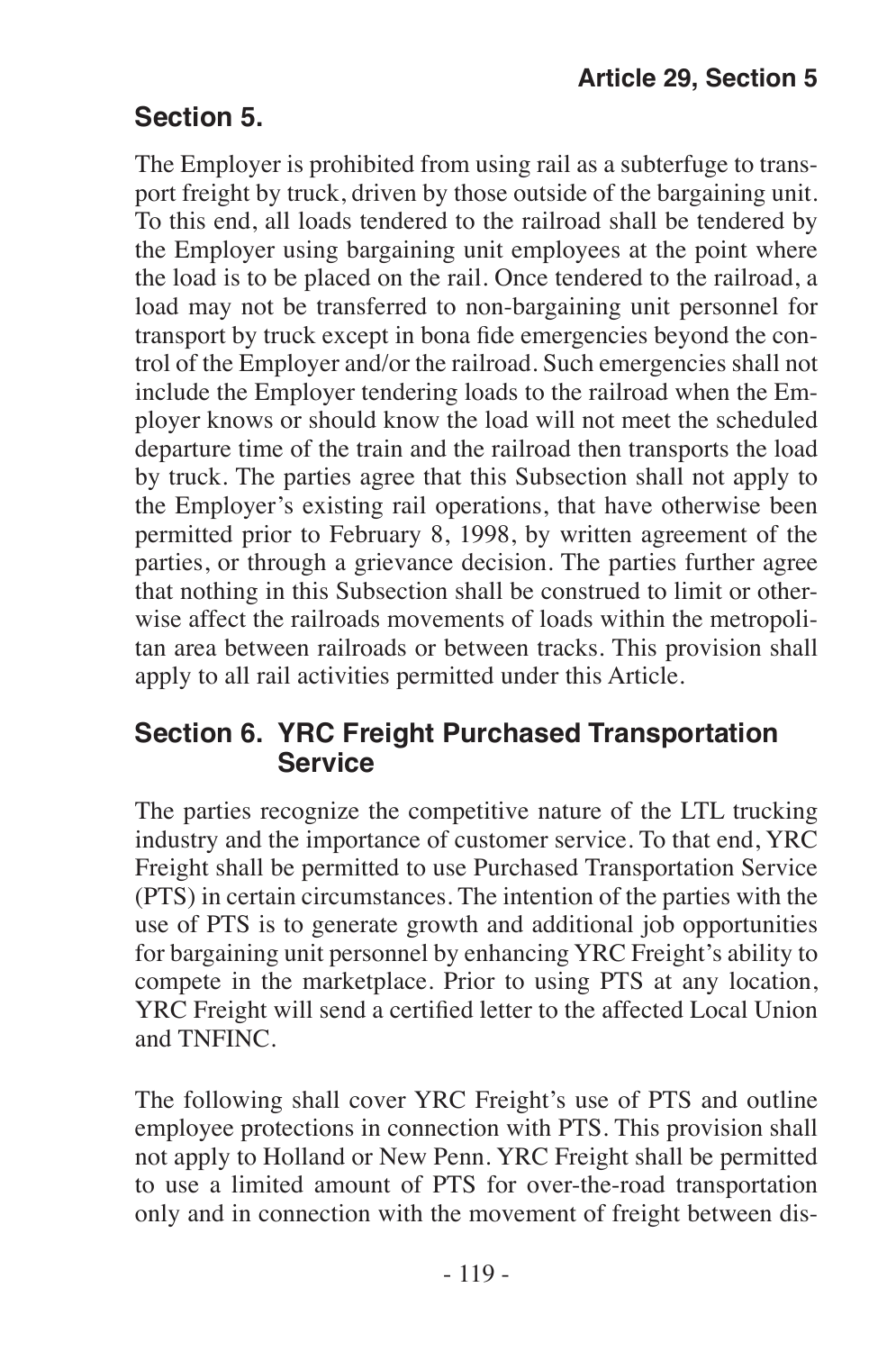tribution centers. The use of PTS will not, however, result in a layoff for active road drivers at those locations where PTS is used. The use of PTS also will not result in a loss of earnings for active road drivers at locations where PTS is used. These protections are described in more detail below.

Nothing in this Section is intended to permit the use of PTS for any other operation (i.e., P&D, Local Cartage, drayage, or shuttle operations). The use of PTS under this Section is for direct, closed-door service from distribution center to distribution center only. A PTS provider will not VIA to a YRC Freight customer or another YRC Freight terminal location. Article 29 of the NMFA remains in effect, except as specifically provided for in this Section.

1) YRC Freight will not use PTS at any location where road drivers are laid off for economic reasons. Instead, YRC Freight will recall laid off road drivers before it begins the use of PTS. PTS usage also should be engineered to the fullest extent possible to minimize its use and to maximize the use of bargaining unit employees and to allow bargaining unit employees to perform preferential runs and maximize earning opportunity. Road drivers who are on layoff because they were offered but declined a transfer opportunity in connection with a Change of Operations are not considered "laid off" for purposes of this provision.

2) All road drivers at those locations where PTS is used shall be protected from layoff directly caused by the use of PTS. This protection does not apply to a road driver who has been offered but declined a transfer pursuant to any Change of Operations.

3) YRC Freight also shall protect by red circle the number of active road drivers as that red circle number exists as of the date of ratification at each terminal location where PTS is used. The number of active road drivers at a location shall not be reduced below the red circle number as a direct result of the use of purchased transportation. The red circle number itself shall not be changed other than (a) as may be provided for in an approved Change of Operations or (b) to the extent YRC Freight on a consistent, sustained basis utilizes more than the existing red circle number of road drivers at a loca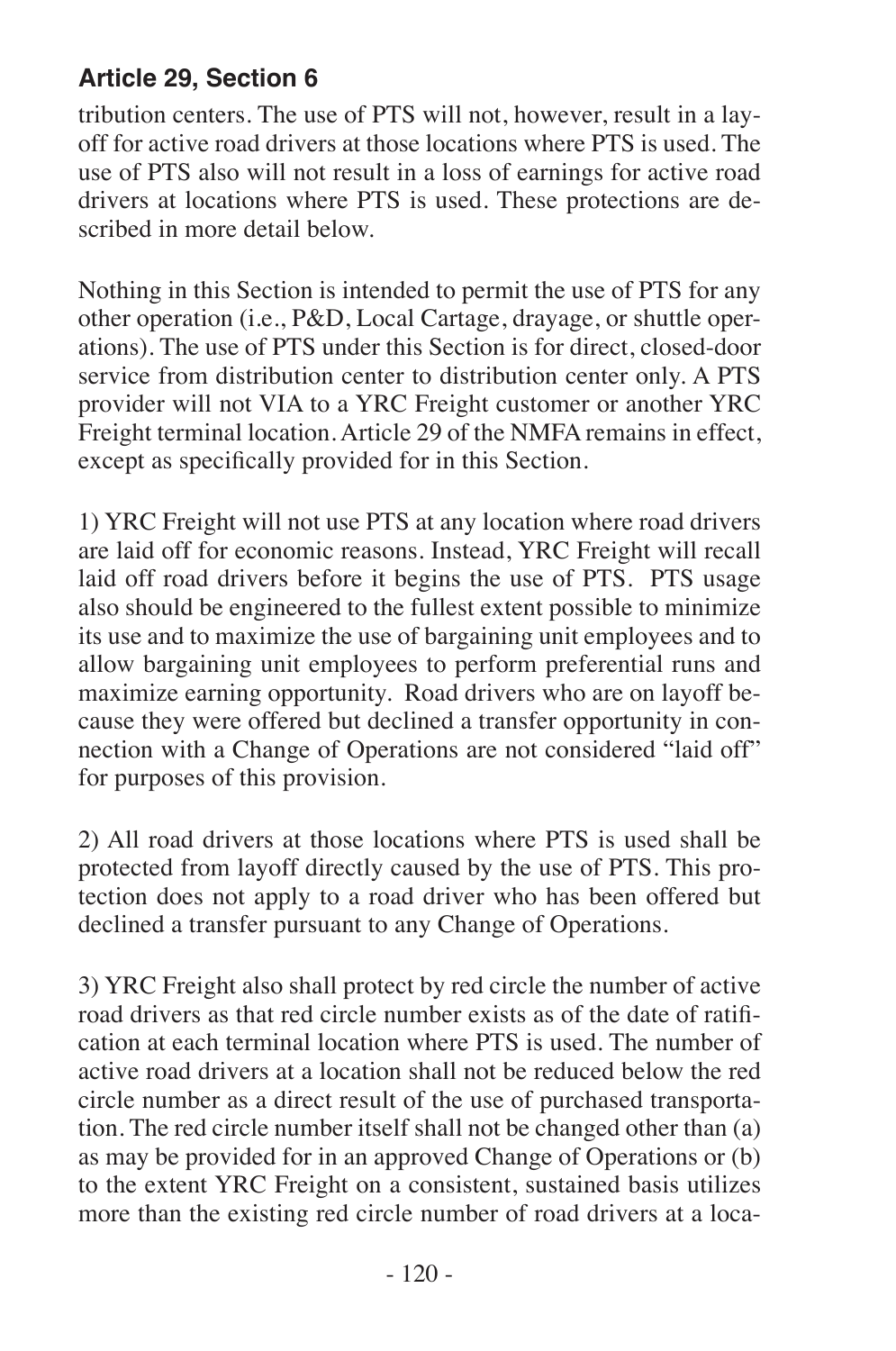tion where PTS is utilized, in which case the red circle number shall be increased accordingly.

4) Notwithstanding anything in this Agreement to the contrary, YRC Freight shall be permitted to utilize companies for over-theroad purchased transportation substitute service. The maximum amount of combined PTS and intermodal rail miles shall be limited to 29% (starting with Calendar Year 2019) of YRC Freight's total miles as reported on line 301 of Schedule 300 of the DOT/FMCSA Annual Report during any calendar year. TNFINC IN ITS SOLE DISCRETION MAY LIMIT OR DISCONTINUE THE USE OF PURCHASED TRANSPORTATION IN ANY GEOGRAPHIC AREA WHERE IT DEEMS APPROPRIATE UPON THIRTY (30) DAYS WRITTEN NOTICE TO YRC FREIGHT.

5) At those locations where PTS is utilized, YRC Freight shall provide protection for all active bid road drivers during each dispatch day that PTS service is used and all active extra board road drivers during each dispatch week that PTS service is used. For purposes of determining the weekly protection for active extra board drivers, the affected driver's weekly earnings during the previous four (4) week period in which the driver had normal earnings shall be considered the weekly protection when PTS is utilized in the dispatch week.

6) At those locations where PTS is utilized, YRC Freight shall provide protection for bid foreign drivers coming out of bed. In addition to receiving layover pay in accordance with the applicable Supplement, a bid foreign driver who is rested and available for dispatch shall be paid at the applicable hourly rate beginning when PTS is dispatched from the layover location in the same direction as his or her home domicile and ending when he or she is dispatched. This protection may result in a foreign driver receiving both layover pay and hourly pay in connection with PTS usage for the same period of time. Protection shall be on a one-for-one basis, consistent with the other protections in this Section, and shall apply only with respect to PTS dispatched after the foreign driver is rested and available for dispatch.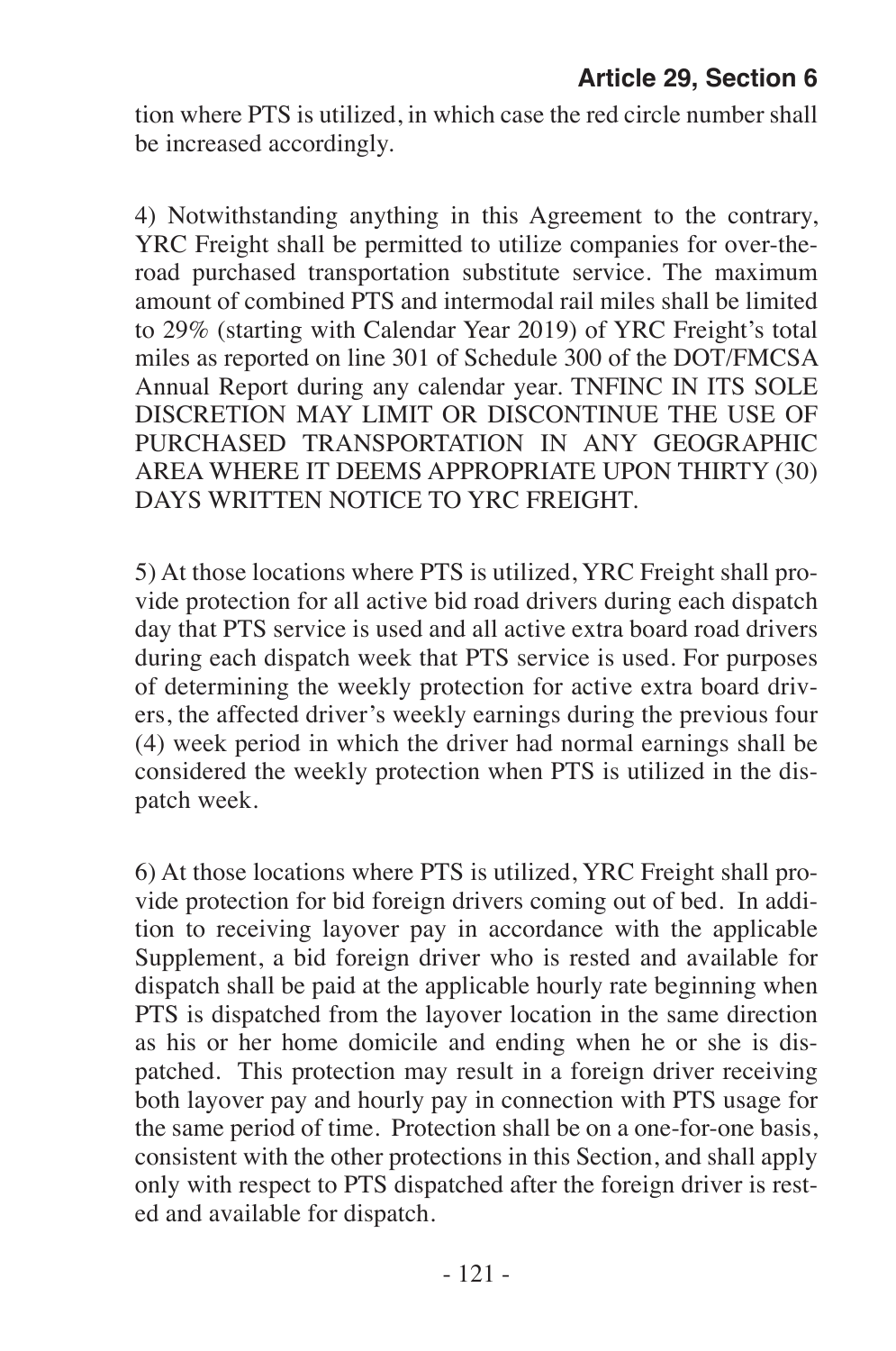As an example: A bid Charlotte, NC road driver who is in bed in Harrisburg, PA becomes DOT rested and a PTS dispatch is made to Atlanta, GA prior to that Charlotte bid road driver being dispatched. Because this is a relay over Charlotte, NC in normal operations, the Charlotte, NC road driver would be due runaround pay because he or she was rested and would normally take the Atlanta, GA load to Charlotte, NC. Runaround pay in this example would be owed from the time the applicable PTS was dispatched until the Charlotte bid road driver is dispatched, in addition to any layover pay in accordance with the provisions of the applicable supplement.

7) The protection for boards at intermediate relay locations will be weekly earnings, calculated using the four (4) week average method. As an example, if PTS is dispatched from Kansas City destined for Atlanta, the board at the intermediate relay in Nashville will have earnings protected in that week.

8) In the event a Union carrier becomes available to YRC Freight and said carrier is cost competitive and equally qualified, YRC Freight will give such carrier first and preferred opportunity to bid on purchased transportation business. YRC Freight shall provide to the Union an up-to-date list of purchased transportation providers utilized within thirty (30) days of the end of each calendar quarter. In the event a PTS provider repeatedly violates the conditions established under this Agreement, the Union shall have the ability to remove the carrier from future PTS utilization.

9) YRC Freight will designate a specific area on the terminal yard where a PTS provider may slide his or her own power when dropping and/or picking a trailer. The PTS provider shall not be permitted to perform any other hostling duties, including pushing or pulling trailers from the dock.

10) YRC Freight shall report in writing on a monthly basis to each Local Union affected and to the Freight Division, the number of trailers tendered to any purchased transportation provider. YRC Freight also shall report the carrier's name (including DOT number), origin, destination, trailer/load number, trailer weight and the time the trailer/load leaves YRC Freight's yard. Corresponding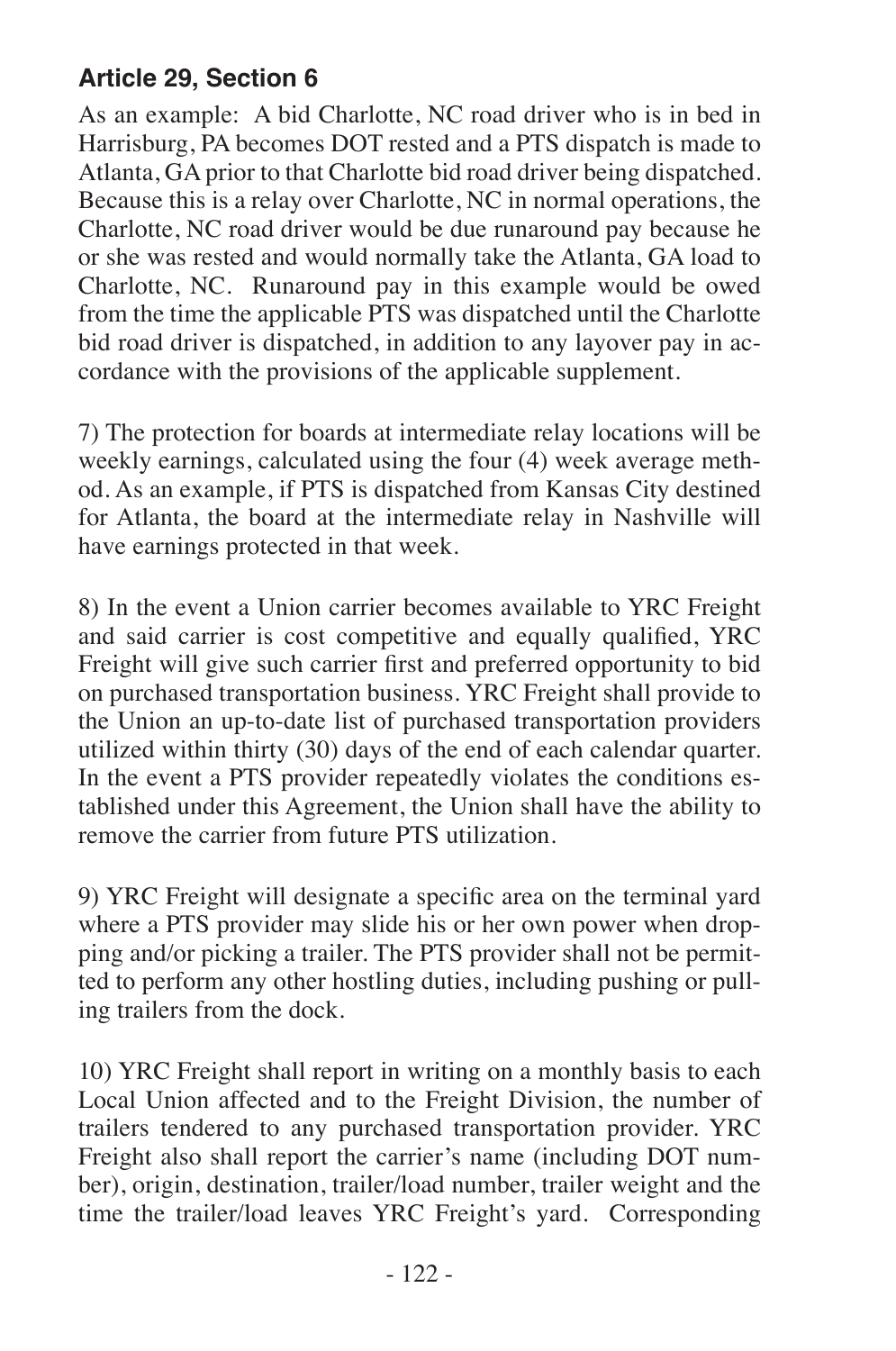information shall be provided on a monthly basis with respect to the use of intermodal service. In addition, YRC Freight shall, on a monthly basis, unless otherwise required, send to the office of the National Freight Director a report containing all of the above indicated information in addition to the total number of miles YRC Freight utilized with purchased transportation, inclusive of the type of PTS utilized, including whether the purpose was for avoiding empty miles, overflow or one-time business opportunities such as product launches.

11) To preserve and/or grow existing road boards, each time YRC Freight uses purchased transportation providers to run over the top of linehaul domicile terminal locations and/or relay domiciles, said dispatches shall be counted as supplemental or replacement runs, as applicable, for purposes of calculating the requirement to add new employees to the road board. The formula for recalling or adding employees to the affected road board shall be thirty (30) supplemental runs in a sixty (60) day period. The only exceptions to this condition are one-time business opportunities (such as product launches).

12) TNFINC shall have the sole discretion to temporarily increase the percentage limitation outlined above in response to Acts of God, significant business opportunities that would benefit the bargaining unit, and other similar extraordinary circumstances.

13) Any disputes regarding PTS will be referred to the applicable Regional Joint Area Committee for resolution. If deadlocked, the issue then shall be forwarded to the National Grievance Committee.

#### **Section 7. USF Holland Purchased Transportation Service**

The recruitment and retention of CDL-qualified employees continues to be challenging across the industry, with driver shortages anticipated for the foreseeable future. At USF Holland, this has caused difficulty in servicing existing freight and limited the Employer's ability to grow what otherwise would be bargaining unit work. To address these issues, Holland shall be permitted to utilize road purchased transportation to move freight between its terminal locations. Road purchased transportation may be utilized for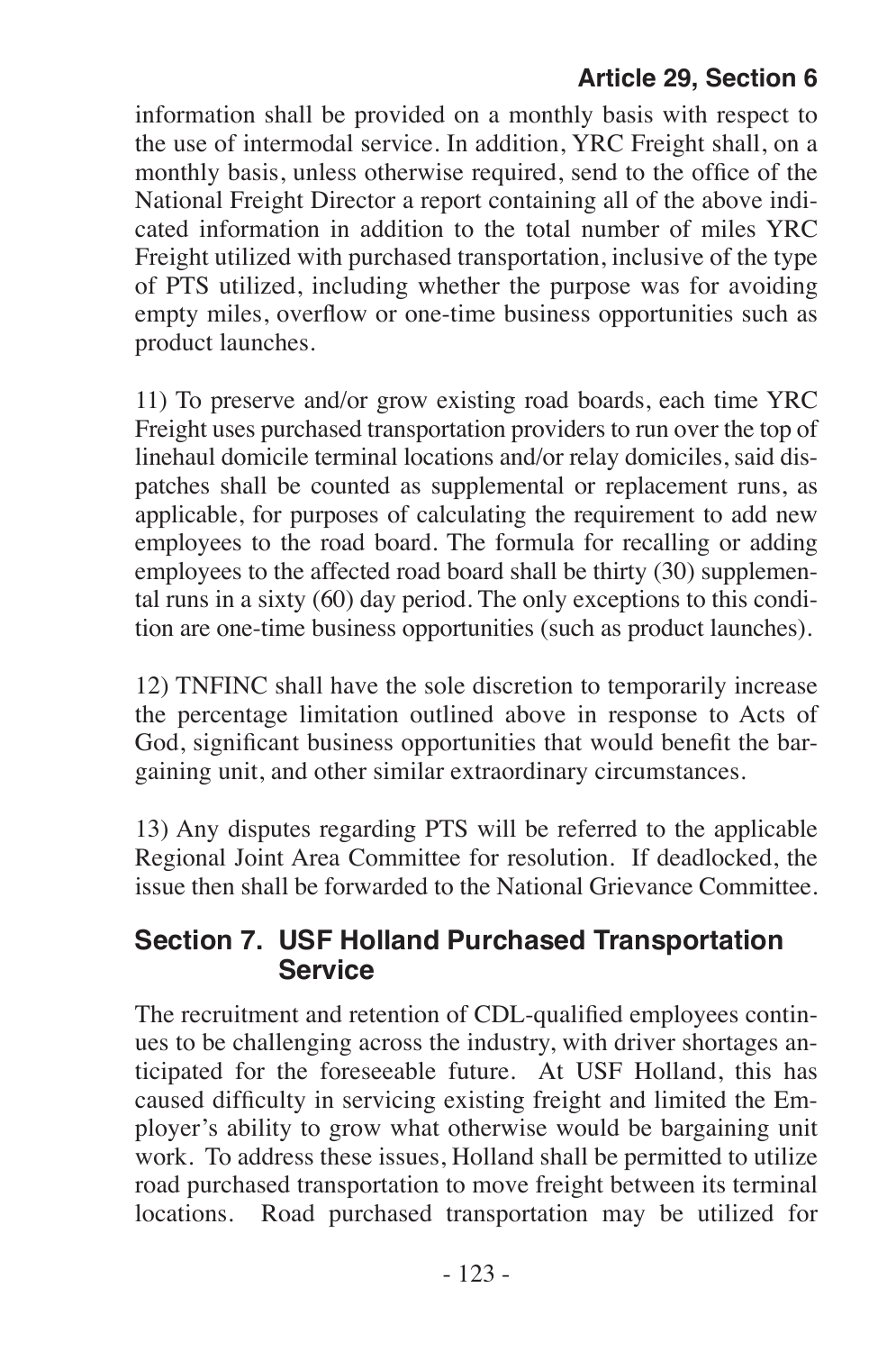closed-door service only, and may not be utilized to reduce or otherwise limit work opportunities for employees. There shall be a specific separate staging area in the yard where PTS shall drop and hook. In addition, purchased transportation may not be utilized to avoid hiring or limit the size of the bargaining unit at Holland, as bargaining unit employees are the preferred method of moving freight. The following protections shall, therefore, apply to Holland's use of road purchased transportation:

1) Purchased transportation usage shall be capped at eight percent (8%) of Holland's total miles, as reported on line 301 of Schedule 300 of the DOT/FMCA Annual Report during any calendar year.

2) Purchased transportation may not be utilized if road drivers are laid off for economic reasons at any Holland location. Road drivers who are on layoff because they were offered but declined a transfer opportunity in connection with a Change of Operations are not considered "laid off" for purposes of this Section.

3) All active road drivers at a Holland terminal from which purchased transportation is dispatched shall be protected in that dispatch day on a one-for-one basis.

a) Bid drivers domiciled at that location shall have their bid protected. If an employee's bid run is cancelled because purchased transportation is used for that run, he or she shall be paid for the bid run. In the event an employee's bid run is cancelled for any other reason, the employee will be offered work opportunities as they are today.

b) Open/Extra Board drivers domiciled at that location shall receive run-around pay in the event they are not dispatched in a day because purchased transportation is used at that location.

c) Foreign drivers at that location who go on rest in the dispatch day when purchased transportation is used and are not dispatched within twenty-four (24) hours shall receive an eight (8) hour guarantee in addition to any layover pay provided for in the applicable supplement.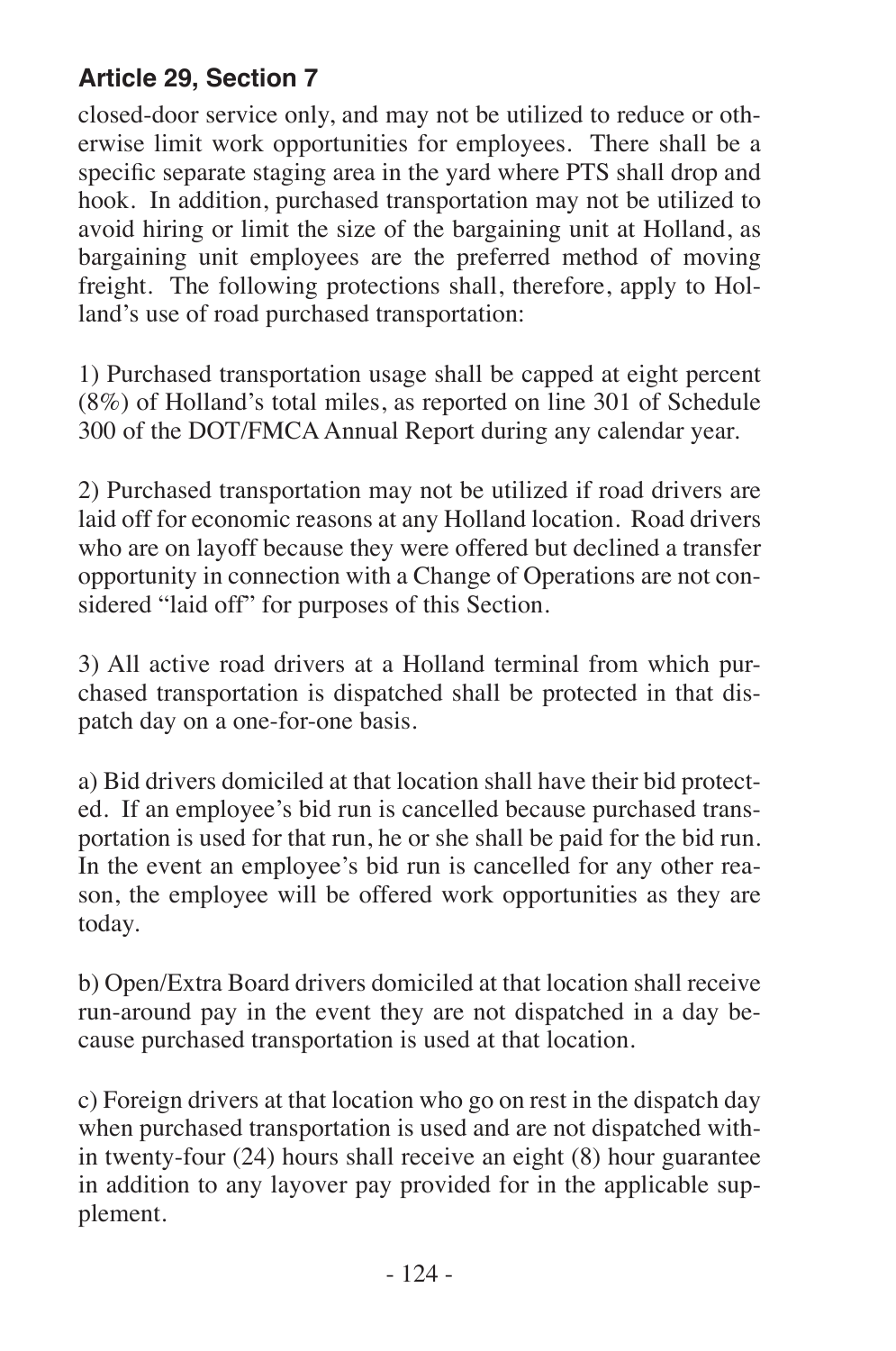4) If the above protections outlined in Paragraph 3 above are triggered because the board does not clear at a Holland location from which purchased transportation is dispatched, active road drivers at intermediate Holland locations between the purchased transportation provider's origin Holland terminal and destination Holland terminal shall receive the same protections on a one-for-one basis. Intermediate Holland locations for purposes of this Section shall be defined as those Holland terminals that are in the same travel direction as the applicable purchased transportation and within 50 miles of the most direct travel route from the point of dispatch to the point of destination.

5) TNFINC IN ITS SOLE DISCRETION MAY LIMIT OR DIS-CONTINUE THE USE OF PURCHASED TRANSPORTATION IN ANY GEOGRAPHIC AREA WHERE IT DEEMS APPROPRI-ATE UPON THIRTY (30) DAYS WRITTEN NOTICE TO HOL-LAND. TNFINC also shall have the sole discretion to temporarily increase the percentage limitation outlined above in response to Acts of God, significant business opportunities that would benefit the bargaining unit, and other similar extraordinary circumstances.

6) Purchased transportation usage should be engineered to the fullest extent possible to minimize its use and to maximize the use of bargaining unit employees and to allow bargaining unit employees to perform preferential runs and maximize earning opportunity.

7) Any disputes regarding PTS will be referred to the applicable Regional Joint Area Committee for resolution. If deadlocked, the issue then shall be forwarded to the National Grievance Committee.

# **ARTICLE 30. JURISDICTIONAL DISPUTES**

In the event that any dispute should arise between any Local Unions, parties to this Agreement or Supplements thereto, or between any Local Union, party to this Agreement or Supplements thereto and any other Union, relating to jurisdiction over employees or operations covered by such Agreements, the Employer and the Local Unions agree to accept and comply with the decision or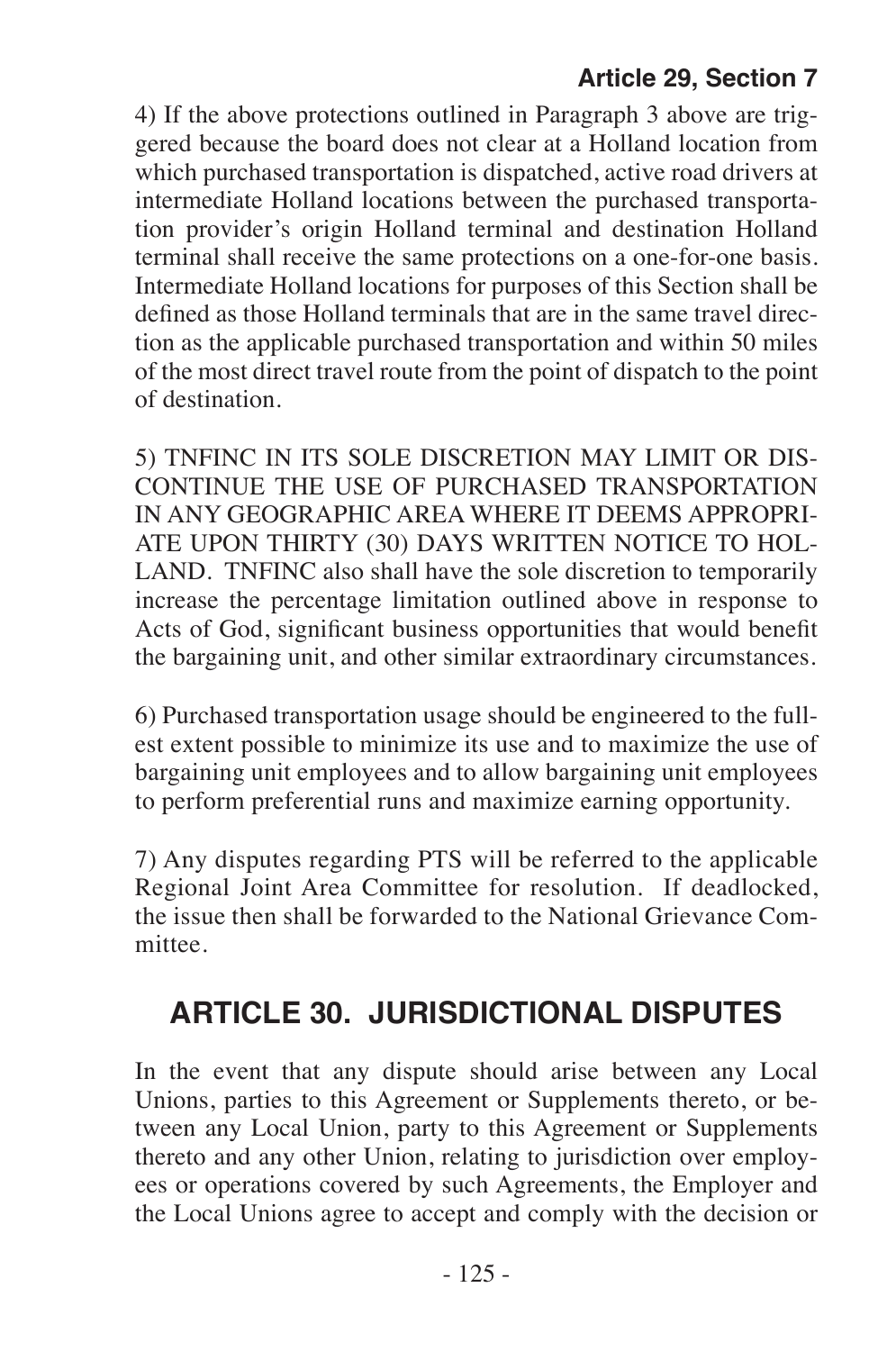settlement of the Unions or Union bodies which have the authority to determine such dispute, and such disputes shall not be submitted to arbitration under this Agreement or Supplements thereto or to legal or administrative agency proceedings. Pending such determination, the Employer shall not be precluded from seeking appropriate legal or administrative relief against work stoppages or picketing in furtherance of such dispute.

# **ARTICLE 31. MULTI-EMPLOYER, MULTI-UNION UNIT**

The parties agree to become a part of the multi-employer, multiunion bargaining unit established by this National Master Freight Agreement, and to be bound by the interpretations and enforcement of this National Master Freight Agreement and Supplements thereto.

# **ARTICLE 32. SUBCONTRACTING**

### **Section 1. Work Preservation**

For the purpose of preserving work and job opportunities for the employees covered by this Agreement, the signatory Employer agrees that no operation, work or services of the kind, nature or type covered by, or presently performed by, or hereafter assigned to, the collective bargaining unit by the signatory Employer will be subcontracted, transferred, leased, diverted, assigned or conveyed in full or in part (hereinafter referred to as "divert" or "subcontract"), by the Employer to any other plant, business, person, or non-unit employees, or to any other mode of operation, unless specifically provided and permitted in this Agreement.

In addition, the signatory Employer agrees that it will not, as hereinafter set forth, subcontract or divert the work presently performed by, or hereafter assigned to, its employees to non-employee owner-operators or other business entities owned and/or controlled by the signatory Employer, or its parent, subsidiaries or affiliates.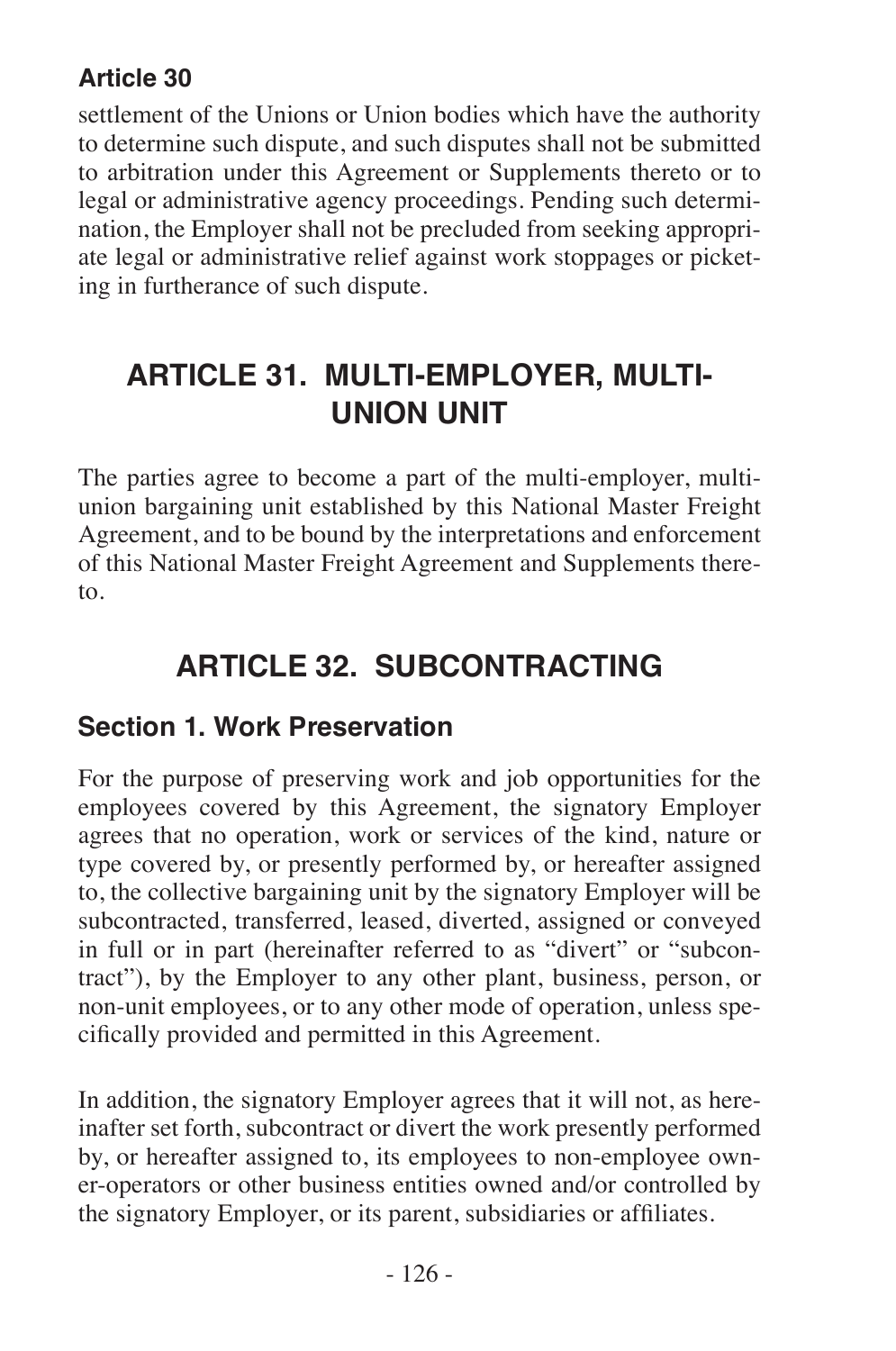#### **Article 32, Section 2 Section 2. Diversion of Work—Parent or Subsidiary Companies**

The parties agree that for purposes of this Article it shall be presumed that a diversion of work in violation of this Agreement occurs when work presently and regularly performed by, or hereafter assigned to, employees of the signatory Employer has been lost and the lost work is being performed in the same manner (including transportation by owner-operators and independent contractors) by an entity owned and/or controlled by the signatory Employer, its parent, or a subsidiary, including logistics companies, within one hundred twenty (120) days of the loss of the work. The burden of overcoming such presumption in the grievance procedure shall be upon the Employer.

### **Section 3. Subcontracting**

The Employer may subcontract work when all of his/her regular employees are working, except that in no event shall road work presently performed or runs established during the life of this Agreement be farmed out. No dock work shall be farmed out except for existing situations established by agreed-to past practices. Overflow loads may be delivered pursuant to the provisions of Article 29. Loads may also be delivered by other agreed-to methods or as presently agreed to. Other persons performing subcontracted work which is permitted herein shall receive no less than the equivalent of the economic terms and conditions of this Agreement and the applicable Supplement.

The signatory Employer shall maintain records identifying persons performing subcontracted work permitted by this Agreement. Said records shall be made available for inspection by the Local Union(s) in the locality affected by such subcontract work.

The normal, orderly interlining of freight for peddle on occasional basis, where there are parallel rights, and when not for the purpose of evading this Agreement, may be continued as has been permitted by past practice provided it is not being done to defeat the provisions of this Agreement.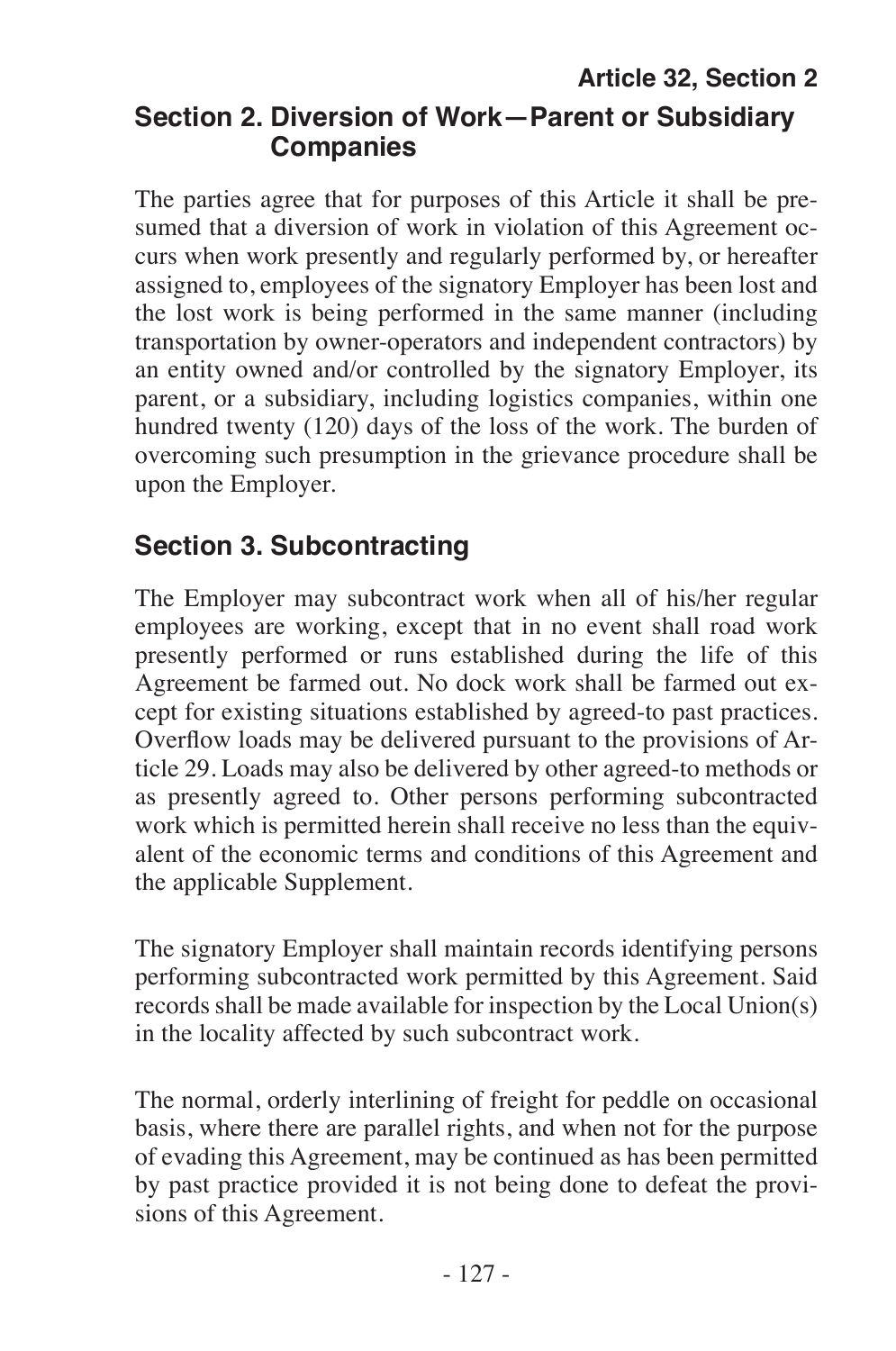## **Article 32, Section 4 Section 4. Expansion of Operations**

(a) Adjoining Over-The-Road and Local Cartage

It is understood and agreed that the provisions of the National Master Freight Agreement shall be applied, without evidence of union representation of the employees involved, to all subsequent additions to. and extensions of, current over-the-road or local cartage operations which adjoin and are controlled and utilized as part of such current operations of the signatory Employer, or any other entity, not operated wholly independently of the signatory Employer within the meaning of Article 3, Section 1 (a). In this regard, the parties agree that newly-established terminals and consolidations of terminals which are controlled and utilized as part of a current operation will be covered by the National Master Freight Agreement and applicable Overthe-Road and Local Cartage Supplemental Agreements.

(b) New Pick-Up and Delivery Adjoining Current Operations

It shall not, however, be a violation of this Article if, during the term of this Agreement, an Employer commences pick-up and delivery operations which adjoin and are controlled and utilized as part of such current operations with other than its own employees when there is insufficient business to economically justify the establishment of its own employer-operated pick-up and delivery service. However, the above exception shall thereafter terminate when sufficient economic justification develops so as to warrant the establishment and maintenance of the terminal operation by such Employer, in which event, the Employer shall institute a pick-up and delivery operation or continue such operations with companies which maintain wage standards established by this Agreement in the area where the work is conducted. This exception shall not apply in any circumstance where an Employer is presently engaged in pick-up and delivery operations either through his/her own terminal or through companies which maintain such wage standards.

(c) Non-Adjoining Pick-Up and Delivery Operations

The parties further agree that with respect to all subsequently established over-the-road and local cartage operations and terminals of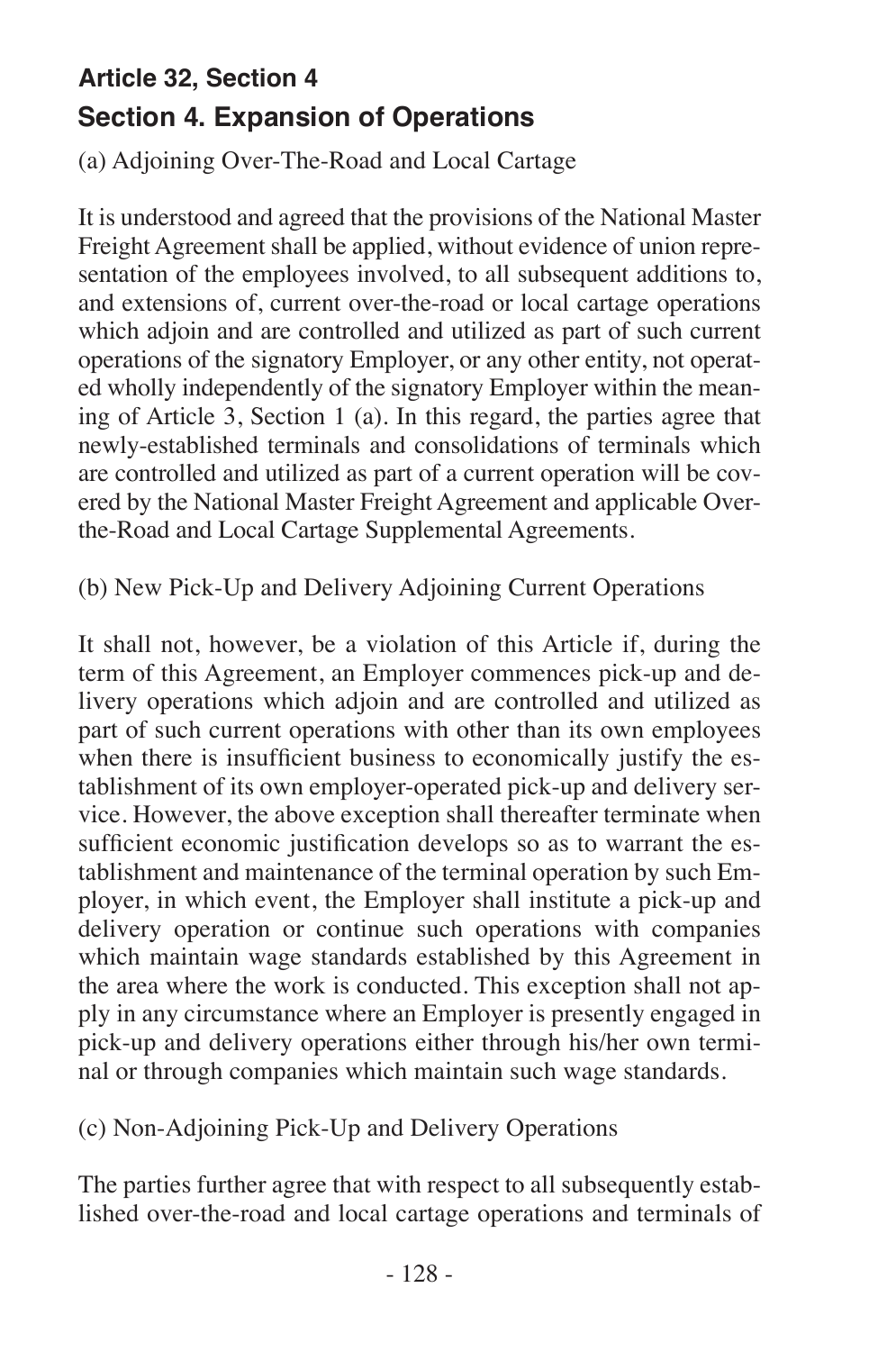the signatory Employer which do not adjoin, but are utilized and controlled as part of, current over-the-road and local cartage operations, the provisions of Article 2, Section 3(a) shall govern so that when a majority of the eligible employees of the signatory Employer performing work at that location execute a card authorizing a signatory Local Union to represent them as their collective bargaining agent at the terminal location, then, such employees shall automatically be covered by this Agreement and the applicable Supplemental Agreements.

(d) Operations permitted by Article 29, and not in violation of any other provisions of this Agreement, are not to be considered as extensions of current operations within the meaning of Section 4.

### **Section 5.**

For the purpose of preserving work and job opportunities, the National Grievance Committee may define the circumstances and adopt procedures by which an Employer and a Local Union, parties to this Agreement, may in compliance therewith enter into a Special Circumstance Agreement which does not meet the standards provided herein.

## **Section 6.**

During negotiations for the National Master Freight Agreement to replace the Agreement which is scheduled to expire on March 31, 2003, the parties discussed employer subcontracting under Article 32 of the NMFA. As a result of these discussions, the parties agreed to the following understandings and clarifications as to the intent of the work preservation, diversion of work, and subcontracting provisions of Article 32:

A. It is a violation of Article 32 to use vendors to perform work, other than overflow, of the kind, nature, or type currently or previously performed by bargaining unit employees. For example, it is a violation of Article 32 for the size of the bargaining unit to decrease by attrition and the Employer not replace the employees while using vendors to perform work of the kind, nature, or type previously performed by that bargaining unit. Bargaining unit work of the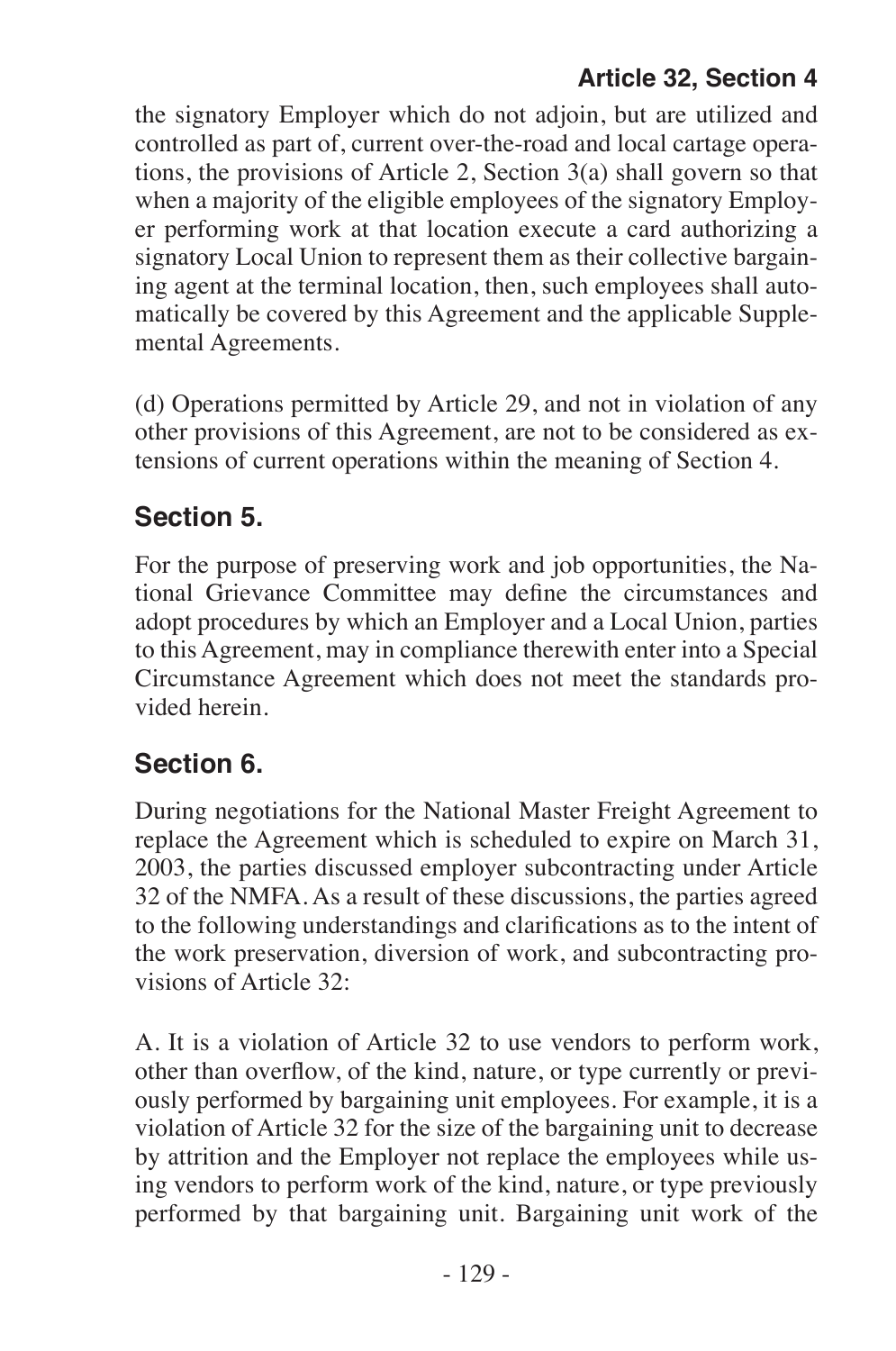kind, nature, or type includes any pick-up or delivery of freight, dock work, clerical, or maintenance work functions performed by the bargaining unit under the Agreement.

B. Although Article 32 permits the Employer to subcontract overflow work, it is a violation for the Employer to regularly subcontract work of the kind, nature, or type currently or previously performed by the bargaining unit, rather than hiring additional employees over and above the existing complement to perform the regularly subcontracted work. Subject to employee availability (for example, inability to hire and/or absenteeism), work is subcontracted regularly in violation of Article 32 when there is a pattern of bargaining unit work being subcontracted on a daily or weekly basis. Nothing in this Memorandum of Understanding is intended to change the triggers for hiring in the applicable Supplemental Agreements.

C. Recognizing that shippers may consign freight within their control to/from Mexico at any point in the United States, Article 32 prohibits the Employer from subcontracting work under its control to be performed in the United States of the kind, nature, or type currently or previously performed by the bargaining unit to employees employed by Mexican companies.

D. It is a violation of Article 32 for the Employer to knowingly subcontract bargaining unit work to be performed by a subcontractor while any regular scheduled or regular unscheduled employees, including "shapes" or "10 percenters" are on lay off. Subterfuge by any party is a serious offense and violates Article 32. Examples of subterfuge may include:

a. Tendering an amount of freight to a vendor on a given day that exceeds the capacity of that vendor; and

b. Tendering freight to a subcontractor that knowingly will not be attempted for delivery on the day subcontracted.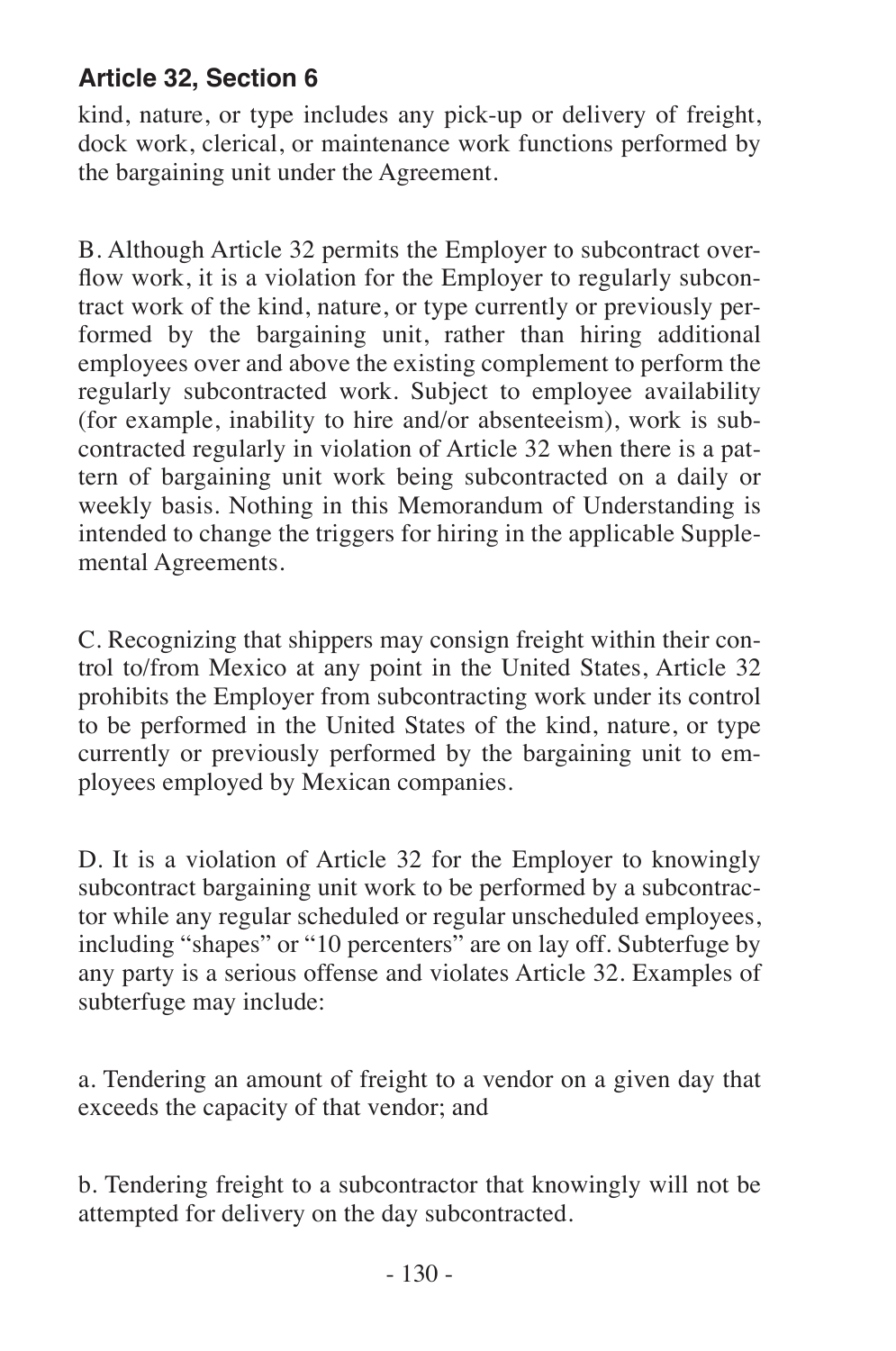### **Section 7. National Subcontracting Review Committee**

The parties shall establish a National Subcontracting Review Committee composed of two (2) Union representatives appointed by the Union Chairman of the National Grievance Committee and two (2) Employer representatives appointed by the Employer Chairman of the National Grievance Committee. The National Subcontracting Review Committee shall have the authority to review and adjudicate alleged violations of the work preservation, diversion of work and subcontracting provisions of Article 32, including practices by an Employer that are an alleged subterfuge to avoid the requirements of Article 32.

All other grievances arising under this Article shall be processed on an expedited basis pursuant to the procedures contained in Article 8, Section 1(a).

### **Section 8. No Autonomous Vehicles**

The Employer shall not operate driverless trucks, drones, or remotely operated vehicles to move freight over public roads.

# **ARTICLE 33. WAGES, CASUAL RATES, PREMIUMS AND COST-OF-LIVING (COLA)**

#### **1.Wage Rates**

(a) General Wage Increases: All Regular Employees

All regular employees subject to this Agreement will receive the following general wage increases:

| <b>Effective Dates</b> | <b>Hourly</b>    | <b>Mileage</b>       |
|------------------------|------------------|----------------------|
| April 1, 2019          | $$1.00$ per hour | 2.500 cents per mile |
| April 1, 2020          | $$0.70$ per hour | 1.750 cents per mile |
| 2021                   | $$0.70$ per hour | 1.750 cents per mile |
| 2022                   | \$0.80 per hour  | 2.000 cents per mile |
| 2023                   | \$0.80 per hour  | 2.000 cents per mile |
| Total                  | \$4.00 per hour  | 10.00 cents per mile |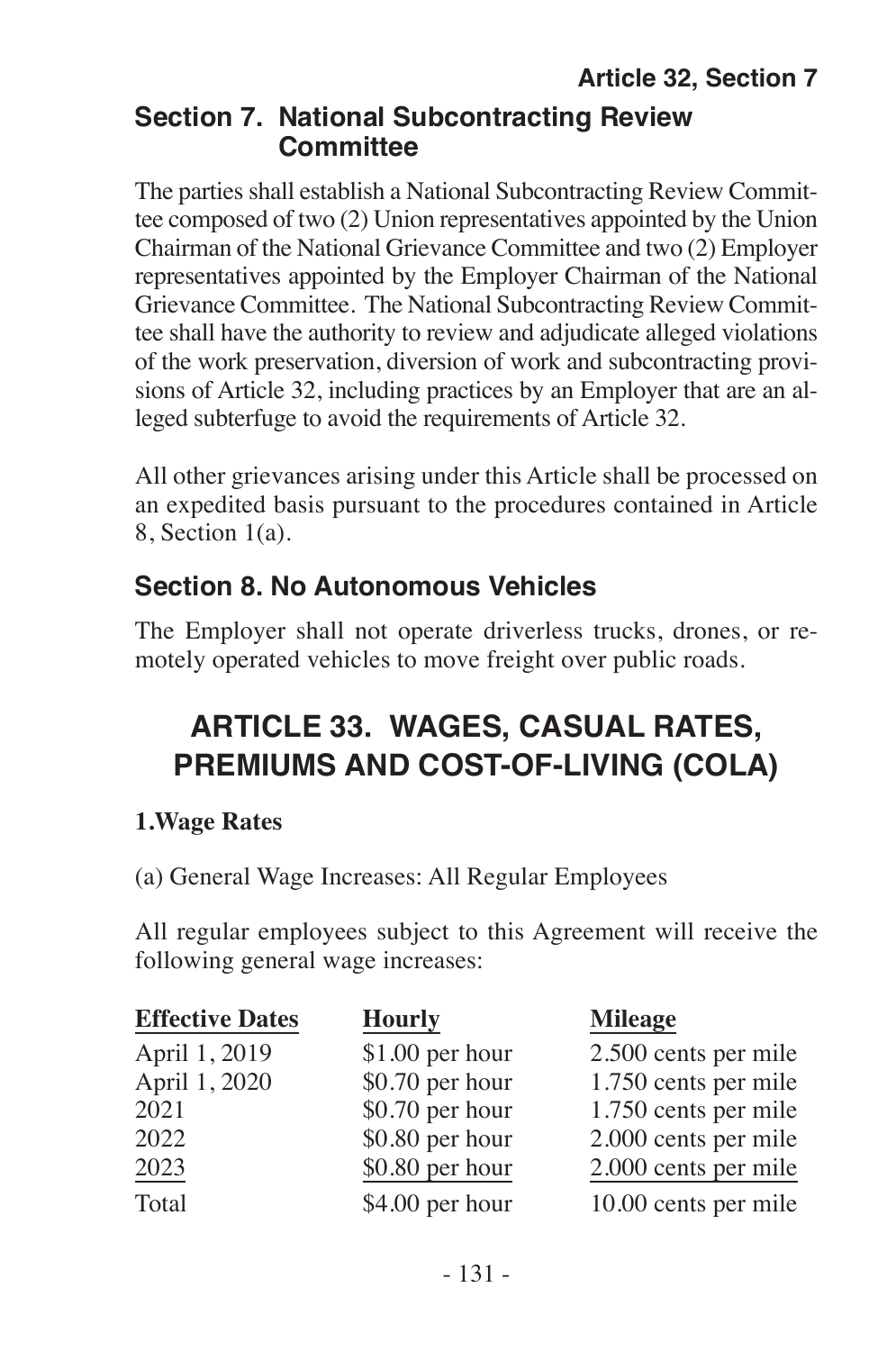Annual rate increases shall be paid on the straight time wage or mileage rates currently in effect as of March 31, 2019, which shall become the new base rates. Annual rate increases beginning in  $2021$  and continuing through  $2023$  shall be split equally between April 1 and October 1 each year (e.g., \$.35 per hour / .875¢ per mile April 1, 2021 and \$.35 per hour / .875¢ per mile October 1, 2021).

(b) Non-CDL Driver Rate

The straight time hourly wage rate for employees in Non-CDL Driver positions shall be \$2.00 per hour less than the applicable CDL rate at the employee's domicile, subject to the General Wage Increases outlined in Section 1(a) above.

#### **2. Casual Rates**

#### (a) City and Combination Casuals

Hourly rates for city and combination casuals (CDL required) shall increase by 85% of the general wage increase for regular employees on the dates shown in Section 1 of this Article.

(b) Dock Only Casuals and Clerical Casuals

Current and future dock only casuals and clerical casuals shall be paid a rate of \$17.50 per hour, subject to the following progression:

Effective first day of employment: \$16.00 per hour Effective eighteen (18) months and one (1) day: \$16.50 per hour Effective thirty-six (36) months and one (1) day: \$17.00 per hour Effective fifty-four (54) months and one (1) day: \$17.50 per hour

These rates shall remain frozen for the duration of the Agreement.

#### **3. Utility Employee, Sleeper Team, and Triples Premiums**

Effective April 1, 2008 and in the event an Employer subject to this Agreement utilizes the Utility Employee classification, each Utility Employee shall receive an hourly premium of \$1.00 per hour over the highest rate the Employer pays to local cartage drivers under the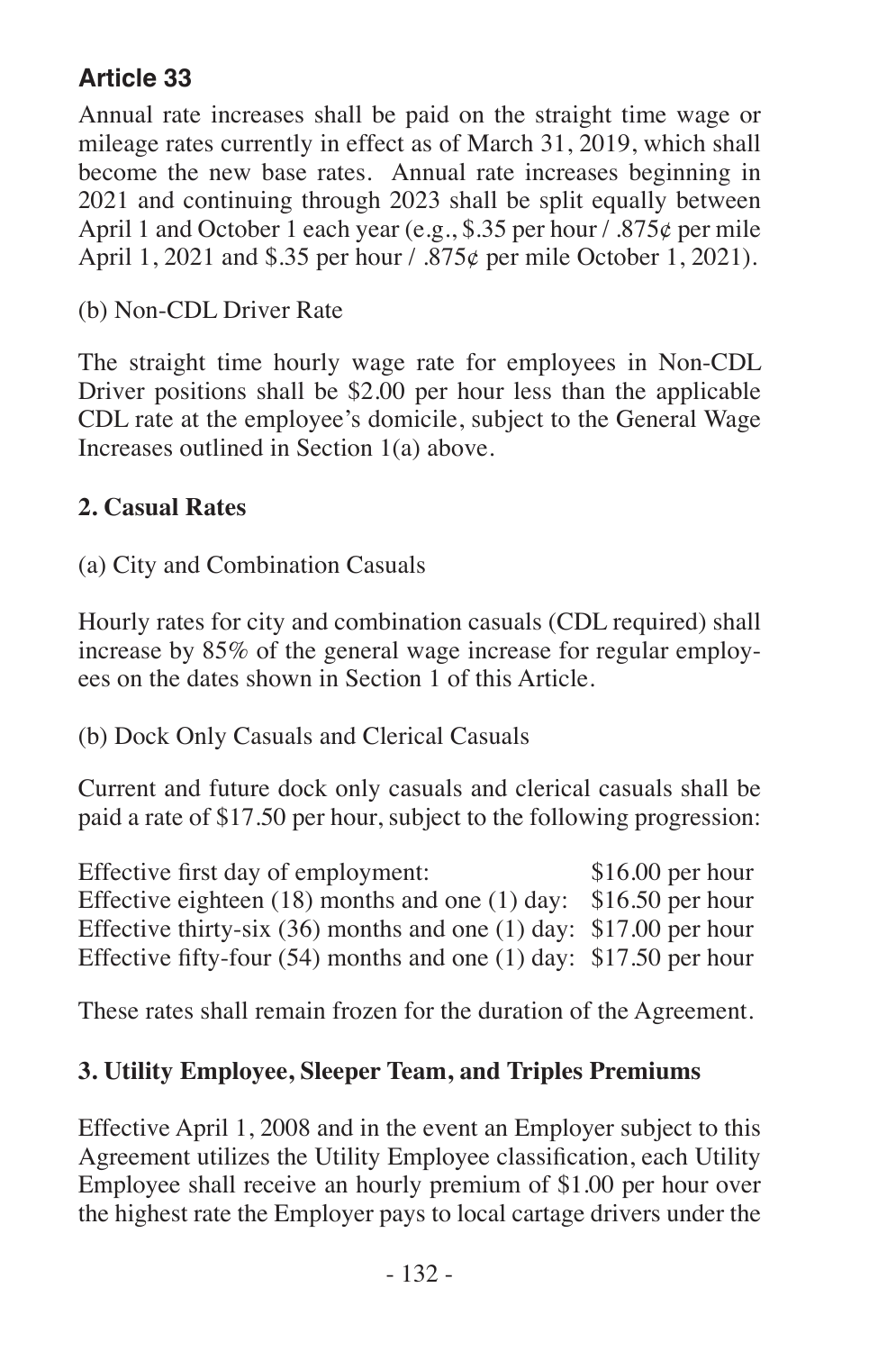Supplemental Agreement covering the Utility Employee's home domicile. A Utility Employee in progression shall receive the hourly premium in addition to the Utility Employee's progression rate.

(b) Effective April 1, 2003, the Sleeper Team Premium will be a minimum of 2 cents per mile over and above the applicable single man rates in each Supplemental Agreement.

(c) Effective April 1, 2019, the Triple Trailer Premium will be a minimum of 4 cents per mile over and above the applicable single man rates in each Supplemental Agreement.

#### **4. Cost of Living Adjustment Clause**

All regular employees shall be covered by the provisions of a costof living allowance as set forth in this Article.

The amount of the cost-of-living allowance shall be determined as provided below on the basis of the "Consumer Price Index for Urban Wage Earners and Clerical Workers", CPI-W (Revised Series Using 1982-84 Expenditure Patterns). All Items published by the Bureau of Labor Statistics, U.S. Department of Labor and referred to herein as the "Index".

Effective April 1, 2020, and every April 1 thereafter during the life of the Agreement, a cost-of-living allowance will be calculated on the basis of the difference between the Index for January, 2019 (published February 2019) and the Index for January, 2020 (published February 2020) with a similar calculation for every year thereafter, as follows:

For every 0.2-point increase in the Index over and above the base (prior year's) Index plus 3.5%, there will be a 1 cent increase in the hourly wage rates payable on April 1, 2020, and every April 1 thereafter. These increases shall only be payable if they equal a minimum of five cents  $(\$.05)$  in a year.

All cost-of-living allowances paid under this Agreement will become and remain a fixed part of the base wage rate for all job clas-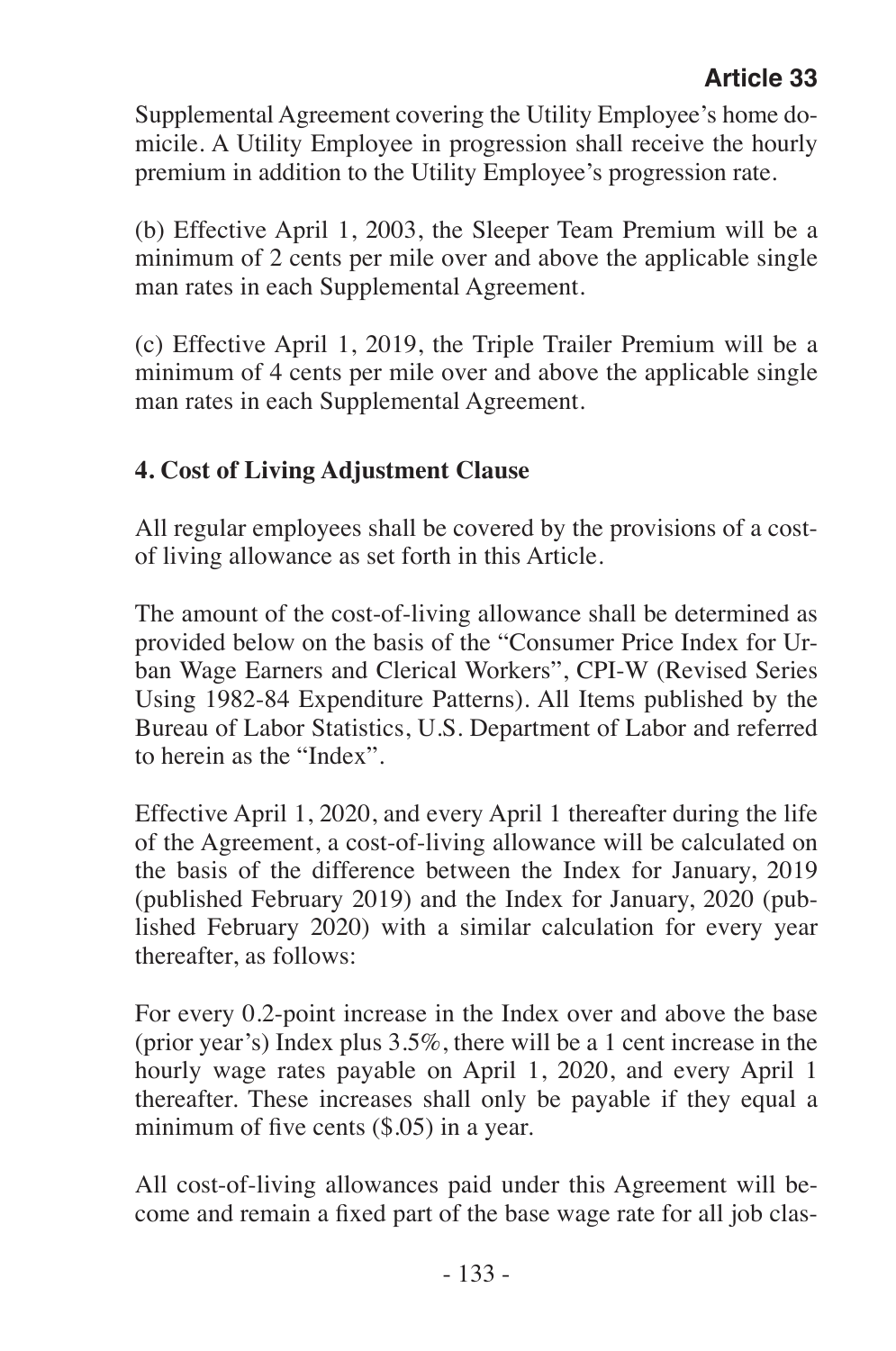sifications. A decline in the Index shall not result in the reduction of classification base wage rates.

Mileage paid employees will receive cost-of-living allowances on the basis of .25 mills per mile for each 1 cent increase in hourly wages.

In the event the appropriate Index figure is not issued before the effective date of the cost-of-living adjustment, the cost of living adjustment that is required will be made at the beginning of the first (1st) pay period after the receipt of the Index.

In the event that the Index shall be revised or discontinued and in the event the Bureau of Labor Statistics, U.S. Department of Labor, does not issue information which would enable the Employer and the Union to know what the Index would have been had it not been revised or discontinued, then the Employer and the Union will meet, negotiate, and agree upon an appropriate substitute for the Index. Upon the failure of the parties to agree within sixty (60) days, thereafter, the issue of an appropriate substitute shall be submitted to an arbitrator for determination. The arbitrator's decision shall be final and binding.

#### **5. Education and Training**

The Employer will pay each regular employee that completes CDL training and certification after April 1, 2019 the sum of two hundred and fifty dollars (\$250.00) upon completion and two hundred and fifty dollars (\$250.00) after one (1) year, provided the employee remains employed by the Employer.

#### **6. Incentive Bonus Program**

The parties recognize that the success of the Employer depends on the collective efforts of its employees. The parties also recognize that when executives are rewarded for the Employer's performance, employees covered by this Agreement should be rewarded as well. Effective January 1, 2019 and for performance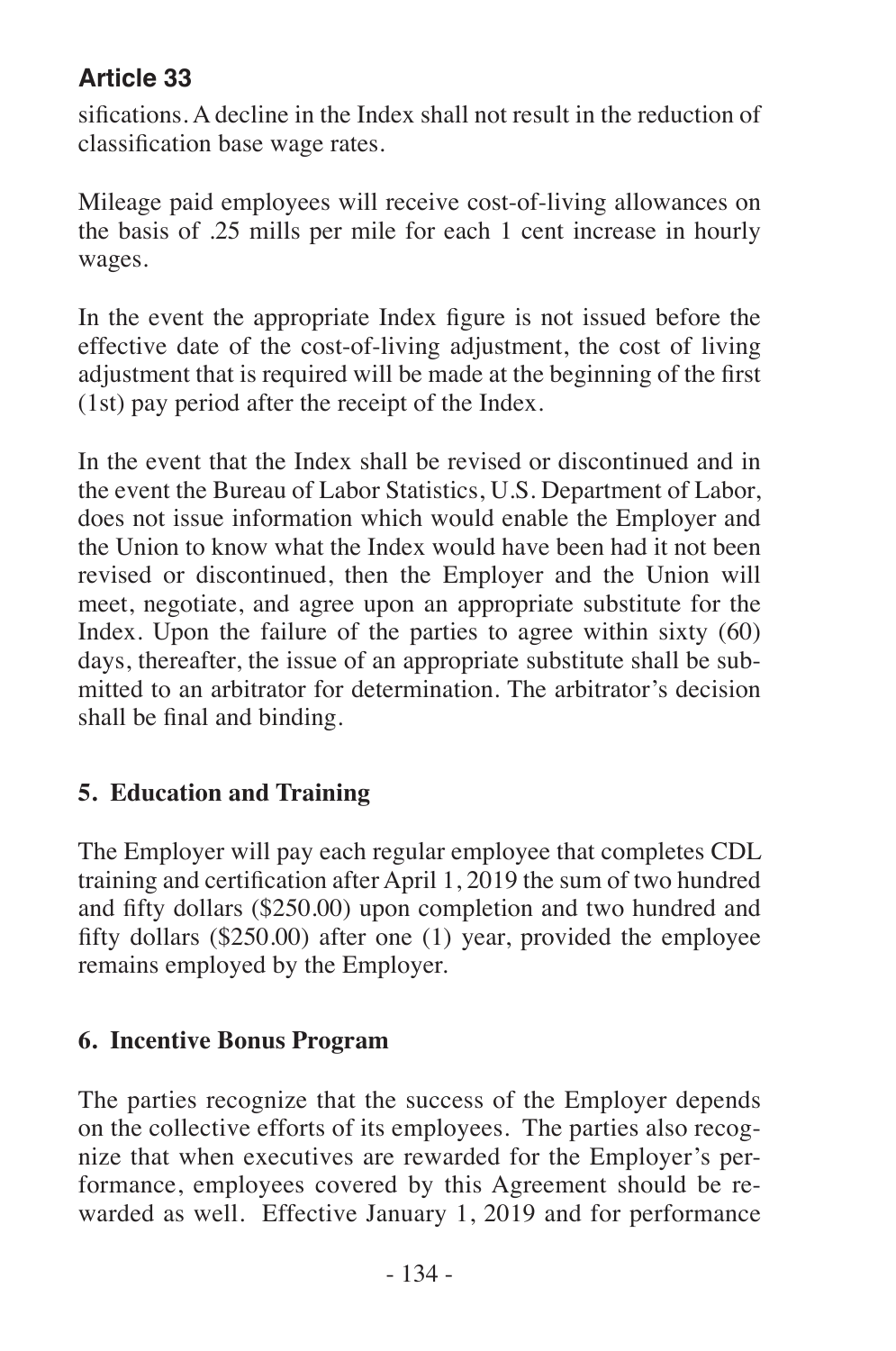beginning with calendar year 2019, and each year thereafter, employees covered by this Agreement shall be covered by an Incentive Bonus Program.

The triggers for payout under the Incentive Bonus Program shall be the same as those established annually by the Board of Directors for the Section 16 Officers of YRC Worldwide, Inc. who are required to file Form 4 insider trading documents with the SEC ("Section 16 Officers") for their non-equity incentive plan or similar annual bonus program. In the event Section 16 Officers receive non-equity incentive plan or similar annual bonus compensation, employees covered by this Agreement shall be paid under this Incentive Bonus Program as follows: for every \$1.00 of non-equity incentive plan or similar bonus compensation paid to all Section 16 Officers, \$2.00 shall be made available for distribution to employees covered by this Agreement in the form of a one-time bonus payment. TNFINC shall be afforded the opportunity to review any and all calculations made in this regard.

In the event the Board of Directors foregoes a non-equity incentive plan or similar bonus program for Section 16 Officers for a given year and decides instead to establish an equity-based program for Section 16 Officers for a given year, a payout of \$750 under this Incentive Bonus Program shall be triggered for bargaining unit employees when the Section 16 Officers' right to the equity triggers (for example, upon the attainment of a particular stock price).

Any payments triggered under this Incentive Bonus Program shall be made within ninety (90) days of the end of the calendar year. To be eligible for a payment under the Incentive Bonus Program, an employee must work or have been paid for at least one thousand  $(1,000)$  hours in the prior calendar year and be employed by the Employer at the time of payout. In no event, however, shall employees be entitled to more than one (1) payment under this Incentive Bonus Program in any calendar year. The higher of any amounts shall be paid in that circumstance.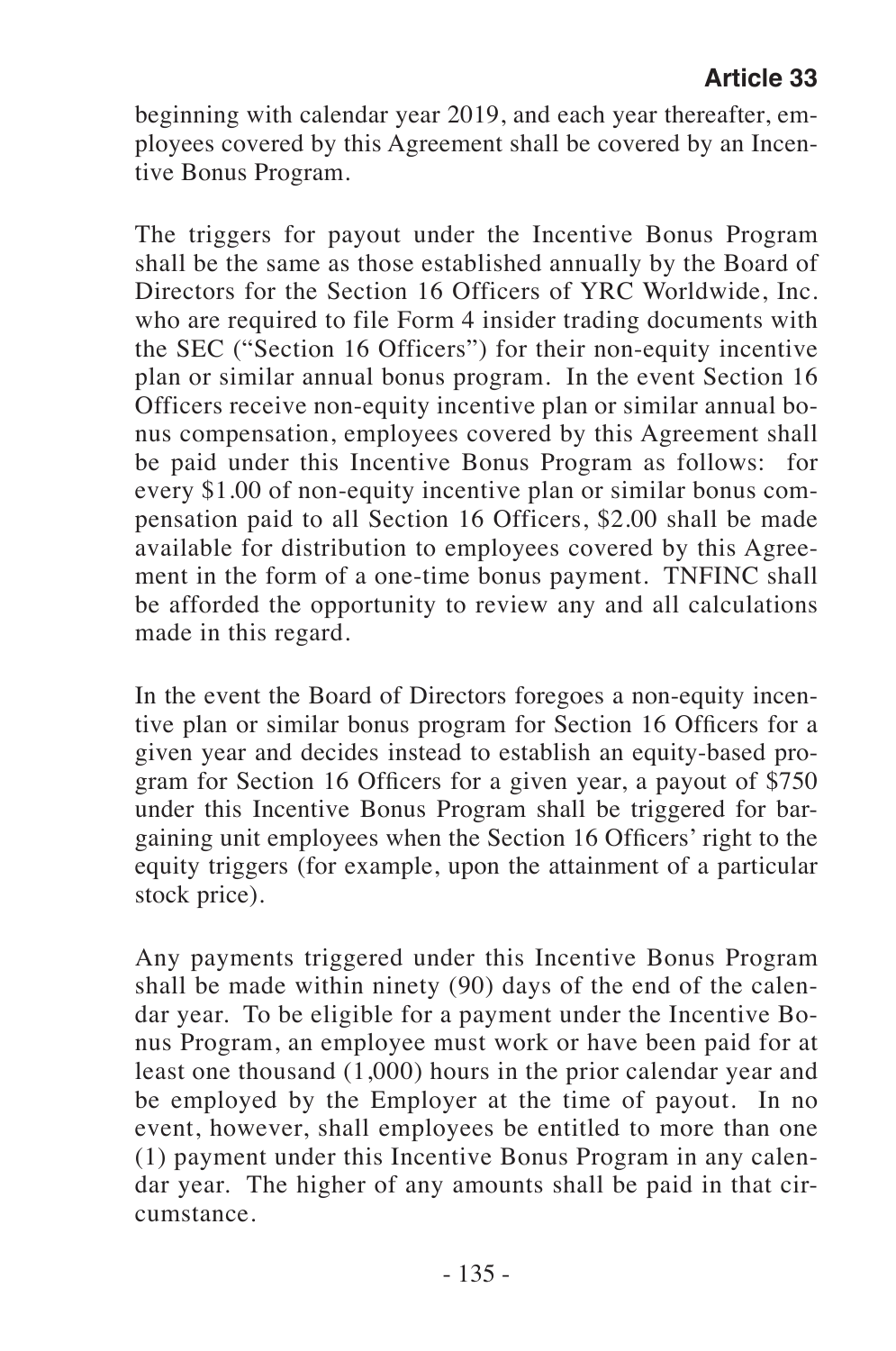# **Article 34, Section 1 ARTICLE 34. MISCELLANEOUS NATIONAL PROVISIONS**

### **Section 1. Equal Sacrifice of Non-Bargaining Unit Employees and their Participation**

The Employer agrees not to increase wages (including bonuses) and benefits of current non-bargaining unit employees (including management) as an overall percentage beyond the effective overall total compensation percentage increase to be received by the bargaining unit employees. This shall not prevent the Employer from paying variable, performance-based compensation as the Employer has paid in past practice. This shall also not prevent the Employer from providing targeted increases to individual employees if necessary, in the Employer's judgment, to operate the business so long as the overall total compensation increases are within the effective overall total compensation percentage increases to be received by the bargaining unit employees.

The rates and wages for non-union clerical employees, maintenance employees, janitors, and porters will not exceed those for equivalent union positions.

# **Section 2. Bankruptcy Protection**

If the Employer files a Chapter 7 or Chapter 11 bankruptcy petition or is placed in involuntary bankruptcy proceedings, the Employer agrees not to file any documents or motions under Sections 1113 or 1114 of the Bankruptcy Code without the approval of TNFINC.

# **Section 3. Designated Officers**

TNFINC will maintain its right to select, subject to the approval of the Board, two persons to the YRC Worldwide Board of Directors, consistent with existing conditions.

# **Section 4. Hours of Service & 34-Hour Restart**

The parties recognize that there may be circumstances where CDL-qualified employees are interested in working additional hours, but do not have sufficient hours of service available in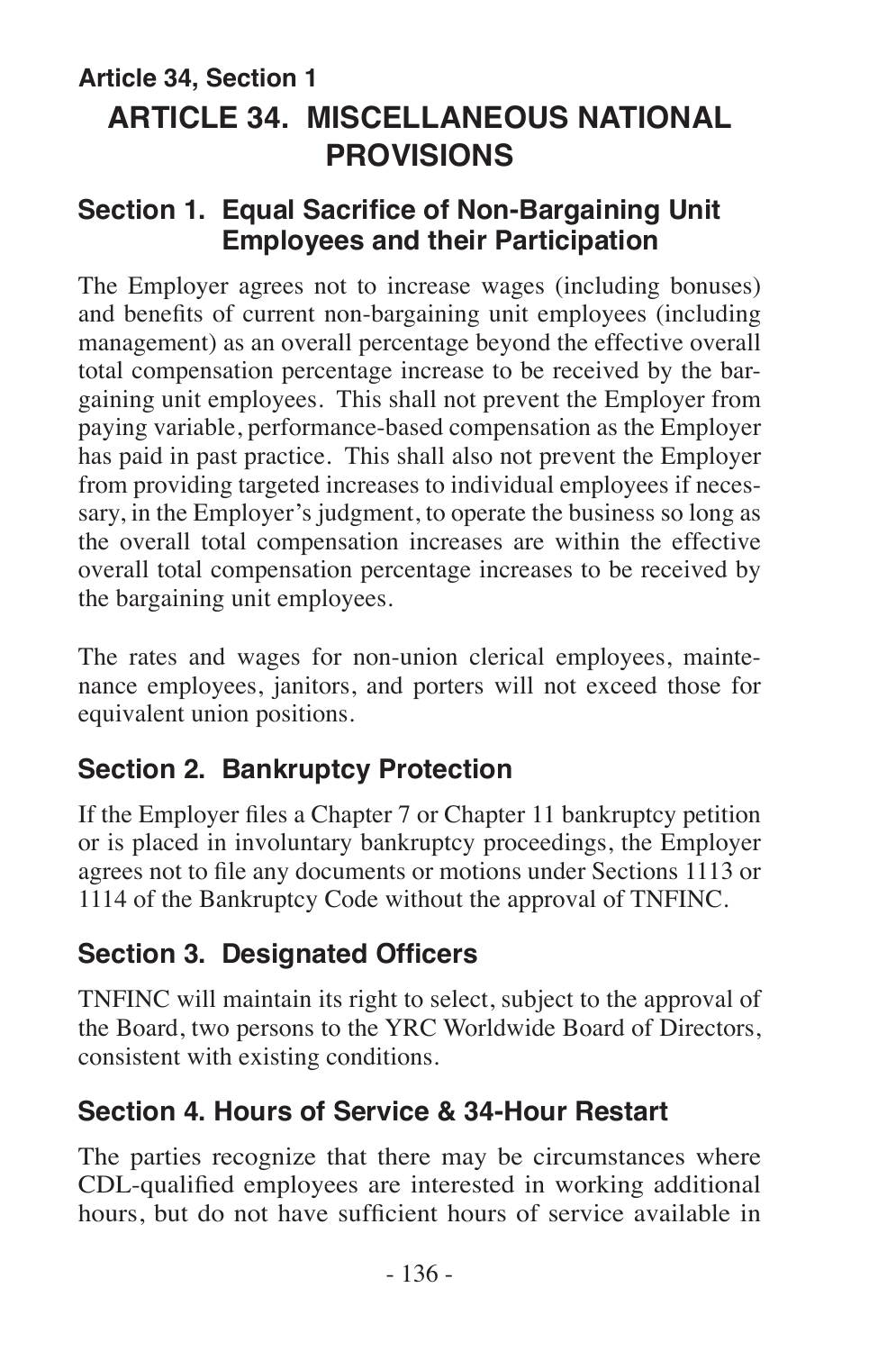that week under the current system. The current system also can result in freight either not being serviced or being moved by a third-party carrier, given the Employer's ongoing challenges recruiting and retaining CDL-qualified drivers.

This Section is intended to: 1) increase earning opportunities for bargaining unit employees on a voluntary basis; 2) decrease the need for and use of non-union contractors; and 3) allow the Employer to service customers, acquire new business and reduce backlogs. This Section will not alter the bidding or job opportunities that currently exist. Rather, this Section is intended to allow bargaining unit personnel the VOLUNTARY option of performing additional work that likely would otherwise be performed by contractors or third parties.

1) The Employer may change Department of Transportation ("DOT") logging requirements from sixty (60) hours in seven (7) days to seventy (70) hours in eight (8) days (the "70/8 Rule") for road and city operations, to the extent not in place already. In addition, the Federal Motor Carrier Safety Administration's thirty-four (34) hour restart ("34-Hour Restart") shall be available for all road and city operations.

2) The Employer may utilize the 70/8 Rule and/or the 34-Hour Restart only for the purpose of offering additional work opportunities to employees on a VOLUNTARY basis, in accordance with the applicable Supplement and any local agreements, work rules or practices.

3) The 70/8 Rule and the 34-Hour Restart may not be used to force or otherwise require additional hours or overtime. This Section also does not create the ability to force overtime or otherwise require additional work by CDL-qualified employees, beyond what exists in the Supplements and any local agreements, work rules or practices.

4) The 70/8 Rule and the 34-Hour Restart may not be used to restructure driving bids to cover weekend operations, absent agreement between the Employer and the applicable Local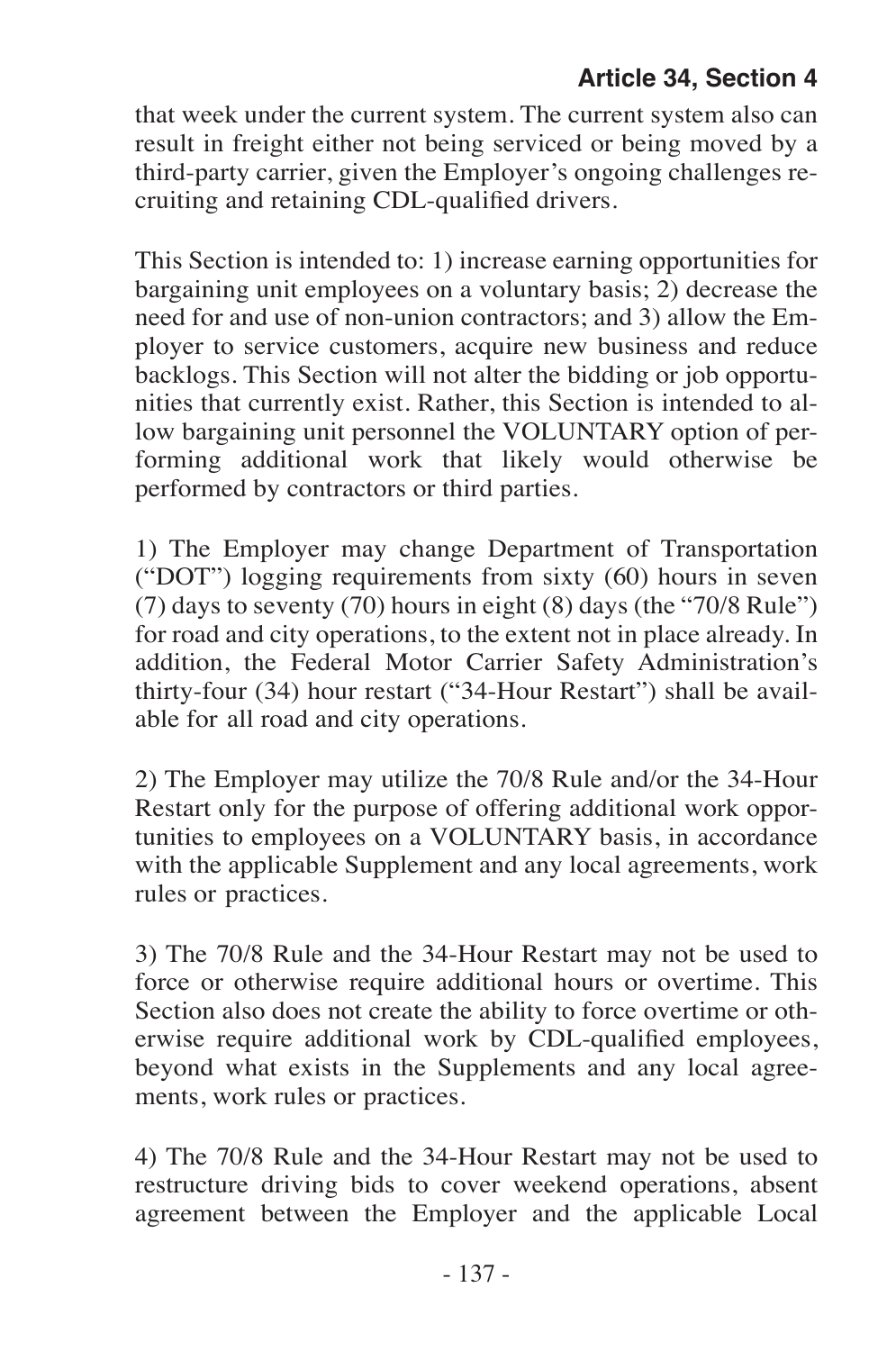Union. Employees will not be denied their normal bids as a result of this Section, even if they decline extra work opportunities.

5) In the event an employee voluntarily accepts additional work opportunities created by the 70/8 Rule and the 34-Hour Restart, he or she shall be required to utilize the 34-Hour Restart and be available for his or her next regular shift. For example, a P&D driver who works twelve (12) hour shifts during his or her normal Monday through Friday bid and then voluntarily accepts an opportunity to work on Saturday must utilize the 34-Hour Restart to be available for his or her normal bid start time on Monday. That P&D driver shall not, however, be required to accept voluntary work opportunities created by this Section in the future. For example, the driver in the example may VOLUNTARI-LY accept or refuse a work opportunity on one off day and then decide to VOLUNTARILY accept or refuse a similar work opportunity the next off day: the choice is always made by the driver on a VOLUNTARY basis.

# **Section 5. Dock Only Positions**

### **(a) YRC Freight & New Penn Motor Express**

At those locations that do not have the ability to establish non-CDL dock only positions, nonCDL dock employees may be hired and gain seniority pursuant to the applicable Supplemental Agreement. In the event non-CDL dock only positions are established at those locations pursuant to this Section, seniority shall prevail in the selection of terminal bid postings and a senior CDL-qualified employee shall not be restricted from selecting the bid of his/her choice, including dock bids. For example, if a bid is posted for thirty (30) driving positions and twenty five (25) are filled, the Employer cannot force CDL-qualified employees into those openings if they utilize their seniority to bid a dock position. This Section shall not, however, modify any Supplemental Agreement, grievance decision or settlement, local agreement, local work rule, or practice governing the filling of CDL and non-CDL bids or positions. A CDL-qualified employee who takes a dock only bid shall maintain his or her CDL rate of pay and shall be required to maintain his or her CDL license.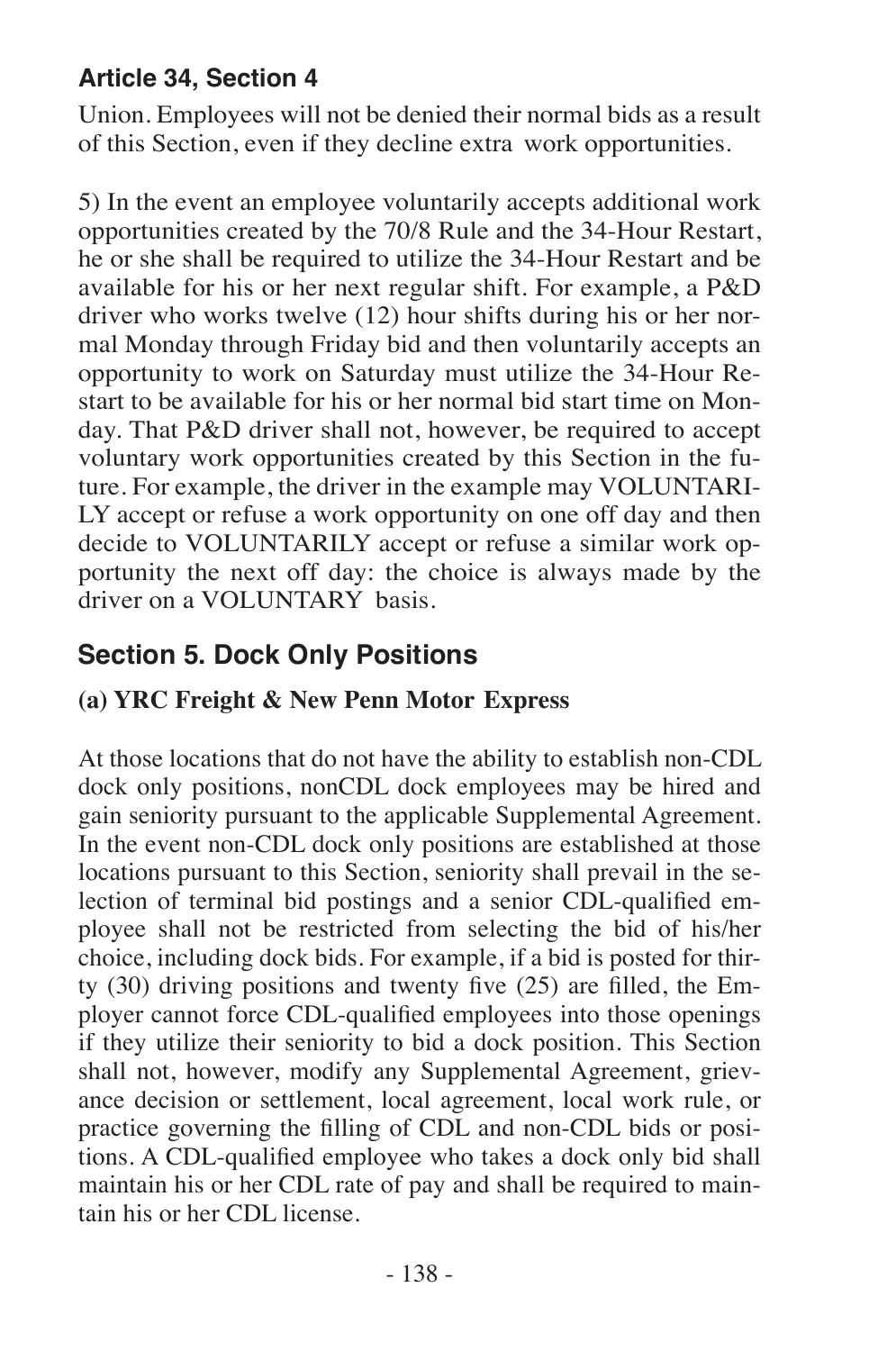#### **(b) USF Holland**

USF Holland historically has not had the ability to utilize employees in a non-CDL, dock only classification. As a result, dock and other non-driving work at Holland has been performed by CDL-qualified employees. While this arrangement provided certain advantages over the years, the industry-wide shortage of CDL-qualified employees has forced Holland to rely increasingly on non-union local cartage companies and other non-union third parties to deliver freight while its own CDL-qualified employees are performing non-driving work. In many instances, this is the case even though CDL-qualified employees at Holland would prefer to spend more time driving. The arrangement also created situations where employees who lose their CDL license through no fault of their own may not remain employed at Holland.

The parties recognized that this situation required a review of Holland's ability to utilize dock only positions that do not require a CDL. Making this additional resource available will permit Holland to reduce its reliance on third parties, bring work back into the bargaining unit, and improve its overall service performance. It also will provide additional opportunities for CDLqualified employees at Holland to perform more driving work throughout the course of a shift. In addition, dock only positions will afford work opportunities for employees who through no fault of their own lose their CDL license.

To this end, Holland may establish dock-only positions where a CDL license is not required. Seniority shall continue to prevail in the selection of terminal bid postings and a senior CDL qualified employee shall not be restricted from selecting the bid of his/her choice, including dock bids. For example, if a bid is posted for thirty (30) driving positions and twenty-five (25) are filled, the Employer cannot force CDL-qualified employees into those openings if they utilize their seniority to bid a dock position.

A CDL-qualified employee who takes a dock only bid shall maintain his or her CDL rate of pay and shall be required to maintain his or her CDL license. Employees hired after March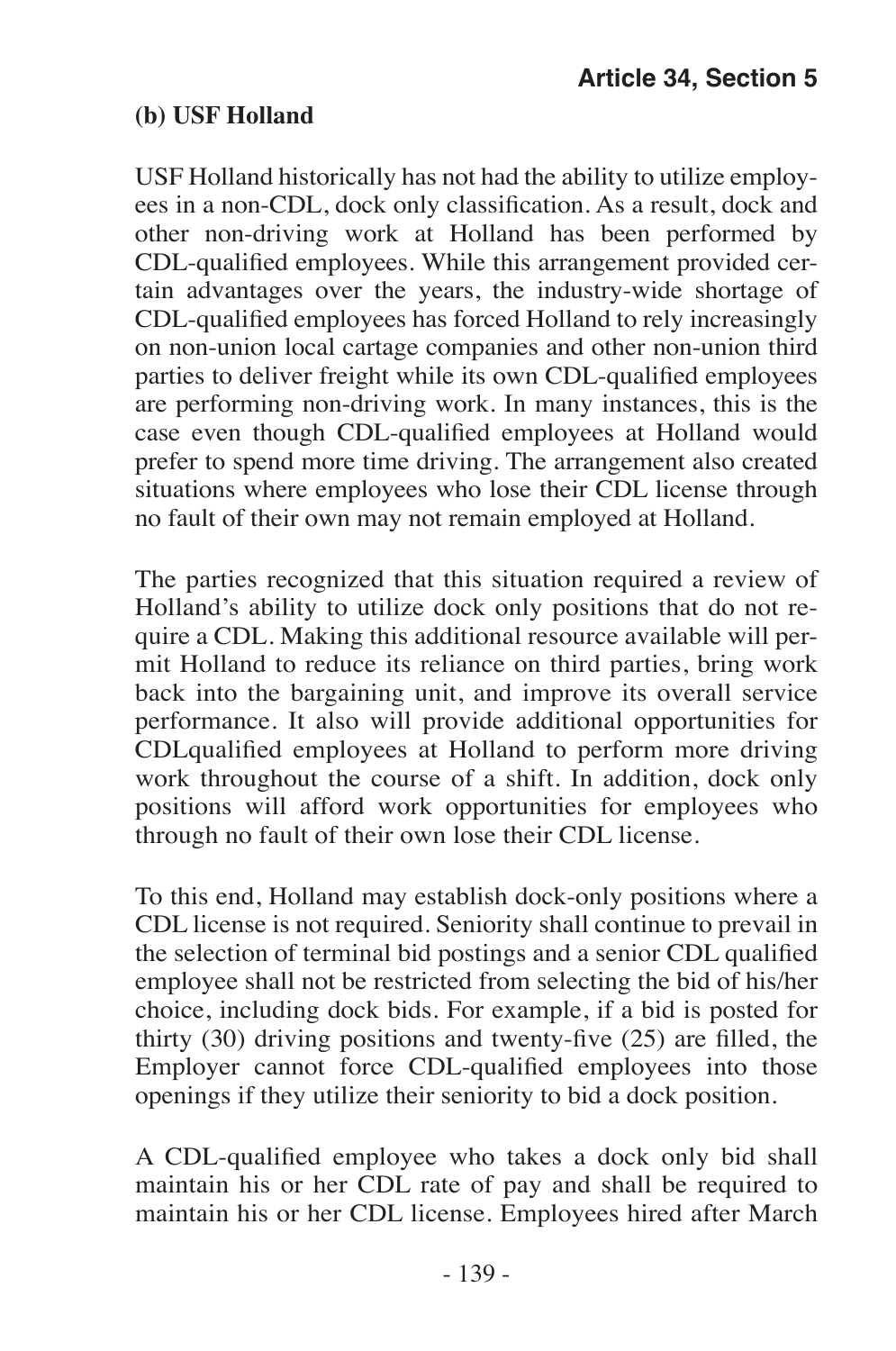31, 2019 into a dock only position who do not possess a CDL license shall be paid in accordance with the Non-CDL rate (and progression) under the contract. The Employer shall have the ability to determine the number of dock only bids at a given facility. The establishment of dock only bids shall not impact the Employer's ability to require CDL-qualified employees in driving positions to work the dock, just as it does today. In addition, dock only employees with a CDL license may in seniority order be offered opportunities to engage in driving duties as needed.

### **Section 6. Sliding Power**

At distribution centers, breakbulk terminals or similar, road drivers on a turn or a VIA may slide power on a pre-strung or pre-hooked set to avoid delay time. Road drivers may not, however, be required to slide power at distribution centers or breakbulk terminals when going onto or coming off of rest. In addition, the ability of road drivers to slide power at these terminals may not be utilized to change hostling or switching bids or decline to fill open hostling or switcher positions.

# **ARTICLE 35.**

No employee shall be subjected to random drug/alcohol testing unless required by applicable law.

# **Section 1. Employee's Bail**

Employees will be bailed out of jail if accused of any offense in connection with the faithful discharge of their duties, and any employee forced to spend time in jail or in courts shall be compensated at his/her regular rate of pay. In addition, he/she shall be entitled to reimbursement for his/her meals, transportation, court costs, etc.; provided, however, that faithful discharge of duties shall in no case include compliance with any order involving commission of a felony. In case an employee shall be subpoenaed as a company witness, he/she shall be reimbursed for all time lost and expenses incurred.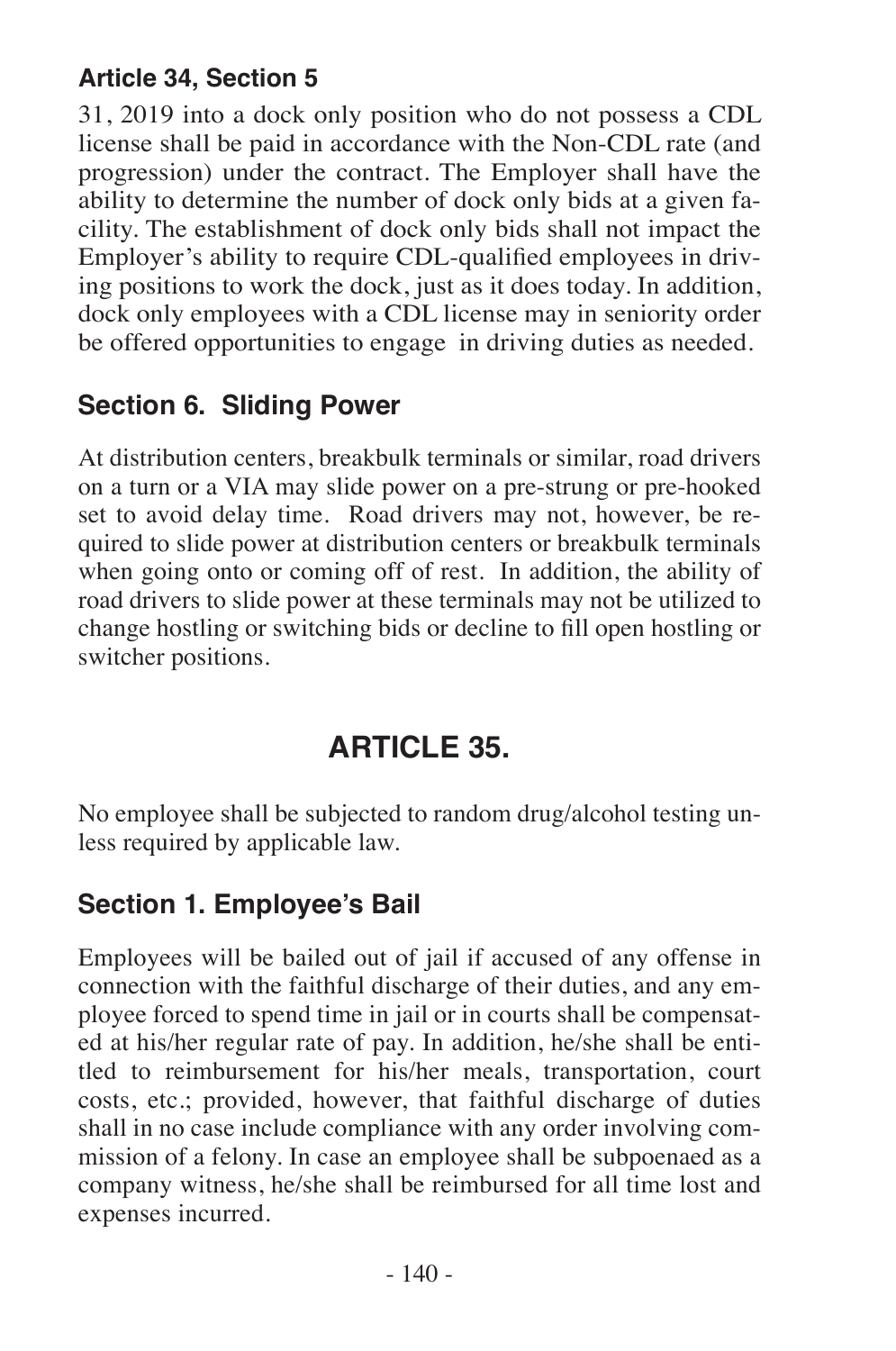# **Article 35, Section 2 Section 2. Suspension or Revocation of License**

In the event an employee receives a traffic citation for a moving violation which would contribute to a suspension or revocation or suffers a suspension or revocation of his/her right to drive the company's equipment for any reason, he/she must promptly notify his/ her Employer in writing. Failure to comply will subject the employee to disciplinary action up to and including discharge. If such suspension or revocation comes as a result of his/her complying with the Employer's instruction, which results in a succession of size and weight penalties or because he/she complied with his/her Employer's instruction to drive company equipment which is in violation of DOT regulations relating to equipment or because the company equipment did not have either a speedometer or a tachometer in proper working order and if the employee has notified the Employer of the citation for such violation as above mentioned, the Employer shall provide employment to such employee at not less than his/her regular earnings at the time of such suspension for the entire period thereof.

When an employee in any job classification requiring driving has his/her operating privilege or license suspended or revoked for reasons other than those for which the employee can be discharged by the Employer, a leave of absence without loss of seniority, not to exceed three (3) years, shall be granted for such time as the employee's operating license has been suspended or revoked. The employee will be given work opportunities ahead of casuals to perform non-CDL required job functions.

### **Section 3. Drug Testing**

#### **PREAMBLE**

While abuse of alcohol and drugs among our members/employees is the exception rather than the rule, the Teamsters National Freight Industry Negotiating Committee and the Employers signatory to this Agreement share the concern expressed by many over the growth of substance abuse in American society.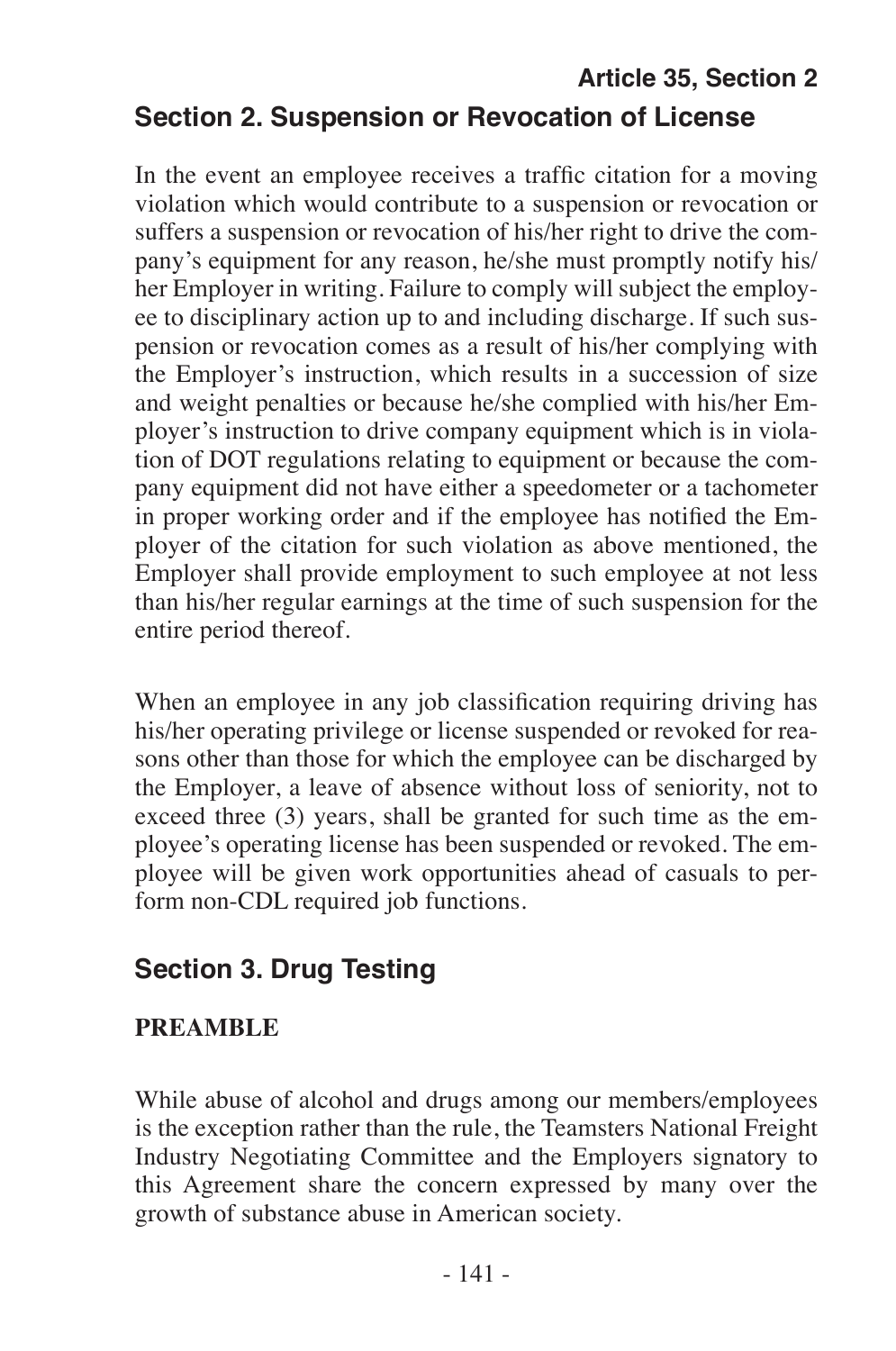The parties have agreed that the Drug and Alcohol Abuse Program will be modified in the event that further federal legislation or Department of Transportation regulations provide for revised testing methodologies or requirements. The parties have incorporated the appropriate changes required by the applicable DOT drug testing rules under 49 CFR Parts 40 and 382, and agree that if new federally mandated changes are brought about, they too will become part of this Agreement. The drug testing procedure, agreed to by labor and management, incorporates state-of-the-art employee protections during specimen collection and laboratory testing to protect the innocent and ensures the Employer complies with all applicable DOT drug and alcohol testing regulations. In order to eliminate the safety risks which result from alcohol or drugs, the parties have agreed to the following procedures:

#### **NMFA UNIFORM TESTING PROCEDURE**

#### **A. Probable Suspicion Testing**

In cases in which an employee is acting in an abnormal manner and at least one (1) supervisor, two (2) if available, have probable suspicion to believe that the employee is under the influence of controlled substances and/or alcohol, the Employer may require the employee (in the presence of a union shop steward, if possible) to undergo a urine specimen collection and a breath alcohol analysis as provided in Section 4B. The supervisor(s) must have received training in the signs of drug intoxication in a prescribed training program which is endorsed by the Employer. Probable suspicion means suspicion based on specific personal observations that the Employer representative(s) can describe concerning the appearance, behavior, speech or breath odor of the employee. The observations may include the indication of chronic and withdrawal effects of controlled substances. The supervisor(s) must make a written statement of these observations within twenty-four (24) hours. A copy must be provided to the shop steward or other union official after the employee is discharged. Suspicion is not probable and thus not a basis for testing if it is based solely on third (3rd) party observation and reports. The employee shall not be required to waive any claim or cause of action under the law. For all purpos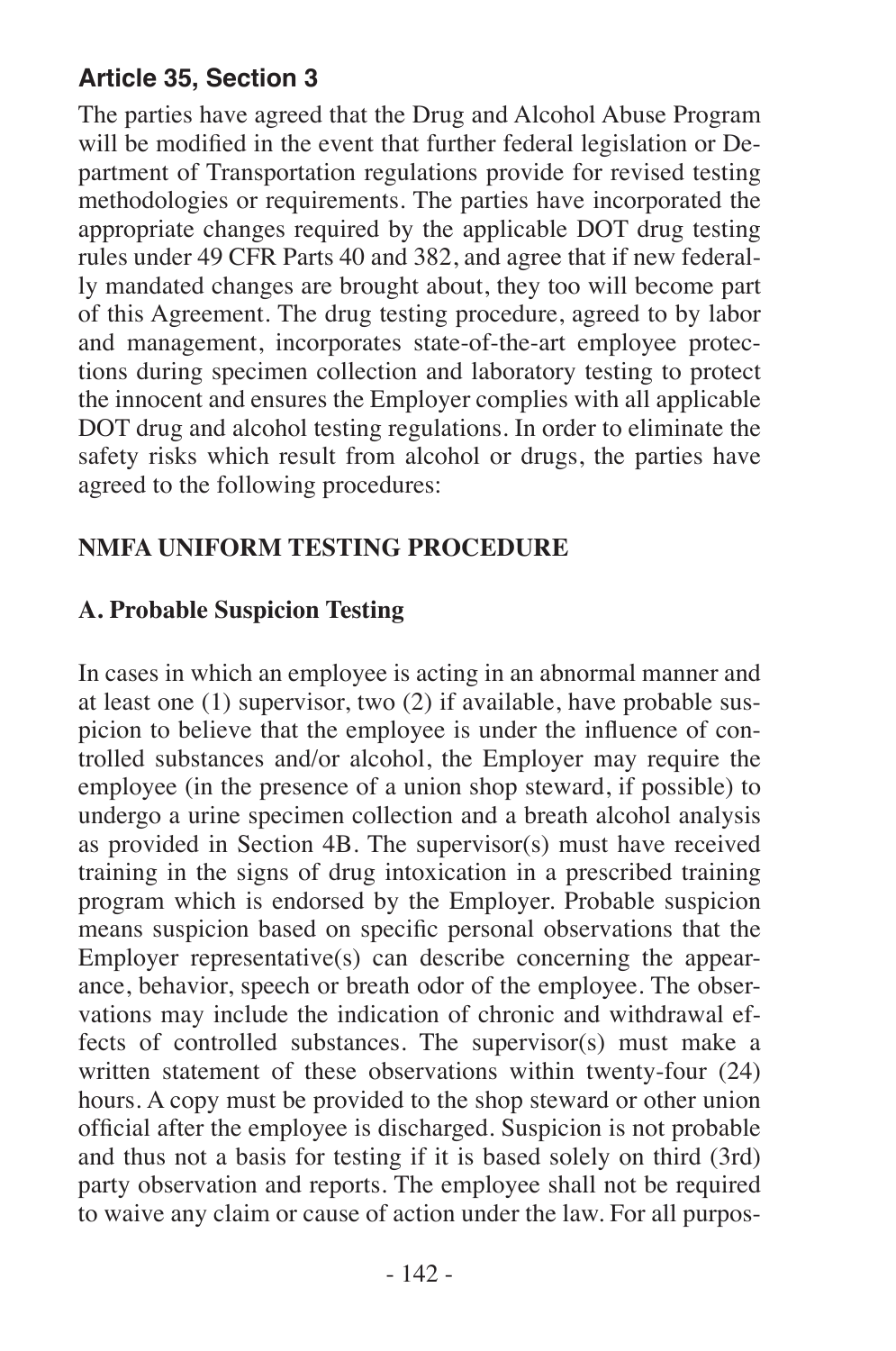es herein, the parties agree that the terms "probable suspicion" and "reasonable cause" shall be synonymous.

The following collection procedures shall apply to all types of testing:

A refusal to provide a urine specimen or undertake a breath analysis will constitute a presumption of intoxication and the employee will be subject to discharge without receipt of a prior warning letter. If the employee is unable to produce 45mL of urine, he/she shall be offered up to forty ounces of fluid to drink and shall remain at the collection site under observation until able to produce a 45mL specimen, for a period of up to three (3) hours from the first unsuccessful attempt to provide the urine specimen. If the employee is still unable to produce a 45mL specimen, the Employer shall direct the employee to undergo an evaluation which shall occur within five business days, by a licensed physician, acceptable to the MRO who has the expertise in the medical issues concerning the employee's inability to provide an adequate amount of urine. If the physician and MRO conclude that there is no medical condition that would preclude the employee from providing an adequate amount of urine, the MRO will issue a ruling that the employee refused the test. If an employee is unable to provide sufficient breath sample for analysis, the procedures outlined in the DOT regulations shall be followed for all employees. Such employees shall be evaluated by a licensed physician, acceptable to the Employer, who has the expertise in the medical issues concerning the employee's failure to provide an adequate amount of breath. Absent a medical condition, as determined by the licensed physician, said employee will be regarded as having refused to take the test. The Employer will adhere to DOT regulations for employees who are unable to provide a urine or breath specimen due to a permanent or long-term medical condition. Contractual time limits for disciplinary action, as set forth in the appropriate Supplemental Agreement, shall begin on the day on which specimens are taken. In the event the Employer alleges only that the employee is intoxicated on alcohol and not drugs, previously agreed-to procedures under the appropriate Supplemental Agreement for determining alcohol intoxication shall apply.

In the event the Employer is unable to determine whether the abnormal behavior is due to drugs or alcohol, the drug testing proce-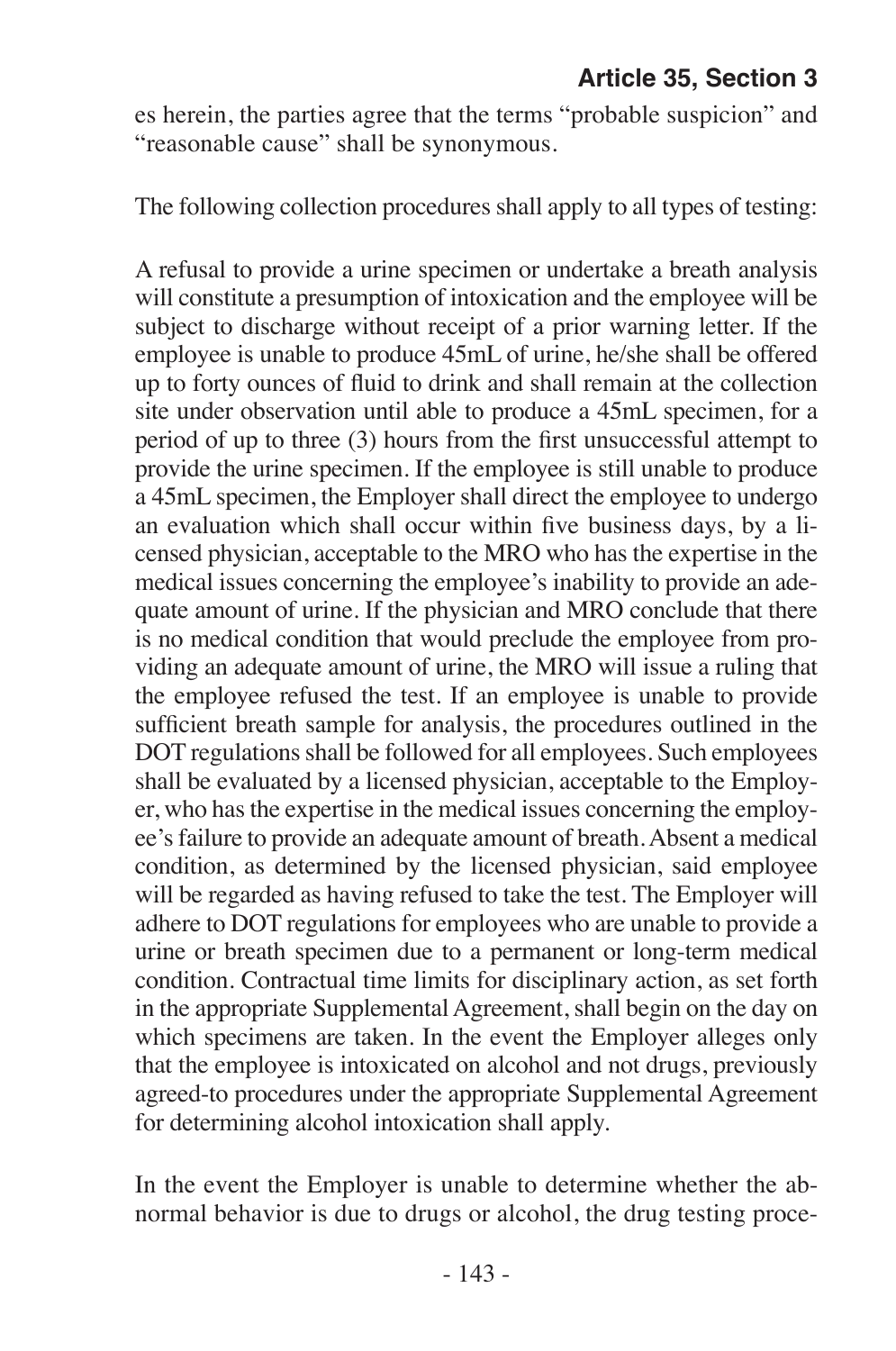dure contained herein and the breath alcohol testing procedure contained in Section 4B shall be used. If the laboratory results are not known prior to the expiration of the contractual time period for disciplinary action, the cause for disciplinary action shall specify that the basis for such disciplinary action is for "alcohol and/or drug intoxication".

#### **B. DOT Random Testing**

It is agreed by the parties that random urine drug testing will be implemented only in accordance with the DOT rules under 49 CFR Part 382, Subpart C.

The method of selection for random urine drug testing will be neutral so that all employees subject to testing will have an equal chance to be randomly selected.

The term "employees subject to testing" under this agreement is meant to include any employee required to have a Commercial Driver's License (CDL) under the Department of Transportation regulations.

Employees out on long term injury or disability for any reason shall not be tested.

The provisions of Article 35, Section 3 F 3 (Split Sample Procedures), and Article 35, Section 3 J 1 (One-Time Rehabilitation), shall apply to random urine drug testing.

#### **C. Non-Suspicion-Based Post-Accident Testing**

Non-suspicion-based post-accident testing is defined as urine drug testing as a result of an accident which meets the definition of an accident as outlined in the Federal Motor Carrier Safety Regulations. Urine drug testing will be required after accidents meeting the following conditions and drivers are required to remain readily available for testing for thirty-two (32) hours following the accident or until tested.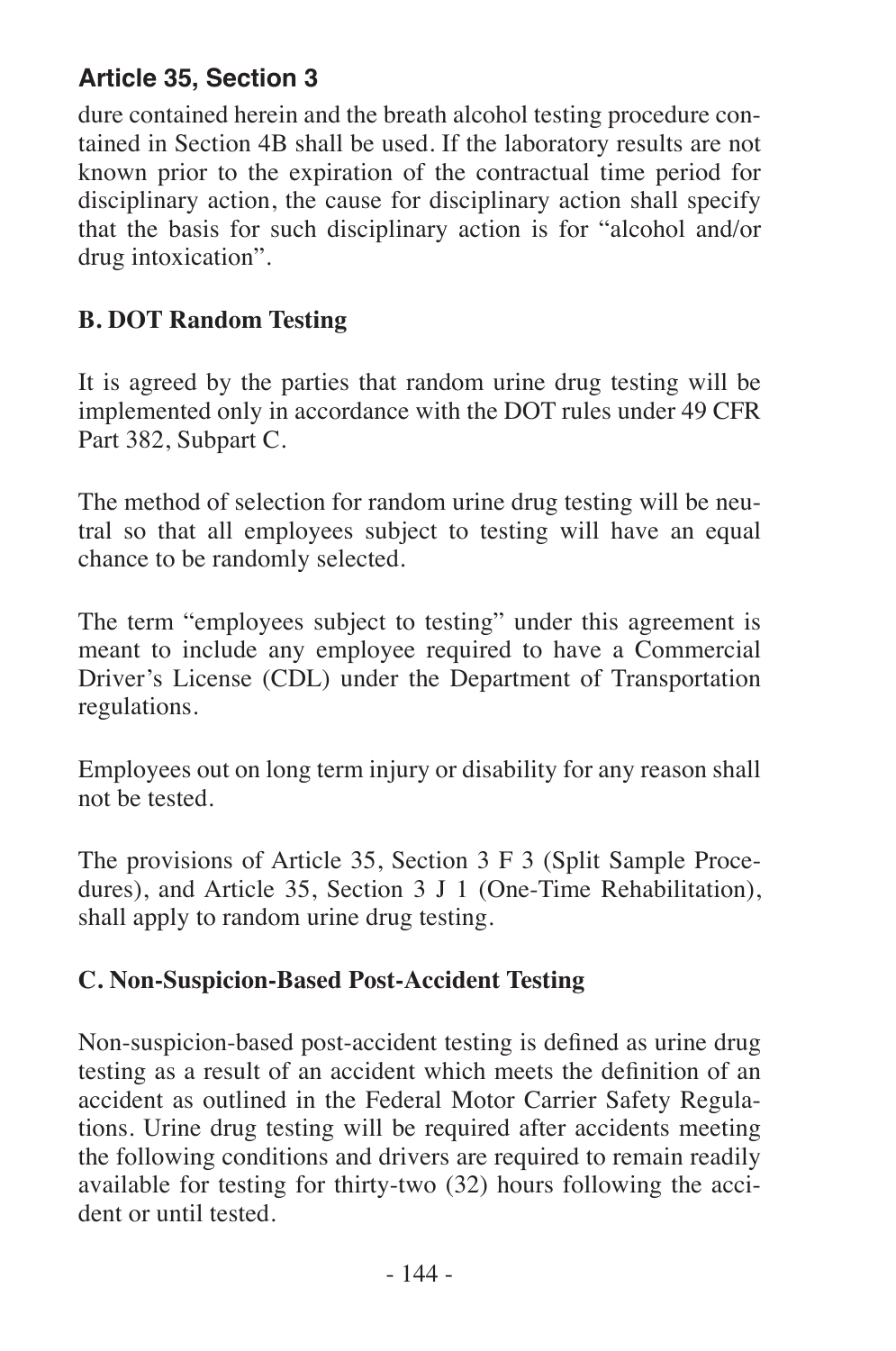Employees subject to non-suspicion-based post-accident drug testing shall be limited to those employees subject to DOT drug testing, who are involved in an accident where there is:

(i) a fatality, or;

(ii) a citation under State or local law is issued to the driver for a moving traffic violation arising from the accident in which:

(a) bodily injury to a person who, as a result of the injury, immediately receives medical treatment away from the scene of the accident, or

(b) one or more motor vehicles incurring disabling damage as a result of the accident, requires the vehicle(s) to be transported away from the scene by a tow truck or other vehicle.

The driver has the responsibility to make himself/herself available for urine drug testing within the thirty-two (32) hour period in accordance with the procedures outlined in this Subsection. The driver is responsible to notify the Employer upon receipt of a citation and to note receipt thereof on the accident report. Failure to so notify the Employer shall subject the driver to disciplinary action.

If a driver receives a citation for a moving violation more than thirty- two (32) hours after a reportable accident, he/she shall not be required to submit to post-accident urine drug testing.

The Employer shall make available a urine drug testing kit and an appropriate collection site for the driver to provide specimens.

The provisions of Article 35, Section 3 F 3 (Split Sample Procedures), and Article 35, Section 3 J 1 (One-Time Rehabilitation), shall apply to non-suspicion-based post-accident urine drug testing.

#### **D. Chain of Custody Procedures**

Any specimens collected for drug testing shall follow the DHHS/ DOT (Department of Health and Human Services/ Department of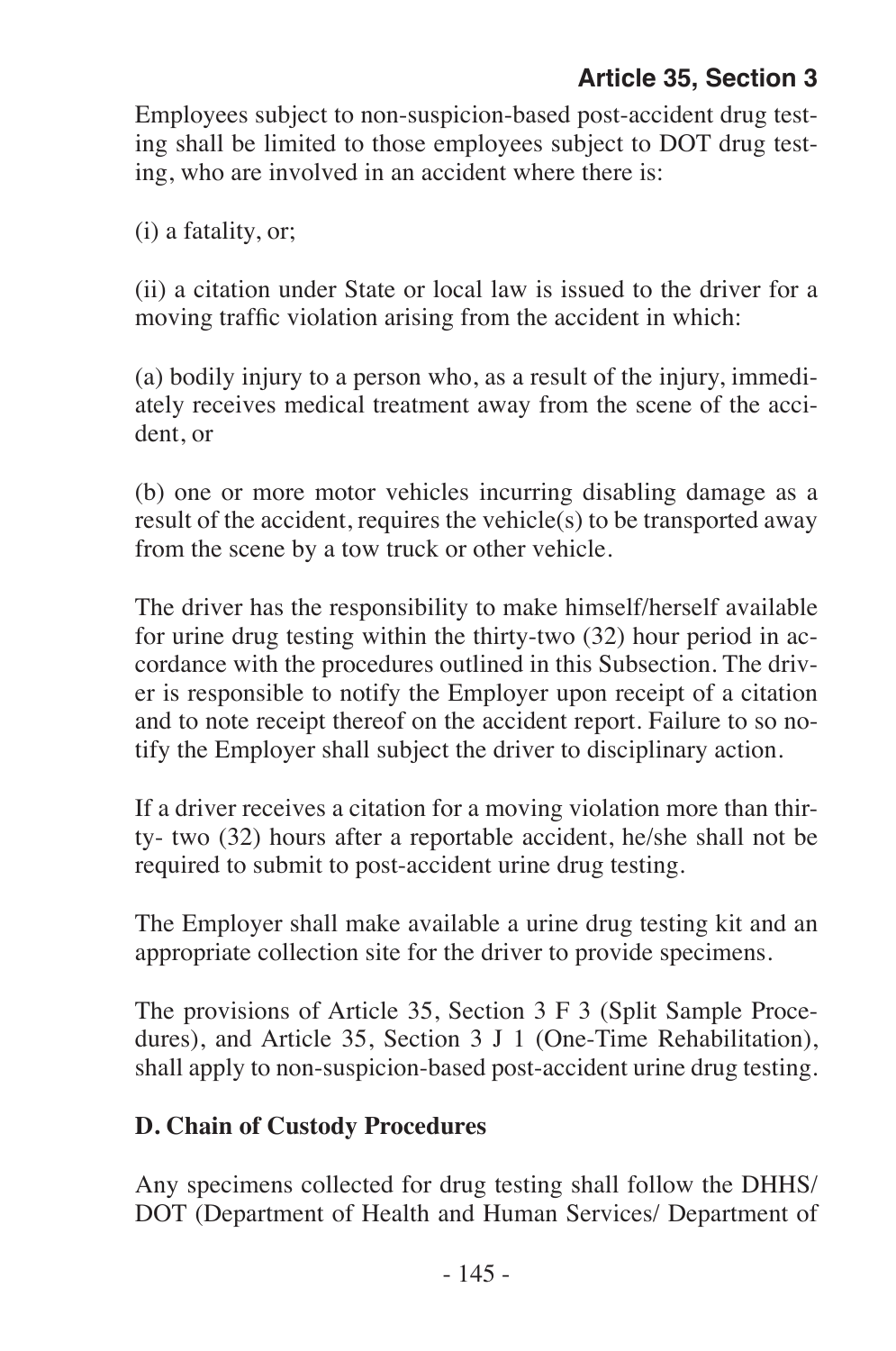Transportation) specimen collection procedures. At the time specimens are collected for any drug testing, the employee shall be given a copy of the specimen collection procedures. In the presence of the employee, the specimens are to be sealed and labeled. As per DOT regulations, it is the employee's responsibility to initial the seals on the specimen bottles, additionally ensuring that the specimens tested by the laboratory are those of the employee.

The required procedure follows:

When urine specimens are to be provided, at least 45 mL of specimen shall be collected. At least 30 mL shall be placed in one (1) self-sealing, screw-capped or snap-capped container. A urine specimen of at least 15mL shall be placed in a second (2nd) such container. They shall be sealed and labeled by the collector, and initialed by the employee without the containers leaving the employee's presence. The employee has the responsibility to identify each container and initial same. Following collection, the specimens shall be placed in the transportation container together with the appropriate copies of the chain of custody form. The transportation container shall then be sealed in the employee's presence. The container shall be sent to the designated testing laboratory at the earliest possible time by the fastest available means.

In this urine collection procedure, the donor shall urinate into a collection container capable of holding at least 55 mL, which shall remain in full view of the employee until transferred to tamper resistant urine bottles, and sealed and labeled, and the employee has initialed the bottles.

It is recognized that the Specimen Collector is required to check for sufficiency of specimen, acceptable temperature range, and signs of tampering, provided that the employee's right to privacy is guaranteed and in no circumstances may observation take place while the employee is producing the urine specimens, unless required by DOT regulations. If it is established that the employee's specimen is outside of the acceptable temperature range or has been intentionally tampered with or substituted by the employee, the employee will be required to immediately submit an additional specimen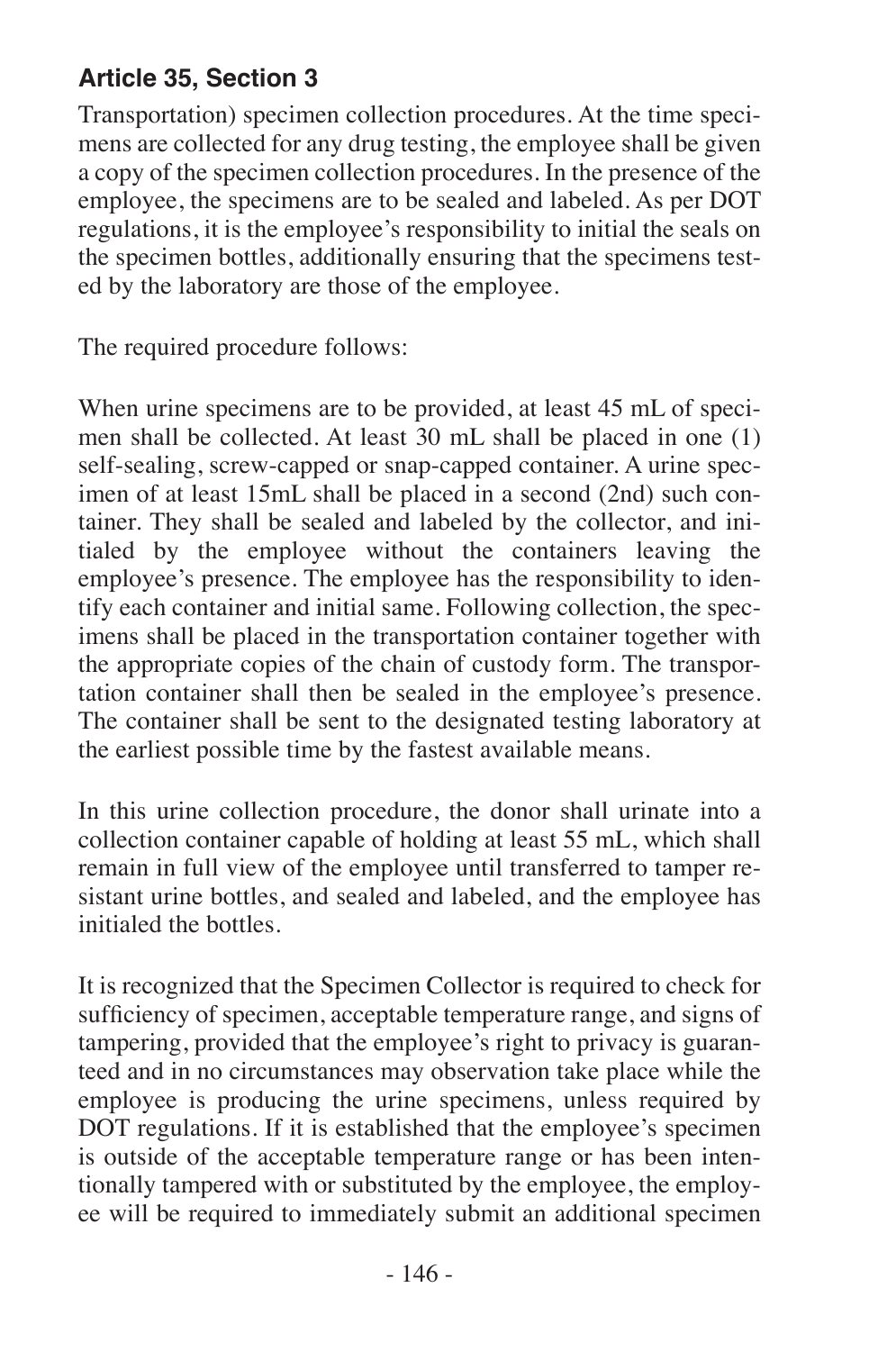under direct observation. Also, if it is established that the employee's specimen has been intentionally tampered with or substituted by the employee, the employee is subject to discipline as if the specimen tested positive. In order to deter adulteration of the urine specimen during the collection process, physiologic determinations for creatinine, specific gravity, pH, and any substances that may be used to adulterate the specimen shall be performed by the laboratory. If the laboratory suspects the presence of an interfering substance/ adulterant that could make a test result invalid, but the initial laboratory is unable to identify it, the specimen must be sent to another HHS certified laboratory that has the capability of doing so.

Any findings by the laboratory that indicate that a specimen is adulterated as a result of the fact that it contains a substance that is not expected to be present in human urine; a substance that is expected to be present is identified at a concentration so high that it is not consistent with human urine; or has physical characteristics which are outside the normal expected range for human urine shall be immediately reported to the Company's Medical Review Officer (MRO). The parties recognize that the key to chain of custody integrity is the immediate sealing and labeling of the specimen bottles in the presence of the tested employee. If each container is received undamaged at the laboratory properly sealed, labeled and initialed, consistent with DOT regulations as certified by the laboratory, the Employer may take disciplinary action based upon the MRO's ruling.

### **E. Urine Collection Kits and Forms**

The contents of the urine collection kit shall be as follows:

1. The kit shall include a specimen collection container capable of holding at least fifty-five  $(55)$  mL of urine and contains a temperature reading device capable of registering the urine temperature specified in the DOT regulations.

2. Two (2) plastic bottles that are capable of holding at least thirty-five (35) mL, have screw-on or snap-on caps, and markings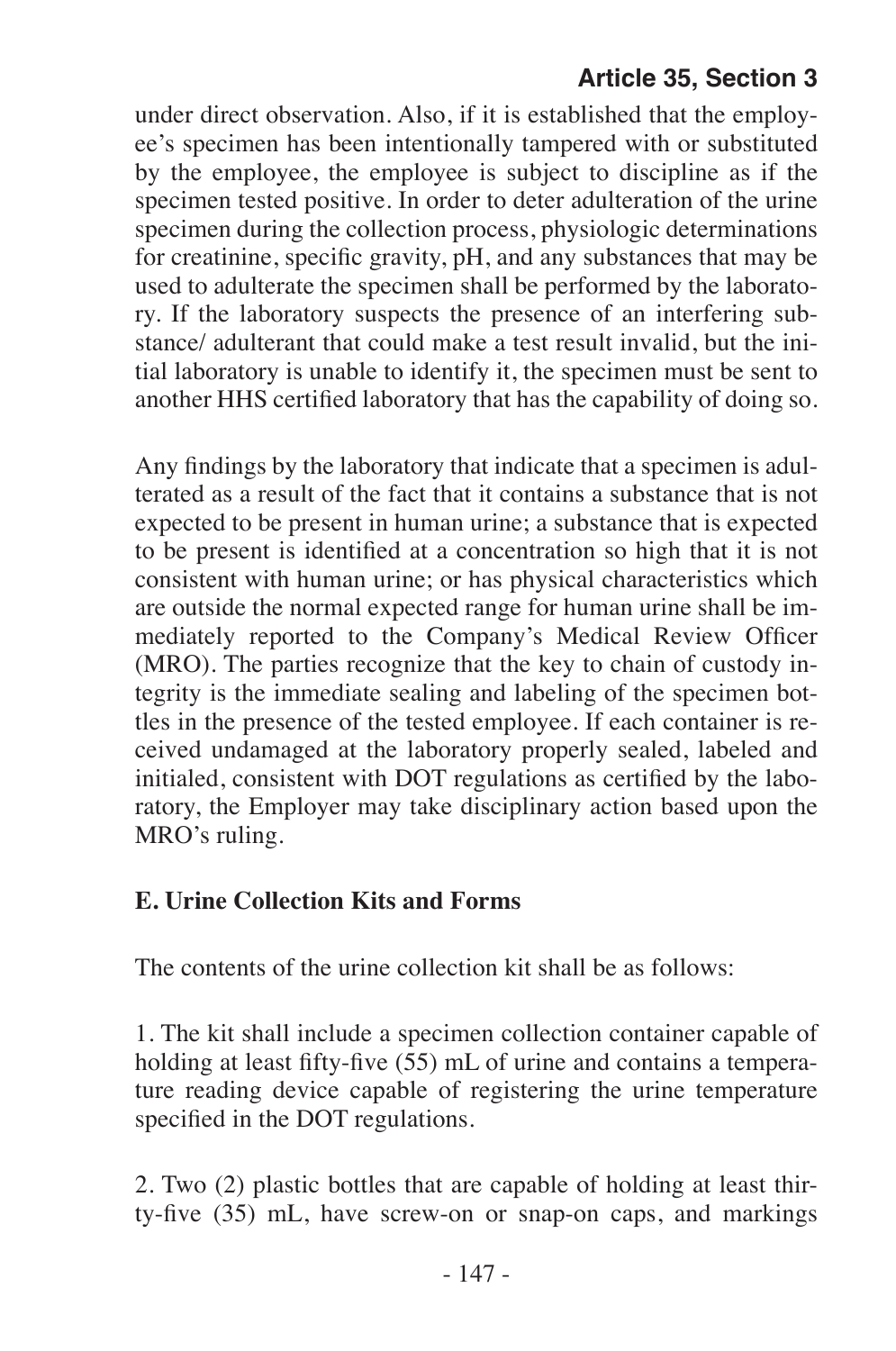clearly indicating the appropriate levels for the primary (30 mL) and split (15 mL) specimens.

3. A uniquely numbered (i.e. Specimen Identification Number) DOT approved chain of custody form with similarly numbered Bottle Custody Seals, and a transportation kit seal (e.g., Box Seal) shall be utilized during the urine collection process and completed by the collection site person. In the case of probable suspicion or other contractually required testing, a Non-DOT chain of custody form will be used for the testing of Non-DOT employees. The appropriate laboratory copies are to be placed into the transportation container with the urine specimens. The exterior of the transportation kit shall then be secured, e.g., by placing the tamper-proof Box Seal over the outlined area.

4. Shrink-wrapped or similarly protected kits shall be used in all instances.

#### **F. Laboratory Requirements**

#### 1. Urine Testing

In testing urine samples, the testing laboratory shall test specifically for those drugs and classes of drugs and adulterants employing the test methodologies and cutoff levels covered in the DOT Regulations 49 CFR, Part 40.

#### 2. Specimen Retention

All specimens deemed positive, adulterated, substituted, or invalid by the laboratory, according to the prescribed guidelines, must be retained at the laboratory for a period of one (1) year.

#### 3. Split Sample Procedure

The split sample procedure is required for all employees selected for urine drug testing. When any test kit is received by the laboratory, the "primary" sealed urine specimen bottle shall be immediately removed for testing, and the remaining "split" sealed speci-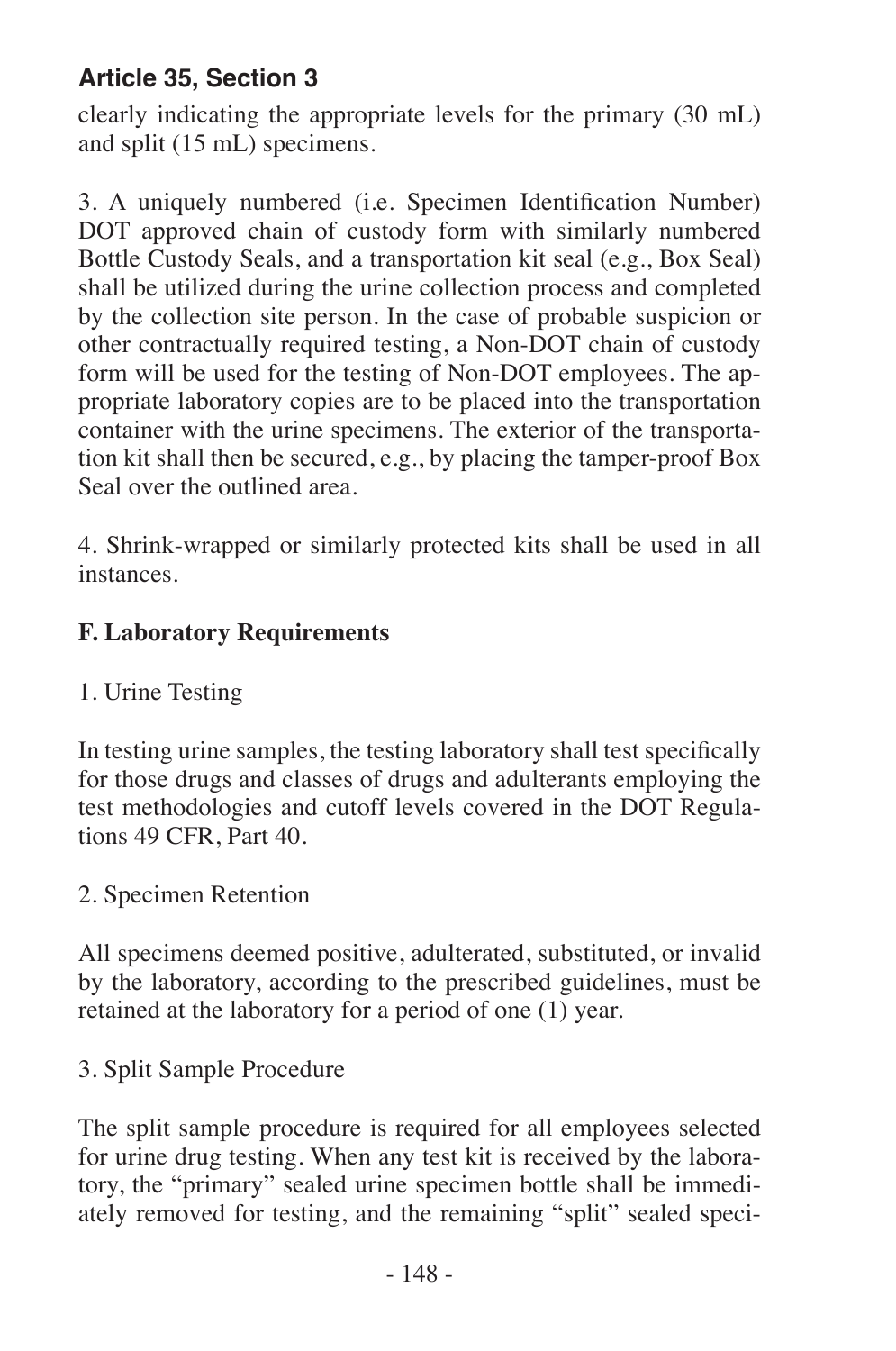men bottle shall be placed in secured storage. Such specimen shall be placed in refrigerated storage if it is to be tested outside of the DOT mandated period of time.

The employee will be given a shrink-wrapped or similarly protected urine collection kit. After receiving the specimen, the collector shall pour at least 30 mL of urine into the specimen bottle and at least 15 mL into the second split specimen bottle. Both bottles shall be sealed in the employee's presence, initialed by the employee, then forwarded to an accredited laboratory for testing. If the employee is advised by the MRO that the first (1st) urine sample tested positive, adulterated, or substituted, in a random, return to duty, follow-up, probable suspicion or post accident urine drug test, the employee may, within seventy-two (72) hours of receipt of the actual notice, request from the MRO that the second (2nd) urine specimen be forwarded by the first laboratory to another independent and unrelated accredited laboratory of the parties' choice for GC/MS confirmatory testing for the presence of the drug, or other confirmatory testing for adulterants, or to confirm that the specimen has been substituted as defined in 49 CFR Part 40. If the employee chooses to have the second (2nd) sample analyzed, he/she shall at that time execute a special check-off authorization form to ensure payment by the employee. Split specimen testing will conform to the regulations as defined in 49 CFR Part 40. If the employee chooses the optional split sample procedure, and so notifies his Employer, disciplinary action can only take place after the MRO reports a positive, adulterated, or substituted result on the primary test and the MRO reports that the testing of the split specimen confirmed the result. However, the employee may be taken out of service once the MRO reports a positive, adulterated, or substituted result based on the testing of the primary specimen while the testing of the split specimen is being performed. If the second (2nd) test confirms the findings of the first laboratory and the employee wishes to use the rehabilitation options of this Section, the employee shall reimburse the Employer for the cost of the second (2nd) sample's analysis before entering the rehabilitation program. If the second (2nd) laboratory report is negative, for drugs, adulterants, or substitution, the employee will be reimbursed for the cost of the second (2nd) test and for all lost time. It is also understood that if an employee opts for the split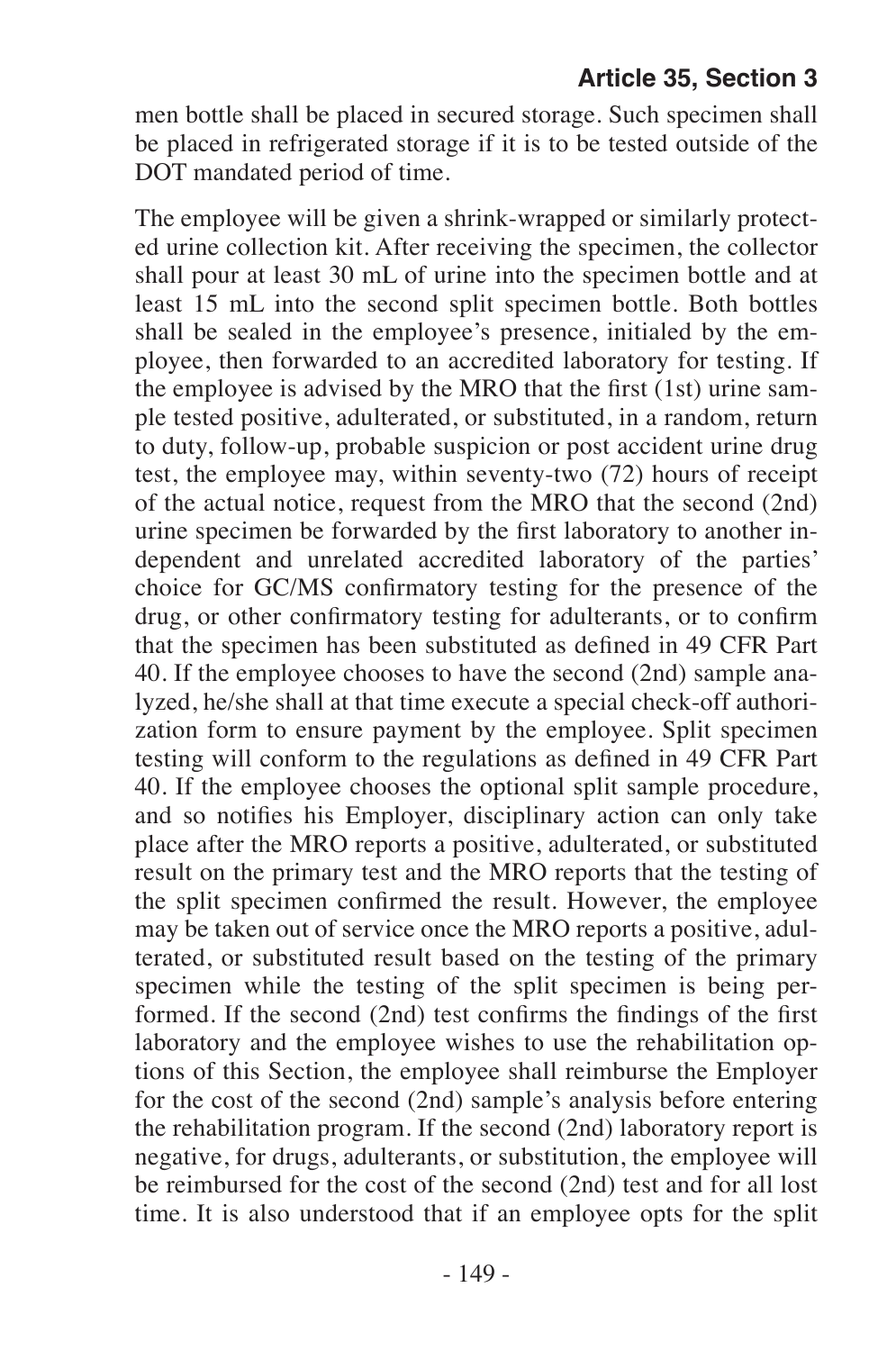sample procedure, contractual time limits on disciplinary action in the Supplements are waived.

4. Laboratory Accreditation

All laboratories used to perform urine drug testing pursuant to this Agreement must be certified by Health and Human Services under the National Laboratory Certification Program (NLCP).

### **G. Laboratory Testing Methodology**

### 1. Urine Testing

The initial testing shall be by immunoassay which meets the requirements of the Food and Drug Administration for commercial distribution. The initial cutoff levels used when screening urine specimens to determine whether they are negative or positive for various classes of drugs shall be those contained in the Scientific and Technical Guidelines for Federal Drug Testing Programs (subject to revision in accordance with subsequent amendments to the HHS Guidelines).

All specimens identified as positive on the initial test shall be confirmed using gas chromatography/mass spectrometry (GC/MS) techniques. Quantitative GC/MS confirmatory procedures for drugs and confirmatory procedures for specimens that are initially identified as being adulterated or substituted shall comply with the testing protocols mandated by the Scientific and Technical Guidelines for Federal Drug Testing Programs (subject to revision in accordance with subsequent amendments to the HHS Guidelines).

Validity testing shall be conducted on all specimens, pursuant to HHS requirements, to determine whether they have been adulterated or substituted. All specimens which test negative on either the initial test or the GC/MS confirmation test shall be reported only as negative, unless they are confirmed to be adulterated, substituted, or invalid. Only specimens which test positive on both the initial test and the GC/MS confirmation test shall be reported as positive.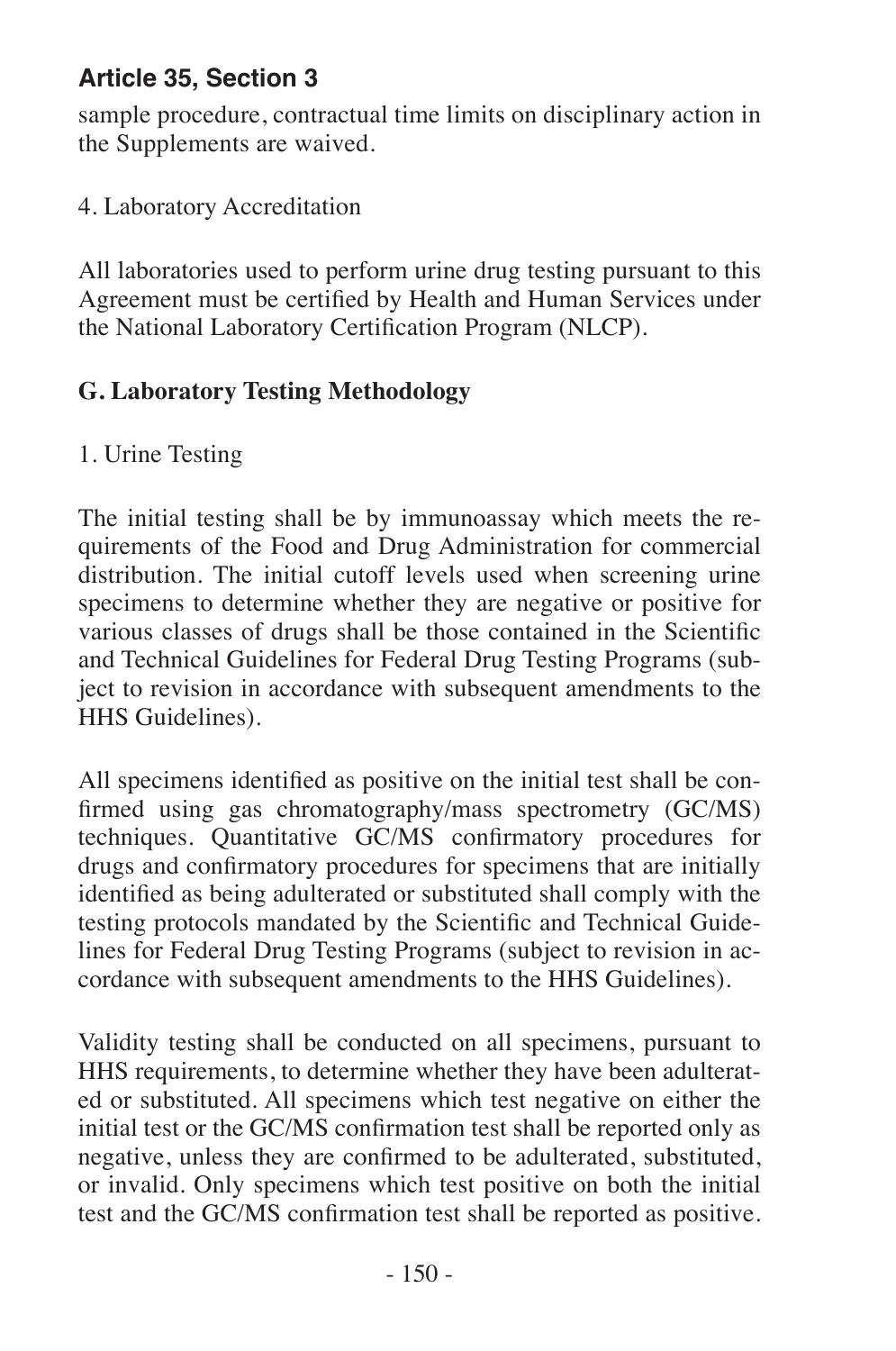Specimens that are confirmed to be adulterated or substituted shall be reported as such.

When a grievance is filed as a result of a drug test that is ruled positive, adulterated, or substituted, the Employer shall provide a copy of the MRO ruling to the Union.

Where Schedule I and II drugs are detected, the laboratory is to report a positive test based on a forensically acceptable positive quantum of proof. All positive test results must be reviewed by the certifying scientist and certified as accurate.

#### 2. Prescription and Non-prescription Medications

If an employee is taking a prescription or non-prescription medication in the appropriate described manner he/she will not be disciplined. Medications prescribed for another individual, not the employee, shall be considered to be illegally used and subject the employee to discipline.

3. Medical Review Officer (MRO)

The Medical Review Officer (MRO) shall be a licensed physician with the knowledge of substance abuse disorders, issues relating to adulterated and substituted specimens, possible medical causes of specimens having an invalid result, and applicable DOT agency regulations. In addition, the MRO shall keep current on applicable DOT agency regulations and comply with the DOT qualification training and continuing education requirements. The MRO shall review all urine drug test results from the laboratory and shall examine alternate medical explanations for tests reported as positive, adulterated, or substituted, as well as those results reported as invalid. Prior to the final decision to verify a urine drug test result, all employees shall have the opportunity to discuss the results with the MRO. If the employee declines to speak with the MRO, or the employee fails to contact the MRO within 72 hours of being notified to do so by the Employer, or if the MRO is unable to contact the employee within ten (10) days of the receipt of the drug test result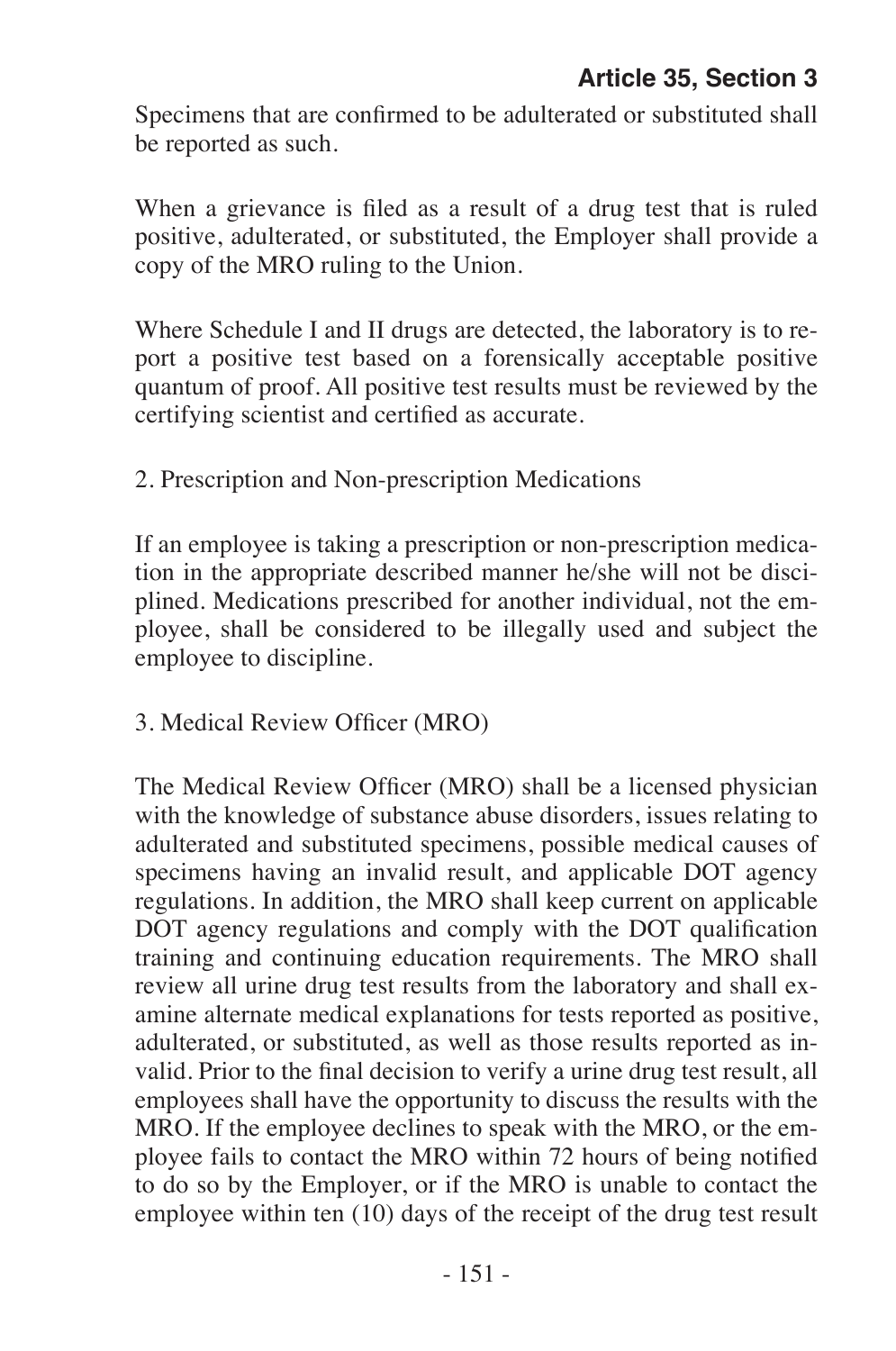being reported to him by the laboratory, then the MRO may report the result to the Employer.

4. Substance Abuse Professional (SAP)

The Substance Abuse Professional (SAP), as provided in the regulations, means a licensed physician (Medical Doctor or Doctor of Osteopathy), or a licensed or certified psychologist, social worker, or employee assistance professional, or a drug and alcohol counselor (certified by the National Association of Alcoholism and Drug Abuse Counselors Certification Commission or by the International Certification Reciprocity Consortium/Alcohol & Other Drug Abuse). All must have knowledge of and clinical experience in the diagnosis and treatment of alcohol and controlled substance-related disorders and be knowledgeable of the SAP function as it relates to Employer interest in safety-sensitive functions, and applicable DOT agency regulations. In addition, the SAP shall comply with the DOT qualification training and continuing education requirements.

#### **H. Leave of Absence Prior to Testing**

1. An employee shall be permitted to take leave of absence in accordance with the FMLA or applicable State leave laws for the purpose of undergoing treatment pursuant to an approved program of alcoholism or drug use. The leave of absence must be requested prior to the commission of any act subject to disciplinary action.

2. Employees requesting to return to work from a voluntary leave of absence for drug use or alcoholism shall be required to submit to testing as provided for in Part J of this Section. Failure to do so will subject the employee to discipline including discharge without the receipt of a prior warning letter.

The provisions of this Section shall not apply to probationary employees.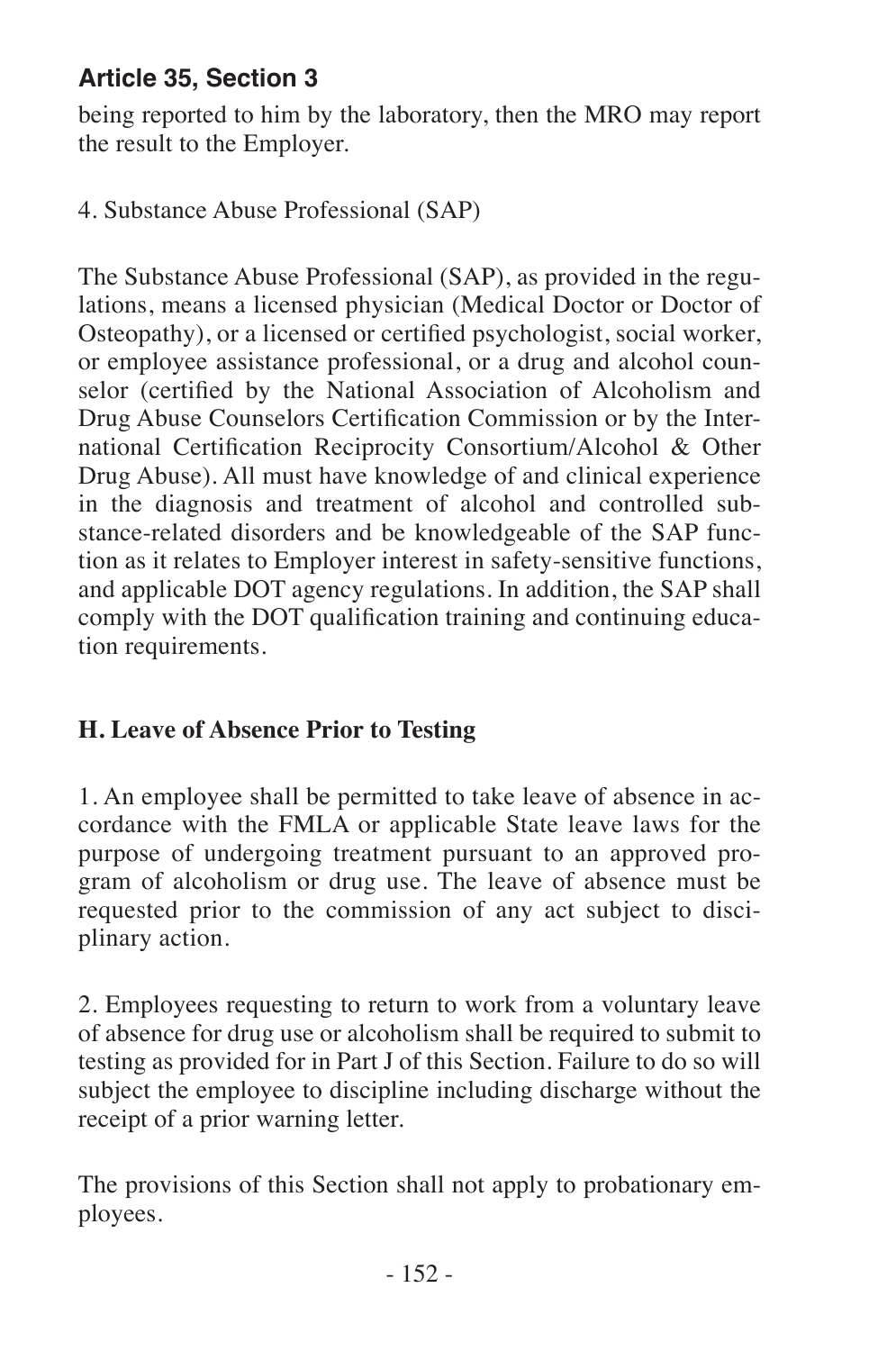#### **I. Disciplinary Action Based on Positive Adulterated, or Substituted Test Results**

Consistent with past practice under this Agreement, and notwithstanding any other language in any Supplement, the Employer may take disciplinary action based on the test results as follows:

1. If the MRO reports that a urine drug test is positive, adulterated, or substituted, the employee shall be subject to discharge except as provided in Part J.

2. The following actions shall apply in probable suspicion testing based on DOT and contractual mandates.

a. If the urine drug test is positive, adulterated, or substituted, according to the procedures described in Part G, the employee shall be subject to discharge.

b. If the breath alcohol test results show a blood alcohol concentration equal to or above the level previously determined by the appropriate Supplemental Agreement for alcohol intoxication, the employee shall be subject to discharge pursuant to the Supplemental Agreement.

c. If the breath alcohol test is negative and the urine drug test is negative, the employee shall be immediately returned to work and made whole for all lost earnings.

#### **J. Return to Employment After a Positive Urine Drug Test**

1. Any employee with a positive, adulterated, or substituted urine drug test result (other than under probable suspicion testing), thereby subjecting the employee to discipline, shall be granted reinstatement on a one (1) - time lifetime basis if the employee successfully completes a course of education and/or treatment program as recommended by the Substance Abuse Professional (SAP). The SAP will recommend a course of education and/or treatment with which the employee must demonstrate successful compliance prior to returning to DOT safety-sensitive duty. The SAP will refer him/her to a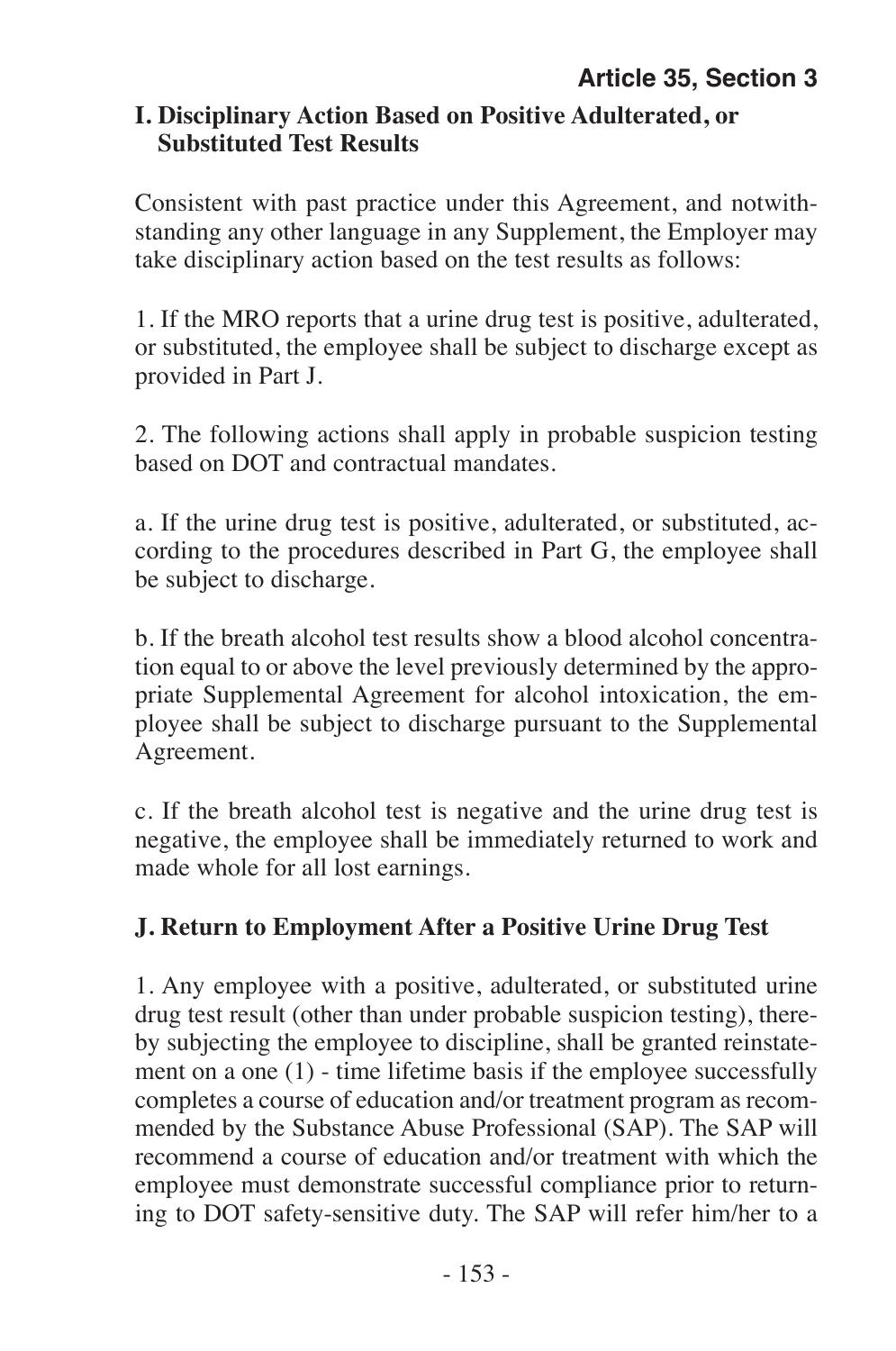treatment program which has been approved by the applicable Health and Welfare Fund, where such is the practice. Any cost of evaluation, education and/or treatment over and above that paid for by the applicable Health and Welfare Fund, must be borne by the employee.

2. Employees electing the one-time lifetime evaluation and/or rehabilitation must notify the Company within ten (10) days of being notified by the Company of a positive, adulterated, or substituted urine drug test. The evaluation process and education and/or treatment program must take a minimum of ten (10) days. The employee must begin the evaluation process and education and/or treatment program within fifteen (15) days after notifying the Company. The employee must request reinstatement promptly after successful completion of the education and/or treatment program. After the minimum ten (10) day period and re-evaluation by the SAP, the employee may request reinstatement, but must first provide a negative return to duty urine drug test, to be conducted by a clinic and laboratory of the Employer's choice, before the employee can be reinstated. Any employee choosing to protest the discharge must file a protest under the applicable Supplement. After the discharge is sustained, the employee must notify the Company within ten (10) days of the date of the decision, of the desire to enter the evaluation process and education and/or treatment program.

3. While undergoing treatment, the employee shall not receive any of the benefits provided by this Agreement or Supplements thereto except the continued accrual of seniority.

4. Before reinstatement after the minimum ten (10) day period, the employee must be re-evaluated by the Substance Abuse Professional to determine successful compliance with any recommended education and/or treatment program. The employee must then submit to the Employer's return-to-duty urine drug test (and alcohol test if so prescribed by the SAP) with a negative result. The employee will be subject to at least six (6) unannounced follow-up urine drug tests in the first year, as determined by the SAP. If, at any time, the employee tests positive, provides an adulterated or substituted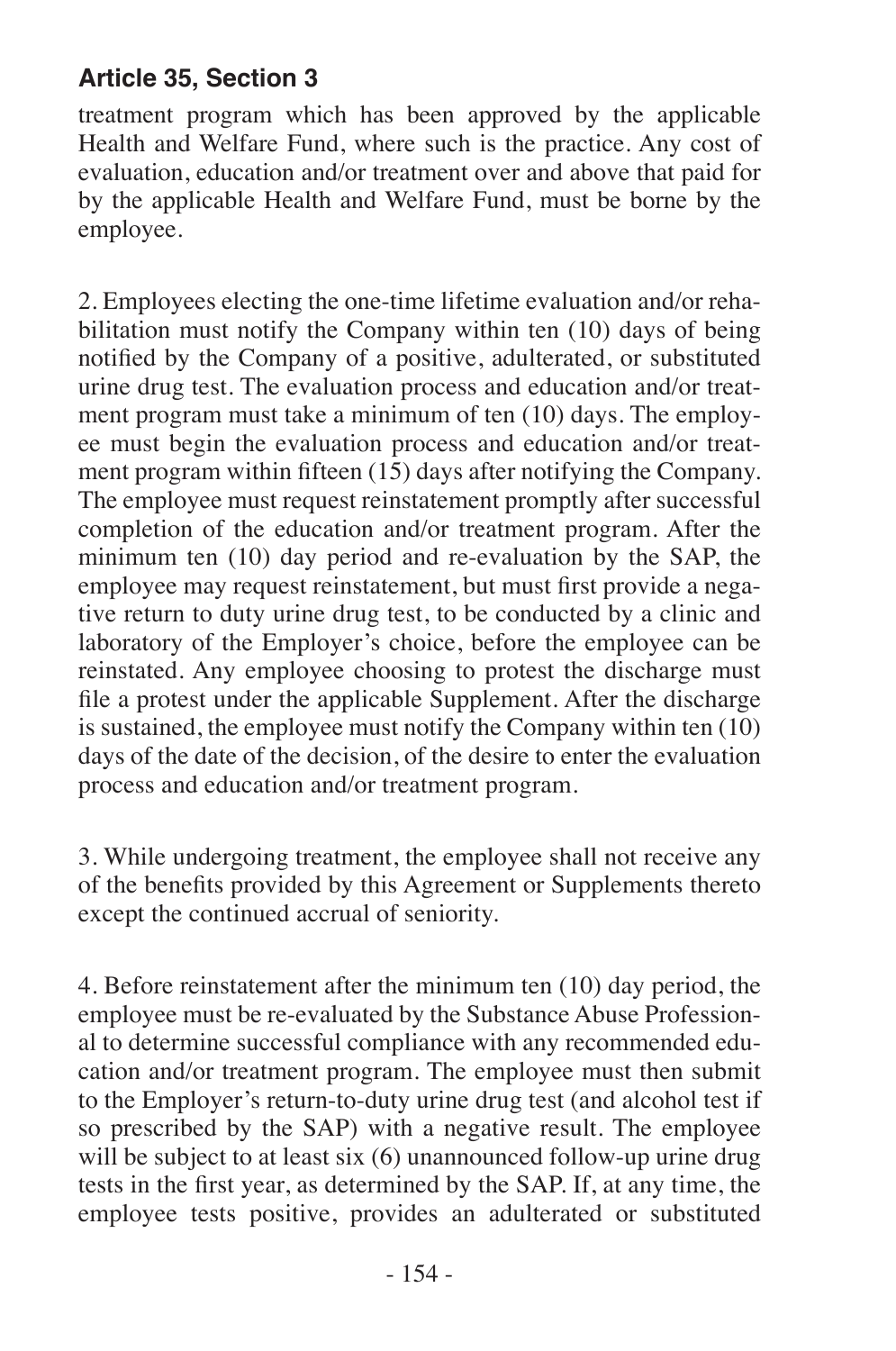specimen, or refuses to submit to a test, the employee shall be subject to discharge.

(a) Return-to-duty drug test is a urine drug test which an employee must complete with a negative result, after having been reevaluated by a SAP to determine successful compliance with recommended education and/or treatment.

(b) Follow-up drug testing shall mean those unannounced urine drug tests required (minimum of six (6) in a twelve (12) month period) when an employee tests positive, provides an adulterated or substituted specimen, or refused to be tested and has been evaluated by the SAP, completed education and/or treatment, been re-evaluated by SAP and returned to work. The requirements of follow-up testing follow the employee through breaks in service (i.e. layoff, on-the-job injury, personal illness/injury, leave of absence, etc.). In addition, the requirements of follow-up testing follow the employee to subsequent employers. The SAP has the authority to order any number of follow-up urine drug and/or alcohol tests and to extend the twelve (12) month period up to sixty (60) months.

### **K. Special Grievance Procedure**

1. The parties shall together create a Special Region Joint Area Committee consisting of an equal number of employer and union representatives to hear drug-related discipline disputes. All such disputes arising after the establishment of the Special Region Joint Area Committee shall be taken up between the Employer and Local Union involved. Failing adjustment by these parties, the dispute shall be heard by the Special Region Joint Area Committee within ninety (90) days of the Committee's receipt of the dispute. Where the Special Region Joint Area Committee, by majority vote, settles a dispute, such decision shall be final and binding on both parties with no further appeal. Where the Special Region Joint Area Committee is unable to agree on or come to a decision on a dispute, the dispute will be referred to the National Grievance Committee.

2. The procedures set forth herein may be invoked only by the authorized Union Representative or the Employer.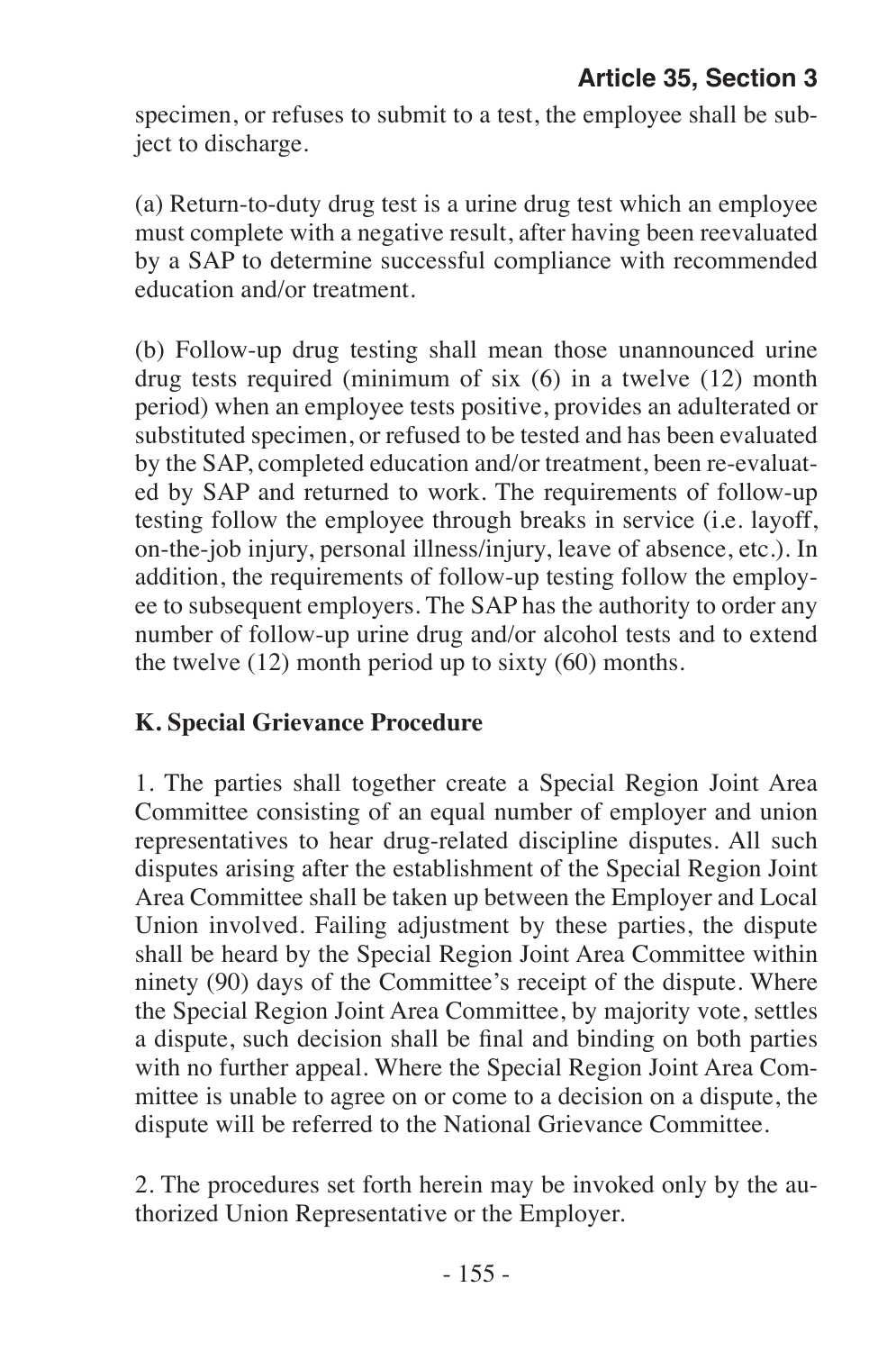# **Article 35, Section 3 L. Paid-for Time**

### 1. Training

Employees undergoing substance abuse training as required by the DOT will be paid for such time and the training will be scheduled in connection with the employee's normal work shift, where possible.

2. Testing

Employees subject to testing and selected by the random selection process for urine drug testing shall be compensated at the regular straight time hourly rate of pay in the following manner provided that the test is negative:

a. Random Drug Tests

(1) for all time at the collection site.

(2) (a) for travel time one way if the collection site is reasonably en route between the employee's home and the terminal, and the employee is going to or from work; or

(b) for travel time both ways between the terminal and the collection site, only if the collection site is not reasonably en route between the employee's home and the terminal.

(3) When an employee is on the clock and a random drug test is taken any time during the employee's shift, and the shift ends after eight (8) hours, the employee is paid time and one-half for all time past the eight (8) hours.

(4) The Employer will not require the city employee to go for urine drug testing before the city employee's shift, provided the collection site is open during or immediately following the employee's shift.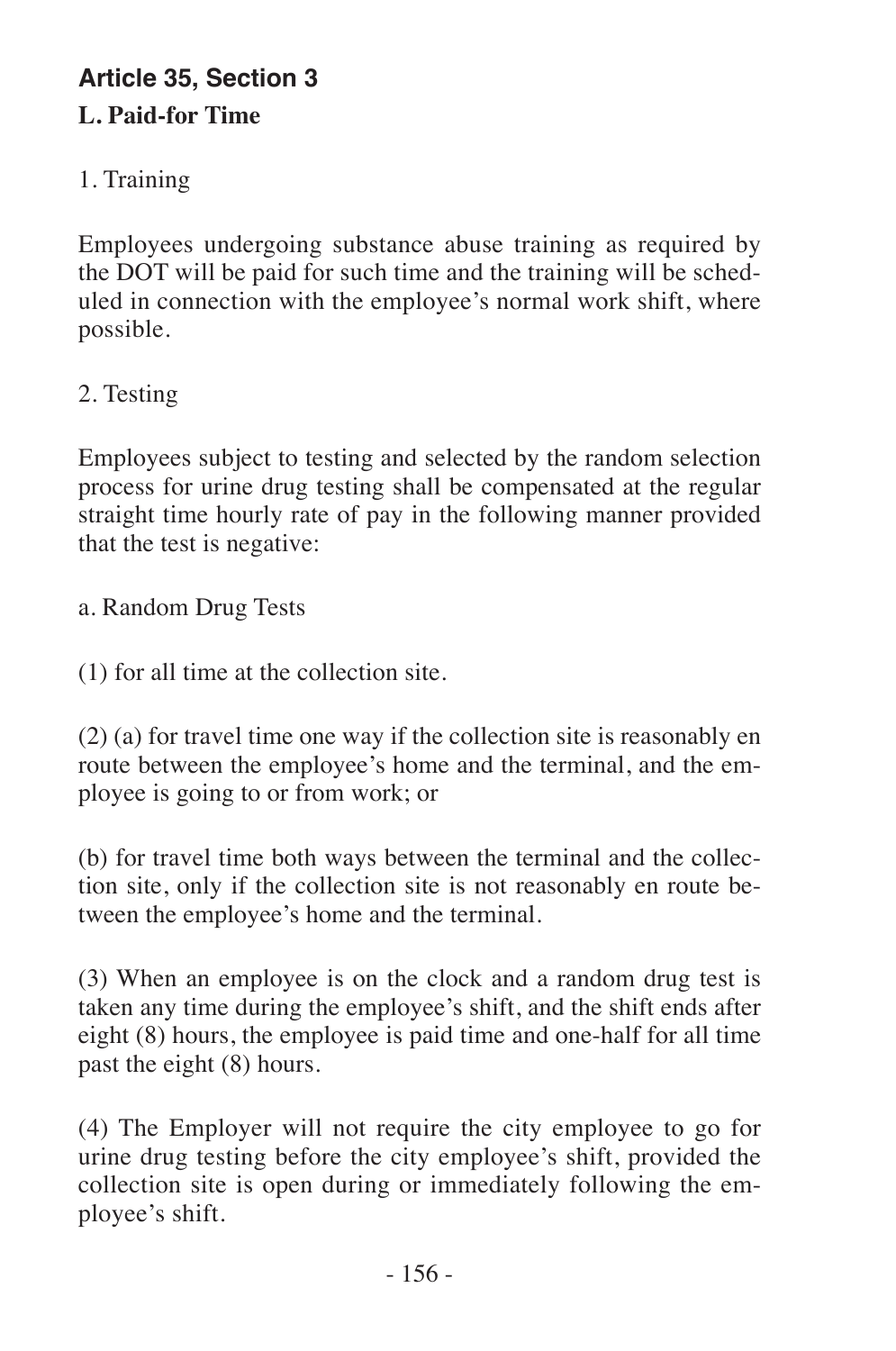(5) During an employee's shift, an employee will not be required to use his/her personal vehicle from the terminal to and from the collection site to take a random drug test.

(6) If a road driver is called at home to take a random drug test at a time when the road driver is not en route to or from work, the driver shall be paid, in addition to all time at the collection site, travel time both ways between the driver's home and the collection site with no minimum guarantee.

b. Non-Suspicion-Based Post-Accident Testing

(1) In the event of a non-suspicion-based post-accident testing situation, where the employee has advised the Employer of the issuance of a citation for a moving violation, but the Employer does not direct the employee to be tested immediately, but sends the employee for testing at some later time [during the thirty-two (32) hour period], the employee shall be paid for all time involved in testing, from the time the employee leaves home until the employee returns home after the test.

(2) When the Employer takes a road driver out of service and directs the employee to be tested immediately, the Employer will make arrangements for the road driver to return to his/her home terminal in accordance with the Supplemental Agreement.

# **Section 4. Alcohol Testing**

The parties agree that in the event of further federal legislation or DOT regulations providing for revised methodologies or requirements, those revisions shall, to the extent they impact this Agreement, unless mandated, be subject to mutual agreement by the parties.

### **A. Employees Who Must be Tested**

There shall be random, non-suspicion-based post-accident and probable suspicion alcohol testing of all employees subject to DOT mandated alcohol testing. This includes all employees who, as a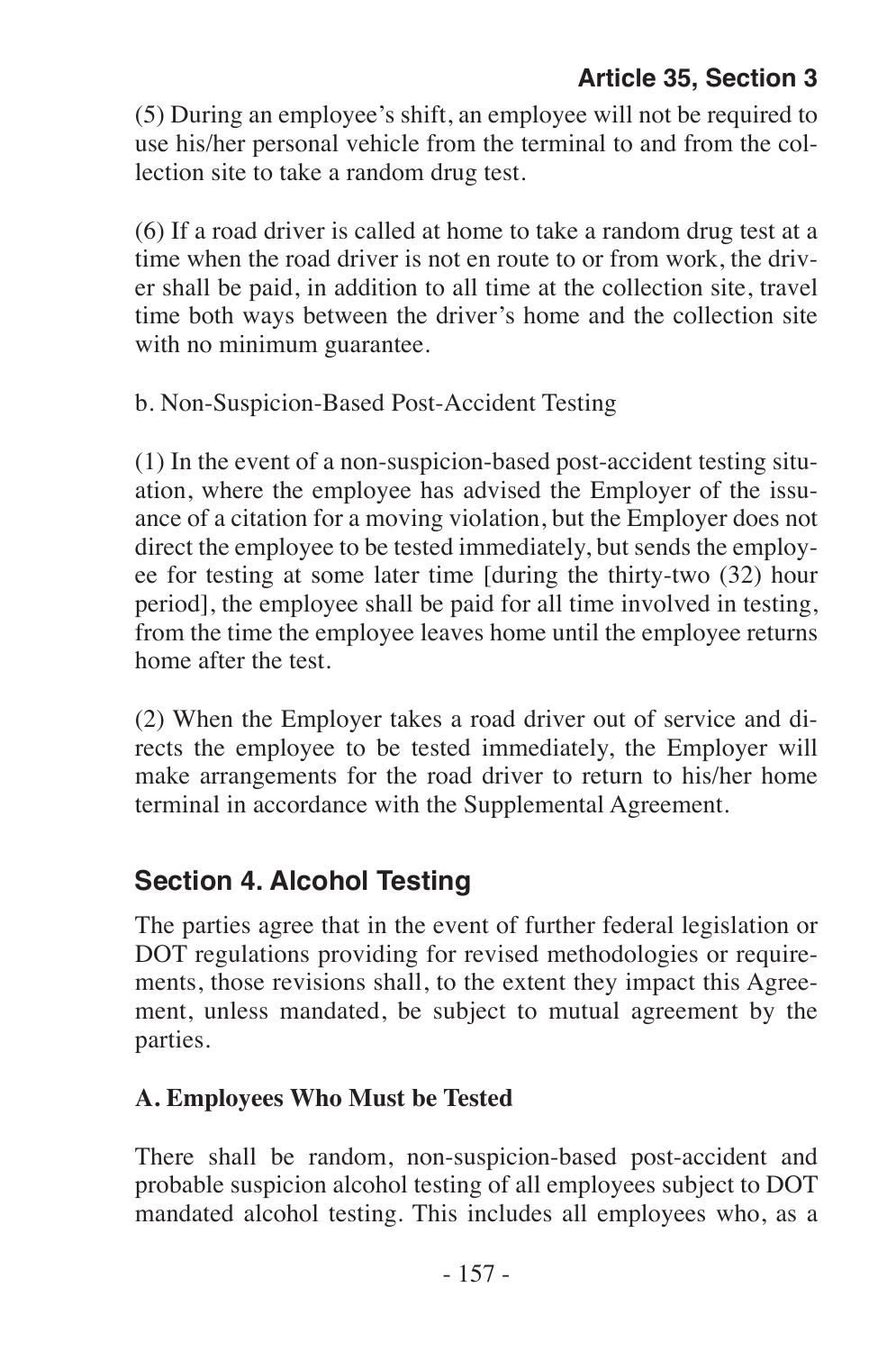condition of their employment, are required to have a DOT physical, a CDL and are subject to testing for drugs under Article 35, Section 3 B.

Employees covered by this Collective Bargaining Agreement who are not subject to DOT-mandated alcohol testing are only subject to probable suspicion testing as provided in Article 35, Section 3 of the NMFA or the appropriate article of the applicable Supplemental Agreement. The alcohol breath testing methodology outlined in this Section will be utilized for all employees required to undergo probable suspicion testing. (For test results and discipline, refer to NMFA, Article 35, Section 3 I 2.)

#### **B. Alcohol Testing Procedure**

All alcohol testing under this Section will be conducted in accordance with applicable DOT/FMCSA regulations. All equipment used for alcohol testing must be on the NHTSA Conforming Products List and be used and maintained in compliance with DOT requirements. Breath samples will be collected by a Breath Alcohol Technician (BAT) who has successfully completed the necessary training course that is the equivalent of the DOT model course and who is knowledgeable of the alcohol testing procedures set forth in 49 CFR Part 40 and any current DOT Guidance. Law enforcement officers who have been certified by state or local governments to conduct breath alcohol testing are deemed to be qualified as Breath Alcohol Technicians. The training shall be specific to the type of Evidential Breath Testing (EBT) device being used for testing. The Employer shall provide the employees with material containing the information required by Section 382.601 of the Federal Motor Carrier Safety Regulations.

#### 1. Screening Test

The initial screening test uses an Evidential Breath Testing (EBT) device, unless other testing methodologies or devices are mandated or agreed upon, to determine levels of alcohol. The following initial cutoff levels shall be used when screening breath samples to determine whether they are negative or positive for alcohol.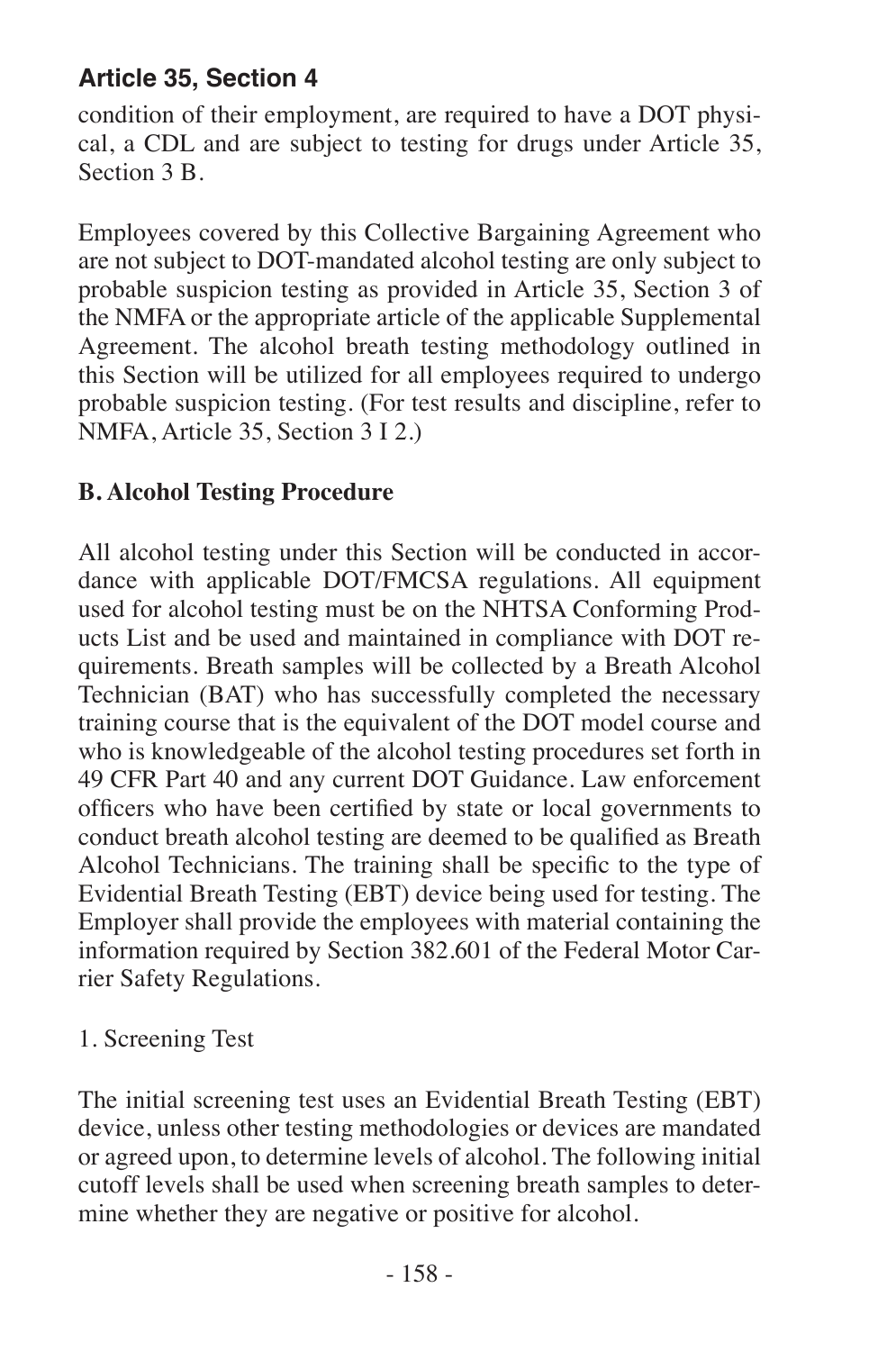Breath Alcohol Levels:

Less than 0.02% BAC—Negative

0.02% BAC and above—Positive (Requires Confirmation Test)

2. Confirmatory Test

All samples identified as positive on the initial screening test, indicating an alcohol concentration of 0.02% BAC or higher, shall be confirmed using an EBT device that is capable of providing a printed result in triplicate; is capable of assigning a unique number to each test; and is capable of printing out, on each copy of the printed test result, the manufacturer's name for the device, the device's serial number and the time of the test unless other testing methodologies or devices are mandated or mutually agreed upon.

A confirmation test must be performed a minimum of fifteen (15) minutes after the screening test, but not more than thirty (30) minutes, unless otherwise provided by conditions set forth and defined in 49 CFR Part 40.

The following cutoff levels shall be used to confirm a positive test for alcohol:

Breath Alcohol Levels:

Less than 0.02% BAC—Negative

0.02% BAC to 0.039% BAC—Positive\*

0.04% BAC and above—Positive\*

\*Refer to Section 4 L for Discipline Based on a Positive Test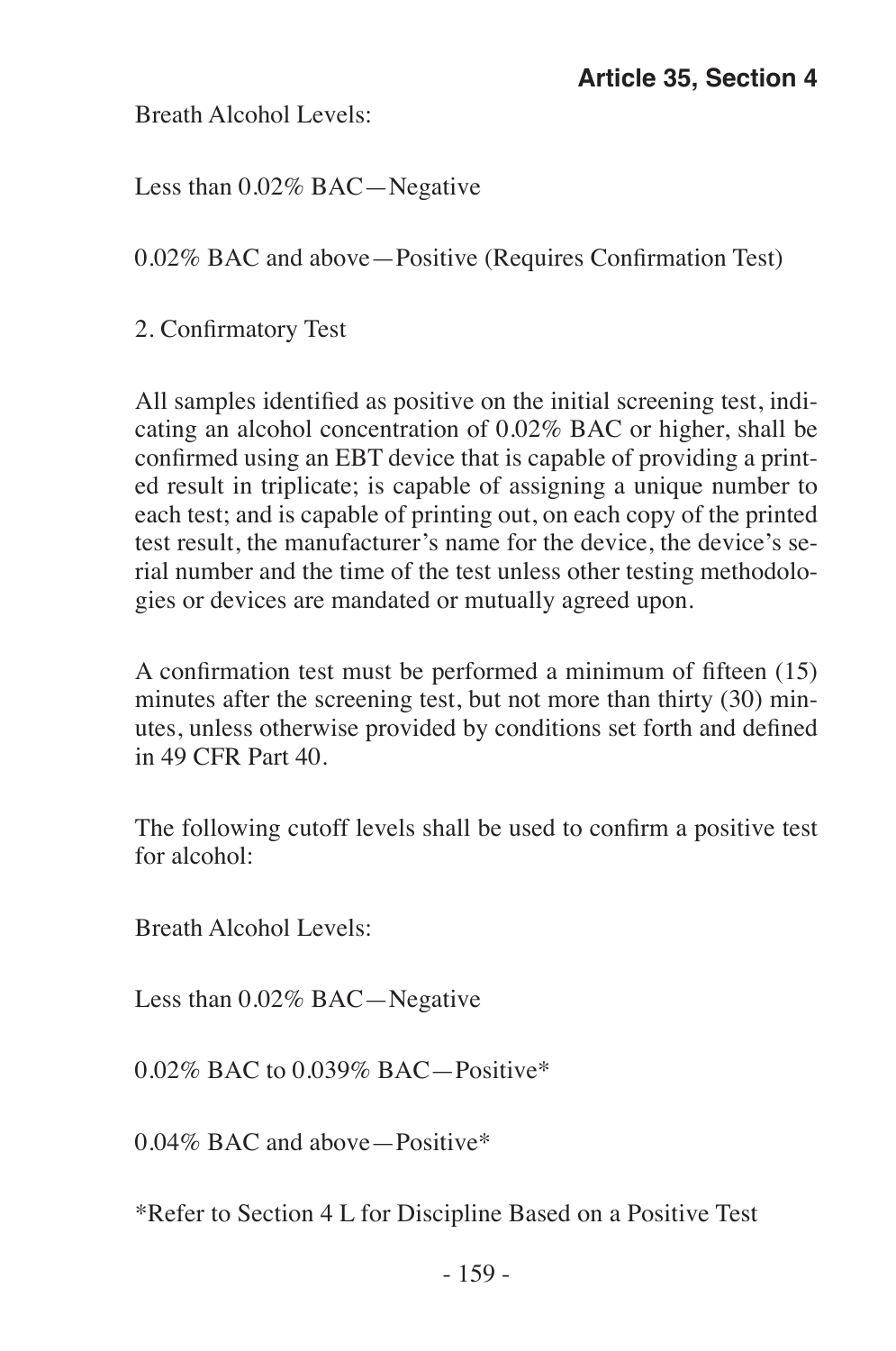# **Article 35, Section 4 C. Notification**

All employees subject to DOT-mandated random alcohol testing will be notified of testing by the Employer, in person or by direct phone contact.

### **D. Pre-Qualification Testing for Non-DOT Personnel**

Section has been deleted

### **E. Random Testing**

The method used to randomly select employees for alcohol testing shall be neutral, scientifically valid and in compliance with DOT regulations.

The annual random testing rate for alcohol use shall be the rate established by the Administrator of the FMCSA.

In the event of a grievance or litigation, the Employer shall, upon written request from the employee, release to the employee and the Union (in its capacity as representative of the grievant and as a decision maker in the grievance process), information required to be maintained under the DOT alcohol testing regulations and arising from the results of an alcohol test which is subject to release under the regulations.

The parties agree that no effort will be made to cause the system and method of selection to be anything but a true random selection procedure ensuring that all affected employees are treated fairly and equally.

Employees subject to random alcohol testing shall be tested within one (1) hour prior to starting the tour of duty, during the tour of duty, or immediately after completing the tour of duty.

Employees who are on long-term illness or injury leave of absence, disability or vacation shall not be subject to testing during the period of time they are away from work.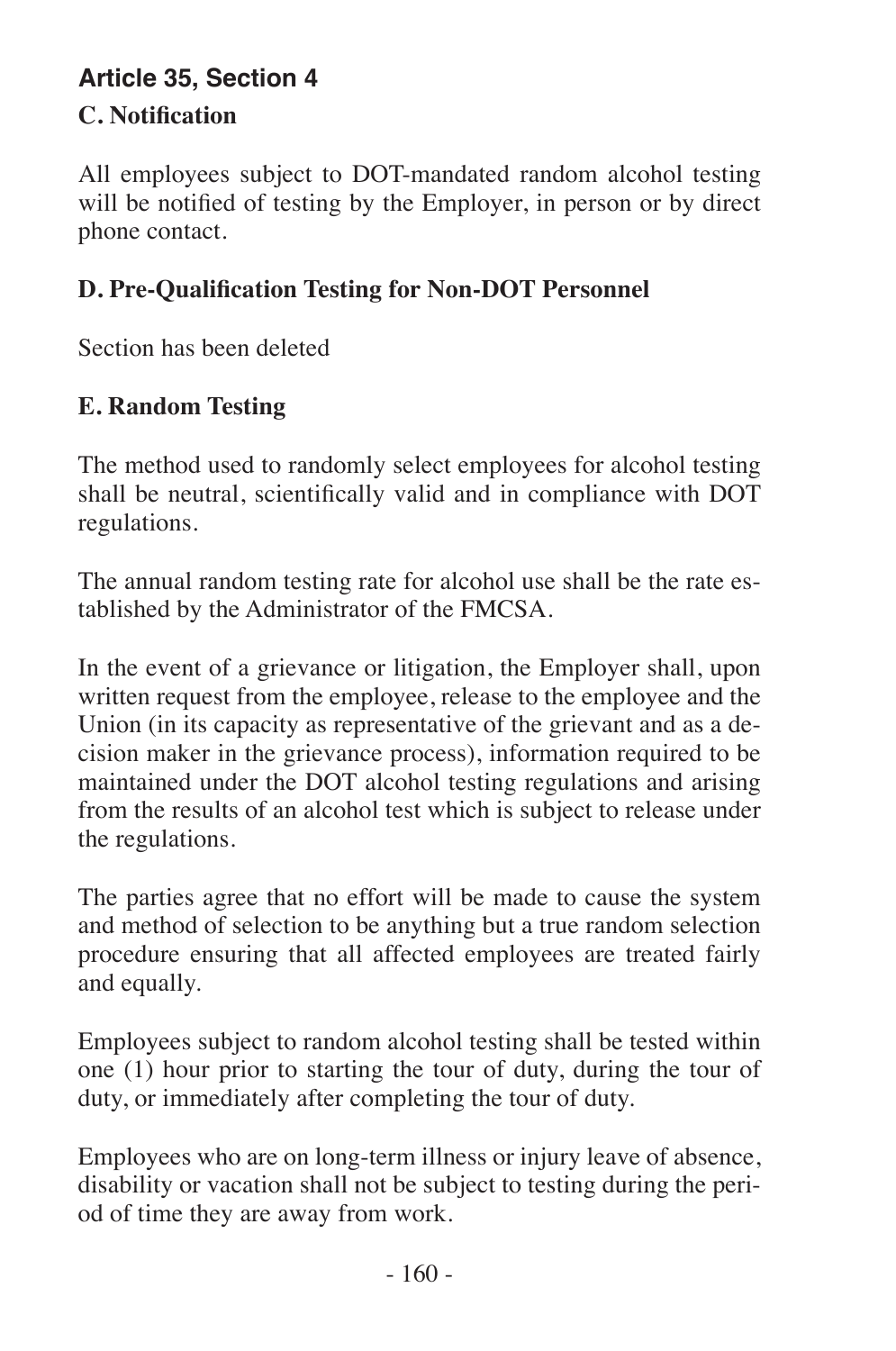#### **F. Non-Suspicion-Based Post-Accident Testing**

Employees subject to non-suspicion-based post-accident alcohol testing shall be limited to those employees subject to DOT alcohol testing, who are involved in an accident where there is:

(i) a fatality, or;

(ii) a citation under State or local law is issued to the driver for a moving traffic violation arising from the accident in which:

(a) bodily injury to a person who, as a result of the injury, immediately receives medical treatment away from the scene of the accident, or

(b) one or more motor vehicles incurring disabling damage as a result of the accident, requires the vehicle $(s)$  to be transported away from the scene by a tow truck or other vehicle.

Alcohol testing will be required under the above conditions and employees are required to submit to such testing as soon as practicable. Under no circumstances shall this type of testing be conducted after eight (8) hours from the time of the accident.

It shall be the responsibility of the driver to remain readily available for testing after the occurrence of a commercial motor vehicle accident. It is also the responsibility of the employee to not use alcohol for eight (8) hours or until a DOT post-accident alcohol test is performed, whichever occurs first. It is not the intention of this language to require the delay of necessary medical attention or to prohibit the driver from leaving the scene of an accident for the period necessary to obtain assistance in responding to the accident or necessary medical attention.

Prior to the effective date of the DOT alcohol testing regulations, the Employer agrees to give each employee subject to DOT non-suspicion based post-accident testing written notification of the procedures required by the DOT regulations in the event of an accident as defined by the DOT.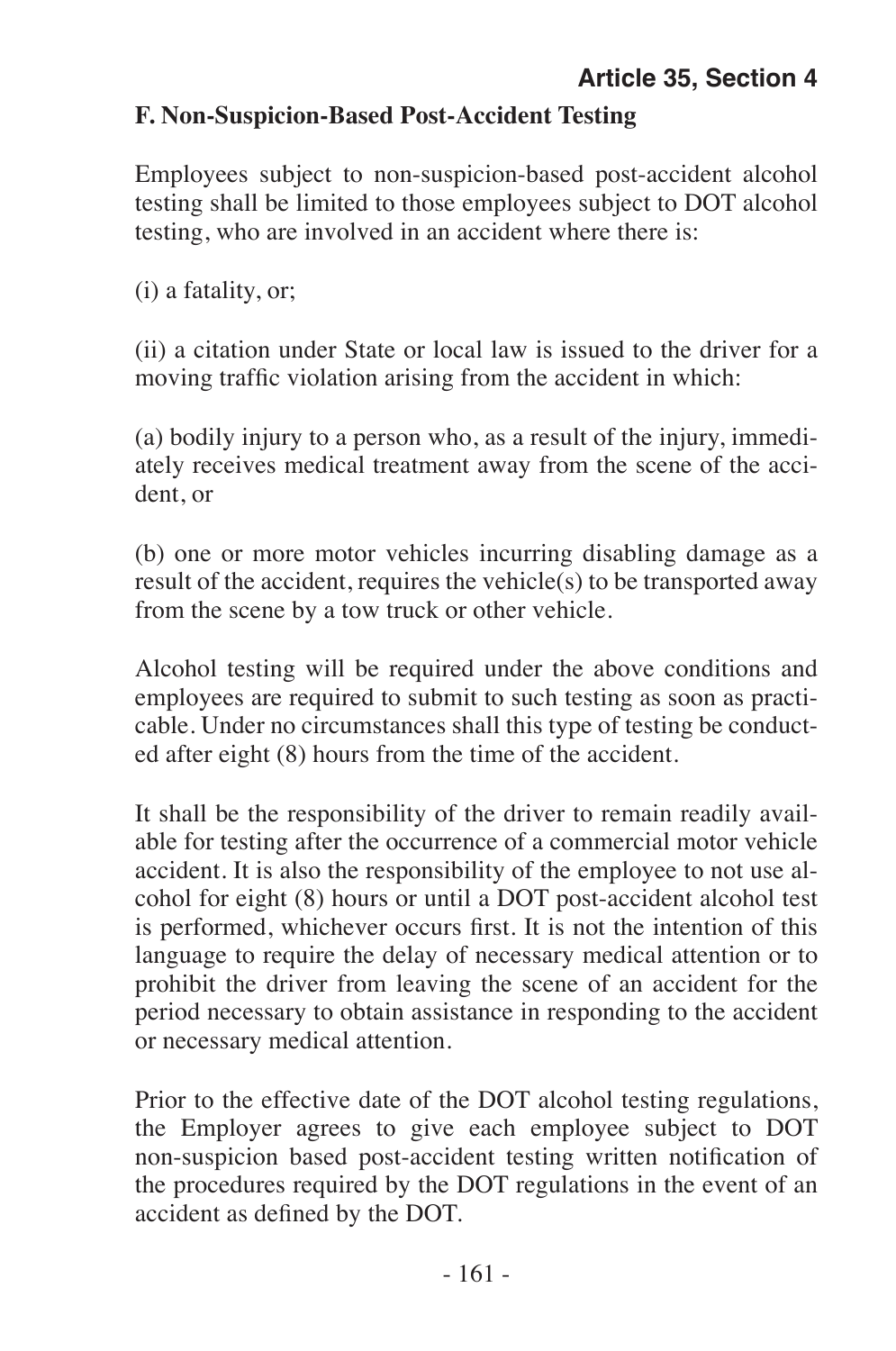# **Article 35, Section 4 G. Substance Abuse Professional (SAP)**

1. The Substance Abuse Professional (SAP), as provided in the regulations, means a licensed physician (Medical Doctor or Doctor of Osteopathy), or a licensed or certified psychologist, social worker, or employee assistance professional, or a drug and alcohol counselor (certified by the National Association of Alcoholism and Drug Abuse Counselors Certification Commission or by the International Certification Reciprocity Consortium/Alcohol & Other Drug Abuse). All must have knowledge of and clinical experience in the diagnosis and treatment of alcohol and controlled substance-related disorders, be knowledgeable of the SAP function as it relates to Employer interest in safety-sensitive functions, and applicable DOT agency regulations. In addition, the SAP shall comply with the DOT qualification training and continuing education requirements.

2. The Employer will provide the employee with a list of resources available to the driver in evaluating and resolving problems with the misuse of alcohol as soon as practicable but no later than thirty-six (36) hours after the Employer's receipt of notice from the BAT that the employee has a BAC of 0.04% or higher, exclusive of holidays and weekends. The SAP will be responsible for recommending the appropriate course of education and/or treatment required prior to the employee returning to work and is the only person responsible for determining, during the evaluation process, whether an employee will be directed to a rehabilitation program, and if so, for how long.

3. Follow-up and return-to-duty tests need not be confined to the substance involved in the violation. If the SAP determines that a driver needs assistance with an alcohol and drug abuse problem, the SAP may require drug tests to be performed along with any required alcohol follow-up and/or return-to-duty tests, if it has been determined that a driver has violated the drug testing prohibition.

4. Any cost of evaluation by the SAP and/or rehabilitation recommended by the SAP associated with the abuse of alcohol while performing or available to perform safety-sensitive functions under this Agreement, over and above that paid for by the applicable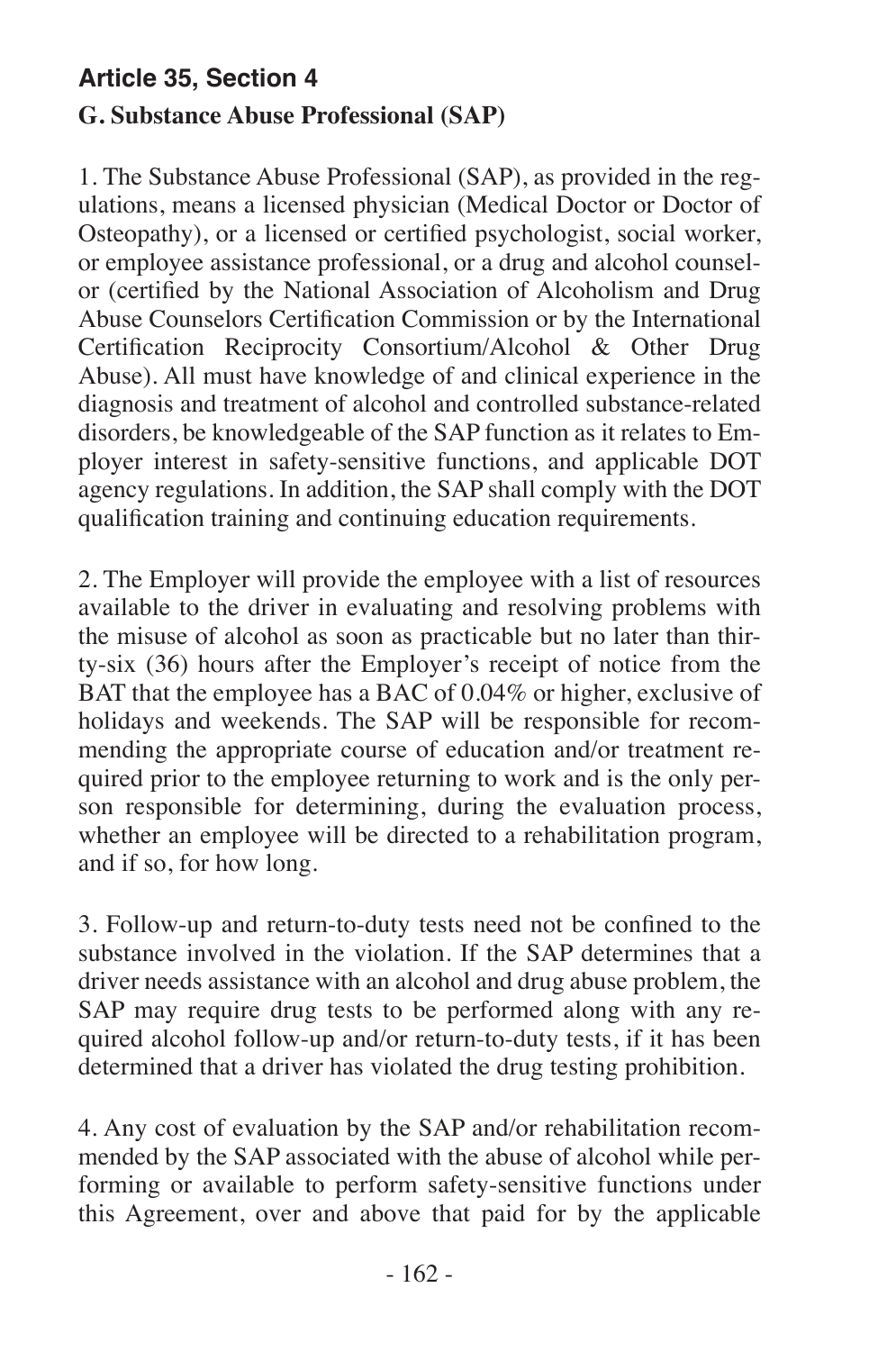Health and Welfare Fund, must be borne by the employee. The Employer will pay for random, non-suspicion-based post-accident and probable suspicion alcohol testing. Return-to-duty and follow-up alcohol testing that is prescribed by the SAP, will be paid for by the Employer, provided the employee tests negative.

#### **H. Probable Suspicion Testing**

Employees subject to DOT probable suspicion alcohol testing under this Section shall be tested in accordance with current, applicable DOT regulations.

For all purposes herein, the parties agree that the terms "probable suspicion" and "reasonable cause" shall be synonymous.

Probable suspicion is defined as an employee's specific observable appearance, behavior, speech or body odor that clearly indicates the need for probable suspicion alcohol testing.

In the event the Employer is unable to determine whether the abnormal behavior or appearance is due to alcohol or drugs, the Employer shall specify that the basis for any disciplinary action or testing is for alcohol and/or drug intoxication. In such cases, the employee shall be tested in accordance with Article 35, Section 3 A, and applicable DOT alcohol testing regulations.

In cases where an employee has specific, observable, abnormal indicators regarding appearance, behavior, speech or body odor, and at least one (1) supervisor, two (2) if available, have probable suspicion to believe that the employee is under the influence of alcohol, the Employer may require the employee, in the presence of a union shop steward or other employee requested by the employee under observation, to submit to a breath alcohol test. Suspicion is not probable and thus not a basis for testing if it is based solely on third party observation and reports.

The supervisor(s) must make a written statement of these observations within twenty-four (24) hours. Upon request, a copy must be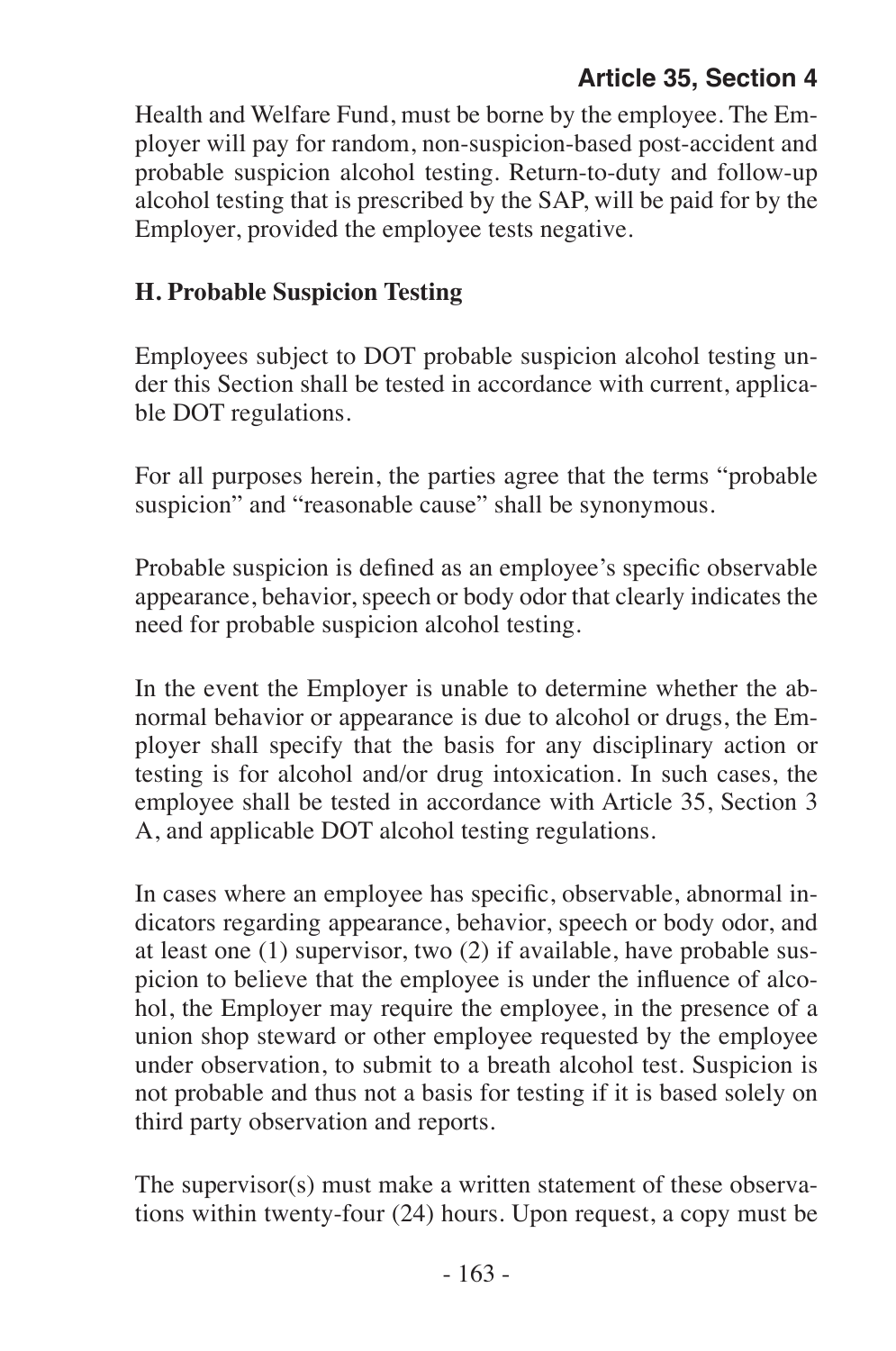provided to the shop steward or other union official after the employee is discharged or suspended or taken out of service.

All supervisors and Employer representatives designated to determine whether probable suspicion exists to require an employee to undergo alcohol testing shall receive specific training on the physical, behavioral, speech and performance indicators of how to detect probable suspicion alcohol misuse and use of controlled substances as required by DOT regulations.

In the event the Employer requires a probable suspicion test, the Employer shall provide transportation to and from the testing location.

#### **I. Preparation for Testing**

All alcohol testing shall be conducted in conformity with the DOT alcohol regulations. Any alleged abuse by the Employer, such as proven harassment of any employee or deliberate violation of the regulations or the contract shall be subject to the grievance procedure to provide a reasonable remedy for the alleged violation.

Upon arrival at the testing site, an employee must provide the Breath Alcohol Technician (BAT) with proper identification. The employee shall not be required to waive any claim or cause of action under the law.

A standard DOT approved alcohol testing form will be used by all testing facilities. In the case of probable suspicion or other contractually required testing, a Non-DOT chain of custody form will be used for the testing of Non-DOT employees.

#### **J. Specimen Testing Procedures**

All procedures for alcohol testing will comply with Department of Transportation regulations.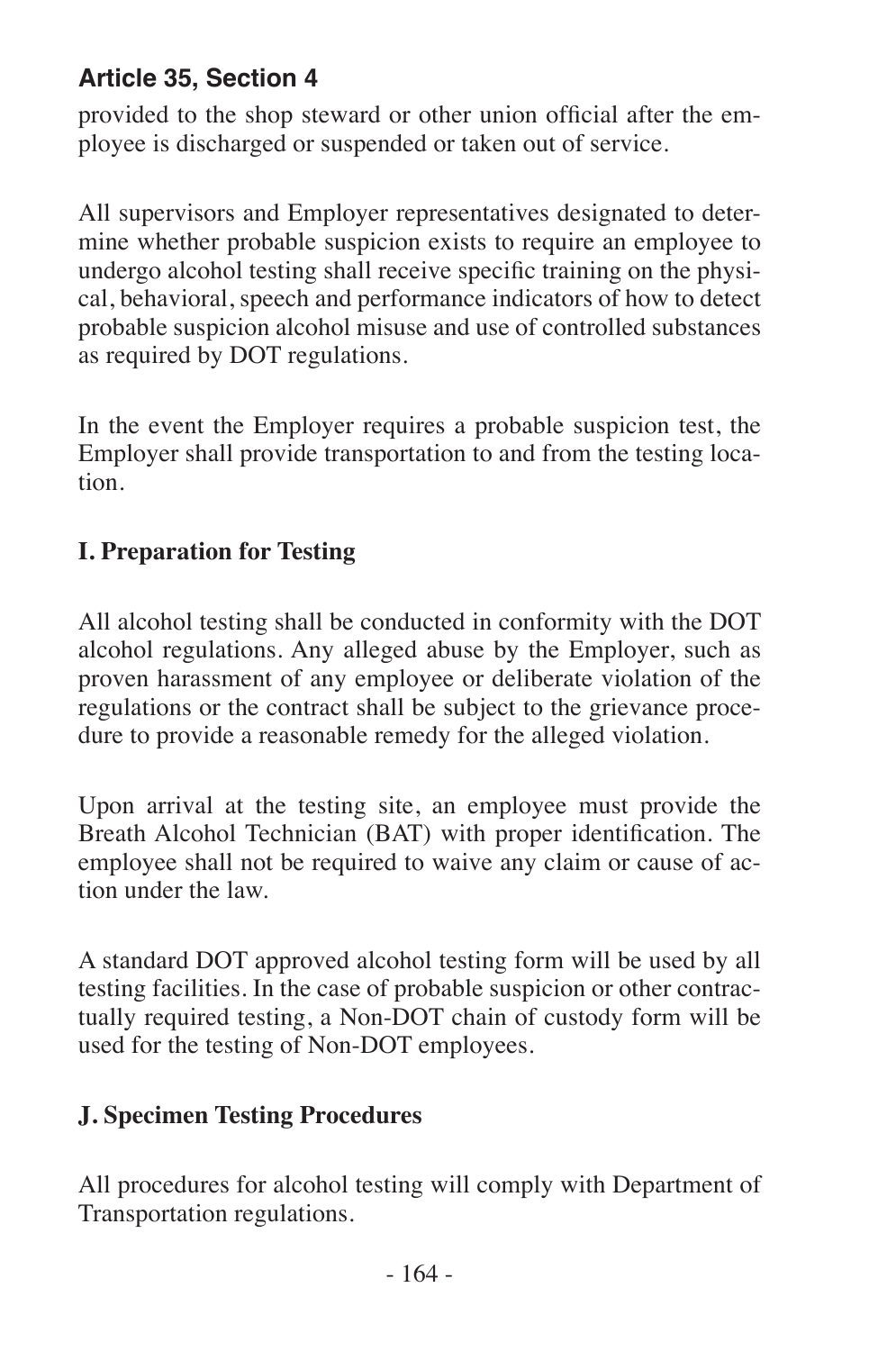No unauthorized personnel will be allowed in any area of the testing site. Only one alcohol testing procedure will be conducted by a BAT at the same time.

The employee will provide his or her breath sample in a location that allows for privacy. The Employer agrees to recognize all employees' rights to privacy while being subjected to the testing process at all times and at all testing sites. Further, the Employer agrees that in all circumstances the employee's dignity will be considered and all necessary steps will be taken to ensure that the entire process does nothing to demean, embarrass or offend the employee unnecessarily. Testing will be under the direct observation of a Breath Alcohol Technician (BAT). All procedures shall be conducted in a professional, discreet and objective manner. Direct observation will be necessary in all cases.

The employee shall provide an adequate amount of breath for the Evidential Breath Testing device. If the individual is unable to provide a sufficient amount of breath, the BAT shall direct the individual to again attempt to provide a complete sample.

If an employee is unsuccessful in providing the requisite amount of breath, the Employer then must have the employee obtain, within five (5) days, an evaluation from a licensed physician selected by the Employer and the Local Union and who has the expertise in the medical issues concerning the employee's inability to provide an adequate amount of breath. If the physician is unable to determine that a medical condition has, or with a high degree of probability could have, precluded the employee from providing an adequate amount of breath, the employee's failure to provide an adequate amount of breath will be regarded as a refusal to take the test and subject the employee to discharge.

#### **K. Leave of Absence Prior to Testing**

An employee shall be permitted to take leave of absence in accordance with the FMLA or applicable State leave laws for the purpose of undergoing treatment pursuant to an approved program of alcoholism or drug use. The leave of absence must be requested prior to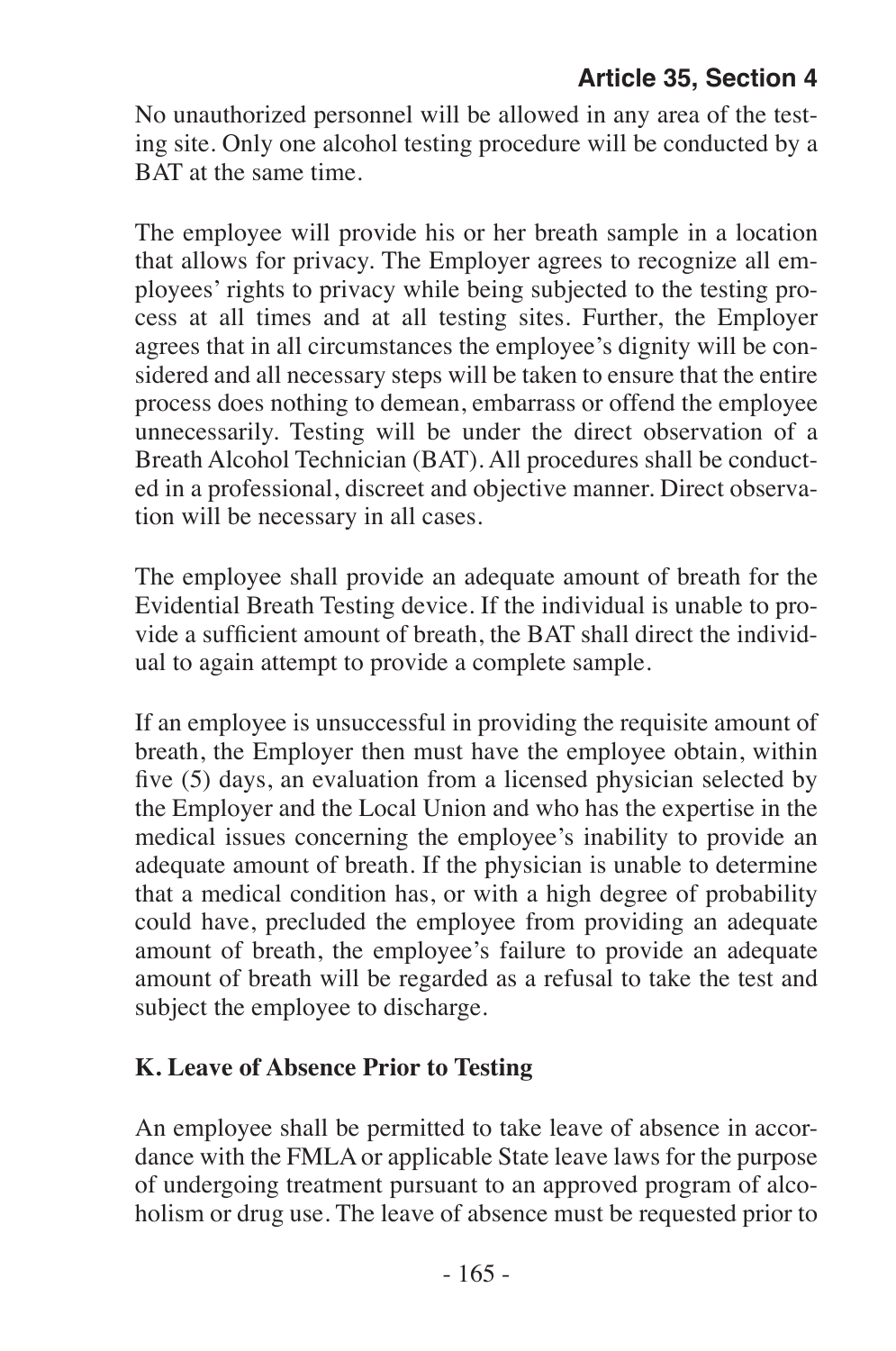the commission of any act subject to disciplinary action. This provision does not alter or amend the disciplinary provision (Article 35, Section 4 L) of this Section.

Before returning to work from a voluntary leave of absence, the employee must have completed any recommended treatment and taken a return to duty test, with a result of less than 0.02% BAC, and further be subject to six (6) unannounced follow-up alcohol tests in the first twelve (12) months following the employee's return to duty.

The Supplemental Agreements shall address the issue of an extra board driver who, while at his home terminal, has consumed alcohol, is then called for dispatch and requests additional time off. Requesting time off under this provision shall not be used as a subterfuge to avoid taking a random alcohol (and/or drug) test.

#### **L. Disciplinary Action Based on Positive Test Results**

1. First Positive Test 0.02% BAC-0.039% BAC Out of Service for 24 hours 0.04% BAC-Less than State DWI/DUI Limit Out of Service for the length of time determined by the SAP with a minimum of twenty-four (24) hours State DWI/DUI Limit and Above Subject to discharge

2. Second Positive Test 0.02% BAC-0.039% BAC Out of Service for a five (5) calendar day suspension 0.04% BAC-Less than State DWI/DUI Limit Out of Service for the length of time determined by the SAP with a minimum of a twenty (20) calendar day suspension State DWI/DUI Limit and Above Subject to discharge

3. Third Positive Test 0.02% BAC-0.039% BAC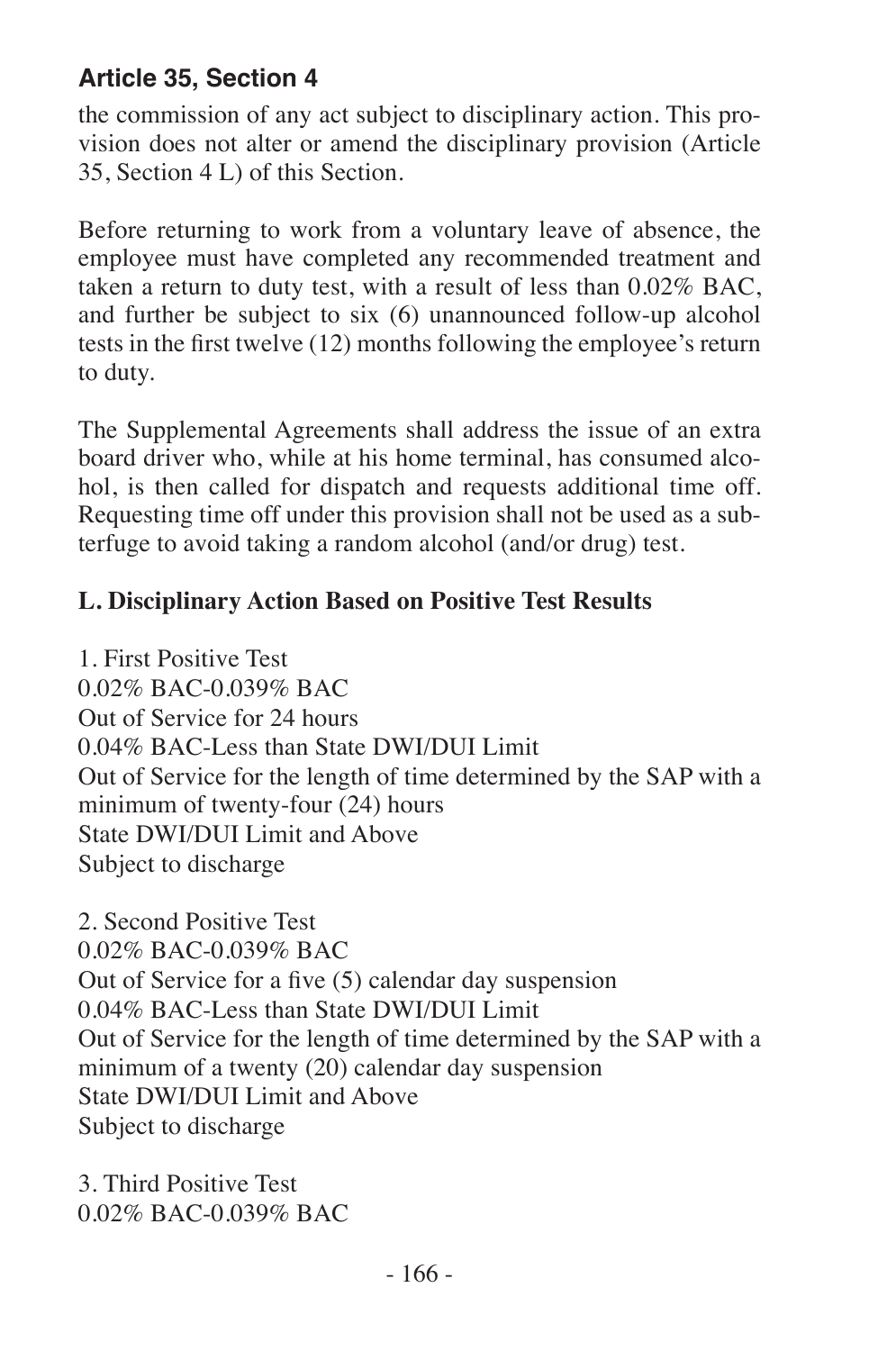Out of Service for a fifteen (15) calendar day suspension 0.04% BAC-Less than State DWI/DUI Limit Out of Service for the length of time determined by the SAP with a minimum of a thirty (30) calendar day suspension State DWI/DUI Limit and Above Subject to discharge

4. Fourth Positive Test 0.02% BAC-0.039% BAC Subject to discharge 0.04% BAC-Less than State DWI/DUI Limit Subject to discharge State DWI/DUI Limit and Above Subject to discharge

5. An employee who is tested positive in a non-suspicion-based post-accident alcohol testing situation shall be subject to the following discipline for the positive alcohol test or the vehicular accident, whichever is greater:

First Non-Suspicion-Based Post-Accident Positive Test—0.02% BAC—0.039% BAC—Thirty (30) calendar day suspension. 0.04% BAC and higher—Subject to discharge.

Second Non-Suspicion-Based Post-Accident Positive Test—0.02% BAC and higher—Subject to discharge.

6. An employee's refusal to submit to any alcohol test will subject the employee to discharge.

#### **M. Return to Duty After a Positive (Greater than .04 to the State Limit) Alcohol Test**

Before returning to work the employee must be evaluated by a SAP, comply with any education and/or treatment recommended by the SAP, be re-evaluated by the SAP to determine compliance with recommended education and/or treatment, and take a return-to-duty alcohol test, showing a result of less than 0.02% BAC. The employee will be subject to at least six (6) unannounced follow-up alcohol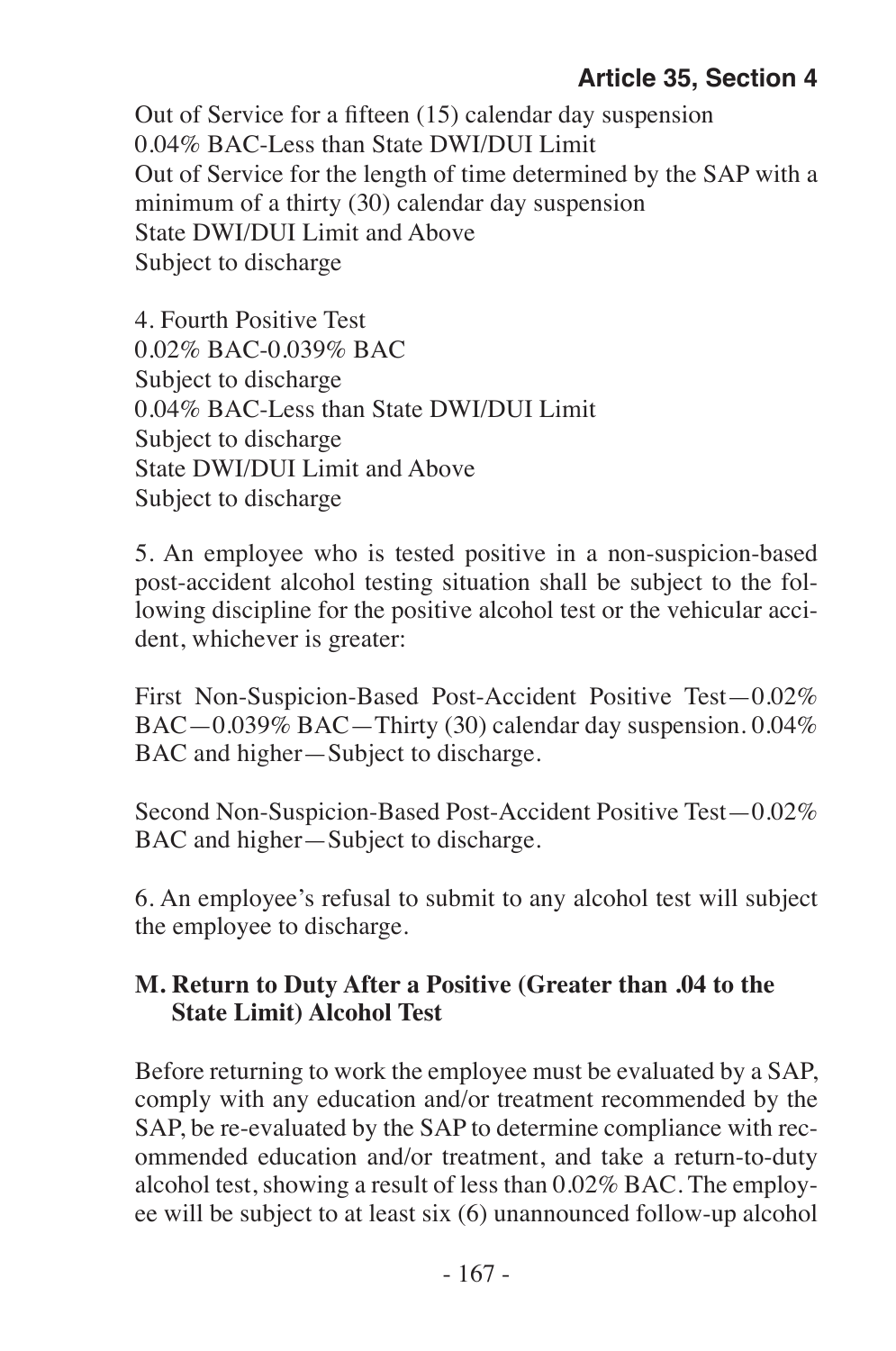and/or drug tests as determined by the SAP. The requirements of follow- up testing follow the employee through breaks in service (i.e. layoff, on-the-job injury, personal illness/injury, leave of absence, etc.). In addition, the requirements of follow-up testing follow the employee to subsequent employers. The SAP has the authority to order any number of follow-up alcohol and/or urine drug tests and to extend the twelve (12) month period up to sixty (60) months.

### **N. Paid-for-time -Testing**

Employees subject to testing and selected by the random selection process for alcohol testing shall be compensated at the regular straight time hourly rate of pay provided that the test is negative:

1. Random Alcohol Tests

a. Paid for all time at the collection site.

b. (1) for travel time one way if the collection site is reasonably en route between the employee's home and the terminal, and the employee is going to or from work; or

(2) for travel time both ways between the terminal and the collection site, only if the collection site is not reasonably en route between the employee's home and the terminal.

c. When an employee is on the clock and a random alcohol test is taken any time during the employee's shift, and the shift ends after eight (8) hours, the employee is paid time and one-half for all time past the eight (8) hours.

d. The Employer will not require the city employee to go for alcohol testing before the city employee's shift, provided the collection site is open during or immediately following the employee's shift.

e. During an employee's shift, an employee will not be required to use his/her personal vehicle from the terminal to and from the collection site to take a random alcohol test.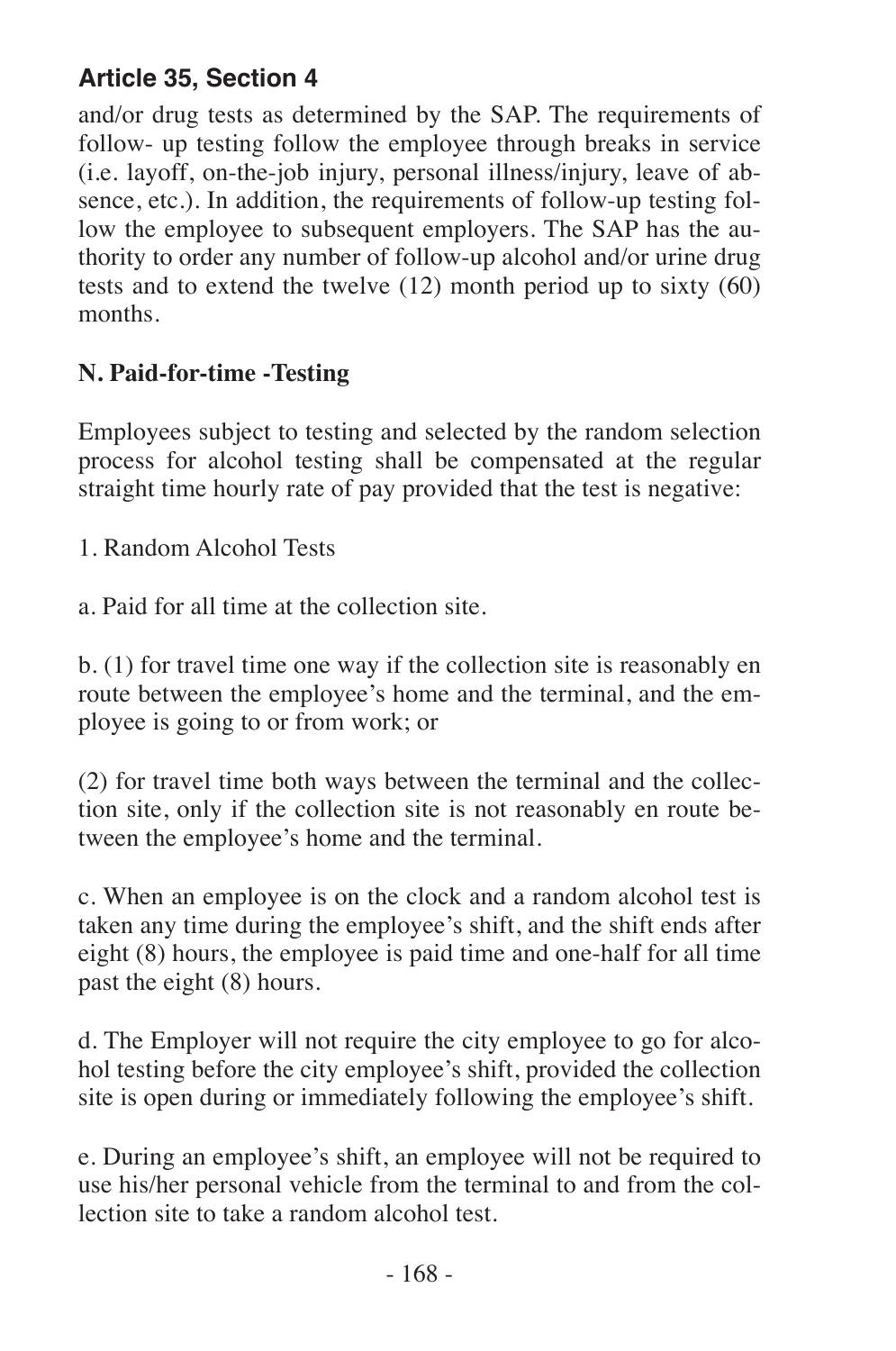f. If a road driver is called to take a random alcohol test at a time when the road driver is not en route to or from work, the driver shall be paid, in addition to all time at the collection site, travel time both ways between the location of the driver when called and the collection site with no minimum guarantee.

2. Non-Suspicion-Based Post-Accident Testing

a. In the event of a non-suspicion-based post-accident testing situation, where the employee has advised the Employer of the issuance of a citation for a moving violation, but the Employer does not direct the employee to be tested immediately, but sends the employee for testing at some later time (during the eight (8) hour period), the employee shall be paid for all time involved in testing, from the time the employee leaves home until the employee returns home after the test.

b. When the Employer takes a driver out of service and directs the employee to be tested immediately, the Employer will make arrangements for the driver to return to his/her home terminal in accordance with the Supplemental Agreement.

### **O. Record Retention**

The Employer shall maintain records in a secure manner so that disclosure of information to unauthorized persons does not occur.

Each Employer or its agent is required to maintain the following records for two years:

1. Records of the inspection and maintenance of each EBT used in employee testing;

2. Documentation of the Employer's compliance with the Quality Assurance Program for each EBT it uses for alcohol testing; and

3. Records of the training and proficiency testing of each BAT used in employee testing.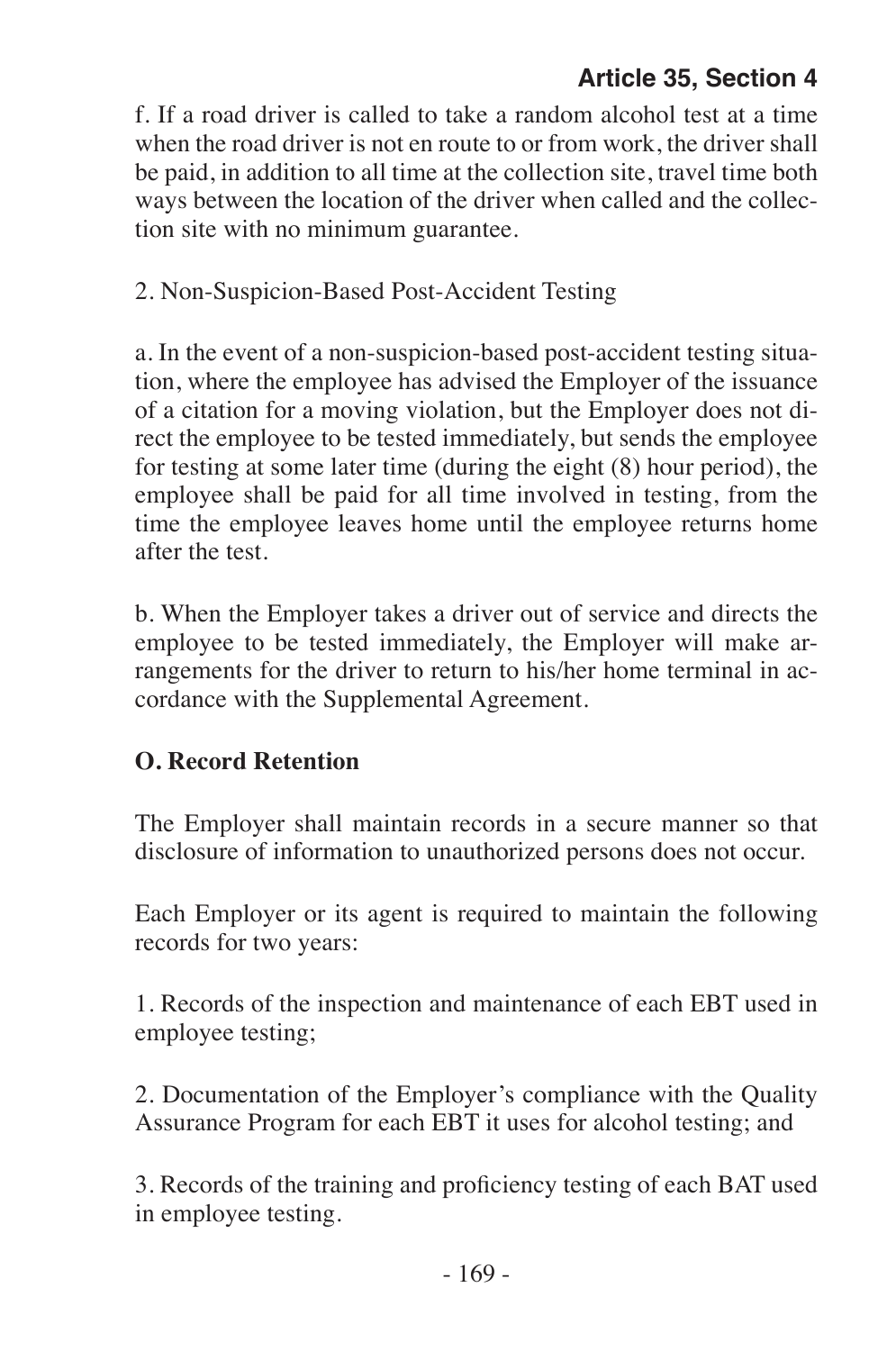The Employer must maintain for five years records pertaining to the calibration of each EBT used in alcohol testing, including records of the results of external calibration checks.

#### **P. Special Grievance Procedure**

1. The parties shall together create a Special Region Joint Area Committee consisting of an equal number of Employer and Union representatives to hear drug and alcohol related discipline disputes. All such disputes arising after the establishment of the Special Region Joint Area Committee shall be taken up between the Employer and Local Union involved. Failing adjustment by these parties, the dispute shall be heard by the Special Region Joint Area Committee within ninety (90) days of the Committee's receipt of the dispute. When the Special Region Joint Area Committee, by majority vote, settles a dispute, such decision shall be final and binding on both parties with no further appeal. Where the Special Region Joint Area Committee is unable to agree or come to a decision on a dispute, the dispute will be referred to the National Grievance Committee.

2. The Procedures set forth herein may be invoked only by the authorized Union representative or the Employer.

# **ARTICLE 36. NEW ENTRY (NEW HIRE) RATES**

Full-Time New Hire Wage Progression and Casual Rates

#### A. **CDL Qualified Driver or Mechanics**

The new hire wage progression for regular, full-time CDL-qualified employees and shop mechanics hired after ratification shall be as follows:

> Effective First Day of Employment: 90% of the Applicable Wage Rate

Effective First Day plus One (1) Year: 95% of the Applicable Wage Rate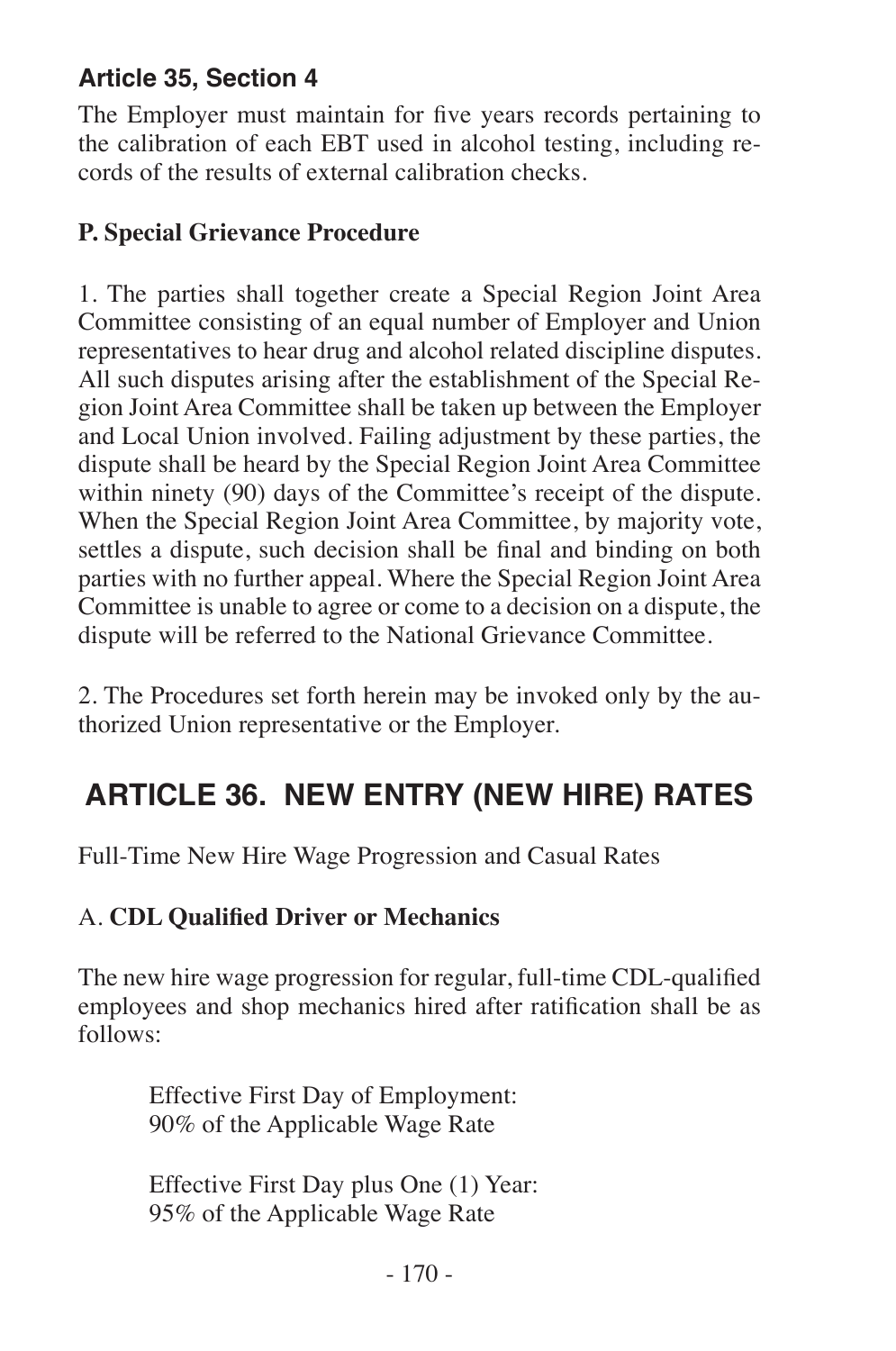Effective First Day plus Two (2) Years: 100% of the Applicable Wage Rate

Regular, full-time employees in these two categories who currently are in progression also shall be moved to one hundred percent (100%) of the applicable wage rate effective April 1, 2019.

With the approval of TNFINC, the Employer shall have the ability to increase the applicable wage rate at individual locations if the Employer determines in its discretion that doing so is necessary to attract and retain qualified employees. In the event the Employer decides to exercise this option, it shall provide advance notice to TNFINC in writing.

#### B. **Non-CDL Qualified Employees**

The top rate for clerical employees, non-CDL dock employees, maintenance employees, janitors, and porters hired after February 7, 2014 shall be increased from \$18.00 per hour to \$19.00 per hour effective April 1, 2019, subject to the following progression:

Effective First Day of Employment: \$17.00 per hour

Effective First Day Plus One (1) Year: \$18.00 per hour

Effective First Day Plus Two (2) Years: \$19.00 per hour

These rates shall increase by an additional \$.50 per hour effective April 1 of 2020 and 2021 and by an additional \$.25 per hour effective April 1 of 2022 and 2023. These rates do not apply to shop mechanics and employees in Non-CDL driving positions.

# **ARTICLE 37. NON-DISCRIMINATION**

The Employer and the Union agree not to discriminate against any individual with respect to hiring, compensation, terms or conditions of employment because of such individuals race, color, religion, sex, age, or national origin nor will they limit, segregate or classify employees in any way to deprive any individual employee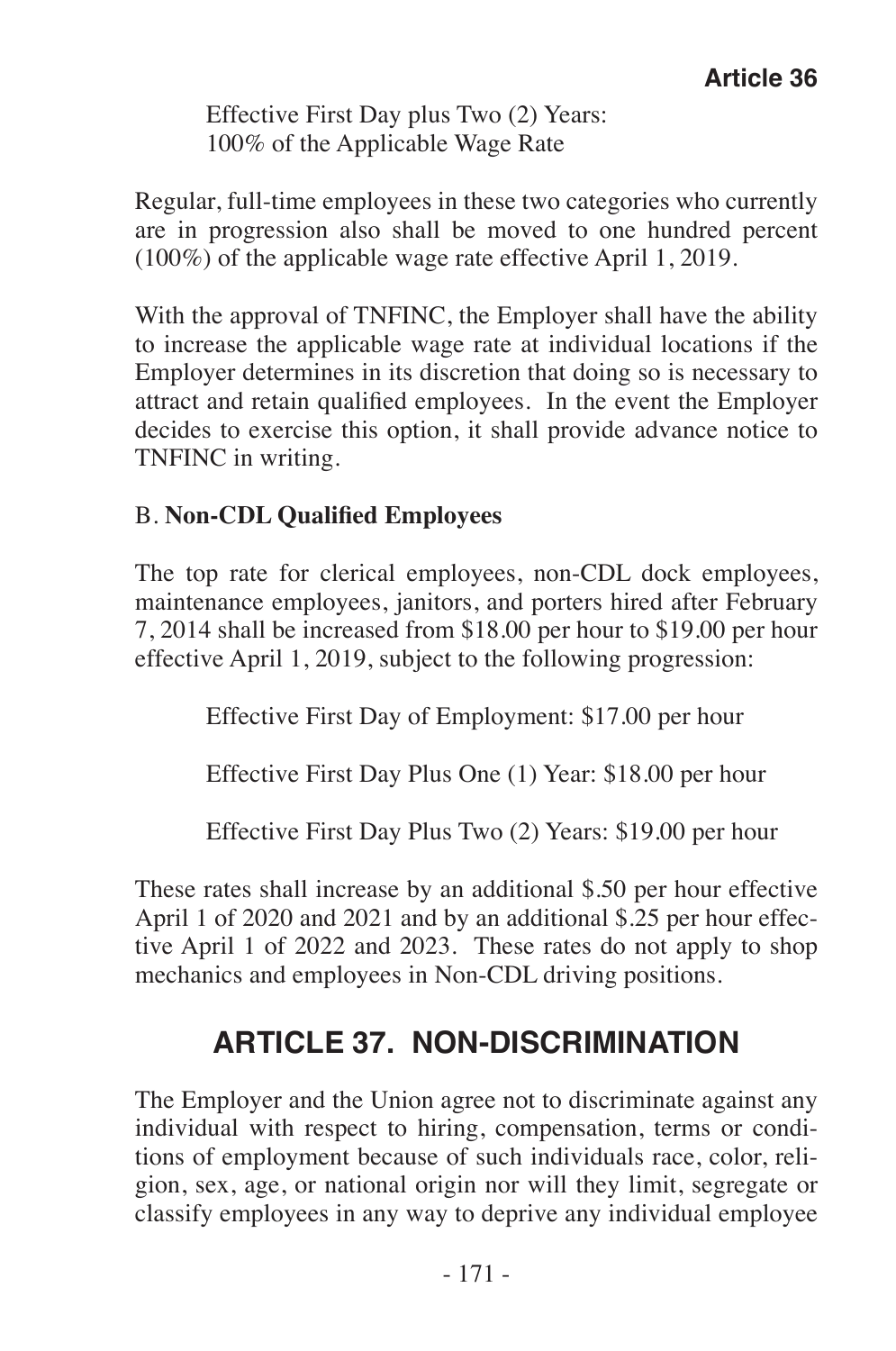#### **Article 37**

of employment opportunities because of race, color, religion, sex, age, or national origin or engage in any other discriminatory acts prohibited by law. This Article also covers employees with a qualified disability under the Americans with Disabilities Act, although whether the Employer has complied with the ADA's statutory requirements shall not be subject to the grievance procedure.

# **ARTICLE 38.**

#### **Section 1. Sick Leave**

Effective April 1, 1980 and thereafter, all Supplemental Agreements shall provide for five (5) days of sick leave per contract year.

Sick leave not used by December 31 of any calendar year will be paid on January 31 at the applicable hourly rate in existence on that date. Each day of sick leave will be paid for on the basis of eight (8) hours' straight-time pay at the applicable hourly rate.

Effective April 1, 2008, sick leave will be paid to eligible employees beginning on the first  $(1<sup>st</sup>)$  working day of absence.

Effective January 1, 2009, the accrual and cash out dates for sick leave will move from April 1 to January 1. As an example, employees will be entitled to cash out accrued unused sick leave on April 1, 2008, and will accrue an additional 5 days sick leave between April 1, 2008, and December 31, 2008, and will be entitled to cash out any unused sick leave on January 1, 2009. In addition, no employee will lose their entitlement to the cash out of unused sick leave on January 1, 2009, because they were not able to satisfy the present eligibility provision of having received 90 days of compensation during the shorten qualifying period of April 1, 2008, through December 31, 2008.

The additional sick leave days referred to above shall also be included in those Supplements containing sick leave provisions prior to April 1, 1976. The National Negotiating Committees may develop rules and regulations to apply to sick leave provisions negotiated in the 1976 Agreement and amended in this Agreement uniformly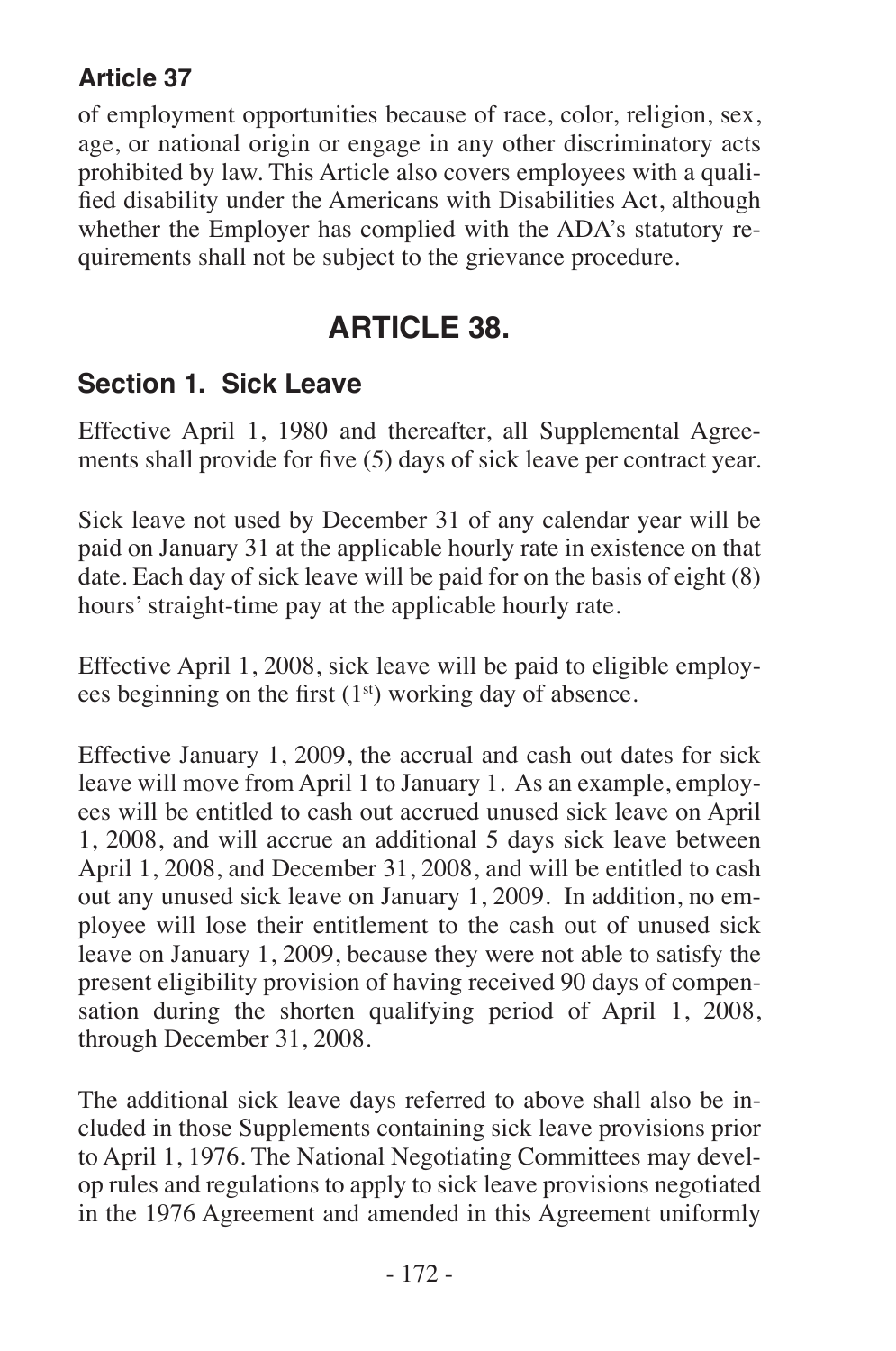#### **Article 38, Section 1**

to the Supplements. The Committee shall not establish rules and regulations for sick leave programs in existence on March 31, 1976.

In the event a state or local law requires employees to receive sick leave benefits greater than those contained herein, the Employer shall be responsible for providing such benefits above those contained herein at no cost to the employee. Any such requirements shall be in addition to the contractually guaranteed sick time. For example, if an employee is contractually entitled to five (5) sick days and the law requires that the employee receive eight (8) days, he or she shall receive the five (5) contractual days and the three (3) additional days required by law. The employee in this example shall not receive a total of thirteen (13) days.

### **Section 2. Jury Duty**

Effective April 1, 2003, all regular employees called for jury duty will be paid eight (8) hours pay at the applicable hourly wage for jury service for each day of jury duty to a maximum of fifteen (15) days pay for each contract year.

When such employees report for jury service on a scheduled workday, they will not unreasonably be required to report for work that particular day.

Time spent on jury service will be considered time worked for purposes of Employer contributions to health & welfare and pension plans, vacation eligibility and payment, holidays and seniority, in accordance with the applicable provisions of the Supplemental Agreements to a maximum of fifteen (15) days for each contract year.

Employees who have been selected to serve on a jury, including those selected as an alternate jury member and who are scheduled to work shifts beginning after 4:00 p.m. will be given the option of working either the day their jury duty begins or the day following the day their jury duty begins and thereafter shall not be required to work on any day in which the jury is in session.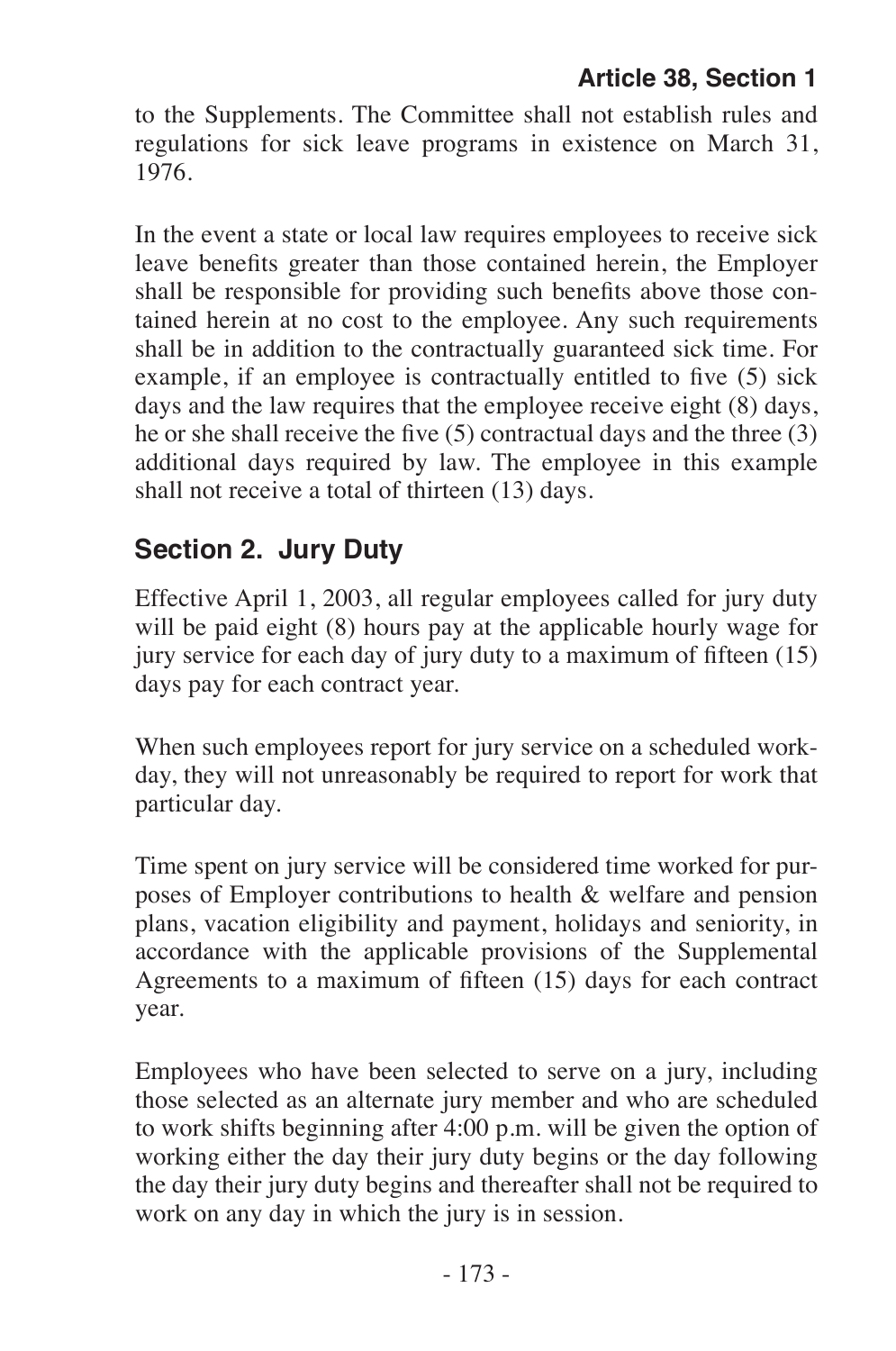## **Article 38, Section 3 Section 3. Family and Medical Leave Act**

All employees who worked for the Employer for a minimum of twelve (12) months and worked at least 1250 hours during the past twelve (12) months are eligible for unpaid leave as set forth in the Family and Medical Leave Act of 1993.

Eligible employees are entitled to up to a total of 12 weeks of unpaid leave during any twelve (12) month period for the following reasons:

1. Birth or adoption of a child or the placement of a child for foster care;

2. To care for a spouse, child or parent of the employee due to a serious health condition;

3. A serious health condition of the employee.

The employee's seniority rights shall continue as if the employee had not taken leave under this Section, and the Employer will maintain health insurance coverage during the period of the leave.

The Employer may require the employee to substitute accrued paid vacation or other paid leave for part of the twelve (12) week leave period.

The employee is required to provide the Employer with at least thirty (30) days advance notice before FMLA leave begins if the need for leave is foreseeable. If the leave is not foreseeable, the employee is required to give notice as soon as practicable. The Employer has the right to require medical certification of a need for leave under this Act. In addition, the Employer has the right to require a second (2nd) opinion at the Employer's expense. If the second opinion conflicts with the initial certification, a third opinion from a health care provider selected by the first and second opinion health care providers, at the Employer's expense may be sought, which shall be final and binding. Failure to provide certification shall cause any leave taken to be treated as an unexcused absence.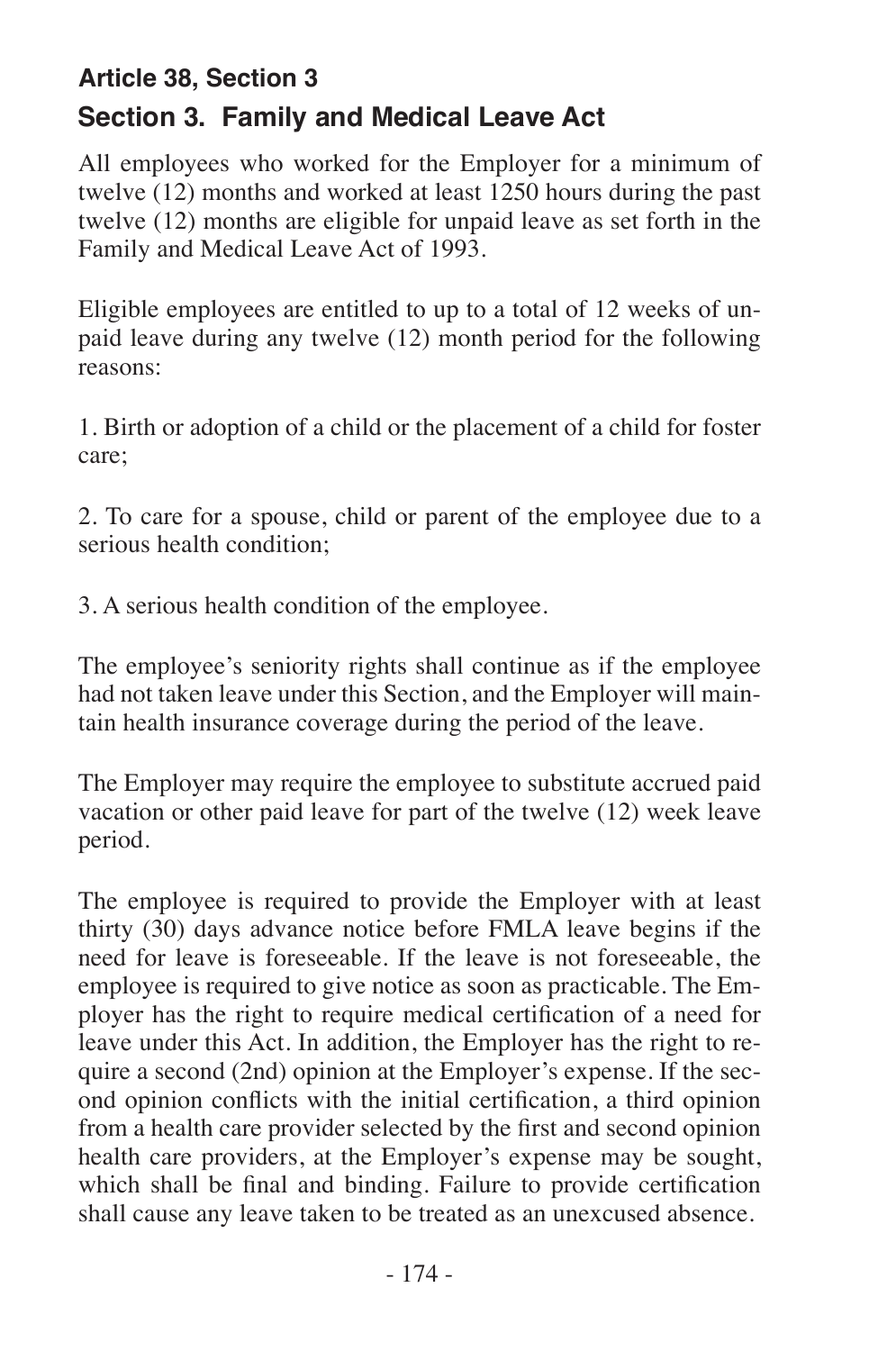### **Article 38, Section 3**

As a condition of returning to work, an employee who has taken leave due to his/her own serious health condition must be medically qualified to perform the functions of his/her job. In cases where employees fail to return to work, the provisions of the applicable Supplemental Agreement will apply.

It is specifically understood that an employee will not be required to repay any of the contributions for his/her health insurance during FMLA leave. No employee will be disciplined for requesting or taking FMLA leave under the contract absent fraud, misrepresentation, or dishonesty.

Disputes arising under this provision shall be subject to the grievance procedure.

The provisions of this Section are in response to the federal FMLA and shall not supersede any state or local law which provides for greater employee rights.

The Employer may not force an employee to use pre-scheduled vacation time as FMLA leave, provided the vacation involved was prescheduled in accordance with the applicable supplemental agreement. The Employer may not force an employee to take the last unscheduled week of vacation as FMLA leave.

The Employer may not force an employee who has taken separate hours of unpaid leave for medical reasons to substitute those hours as accrued leave under the FMLA.

The Employer may not force an employee to substitute accrued leave for FMLA leave if the employee is receiving supplemental loss-of-time disability benefits from a benefit plan under the Agreement.

All locations and terminals of any Employer covered by this Agreement shall be required to comply with this Article regardless of their size.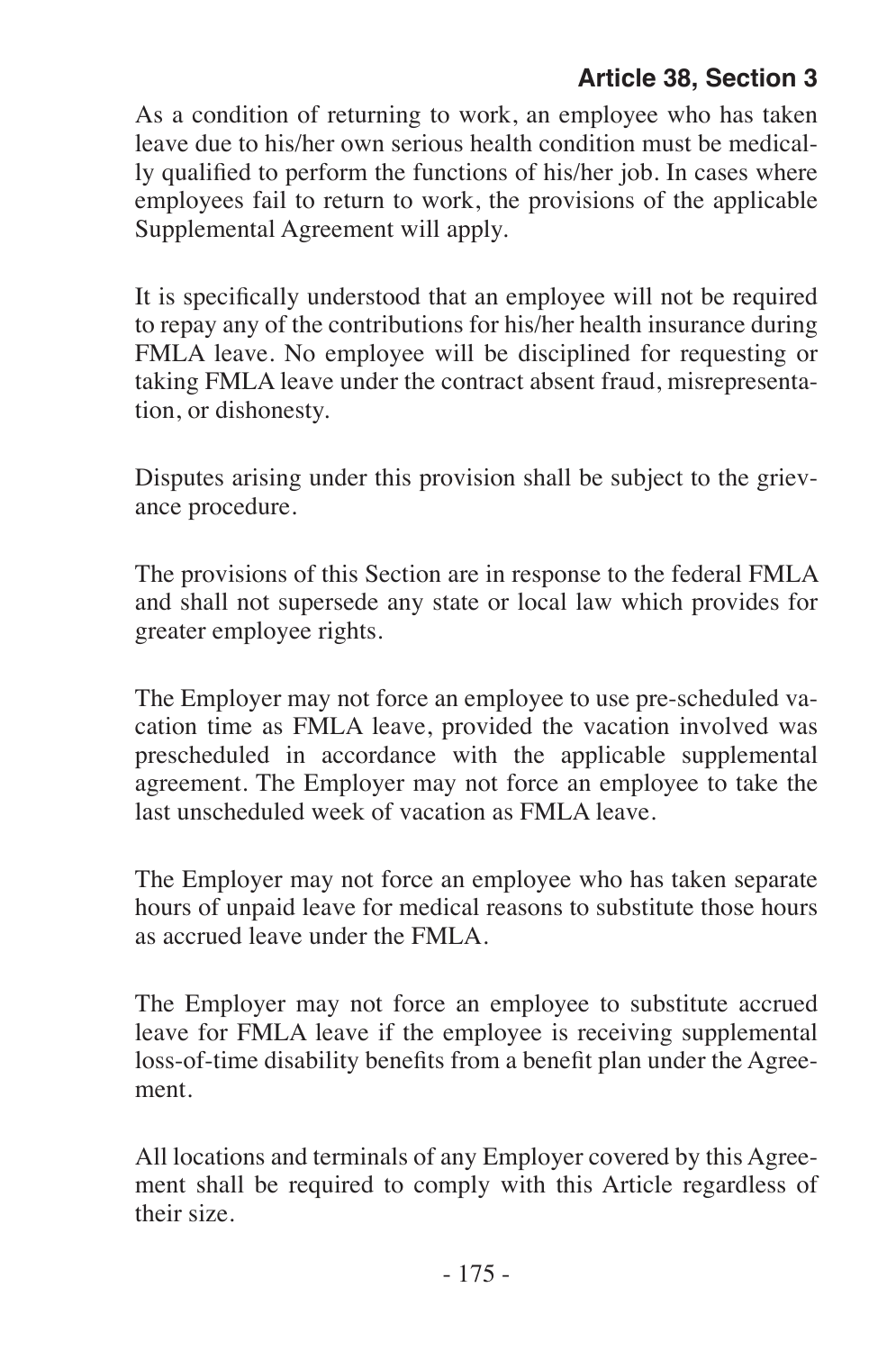# **Article 38, Section 4 Section 4. Discipline or Suspension**

Any warning letters or notices that the Employer is required to send to the Local Union under a Discipline or Suspension Article(s) in a Supplemental Agreement may be sent by e-mail in lieu of conventional postal delivery.

# **ARTICLE 39. DURATION**

### **Section 1.**

This Agreement shall be in full force and effect from April 1, 2019 to and including March 31, 2024, and shall continue from year to year thereafter unless written notice of desire to cancel or terminate this Agreement is served by either party upon the other at least sixty (60) days prior to date of expiration.

When notice of cancellation or termination is given under this Section, the Employer and the Union shall continue to observe all terms of this Agreement until impasse is reached in negotiations, or until either the Employer or the Union exercise their rights under Section 3 of this Article.

## **Section 2.**

Where no such cancellation or termination notice is served and the parties desire to continue said Agreement but also desire to negotiate changes or revisions in this Agreement, either party may serve upon the other a notice at least sixty (60) days prior to March 31, 2024 or March 31st of any subsequent contract year, advising that such party desires to revise or change terms or conditions of such Agreement.

## **Section 3.**

The Teamsters National Freight Industry Negotiating Committee, as representative of the Local Unions or the signatory Employer or the authorizing Employer Associations, shall each have the right to unilaterally determine when to engage in economic recourse (strike or lockout) on or after April 1, 2024, unless agreed to the contrary.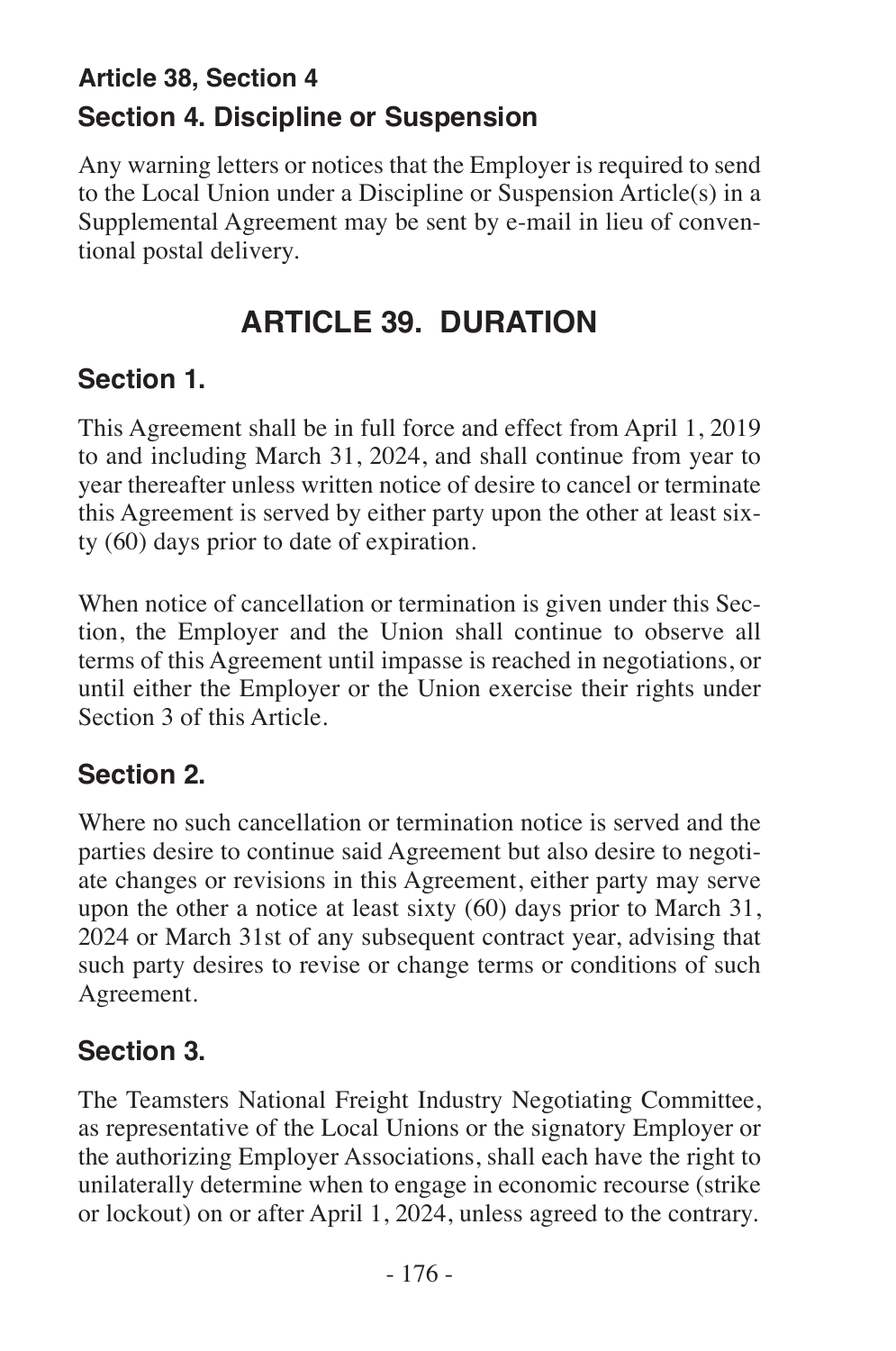## **Section 4.**

Revisions agreed upon or ordered shall be effective as of April 1, 2024 or April 1st of any subsequent contract year.

## **Section 5.**

In the event of an inadvertent failure by either party to give the notice set forth in Sections 1 and 2 of this Article, such party may give such notice at any time prior to the termination or automatic renewal date of this Agreement. If a notice is given in accordance with the provisions of this Section, the expiration date of this Agreement shall be the sixty-first (61st) day following such notice.

# **Section 6.**

In those circumstances where the Teamsters National Freight Industry Negotiating Committee, as representative of the Local Union, or the signatory Employer or the authorizing Employer Associations, shall have served a notice of reopening pursuant to this Article and have not been able to arrive at an agreement within six (6) months, then either side shall have the right on sixty (60) days' written notice to terminate this Agreement.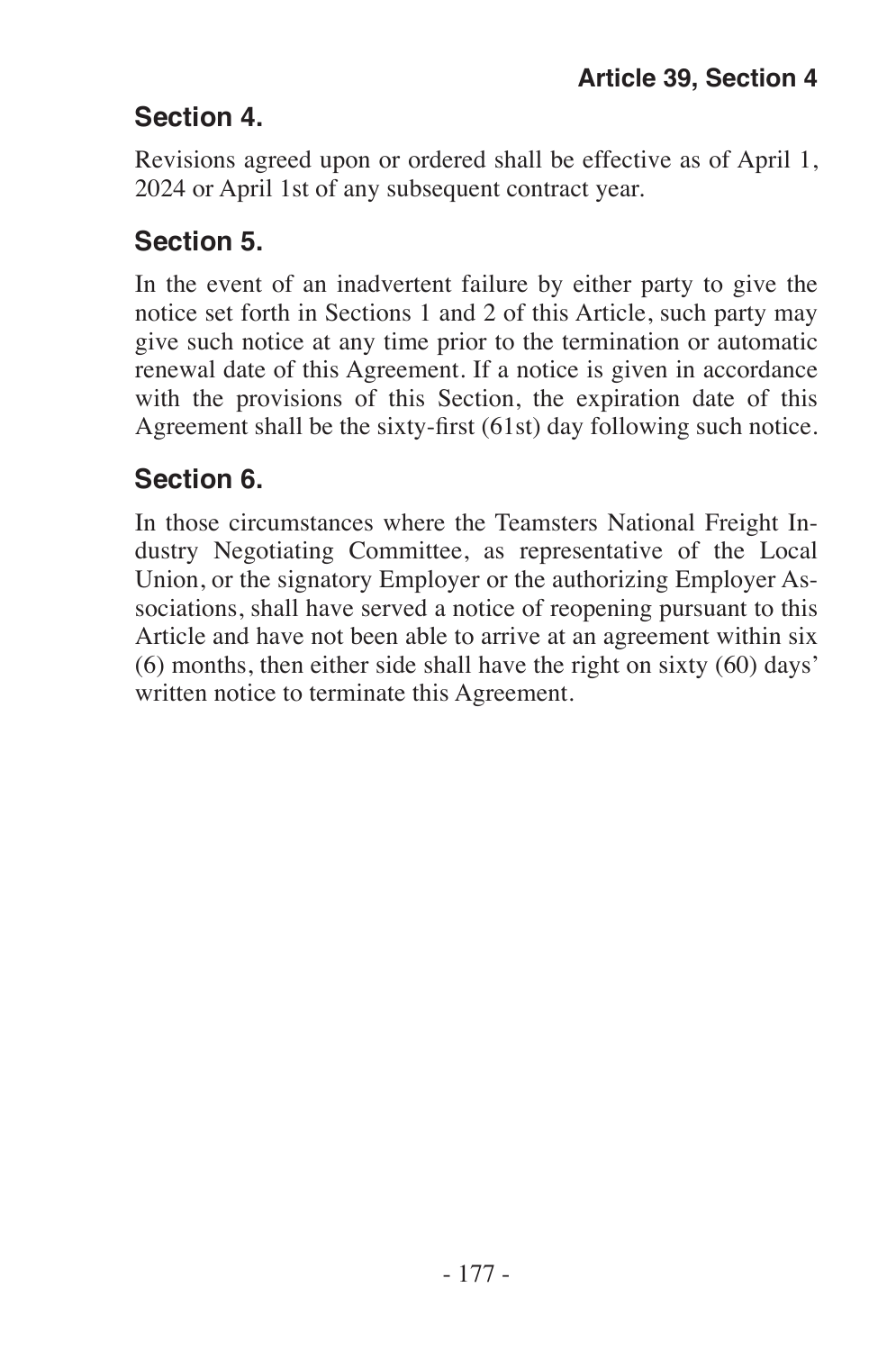IN WITNESS WHEREOF the parties hereto have set their hands and seals this day of \_\_\_\_\_ , 2019 to be effective April 1, 2019, except as to those areas where it has been otherwise agreed between the parties.

#### **NEGOTIATING COMMITTEES FOR THE LOCAL UNIONS: TEAMSTERS NATIONAL FREIGHT INDUSTRY NEGOTIATING COMMITTEE**

#### **James P. Hoffa, Chairman Ernie Soehl, Co-Chairman**

John A. Murphy, LU 25 Steve Bishop, LU 71 Chris Toole, LU 118 Rick Laughton, LU 633 Billy Cunningham, LU 641 John Capobianco, LU 677 Kevin McCaffrey, LU 707 Edgar Thompson, LU 776 Mike Hienton, LU 407 Jon Flinn, LU 41 Bill Wedebrand, LU 120 Jeff Combs, LU 135 Kevin Moore, LU 299

Tony Jones, LU 413 Danny Avelyn, LU 554 Rick Rohe, LU 705 Michael Cales, LU 710 Bob Paffenroth, LU 63 Dominic Chiovare, LU 70 Patrick D. Kelly, LU 952 Walter Maestas, LU 492 Lendon Grisham, LU 480 Howard Boykin, LU 480 Allen Aldridge, LU 519 Johnny Gabriel, LU 528 Brent Taylor, LU 745

Rich Gibson, IBT Legal Kaitlyn Long, IBT Economist Mike Conyngham, TNFINC Economist Consultant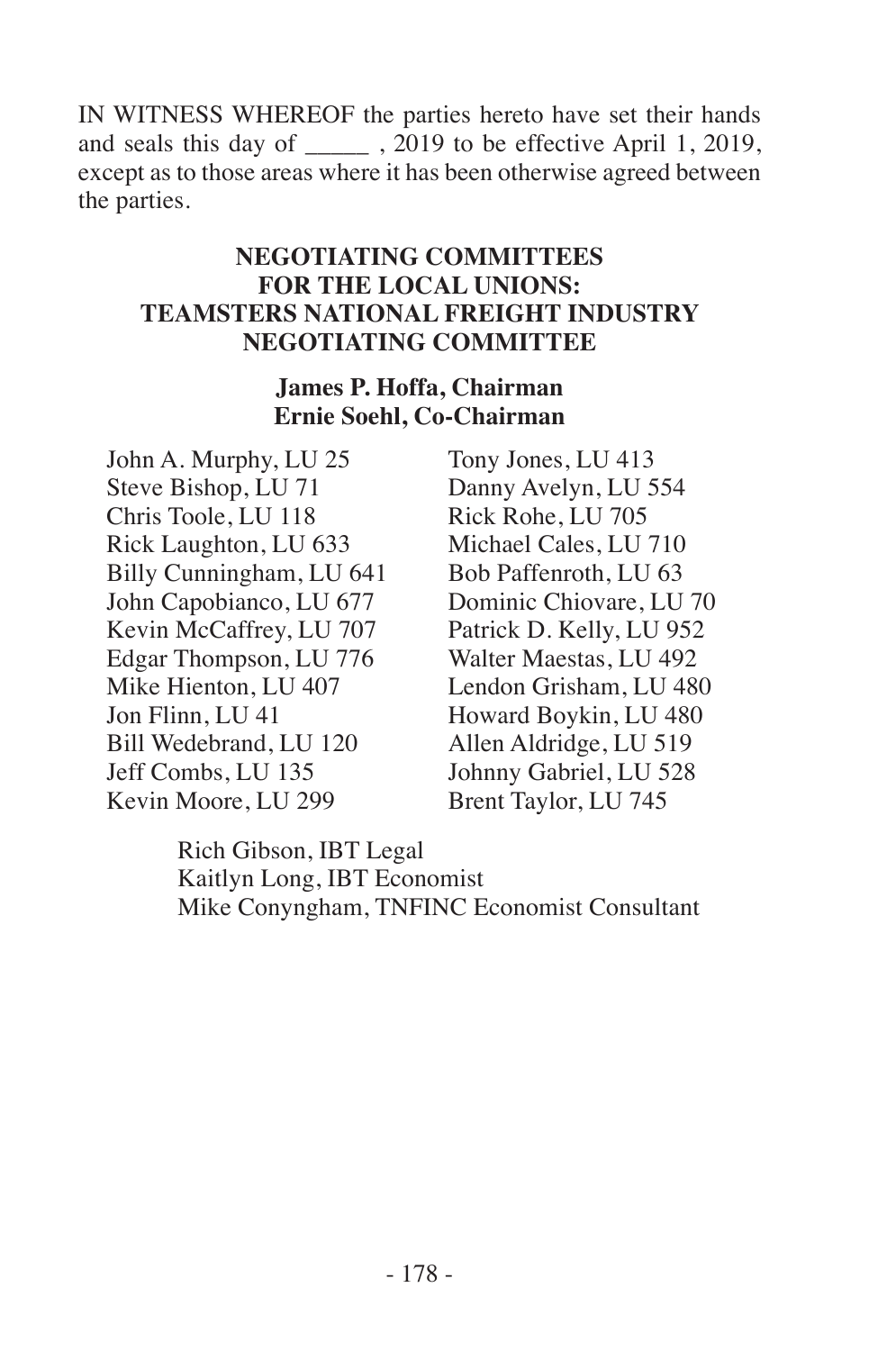#### **FOR THE EMPLOYERS: YRC Worldwide, Inc.**

#### **Mitch Lilly, Chairman**

Mike Albiniak, YRC Freight Herb Anthony, YRC Freight Lamar Beinhower, YRC Freight Jennifer Benner, Holland Larry Briney, YRC Freight Mike Canasi, Holland Brian Falter, YRC Freight Travis Feeback, YRC Freight Mark Gladfelter, YRC Freight Robert Jones, YRC Freight Gary Kraus, YRC Freight Scott Moore, YRC Freight Steve Parker, YRC Freight Nick Picarello, YRC Freight

Sam Pilger, Holland Gary Quinn, YRC Frieght Sam Rader, YRC Freight Scott Rogers, Holland Robert Schaeffer, Trucking Employers Association Dan Schmidt, New Penn Motor Express Ricardo Simmons, YRC Freight Dan Thomas, YRC Freight Nick Tipple, YRC Freight Tom Ventura, YRCW Matt Wilim, Holland

Dan Bordoni, Employer Counsel Ryan Sears, Employer Counsel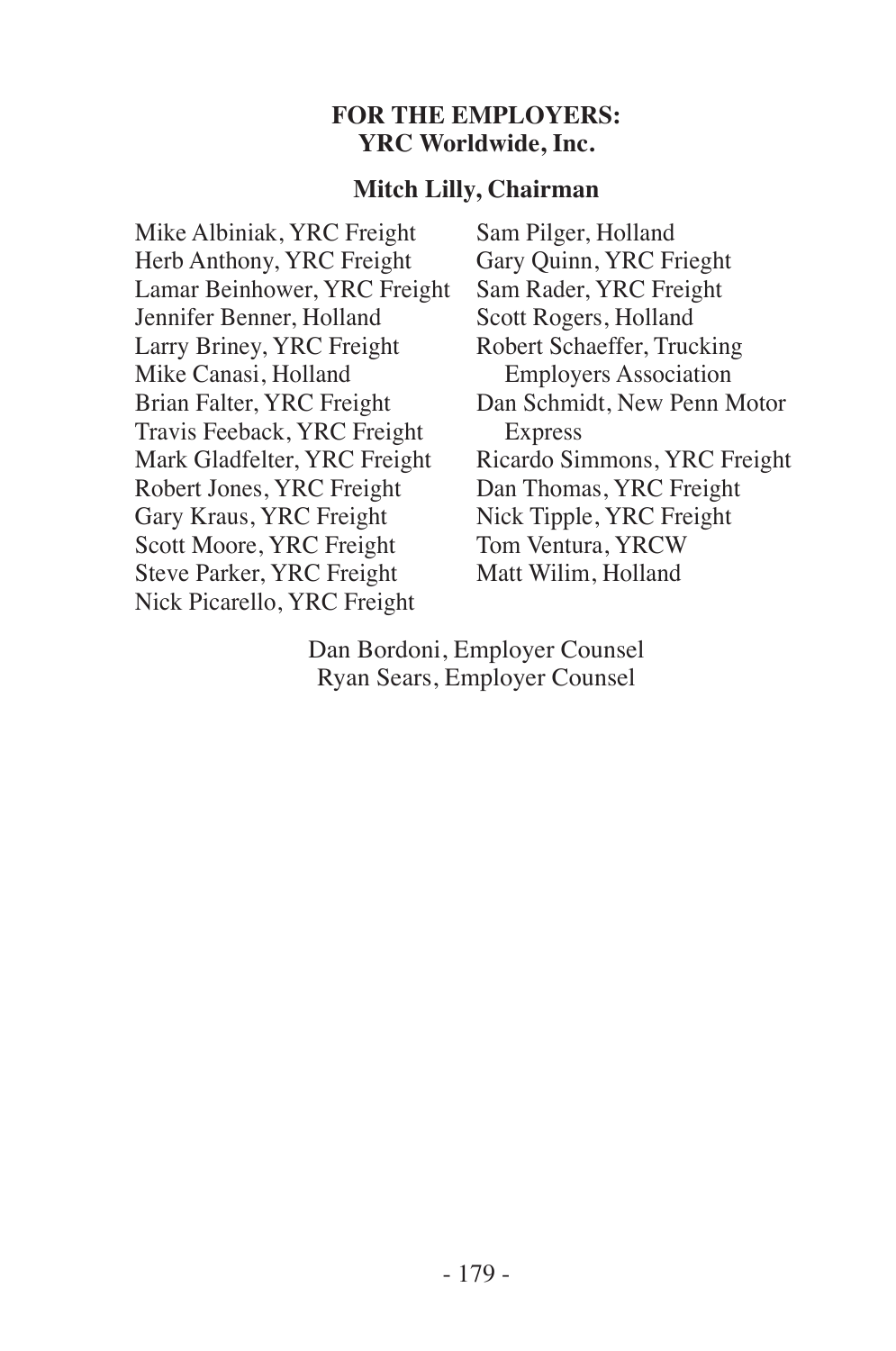# **ADDENDUM A**

#### **Termination of Prior MOUs**

Since 2008, the Employers and TNFINC have been signatory to a series of agreements designed and intended to provide the Employers with the opportunity to restructure, stabilize, and provide job security and work opportunities to Teamster members. The Employers recognize that the Teamster-represented bargaining unit has made tremendous sacrifices in this regard. The parties now desire to return to a more traditional collective bargaining relationship and format. To that end, the following agreements (collectively the MOUs) between the parties are terminated with respect to the Employers:

- Extension of the Agreement for the Restructuring of the YRC Worldwide Inc. Operating Companies
- Agreement for the Restructuring of the YRC Worldwide, Inc. Operating Companies
- Amended and Restated Memorandum of Understanding on the Job Security Plan
- Memorandum of Understanding on the Wage Reduction Job Security Plan

Likewise, the MOU Subcommittee is terminated. Practices in effect as of March 31, 2019 shall, however, remain with respect to the following items except as otherwise agreed:

- Hostling across job classifications
- Breaks, start times, and scheduling
- Road driver performance of drops and hooks and drops and picks en-route
- Pre-stringing of trailers

Any and all grievances and interpretations arising out of the new collective bargaining agreement and applicable supplements, under the prior MOUs, or any other agreements between the parties concerning terms and conditions of employment shall be addressed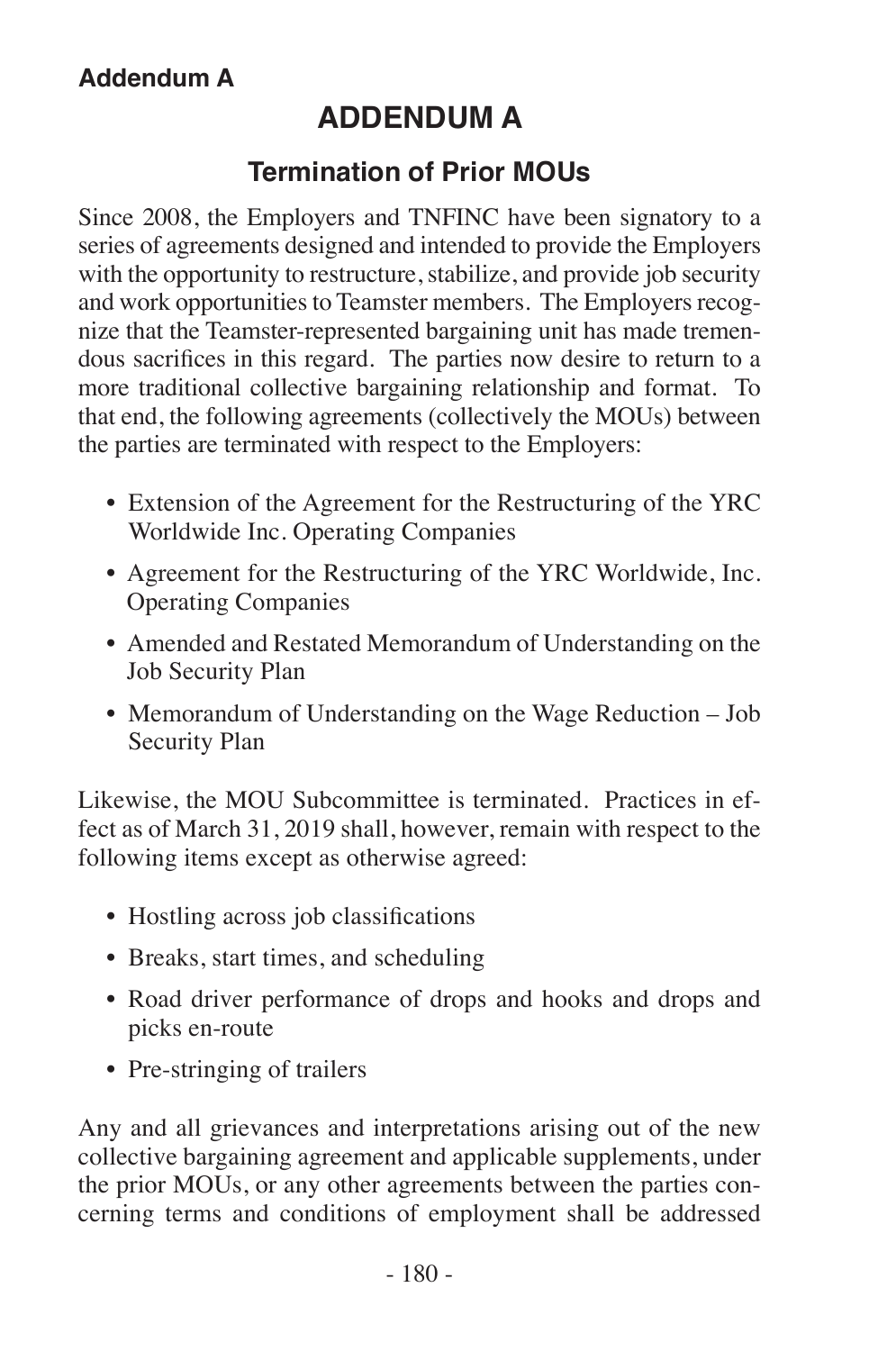under the traditional methods outlined in the collective bargaining agreement. Prior decisions and interpretations of the MOU Subcommittee shall, however, remain in effect.

Economic conditions and other terms and conditions of employment shall be set forth in the new collective bargaining agreement. Future raises and other increases shall not be subject to the 15% reduction.

No current employee shall suffer a reduction in wage rate as a result of this Agreement.

# **ADDENDUM B**

# **NATIONAL UNIFORM ATTENDANCE POLICY**

The parties recognize that the vast majority of employees report for work when scheduled and do not have an attendance problem. The parties further recognize, however, that absenteeism among even a small group of employees is detrimental to the Employer's operations. For this reason, the parties adopt the following National Uniform Attendance Policy. The parties agree that the purpose of attendance disciplinary action is to correct an employee's behavior. This Policy is, therefore, intended to be applied flexibly and fairly, giving due consideration to all circumstances. Continued disregard of attendance obligation will result in discharge if the employee fails to change the behavior.

Disciplinary Progressions for Absenteeism or Tardiness:

| First Offense: Verbal Warning  |                                          |
|--------------------------------|------------------------------------------|
| Second Offense: Warning Letter |                                          |
|                                | Third Offense: One (1) Day Suspension    |
|                                | Fourth Offense: Three (3) Day Suspension |
| Fifth Offense: Discharge       |                                          |

Progressions will be followed in all instances unless extraordinary circumstances dictate an accelerated or decelerated progression.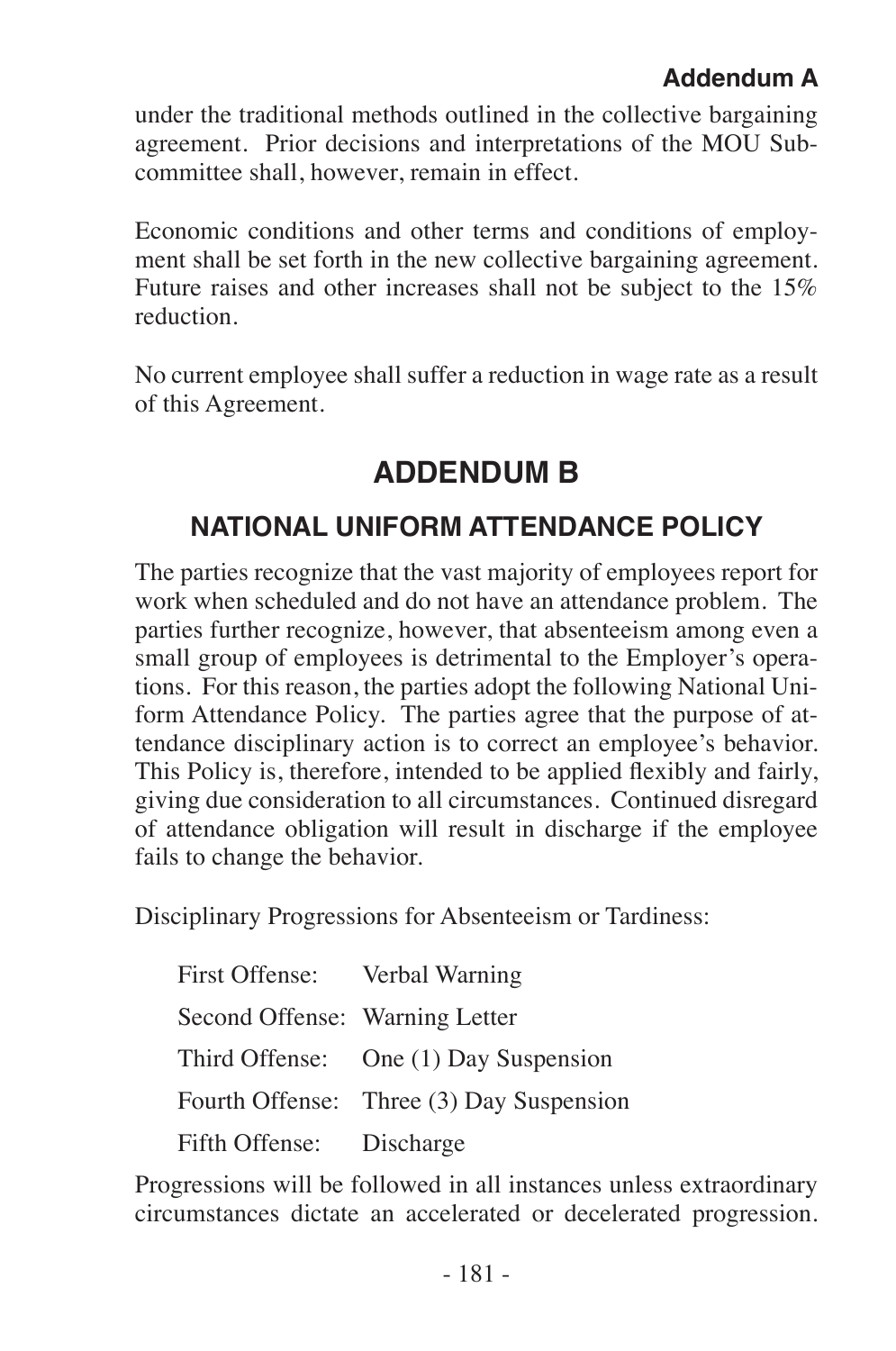#### **Addendum B**

Examples of an accelerated progression would be No Call/No Shows or blatant abuse of time off. An example of decelerated progression would be a long time period between absences.

Discipline may be issued on all unexcused absences. Committees may consider timely, bona fide, verifiable doctors excuses in determining the validity of disciplinary action. Proper communication on all absences is the employee's responsibility.

The Employer may discharge an employee who has received two letters of suspension as long as the letters resulted in agreed to or a committee's action discipline.

Disputes concerning the application of this Policy shall be subject to the grievance procedure.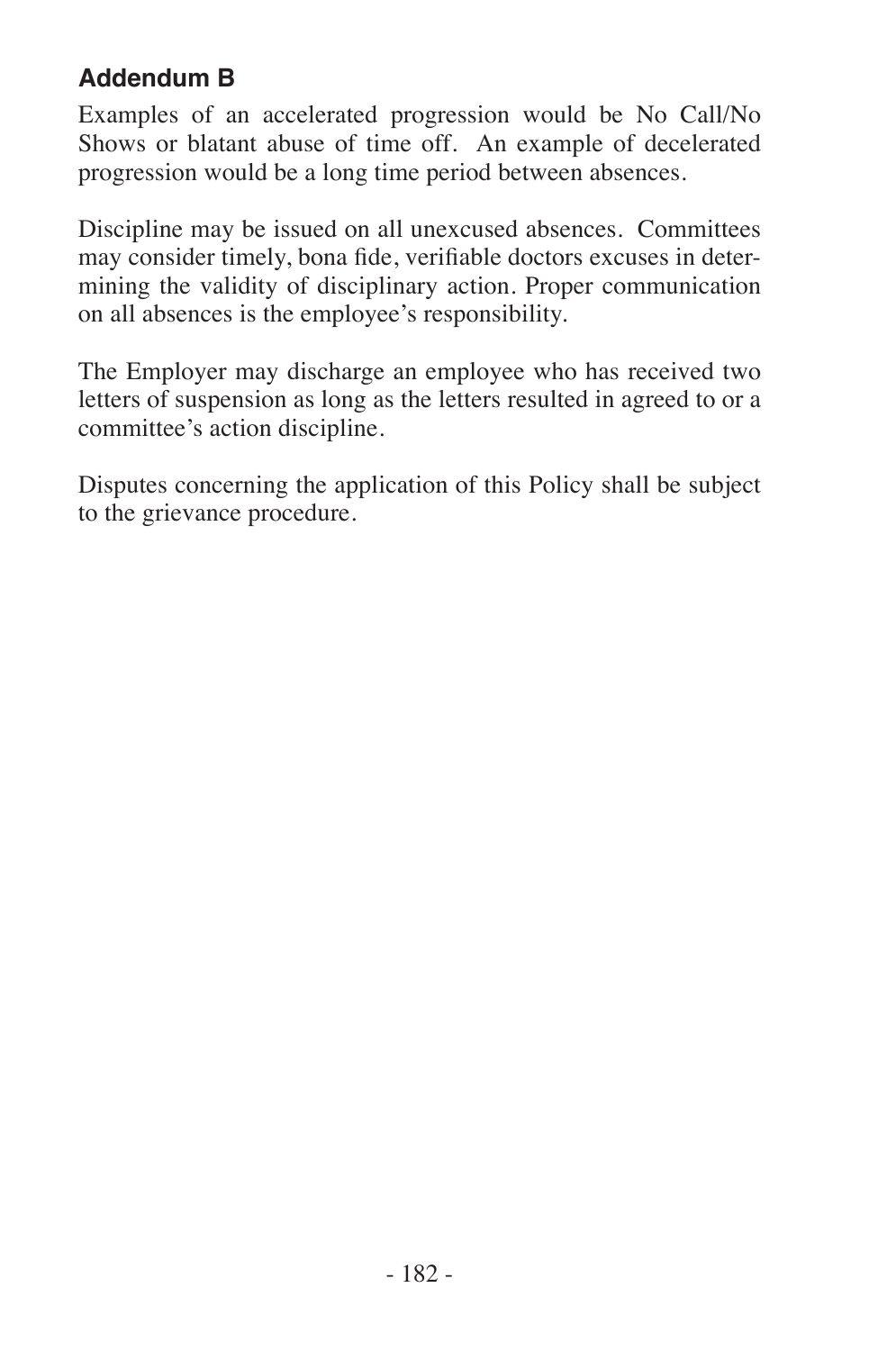# **Letter of Commitment Concerning YRCW and HNRY Logistics**

Mitch Lilly Senior Vice President Labor & Employee Relations YRC Worldwide 10990 Roe Avenue Overland Park, KS 66211 Phone 913 344 3361 www.yrcw.com

March 27, 2019

 Ernie Soehl National Freight Director International Brotherhood of Teamsters 25 Louisiana Avenue NW Washington, DC 20001

Re: Letter of Commitment Concerning YRCW and HNRY Logistics

Dear Mr. Soehl,

As you know, YRC Worldwide, Inc. (YRCW) in late 2018 introduced HNRY Logistics—a freight brokerage company and customer-facing transportation system established to compliment and grow our existing less-than-truckload (LTL) operating companies. The myHNRY TMS system is designed to provide a more integrated, seamless customer portal into the LTL service offerings across YRC Freight, USF Holland, New Penn Motor Express, and USF Reddaway. HNRY Logistics was built to service those customer needs that fall outside of our existing networks or capabilities and provide customers with the opportunity to place freight through our family of companies, rather than turning to a third-party. The goal with HNRY Logistics is to strengthen our customer relationships, increase the amount of freight being hauled on our trucks, and generate revenue to support our operating companies.

This letter is to confirm YRCW's commitment to TNFINC that it will not utilize HNRY Logistics to divert LTL freight and related bargaining unit work away from YRC Freight, USF Holland, New Penn Motor Express, or USF Reddaway. YRCW recognizes that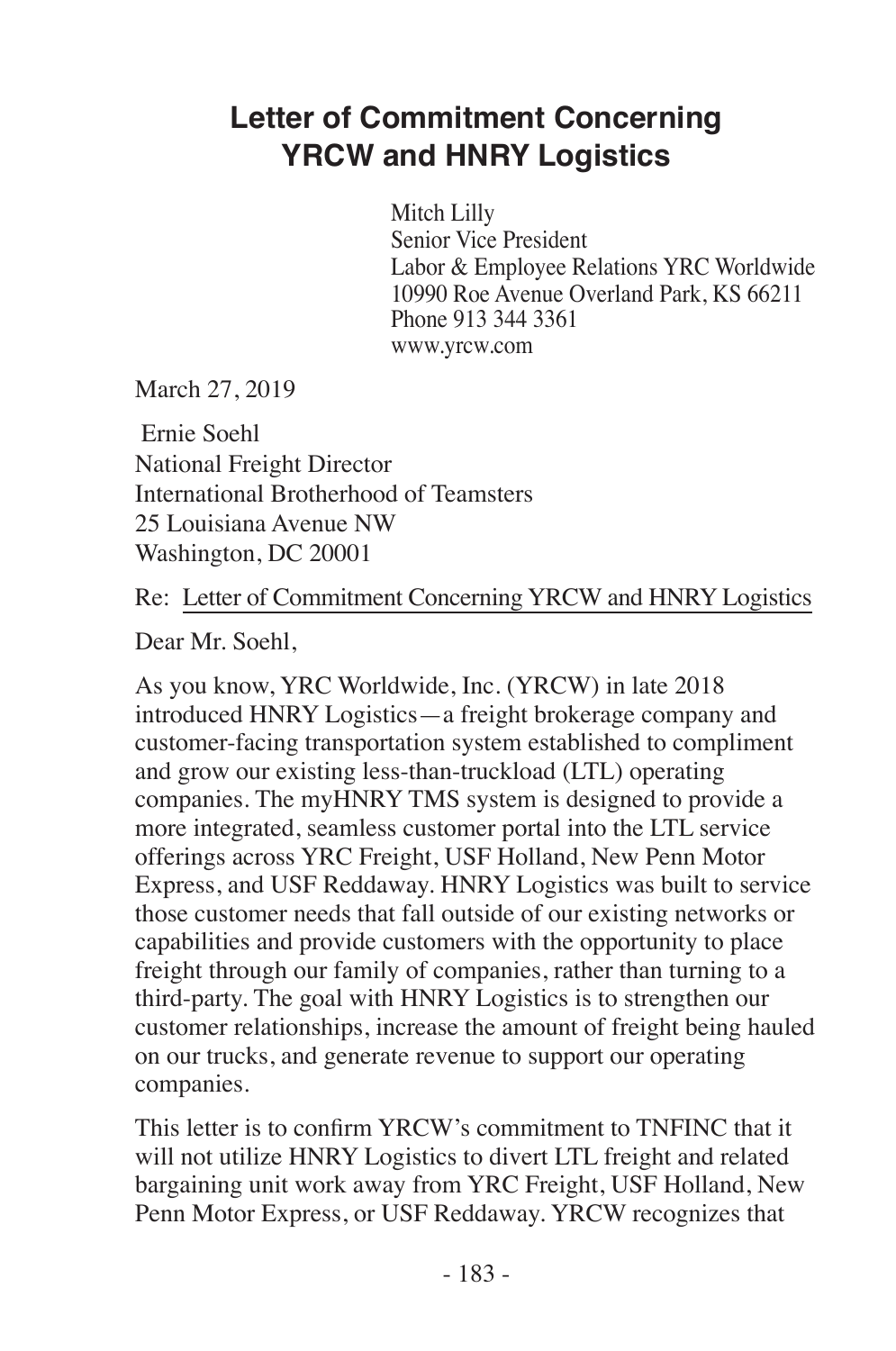the preservation, protection and growth of bargaining unit work is a fundamental tenet of the collective bargaining relationship between TNFINC and the various operating companies. To that end, HNRY Logistics' only LTL offerings will be YRC Freight. USF Holland, New Penn Motor Express, and USF Reddaway. In addition, YRCW on behalf of itself and HNRY commits that it will look to these LTL companies first before placing any other type of freight (i.e. of the type not previously handled) and will seek opportunities to have our carriers handle this non-LTL freight where possible. With respect to customer service work performed by bargaining unit employees, that work will continue going forward. Bargaining unit employees will continue to quote and track shipments for customers and perform the same type of duties as historically performed.

This commitment runs concurrently with the NMFA and any successor agreements. In the event there are growth or other business opportunities that would benefit the bargaining unit but would require HNRY Logistics to place freight on other LTL carriers, the Company agrees that it must first obtain TNFINC's approval in advance.

Finally, I would like to invite you and members of our team to visit HNRY Logistics and observe how it operates—consistent with the above. In the meantime, please let me know if you have any questions.

Sincerely,

Mitch Lilly Senior Vice President, Labor & Employee Relations